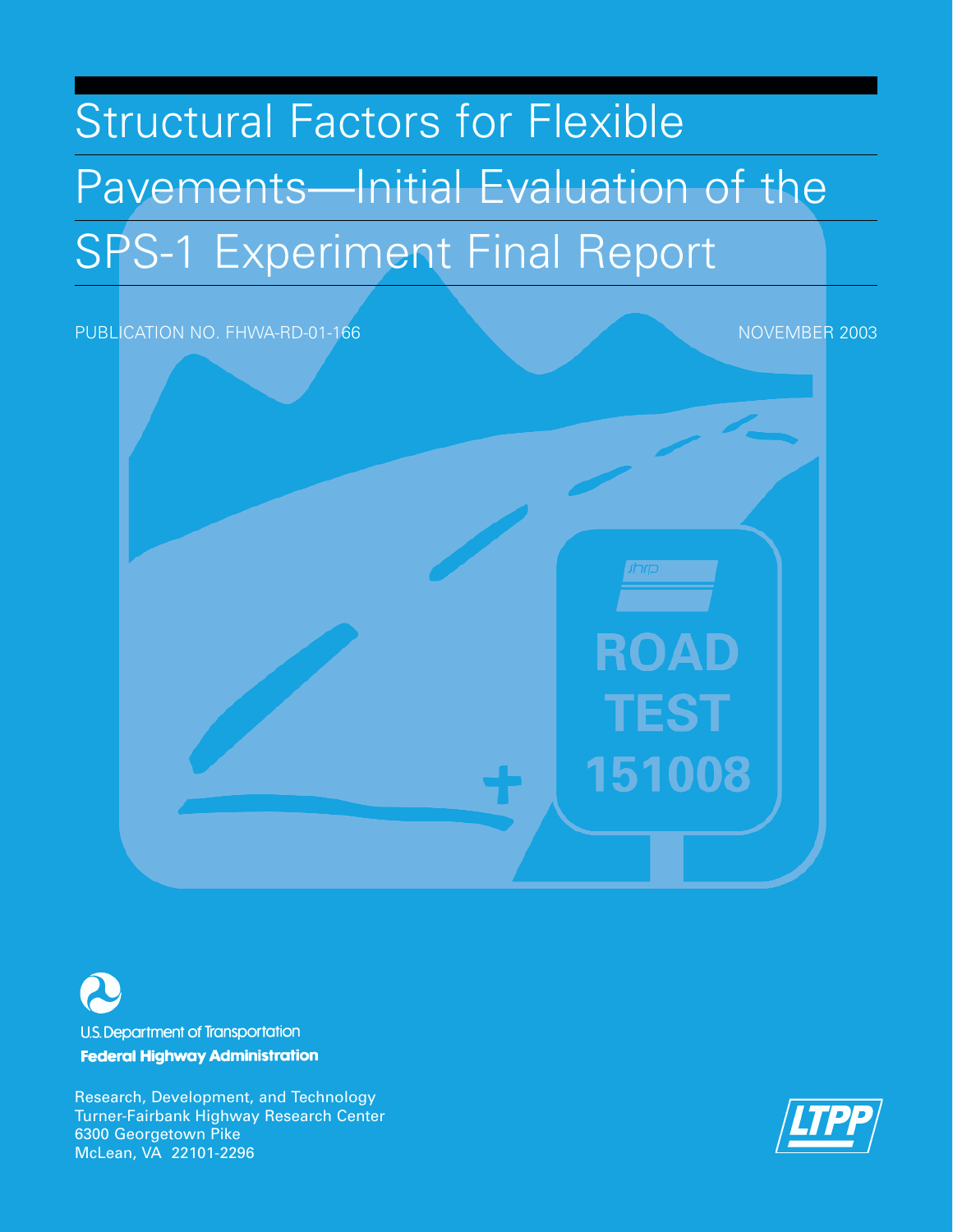# **Structural Factors for Flexible Pavements— Initial Evaluation of the SPS-1 Experiment Final Report**

November 2003

FHWA-RD-01-166



Federal Highway Administration



Research and Development Turner-Fairbank Highway Research Center U.S. Department of Transportation 6300 Georgetown Pike 6300 Georgetown Pike 6300 Georgetown Pike 6300 Georgetown Pike 6300 Georgetown Pike 6300 Georgetown Pike 6300 Georgetown Pike 6300 Georgetown Pike 6300 Georgetown Pike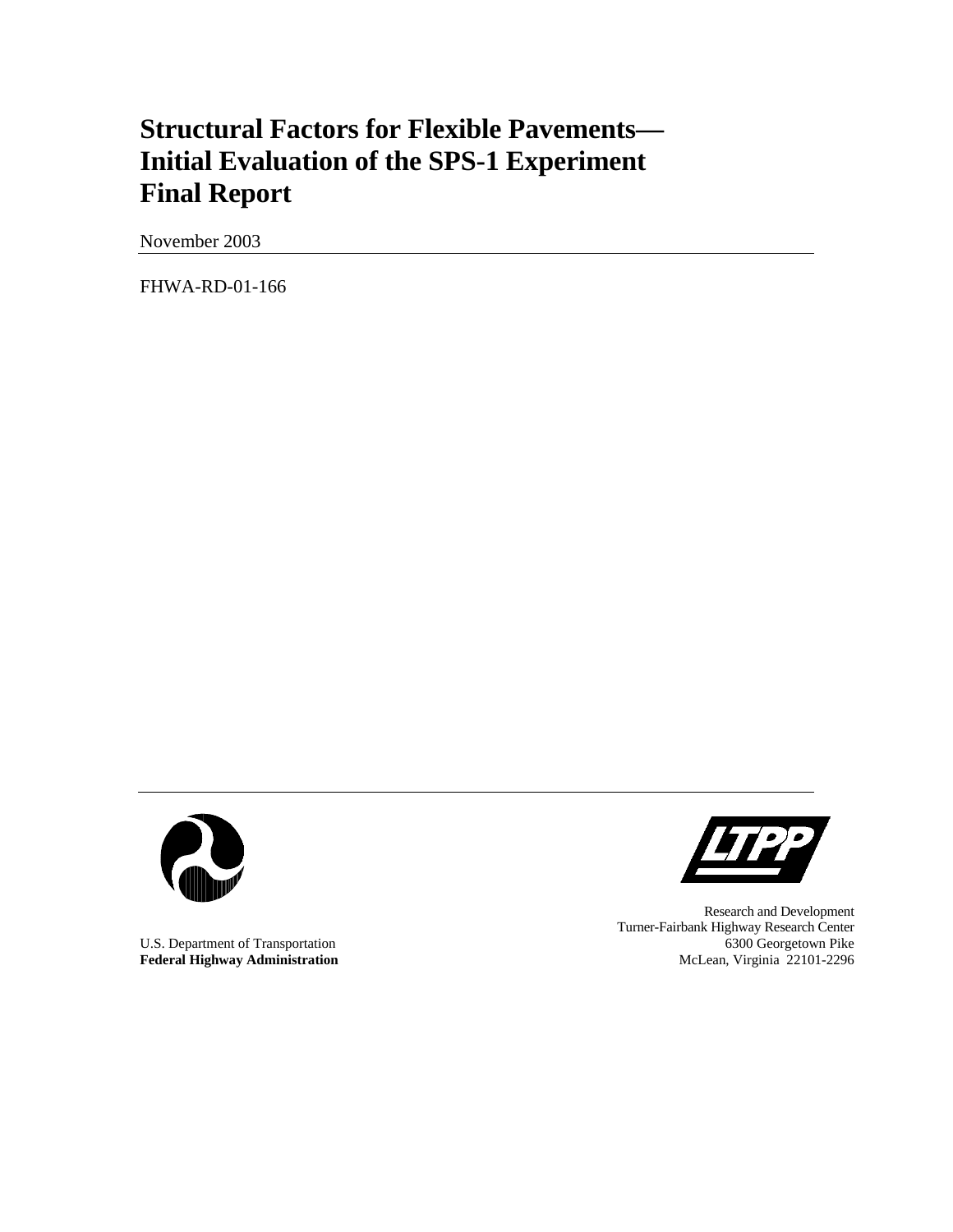#### **FOREWORD**

This report documents a study undertaken to conduct a detailed review of the Long-Term Pavement Performance (LTPP) Special Pavements Study–1 (SPS-1) experiment to determine to what extent it will provide the necessary data to ensure that the objectives and expectations from this experiment are attained. The SPS-1 experiment entitled *Strategic Study of Structural Factors for Flexible Pavements* is one of the key experiments of the LTPP program. Its goal is to develop improved methodologies and strategies for the construction of flexible pavements. The review concentrated on the core experimental test sections with secondary emphasis on the supplemental test sections that were built by the individual agencies for each SPS-1 project.

As a result of this work, the data availability and completeness for the SPS-1 experiment are fairly complete with two exceptions. The two critical elements or parameters found to have significant deficiencies are the traffic and materials test data. These data deficiencies need to be addressed before a comprehensive analysis of the SPS-1 experiment is conducted. The majority of the SPS-1 data that have been collected are at level E.

This report will be of interest to highway agency engineers involved in the collection, processing, and analysis of SPS-1 data to improve the design procedures and standards for constructing hot-mix asphalt-surfaced pavements.

> T. Paul Teng, P.E. Director, Office of Infrastructure Research and Development

#### **NOTICE**

This document is disseminated under the sponsorship of the U.S. Department of Transportation in the interest of information exchange. The U.S. Government assumes no liability for its contents or use thereof. This report does not constitute a standard, specification, or regulation.

The U.S. Government does not endorse products or manufacturers. Trade or manufacturers' names appear herein only because they are considered essential to the objective of this document.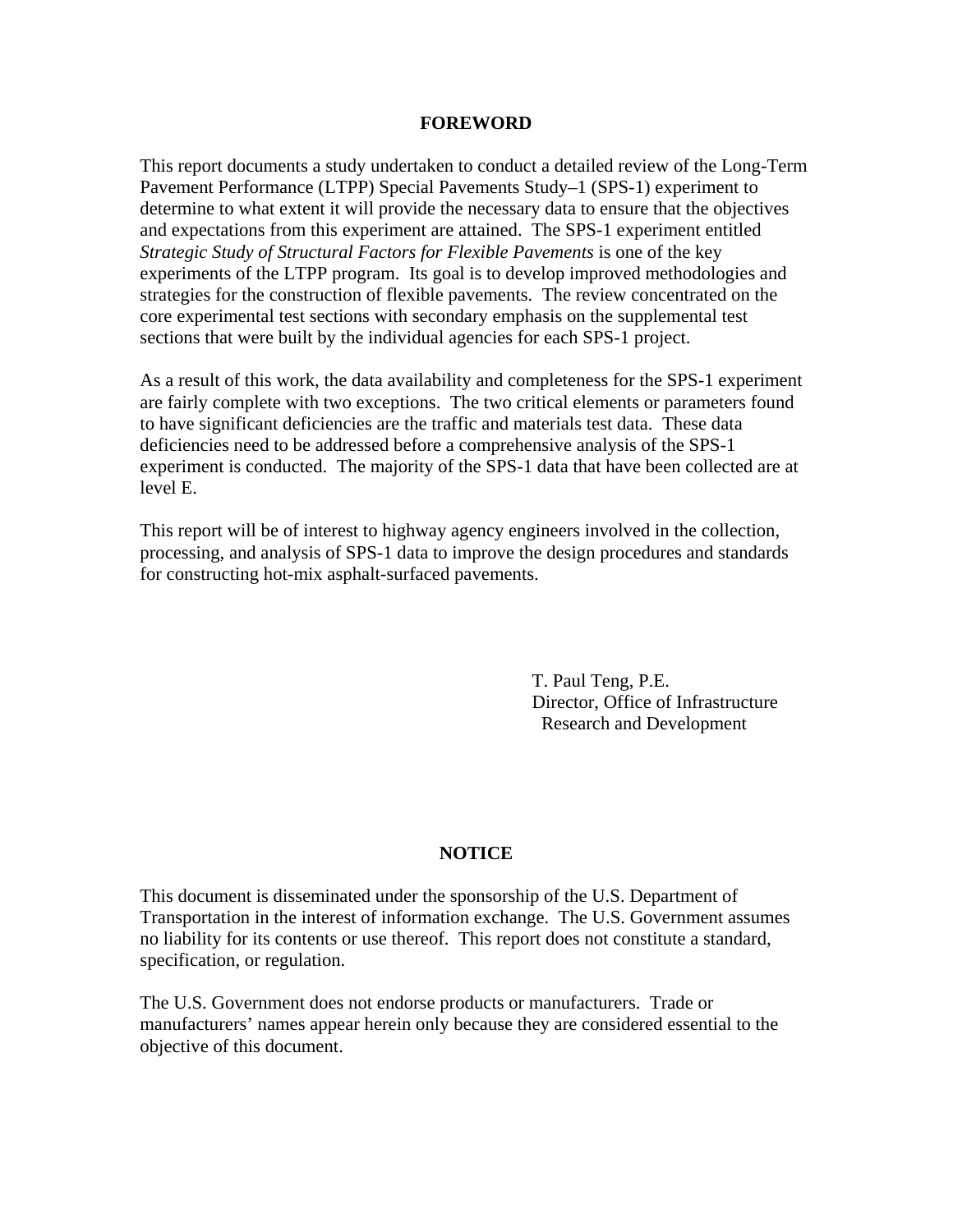#### **Technical Report Documentation Page**

| 1. Report No.<br>FHWA-RD-01-166                                                                                                                                                                                                                                                                                                                                                                                                                                                                                                                                                                                                                                                                                                                                                                                                   | 2. Government Accession No.               |                                                                       | 3. Recipient's Catalog No.                     |           |  |  |  |  |
|-----------------------------------------------------------------------------------------------------------------------------------------------------------------------------------------------------------------------------------------------------------------------------------------------------------------------------------------------------------------------------------------------------------------------------------------------------------------------------------------------------------------------------------------------------------------------------------------------------------------------------------------------------------------------------------------------------------------------------------------------------------------------------------------------------------------------------------|-------------------------------------------|-----------------------------------------------------------------------|------------------------------------------------|-----------|--|--|--|--|
| 4. Title and Subtitle                                                                                                                                                                                                                                                                                                                                                                                                                                                                                                                                                                                                                                                                                                                                                                                                             | 5. Report Date                            |                                                                       |                                                |           |  |  |  |  |
| STRUCTURAL FACTORS FOR FLEXIBLE PAVEMENTS—INITIAL EVALUATION OF<br>THE SPS-1 EXPERIMENT                                                                                                                                                                                                                                                                                                                                                                                                                                                                                                                                                                                                                                                                                                                                           |                                           |                                                                       | 6. Performing Organization Code                |           |  |  |  |  |
| 7. Author(s)<br>Harold L. Von Quintus and Amy L. Simpson                                                                                                                                                                                                                                                                                                                                                                                                                                                                                                                                                                                                                                                                                                                                                                          |                                           |                                                                       | 8. Performing Organization Report No.          |           |  |  |  |  |
| 9. Performing Organization Name and Address<br>Fugro-BRE, Inc.<br>8613 Cross Park Drive                                                                                                                                                                                                                                                                                                                                                                                                                                                                                                                                                                                                                                                                                                                                           |                                           |                                                                       | 10. Work Unit No. (TRAIS)<br>C6B               |           |  |  |  |  |
| Austin, TX 78754                                                                                                                                                                                                                                                                                                                                                                                                                                                                                                                                                                                                                                                                                                                                                                                                                  |                                           |                                                                       | 11. Contract or Grant No.<br>DTFH61-96-C-00003 |           |  |  |  |  |
| 12. Sponsoring Agency Name and Address                                                                                                                                                                                                                                                                                                                                                                                                                                                                                                                                                                                                                                                                                                                                                                                            |                                           |                                                                       | 13. Type of Report and Period Covered          |           |  |  |  |  |
| Office of Engineering Research and Development                                                                                                                                                                                                                                                                                                                                                                                                                                                                                                                                                                                                                                                                                                                                                                                    |                                           |                                                                       | <b>Final Report</b>                            |           |  |  |  |  |
| Federal Highway Administration                                                                                                                                                                                                                                                                                                                                                                                                                                                                                                                                                                                                                                                                                                                                                                                                    |                                           |                                                                       | Oct 1999 to April 2000                         |           |  |  |  |  |
| 6300 Georgetown Pike                                                                                                                                                                                                                                                                                                                                                                                                                                                                                                                                                                                                                                                                                                                                                                                                              |                                           |                                                                       |                                                |           |  |  |  |  |
| McLean, VA 22101-2296                                                                                                                                                                                                                                                                                                                                                                                                                                                                                                                                                                                                                                                                                                                                                                                                             |                                           |                                                                       | 14. Sponsoring Agency Code                     |           |  |  |  |  |
| 15. Supplementary Notes                                                                                                                                                                                                                                                                                                                                                                                                                                                                                                                                                                                                                                                                                                                                                                                                           |                                           |                                                                       |                                                |           |  |  |  |  |
| Work was conducted as part of the LTPP Data Analysis Technical Support Contract.                                                                                                                                                                                                                                                                                                                                                                                                                                                                                                                                                                                                                                                                                                                                                  |                                           |                                                                       |                                                |           |  |  |  |  |
| Contracting Officer's Technical Representative (COTR): Cheryl Allen Richter, HRDI-13                                                                                                                                                                                                                                                                                                                                                                                                                                                                                                                                                                                                                                                                                                                                              |                                           |                                                                       |                                                |           |  |  |  |  |
| 16. Abstract<br>The SPS-1 experiment entitled Strategic Study of Structural Factors for Flexible Pavements is one of the key experiments of the<br>LTPP program. The objective of this experiment is to determine the relative influence and long-term effectiveness of hot mix asphalt<br>(HMA) design features (including surface and base thickness, base type, and drainage condition) and site conditions (traffic,<br>subgrade type, and climatic factors) on performance. This report documents the first comprehensive review and evaluation of the<br>SPS-1 experiment. Eighteen SPS-1 projects have been constructed and each site includes 12 core test sections and some sites also<br>include supplemental sections. A total of 248 test sections are included in the SPS-1 experiment.                              |                                           |                                                                       |                                                |           |  |  |  |  |
| The data for the SPS-1 experiment are fairly complete with two exceptions: the traffic and materials test data. However, a significant<br>amount of some types of data is still missing, especially the distress data. These data deficiencies need to be addressed before a<br>comprehensive analysis of the SPS-1 experiment is conducted. The majority of the SPS-1 data that has been collected is at level E.                                                                                                                                                                                                                                                                                                                                                                                                                |                                           |                                                                       |                                                |           |  |  |  |  |
| Required experimental design factors were compared with the actual constructed values. A large majority of SPS-1 sections follow<br>the experiment design and can be characterized as good to excellent. Two projects are relatively new, and the data processing and<br>materials testing are currently underway. The evaluation and detailed review have highlighted several significant problems that will<br>clearly limit the results that can be obtained from the SPS-1 experiment. Specifically, these include the missing traffic and materials<br>test data. These data must be collected in order for the SPS-1 experiment to meet the expectations for calibrating and validating<br>mechanistic models. The performance trends and effects of several design features and site conditions were noted and documented. |                                           |                                                                       |                                                |           |  |  |  |  |
| 17. Key Words                                                                                                                                                                                                                                                                                                                                                                                                                                                                                                                                                                                                                                                                                                                                                                                                                     |                                           | <b>18. Distribution Statement</b>                                     |                                                |           |  |  |  |  |
| Design factors, experimental design, HMAC, LTPP,                                                                                                                                                                                                                                                                                                                                                                                                                                                                                                                                                                                                                                                                                                                                                                                  |                                           | No restrictions. This document is available to the public through the |                                                |           |  |  |  |  |
| performance trends, SPS-1                                                                                                                                                                                                                                                                                                                                                                                                                                                                                                                                                                                                                                                                                                                                                                                                         |                                           | National Technical Information Service, Springfield, VA 22161.        |                                                |           |  |  |  |  |
| 19. Security Classification (of this                                                                                                                                                                                                                                                                                                                                                                                                                                                                                                                                                                                                                                                                                                                                                                                              |                                           | 20. Security Classification (of this page)                            | 21. No. of Pages                               | 22. Price |  |  |  |  |
| report)                                                                                                                                                                                                                                                                                                                                                                                                                                                                                                                                                                                                                                                                                                                                                                                                                           |                                           |                                                                       |                                                |           |  |  |  |  |
| Unclassified                                                                                                                                                                                                                                                                                                                                                                                                                                                                                                                                                                                                                                                                                                                                                                                                                      | Unclassified                              |                                                                       | 200                                            |           |  |  |  |  |
| Form DOT F1700.7 (8-72)                                                                                                                                                                                                                                                                                                                                                                                                                                                                                                                                                                                                                                                                                                                                                                                                           | Reproduction of completed page authorized |                                                                       |                                                |           |  |  |  |  |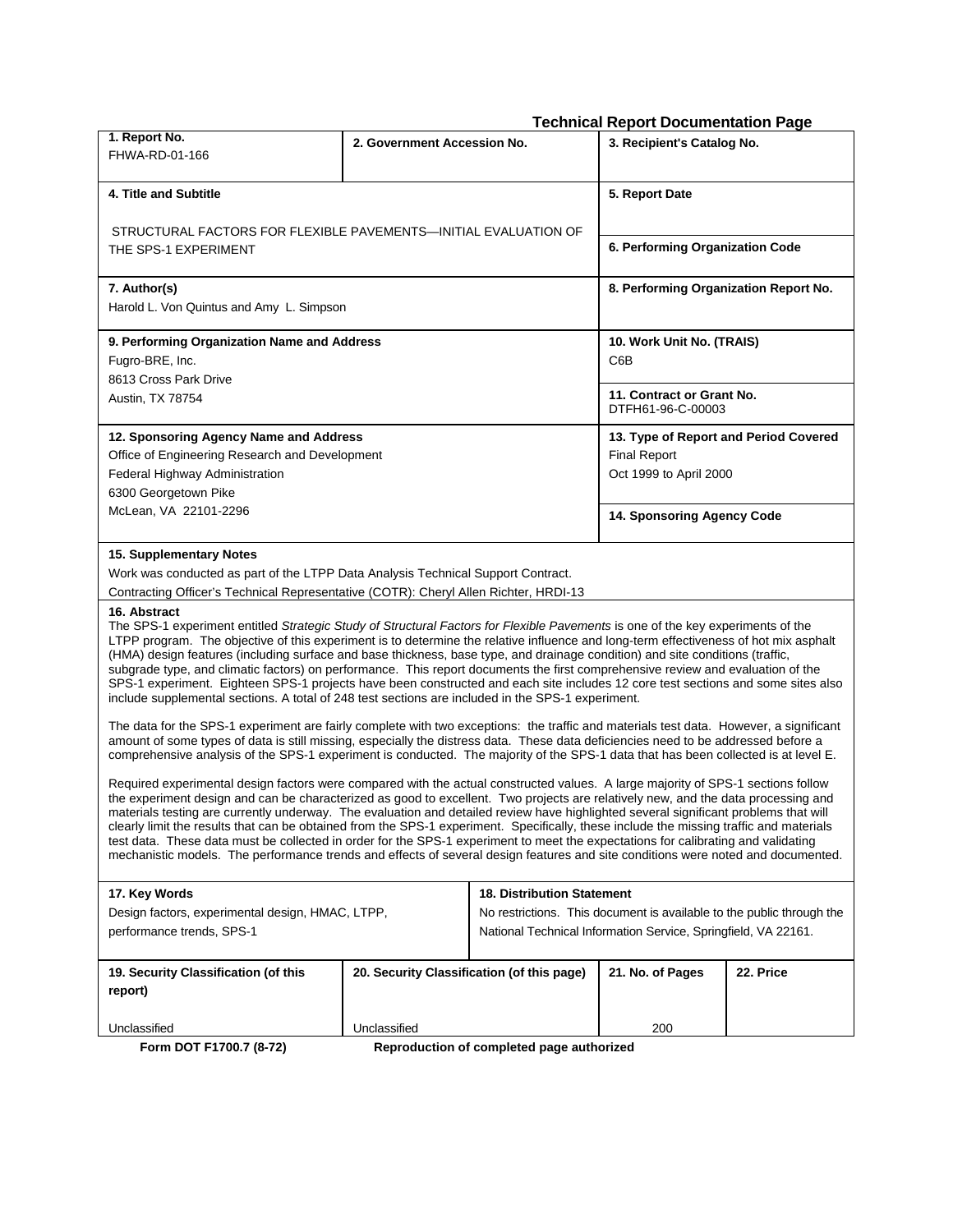|                         |                             | SI* (MODERN METRIC) CONVERSION FACTORS                   |                               |                                  |
|-------------------------|-----------------------------|----------------------------------------------------------|-------------------------------|----------------------------------|
|                         |                             | <b>APPROXIMATE CONVERSIONS TO SI UNITS</b>               |                               |                                  |
| <b>Symbol</b>           | <b>When You Know</b>        | <b>Multiply By</b>                                       | <b>To Find</b>                | <b>Symbol</b>                    |
|                         |                             | <b>LENGTH</b>                                            |                               |                                  |
| in                      | inches                      | 25.4                                                     | millimeters                   | mm                               |
| ft                      | feet                        | 0.305                                                    | meters                        | m                                |
| yd                      | yards                       | 0.914                                                    | meters                        | m                                |
| mi                      | miles                       | 1.61                                                     | kilometers                    | km                               |
|                         |                             | <b>AREA</b>                                              |                               |                                  |
| $in^2$<br>$\mbox{ft}^2$ | square inches               | 645.2                                                    | square millimeters            | mm <sup>2</sup>                  |
| yd <sup>2</sup>         | square feet                 | 0.093<br>0.836                                           | square meters                 | m <sup>2</sup><br>m <sup>2</sup> |
| ac                      | square yard<br>acres        | 0.405                                                    | square meters<br>hectares     | ha                               |
| mi <sup>2</sup>         | square miles                | 2.59                                                     | square kilometers             | km <sup>2</sup>                  |
|                         |                             | <b>VOLUME</b>                                            |                               |                                  |
| fl oz                   | fluid ounces                | 29.57                                                    | milliliters                   | mL                               |
|                         | gallons                     | 3.785                                                    | liters                        | L                                |
| $\frac{gal}{ft^3}$      | cubic feet                  | 0.028                                                    | cubic meters                  | m <sup>3</sup>                   |
| $yd^3$                  | cubic yards                 | 0.765                                                    | cubic meters                  | m <sup>3</sup>                   |
|                         |                             | NOTE: volumes greater than 1000 L shall be shown in $m3$ |                               |                                  |
|                         |                             | <b>MASS</b>                                              |                               |                                  |
| 0Z                      | ounces                      | 28.35                                                    | grams                         | g                                |
| lb                      | pounds                      | 0.454                                                    | kilograms                     | kg                               |
| т                       | short tons (2000 lb)        | 0.907                                                    | megagrams (or "metric ton")   | $Mg$ (or "t")                    |
|                         |                             | <b>TEMPERATURE</b> (exact degrees)                       |                               |                                  |
| $\mathrm{P}$            | Fahrenheit                  | 5 (F-32)/9                                               | Celsius                       | $^{\circ}$ C                     |
|                         |                             | or (F-32)/1.8                                            |                               |                                  |
|                         |                             | <b>ILLUMINATION</b>                                      |                               |                                  |
| fc                      | foot-candles                | 10.76                                                    | lux                           | Ιx                               |
| fl                      | foot-Lamberts               | 3.426                                                    | candela/ $m2$                 | cd/m <sup>2</sup>                |
|                         |                             | <b>FORCE and PRESSURE or STRESS</b>                      |                               |                                  |
| Ibf                     | poundforce                  | 4.45                                                     | newtons                       | N                                |
| lbf/in <sup>2</sup>     | poundforce per square inch  | 6.89                                                     | kilopascals                   | kPa                              |
|                         |                             | <b>APPROXIMATE CONVERSIONS FROM SI UNITS</b>             |                               |                                  |
| <b>Symbol</b>           | <b>When You Know</b>        | <b>Multiply By</b>                                       | <b>To Find</b>                | <b>Symbol</b>                    |
|                         |                             |                                                          |                               |                                  |
|                         |                             |                                                          |                               |                                  |
|                         |                             | <b>LENGTH</b>                                            |                               |                                  |
| mm<br>m                 | millimeters<br>meters       | 0.039<br>3.28                                            | inches<br>feet                | in<br>ft                         |
| m                       | meters                      | 1.09                                                     | yards                         | yd                               |
| km                      | kilometers                  | 0.621                                                    | miles                         | mi                               |
|                         |                             | <b>AREA</b>                                              |                               |                                  |
| mm <sup>2</sup>         | square millimeters          | 0.0016                                                   | square inches                 | $in^2$                           |
| m <sup>2</sup>          | square meters               | 10.764                                                   | square feet                   | $ft^2$                           |
| m <sup>2</sup>          | square meters               | 1.195                                                    | square yards                  | $yd^2$                           |
| ha                      | hectares                    | 2.47                                                     | acres                         | ac                               |
| km <sup>2</sup>         | square kilometers           | 0.386                                                    | square miles                  | mi <sup>2</sup>                  |
|                         |                             | <b>VOLUME</b>                                            |                               |                                  |
| mL                      | milliliters                 | 0.034                                                    | fluid ounces                  | fl oz                            |
| L                       | liters                      | 0.264                                                    | gallons                       | gal                              |
| m <sup>3</sup>          | cubic meters                | 35.314                                                   | cubic feet                    | $\tilde{t}^3$                    |
| m <sup>3</sup>          | cubic meters                | 1.307                                                    | cubic yards                   | $yd^3$                           |
|                         |                             | <b>MASS</b>                                              |                               |                                  |
| g                       | grams                       | 0.035                                                    | ounces                        | 0Z                               |
| kg                      | kilograms                   | 2.202                                                    | pounds                        | lb<br>T                          |
| $Mg$ (or "t")           | megagrams (or "metric ton") | 1.103                                                    | short tons (2000 lb)          |                                  |
|                         |                             | <b>TEMPERATURE (exact degrees)</b>                       | Fahrenheit                    | $\mathrm{P}$                     |
| $^{\circ}C$             | Celsius                     | $1.8C + 32$                                              |                               |                                  |
|                         |                             | <b>ILLUMINATION</b>                                      |                               |                                  |
| Ιx                      | lux<br>candela/ $m2$        | 0.0929                                                   | foot-candles<br>foot-Lamberts | fc<br>fl                         |
| cd/m <sup>2</sup>       |                             | 0.2919                                                   |                               |                                  |
| N                       | newtons                     | <b>FORCE and PRESSURE or STRESS</b><br>0.225             | poundforce                    | Ibf                              |

\*SI is the symbol for the International System of Units. Appropriate rounding should be made to comply with Section 4 of ASTM E380.<br>(Revised March 2003)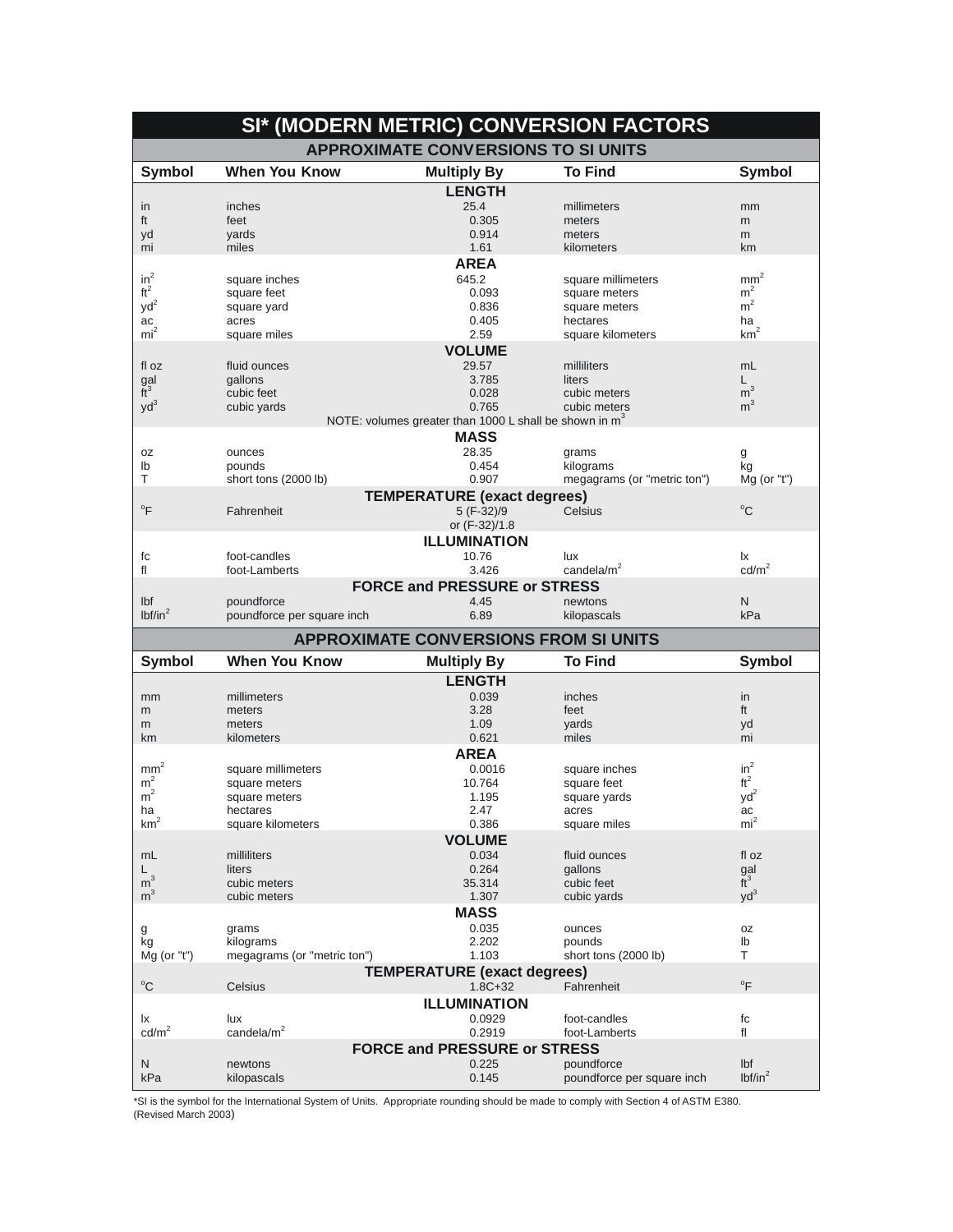| <b>Section</b>                                                 | Page |
|----------------------------------------------------------------|------|
|                                                                |      |
|                                                                |      |
|                                                                |      |
|                                                                |      |
|                                                                |      |
|                                                                |      |
|                                                                |      |
|                                                                |      |
| 4. EXPERIMENT ASSESSMENT—DATA AVAILABILITY AND COMPLETENESS 25 |      |
|                                                                |      |
|                                                                |      |
|                                                                |      |
|                                                                |      |
|                                                                |      |
|                                                                |      |
|                                                                |      |
|                                                                |      |
|                                                                |      |
|                                                                |      |
|                                                                |      |
|                                                                |      |
| EFFECT OF KEY EXPERIMENTAL FACTORS ON PERFORMANCE              |      |
|                                                                |      |
|                                                                |      |
|                                                                |      |
|                                                                |      |
|                                                                |      |
|                                                                |      |
|                                                                |      |
|                                                                |      |
|                                                                |      |

## **TABLE OF CONTENTS**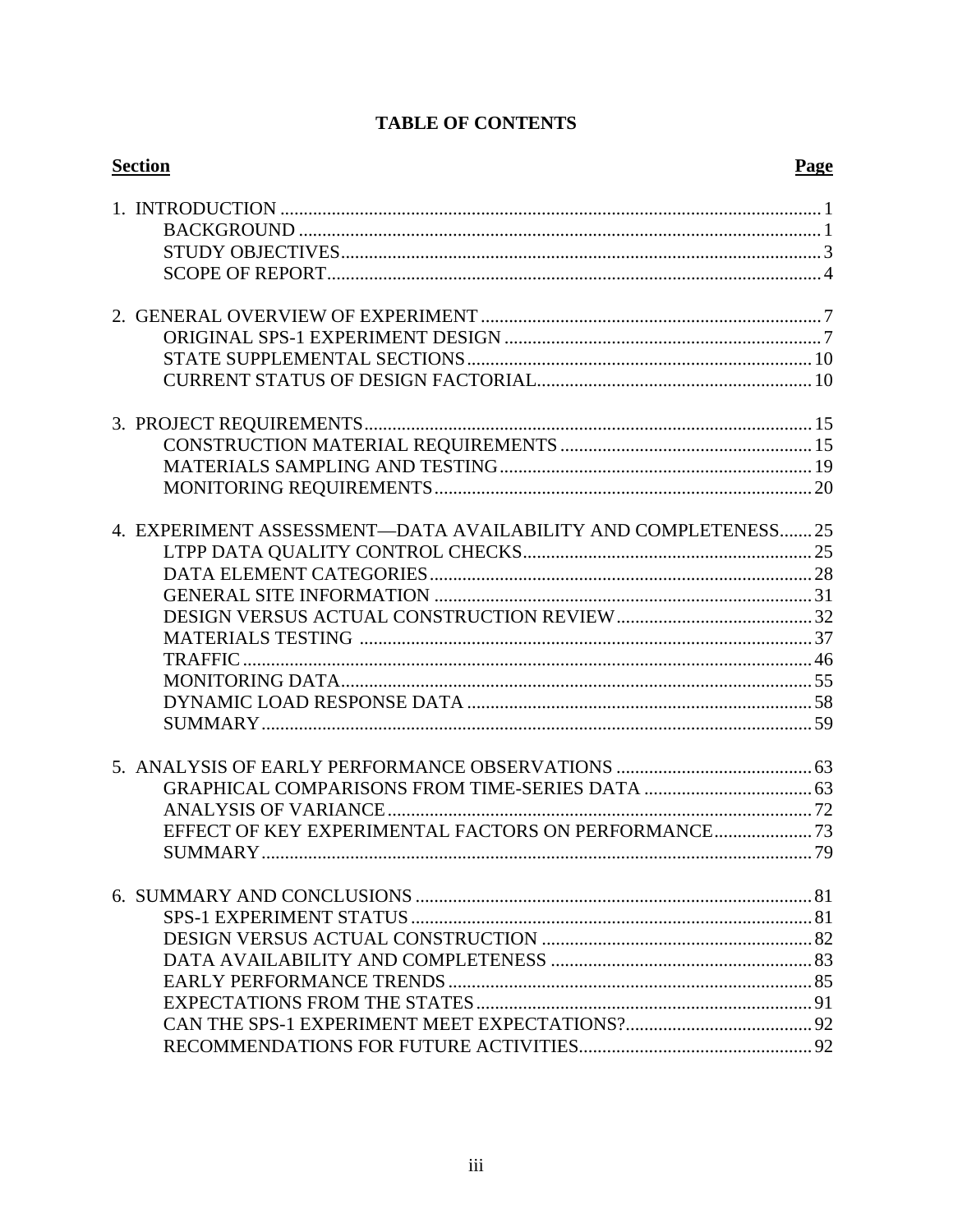# **TABLE OF CONTENTS, continued**

| <b>Section</b> | Page |
|----------------|------|
|                |      |
|                |      |
|                |      |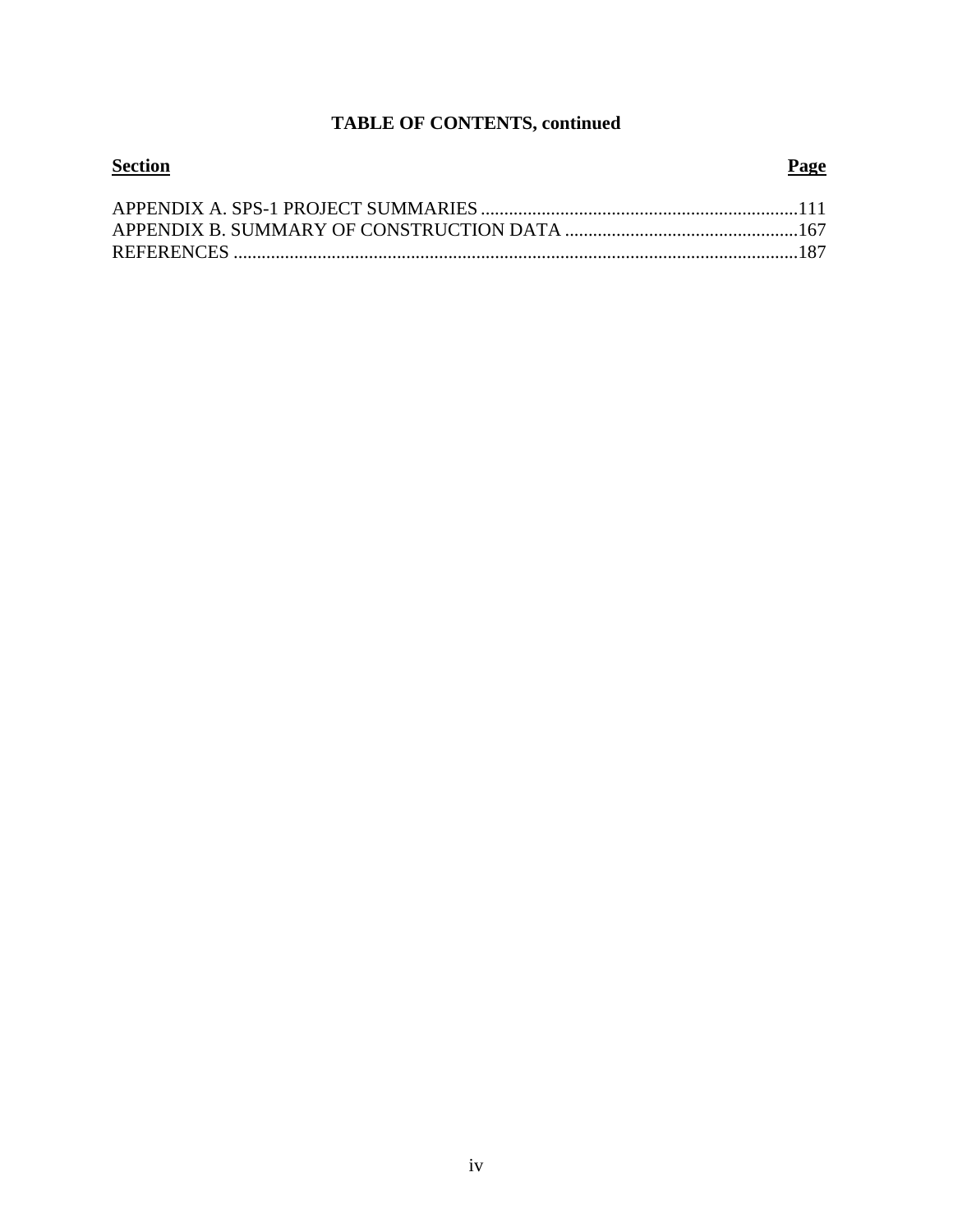## **LIST OF FIGURES**

#### **Figure Page**

| 1.               |                                                                                        |
|------------------|----------------------------------------------------------------------------------------|
| 2.               |                                                                                        |
| 3.               | Thickness histograms for the thin HMA layer (102 mm) from tables SPS1_LAYER            |
|                  |                                                                                        |
| $\overline{4}$ . | Thickness histograms for the thick HMA layer (178 mm) from tables SPS1_LAYER           |
|                  |                                                                                        |
| 5.               | Thickness histograms for the thin ATB layer (102 mm) from tables SPS1_LAYER            |
|                  |                                                                                        |
| 6.               | Thickness histograms for the thick ATB layer (203 mm) from tables SPS1_LAYER           |
|                  |                                                                                        |
| 7.               | Thickness histograms for the PATB layer from tables SPS1_LAYER (construction           |
|                  |                                                                                        |
| 8.               | Thickness histograms for the 102-mm DGAB layer from tables SPS1_LAYER                  |
|                  |                                                                                        |
| 9.               | Thickness histograms for the 203-mm DGAB layer from tables SPS1_LAYER                  |
|                  |                                                                                        |
| 10.              | Thickness histograms for the 305-mm DGAB layer from tables SPS1_LAYER                  |
|                  |                                                                                        |
| 11               |                                                                                        |
| 12.              |                                                                                        |
| 13.              |                                                                                        |
| 14.              | Histogram of the material passing the number 4 sieve, PATB layer52                     |
| 15.              |                                                                                        |
| 16.              | Histogram of material passing the number 200 sieve, HMA surface layer53                |
| 17.              |                                                                                        |
| 18.              | Area of fatigue cracking measured over time comparing test sections                    |
|                  |                                                                                        |
| 19.              | Total length of transverse cracks measured over time comparing test sections with      |
|                  |                                                                                        |
| 20.              | IRI values measured over time comparing test sections with and without permeable       |
|                  |                                                                                        |
| 21.              | Rut depths measured over time comparing test sections with and without permeable       |
|                  |                                                                                        |
| 22.              | Longitudinal cracking in the wheel paths measured on different dates for the core test |
|                  |                                                                                        |
| 23.              | Longitudinal cracking outside the wheel paths measured on different dates for the      |
|                  |                                                                                        |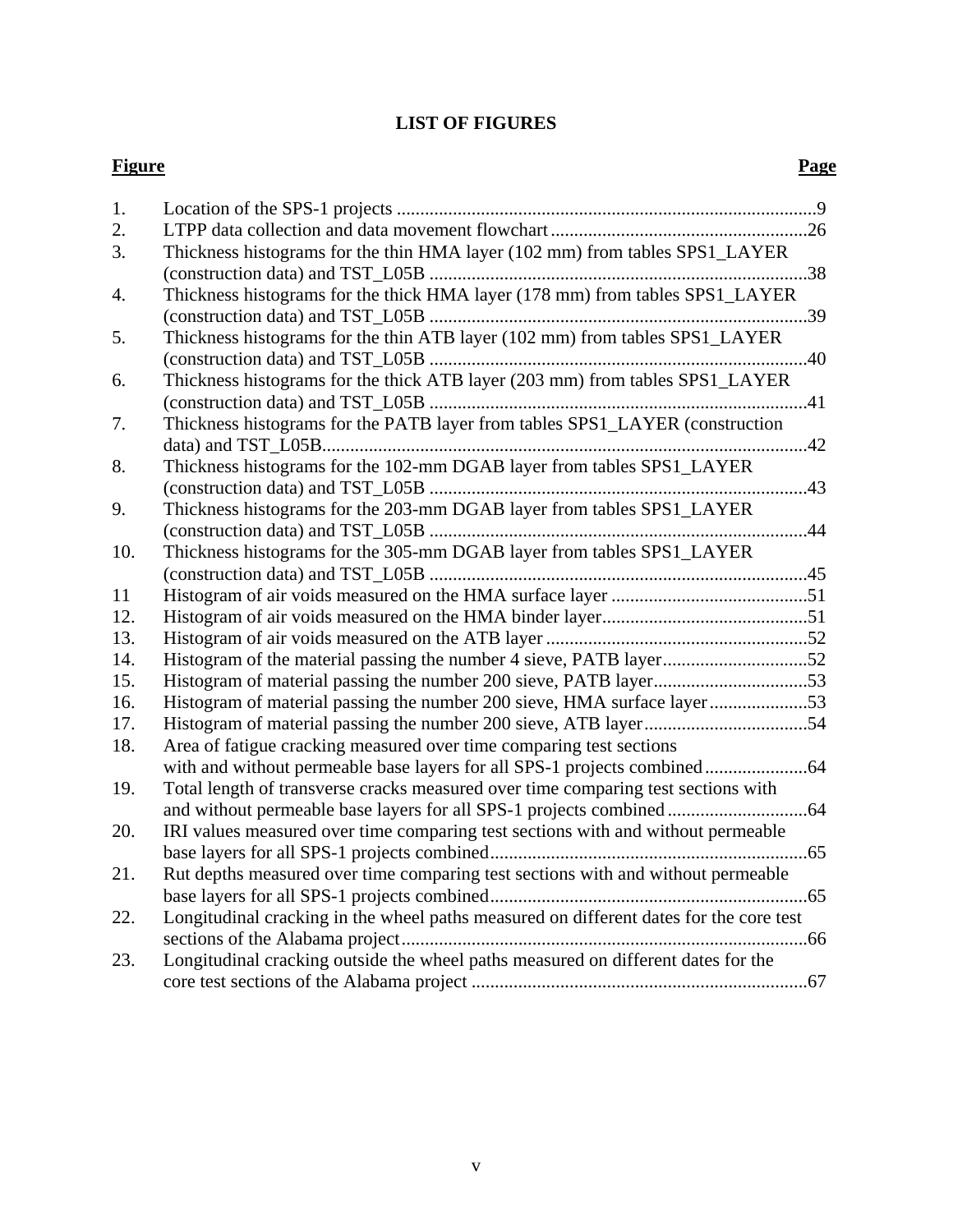# **LIST OF FIGURES, continued.**

#### **Figure Page**

| 24. | Transverse cracking measured on different dates for the core test sections of the |  |
|-----|-----------------------------------------------------------------------------------|--|
|     |                                                                                   |  |
| 25. | Graphical illustration of the average amount of fatigue cracking observed on each |  |
|     |                                                                                   |  |
| 26. |                                                                                   |  |
| 27. |                                                                                   |  |
| 28. |                                                                                   |  |
| 29. |                                                                                   |  |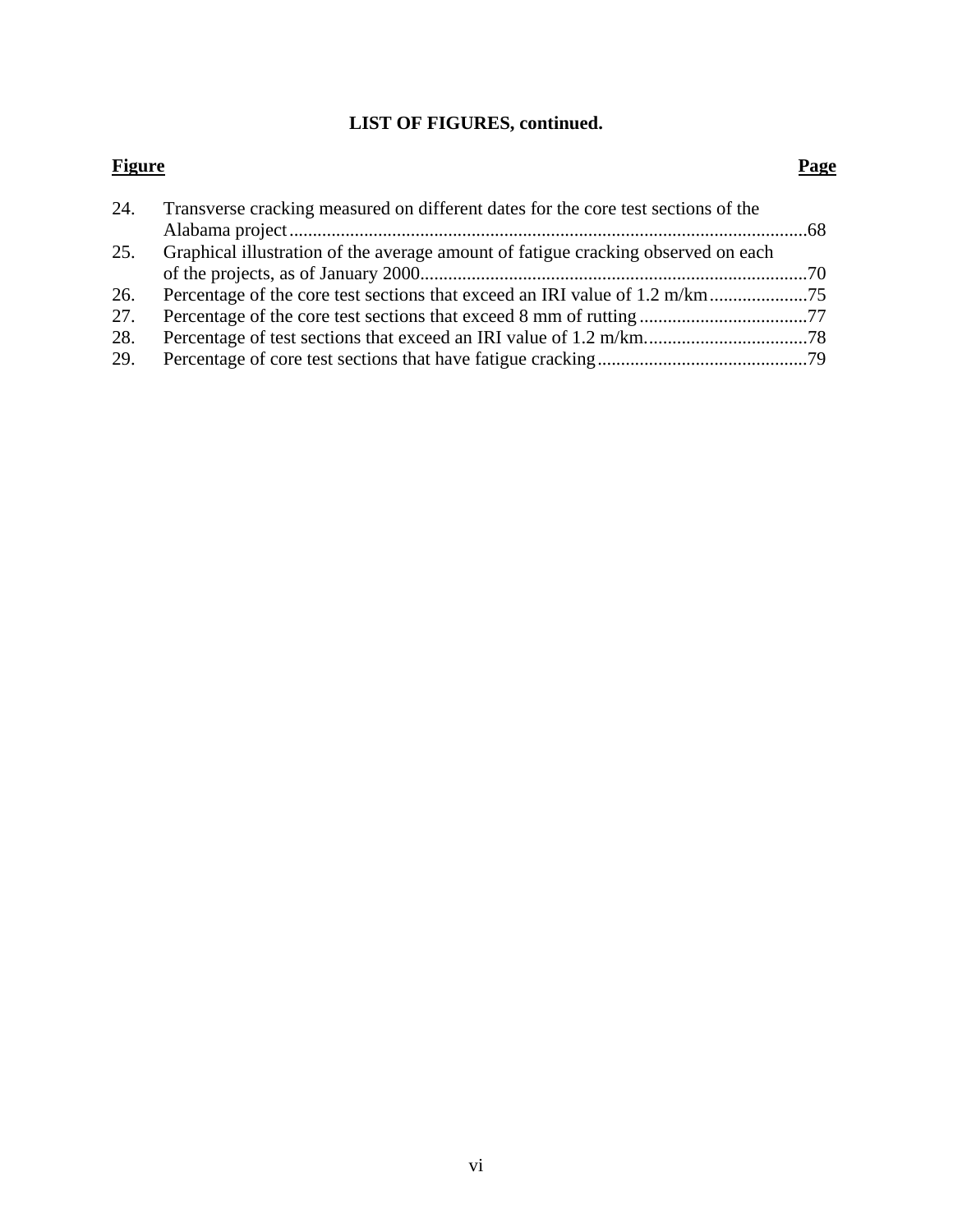## **LIST OF TABLES**

#### **Table** Page

| 1.  | Factorial for the SPS-1 experimental design and the sites/projects originally       |  |
|-----|-------------------------------------------------------------------------------------|--|
|     |                                                                                     |  |
| 2.  |                                                                                     |  |
| 3.  |                                                                                     |  |
| 4.  |                                                                                     |  |
| 5.  | Summary of SPS-1 data elements and their importance to experimental expectations29  |  |
| 6.  |                                                                                     |  |
| 7.  |                                                                                     |  |
| 8.  |                                                                                     |  |
| 9.  |                                                                                     |  |
| 10. | Summary of materials testing on the unbound aggregate base materials 47             |  |
| 11. | Summary of materials testing on the permeable asphalt treated base mixtures 48      |  |
| 12. | Summary of materials testing on the asphalt treated base mixtures 48                |  |
| 13. |                                                                                     |  |
| 14. | Summary of materials testing completed by material type for the core test sections, |  |
|     |                                                                                     |  |
| 15. |                                                                                     |  |
| 16. | Summary of the minimum number of distress and other performance indicator           |  |
|     |                                                                                     |  |
| 17. | Summary of the average time interval between the different performance indicator    |  |
|     |                                                                                     |  |
| 18. | Summary of Level E dynamic load response data for the Ohio SPS-1 project58          |  |
| 19. | Summary of the overall construction difficulties and deviations, and the adequacy   |  |
|     |                                                                                     |  |
| 20. | Percentage of the SPS-1 core test sections with distress magnitudes exceeding       |  |
|     |                                                                                     |  |
| 21. |                                                                                     |  |
| 22. | Summary of p-values from a one-way ANOVA to determine the effect of                 |  |
|     |                                                                                     |  |
| 23. | Average performance differences of the test sections between the different          |  |
|     |                                                                                     |  |
| 24. | Average performance differences of the test sections between the different          |  |
|     | types of base layers included in the SPS-1 experiment<br>74                         |  |
| 25. | Average performance differences of the test sections between the different          |  |
|     |                                                                                     |  |
| 26. | Average performance differences of the test sections between the different          |  |
|     |                                                                                     |  |
| 27. |                                                                                     |  |
| 28. |                                                                                     |  |
| 29. | Identification of future research studies from the SPS-1 experiment—initial         |  |
|     |                                                                                     |  |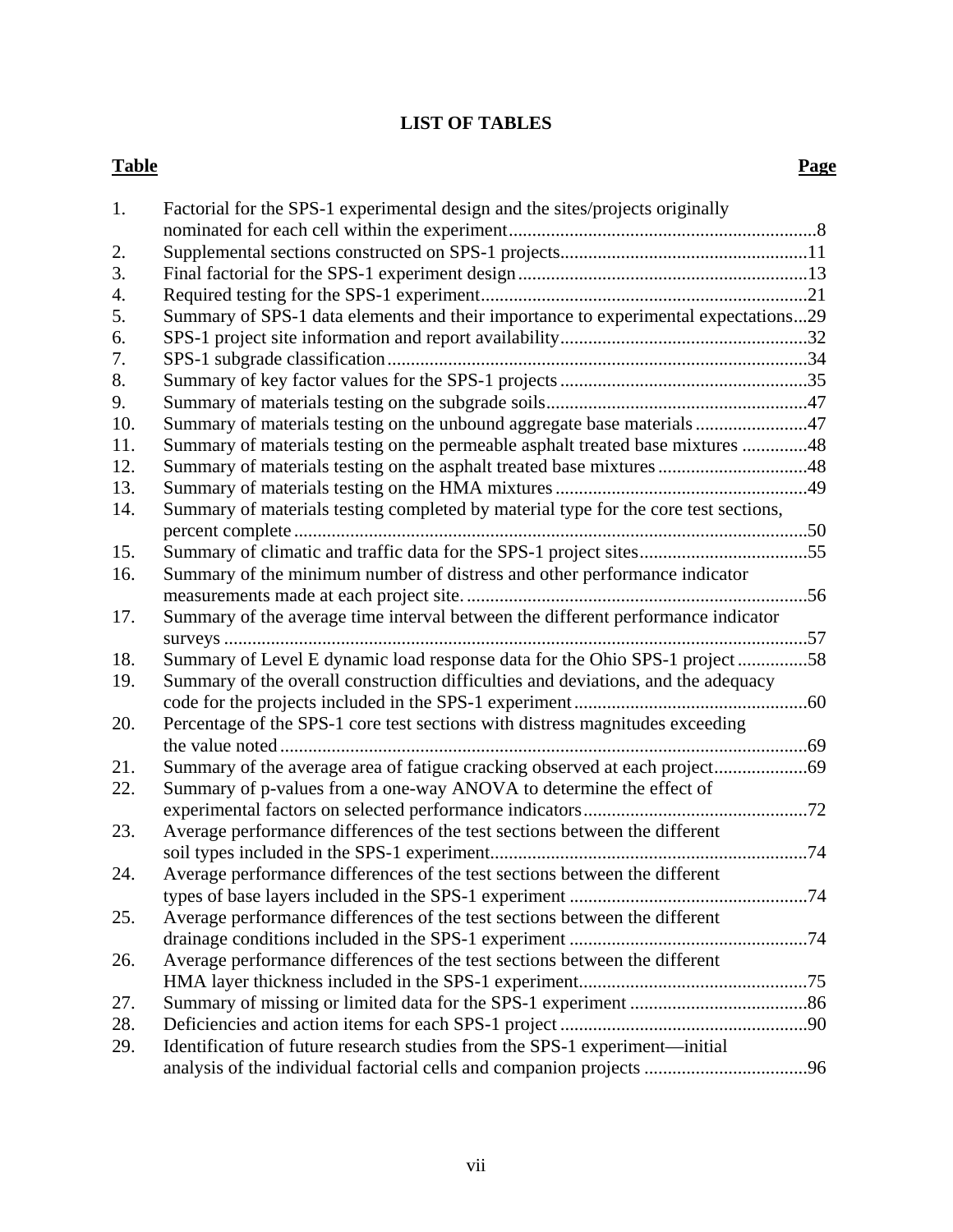# **LIST OF TABLES, continued.**

#### **Table** Page

| 30. | Identification of future research studies from the SPS-1 experiment—overall        |     |
|-----|------------------------------------------------------------------------------------|-----|
|     |                                                                                    |     |
| 31. | Identification of future research studies from the SPS-1 experiment—benefits       |     |
|     |                                                                                    |     |
| 32. | Identification of future research studies from the SPS-1 experiment-effect of      |     |
|     |                                                                                    |     |
| 33. | Identification of future research studies from the SPS-1 experiment-effect of      |     |
|     |                                                                                    |     |
| 34. | Identification of future research studies from the SPS-1 experiment—effect of      |     |
|     | seasonal changes on pavement response and material responses related to            |     |
|     |                                                                                    |     |
| 35. | Identification of future research studies from the SPS-1 experiment-effect of      |     |
|     |                                                                                    |     |
| 36. | Identification of future research studies from the SPS-1 experiment—effect of      |     |
|     |                                                                                    |     |
| 37. | Identification of future research studies from the SPS-1 experiment—effect of      |     |
|     |                                                                                    |     |
| 38. | Identification of future research studies from the SPS-1 experiment-quantification |     |
|     |                                                                                    |     |
| 39. | Identification of future research studies from the SPS-1 experiment—identify those |     |
|     | properties and conditions most conducive to the development of surface initiated   |     |
|     |                                                                                    | 106 |
| 40. | Identification of future research studies from the SPS-1 experiment—applicability  |     |
|     | of the subgrade protection criteria for use in design of flexible pavements107     |     |
| 41. | Identification of future research studies from the SPS-1 experiment—confirm the    |     |
|     | C-values or differences between laboratory measured resilient modulus and          |     |
|     |                                                                                    |     |
| 42. | Identification of future research studies from the SPS-1 experiment-mechanistic    |     |
|     |                                                                                    |     |
| 43. | Summary of key project monitoring data for the Alabama SPS-1 113                   |     |
| 44. | Summary of available materials testing data on the Alabama SPS-1 114               |     |
| 45. |                                                                                    |     |
| 46. | Summary of available materials testing data on the Arizona SPS-1 117               |     |
| 47. | Summary of key project monitoring data for the Arkansas SPS-1119                   |     |
| 48. | Summary of available materials testing data on the Arkansas SPS-1 120              |     |
| 49. | Summary of key project monitoring data for the Delaware SPS-1 122                  |     |
| 50. | Summary of available materials testing data on the Delaware SPS-1 123              |     |
| 51. |                                                                                    |     |
| 52. |                                                                                    |     |
| 53. |                                                                                    |     |
| 54. | Summary of available materials testing data on the Iowa SPS-1 129                  |     |
| 55. |                                                                                    |     |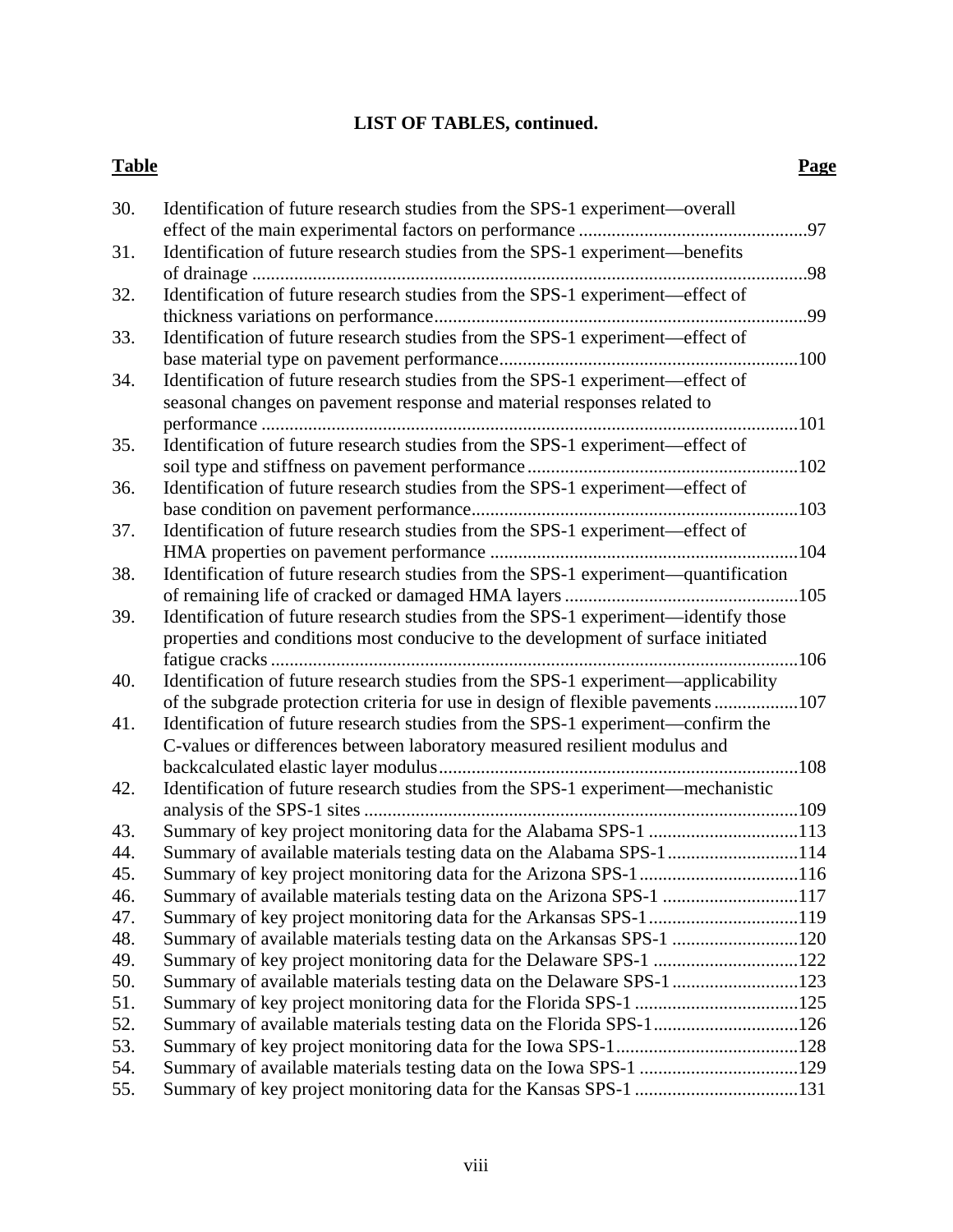# **LIST OF TABLES, continued.**

#### **Table** Page

| 56. |                                                                        |  |
|-----|------------------------------------------------------------------------|--|
| 57. |                                                                        |  |
| 58. | Summary of available materials testing data on the Louisiana SPS-1135  |  |
| 59. |                                                                        |  |
| 60. | Summary of available materials testing data on the Michigan SPS-1 138  |  |
| 61. |                                                                        |  |
| 62. | Summary of available materials testing data on the Montana SPS-1 141   |  |
| 63. |                                                                        |  |
| 64. | Summary of available materials testing data on the Nebraska SPS-1  144 |  |
| 65. |                                                                        |  |
| 66. | Summary of available materials testing data on the Nevada SPS-1 147    |  |
| 67. |                                                                        |  |
| 68. |                                                                        |  |
| 69. |                                                                        |  |
| 70. |                                                                        |  |
| 71. | Summary of key project monitoring data for the Oklahoma SPS-1 155      |  |
| 72. |                                                                        |  |
| 73. |                                                                        |  |
| 74. | Summary of available materials testing data on the Texas SPS-1159      |  |
| 75. |                                                                        |  |
| 76. | Summary of available materials testing data on the Virginia SPS-1 162  |  |
| 77. | Summary of key project monitoring data for the Wisconsin SPS-1 164     |  |
| 78. | Summary of available materials testing data on the Wisconsin SPS-1 165 |  |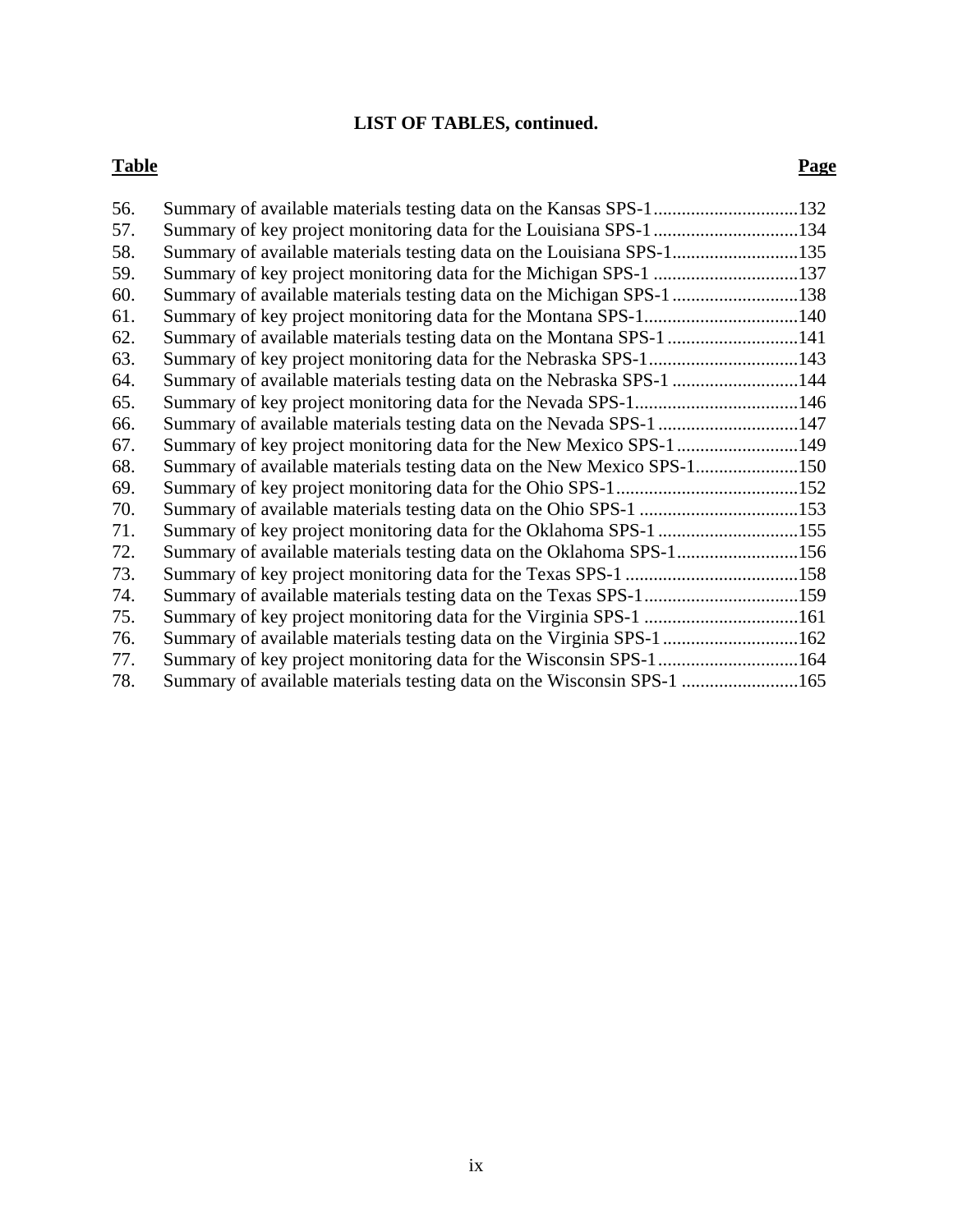#### **ABBREVIATIONS**

AASHTO—American Association of State Highway and Transportation Officials AC—Asphalt Concrete ANOVA—Analysis of Variance AGG—Aggregate bases, identical to dense graded aggregate base ATB—Asphalt Treated Base AVC—Automated Vehicle Classification AWS—Automated Weather Stations DGAB—Dense Graded Aggregate Base, identical to aggregate base ESAL—Equivalent Single Axle Load FHWA—Federal Highway Administration FWD—Falling Weight Deflectometer GPS—Global Positioning System HMA—Hot-Mix Asphalt HMAC—Hot-Mix Asphalt Concrete IMS—Information Management System IRI—International Roughness Index LTPP—Long-Term Pavement Performance NAA—National Aggregate Association NCHRP—National Cooperative Highway Research Program NIMS—National Information Management System NOAA—National Oceanic and Atmospheric Association PATB—Permeable Asphalt Treated Base mixtures QC/QA—Quality Control/Quality Assurance RCO—Regional Coordination Office RIMS—Regional Information Management System SHA—State Highway Agency SHRP—Strategic Highway Research Program SPS—Special Pavement Studies WIM—Weigh-in-Motion

|  | SPS-1 Project Name Abbreviations |
|--|----------------------------------|
|  |                                  |

| AL-Alabama   | MT-Montana    |
|--------------|---------------|
| AR—Arkansas  | NM-New Mexico |
| AZ—Arizona   | NE-Nebraska   |
| DE—Delaware  | OH-Ohio       |
| FL—Florida   | OK-Oklahoma   |
| IA-Iowa      | TX-Texas      |
| KS-Kansas    | VA—Virginia   |
| LA-Louisiana | WI-Wisconsin  |
| MI-Michigan  |               |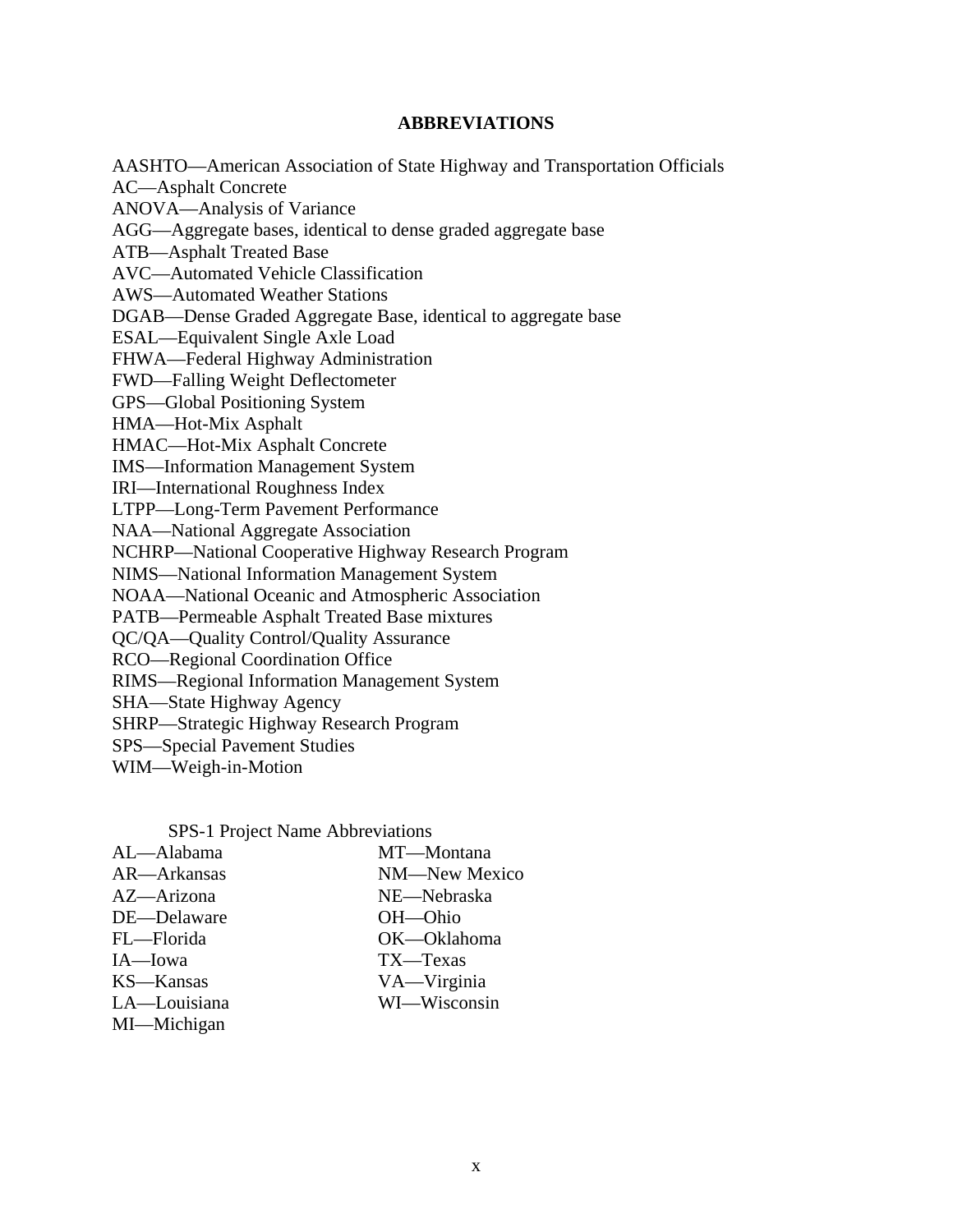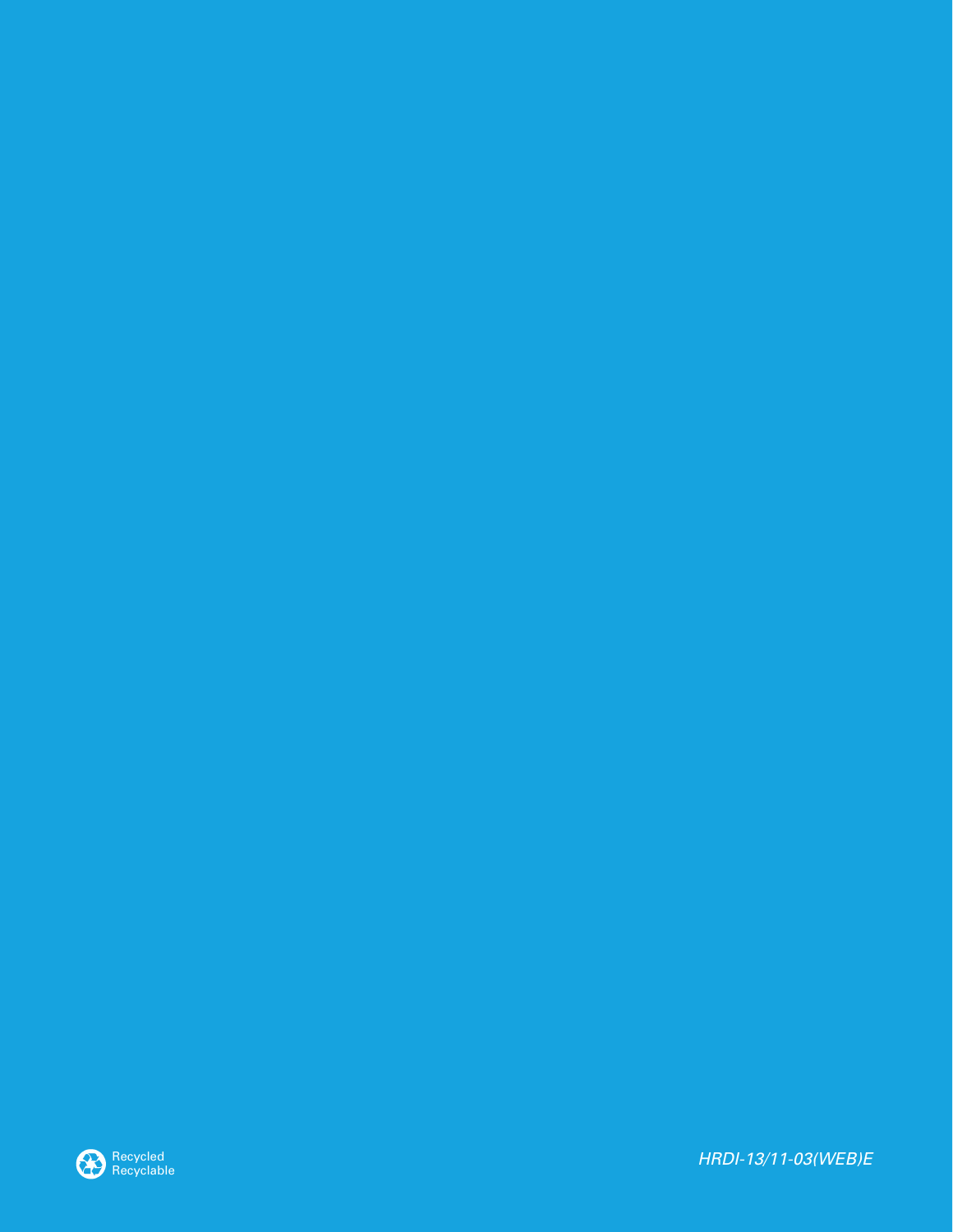# **1. INTRODUCTION**

One of the objectives of the Long-Term Pavement Performance (LTPP) studies is to develop improved design methodologies and strategies for the construction of flexible pavements. Those factors that can affect the performance of flexible pavements include, as a minimum, drainage, structural features (such as base type, base thickness, and asphalt thickness), environment, and subgrade type. The LTPP program incorporated all of these factors into a single experiment to study the structural factors for hot-mix asphalt (HMA) flexible pavements—Specific Pavement Studies (SPS) 1—entitled *Strategic Study of Structural Factors for Flexible Pavements*.

It is expected that the successful completion of the SPS-1 experiment will lead to improvements in design procedures and standards for construction of HMA-surfaced pavements. These improvements should contribute to achieving the overall goal of the LTPP program—increased pavement life and better utilization of resources. Investigating the effects of the specific experimental design features and site conditions (material types, layer thickness, subgrade soil, traffic, and climate), as well as their interactions on pavement performance, makes possible the evaluation of existing design methods and the performance equations. It also makes possible the development of new and improved design equations and calibration of mechanistic-empirical models.

## **BACKGROUND**

The SPS-1 experimental plans were originally designed to incorporate project sites in all four LTPP climatic regions and on both fine- and coarse-grained subgrades. This requirement makes it possible to cover a large inference space of the continental United States. The Strategic Highway Research Program (SHRP), State highway agencies (SHAs), and the Federal Highway Administration (FHWA) made a major effort to identify appropriate SPS-1 sites and to construct all the test sections according to their original experimental design. A wide range of specific data was collected during construction and extensive field monitoring data (traffic, profile, cracking) have been collected from these test sections over time.

The original expectations for the LTPP program are summarized in the SHRP-P-395 report.<sup>(1)</sup> Originally, the following objectives were established:

- Evaluation of existing design methods.
- Development of improved strategies and design procedures for the rehabilitation of existing pavements.
- Development of improved design equations for new and reconstructed pavements.
- Determination of the effects on pavement distress and performance of loading, environment, materials properties and variability, construction quality, and maintenance levels.
- Determination of specific design procedures to improve pavement performance.
- Establishment of a database to support these objectives and future needs.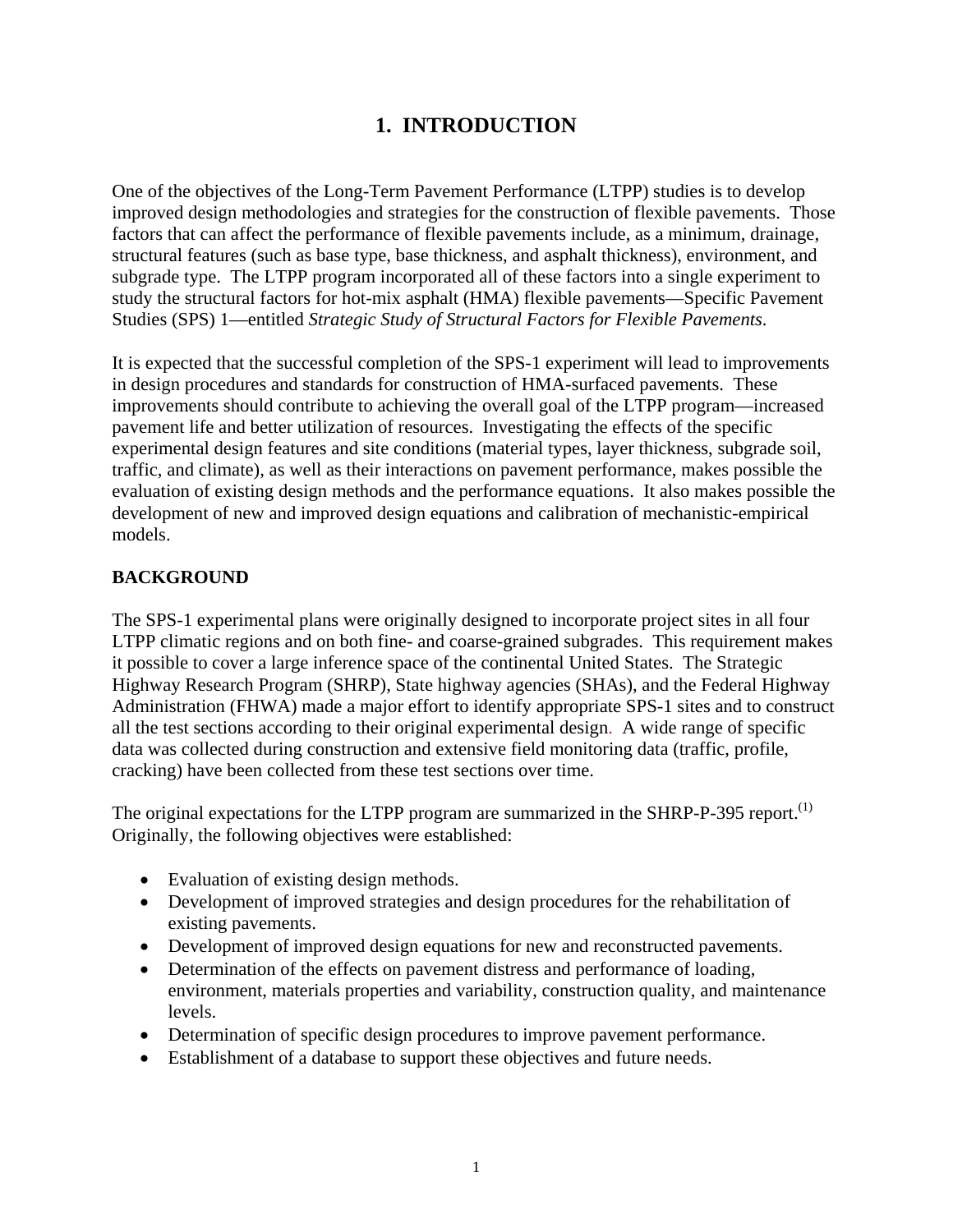The experimental designs for LTPP were developed with a clear relationship to these objectives. The following are the products identified for the LTPP program:

- **General Products**: Evaluation of existing design methods and performance equations, new and improved design equations, and calibration of mechanistic models.
- **Specific Products**: The effects of the specific experimental design features, subgrade soil, traffic and climate, and their interactions (permeable drainage layers, widened slabs, asphalt concrete (AC) overlay thickness, pre-overlay repair and many others).
- **Other Products**: Test methods developed specifically for SPS test sections, correlations between material properties determined by different methods, study of other features and materials, and technology transfer.

The following objectives of the SPS-1 (new flexible pavement) and SPS-2 (new rigid pavement) experiments are stated in the same report:

- "The SPS will develop a comprehensive data base with information on construction, materials, traffic, environment, performance and other features pertaining to the test sections."
- "The primary objective of the experiments on structural factors for flexible and rigid pavements is to more precisely determine the relative influence and long-term effectiveness of the strategic factors that influence the performance of pavements."

The SPS-1 experiment was also expected to identify trends associated with the various design parameters on pavement performance and life expectancy and to provide data to help improve or validate current structural design procedures. With these improved methodologies and procedures, highway agencies should be able to determine and select more appropriate and optimum strategies for the design of flexible pavements and significantly reduce the occurrence of premature failures. However, there have been many concerns expressed regarding the ability of the SPS-1 experiment to meet these expectations satisfactorily.<sup> $(2,3)$ </sup> Some of these concerns include the following:

- Lack of detailed expectations and objectives.
- The quality and completeness of the available data, both now and in the future.
- Deviations in the design and construction features of the in-place project (e.g., layers built to a different thickness or lack of compaction of the pavement layers).
- Deficiencies in construction, materials, climate, traffic, and performance data in relation to current and future analysis needs.

The full extent of the deviations and deficiencies and the potential impact of those deficiencies have not yet been quantified for the SPS-1 experiment. Issues of experimental design, construction quality, data quality, and data completeness (with respect to both current data collection guidelines and anticipated pavement engineering needs) also need to be addressed in the SPS-1 experiment.

The SPS-1 projects were constructed between 1993 and 1998, which means that they are young and may not yet directly support analysis activities to improve our knowledge in many of the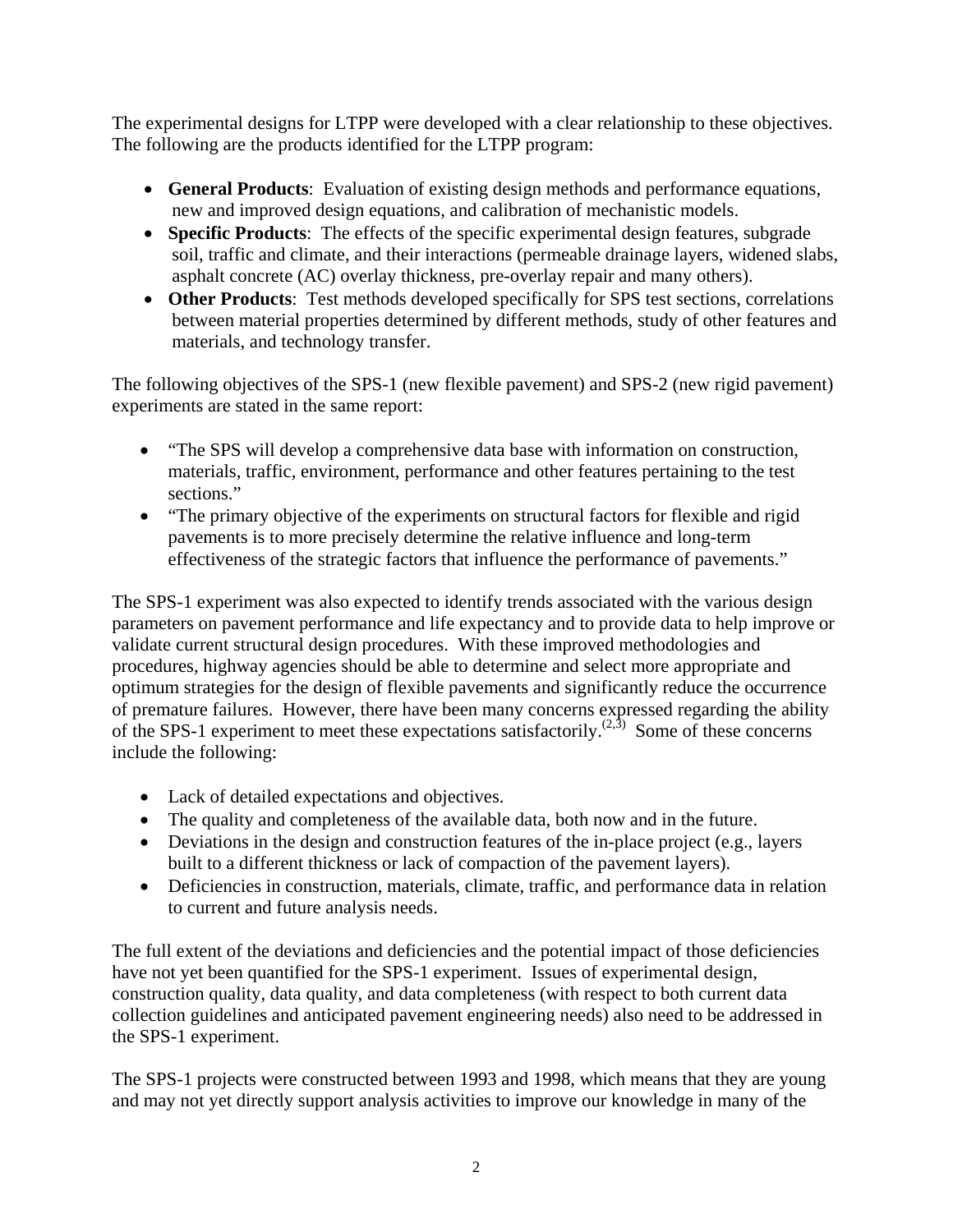above-listed areas. However, some of the SPS-1 sections have begun to exhibit distress; thus, it may now be possible to make some preliminary evaluations. To date, no in-depth assessment has been undertaken to determine to what extent this experiment will provide the necessary data to ensure the broader expectations of these experiments are attained. Therefore, this study was initiated to conduct a comprehensive review of all SPS-1 experimental sites to determine the current adequacy and potential of data from this experiment to adequately satisfy future pavement engineering needs.

This review compares the experiment sites as they exist today with both the original expectations and any new expectations for the  $21<sup>st</sup>$  century. For example, there is a greater emphasis on mechanistic-based design now than existed a decade ago. This review will provide a sound basis for the following:

- Planning remedial actions that may be warranted due to various deficiencies in construction or data collection.
- Decisions regarding future monitoring and data collection activities.
- Planning future analysis of the collected or monitored data.

This evaluation of the SPS-1 experiment is being conducted at the same time and in cooperation with the evaluation of SPS-2 (new rigid pavement), SPS-5 (rehabilitated flexible pavement), and SPS-6 (rehabilitated rigid pavement).

## **STUDY OBJECTIVES**

As stated above, a detailed review was completed to determine to what extent this experiment will provide the necessary data to ensure that the objectives and expectations of the SPS-1 experiment are attained. Stated simply, the primary objective of the SPS-1 experiment on structural factors for flexible pavements was to determine the relative influence and long-term effectiveness of the strategic factors that influence the performance of flexible pavements. This review concentrated on the core experimental test sections and on the supplemental test sections that were built by the individual SHAs for each project. There were five specific objectives for this review, as listed below:

- 1. Evaluate the set of core and supplemental test sections constructed within the SPS-1 experiment in relation to their ability to support the objectives and characterize the overall "health" and analytical potential of the SPS-1 experiment. This includes identifying areas of strength and weakness and developing a plan of recommended corrective measures as appropriate to strengthen the SPS-1 experiment to accomplish its objectives, as well as developing analysis plans for both short-term and long-term goals. This objective was further subdivided into two areas, as noted below:
	- Evaluate the quality and completeness (in relation to current data collection requirements) of the SPS-1 construction data and provide recommendations for the resolution and correction of data that are anomalous or of inadequate quality.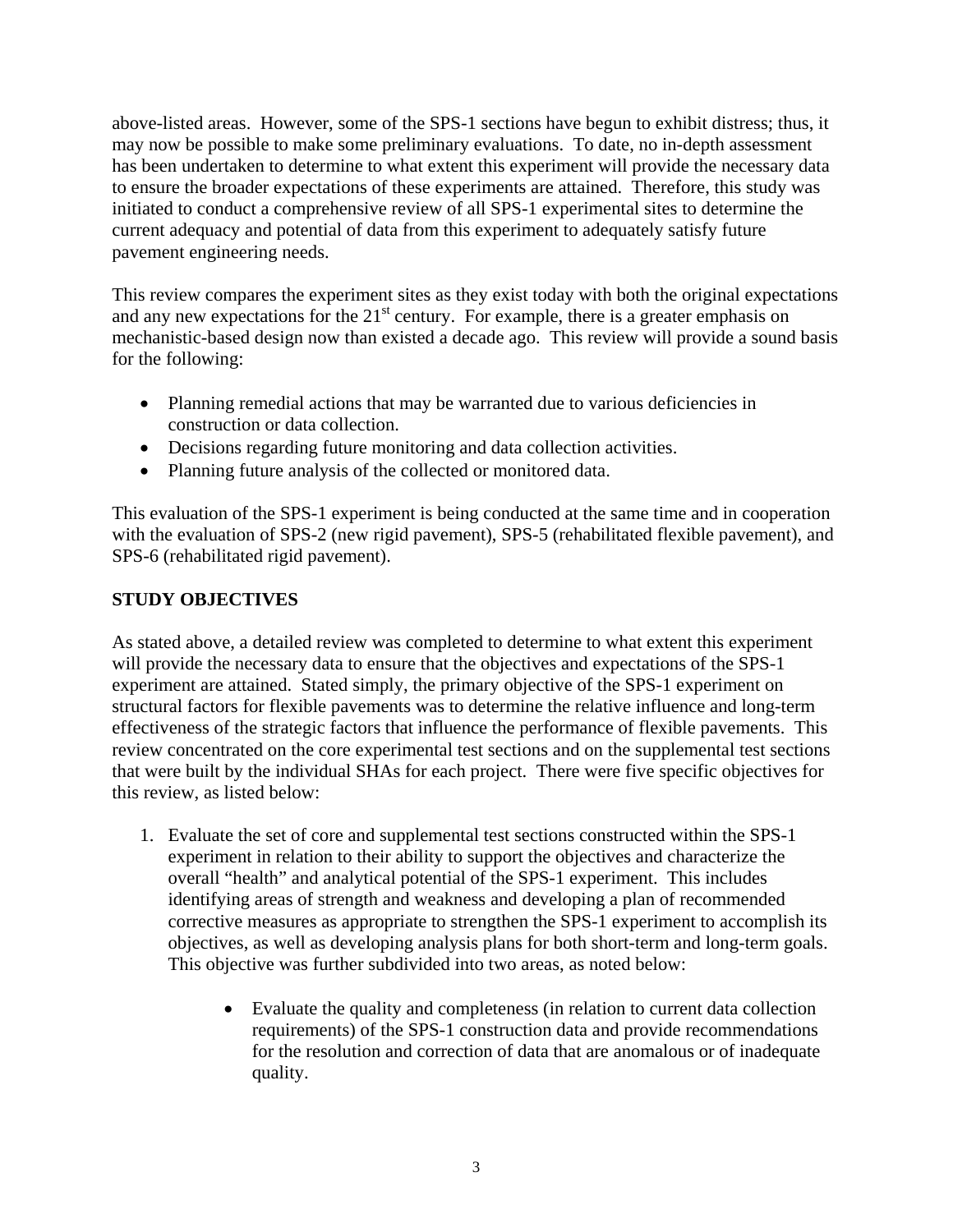- Evaluate the adequacy of existing data and current data collection requirements in relation to anticipated analytical needs. Identify areas where current requirements are excessive or deficient, and provide recommendations where adjustments (in quantity, quality, frequency, or data type) are warranted.
- 2. Identify any confounding factors introduced into the SPS-1 experiment evaluated by construction deviations or other factors not accounted for in the original experimental design.
- 3. Consider both short-term and long-term horizons in the evaluation and the preparation of data analysis recommendations.
- 4. Evaluate the opportunities for local, regional, or national analysis of the core and supplemental test sections.
- 5. Identify specific objectives and expectations that should be pursued for the SPS-1 experiment, considering the original expectations and the needs of the future. Consider expectations at the local, regional, and national levels, as appropriate.

Specifically, this report focuses on the following four areas of the SPS-1 experimental data:

- 1. Review of data quality.
- 2. Detailed discussions on the quantity and percentage of data that are at Level E (the highest quality data) in the Information Management System (IMS) database as of January 2000.
- 3. Comparison of the designed versus as-constructed section parameters, especially those that were used for designing the experiment (e.g., experimental deviations and construction problems).
- 4. Preliminary evaluation of performance and identification of future analyses that can be performed on the data.

It should be understood that the LTPP database is dynamic in nature, i.e., data are continually checked and entered. This review and detailed assessment of the experiment represents a "snapshot" of the database and the Level E data at a particular point in time, i.e., January 2000.

#### **SCOPE OF REPORT**

The report is divided into six chapters, including this introduction. Chapter 2 provides an overview of the current status of the SPS-1 experiment in comparison to the original experiment designs. Chapter 3 summarizes the project requirements for each SPS-1 project. Chapter 4 summarizes each of the SPS-1 projects that have been built, the data that are available for each project, construction difficulties, and any data deficiencies. Chapter 5 presents an analysis of the initial observations of the key distress and performance indicators completed on a project-byproject basis and across the entire experiment. Chapter 6 summarizes the effects that the data deficiencies, if any, may have on the results that can be obtained from this experiment.

More detailed information and data are provided in the appendices. Appendix A presents a summary of the construction and deviation reports, as well as other data elements that are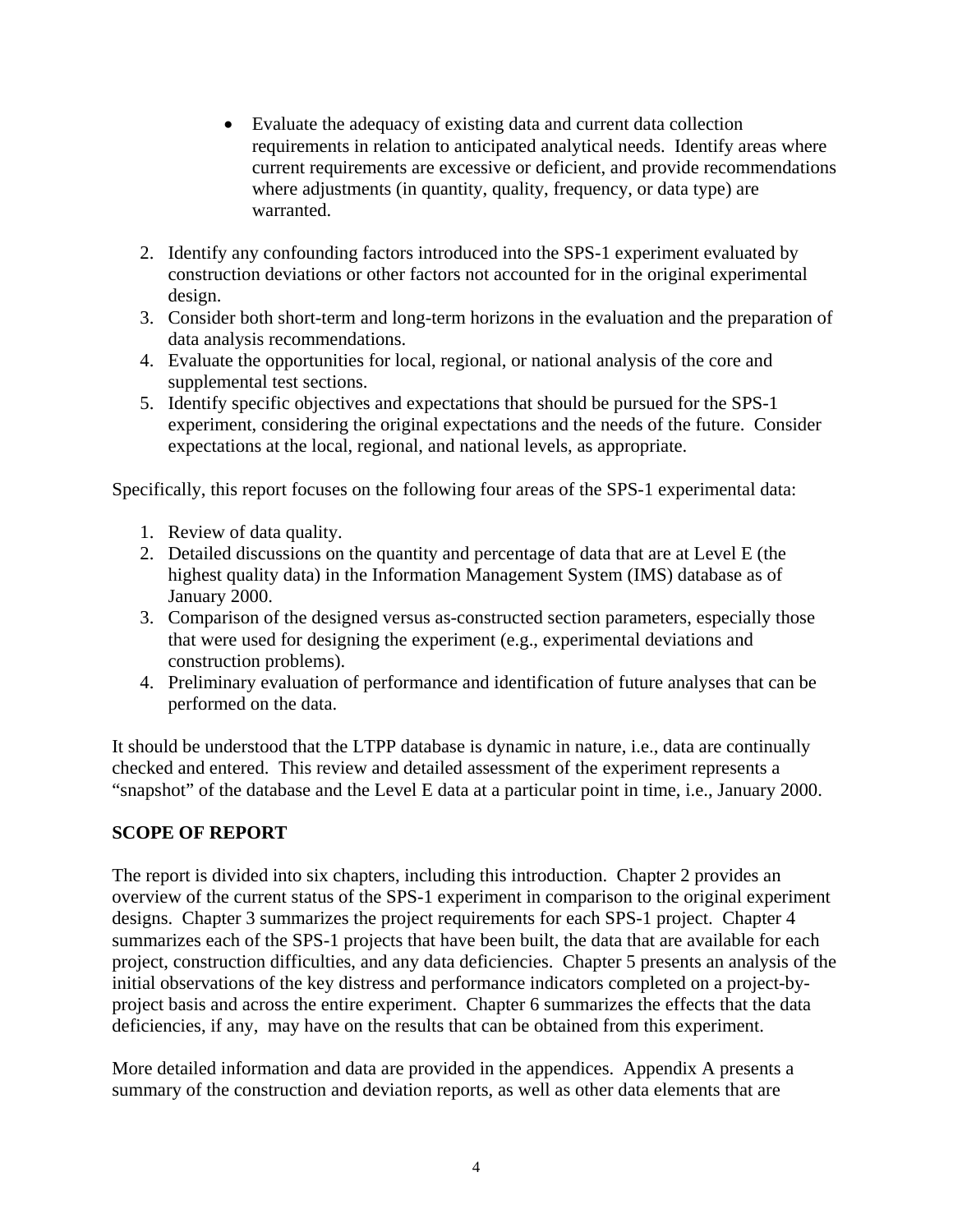available for each project, and appendix B presents a summary of the available construction data for each project.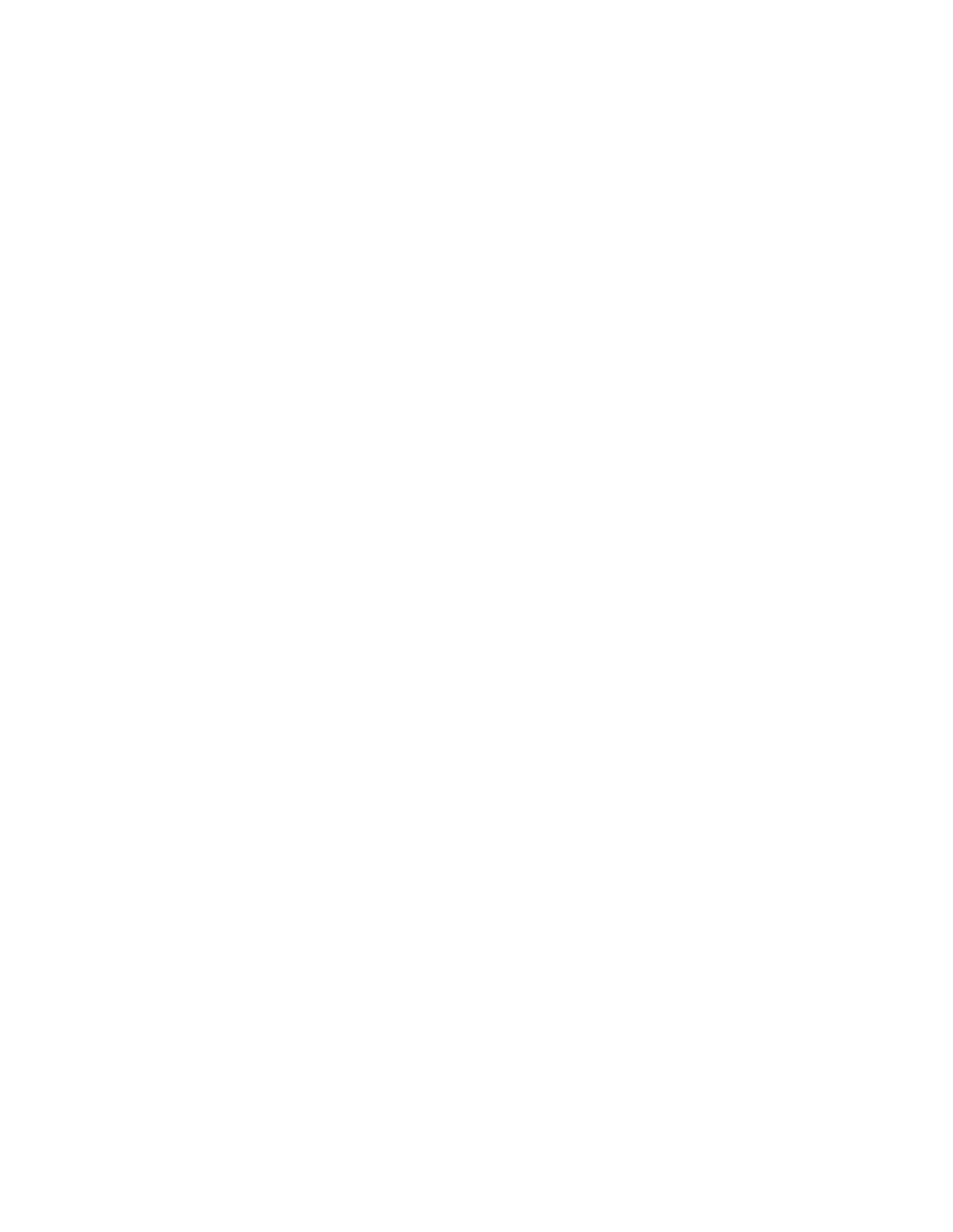# **2. GENERAL OVERVIEW OF EXPERIMENT**

The first step in the evaluation of the SPS-1 experiment is to assess how much of the original experiment was actually constructed and what effect any missing sites will have on the usefulness of the SPS-1 data. The original SPS-1 experiment design, the SPS-1 experimental sites actually constructed, the effects of missing experimental design cells, and information available from the SPS-1 supplemental sites are discussed in this chapter. The January 2000 release of the IMS that contains only Level E data was used for the detailed review.

## **ORIGINAL SPS-1 EXPERIMENT DESIGN**

The SPS-1 experiment examines the effects of climatic factors (wet versus dry and freeze versus no-freeze) and type of subgrade (fine-grained and coarse-grained) on pavement sections incorporating different structural factors. These factors include:

- The presence or absence of a drainage layer or feature and its location within the pavement structure.
- The use of varying base types (dense-graded aggregate base, asphalt treated base, permeable asphalt treated base, and combinations of these).
- Varying base thickness (203 mm, 305 mm, or 406 mm).
- Varying HMA surface thickness (102 mm or 178 mm).

The original SPS-1 experiment factorial is shown in table 1. A total of 24 combinations of structural factors are presented by the factorial. Because 24 sections at one site would produce an undue burden on the SHAs, the projects were developed so that only 12 sections were built at any one site. Therefore, a complete factorial of all factors is made up of two columns of the factorial. The sections in the first half of a complete factorial are numbered 1–12, while the second half are numbered 13–24.

Each section varies from the others in terms of the structural factors mentioned above. The shaded cells in the factorial are those that were not expected to be filled by a section. As shown, the experimental factorial was completely filled with candidate projects that were nominated originally for the SPS-1 experiment. In total, the SPS-1 experiment has 216 core test sections.

Table 1 also illustrates which State projects were nominated initially to fill which design cells. The table shows that some of the cells contain replicate sections. In particular, the projects built in Iowa and Ohio are both in the wet-freeze environmental zone on fine-grained subgrades. The same set of sections was built on both of these projects. In addition, the projects built in Virginia and Michigan are both in the wet-freeze environmental zone on fine-grained subgrades. These two projects contain the offsetting sections from those built on the Iowa and Ohio projects. As of August 1999, the SPS-1 experiment has 18 projects located throughout the United States and Canada. A map of the selected sections is shown in figure 1.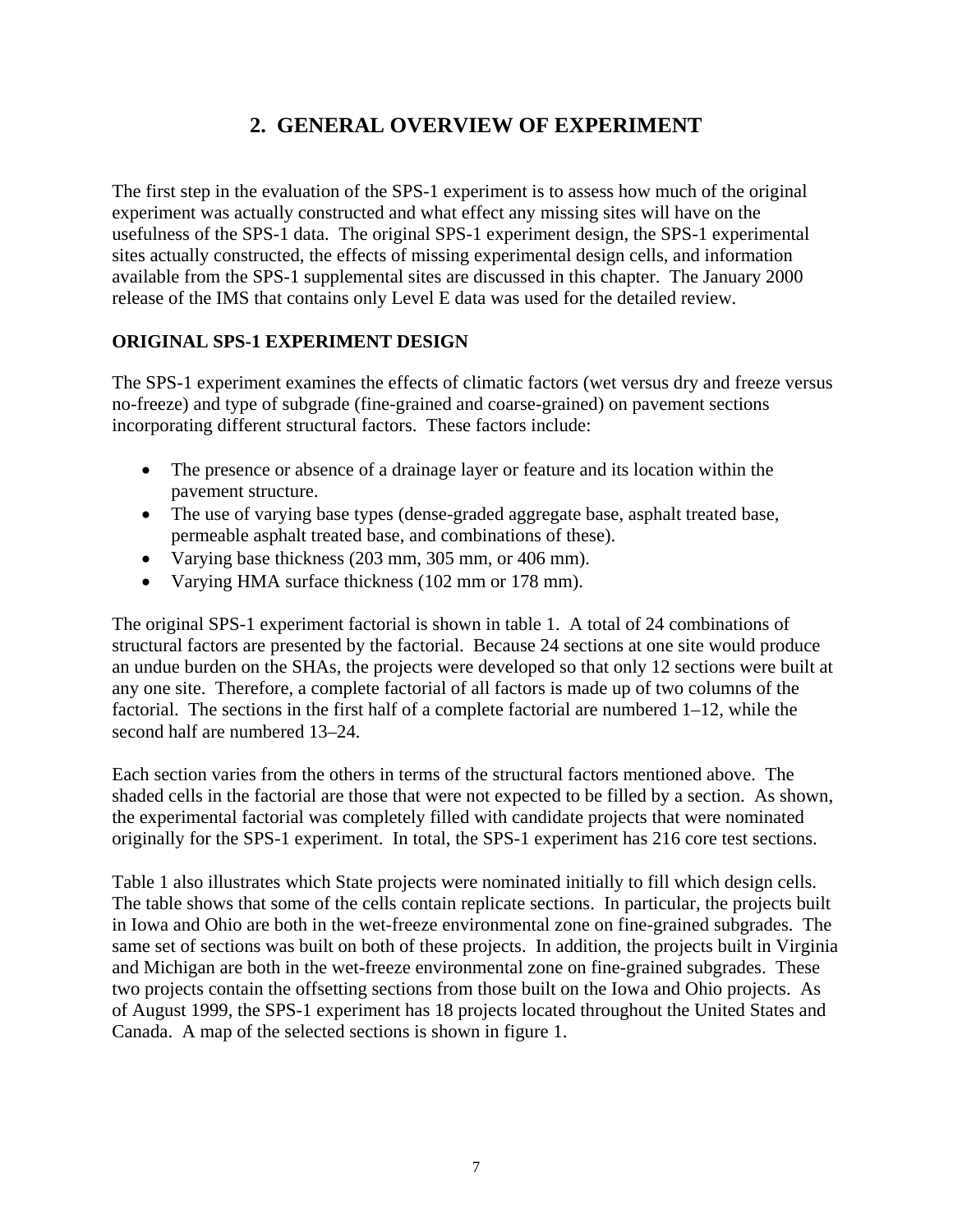| PAVEMENT STRUCTURE<br><b>COMBINATIONS</b> |                         | <b>FACTORS FOR MOISTURE, TEMPERATURE, SUBGRADE TYPE, AND LOCATION</b> |                |           |                     |           |        |               |             |            |             |                        |           |            |             |              |               |             |                        |
|-------------------------------------------|-------------------------|-----------------------------------------------------------------------|----------------|-----------|---------------------|-----------|--------|---------------|-------------|------------|-------------|------------------------|-----------|------------|-------------|--------------|---------------|-------------|------------------------|
|                                           |                         |                                                                       |                |           |                     |           | Wet    |               |             |            |             |                        |           |            | Dry         |              |               |             |                        |
|                                           |                         |                                                                       |                |           | No-Freeze<br>Freeze |           |        |               |             |            | Freeze      |                        | No-Freeze |            |             |              |               |             |                        |
| <b>Drainage</b>                           | <b>Base</b>             | Total                                                                 | <b>Surface</b> |           | <b>Fine</b>         |           | Coarse |               | Fine        |            | Coarse      |                        | Fine      |            | Coarse      |              | <b>Fine</b>   |             |                        |
|                                           | <b>Type</b>             | <b>Base</b><br><b>Thick</b>                                           | <b>Thick</b>   | ${\bf J}$ | K                   | L         | M      | ${\bf N}$     | $\mathbf 0$ | ${\bf P}$  | $\mathbf Q$ | ${\bf R}$              | S         | T          | $\mathbf U$ | $\mathbf{V}$ | W             | $\mathbf X$ | Y                      |
|                                           |                         | 8"                                                                    | 4"             |           | VA, MI              |           | WI     |               | LA          |            | AR          |                        | <b>NE</b> |            | MT          |              | OK            |             | AZ                     |
|                                           | <b>AGG</b>              |                                                                       | 7"             | IA, OH    |                     | DE        |        | AL            |             | FL         |             | KS                     |           | <b>NV</b>  |             | NM           |               | TX          |                        |
|                                           |                         | 12"                                                                   | 4"             | IA, OH    |                     | DE        |        | AL            |             | FL         |             | KS                     |           | <b>NV</b>  |             | NM           |               | TX          |                        |
|                                           |                         |                                                                       | 7"             |           | VA, MI              |           | WI     |               | LA          |            | AR          |                        | <b>NE</b> |            | MT          |              | OK            |             | AZ                     |
|                                           |                         | 8"                                                                    | 4"             | IA, OH    |                     | $\rm DE$  |        | AL            |             | FL         |             | KS                     |           | <b>NV</b>  |             | NM           |               | TX          |                        |
| No                                        | <b>ATB</b>              |                                                                       | 7"             |           | VA, MI              |           | WI     |               | LA          |            | AR          |                        | NE        |            | MT          |              | OK            |             | AZ                     |
|                                           |                         | 12"                                                                   | 4"             |           | VA, MI              |           | WI     |               | LA          |            | AR          |                        | NE        |            | МT          |              | OK            |             | $\mathbf{A}\mathbf{Z}$ |
|                                           |                         |                                                                       | 7"             | IA, OH    |                     | DE        |        | AL            |             | FL         |             | KS                     |           | <b>NV</b>  |             | NM           |               | <b>TX</b>   |                        |
|                                           |                         | 8"                                                                    | 4"             | IA, OH    |                     | $\rm{DE}$ |        | AL            |             | FL         |             | <b>KS</b>              |           | <b>NV</b>  |             | NM           |               | TX          |                        |
|                                           | ATB                     |                                                                       | 7"             |           | VA, MI              |           | WI     |               | LA          |            | AR          |                        | <b>NE</b> |            | MT          |              | OK<br>OK      | AZ          |                        |
|                                           | 4" AGG                  | 12"                                                                   | 4"             |           | VA, MI              |           | WI     |               | LA          |            | AR          |                        | <b>NE</b> |            | MT          |              |               |             | $\mathbf{A}\mathbf{Z}$ |
|                                           |                         |                                                                       | 7"             | IA, OH    |                     | DE        |        | AL            |             | FL         |             | KS                     |           | NV         |             | NM           |               | TX          | Coarse                 |
|                                           |                         | 8"                                                                    | 4"             | IA, OH    |                     | DE        |        | AL            |             | FL         |             | KS                     |           | NV         |             | NM           |               | <b>TX</b>   |                        |
|                                           |                         |                                                                       | 7"             |           | VA, MI              |           | WI     |               | LA          |            | AR          |                        | NE        |            | MT          |              | OK            |             | AZ                     |
|                                           | <b>PATB</b>             | 12"                                                                   | 4"             |           | VA, MI              |           | WI     |               | LA          |            | AR          |                        | <b>NE</b> |            | MT          |              | OK            |             | $\mathbf{A}\mathbf{Z}$ |
|                                           | $\rm{AGG}$              |                                                                       | 7"             | IA, OH    |                     | $\rm{DE}$ |        | AL            |             | FL         |             | KS                     |           | <b>NV</b>  |             | NM           |               | TX          |                        |
|                                           |                         | 16"                                                                   | 4"             |           | VA, MI              |           | WI     |               | LA          |            | AR          |                        | <b>NE</b> |            | MT          |              | OK            |             | $\mathbf{A}\mathbf{Z}$ |
| Yes                                       |                         |                                                                       | 7"             | IA, OH    |                     | DE        |        | AL            |             | FL         |             | KS                     |           | NV         |             | NM           |               | <b>TX</b>   |                        |
|                                           |                         | 8"                                                                    | 4"             |           | VA, MI              |           | WI     |               | LA          |            | AR          |                        | NE        |            | МT          |              | OK            |             | AZ                     |
|                                           |                         |                                                                       | 7"             | IA, OH    |                     | $\rm{DE}$ |        | $\mathbf{AL}$ |             | ${\rm FL}$ |             | $\mathop{\mathrm{KS}}$ |           | ${\rm NV}$ |             | $\rm{NM}$    |               | TX          |                        |
|                                           | ${\bf A}{\bf T}{\bf B}$ | 12"                                                                   | 4"             | IA, OH    |                     | DE        |        | AL            |             | FL         |             | $\mathbf{K}\mathbf{S}$ |           | <b>NV</b>  |             | NM           |               | TX          |                        |
|                                           | <b>PATB</b>             |                                                                       | 7"             |           | VA, MI              |           | WI     |               | LA          |            | AR          |                        | $\rm NE$  |            | MT          |              | OK            |             | $\mathbf{A}\mathbf{Z}$ |
|                                           |                         | 16"                                                                   | 4"             | IA, OH    |                     | $\rm{DE}$ |        | AL            |             | ${\rm FL}$ |             | $\mathop{\mathrm{KS}}$ |           | ${\rm NV}$ |             | $\rm{NM}$    |               | ${\rm TX}$  |                        |
|                                           |                         |                                                                       | $7"$           |           | VA, MI              |           | WI     |               | LA          |            | AR          |                        | $\rm NE$  |            | $\rm{MT}$   |              | $\mathrm{OK}$ |             | $\mathbf{A}\mathbf{Z}$ |

#### Table 1. Factorial for the SPS-1 experimental design and the sites/projects originally nominated for each cell within the experiment.

Shaded cells are not required by the experiment.

 $1$  inch = 25.4 mm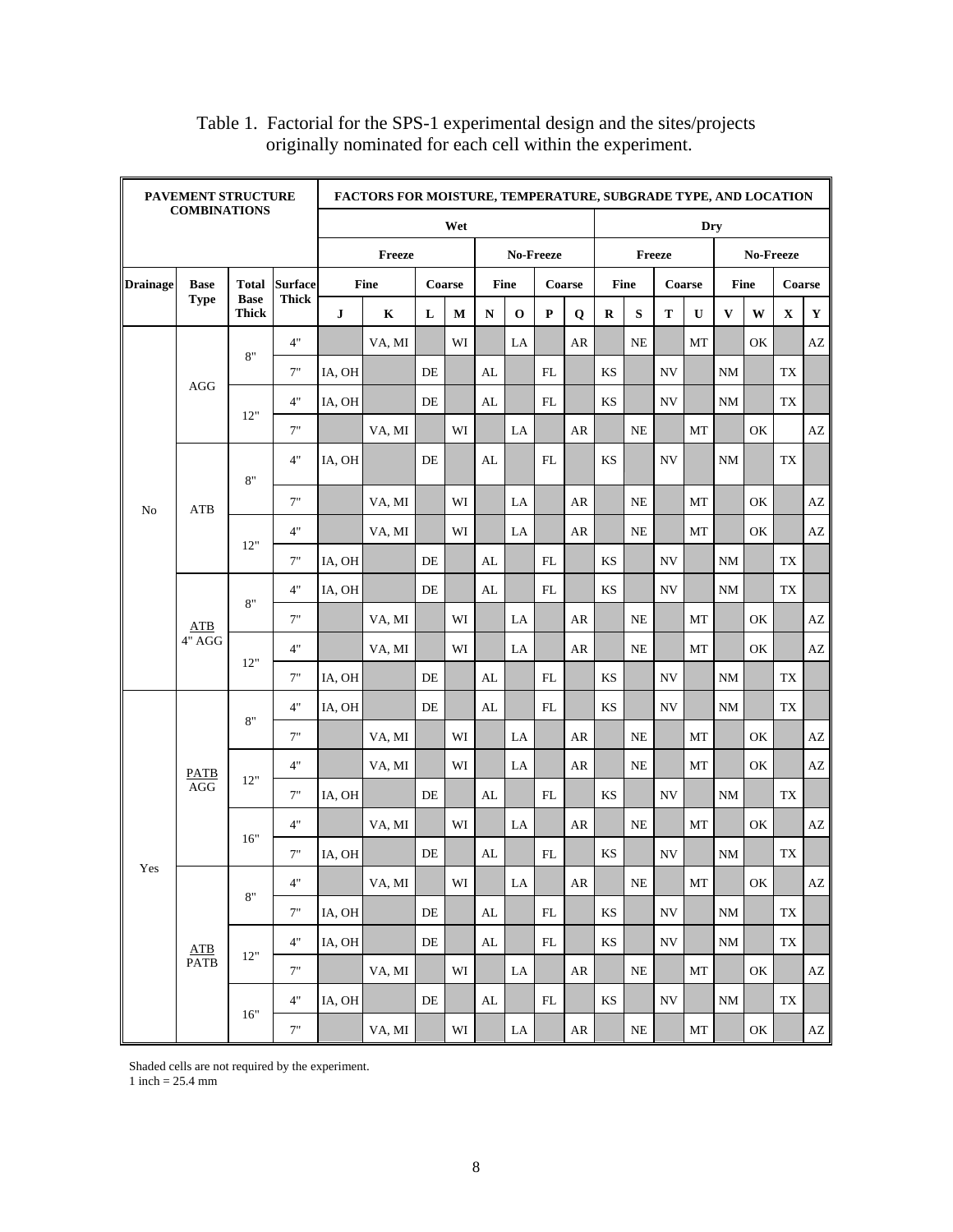

Figure 1. Location of the SPS-1 projects.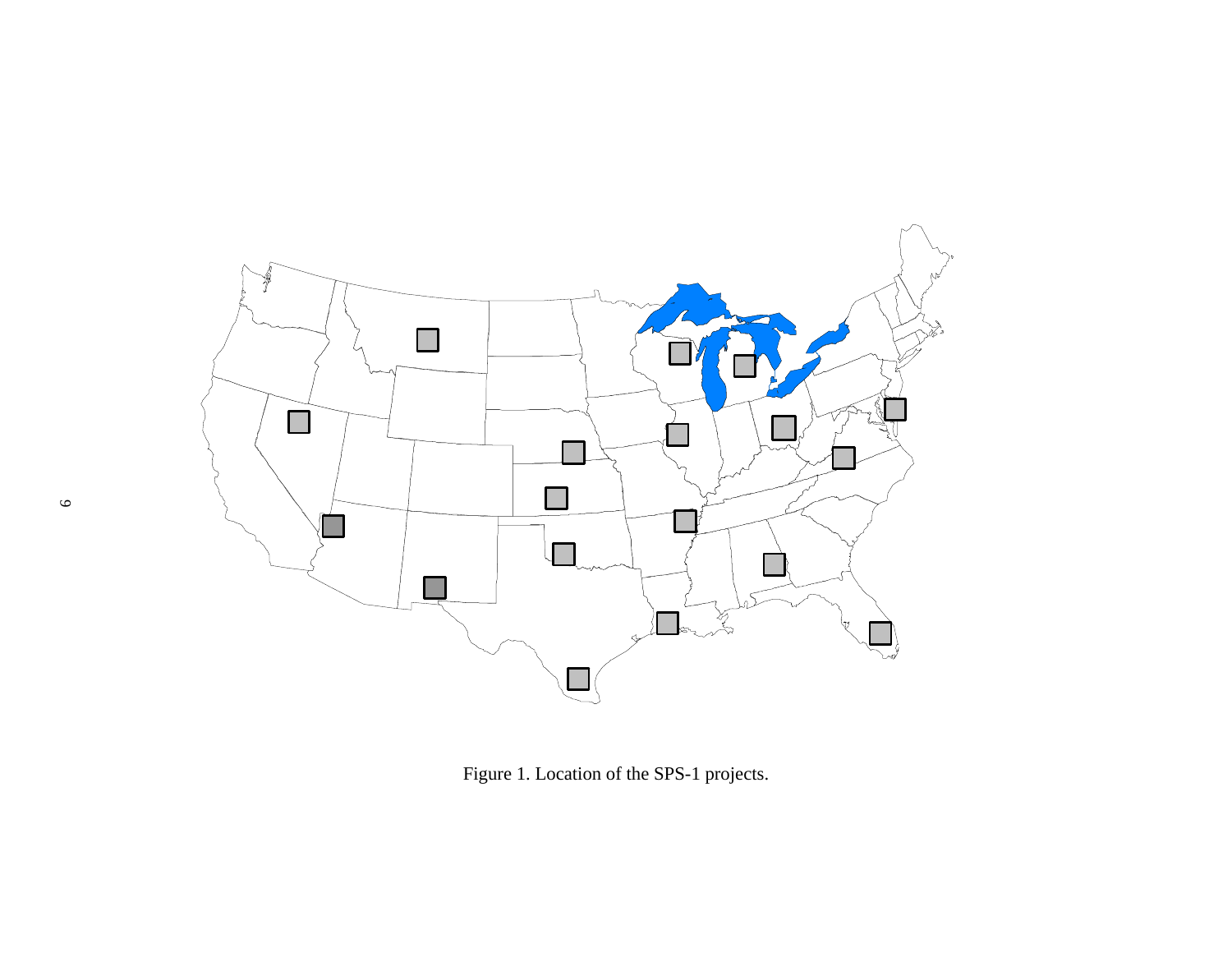Each of the 12 sections was required to be 152.4 m in length. In addition, each project was required to have a minimum traffic loading of 100,000 equivalent single axle loads (ESALs) per year.

## **STATE SUPPLEMENTAL SECTIONS**

In addition to the core sections located at each project, the States were allowed to add supplemental sections that are monitored by LTPP. These supplemental sections are usually a variation of the experiment and represent typical construction practices by the State. Thus, the main value of the supplemental sections will be as a direct comparison to the core sections. Table 2 provides a list of the SPS-1 projects and a general description of the supplemental sections that were built at each one.

A total of 32 supplemental sections have been built as part of the SPS-1 experiment, but only 25 sections are listed in table 2. The other seven supplemental sections have been built, but descriptions of the structures of these sections are not in the LTPP database at this time. The supplemental sections not included in the database are from Arizona (two sections are included and two are excluded), Arkansas (one section), Iowa (one section), Ohio (two sections), and Oklahoma (one section). These additional sections should add significant value to the experiment and can be used to estimate the expected variability in distress with time under the same conditions.

## **CURRENT STATUS OF DESIGN FACTORIAL**

The current status of the SPS-1 site design factorial is provided in table 3. All projects have been located in the appropriate cells based on the actual test data and construction details, which will be discussed in greater detail in chapter 4. As shown, all cells have two projects, with the exception of the coarse-grained subgrades in a dry-no-freeze climate. However, it is important to note the following observations regarding the final experiment design:

- 1. The cell for the coarse-grained subgrades in a dry-no-freeze climate has only one project, while the cell for the fine-grained soils in a wet-freeze climate has four projects. This replication will be useful; however, if not analyzed properly, it could cause a bias in computing mean national trends.
- 2. Eleven SPS-1 projects have been built over fine-grained soils, while only seven have been built over coarse-grained soils. This imbalance is not critical, but it should be considered when evaluating and analyzing the data for determining the effects of the subgrade on performance.
- 3. The Alabama and Louisiana projects are located in the same cell (fine-grained soils in a wet-no-freeze climate) but are not paired as a complete factorial. Both of these projects contain pavement structure cells 1 to 12 (refer to table 1). Thus, this cell also contains only one of the companion projects, similar to the coarse-grained soils in a dry-no-freeze climate (the Arizona project).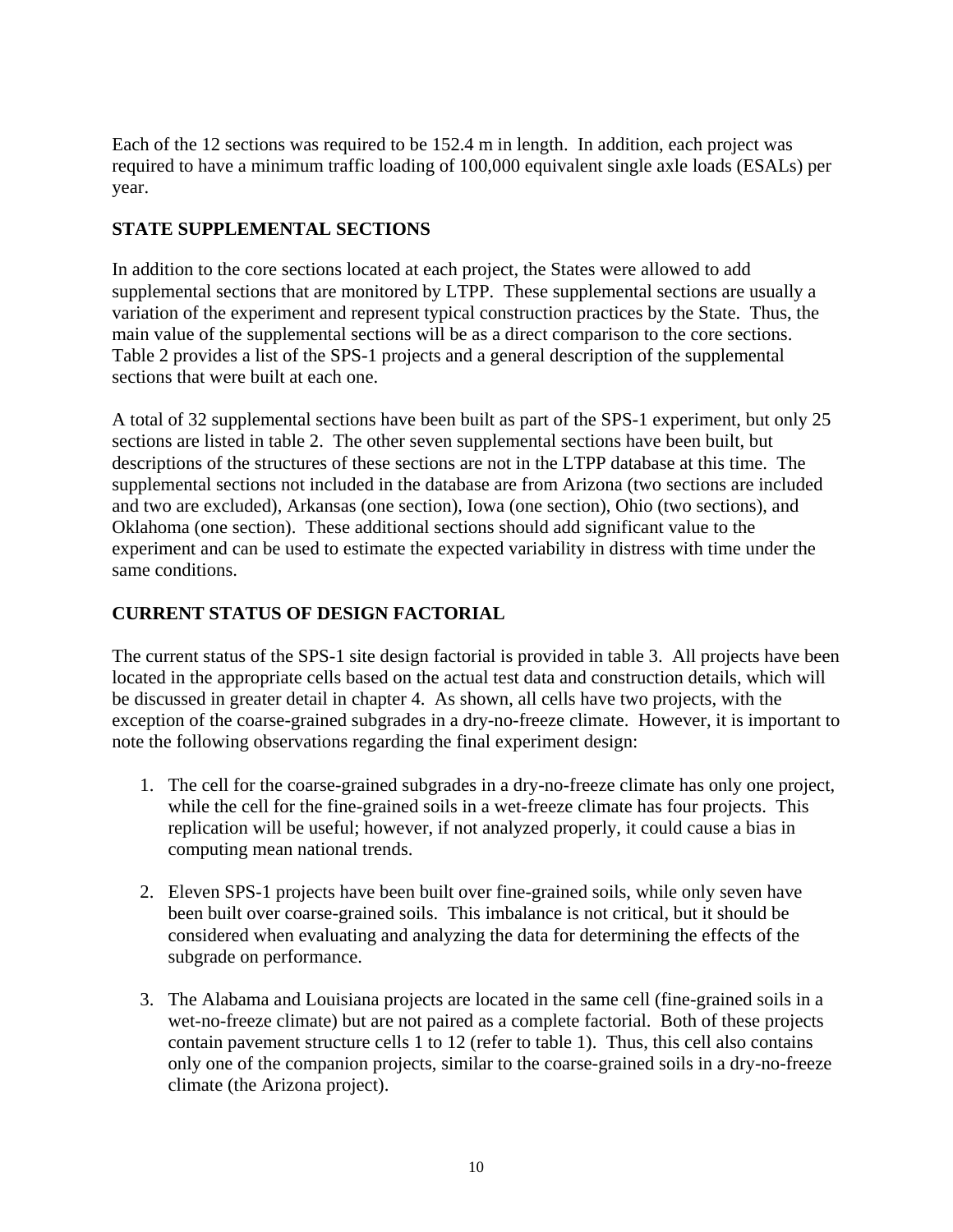| <b>SPS-1 Supplemental Sections</b> |         |              |                                                                      |  |  |  |
|------------------------------------|---------|--------------|----------------------------------------------------------------------|--|--|--|
| STATE_CODE                         | SHRP_ID | LAYER_NO     | Layer Description (from material codes)                              |  |  |  |
| 1                                  | 0161    | 1            | <b>Silty Clay</b>                                                    |  |  |  |
|                                    |         | 2            | 152 mm Crushed Stone                                                 |  |  |  |
|                                    |         | 3            | 152 mm Bituminous Bound Base                                         |  |  |  |
| 1                                  | 0162    | 4<br>1       | 102 mm HMAC<br>Silty Clav                                            |  |  |  |
|                                    |         | 2            | 249 mm Bituminous Bound Base                                         |  |  |  |
|                                    |         | 3            | 114 mm HMAC                                                          |  |  |  |
| $\mathbf{1}$                       | 0163    | 1            | Silty Clay                                                           |  |  |  |
|                                    |         | 2            | 152 mm Crushed Stone                                                 |  |  |  |
|                                    |         | 3            | Woven Geotextile                                                     |  |  |  |
|                                    |         | 4            | 102 mm PATB                                                          |  |  |  |
|                                    |         | 5            | 150 mm Bituminous Bound Base                                         |  |  |  |
|                                    |         | 6            | 119 mm HMAC                                                          |  |  |  |
| 4                                  | 0161    | 1            | Gravel                                                               |  |  |  |
|                                    |         | 2            | 94 mm Crushed Stone                                                  |  |  |  |
| 4                                  | 0162    | 3<br>1       | 145 mm HMAC<br>Gravel                                                |  |  |  |
|                                    |         | 2            | 229 mm HMAC                                                          |  |  |  |
| 10                                 | 0159    | 1            | Silty Sand                                                           |  |  |  |
|                                    |         | 2            | 1219 mm Silty Sand                                                   |  |  |  |
|                                    |         | 3            | 193 mm Crushed Stone                                                 |  |  |  |
|                                    |         | 4            | 168 mm Bituminous Bound Base                                         |  |  |  |
|                                    |         | 5            | 142 mm HMAC                                                          |  |  |  |
|                                    |         | 7            | 25 mm Porous Friction Course                                         |  |  |  |
| 10                                 | 0160    | 1            | Silty Sand                                                           |  |  |  |
|                                    |         | 2            | 991 mm Silty Sand                                                    |  |  |  |
|                                    |         | 3            | 140 mm Cement-Aggregate Mixture                                      |  |  |  |
|                                    |         | 4            | 142 mm Bituminous Bound Base                                         |  |  |  |
|                                    |         | 5<br>7       | 175 mm HMAC<br>25 mm Porous Friction Course                          |  |  |  |
| 12                                 | 0161    | 1            | Poorly Graded Sand                                                   |  |  |  |
|                                    |         | 2            | 259 mm Limerock, Caliche                                             |  |  |  |
|                                    |         | 3            | 102 mm HMAC                                                          |  |  |  |
| 20                                 | 0159    | 1            | Sandy Silt                                                           |  |  |  |
|                                    |         | 2            | 152 mm Treated Subbase                                               |  |  |  |
|                                    |         | 3            | 297 mm HMAC                                                          |  |  |  |
| 20                                 | 0160    | 1            | Sandy Silt                                                           |  |  |  |
|                                    |         | 2            | 152 mm Treated Subbase                                               |  |  |  |
|                                    |         | 3            | 178 mm Crushed Stone                                                 |  |  |  |
| 20                                 | 0161    | 4<br>1       | 165 mm HMAC<br>Sandy Silt                                            |  |  |  |
|                                    |         | 2            | 152 mm Treated Subbase                                               |  |  |  |
|                                    |         | 3            | 279 mm Gravel                                                        |  |  |  |
|                                    |         | 4            | 140 mm HMAC                                                          |  |  |  |
| 20                                 | 0162    | 1            | Sandy Silt                                                           |  |  |  |
|                                    |         | 2            | 152 mm Treated Subbase                                               |  |  |  |
|                                    |         | 3            | 251 mm ATB                                                           |  |  |  |
|                                    |         | 4            | 38 mm HMAC                                                           |  |  |  |
| 20                                 | 0163    | $\mathbf{1}$ | Sandy Silt                                                           |  |  |  |
|                                    |         | 2            | 152 mm Treated Subbase                                               |  |  |  |
|                                    |         | 3            | 203 mm Gravel                                                        |  |  |  |
|                                    |         | 4<br>5       | 64 mm ATB<br>38.1 mm Plant Mix (Cutback Asphalt) Material, Cold Laid |  |  |  |
| 20                                 | 0164    | 1            | Sandy Silt                                                           |  |  |  |
|                                    |         | 2            | 152 mm Treated Subbase                                               |  |  |  |
|                                    |         | 3            | 305 mm HMAC                                                          |  |  |  |
| 39                                 | 0160    | 1            | Silty Clay                                                           |  |  |  |
|                                    |         | 2            | 102 mm Crushed Stone                                                 |  |  |  |
|                                    |         | 3            | 277 mm ATB                                                           |  |  |  |
|                                    |         | 4            | 104 mm HMAC                                                          |  |  |  |
| 40                                 | 0160    | 1            | Sandy Clay                                                           |  |  |  |
|                                    |         | 2            | Lime Treated Subgrade Soil                                           |  |  |  |
|                                    |         | 3            | 137 mm Crushed Stone                                                 |  |  |  |
|                                    |         | 4            | <b>PATB</b>                                                          |  |  |  |
|                                    |         | 5            | HMAC                                                                 |  |  |  |

# Table 2. Supplemental sections constructed on SPS-1 projects.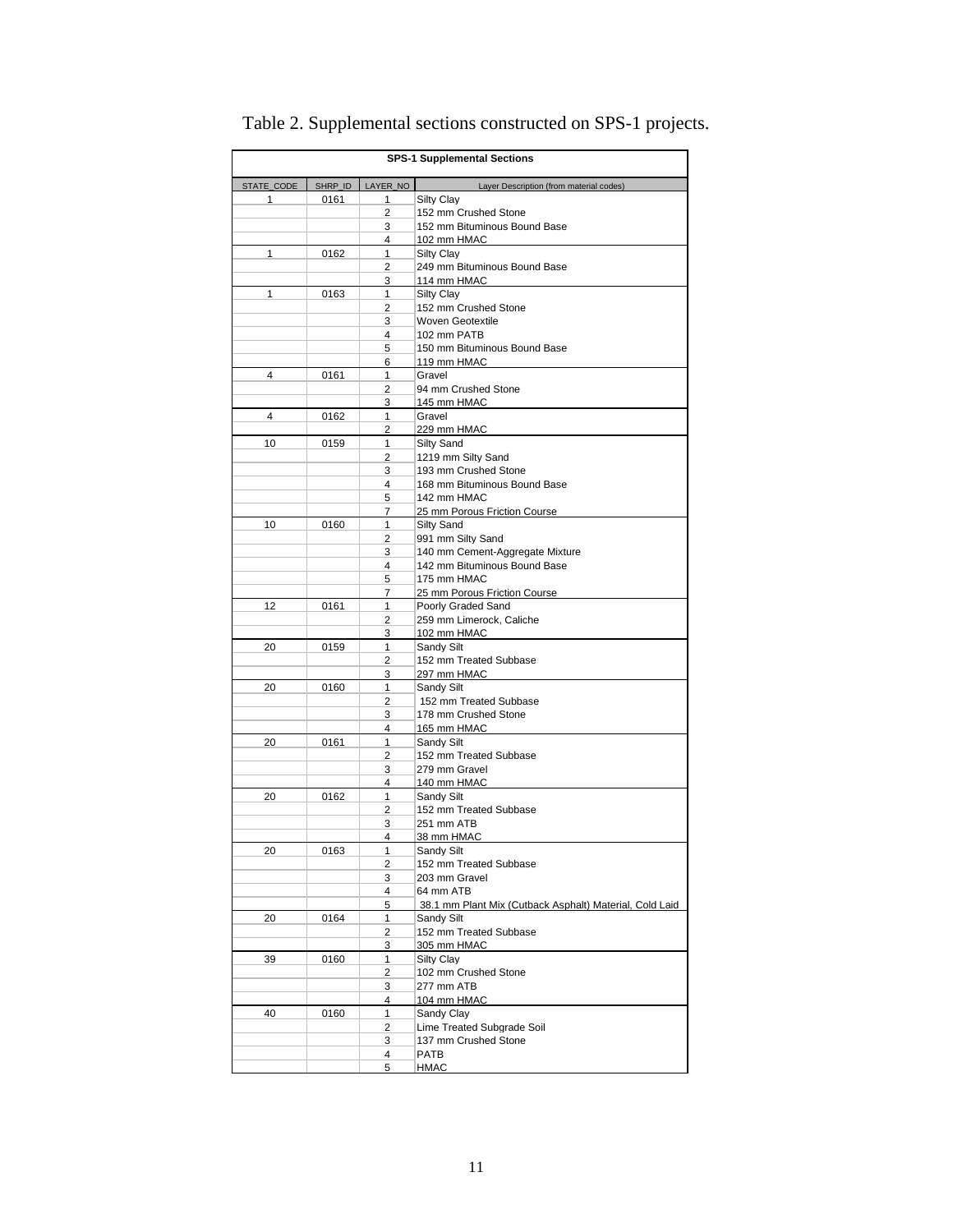| <b>SPS-1 Supplemental Sections</b> |         |                         |                                         |  |  |  |
|------------------------------------|---------|-------------------------|-----------------------------------------|--|--|--|
| STATE CODE                         | SHRP ID | LAYER NO                | Layer Description (from material codes) |  |  |  |
| 48                                 | 0160    | 1                       | Silty Sand                              |  |  |  |
|                                    |         | 2                       | 305 mm Lime Treated Subgrade Soil       |  |  |  |
|                                    |         | 3                       | 269 mm Limerock Asphalt                 |  |  |  |
|                                    |         | 4                       | 145 mm HMAC                             |  |  |  |
| 48                                 | 0161    | 1                       | Silty Sand                              |  |  |  |
|                                    |         | 2                       | 305 mm Lime Treated Subgrade Soil       |  |  |  |
|                                    |         | 3                       | 211 mm Limerock Asphalt                 |  |  |  |
|                                    |         | 4                       | 109 mm HMAC                             |  |  |  |
| 48                                 | 0162    | 1                       | Silty Sand                              |  |  |  |
|                                    |         | 2                       | 305 mm Lime Treated Subgrade Soil       |  |  |  |
|                                    |         | 3                       | 203 mm Crushed Limestone                |  |  |  |
|                                    |         | 4                       | 121.9 mm HMAC                           |  |  |  |
| 48                                 | 0163    | 1                       | Silty Sand                              |  |  |  |
|                                    |         | 2                       | 305 mm Lime Treated Subgrade Soil       |  |  |  |
|                                    |         | 3                       | 251 mm Crushed Limestone                |  |  |  |
|                                    |         | $\overline{\mathbf{4}}$ | 117 mm HMAC                             |  |  |  |
| 48                                 | 0164    | 1                       | Silty Sand                              |  |  |  |
|                                    |         | 2                       | 305 mm Lime Treated Subgrade Soil       |  |  |  |
|                                    |         | 3                       | 208 mm Crushed Concrete                 |  |  |  |
|                                    |         | 4                       | 127 mm HMAC                             |  |  |  |
| 48                                 | 0165    | 1                       | Silty Sand                              |  |  |  |
|                                    |         | 2                       | 305 mm Lime Treated Subgrade Soil       |  |  |  |
|                                    |         | 3                       | 185 mm Crushed Concrete                 |  |  |  |
|                                    |         | 4                       | 112 mm HMAC                             |  |  |  |
| 48                                 | 0166    | 1                       | Silty Sand                              |  |  |  |
|                                    |         | 2                       | 305 mm Lime Treated Subgrade Soil       |  |  |  |
|                                    |         | 3                       | 343 mm Limerock, Caliche                |  |  |  |
|                                    |         | 4                       | 142 mm HMAC                             |  |  |  |
| 48                                 | 0167    | 1                       | Silty Sand                              |  |  |  |
|                                    |         | $\overline{2}$          | 305 mm Lime Treated Subgrade Soil       |  |  |  |
|                                    |         | 3                       | 8 mm Reinforcing Geogrid                |  |  |  |
|                                    |         | 4                       | 244 mm Limerock, Caliche                |  |  |  |
|                                    |         | 5                       | 122 mm HMAC                             |  |  |  |
| 51                                 | 0159    | 1                       | Silty Clay                              |  |  |  |
|                                    |         | $\overline{2}$          | 152 mm Soil Cement                      |  |  |  |
|                                    |         | 3                       | 188 mm Crushed Stone                    |  |  |  |
|                                    |         | 4                       | 102 mm PATB                             |  |  |  |
|                                    |         | 5                       | 140 mm Bituminous Bound Base            |  |  |  |
|                                    |         | 6                       | 86 mm HMAC                              |  |  |  |

# Table 2. Supplemental sections constructed on SPS-1 projects, continued.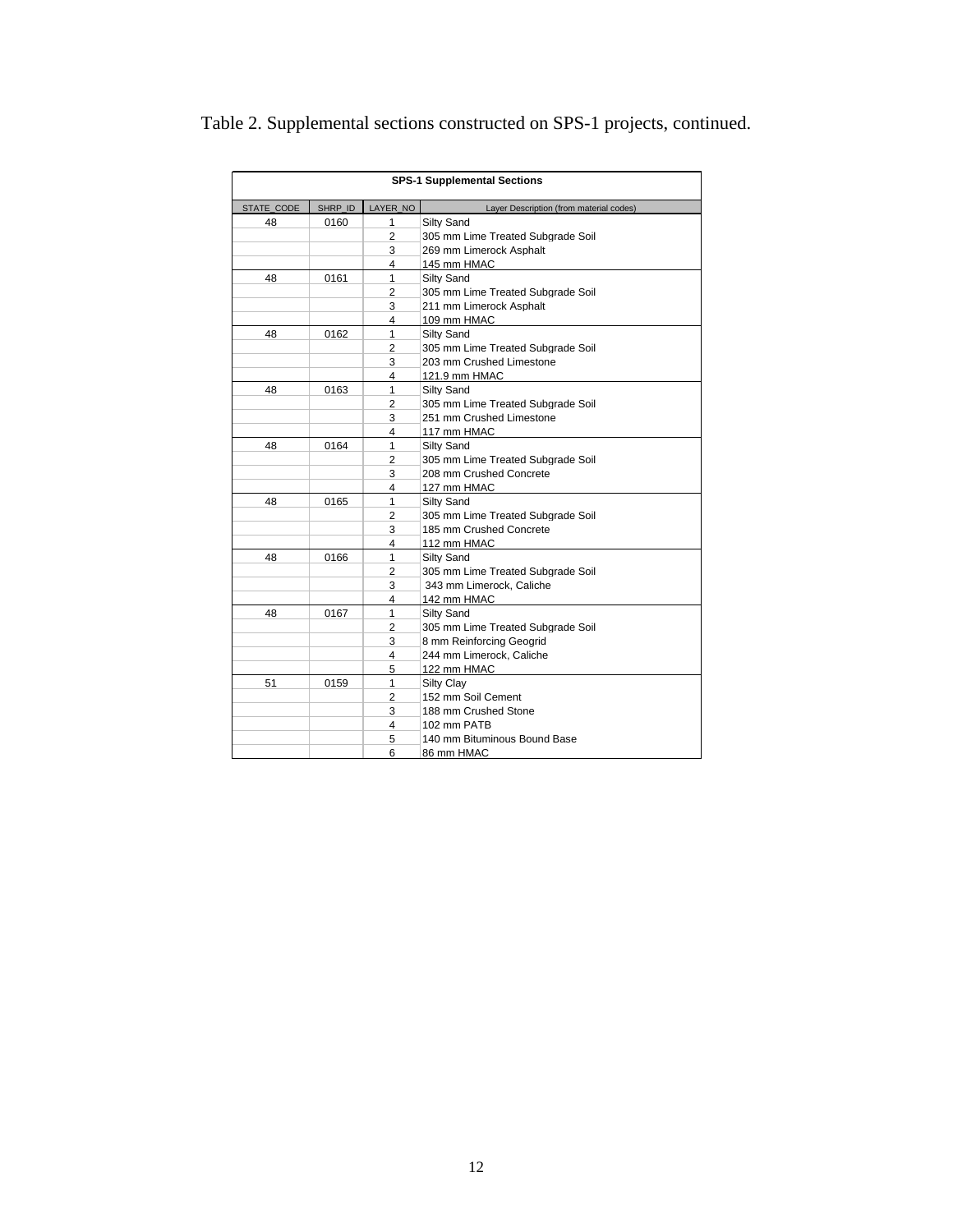| <b>Subgrade Soil</b> | <b>Pavement</b>                           | Climate, Moisture—Temperature                  |                               |                               |                                                |  |
|----------------------|-------------------------------------------|------------------------------------------------|-------------------------------|-------------------------------|------------------------------------------------|--|
| <b>Type</b>          | <b>Structure</b><br>(Refer to<br>Table 1) | <b>Wet-Freeze</b>                              | Wet-No-Freeze                 | Drv-Freeze                    | Dry-No-Freeze                                  |  |
|                      | Cells $1-12$                              | Site Cell 1.A<br>$IA(1)$ —7.0<br>$OH(2) - 4.6$ | Site Cell 2.A                 | Site Cell 3.A<br>$KS(6)$ —5.8 | Site Cell 4.A<br>$NM(0)$ —3.7                  |  |
| Fine-Grained         | Cells 13-24                               | Site Cell 1.B<br>$MI(1)$ —4.0<br>$VA(1)$ —3.7  | Site Cell 2.B                 | Site Cell 3.B<br>$NB(1)$ —4.1 | Site Cell 4.B<br>$OK(2) - 2.1$<br>$TX(8)$ —2.3 |  |
| Coarse-Grained       | Cells $1-12$                              | Site Cell 5.A<br>$DE(2)$ —3.2                  | Site Cell 6.A<br>$FL(1)$ —3.7 | Site Cell 7.A<br>$NV(0)$ —4.0 | Site Cell 8.A                                  |  |
|                      | Cells 13-24                               | Site Cell 5.B<br>$WI(0)$ —1.8                  | Site Cell 6.B<br>$AR(1)$ —5.7 | Site Cell 7.B<br>$MT(0)$ —0.8 | Site Cell 8.B<br>$AZ(5)$ —6.0                  |  |

Table 3. Final factorial for the SPS-1 experiment design.

Note: The values in parentheses are the number of supplemental sections for each project. The other value provided for each project is the age of that project in years, as of January 2000.

In summary, a total of 248 SPS-1 sections have been built across the United States and Canada. At least one project is located within each site factorial cell. It is expected that those cells with missing companion projects can be compensated for through the use of mechanistic-empirical studies and proper analyses of the data. Thus, the completeness of the SPS-1 experiment is considered to be in overall good condition to meet the experimental objectives and expectations that were noted in chapter 1.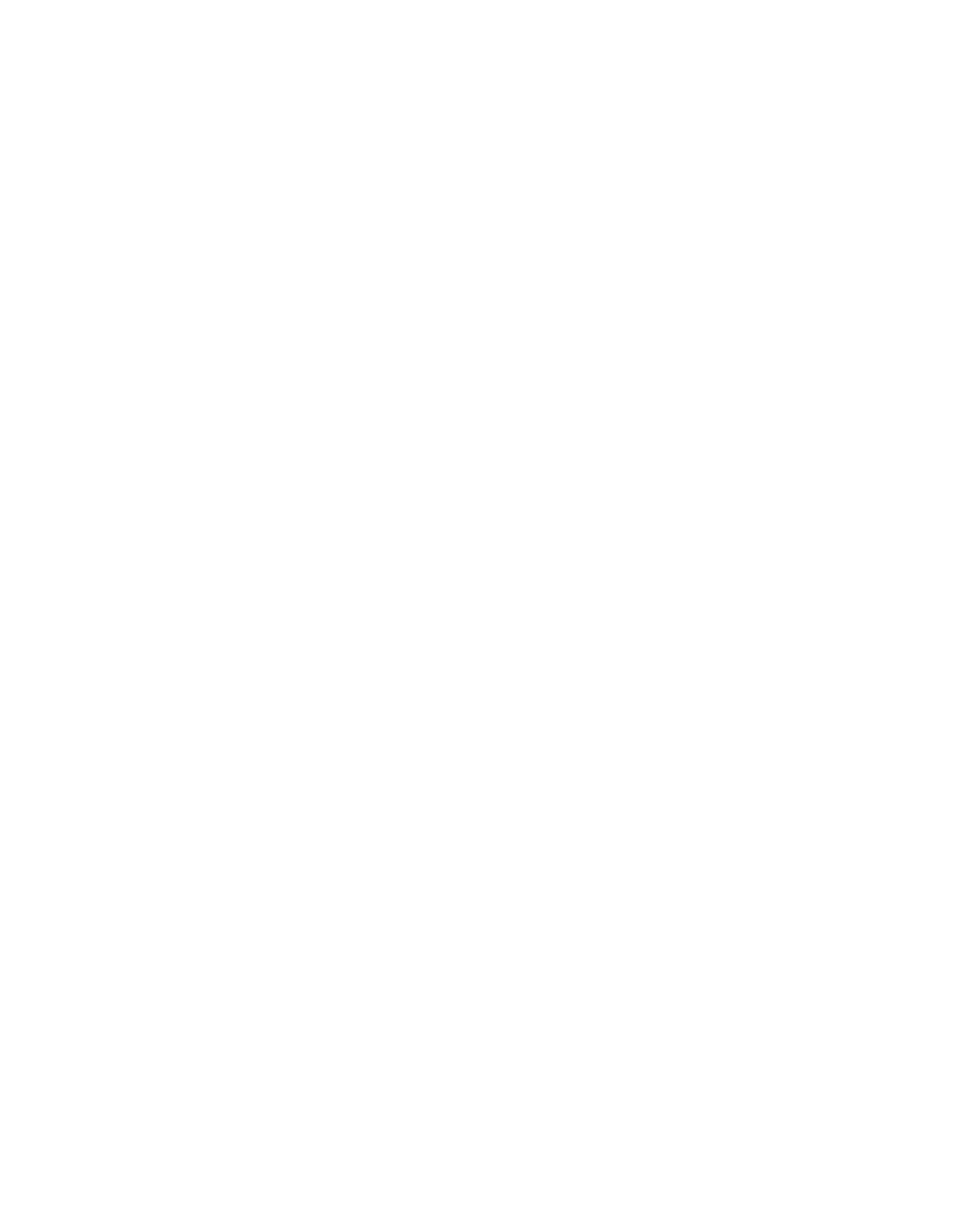# **3. PROJECT REQUIREMENTS**

Each SPS-1 project had to meet certain criteria. There were limitations on the methods and materials used in construction of the sections, as well as requirements for testing and continued monitoring. Each of these criteria is outlined in this chapter.

#### **CONSTRUCTION MATERIAL REQUIREMENTS**

Construction requirements were provided in the "Construction Guidelines" section of the Specific Pavement Studies of Structural Factors for Flexible Pavements (SPS-1) Guide.<sup>(4)</sup> The overall length of each section was required to be 183 m with 152.4 m for monitoring and 15.25 m on each end for materials sampling. The distance between each of these sections had to be long enough to allow sufficient space for changes in materials and thicknesses during construction. The suggested length for these transitions was 30.5 m.

#### **Subgrade Requirements**

The finished subgrade elevations were not to vary from the design by more than 12 mm. This was to be determined using rod and level readings taken on the lane edge, outer wheel path, midlane, inner wheel path, and the inside lane edge at 15-m intervals throughout the project. Surface irregularities were not to exceed 6 mm between two points in any direction in a 3.05-m interval. If a working platform at the top of the subgrade was required, adding lime, portland cement, or other suitable material to the subgrade to alter the index properties of the soil could create it. The strength of the subgrade was not to be unduly increased.

#### **Base Layers**

Two types of bases are included in each project—drained and undrained. The drained bases include a permeable asphalt treated base with edge drains. The undrained bases consist of dense graded materials. The undrained bases were used on sections 1–6 and 13–18, and were defined as dense graded aggregate base (DGAB), asphalt treated base (ATB), or a combination of these two materials. The requirements for the DGAB were as follows:

- Minimum 50 percent retained on the No. 4 sieve.
- 38-mm top-size aggregate, unless the State agency normally specified and used less than 38 mm.
- Less than 60 percent passing the No. 30 sieve and less than 10 percent of the total same passing the No. 200 sieve.
- Liquid limit less than 25 and plasticity index less than 4 for the fraction passing the No. 40 sieve.
- If the L.A. Abrasion test was used by the agency, the loss shall not exceed 50 percent at 500 revolutions.
- The compacted lift thickness must not be greater than 152 mm.
- The DGAB was to be compacted to at least 95 percent of maximum density.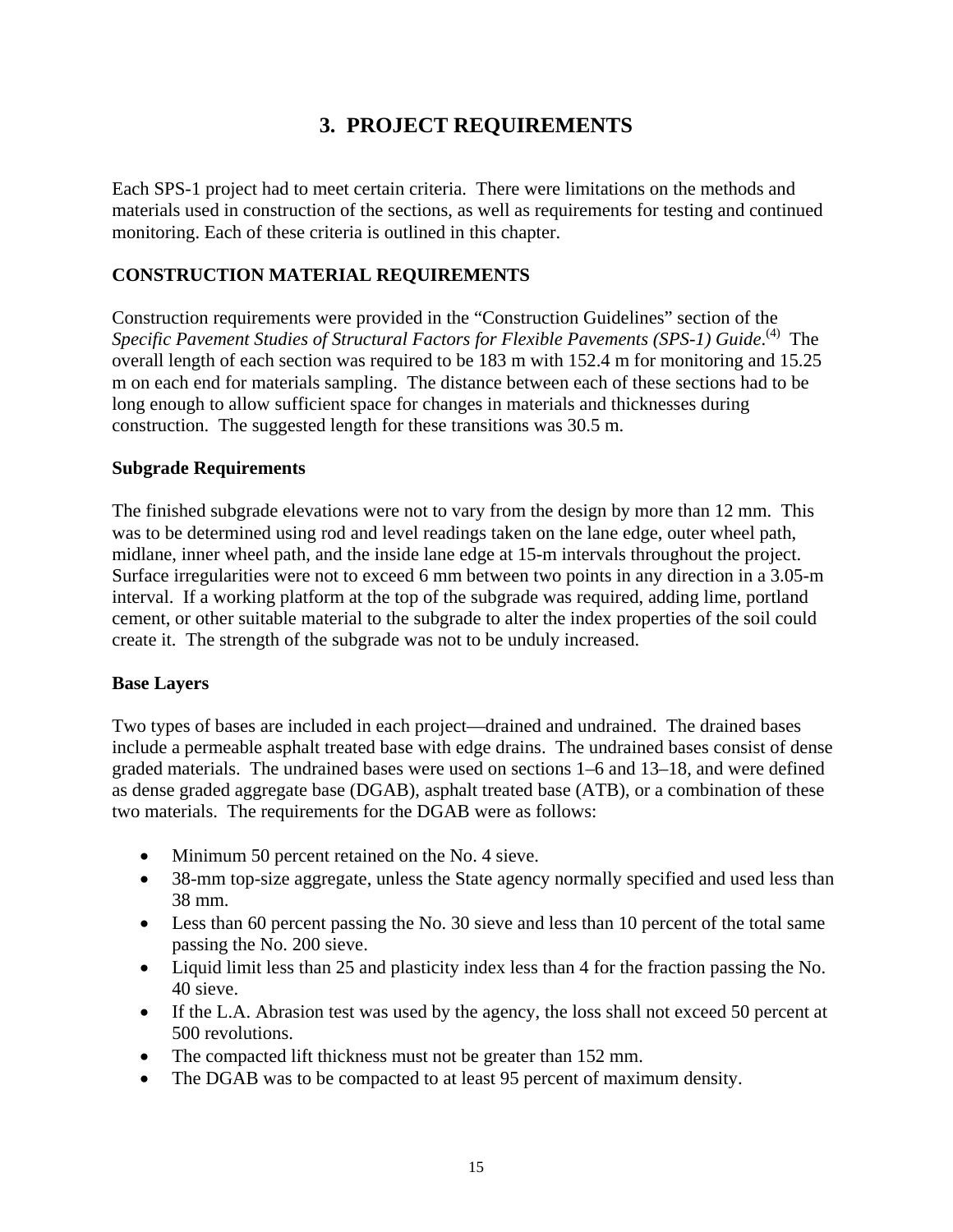- In-place density of the DGAB was to be determined prior to the application of an asphalt prime coat, if used.
- A prime coat of low viscosity asphalt cement was specified for use prior to placement of the permeable asphalt treated base (PATB) layer (on sections that include a PATB layer).
- Final DGAB elevations were not to vary from design by more than 12 mm, as measured using the rod and level measurements taken on the lane edge, outer wheel path, mid lane, inner wheel path, and inside lane edge at a 15-m interval.

The requirements for the ATB layer were as follows:

- The aggregate used in the ATB layer had to meet the same requirements as the aggregate for the DGAB layer.
- Asphalt emulsions were not allowed.
- Experimental modifiers were not to be used in the core test sections, but could be used in supplemental sections.
- No recycled AC was allowed in the ATB.
- If the Hveem mix design procedure was used by the SHA, the ATB mixture had to meet the following requirements:

| Swell                                | $0.7$ mm       |
|--------------------------------------|----------------|
| <b>Stabilometer Value</b>            | 35 min.        |
| <b>Moisture Vapor Susceptibility</b> | 25             |
| Design Air Voids                     | 3 to 5 percent |

• If the Marshall mix design procedure was used, the ATB had to meet the following requirements:

| Compaction blows | 50             |
|------------------|----------------|
| <b>Flow</b>      | 2 mm to 5 mm   |
| Stability        | 4.4 kN         |
| Air Void         | 3 to 5 percent |

- A low-viscosity asphalt was to be used as a tack coat on top of the ATB prior to placement of the HMA surface material.
- A track paver was specified for placing the ATB on the PATB layer.
- The maximum compacted lift thickness of the first lift was not to exceed 152 mm, and subsequent lifts were not to exceed 102 mm.
- The minimum compaction requirement was 90 percent of the maximum theoretical specific gravity for the first lift and 92 percent for subsequent lifts. There was no maximum compaction requirement for any of the HMA lifts.
- Final ATB elevations were not to vary from design more than 12 mm, as measured using the rod and level.
- The base layer thickness was not to vary from design by more than 6 mm.

Sections 7–12 and 19–24 incorporate the drained bases. Each of these sections includes a PATB layer with edge drains to permit water to drain out of the pavement structure. The requirements for the PATB layer were as follows:

• An asphalt emulsion was not allowed as a binder for the PATB layer.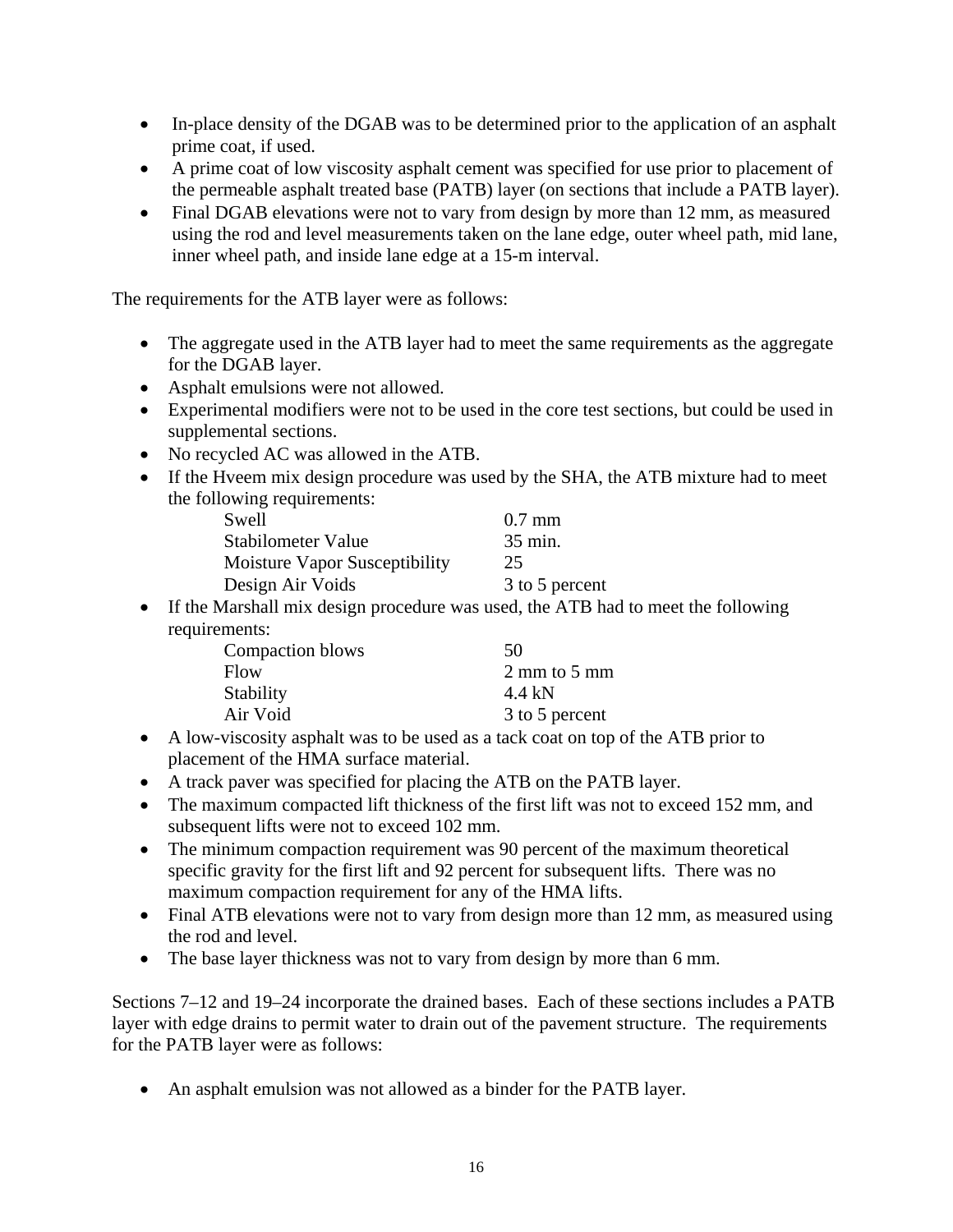• The gradation for the PATB was to have no more than 2 percent passing the No. 200 sieve. The following gradation was recommended:

| $38 \text{ mm}$ | 100 percent       |
|-----------------|-------------------|
| $25 \text{ mm}$ | 95 to 100 percent |
| $13 \text{ mm}$ | 25 to 60 percent  |
| No. 4           | $0$ to 10 percent |
| No. 8           | $0$ to 5 percent  |
| No. 200         | $0$ to 2 percent  |

- More than 90 percent of the aggregate was to have at least one crushed face.
- No recycled AC was permitted in the PATB.
- A static steel wheel roller was specified for compacting the PATB layer.
- No portion of the PATB was to be day-lighted.
- Other than the paver and the roller, no other equipment was allowed to travel or park on the PATB.
- Transverse interceptor drains were to be placed in the transition zone between the drained and undrained base structure sections on the down slope end of the PATB layers. They were to be placed at least 30 m past the end of the test section.

#### **Drainage Materials**

Filter fabrics were to be used on sections that include PATB layers. These were specified to prevent clogging of the PATB layer. The filter fabrics used were to meet the American Association of State Highway and Transportation Officials-American Building Contractors-American Road and Transportation Builders Association Task Force 25 recommendations, which include the following requirements:

- Nonwoven or woven geotextile materials had to conform to Class B drainage applications. However, fabric used where the PATB was constructed as the first layer and for the transverse interceptor drains had to meet Class A requirements.
- For sections where the PATB layer was placed on the subgrade, the filter fabrics were to be placed directly on the subgrade and extend around the outside edge drain trench, across the travel lanes, and around the inside edge drain.
- For sections where the PATB layer was placed on the DGAB, the filter fabrics were to extend around each edge drain and wrap around the outer edge of the PATB layer, but did not need to extend the full-width of the lane.
- Filter fabrics were to be installed in accordance with the manufacturer's specifications.
- Exposure of the geotextiles to the elements between laydown and cover could not exceed 14 days.
- Any fabric that was damaged had to be repaired with a patch that extended 914 mm beyond the perimeter of the damage, unless the fabric was replaced.
- The fabric had to be overlapped a minimum of 610 mm at all longitudinal and transverse geotextile joints.

Edge drains were to be installed on sections containing a PATB layer to collect water draining from the permeable base. The requirements on these drains were as follows: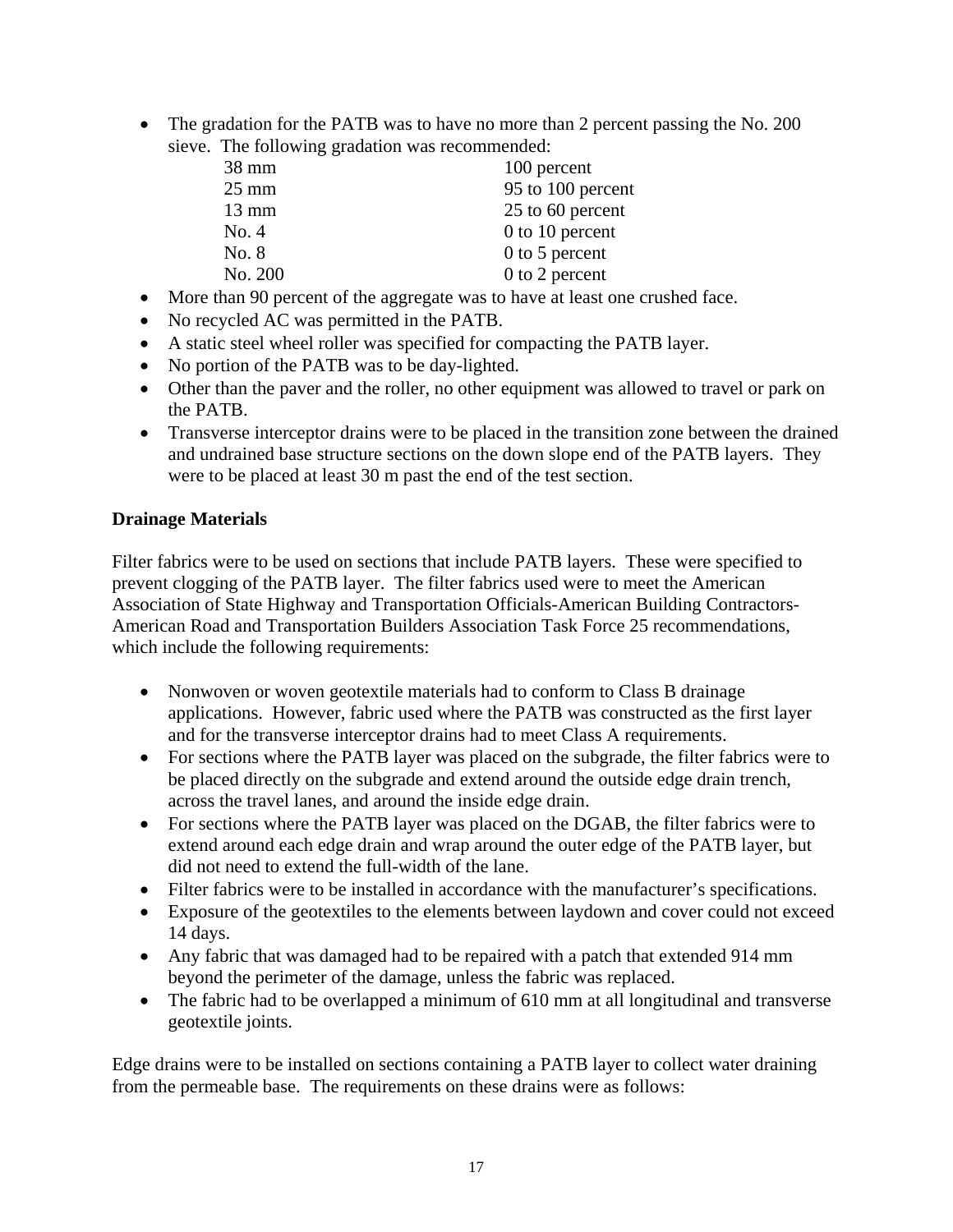- Inside and outside edge drains had to be constructed for crowned pavements.
- Edge drains could be no closer than 914 mm to the edge of the travel lanes.
- The edge drains had to run continuously throughout the sections incorporating the PATB layers.
- The PATB was recommended for backfill around the edge drains; however, other open graded material could be used, if approved.
- Collector pipes had to be at least 76-mm-diameter slotted plastic pipes.
- Outlet pipes had to be a minimum 76-mm-diameter unslotted rigid plastic pipe.
- Drainage pipes were to be sized for the expected flows determined as part of design. Discharge outlet pipes were to be located at maximum intervals of 76.2 m. Outlets were to be at least 152 mm above the expected 10-year flow elevation of the collector ditches to prevent backflow.

It should be noted that the construction requirements did not include video inspection of the edge drains after construction of the project or site was completed.

## **HMA Layers**

The HMA surface had to meet the following requirements, as a minimum:

• If a Marshall mix design method was used, then the mix had to meet the following requirements:

| Compaction blows              | 75                                                                             |
|-------------------------------|--------------------------------------------------------------------------------|
| Stability (Minimum)           | 8 kN                                                                           |
| Flow                          | $2 \text{ mm}$ to $4 \text{ mm}$                                               |
|                               | • However, if a Hyeem mix design method was used, then the mix had to meet the |
| following requirements:       |                                                                                |
| $Q_{L_2}$ kilitar (Materian ) | $\sigma$                                                                       |

| Stability (Minimum) | 37             |
|---------------------|----------------|
| Swell (Maximum)     | $0.7$ mm       |
| Air Voids           | 3 to 5 percent |

- No recycled materials were permitted in the HMA mixtures placed on the sections.
- The aggregate were to have a minimum 60 percent retained on the No. 4 sieve with two fractured faces, and a minimum sand equivalency of 45.
- The asphalt grade and characteristics were to be selected based on normal agency practice.
- The use of modifiers or experimental additives was discouraged in the main sections; however, these materials could be used in supplemental sections.
- Lift thicknesses could not exceed 102 mm.
- Longitudinal joints were to be staggered between successive lifts to avoid vertical joints.
- If a distinct surface course mix was used, then the same thickness was to be used on all sections on the project.
- The compacted thickness of any single layer had to be at least 51 mm.
- All transverse construction joints were to be placed outside the sections.
- The thickness of the AC layers (surface and binder) had to be within 6 mm of the thickness specified by the experiment design.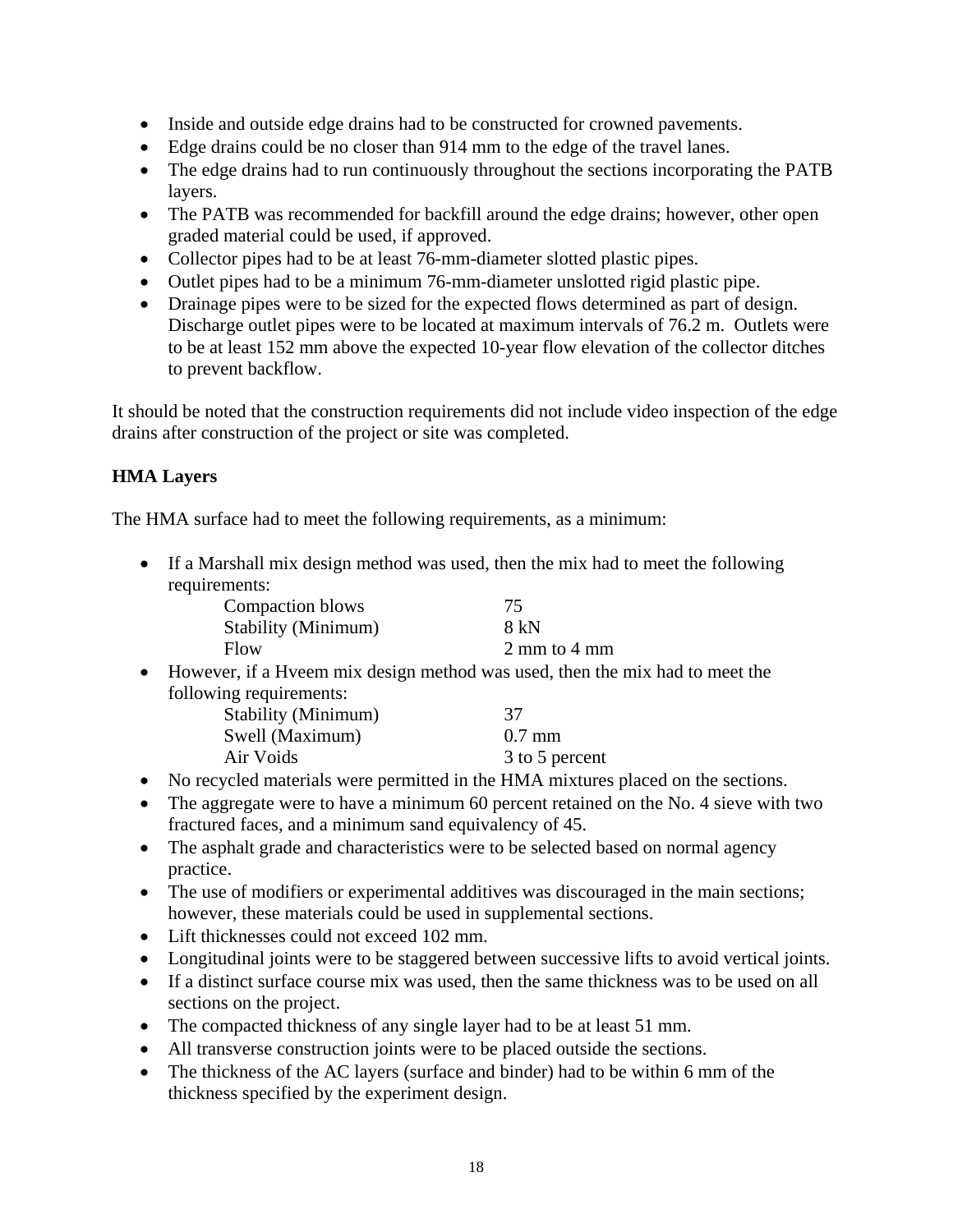• The riding surface of the pavement had to be smooth. As a target, the as-constructed surface was to have a prorated profile index of less than 158 mm per 1,000 m, as measured by a California type profilograph.

The shoulders placed on these projects had to be a minimum of 1.2-m wide. If possible, the shoulders were to be paved full-width with the surface course to eliminate longitudinal joints. If this was not possible, then the shoulders were to be paved such that the longitudinal joint was to be at least 305 mm outside the travel lane.

Surface friction courses were allowed on the sections if these layers were required by the participating agency. The friction courses were required to be no thicker than 19 mm and were not to be considered as part of the AC thickness required for any specific test section in the experiment.

## **MATERIALS SAMPLING AND TESTING**

Sampling and testing were required on each of the materials being placed. The materials characterization is necessary to evaluate differences between the sections and between projects within the experiment. The parameters measured are those used in most design procedures and those used to assess important performance characteristics of these materials.

A general sampling and testing plan was created for use as a guideline.<sup>(4)</sup> This guideline was then used to develop the sampling and testing plan specific to each project. Because each State was allowed to add supplemental test sections, the number of tests may vary from project to project (test numbers increasing with increase in test sections). These plans were created prior to the construction of each individual project and provided the location of each sample to be taken, where the sample should be sent, and the tests that were to be performed on each sample.

Samples taken from the project include:

- Bulk samples from the upper 305 mm of the subgrade.
- Thin-walled tube samples of the subgrade to 1.2 m from the top of the subgrade.
- Jar samples of the subgrade.
- Bulk samples of the DGAB.
- Jar samples of the DGAB.
- Bulk samples of the PATB.
- Bulk samples of the ATB.
- Bulk samples of the asphalt mixes used in the surface and binder courses.
- Bulk samples of the asphalt cement used in all mixes.
- Cores of the ATB, asphalt binder (if present), and asphalt surface.

In addition to each of these samples, bulk samples were to be taken of the asphalt cement, aggregates, and uncompacted AC mixes to be stored long term. A series of auger probes were to be performed in the shoulder of each test section to a depth of 6 m. This allows for the determination of the depth to a rigid layer. Finally, as part of the field activities during the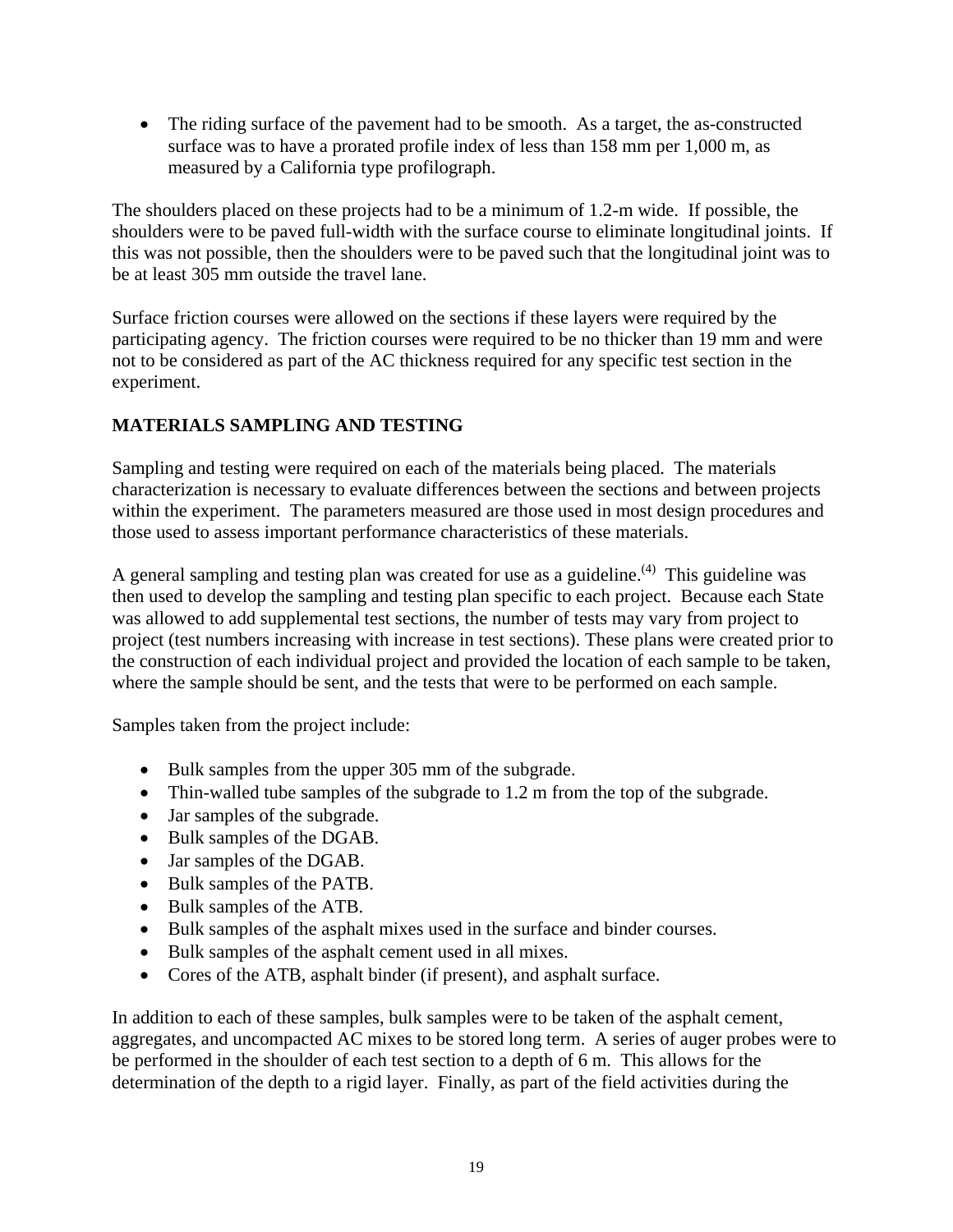construction of the project, nuclear density and moisture testing was conducted on top of the bulk sampling areas for the subgrade and on the top of each layer in each test section.

The testing of these samples was divided between FHWA and the SHAs. FHWA conducted the resilient modulus tests, creep compliance tests, and other associated tests. The associated tests are those for which the results are required prior to running the resilient modulus tests. For instance, the protocol for determining the resilient modulus on unbound materials is dependent upon the material classification. Table 4 lists the tests that were to be performed and the minimum number required.

## **MONITORING REQUIREMENTS**

The monitoring of these projects includes several different types of data—distress surveys, deflection measurements, transverse profile measurements, friction measurements, and longitudinal profile measurements. Each of these measurements has different frequency requirements, as noted in the following paragraphs, but these frequencies have been revised over time. The detailed review on the data completeness and availability was based on the cited reference. There can be numerous reasons why a regional coordination office (RCO) was unable to satisfy the monitoring frequency requirements that were in place when a project was built. Some of these reasons are as follows:

- Egress restrictions imposed by the contractor until that project was accepted by or turned back over to the agency.
- Weather conditions, especially on projects built in the northern states and completed during the fall months.
- Equipment breakdowns or maintenance requirements.
- Scheduling difficulties.

#### **Distress Surveys**

A distress survey was to be performed on the sections within 6 months of construction. A manual distress survey is to be performed on the sections biennially, with the exception of the "weak" sections. These weak sections are numbers 1, 9, 13, and 21, and they are surveyed annually.  $^{(5)}$  If necessary, the surveys may be postponed up to 1 year. In addition to the manual surveys, video distress surveys are performed.

#### **Deflection Surveys**

Deflection measurements are to be collected using a falling weight deflectometer (FWD) from 1 to 3 months after the project has been constructed.<sup> $(6)$ </sup> Long-term monitoring of these projects is to be completed biennially, except for the "weak" sections. This testing can also be postponed up to 1 year if necessary. Sections 1, 9, 13, and 21 were to be tested every 6 months, but this testing can be postponed up to 6 months.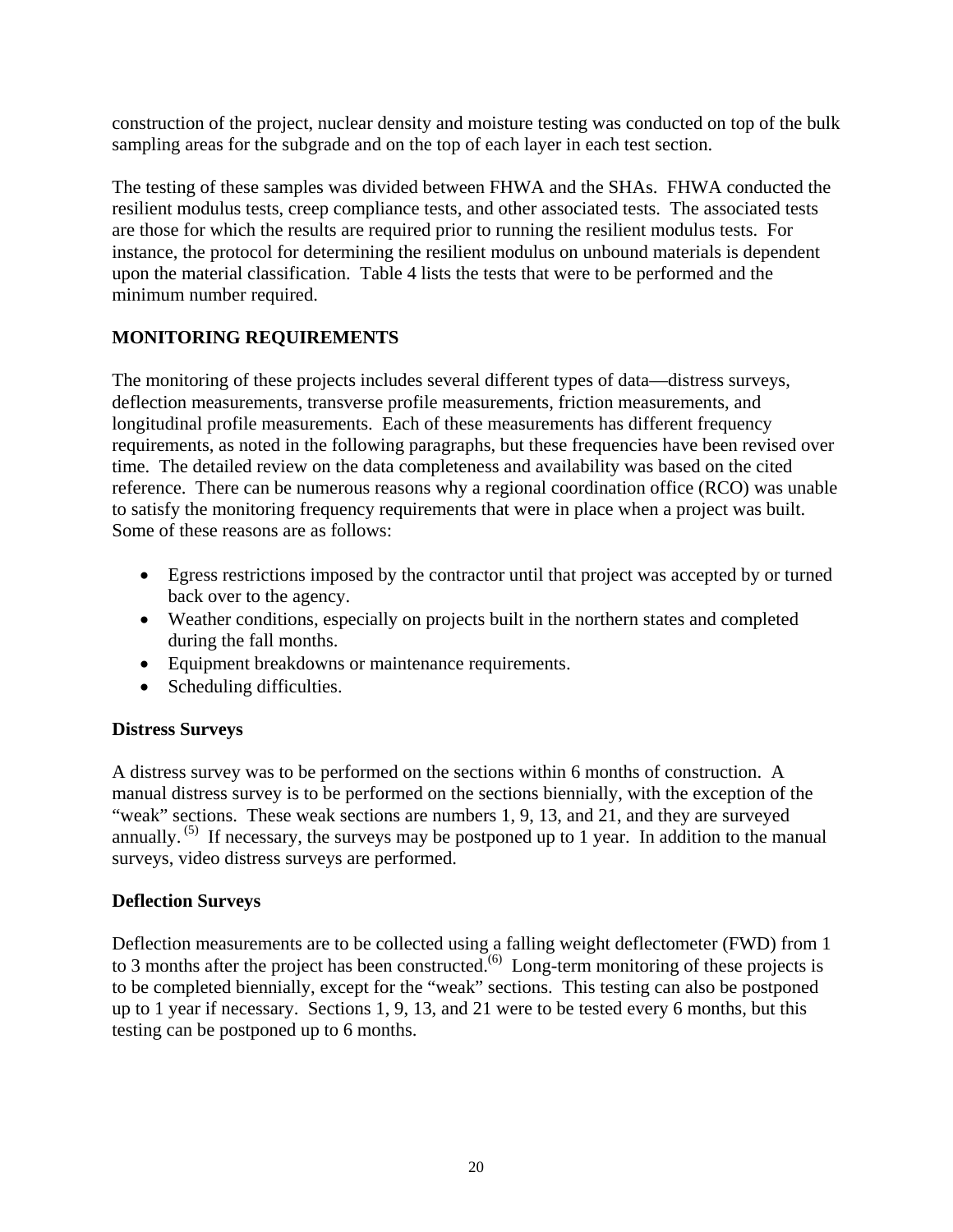| <b>Material Type and Properties</b>               | <b>LTPP</b><br><b>Protocol</b> | <b>Minimum No. of Tests</b><br>per Layer |
|---------------------------------------------------|--------------------------------|------------------------------------------|
| Subgrade (when embankment $\geq 1.2$ m)           |                                |                                          |
| No Testing                                        |                                |                                          |
| Subgrade                                          |                                |                                          |
| Sieve Analysis                                    | P <sub>51</sub>                | 6                                        |
| Hydrometer to 0.001 mm                            | P42                            | 6                                        |
| <b>Atterberg Limits</b>                           | P43                            | 6                                        |
| Classification                                    | P52                            | 6                                        |
| (visual-manual on thin-wall tubes)                |                                | 18                                       |
| <b>Moisture-Density Relations</b>                 | P <sub>55</sub>                | 6                                        |
| <b>Resilient Modulus</b>                          | P46                            | 6                                        |
| Unit Weight (only if thin-wall tubes available)   | P <sub>56</sub>                | 6                                        |
| <b>Natural Moisture Content</b>                   | P49                            | 6                                        |
| <b>Unconfined Compressive Strength</b>            | P <sub>54</sub>                | 6                                        |
| (only if thin-wall tubes available)               |                                |                                          |
| Permeability                                      | P57                            | 3                                        |
| Permeability                                      | P48                            | 6                                        |
| Embankment < $1.2 m$                              |                                |                                          |
| Sieve Analysis                                    | P <sub>51</sub>                | 6                                        |
| Hydrometer to 0.001 mm                            | P42                            | 6                                        |
| <b>Atterberg Limits</b>                           | P43                            | 6                                        |
| Classification                                    | P52                            | 6                                        |
| <b>Moisture-Density Relations</b>                 | P <sub>55</sub>                | 6                                        |
| <b>Resilient Modulus</b>                          | P46                            | 6                                        |
| <b>Natural Moisture Content</b>                   | P49                            | 6                                        |
| Permeability                                      | P48                            | 6                                        |
| Embankment $\geq 1.2$ m                           |                                |                                          |
| Sieve Analysis                                    | P51                            | 6                                        |
| Hydrometer to 0.001 mm                            | P42                            | 6                                        |
| <b>Atterberg Limits</b>                           | P43                            | 6                                        |
| Classification (visual-manual on thin-wall tubes) | P52                            | 6                                        |
| Moisture-Density Relations                        |                                | 18                                       |
| <b>Resilient Modulus</b>                          | <b>P55</b>                     | 6                                        |
| Unit Weight (only if thin-wall tubes available)   | P46                            | 6                                        |
| Natural Moisture Content                          | P <sub>56</sub>                | 6                                        |
| <b>Unconfined Compressive Strength</b>            | P49                            | 6                                        |
| (only if thin-wall tubes available)               | P <sub>54</sub>                | 6                                        |
| Permeability                                      |                                |                                          |
| Permeability                                      | P57                            | 3                                        |
|                                                   | P48                            | 6                                        |
| <b>Unbound Granular Base</b>                      |                                |                                          |
| Particle Size Analysis                            | P41                            | 3                                        |
| Sieve Analysis (washed)                           | P41                            | 3                                        |
| <b>Atterberg Limits</b>                           | P43                            | 3                                        |
| Moisture-Density Relations                        | P44                            | 3                                        |
| <b>Resilient Modulus</b>                          | P46                            | 3                                        |
| Classification                                    | P47                            | 3                                        |
| Permeability                                      | P48                            | 3                                        |
| Natural Moisture Content                          | P49                            | 3                                        |
| Permeable Treated Asphalt Base                    |                                |                                          |
| <b>Asphalt Content (Extraction)</b>               | P04                            | 3                                        |
|                                                   |                                |                                          |

|  |  |  | Table 4. Required testing for the SPS-1 experiment. |  |
|--|--|--|-----------------------------------------------------|--|
|  |  |  |                                                     |  |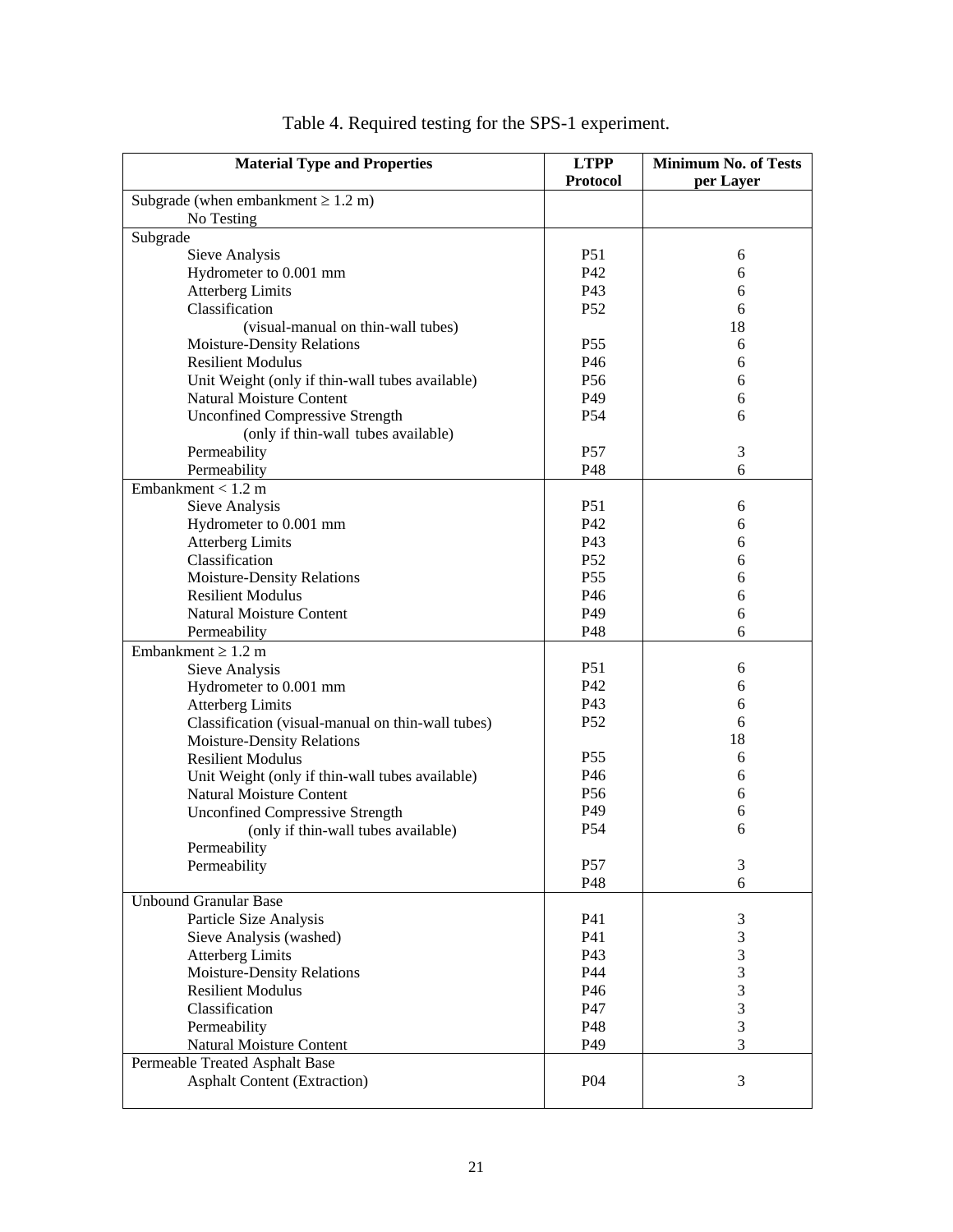| <b>Material Type and Properties</b>           | <b>LTPP</b>       | <b>Minimum No. of Tests</b> |
|-----------------------------------------------|-------------------|-----------------------------|
|                                               | <b>Protocol</b>   | per Layer                   |
| <b>Extracted Aggregate:</b>                   |                   |                             |
| <b>Gradation of Aggregate</b>                 | P14               | 3                           |
| <b>Asphalt Treated Base</b>                   |                   |                             |
| Core Examination/Thickness                    | <b>P01</b>        | 34                          |
| <b>Bulk Specific Gravity</b>                  | P <sub>02</sub>   | 34                          |
| Maximum Specific Gravity                      | P03               | 3                           |
| <b>Asphalt Content (Extraction)</b>           | P <sub>04</sub>   | $\mathfrak{Z}$              |
| Moisture Susceptibility                       | P <sub>05</sub>   | $\mathfrak{Z}$              |
| <b>Resilient Modulus</b>                      | P07               | $\overline{9}$              |
| <b>Tensile Strength</b>                       | P07               | 12                          |
| <b>Extracted Aggregate:</b>                   |                   |                             |
| Specific Gravity:                             |                   |                             |
| Coarse Aggregate                              | P11               | $\mathfrak{Z}$              |
| Fine Aggregate                                | P12               | $\sqrt{3}$                  |
| <b>Gradation of Aggregate</b>                 | P14               | $\mathfrak{Z}$              |
| National Aggregate Association (NAA) Test for | <b>P14A</b>       | 3                           |
| Fine Aggregate Particle Shape                 |                   |                             |
| <b>Asphalt Cement:</b>                        | P <sub>21</sub>   | $\mathfrak{Z}$              |
| Abson Recovery                                | P <sub>22</sub>   | $\sqrt{3}$                  |
| Penetration at 25 °C and 46 °C                | P <sub>23</sub>   | 3                           |
| Specific Gravity at 16 °C                     | P <sub>25</sub>   | 3                           |
| Viscosity at 60 °C and 135 °C                 |                   |                             |
| Asphalt Cement (from Tanker or Plant):        | P <sub>22</sub>   | $\mathfrak{Z}$              |
| Penetration at 25 °C and 46 °C                | P <sub>23</sub>   | $\mathfrak{Z}$              |
| Specific Gravity at 16 °C                     | P <sub>25</sub>   | 3                           |
| Viscosity at 60 °C and 135 °C                 |                   |                             |
| Asphalt Concrete Surface and Binder           |                   |                             |
| Core Examination/Thickness                    | <b>P01</b>        | 60                          |
| <b>Bulk Specific Gravity</b>                  | P <sub>02</sub>   | 60                          |
| Maximum Specific Gravity                      | P03               | $\mathfrak{Z}$              |
| <b>Asphalt Content (Extraction)</b>           | <b>P04</b>        | 3                           |
| Moisture Susceptibility                       | P <sub>05</sub>   | $\mathfrak{Z}$              |
| Creep Compliance                              | P <sub>06</sub>   | 3                           |
| <b>Resilient Modulus</b>                      | P07               | 18                          |
| <b>Tensile Strength</b>                       | P07               | 24                          |
| <b>Extracted Aggregate</b>                    |                   |                             |
| Specific Gravity:                             | P11               | $\ensuremath{\mathfrak{Z}}$ |
| Coarse Aggregate                              | P <sub>12</sub>   | 3                           |
| Fine Aggregate                                | P <sub>14</sub>   | $\mathfrak 3$               |
| <b>Gradation of Aggregate</b>                 | P <sub>14</sub> A | 3                           |
| NAA test for Fine Aggregate Particle Shape    |                   |                             |
| <b>Asphalt Cement:</b>                        |                   |                             |
| Abson Recovery                                | P <sub>21</sub>   | 3                           |
| Penetration at 25 °C, 46 °C                   | P <sub>22</sub>   | $\mathfrak{Z}$              |
| Specific Gravity at 16 °C                     | P <sub>23</sub>   | $\mathfrak{Z}$              |
| Viscosity at 60 °C, 135 °C                    | P <sub>25</sub>   | 3                           |
| Asphalt Cement (from Tanker):                 |                   |                             |
| Penetration at 25 °C, 46 °C                   | P <sub>22</sub>   | $\ensuremath{\mathfrak{Z}}$ |
| Specific Gravity at 16 °C                     | P <sub>23</sub>   | $\mathfrak{Z}$              |
| Viscosity at 60 °C, 135 °C                    | P <sub>25</sub>   | 3                           |

| Table 4. Required testing for the SPS-1 experiment, continued. |  |  |
|----------------------------------------------------------------|--|--|
|                                                                |  |  |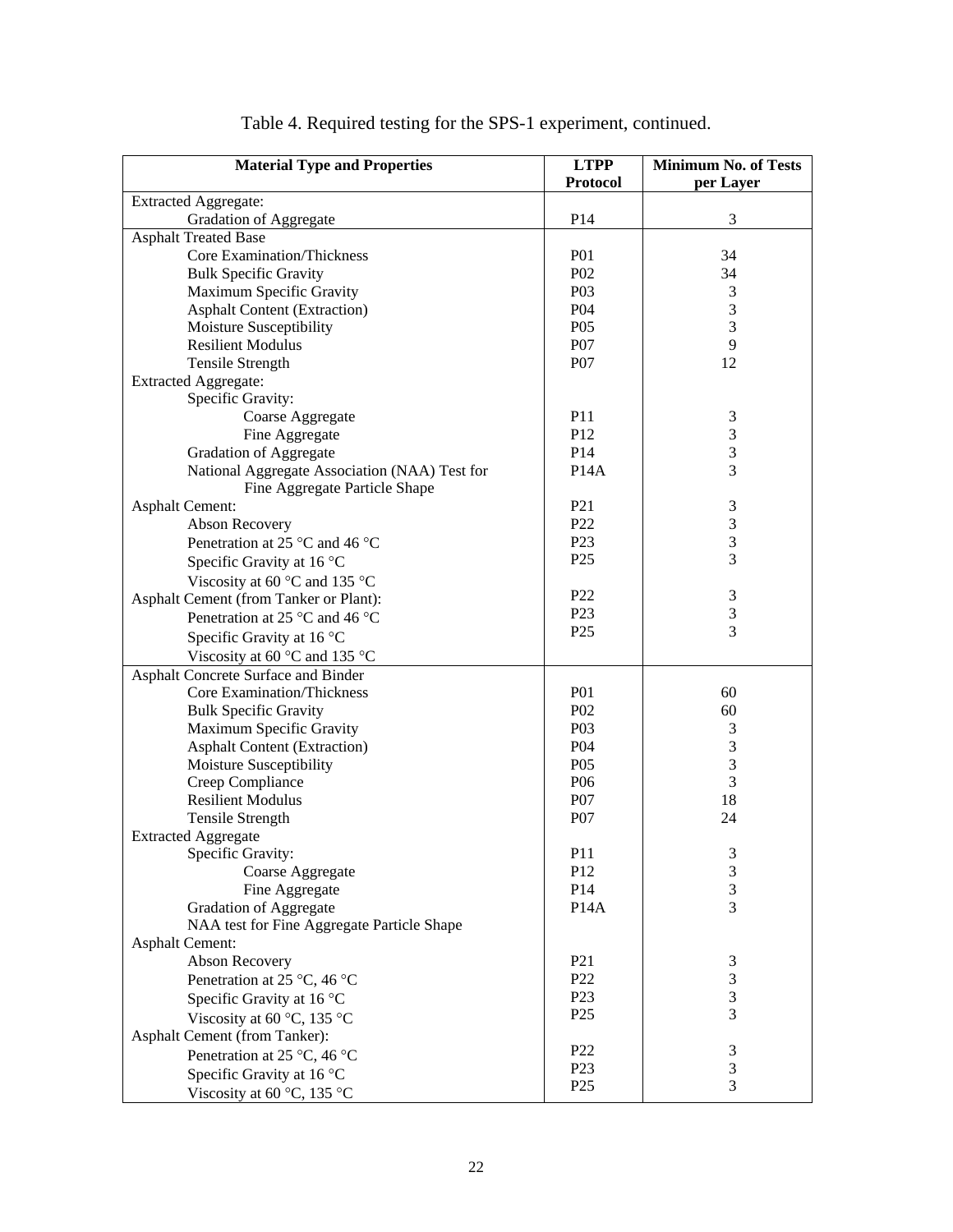### **Transverse Profiles**

Transverse profile measurements are to be taken at the same frequency, and at the same time, as the distress surveys.<sup> $(5)$ </sup> As part of a manual distress survey, the surveyor takes transverse profile measurements using a FACE Dipstick®. The PASCO units take automated transverse profile surveys in addition to the automated distress surveys.

#### **Longitudinal Profiles**

Longitudinal profile measurements are to be taken on the sections within 3 months after construction.<sup>(7)</sup> These measurements can be postponed up to 3 additional months. The "weak" sections (sections 1, 9, 13, and 21) are monitored every 6 months but monitoring can be postponed up to 6 additional months. The other sections are to be monitored biennially. These tests can be postponed up to 1 year, if necessary.

#### **Friction Surveys**

Friction measurements were to be taken from 3 to 12 months after the sections were constructed. Long-term monitoring is to be conducted biennially. However, as of January 1, 1999, friction measurements are no longer required on any test section.<sup>(8)</sup> These measurements are considered optional and the data are being stored in the national IMS database, if collected.

#### **Traffic Data**

Traffic data are to be collected on each of the projects as well. The current requirement states that weigh-in-motion (WIM) data are to be collected continuously on SPS-1 sections. Continuous data collection is defined as the "use of a device that is intended to operate throughout the year and to which the SHA commits the resources necessary to both monitor the quality of the data being produced and to fix problems quickly upon determination that the equipment is not functioning correctly."<sup>(9)</sup> WIM devices are to be calibrated biannually. This level of data collection is considered necessary to provide accurate traffic loading measurements.

#### **Climatic Data**

Each SPS-1 project was to include the installation of an automated weather station (AWS).<sup>(10)</sup> The site is to be located close enough to the project to provide weather data that is representative of the weather on the project. The equipment installed at these locations includes a rain gauge. A desiccant, humidity indicator, and conduit putty are used to measure humidity. A wind monitor is included in the installation to measure wind speeds. Equipment also is included to determine the cloud cover and temperature at the site. All of this data is collected and stored by a datalogger. The data is downloaded from the datalogger at least every 6 months.

In addition to the AWS used to collect weather data, data are obtained from four to five National Oceanic and Atmospheric Association (NOAA) weather stations surrounding the project. The data are then averaged using a weighting procedure. This procedure gives weights based on the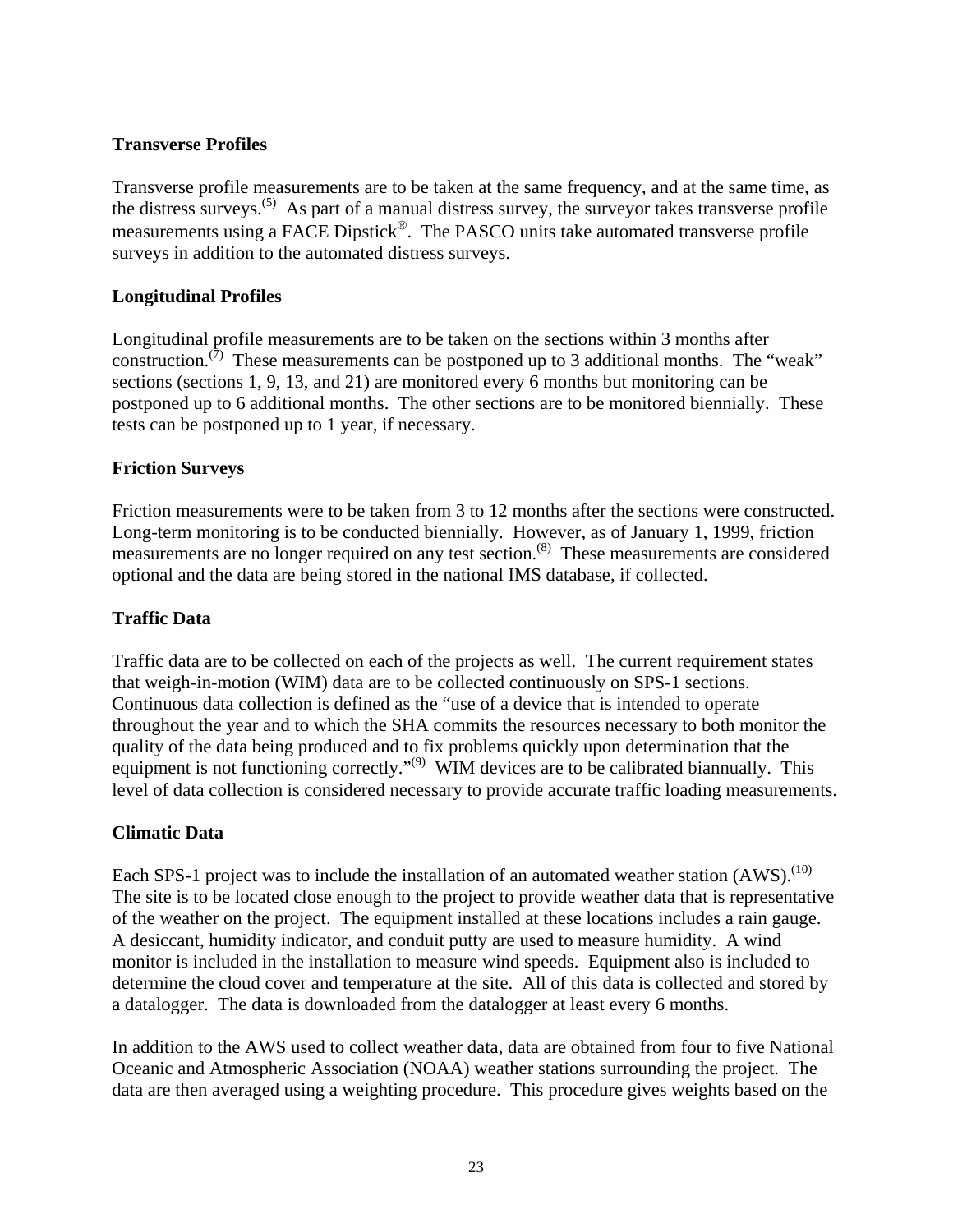distance of the weather station from the project. The closer the weather station is to the project, the larger the weight used in the averaging. The data collected from NOAA includes information about the temperature, rainfall, wind, and solar radiation.

Each of the SPS-1 projects was supposed to meet these minimum requirements. Any deviation from these requirements could affect the results obtained from the analysis of the data. The next chapter examines how each of the SPS-1 projects have deviated from the requirements and how these deviations can be expected to affect the results that can be achieved from this experiment.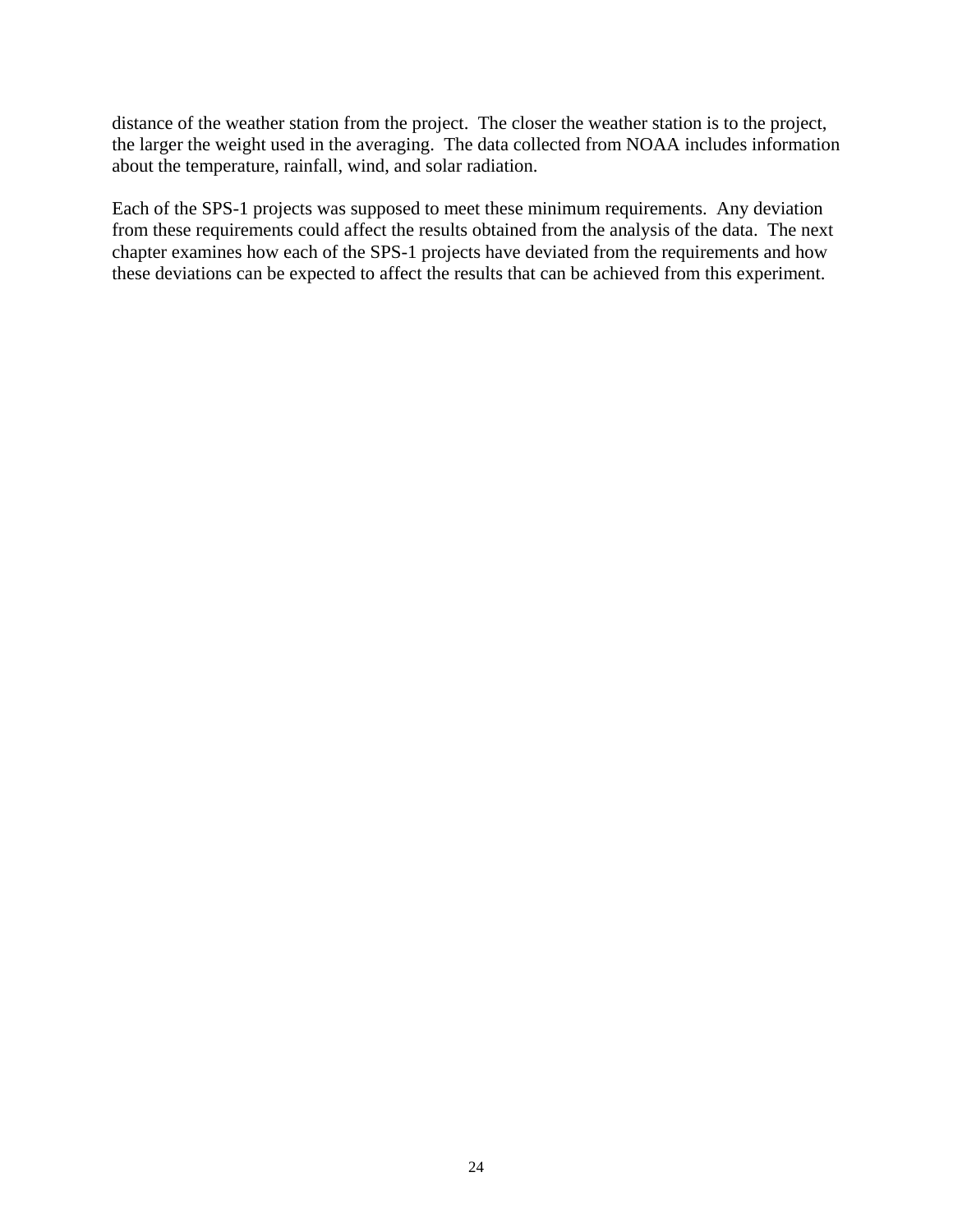# **4. EXPERIMENT ASSESSMENT— DATA AVAILABILITY AND COMPLETENESS**

This chapter presents a summary of the SPS-1 experimental data and summarizes the level E data in the IMS based on the LTPP data collection guidelines at the time of the SPS-1 experimental review. Appendix A provides a brief discussion and summary of each SPS-1 project, including a review of the construction difficulties and project deviations from the experimental plan.

As stated in chapter 1, the IMS is a very dynamic database that is continually updated and revised as new data are entered and checked for anomalies. Figure 2 is a generalized flow chart showing the movement of data and the data quality checks through LTPP. This flow chart is useful for understanding why some of the key data that have been collected for a specific test section do not appear as Level E data in the LTPP database.

## **LTPP DATA QUALITY CONTROL CHECKS**

The quality of the data is the most important factor in any type of analysis. From the outset of the LTPP program, data quality has been considered of paramount concern. Procedures for collecting and processing data were defined and modified as necessary to ensure consistency across various reporting contractors, laboratories, equipment operators, or others. Although these procedures formed the foundation of quality control/quality assurance (QC/QA) and data integrity, many more components of a QC/QA plan were necessary to ensure that the data sent to researchers were as error-free as practical.

LTPP has developed and implemented an extensive QC program that classifies each of the data elements into categories depending upon the location of the data in this QC process. Several components comprise the overall QC/QA plan used on the LTPP data as discussed below.

- **Collect Data**: Procedures for collecting data are documented for each module in the IMS. These procedures are intended to ensure that data are collected in similar format, amounts, conditions, etc.
- **Review Data**: Regional engineers review all data input into Regional IMS (RIMS) to check for possible errors: keystroke input, field operations, procedures, equipment operations, etc. The regional review is intended to catch obvious data collection errors. In addition, some data are preprocessed before they are entered into the IMS. For example, PROFCAL software is used on SHRP profilometers to provide a system check by comparing measurements taken at different speeds. PROFSCAN is a field quality assurance tool that allows an operator to identify invalid data while still in the field, thus saving costly revisits to the site.
- **Load Data in IMS**: Some checks are programmed in the IMS to identify errors as the data are entered. The IMS contains mandatory, logic, range, data verification, and other miscellaneous checks that are invoked during input.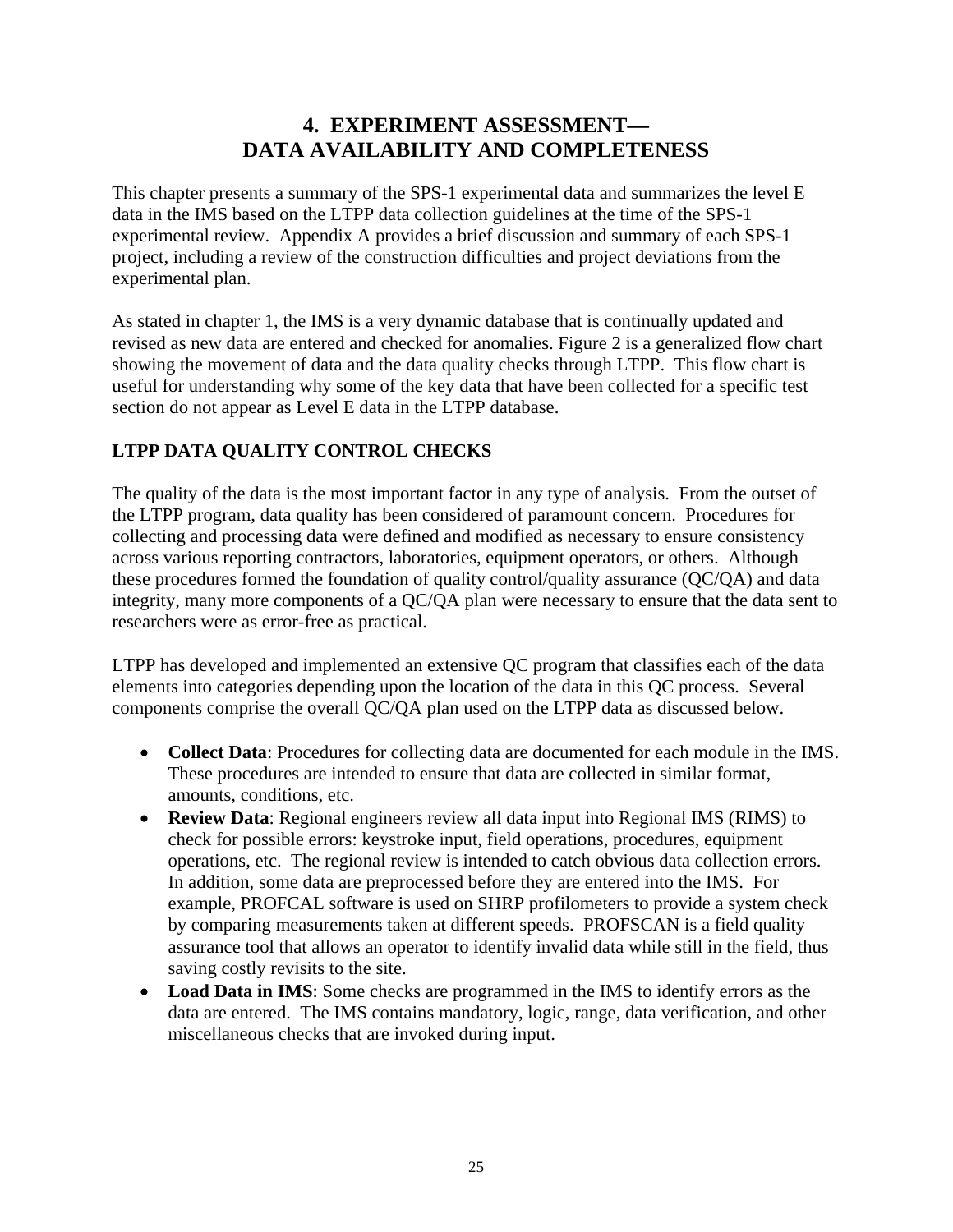

Figure 2. LTPP data collection and data movement flowchart.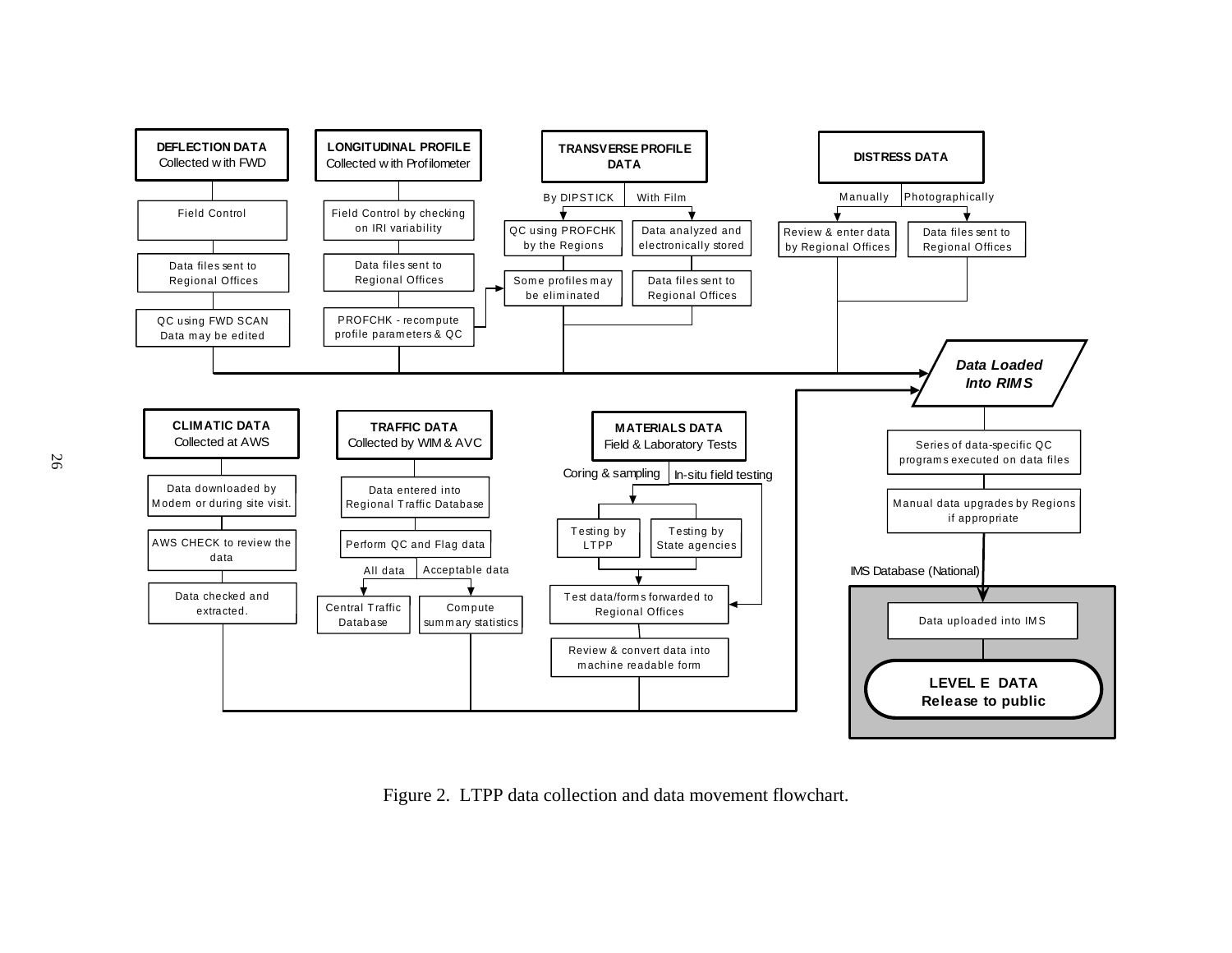- **QC/QA**: Once data are input into the IMS and reviewed by regional engineers, formal QC/QA software programs are run on the data.
	- o Level A—Random checks of data are performed to ensure correct RIMS to National IMS (NIMS) data transfer.
	- o Level B—A set of dependency checks are performed to ensure that basic essential section information has been recorded in the IMS. In addition, experiment types are verified based on inventory data. These checks are currently in the process of incorporation into the Level E checks for all modules.
	- o Level C—A minimum data search is performed for critical elements, e.g., verification that inventory data contains the coordinates of the section, that friction data contains the skid number, and that rehabilitation data has a code entered to identify each work type activity.
	- o Level D—Expanded range checks are applied to certain fields to identify data element values that fall outside an expected range. These checks are more stringent than the input range checks reviewed by the regional engineers.
	- o Level E—Intramodular checks are employed to verify the consistency of data within a data module, e.g., if an overlay is identified in the inventory layer structure, the data of the overlay should be recorded in the inventory table listing major improvements to the pavement structure.

When the QC/QA programs are completed, the regional engineers review the output and resolve any data errors. Often the data entered are legitimate and accurate, but do not pass a QC/QA check. If this occurs, the regional engineer can document that the data have been confirmed using a comments table in the IMS and can manually upgrade the record to Level E.

Figure 2 shows the movement of data elements and quality checks completed on the data prior to release to the public. Only a fraction of the data fields are checked. A value of *A* is assigned automatically to a record on entry in the database. A value of *B* indicates the QC process was executed and a Level C check failed. Any record for which correct section information is stored in the database is available after the QC is completed. A record of the QC processing is included with the record. Since the checks are run in sequence A-E, the last successful check is identified on the record as the record status variable. A value of *B* or *C* indicates that a necessary data element was not available when the QC was processed and does not necessarily imply that the higher level QC was unsuccessful.

There are numerous reasons why some data may be unavailable from the publicly released IMS database at the time the data were actually collected. Following are some examples:

- Data are not yet collected.
- Data are under regional review.
- Data have failed one of the quality checks and are to be reviewed.
- Data have failed one of the quality checks and were identified as anomalies.
- Data are not yet quality checked.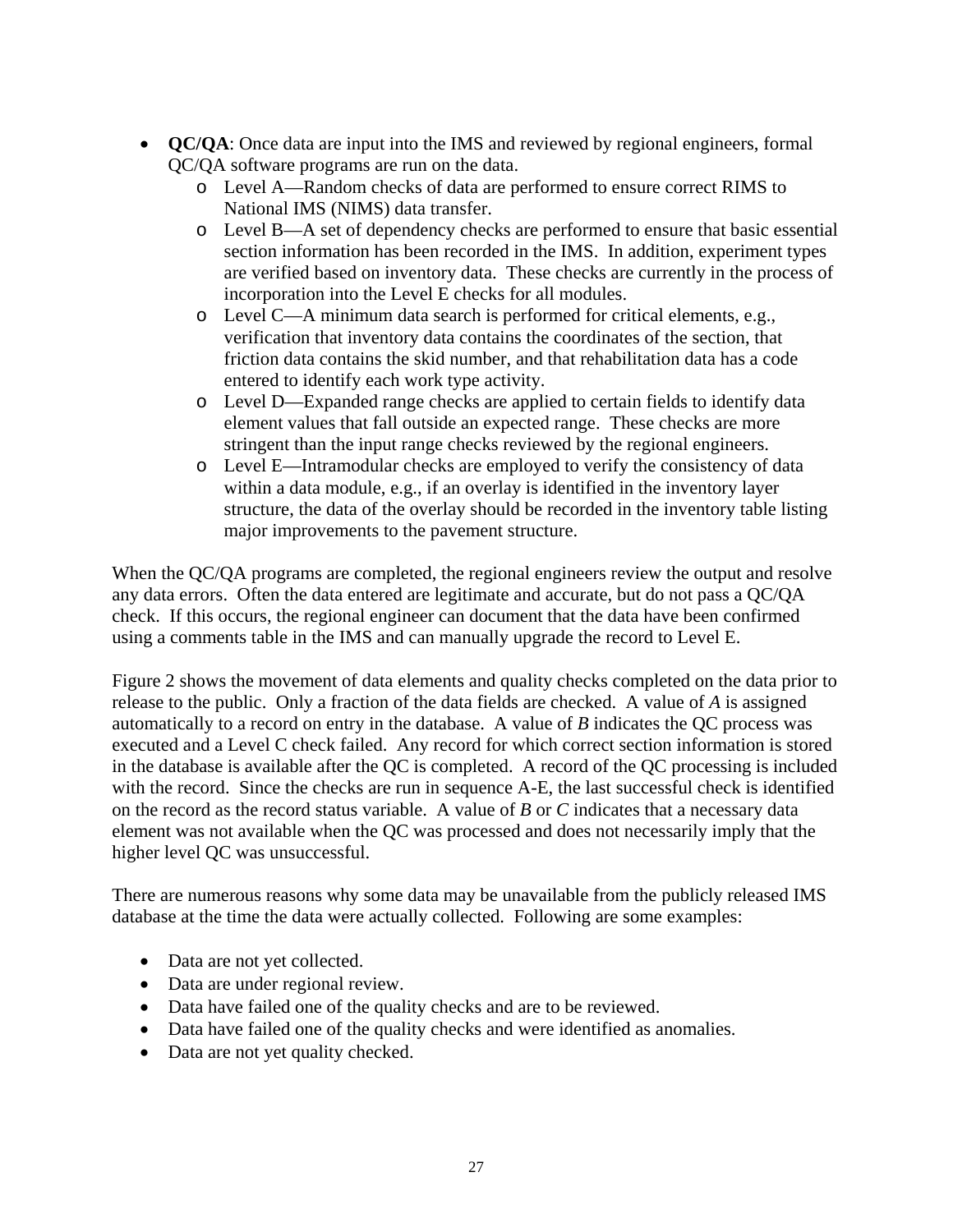Therefore, the missing data identified in this report do not necessarily mean that the data were not collected or submitted by the States. There are several places where data may be delayed and not reach Level E. The results in this report are based only upon Level E because it was impossible to know the specific reasons why that data did not pass all of the QC checks. Many of the reasons that prevent data from reaching Level E status are not the result of poor quality or unreliability of the data. The LTPP program is embarking on a systemwide effort to resolve all unavailable data so that future researchers can access them.

## **DATA ELEMENT CATEGORIES**

All of the data elements included in the SPS-1 experiment were reviewed for their availability and completeness in the LTPP database as listed in table 5. The data elements were divided into three categories for the review process—essential, explanatory, and informational. Each category is defined briefly below.

- **Essential**—Data elements that are needed to accomplish the SPS-1 experimental objectives and expectations. Without these data elements, the experiment will not accomplish its intended function.
- **Explanatory**—Data elements that are not necessary to achieve the experimental expectations, but are needed to explain any differences or anomalies in the performance observations.
- **Informational**—Data elements that are not needed or required to achieve the experimental objectives. These data elements would only provide information that may be needed for future and more generalized studies.

Although the review of the SPS-1 experiment included all data elements, the detailed review concentrated on those elements that were identified as essential and explanatory. The key data elements that were evaluated and assessed for determining the quality level and completeness for each project were subdivided into the following types of data, and are discussed in this chapter:

- General Site Information.
- Pavement Structure.
- Construction Data
- Monitoring Data.
- Materials Data.
- Traffic Data.
- Climate.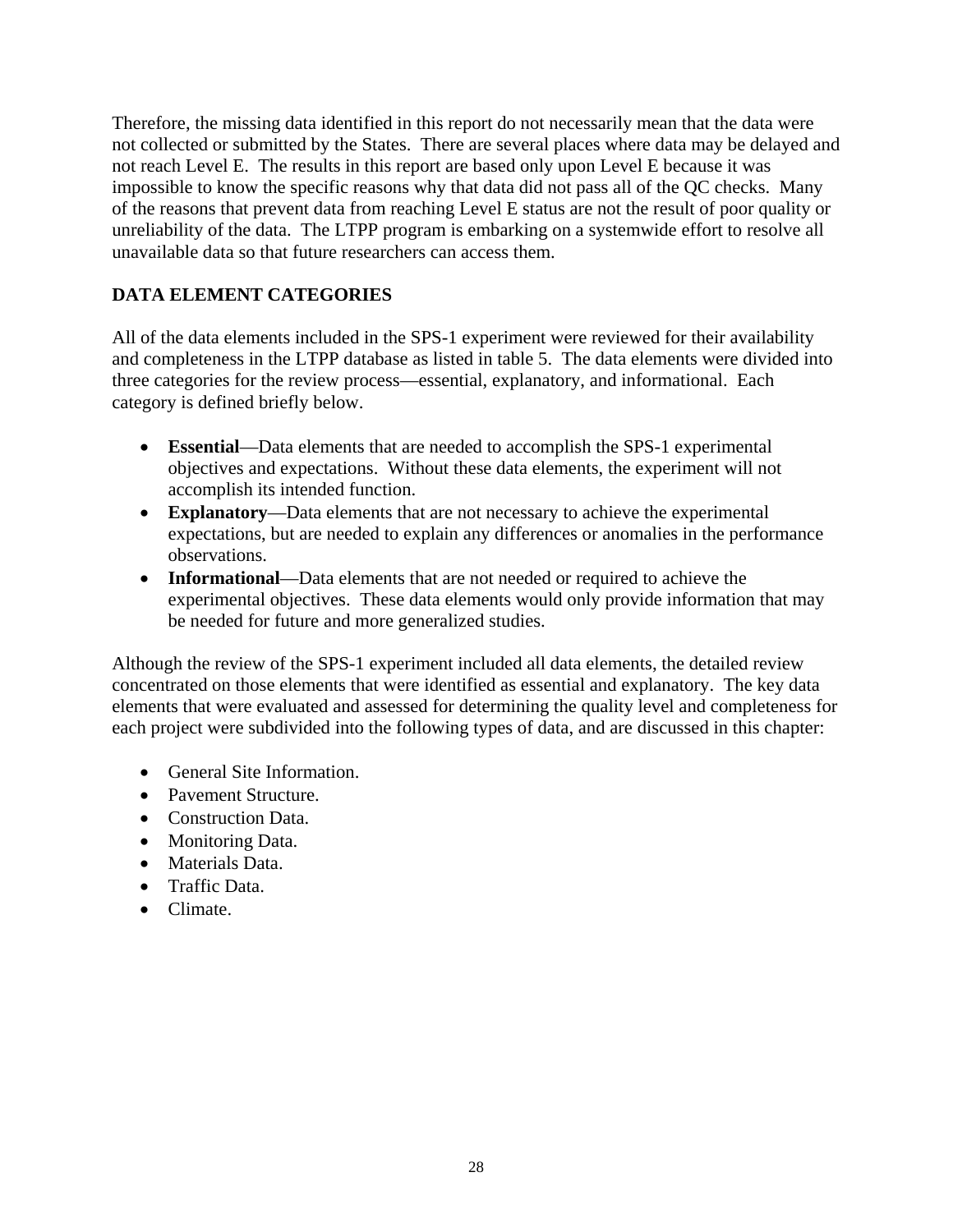| <b>Module ID</b>   | <b>Data Element</b>                       | *Data            | <b>Data Importance</b> |                           |                         |  |
|--------------------|-------------------------------------------|------------------|------------------------|---------------------------|-------------------------|--|
|                    |                                           | Avail., %        | <b>Essential</b>       | <b>Explanatory</b>        | <b>Informational</b>    |  |
|                    | Daily Max Temp                            |                  |                        |                           | X                       |  |
|                    | Daily Min Tem                             |                  |                        |                           | X                       |  |
|                    | Daily Mean Temp                           |                  |                        |                           | X                       |  |
|                    | Maximum Avg Monthly Humidity              |                  |                        |                           | $\mathbf X$             |  |
|                    | Minimum Avg Monthly Humidity              |                  |                        |                           | X                       |  |
|                    | Monthly Precipitation                     |                  | $\mathbf X$            |                           |                         |  |
|                    | Number of Days with Precipitation         |                  |                        |                           | X                       |  |
| Automated          | Number of Days with Intense Precipitation |                  |                        |                           | X                       |  |
| Weather<br>Station | Avg Daily Mean Solar Radiation by Month   | 83               |                        | X                         |                         |  |
| (AWS)              | Mean Monthly Temp                         |                  |                        |                           | X                       |  |
|                    | Avg Min Monthly Temp                      |                  |                        | X                         |                         |  |
|                    | Avg Min Monthly Temp                      |                  |                        | $\boldsymbol{\mathrm{X}}$ |                         |  |
|                    | Days >32 $^{\circ}$ C                     |                  |                        | $\boldsymbol{\mathrm{X}}$ |                         |  |
|                    | Days <0 °C                                |                  |                        | X                         |                         |  |
|                    | Freeze Index                              |                  | X                      |                           |                         |  |
|                    | Number of Freeze-Thaw Cycles              |                  |                        | $\mathbf X$               |                         |  |
|                    | Mean by Month of Avg Daily Wind Speed     |                  |                        |                           | $\mathbf X$             |  |
|                    | Maximum Avg Annual Humidity               |                  |                        |                           | $\overline{\textbf{X}}$ |  |
|                    | Minimum Avg Annual Humidity               |                  |                        |                           | $\mathbf X$             |  |
|                    | Annual Precipitation                      |                  | $\mathbf X$            |                           |                         |  |
|                    | Number of Days with Intense Precipitation |                  |                        |                           |                         |  |
|                    |                                           |                  |                        |                           | X                       |  |
| Climatic           | Number of Days with Precipitation         |                  |                        |                           | X                       |  |
|                    | Annual Snowfall                           |                  |                        |                           | X                       |  |
|                    | Number of Days with Snowfall              |                  |                        |                           | $\mathbf X$             |  |
|                    | Mean Annual Temp                          |                  |                        |                           | $\mathbf X$             |  |
| (CLM)              | Avg Max Annual Temp                       | 89               |                        |                           | $\mathbf X$             |  |
|                    | Avg Min Annual Temp                       |                  |                        |                           | X                       |  |
|                    | Max Annual Temp                           |                  |                        | $\boldsymbol{\mathrm{X}}$ |                         |  |
|                    | Min Annual Temp                           |                  |                        | X                         |                         |  |
|                    | Day >32 $^{\circ}$ C                      |                  |                        | $\boldsymbol{\mathrm{X}}$ |                         |  |
|                    | Days <0 $^{\circ}$ C                      |                  |                        | X                         |                         |  |
|                    | Freeze Index                              |                  | X                      |                           |                         |  |
|                    | Annual Number of Freeze-Thaw Cycles       |                  |                        | $\boldsymbol{\mathrm{X}}$ |                         |  |
|                    | Mean Wind Speed                           |                  |                        |                           | X                       |  |
| Maintenance        | <b>Crack Sealing</b>                      | $\boldsymbol{0}$ |                        |                           | $\overline{\textbf{X}}$ |  |
| (MNT)              | Patching                                  | 6                |                        |                           | $\mathbf X$             |  |
|                    | <b>Asphalt Seal</b>                       | 6                |                        |                           | $\mathbf X$             |  |
|                    | Deflections                               | 100              | $\mathbf X$            |                           |                         |  |
|                    | Temp at Testing                           | 94               | $\mathbf X$            |                           |                         |  |
|                    | <b>Backcalculated Modulus</b>             |                  | $\mathbf X$            |                           |                         |  |
| Monitoring         | <b>Manual Distress</b>                    | 100              | $\mathbf X$            |                           |                         |  |
| (MON)              | <b>PASCO Distress</b>                     | 50               | X                      |                           |                         |  |
|                    | Friction                                  | 38               |                        |                           | X                       |  |
|                    | Longitudinal Profile                      | 100              | $\mathbf X$            |                           |                         |  |
|                    | Transverse Profile                        | 89               | $\mathbf X$            |                           |                         |  |
|                    | Layer Thickness                           | 94               | $\overline{X}$         |                           |                         |  |
|                    | Rod and Level Thickness                   | 78               |                        | X                         |                         |  |
|                    | <b>Asphalt Grade</b>                      | 72               |                        |                           | X                       |  |
|                    |                                           | 67               |                        |                           | $\mathbf X$             |  |
|                    | Aggregate Type                            |                  |                        |                           |                         |  |
| Construction       | Specific Gravity of Aggregate             | 56               |                        |                           | $\mathbf X$             |  |
|                    | Compaction of the Asphalt                 | 78               |                        |                           | $\mathbf X$             |  |
|                    | Laydown Temp                              | 72               |                        |                           | $\mathbf X$             |  |
|                    | In Situ Density of Bound Layers           | 33               |                        | X                         |                         |  |
|                    | Mix Design Air Voids                      | 67               |                        | $\mathbf X$               |                         |  |

|  |  |  |  | Table 5. Summary of SPS-1 data elements and their importance to experimental expectations. |  |
|--|--|--|--|--------------------------------------------------------------------------------------------|--|
|--|--|--|--|--------------------------------------------------------------------------------------------|--|

\*Data Availability—percentage of SPS-1 required testing for which data generally are available in the database at Level E.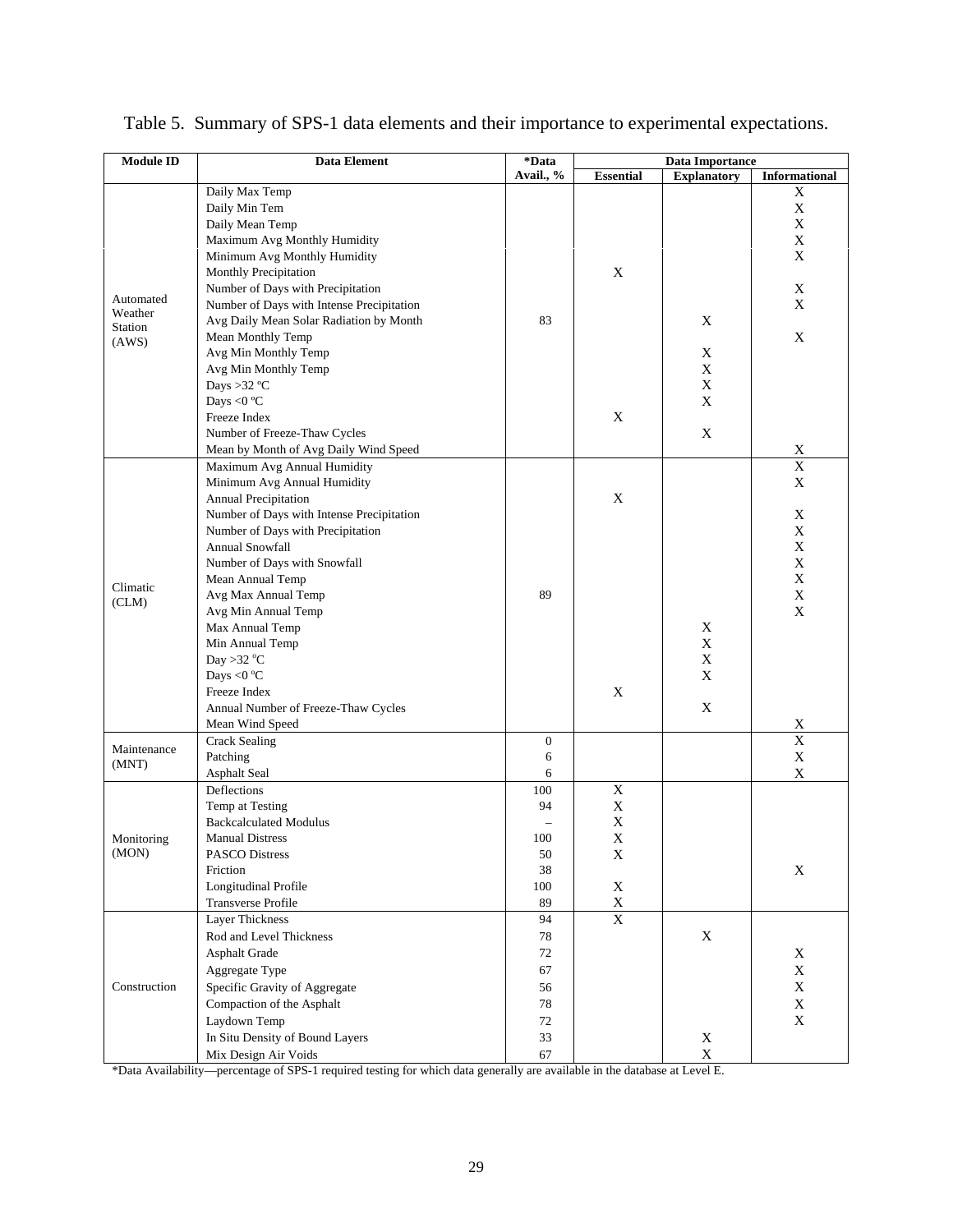| <b>Module ID</b> | Data Element                                 | *Data            |                  | <b>Data Importance</b> |                      |  |
|------------------|----------------------------------------------|------------------|------------------|------------------------|----------------------|--|
|                  |                                              | Avail., %        | <b>Essential</b> | <b>Explanatory</b>     | <b>Informational</b> |  |
|                  | Mix Design Asphalt Content                   | 67               |                  | X                      |                      |  |
|                  | Design VMA                                   | 67               |                  | $\mathbf X$            |                      |  |
|                  | Design Effective Asphalt Content             | 89               |                  | $\mathbf X$            |                      |  |
|                  | Marshall Stability                           | 39               |                  |                        | X                    |  |
|                  | Marshall Flow                                | 39               |                  |                        | $\mathbf X$          |  |
|                  | <b>Hveem Stability</b>                       | 11               |                  |                        | $\mathbf X$          |  |
|                  | Hveem Cohesiometer                           | $\mathbf{0}$     |                  |                        | $\mathbf X$          |  |
|                  | <b>Haul Distance</b>                         | 83               |                  |                        | $\mathbf X$          |  |
|                  | Plant Type                                   | 89               |                  |                        | $\mathbf X$          |  |
| Construction     | Paver Type                                   | 89               |                  |                        | $\mathbf X$          |  |
|                  | Laydown Width                                | 83               |                  |                        | $\mathbf X$          |  |
|                  | <b>Lift Thickness</b>                        | 89               |                  |                        | $\mathbf X$          |  |
|                  | Subgrade Stabilization                       | 39               |                  | X                      |                      |  |
|                  | Location                                     | 100              |                  |                        | $\mathbf X$          |  |
|                  | <b>Functional Class</b>                      | 100              |                  |                        | $\mathbf X$          |  |
|                  | Elevation                                    | 100              |                  |                        | $\mathbf X$          |  |
|                  | Cost                                         | 22               |                  |                        | $\mathbf X$          |  |
|                  | Drainage Type                                | 78               | X                |                        |                      |  |
|                  | Shoulder Type                                | 78               |                  |                        | $\mathbf X$          |  |
|                  | <b>Estimated ESALs</b>                       | 22               |                  |                        | $\overline{X}$       |  |
|                  | <b>Estimated AADT</b>                        | 22               |                  |                        | $\mathbf X$          |  |
| Traffic          | W4 Tables                                    | 50               | X                |                        |                      |  |
| (TRF)            | Monitored AVC                                | 50               | $\mathbf X$      |                        |                      |  |
|                  | Monitored AADT                               | 17               |                  | X                      |                      |  |
|                  | Monitored ESALs                              | 39               | $\mathbf X$      |                        |                      |  |
|                  | Core Examination                             | 85               | $\overline{X}$   |                        |                      |  |
|                  | <b>Bulk Specific Gravity</b>                 | 67               | $\mathbf X$      |                        |                      |  |
|                  | Max Specific Gravity                         | 65               | $\mathbf X$      |                        |                      |  |
|                  | <b>Asphalt Content</b>                       | 67               |                  | X                      |                      |  |
|                  | Moisture Susceptibility                      | 44               |                  | $\mathbf X$            |                      |  |
|                  | <b>Asphalt Resilient Modulus</b>             | $\mathbf{0}$     |                  | X                      |                      |  |
|                  | Ash Content of AC                            | 44               |                  |                        | X                    |  |
|                  | Penetration                                  | 67               |                  |                        | $\mathbf X$          |  |
|                  | Asphalt Specific Gravity                     | 67               |                  |                        | $\mathbf X$          |  |
|                  | Viscosity                                    | 67               |                  | X                      |                      |  |
|                  | Aggregate Specific Gravity                   | 67               |                  |                        | X                    |  |
|                  | <b>Aggregate Gradation</b>                   | 67               |                  | X                      |                      |  |
|                  | Fine Aggregate Particle Shape                | 39               |                  |                        | X                    |  |
| [Materials]      | In Situ Density                              | 83               |                  | X                      |                      |  |
| Testing          | <b>Layer Thickness</b>                       | 67               | $\mathbf X$      |                        |                      |  |
| (TST)            |                                              | 17               |                  |                        |                      |  |
|                  | <b>Treated Base Type</b>                     |                  |                  | $\mathbf X$            |                      |  |
|                  | <b>Treated Base Compressive Strength</b>     | $\boldsymbol{0}$ |                  |                        | $\mathbf X$          |  |
|                  | <b>Unbound Base Gradation</b>                | 67               | X                |                        |                      |  |
|                  | <b>Unbound Base Classification</b>           | 67               | $\mathbf X$      |                        |                      |  |
|                  | Unbound Compressive Strength of the Subgrade | 33               |                  |                        | $\mathbf X$          |  |
|                  | <b>Unbound Base Permeability</b>             | 39               |                  | X                      |                      |  |
|                  | Unbound Base Optimum Moisture                | 67               |                  | $\mathbf X$            |                      |  |
|                  | <b>Unbound Base Max Density</b>              | 67               |                  | $\mathbf X$            |                      |  |
|                  | <b>Unbound Base Modulus</b>                  | 17               |                  | $\mathbf X$            |                      |  |
|                  | <b>Unbound Base Moisture Content</b>         | 50               |                  |                        | $\mathbf X$          |  |
|                  | Subgrade Gradation                           | 72               | $\mathbf X$      |                        |                      |  |
|                  | Subgrade Hydrometer Analysis                 | 78               | $\mathbf X$      |                        |                      |  |
|                  | Subgrade Classification                      | $78\,$           | $\mathbf X$      |                        |                      |  |

### Table 5. Summary of SPS-1 data elements and their importance to experimental expectations, continued.

\*Data Availability—percentage of SPS-1 required testing for which data generally are available in the database at Level E.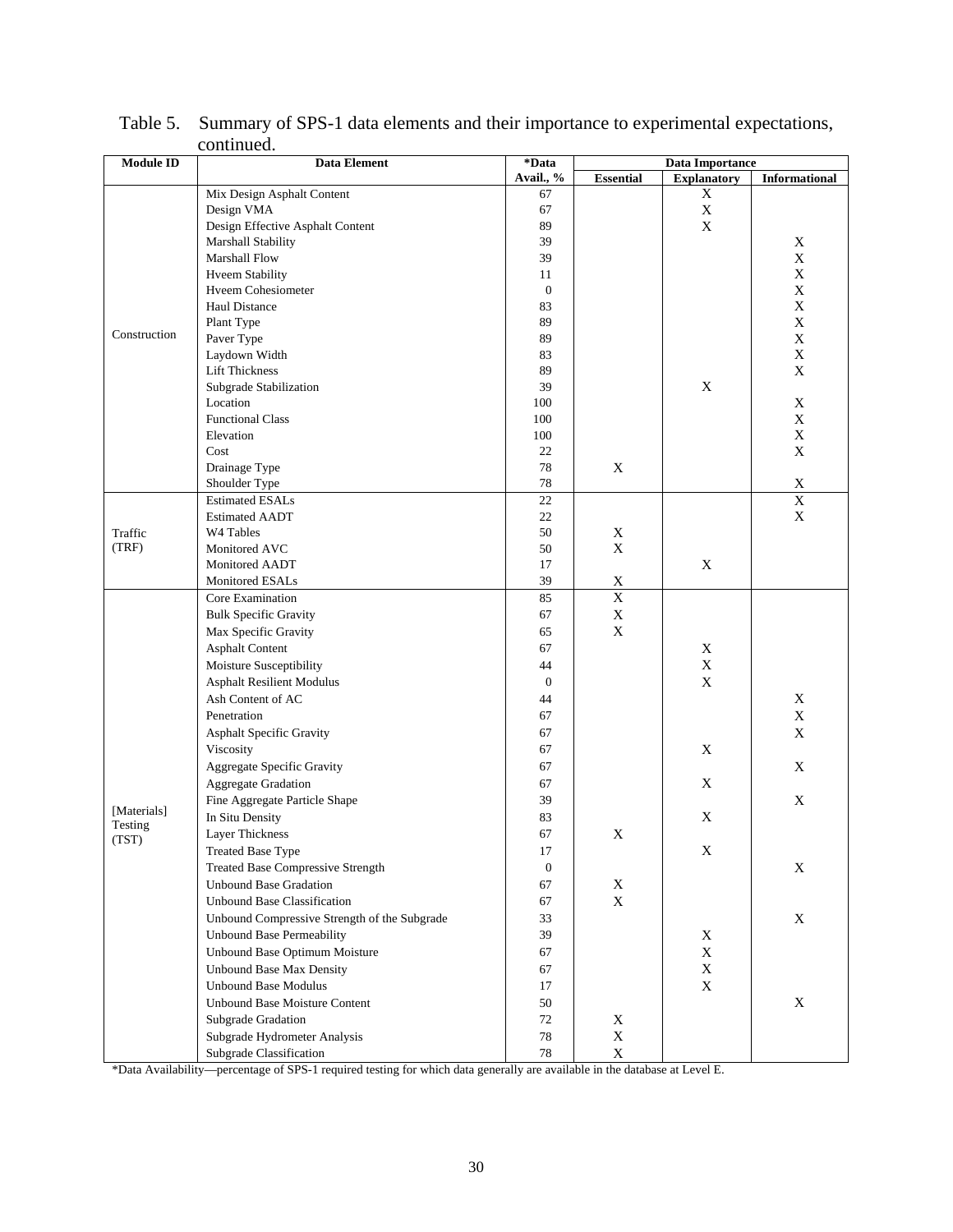#### Table 5. Summary of SPS-1 data elements and their importance to experimental expectations, continued.

| <b>Module ID</b> | <b>Data Element</b>       | *Data   |                  | Data Importance    |                      |
|------------------|---------------------------|---------|------------------|--------------------|----------------------|
|                  |                           | Avail.% | <b>Essential</b> | <b>Explanatory</b> | <b>Informational</b> |
| <b>TST</b>       | Subgrade Permeability     | 33      |                  | Δ                  |                      |
|                  | <b>Atterberg Limits</b>   | 78      |                  |                    |                      |
|                  | Subgrade Max Density      | 83      |                  | Х                  |                      |
|                  | Subgrade Modulus          | 83      | X                |                    |                      |
|                  | Subgrade Moisture Content | 72      |                  |                    |                      |

\*Data Availability—percentage of SPS-1 required testing for which data generally are available in the database at Level E.

### **GENERAL SITE INFORMATION**

This assessment includes the site identification and location, key equipment installed at the site, the construction report's availability, and important dates associated with each of the SPS-1 projects. The information for this review was obtained from the site construction report, deviation report, or from the IMS tables entitled **EXPERIMENT\_SECTION** and **SPS\_ID**. All of the site level records for the 18 constructed SPS-1 projects are at Level E. These data records are complete, as noted in the project summary records presented in appendix A. Table 6 includes a summary of the site information and report availability for each of the projects.

Construction and deviation reports were available for review from all of the projects except Michigan, Wisconsin, and Montana. Montana and Wisconsin are new projects, while the Michigan project is 4 years old. The construction report for the Montana project has been drafted, but is awaiting additional construction information before submittal to LTPP and the Wisconsin construction report was submitted to LTPP after the review had been completed.

AWS equipment has been installed at all sites. However, WIM and Automated Vehicle Classification (AVC) equipment has not been installed at five of the project sites: Alabama, Delaware, Louisiana, Oklahoma, and New Mexico (see table 6). This is considered significant to the experiment, especially when trying to validate the more sophisticated mechanistic-empirical design-analysis procedures. Specifically, reliable and site-specific traffic data are considered vital to National Cooperative Highway Research Program (NCHRP) Project 1-37A, development of the 2002 Guide for the Design of New and Rehabilitated Pavement Structures.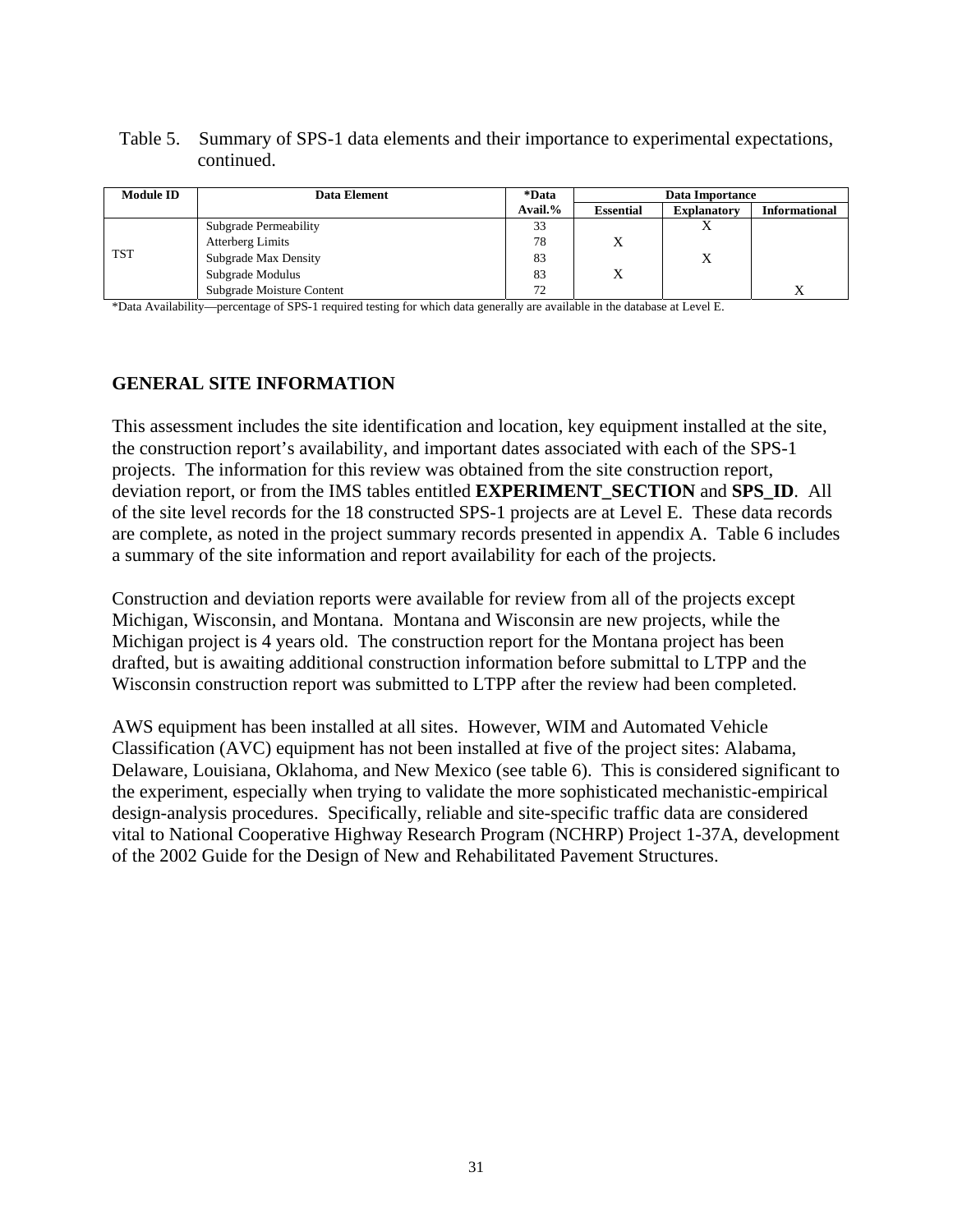| Project    | <b>Region</b> | Age,  | <b>Equipment Installed</b> |                |            | <b>Report Availability</b> |                  |
|------------|---------------|-------|----------------------------|----------------|------------|----------------------------|------------------|
|            |               | Years | <b>AWS</b>                 | <b>WIM</b>     | <b>AVC</b> | Construction               | <b>Deviation</b> |
| Delaware   | NA            | 3.2   | X                          |                |            | X                          | X                |
| Virginia   |               | 3.7   | X                          | X              | X          | X                          | X                |
| Iowa       |               | 7.0   | X                          | X              | X(5)       | X                          | X                |
| Kansas     |               | 5.8   | X                          | X              | X          | X                          | X                |
| Nebraska   | NC            | 4.1   | X                          | X              | X          | X                          | X                |
| Michigan   |               | 4.0   | X                          | $\overline{X}$ | X          |                            | X                |
| Ohio       |               | 4.6   | X                          |                | X(4)       | X                          | X                |
| Wisconsin  |               | 1.8   | X(3)                       | X(3)           | X(3)       | X(3)                       | X                |
| Alabama    |               | 6.4   | X                          |                |            | X                          | X                |
| Arkansas   |               | 5.7   | X                          | X              | X          | X                          | X                |
| Florida    |               | 3.7   | X                          | X              | X          | X                          | X                |
| Louisiana  | S             | 2.1   | X                          |                |            | X                          | X                |
| New Mexico |               | 3.7   | X                          |                |            | X                          | X                |
| Oklahoma   |               | 2.1   | X                          |                |            | X                          | X                |
| Texas      |               | 2.3   | X                          | X(6)           | X(6)       | X                          | X                |
| Arizona    |               | 6.0   | X                          | X              | X          | X                          | X                |
| Montana    | W             | 0.8   | X                          | X(2)           |            | X(2)                       | X                |
| Nevada     |               | 4.0   | X(1)                       | X              | X          | X                          | X                |

Table 6. SPS-1 project site information and report availability.

Notes: (1) The AWS for the Nevada project is linked to test sections 320100 and 320200 that are back-to-back.

 (2) The Montana project has had a WIM system installed, but the data is on hold pending installation of the new traffic processing software. The construction report for the Montana project is in draft form and is awaiting additional construction information. (3) The construction report for the Wisconsin project was submitted to LTPP after the review had been completed. In addition, AWS, WIM and AVC equipment have been installed recently, but no Level E data are available in the IMS.

(4) AVC data were submitted for the Ohio project in 1998, but were not at Level E in the January 2000 release of the database.

(5) AVC data were submitted for the Iowa project in 1993 and 1996, but are not at Level E.

(6) Traffic data have been collected for the Texas project, but those data are not included in the IMS.

### **DESIGN VERSUS ACTUAL CONSTRUCTION REVIEW**

Chapter 3 presented a summary of the construction and specification requirements for each of the SPS-1 projects. Additionally, the Nomination Guidelines<sup>(11)</sup> and Construction Guidelines<sup>(12)</sup> for FHWA's *Guidelines for Nomination and Evaluation of Candidate Projects for Experiment SPS-1 Strategic Study of Structural Factors for Flexible Pavements* also established specific site selection criteria and key variable construction guidelines. The guidelines presented in both of these reports were developed to control quality and integrity of the SPS-1 experiment results and findings. Therefore, they should be considered in the construction adequacy evaluation and assessment.

One of the main objectives of this study was to identify any confounding factors introduced into the SPS-1 experiment regarding construction deviations or other factors not accounted for in the original experiment design. It is extremely important to evaluate the types of variables that are considered key design factors in the SPS-1 experiment and to determine if any deviation of the design parameters established for the design factorial will adversely affect the experimental expectations.

This section of the report evaluates the design versus the actual construction of key variables identified within the experimental factorial and the above-mentioned experiment guidelines.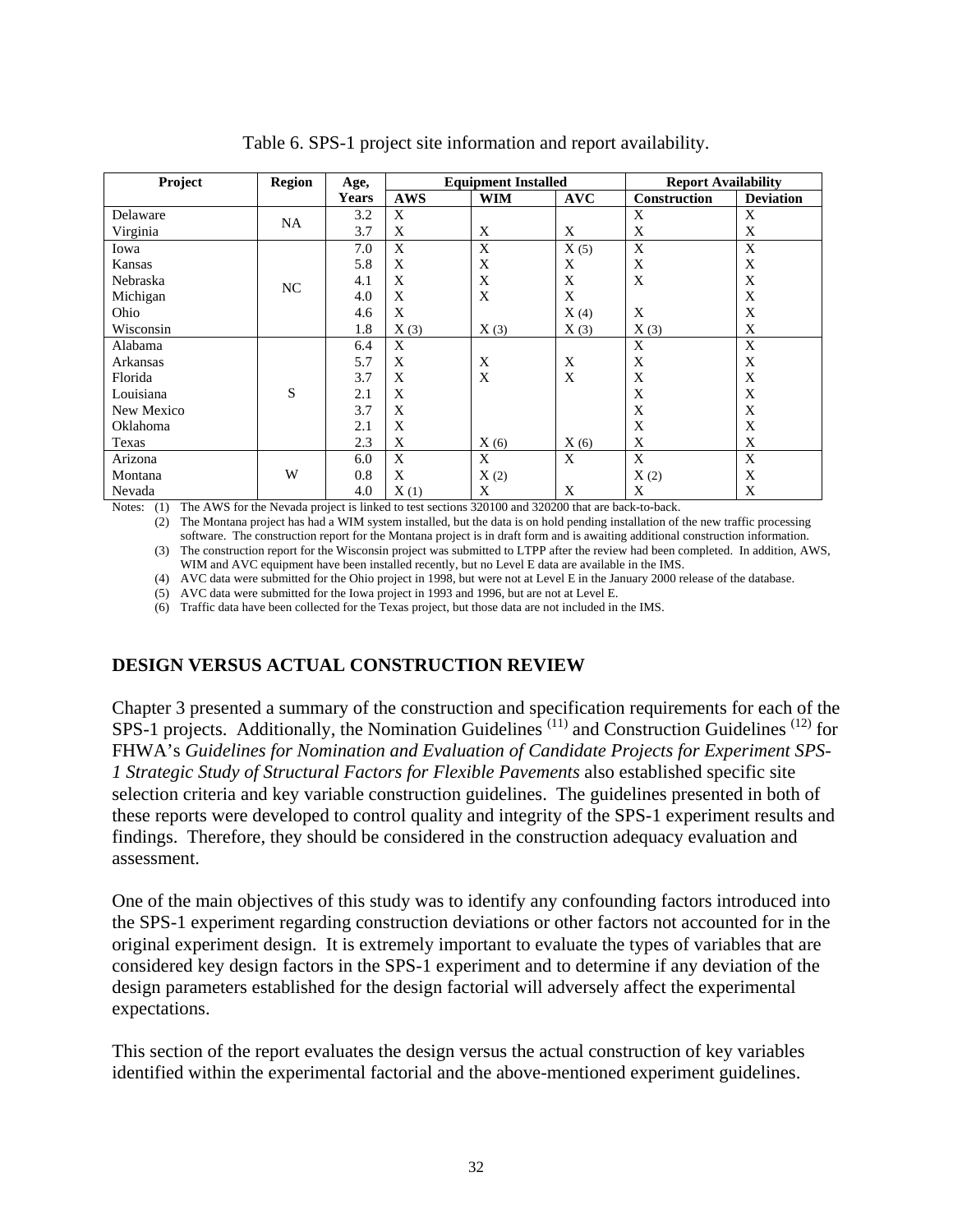#### **Subgrade Soil**

The type of subgrade soil is a key factor in the experimental design. Specifically, the SPS-1 experimental design called for half of the projects to be constructed on coarse-grained soils and the other half to be built over fine-grained soils. An additional requirement of the experiment was that all test sections at a site be constructed on the same type of soil (i.e., the same soil classification). Table 7 provides a summary of the subgrade soils and their classification in comparison to the original nomination (refer to table 1). As tabulated, only one of the sites (Texas) is now listed within a different experimental cell because the subgrade soils were found to be different than originally nominated.

Similarly, the subgrade soils on which these projects were built are relatively consistent for each of the core test sections at a site. In fact, there are only two projects where the subgrade classification varies between the different test sections at a project—Kansas and New Mexico. The test sections with the different soil classifications are noted in table 7 and show that 5 of the 18 test sections in Kansas are classified as coarse-grained subgrades, while only 1 of the 12 test sections in New Mexico is classified as coarse-grained. This subgrade variation is considered typical, and it is not believed that this deviation from the experiment requirement will have a detrimental impact in achieving the expectations of the SPS-1 experiment.

One major discrepancy was noted during the review process. All subgrades are classified by the RCO and this classification is entered into the **SPS1\_LAYER** table, as shown in table 7. In some cases, this classification is different from the soil type identified on table **TST\_L05B**. For example, Kansas, Nevada, and Texas have different classifications between tables **TST\_L05B** and **SPS1\_LAYER**. Thus, an additional check should be added to cross-reference the subgrade soil classification between the **TST\_L05B** and **SPS1\_LAYER** tables to ensure that the same data elements are consistent.

### **Climate**

The SPS-1 experimental design called for each project to be located in one of four different climates: wet-freeze, wet-no-freeze, dry-freeze, or dry-no-freeze. The main purpose of this factor was to obtain SPS-1 projects in different climates, as well as a geographical distribution across the United States and Canada. Figure 1 provided a summary of the geographical distribution of these projects across the United States and Canada. Table 8 tabulates the average annual rainfall, mean annual air temperatures, and freezing index that have been measured, which define each site's climatic zone.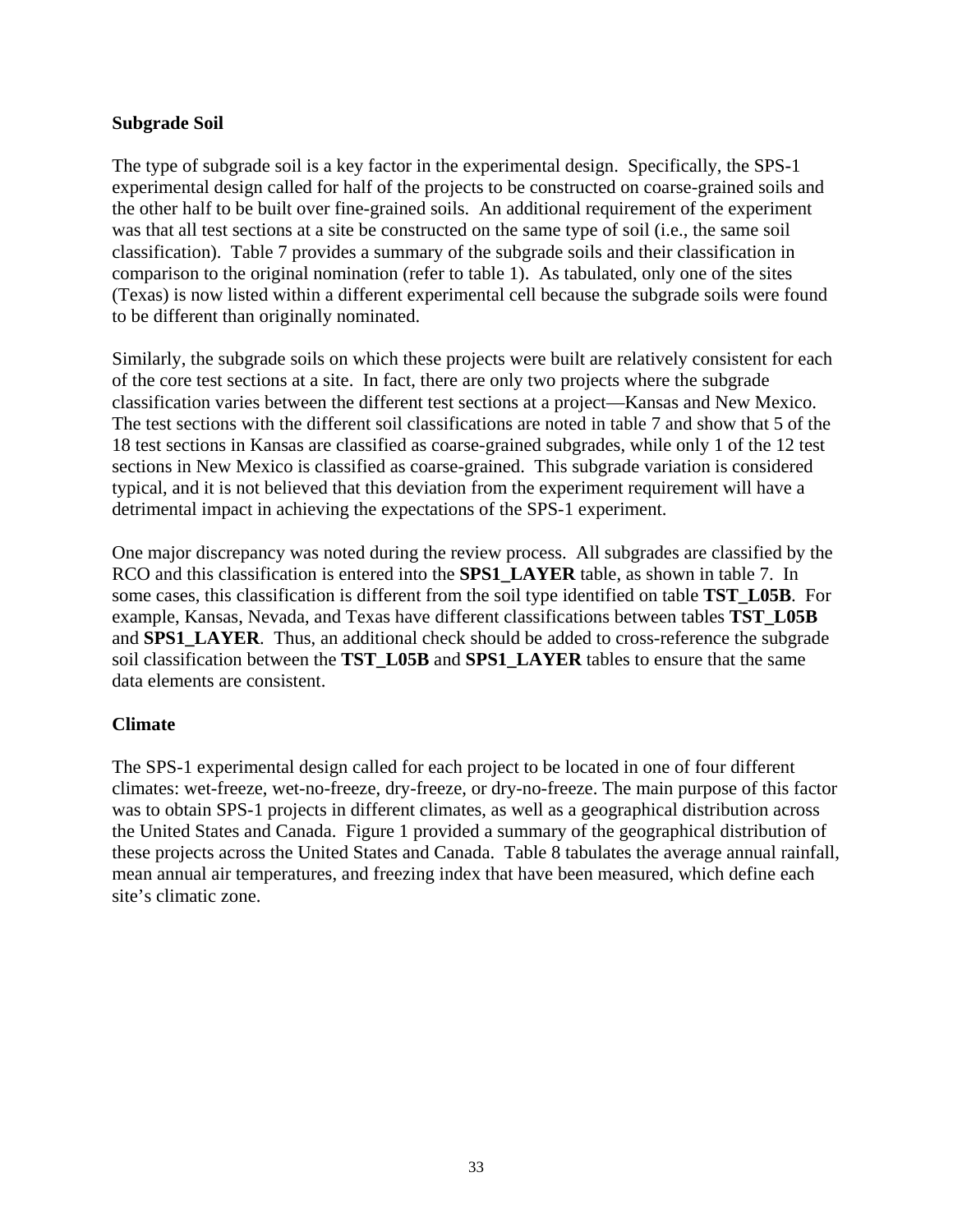|                          | Nominated | From TST_L05B                           | From            |           |                             |
|--------------------------|-----------|-----------------------------------------|-----------------|-----------|-----------------------------|
| <b>State</b>             | Soil Type | Soil Type                               | No. Sections    | Class.OK? | SPS1_LAYER table            |
| AL                       | Fine      | Silty Clay                              | 15              |           | X Silty Clay                |
| AZ                       | Coarse    | Well-Graded Sand with Silt and Gravel   | $\overline{3}$  |           | X Silty Sand                |
|                          |           | Silty Sand with Gravel                  | 7               |           |                             |
|                          |           | Clayey Sand with Gravel                 | 1               |           |                             |
|                          |           | Well-Graded Gravel with Silt and Sand   | 5               |           |                             |
| <b>AK</b>                | Coarse    | <b>Clayey Sand</b>                      | 12              |           | X Clayey Sand               |
| DE                       | Coarse    | Poorly Graded Sand                      | 14              |           | X Silty Sand                |
| FL.                      | Coarse    | <b>Silty Sand with Gravel</b>           | 9               |           | X Poorly Graded Sand        |
|                          |           | Poorly Graded Sand with Silt and Gravel | 4               |           |                             |
| IA                       | Fine      | Clay                                    | $\mathbf{1}$    | X.        | Sandy Clay                  |
|                          |           | Clay with Gravel                        | 8               |           |                             |
|                          |           | Clay with Sand                          | $\overline{2}$  |           |                             |
|                          |           | Lean Clay with Sand                     | 1               |           |                             |
|                          |           | <b>Silty Clay</b>                       |                 |           |                             |
| KS.                      | Fine      | Clay with Sand                          | $\overline{7}$  |           | X Sandy Silt                |
|                          |           | Sandy Clay                              | 4               |           |                             |
|                          |           | <b>Silty Clay</b>                       | 2               |           |                             |
|                          |           | Sand                                    | 1               |           |                             |
|                          |           | Silty Sand                              | 4               |           |                             |
| LA                       | Fine      | Clay                                    | 12              | X.        | <b>Silty Clay</b>           |
| MI                       | Fine      | Sandy Clay                              | 13              | X.        |                             |
| MT                       | Coarse    | Poorly Graded Sand with Silt            | 12              |           | X Silty Sand                |
| <b>NE</b>                | Fine      | Silty Clay                              | 12              | Χ         | <b>Silty Clay</b>           |
| <b>NV</b>                | Coarse    | Silty Sand                              | 6               |           | $X$ Silt                    |
|                          |           | Clayey Sand                             | 6               |           |                             |
| <b>NM</b>                | Fine      | Lean Inorganic Clay                     | 1               |           | $X$ Clay, Liquid Limit > 50 |
|                          |           | Fat Inorganic Clay                      | 4               |           |                             |
|                          |           | Lean Clay with Sand                     | 2               |           |                             |
|                          |           | Fat Clay with Sand                      |                 |           |                             |
|                          |           | Sandy Lean Clay                         |                 |           |                             |
|                          |           | Sandy Fat Clay                          | 2               |           |                             |
|                          |           | Clayey Sand                             | 1               |           |                             |
| OH                       | Fine      | <b>Silty Clay</b>                       | 13              |           | X Silty Clay                |
| $\overline{\mathsf{OK}}$ | Fine      | Sandy Clay                              | 13              |           | X Sandy Clay                |
| $\overline{\text{TX}}$   | Coarse    | Sandy Silt                              | $\overline{20}$ |           | <b>NO</b> Silty Sand        |
| VA                       | Fine      | Fat Clay with Gravel                    | 3               |           | $\overline{X}$ Silty Clay   |
|                          |           | Silty Clay with Sand                    | 1               |           |                             |
|                          |           | <b>Gravelly Silty Clay</b>              |                 |           |                             |
|                          |           | Sandy Silty Clay with Gravel            | 5               |           |                             |
|                          |           | Silt                                    | 1               |           |                             |
|                          |           | Sandy Silt with Gravel                  | 2               |           |                             |
| <b>WI</b>                | Coarse    |                                         |                 |           | <b>Silty Sand</b>           |

Table 7. SPS-1 subgrade classification.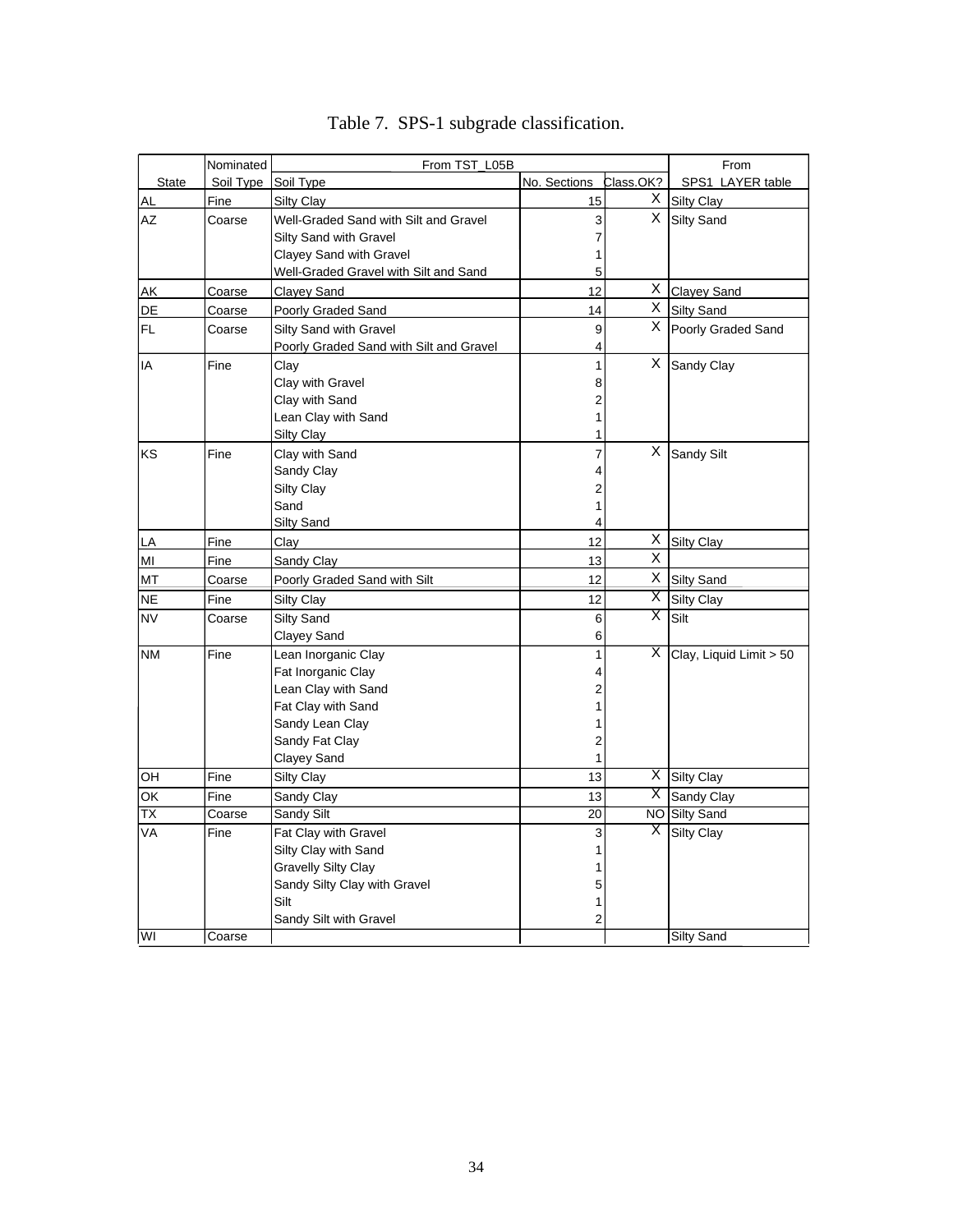| <b>Climate</b>   | <b>Subgrade Soil</b> | Project<br>$\mathbf{D}$ | Type of<br><b>Subgrade Soil</b> | Average<br>Annual<br>Rainfall, | Mean<br><b>Annual Air</b><br>Temp. °C | Freeze<br><b>Index</b><br><sup>o</sup> C-Day | Age, Years | AWS, Days | WIM, Days        | <b>Estimated</b><br><b>KESALs,</b><br>Year |
|------------------|----------------------|-------------------------|---------------------------------|--------------------------------|---------------------------------------|----------------------------------------------|------------|-----------|------------------|--------------------------------------------|
|                  |                      |                         |                                 | mm                             |                                       |                                              |            |           |                  |                                            |
|                  |                      | IA                      | Clay                            | 982                            | 10.8                                  | 235                                          | 7.0        | 815       | 108              | 130                                        |
|                  | Fine-Grained         | MI                      | Sandy Clay                      | 870                            | 8.6                                   | 283                                          | 4.0        | 670       | 250              |                                            |
| Wet-             |                      | <b>OH</b>               | Silty Clay                      | 972                            | 10.1                                  | 207                                          | 4.6        | 1,600     | $0^{(1)}$        | $\mathcal{P}$                              |
| Freeze           |                      | VA                      | Silty Clay                      | 1,142                          | 14.1                                  | 38                                           | 3.7        | 1,299     | 313              | $\gamma$                                   |
|                  | Coarse-              | DE                      | Poorly Graded<br>Sand           | 1,145                          | 13.3                                  | 58                                           | 3.2        | 1,200     | $\overline{0}$   | 203                                        |
|                  | Grained              | WI                      | Silty Sand                      | $\Omega$                       | $\gamma$                              | $\Omega$                                     | 1.8        | $0^{(2)}$ | $\overline{0}$   | $\overline{?}$                             |
|                  | Fine-Grained         | AL                      | Silty Clay                      | 1,340                          | 17.3                                  | 9                                            | 6.4        | 1,394     | $\overline{0}$   | 237                                        |
| Wet-No-          |                      | LA                      | Clay                            | 1,538                          | 12.9                                  | 2                                            | 2.1        | 300       | $\mathbf{0}$     | 524                                        |
| Freeze           | Coarse-              | AR                      | Clayey Sand                     | 1,224                          | 15.6                                  | 47                                           | 5.7        | 1,100     | 89               | 170                                        |
|                  | Grained              | FL                      | <b>Silty Sand</b>               | 1,325                          | 23                                    | $\Omega$                                     | 3.7        | 800       | 342              | 1,463                                      |
|                  | Fine-Grained         | <b>KS</b>               | Clay                            | 627                            | 12.9                                  | 136                                          | 5.8        | 1,000     | 232              | $\gamma$                                   |
|                  |                      | <b>NE</b>               | Silty Clay                      | 785                            | 11                                    | 228                                          | 4.1        | 1,024     | 531              | 119                                        |
| $Dry-$<br>Freeze | Coarse-              | MT                      | Poorly Graded<br>Sand           | 317                            | 7.6                                   | 200                                          | 0.8        | 370       | $0^{(3)}$        | $\gamma$                                   |
|                  | Grained              | <b>NV</b>               | Clayey Sand                     | 223                            | 9.7                                   | 156                                          | 4.0        | $0^{(4)}$ | 338              | 799                                        |
|                  |                      | <b>NM</b>               | Clay                            | 290                            | 15.4                                  | 5                                            | 3.7        | 1,075     | $\overline{0}$   | 393                                        |
|                  | Fine-Grained         | <b>OK</b>               | Sandy Clay                      | 869                            | 15.9                                  | 45                                           | 2.1        | 400       | $\boldsymbol{0}$ | 280                                        |
| Dry-No-          |                      | <b>TX</b>               | Sandy Silt                      | 561                            | 23.3                                  |                                              | 2.3        | 187       | $\overline{0}$   | 10                                         |
| Freeze           | Coarse-<br>Grained   | AZ                      | <b>Silty Sand</b>               | 241                            | 18.3                                  |                                              | 6.0        | 1,480     | 1,588            | 185                                        |

Table 8. Summary of key factor values for the SPS-1 projects.

Notes: (1) 278 WIM days were submitted for the Ohio project in 1998, but data are not available for review.

(2) AWS equipment is installed at the site, but no data are available in the January 2000 IMS.

(3) See Montana note 2 at the bottom of table 6.

(4) AWS for the Nevada project is linked to test sections 320100 and 320200.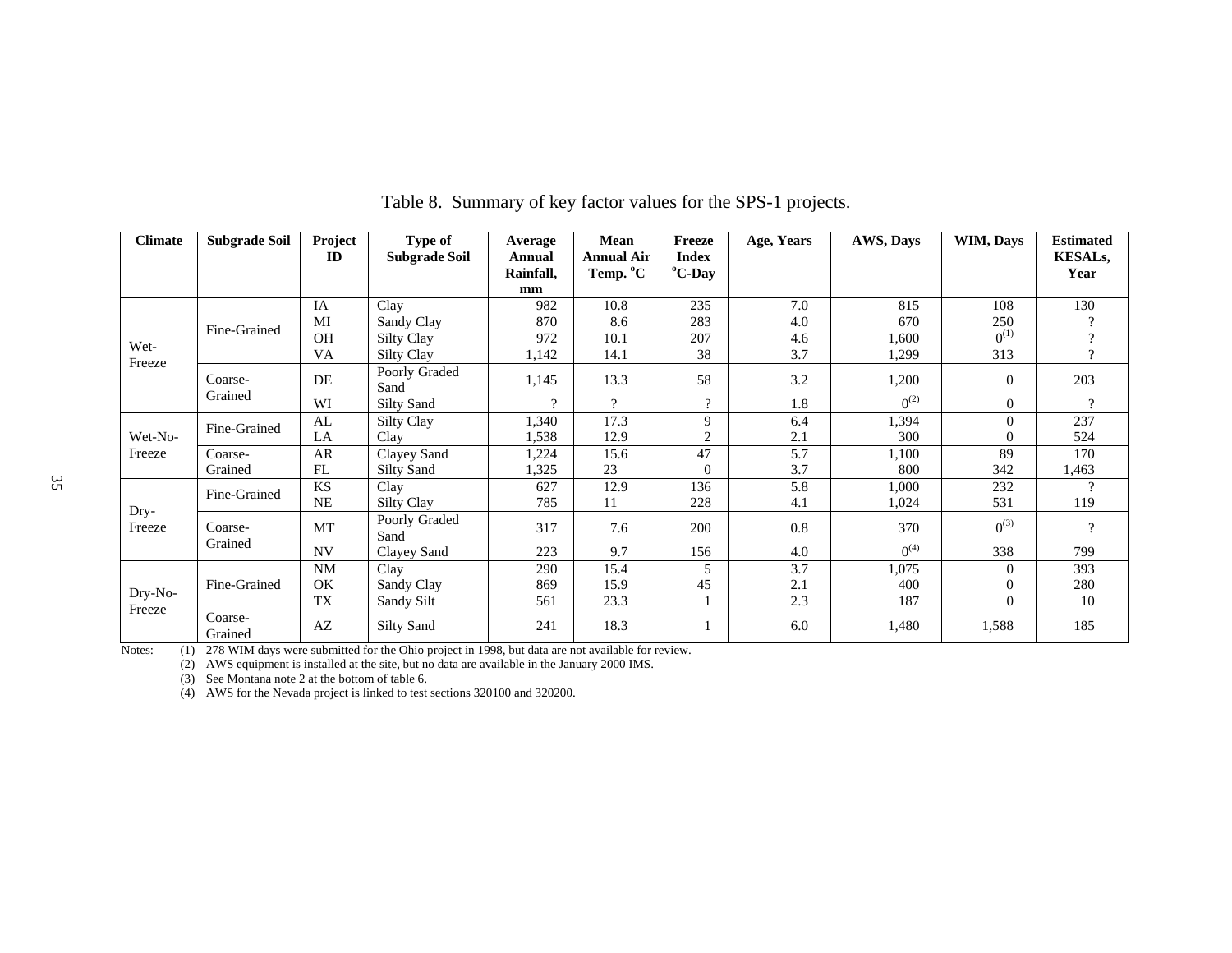The general climatic data include actual measurements from at least one nearby weather station for each LTPP site. In addition, a site-specific statistical estimate, based on as many as five nearby weather stations, is available for each project. These estimates are called *virtual weather stations*. The IMS contains monthly and average annual summary statistics. Daily data for both the virtual weather stations and actual weather stations are kept off-line. General environmental data available in the IMS are derived from weather data originally collected from the NOAA.

AWS equipment is installed at every SPS-1 project site (refer to table 6). The AWS provides site-specific information for the same parameters as the general environmental tables, but these data are available with monthly, daily, or hourly statistics. The number of days from the AWS at each project site is summarized in table 8. An appreciable amount of climatic data has been collected from the AWS.

The SPS-1 project sites include a wide range of freezing index, temperatures, and annual rainfall, as originally planned. Those sites with an average annual rainfall greater than 1,000 mm are classified as wet and those sites with less than 1,000 mm are classified as dry. Similarly, the sites with a freezing index greater than 60 ºC-days would be classified as a freezing climate and those with less than 60 ºC-days would be designated as a no-freeze climate. It should be noted that the values used to determine the specific climatic cell assignment are arbitrary and only used to ensure that the projects cover a diverse range of climates. An annual rainfall of 1,000 mm was used in some of the earlier LTPP studies, while an annual rainfall of 508 mm is used in the latest version of DATAPAVE<sup>®</sup> for designating the site as wet or dry. A freezing index value of 60 °Cdays was used to determine whether the site falls into a no-freeze or freeze cell while a different value is used in DATAPAVE.

Using these definitions, some sites do not appear to be in the correct experimental cells. For example, Iowa, Michigan, and Ohio all have average annual rainfalls less than 1,000 mm, but are in the experimental cells designated as a wet climate. It is expected that the average rainfall at the project sites will increase with time. Similarly, Virginia was originally nominated for a freezing climate but has an average freezing index of  $38^{\circ}$ C-days since construction. It is expected that the average freezing index at this site will increase over time.

All sites are in compliance with the appropriate cell requirements based on the NOAA and historical data. As a result, the climate designations have not been changed on the basis of a few years' worth of data. These relatively small differences in the average rainfall and freezing index are not considered detrimental to achieving the SPS-1 experimental objectives or expectations. The experimental sites still represent a diverse range of climates across the United States and Canada, as originally planned.

#### **Layer Thickness/Structure**

The pavement structure data are divided into two elements—layer data and design features. Important general design features such as drainage, lane width, and shoulder type are included in table **SPS** GENERAL. All of the key design feature data are available for all of the SPS-1 test sections, and all are at Level E.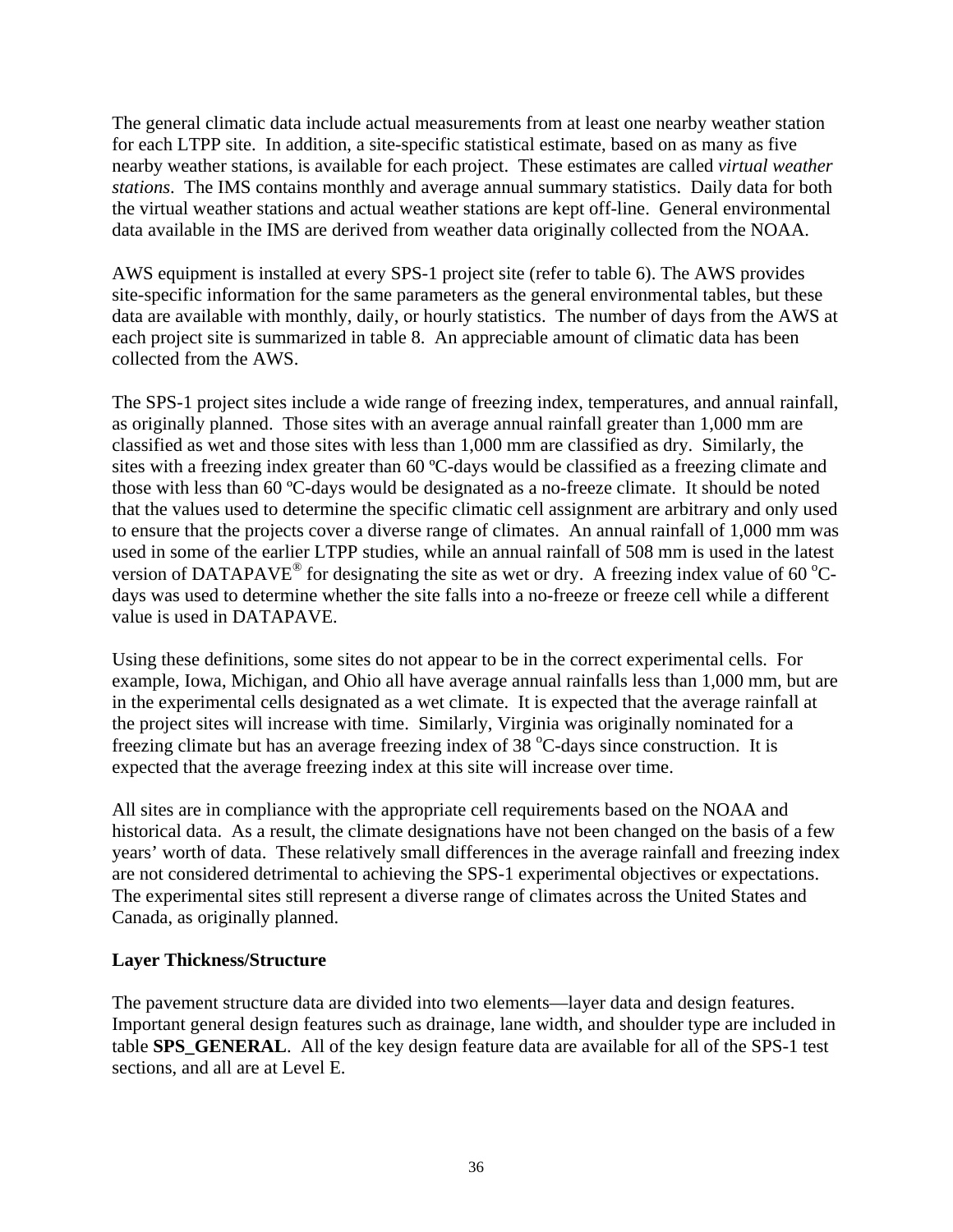The pavement layer data for the SPS-1 test sections are available from two different sources. These two sources include the rod and level measurements (IMS Table **SPS1\_LAYER**) and thicknesses from the cores recovered on-site (IMS Table **TST\_L05B**). Both of these tables were examined to evaluate the thickness measurements and variation of the layer thickness data for each of the structural layers within the SPS-1 cross-sections. The average thickness of each layer is provided in appendix B for all of the projects for which data are available. The **TST\_L05B** table contains records for all layers for 17 of the 18 projects. Layer information on Wisconsin has yet to become available because this project is new and the data have not undergone the QC process.

The **SPS1\_LAYER** table contains all layer data for the 14 SPS-1 projects that are at Level E. The projects from which construction data do not exist are Wisconsin, Michigan, Montana, and Nebraska. The Montana and Wisconsin projects are relatively new; the data have been collected, but have not passed the entire QC process

In general, the average layer thicknesses for each layer were as originally planned within the construction guidelines for the SPS-1 experiment. The one construction element that was not satisfied included the layer thickness deviations from the planned thickness within the experiment. On every test section and project, the variation of the layer thicknesses was greater than the maximum value identified in the construction guidelines (refer to chapter 3). It is believed that the construction guidelines called for a tolerance that was impractical.

Histograms for each layer type and thickness level were prepared to review the distribution of layer thicknesses for all projects. Examples of these histograms are included in figures 3 through 10. Each figure includes the distribution of layer thicknesses as included in table **TST\_ L05B** and from the construction data or table **SPS1\_LAYER**. As shown, the distributions between the different thickness methods are very similar, and the average values from those thickness determination methods are approximately equal. These thickness variations (or histograms) represent typical construction practices, and all data sets are normally distributed (with the possible exception of the thin [102-mm] DGAB layer). This variation of layer thickness, which is greater than required by the construction guidelines, is not believed to be a detriment to the experiment or to prevent the experimental objectives from being met. None of the thickness data sets for the same material overlap (e.g., 102 mm versus 178 mm for the HMA layers).

The pavement cross-section and material types planned for each test section within the core experiment of each project were generally met and adhered to based on the construction guidelines. The only deviation to the planned cross-sections was for the Iowa project, where a DGAB layer was placed beneath the PATB layer on one of the test sections. This is not believed to have a significant effect on the experiment.

### **MATERIALS TESTING**

Field and laboratory tests were conducted to establish the properties of each material included in the SPS-1 experiment. The material properties and the variation of those properties, both between and within the test sections, are required to evaluate and explain causes of performance differences between the test sections. Many of these properties or material characteristics are those that are currently used in existing pavement design and analysis methods.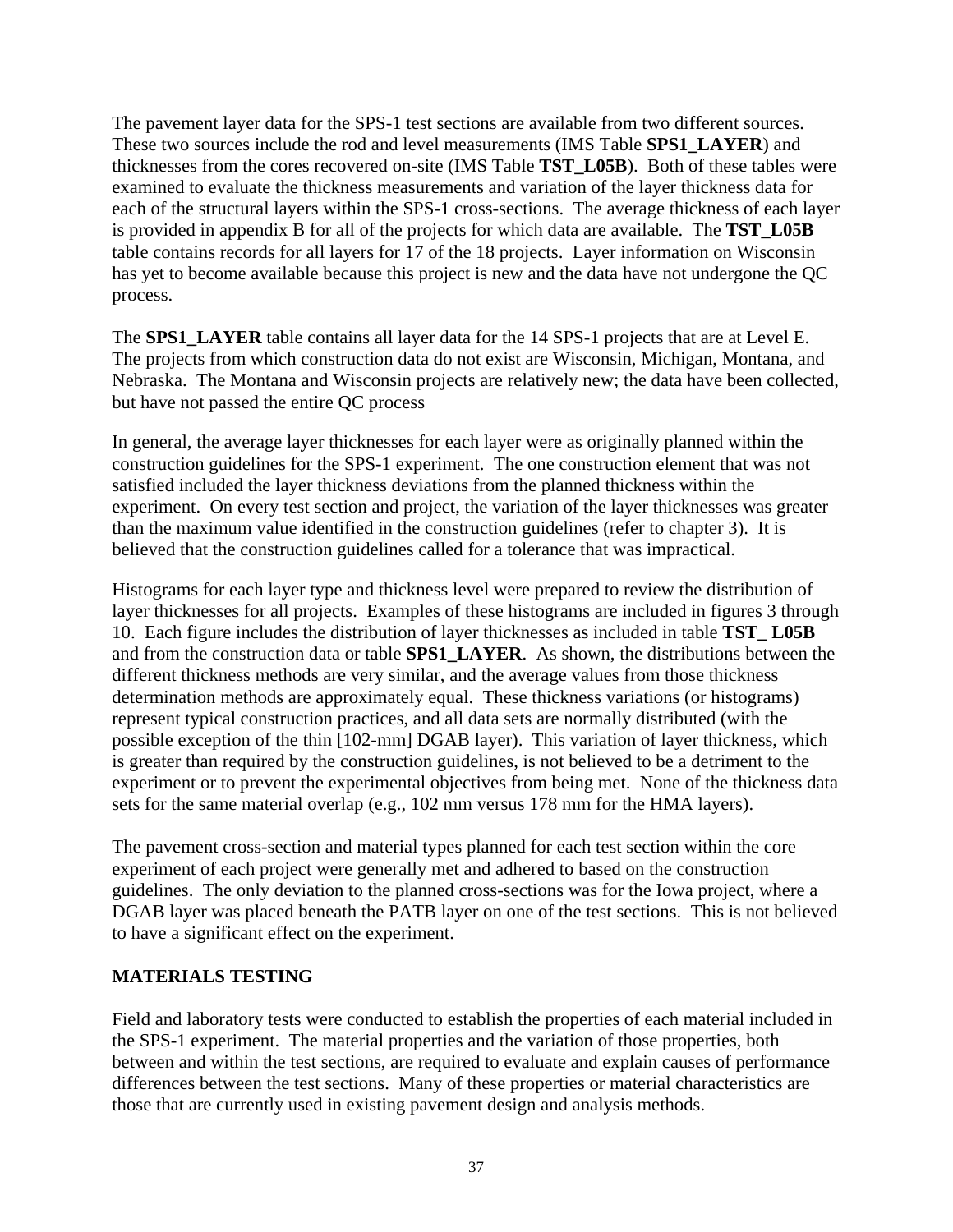The material sampling and testing requirements are documented in the SPS-1 materials sampling and testing guidelines report.<sup>(4)</sup> This report contains the development of the SPS-1 sampling and testing plans, field material sampling and testing requirements, and laboratory materials testing requirements for each SPS-1 project site. SPS-1 materials sampling and testing plans for the subgrade and base materials are provided in chapter 3. In addition, the testing requirements for each of the materials are designated in appendix A.



Figure 3. Thickness histograms for the thin HMA layer (102 mm) from tables SPS1\_LAYER (construction data) and TST\_L05B.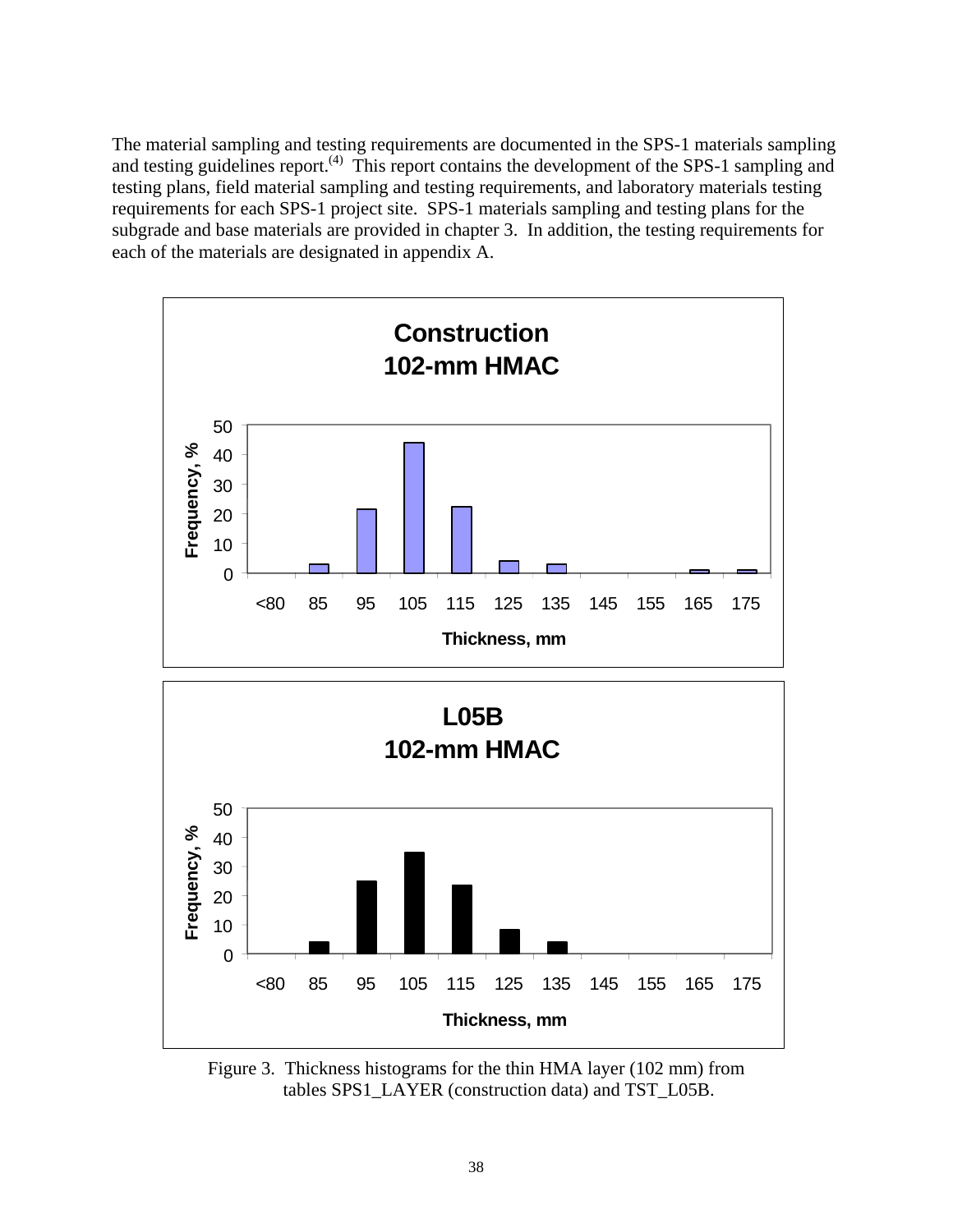

Figure 4. Thickness histograms for the thick HMA layer (178 mm) from tables SPS1\_LAYER (construction data) and TST\_L05B.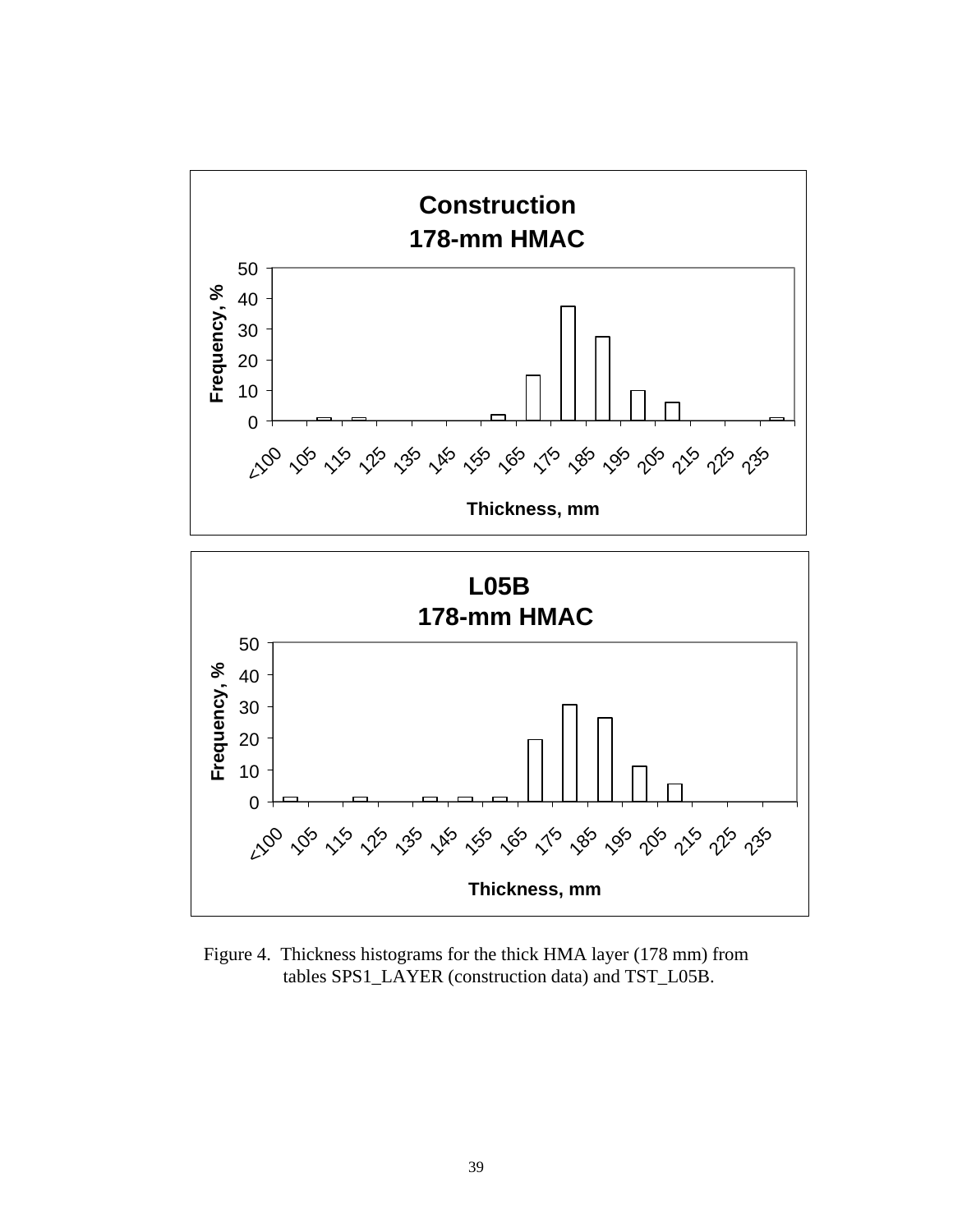

Figure 5. Thickness histograms for the thin ATB layer (102 mm) from tables SPS1\_LAYER (construction data) and TST\_L05B.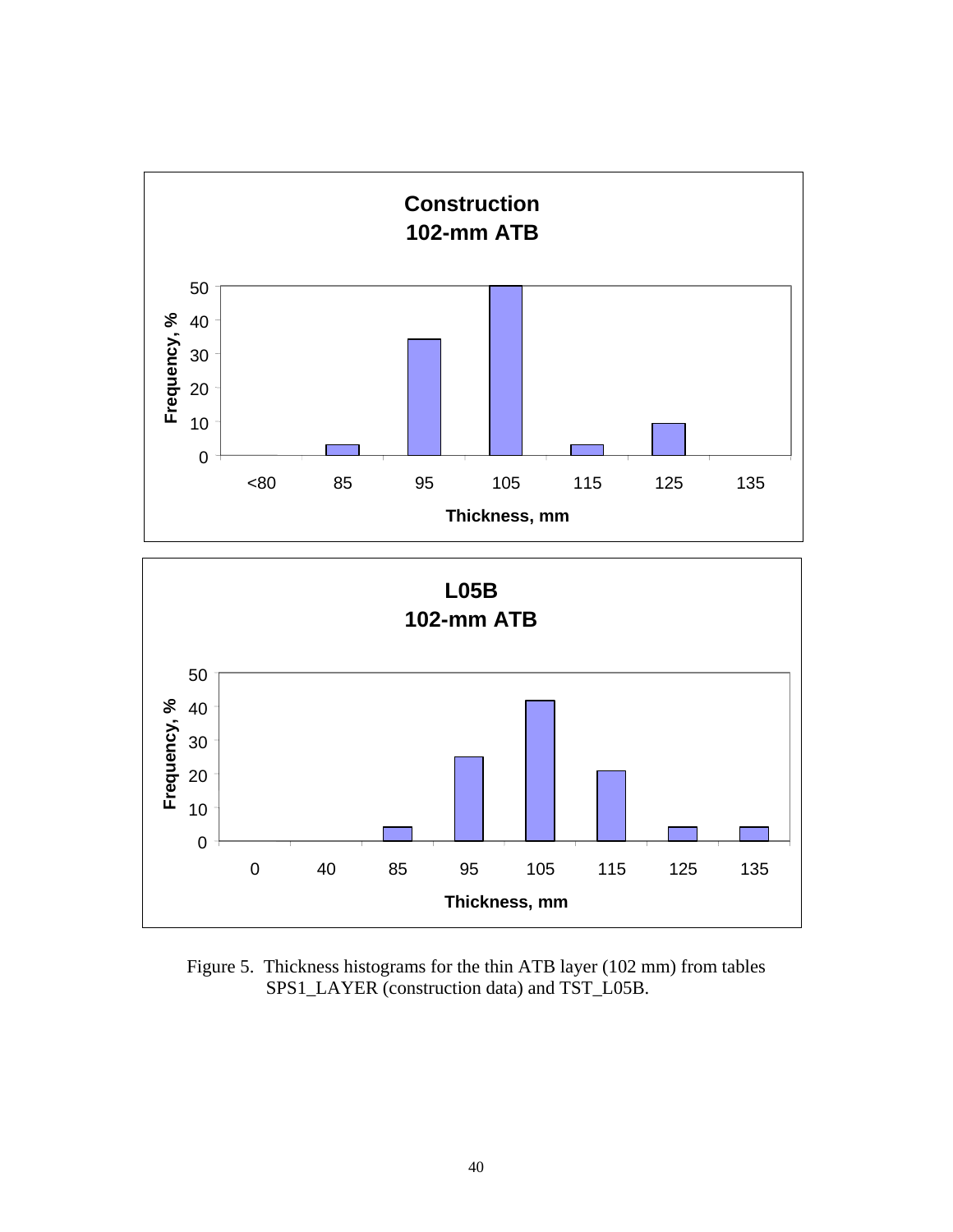

Figure 6. Thickness histograms for the thick ATB layer (203 mm) from tables SPS1\_LAYER (construction data) and TST\_L05B.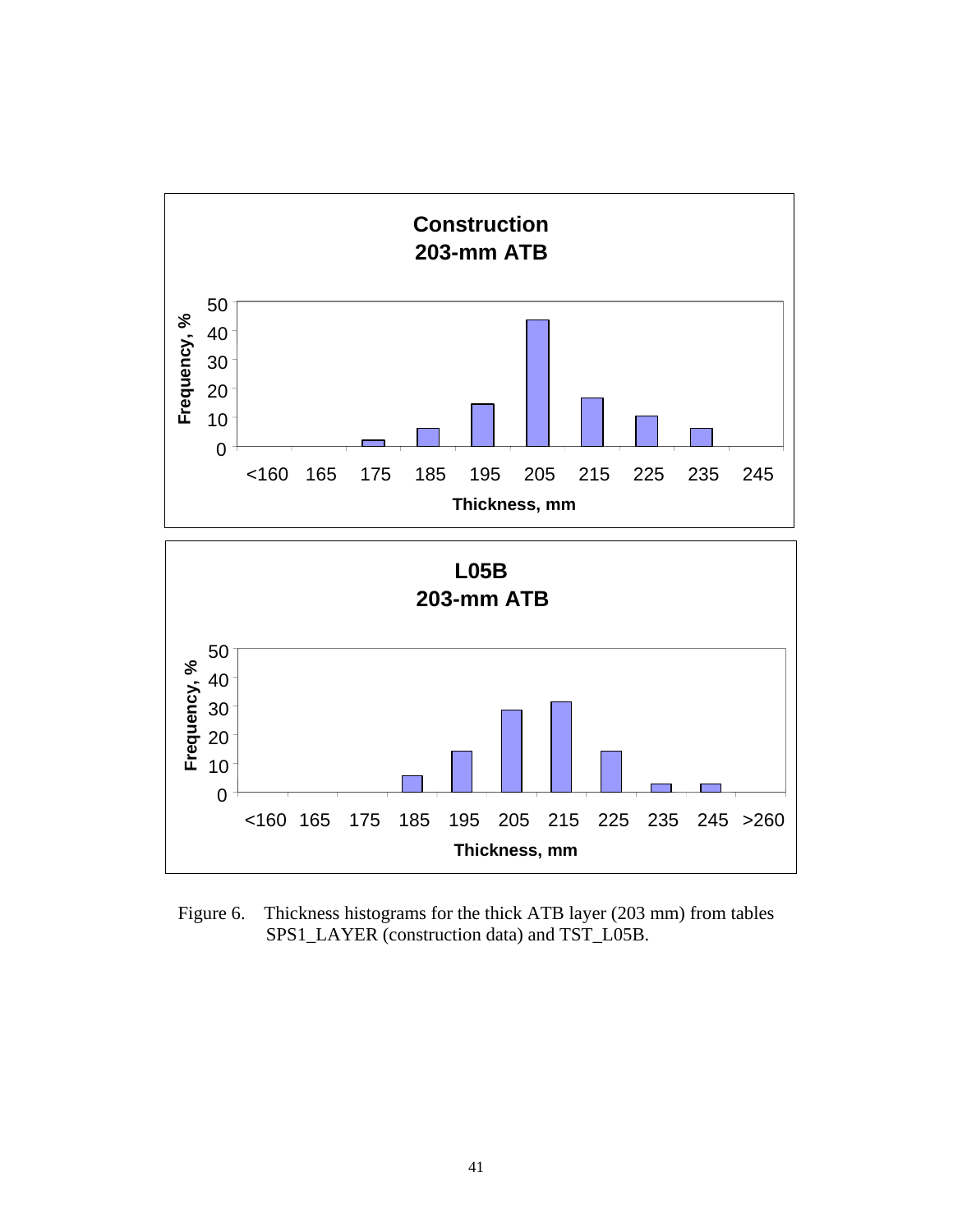

Figure 7. Thickness histograms for the PATB layer from tables SPS1\_LAYER (construction data) and TST\_L05B.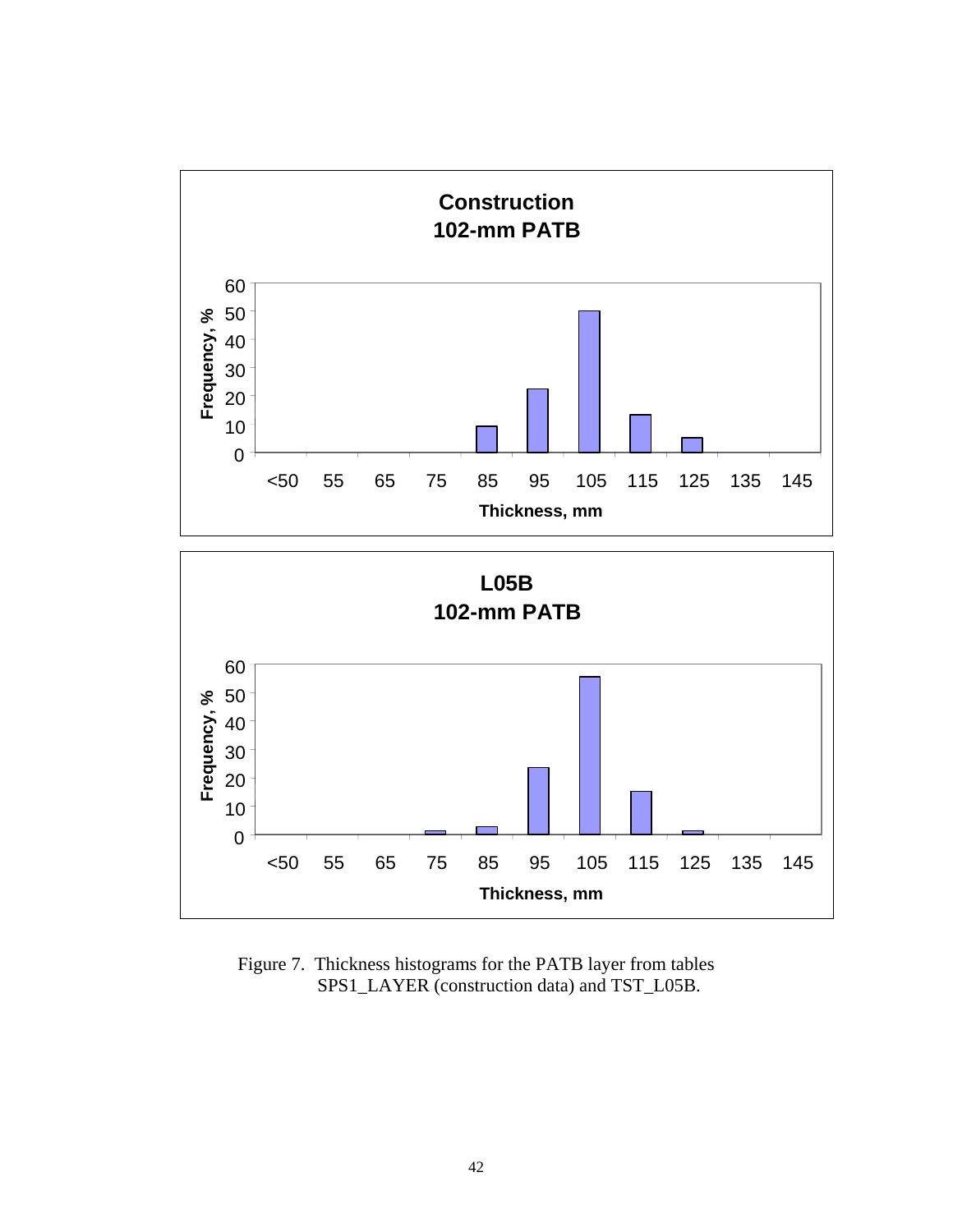



Figure 8. Thickness histograms for the 102-mm DGAB layer from tables SPS1\_LAYER (construction data) and TST\_L05B.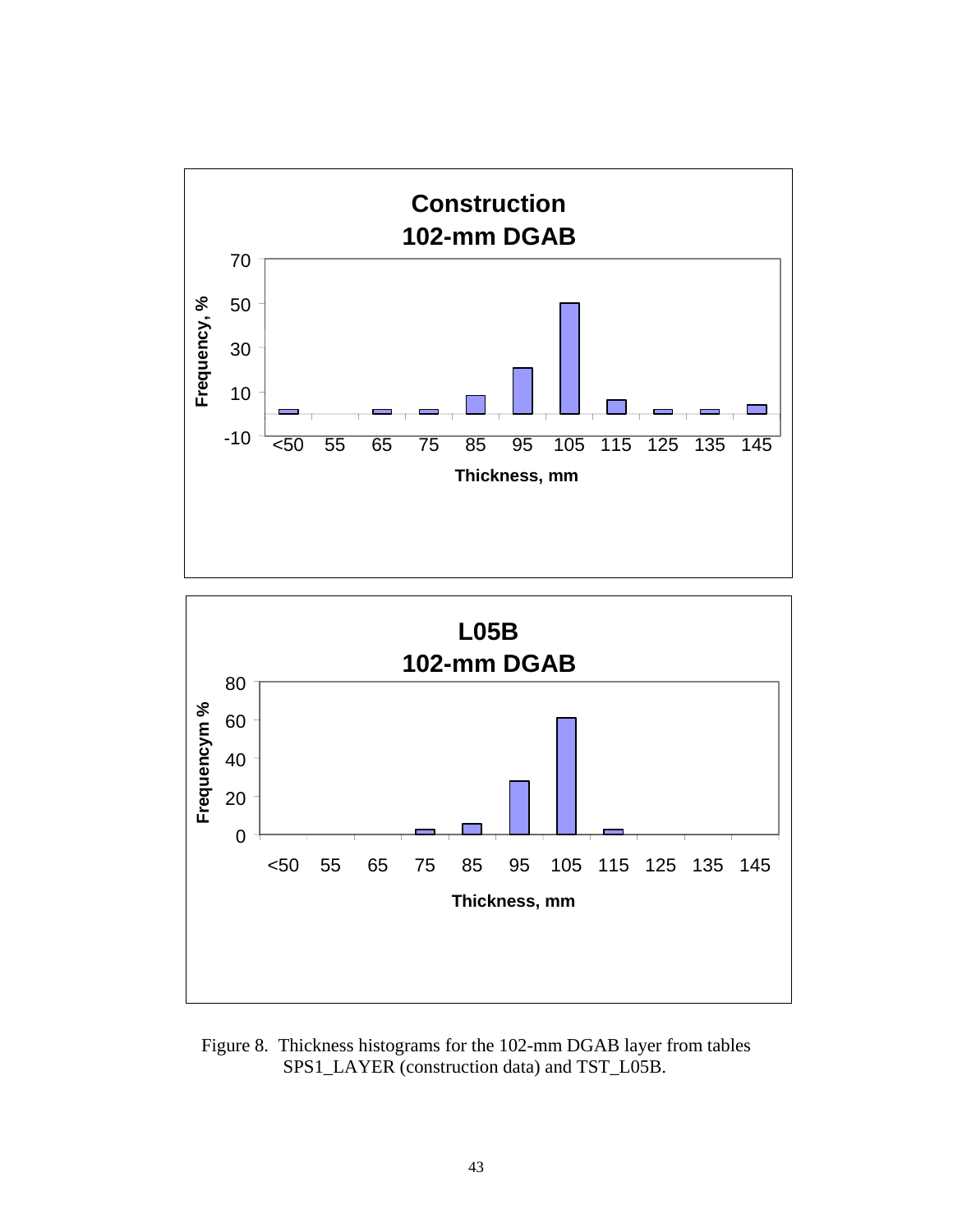

Figure 9. Thickness histograms for the 203-mm DGAB layer from tables SPS1\_LAYER (construction data) and TST\_L05B.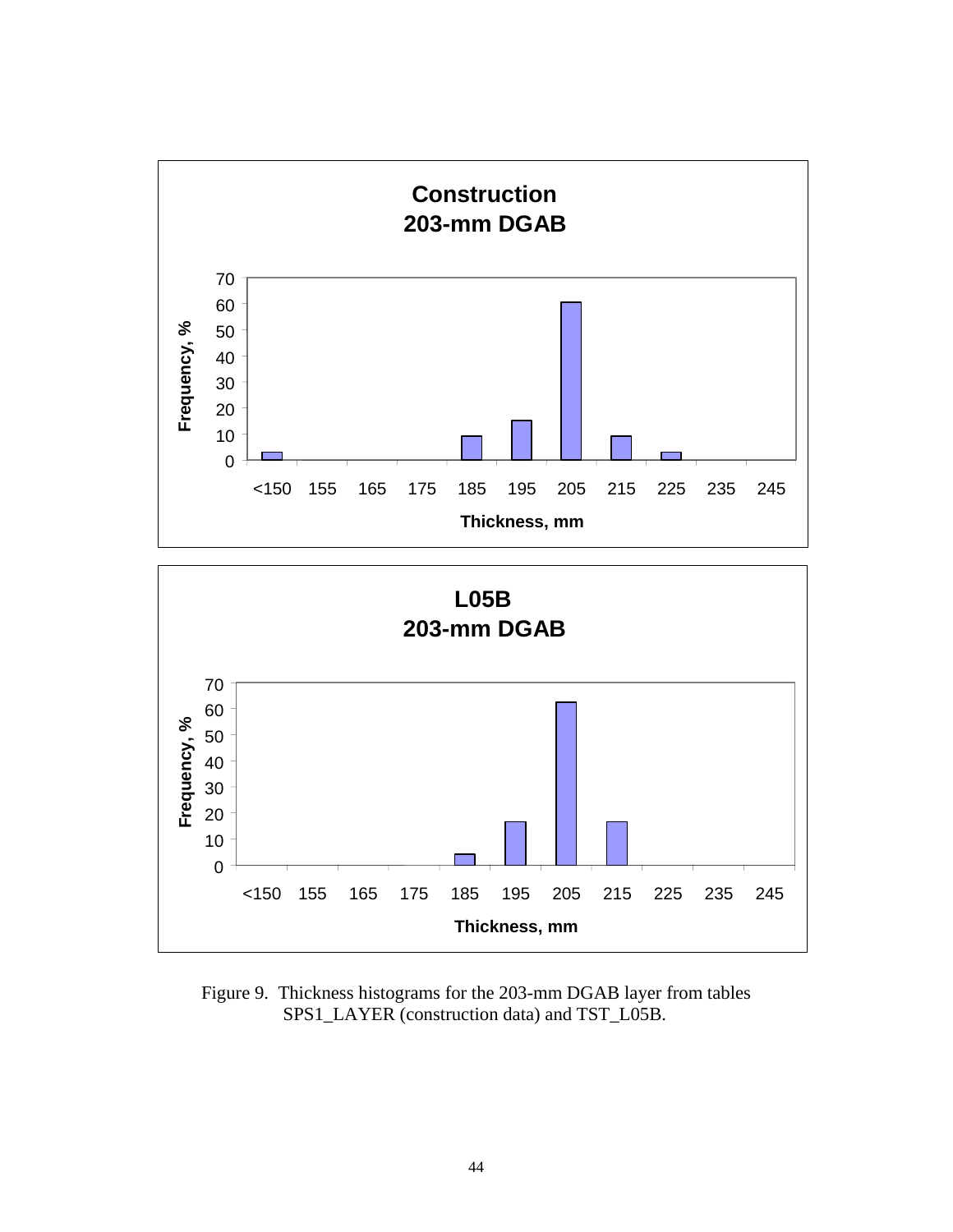

Figure 10. Thickness histograms for the 305-mm DGAB layer from tables SPS1\_LAYER (construction data) and TST\_L05B.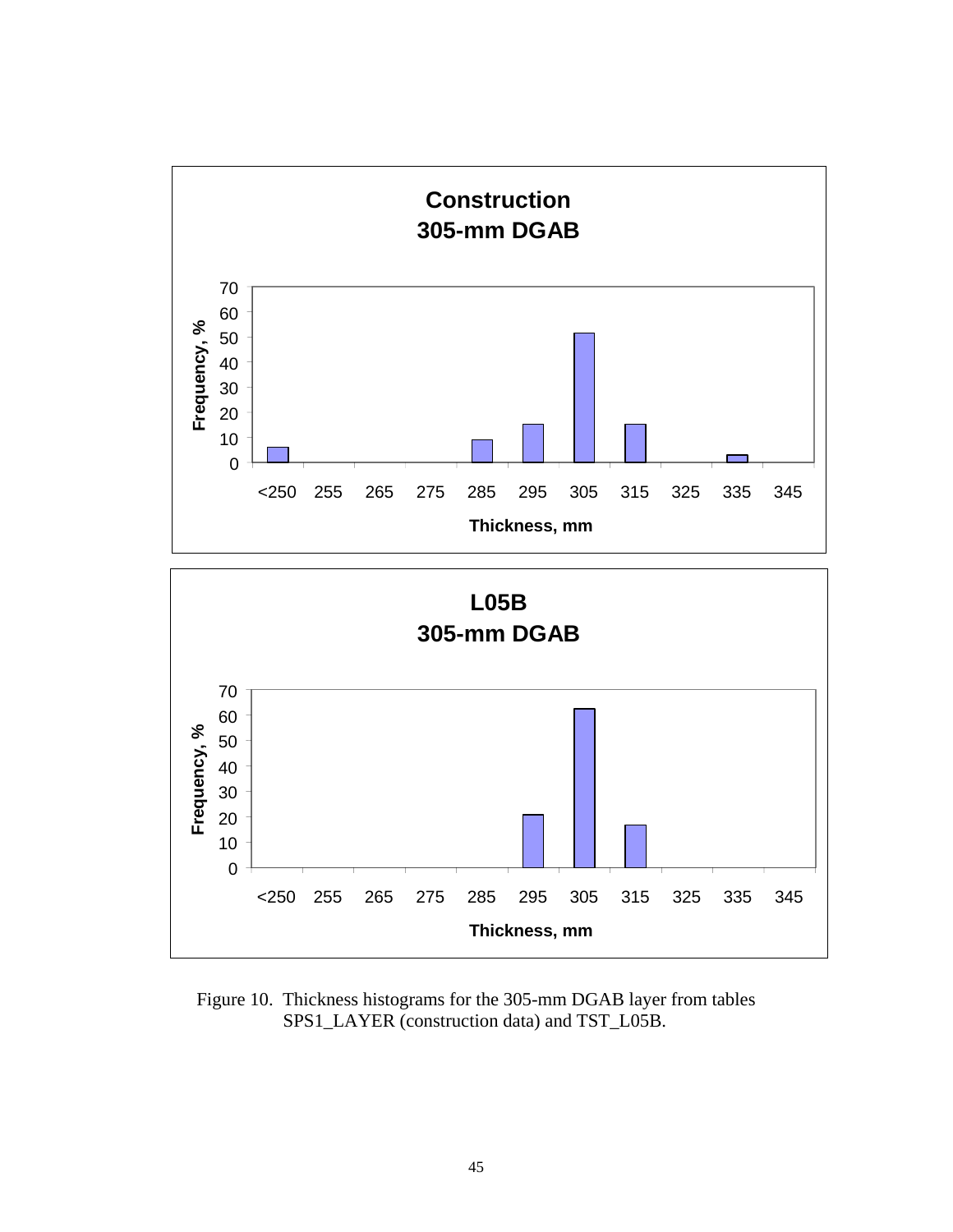Tables 9 through 13 summarize the available test data from selected tests by material type for each of the projects while table 14 provides a summary of the overall materials testing completed for the core test sections. As shown, there is still a substantial amount of testing that needs to be completed to fill the experiment, even for those data elements or material properties identified as essential (refer to table 5). If this testing is not completed (at least for the essential data elements), the missing laboratory test results from most of the SPS-1 projects will have a detrimental impact on the experiment for achieving the experimental objectives and expectations.

To evaluate the relative difference in construction or the in-place properties, histograms of different material properties were prepared. Figures 11 through 13 show the variation of air voids in the different HMA and ATB layers. As shown, these variations are substantial enough to cause a significant difference in performance. In fact, some of the air voids are greater than 10 percent, which indicates inadequate compaction or other mixture problems. These differences in air voids need to be considered and accounted for in any evaluation or analysis of the performance data.

The material test data that are available were further reviewed to evaluate other material and construction variations between and within the different cells of the experiment. Figures 14 and 15 show the gradation test results for the percentage passing the number 4 and 200 sieves for the PATB material. As illustrated, there are only a small percentage of the tests where the measured gradation may significantly restrict the layer's capacity to remove any surface water infiltration quickly. Figures 16 and 17 show other typical examples of the variability in the percentage passing the number 200 sieve for the HMA surface and ATB layers that exists in this SPS-1 experiment.

This variability is typical for the other materials using standard construction practices for each specific material. These test results suggest that the materials used in construction have similar physical properties.

## **TRAFFIC**

Traffic data provide estimates of annual vehicle counts by vehicle classification and distribution of axle weights by axle type. Annual traffic summary statistics are stored in the IMS traffic module, when available. These data are supposed to be provided for each year after the roadway was opened to the traffic. For the SPS-1 experiment, traffic data are collected at the project site using a combination of permanent and portable equipment by the individual States and Provinces.

The SPS-1 experiment design calls for continuous WIM monitoring, as permitted by WIM scale operating divisions. Table **TRF\_MONITOR\_BASIC\_INFO** was examined to identify the SPS-1 records with WIM, AVC data, and annual ESAL estimates. The availability of WIM and AVC was further classified as "at least 1 day" or "continuous."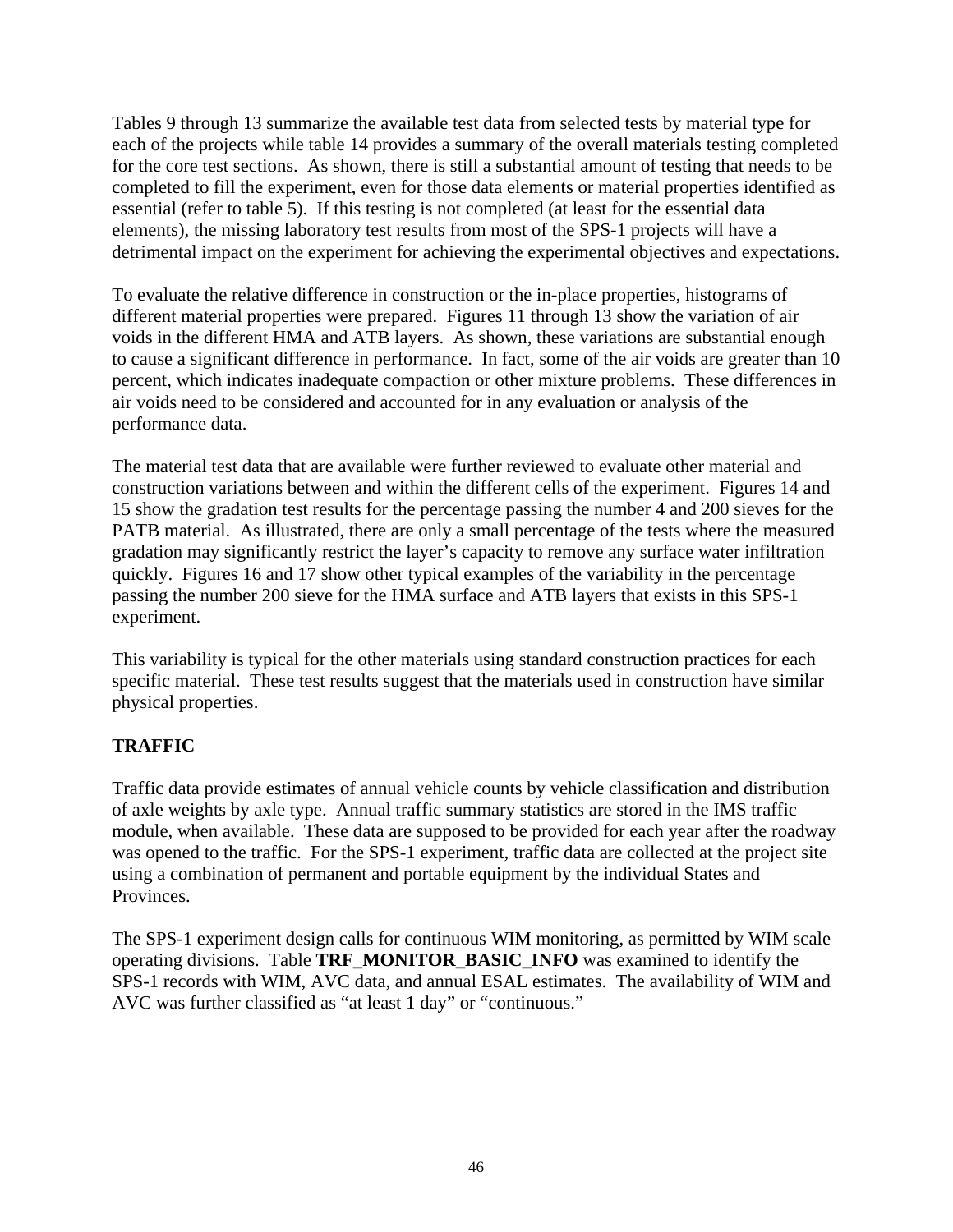| Project       | Age, years | <b>Subgrade Soil Testing-Percent Complete</b> |                            |                                 |                                    |                     |  |  |  |
|---------------|------------|-----------------------------------------------|----------------------------|---------------------------------|------------------------------------|---------------------|--|--|--|
|               |            | <b>Gradation</b>                              | <b>Atterberg</b><br>Limits | Moist.-Den.<br><b>Relations</b> | <b>Resilient</b><br><b>Modulus</b> | <b>Permeability</b> |  |  |  |
| Iowa          | 7.0        | $\Omega$                                      | 0                          | 0                               | 100                                | $\Omega$            |  |  |  |
| Alabama       | 6.4        | 100                                           | 100                        | 100                             | 100                                | $\Omega$            |  |  |  |
| Arizona       | 6.0        | 100                                           | 100                        | 100                             | 35                                 | 0                   |  |  |  |
| <b>Kansas</b> | 5.8        | $\theta$                                      | 100                        | 100                             | 50                                 | $\theta$            |  |  |  |
| Arkansas      | 5.7        | 100                                           | 100                        | 100                             | $\Omega$                           | 0                   |  |  |  |
| Ohio          | 4.6        | $\theta$                                      | 0                          | $\Omega$                        | $\Omega$                           | 66                  |  |  |  |
| Nebraska      | 4.1        | 100                                           | 100                        | 100                             | 80                                 | 33                  |  |  |  |
| Michigan      | 4.0        | 35                                            | 35                         | 35                              | 85                                 | $\theta$            |  |  |  |
| Nevada        | 4.0        | 100                                           | 100                        | 100                             | 100                                | 50                  |  |  |  |
| Florida       | 3.7        | 100                                           | 100                        | 100                             | 100                                | 100                 |  |  |  |
| New Mexico    | 3.7        | 100                                           | 100                        | 100                             | 100                                | 100                 |  |  |  |
| Virginia      | 3.7        | 100                                           | 100                        | 100                             | $\theta$                           | 100                 |  |  |  |
| Delaware      | 3.2        | $\theta$                                      | $\overline{0}$             | $\overline{0}$                  | 100                                | 0                   |  |  |  |
| Texas         | 2.3        | 60                                            | $\Omega$                   | $\overline{0}$                  | 100                                | $\Omega$            |  |  |  |
| Oklahoma      | 2.1        | 100                                           | 35                         | $\boldsymbol{0}$                | 100                                | $\theta$            |  |  |  |
| Louisiana     | 2.1        | 100                                           | 60                         | 100                             | 100                                | $\theta$            |  |  |  |
| Wisconsin     | 1.8        | $\boldsymbol{0}$                              | $\mathbf{0}$               | 0                               | $\overline{0}$                     | 0                   |  |  |  |
| Montana       | 0.8        | $\overline{0}$                                | $\theta$                   | $\mathbf{0}$                    | $\overline{0}$                     | $\theta$            |  |  |  |

Table 9. Summary of materials testing on the subgrade soils.

Table 10. Summary of materials testing on the unbound aggregate base materials.

| Project    | Age, years | <b>Unbound Aggregate Base Testing-Percent Complete</b> |                            |                                 |                                    |                     |  |  |  |  |
|------------|------------|--------------------------------------------------------|----------------------------|---------------------------------|------------------------------------|---------------------|--|--|--|--|
|            |            | <b>Gradation</b>                                       | <b>Atterberg</b><br>Limits | Moist.-Den.<br><b>Relations</b> | <b>Resilient</b><br><b>Modulus</b> | <b>Permeability</b> |  |  |  |  |
| Iowa       | 7.0        | 33                                                     | $\overline{0}$             | 33                              | $\mathbf{0}$                       | $\Omega$            |  |  |  |  |
| Alabama    | 6.4        | 100                                                    | $\Omega$                   | 67                              | $\mathbf{0}$                       | $\Omega$            |  |  |  |  |
| Arizona    | 6.0        | 100                                                    | 100                        | 100                             | 35                                 | 0                   |  |  |  |  |
| Kansas     | 5.8        | $\overline{0}$                                         | 0                          | $\theta$                        | $\mathbf{0}$                       | 0                   |  |  |  |  |
| Arkansas   | 5.7        | $\Omega$                                               | $\Omega$                   | $\theta$                        | $\mathbf{0}$                       | 0                   |  |  |  |  |
| Ohio       | 4.6        | 33                                                     | $\Omega$                   | $\Omega$                        | $\overline{0}$                     | 66                  |  |  |  |  |
| Nebraska   | 4.1        | $\overline{0}$                                         | 100                        | 100                             | $\mathbf{0}$                       | 0                   |  |  |  |  |
| Michigan   | 4.0        | 66                                                     | 66                         | 66                              | $\mathbf{0}$                       | 0                   |  |  |  |  |
| Nevada     | 4.0        | 100                                                    | $\Omega$                   | $\theta$                        | $\mathbf{0}$                       | 100                 |  |  |  |  |
| Florida    | 3.7        | 66                                                     | 66                         | 66                              | $\mathbf{0}$                       | 0                   |  |  |  |  |
| New Mexico | 3.7        | $\theta$                                               | $\Omega$                   | $\theta$                        | $\mathbf{0}$                       | 100                 |  |  |  |  |
| Virginia   | 3.7        | 100                                                    | 100                        | $\overline{0}$                  | $\mathbf{0}$                       | $\Omega$            |  |  |  |  |
| Delaware   | 3.2        | $\overline{0}$                                         | 0                          | $\theta$                        | $\theta$                           | 66                  |  |  |  |  |
| Texas      | 2.3        | $\overline{0}$                                         | $\Omega$                   | $\theta$                        | 100                                | $\Omega$            |  |  |  |  |
| Oklahoma   | 2.1        | $\overline{0}$                                         | $\Omega$                   | $\theta$                        | $\Omega$                           | 0                   |  |  |  |  |
| Louisiana  | 2.1        | $\overline{0}$                                         | $\Omega$                   | $\theta$                        | 33                                 | 0                   |  |  |  |  |
| Wisconsin  | 1.8        | $\overline{0}$                                         | 0                          | $\theta$                        | $\overline{0}$                     | 0                   |  |  |  |  |
| Montana    | 0.8        | $\overline{0}$                                         | $\Omega$                   | $\overline{0}$                  | $\mathbf{0}$                       | $\Omega$            |  |  |  |  |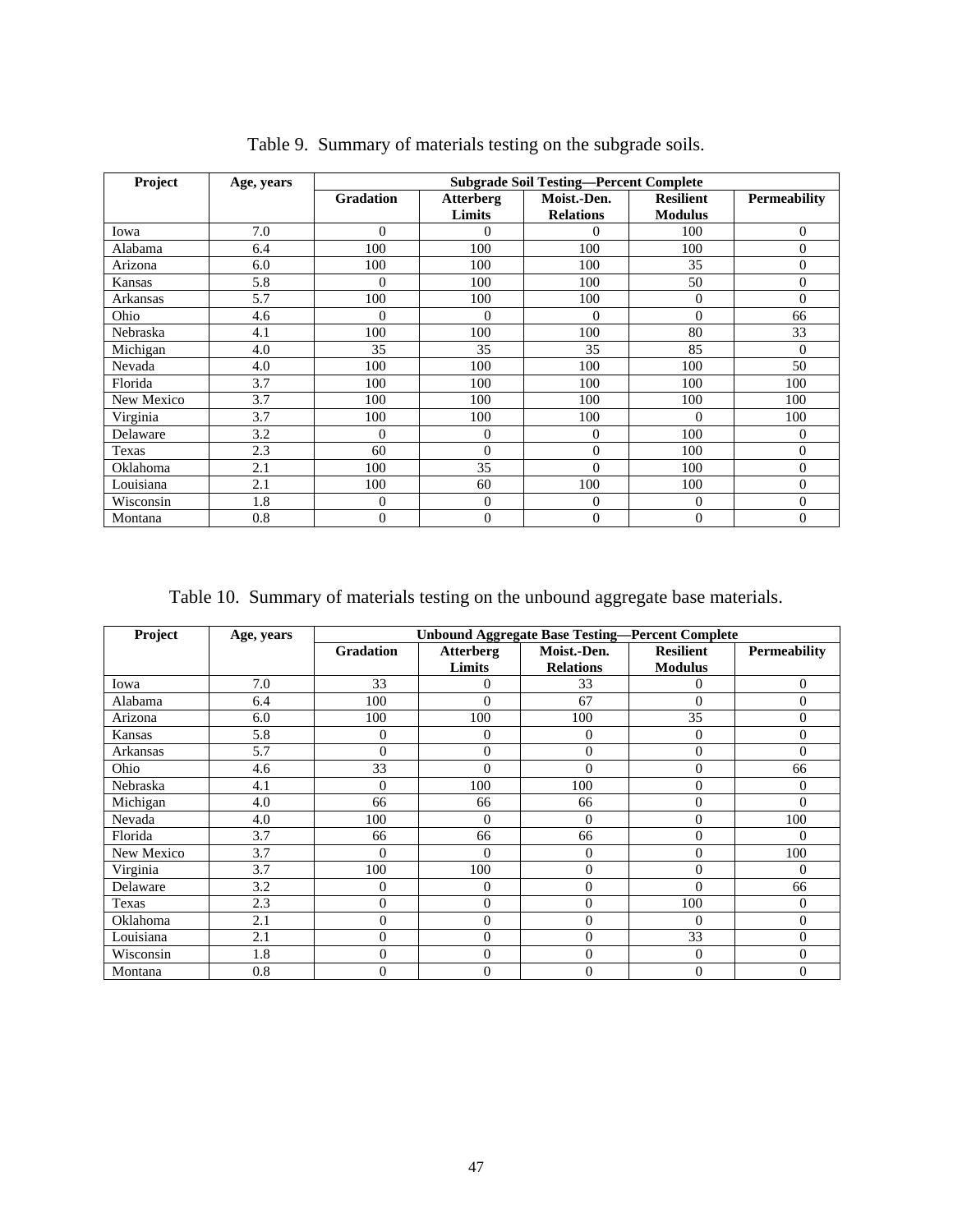| Project    | Age, years | <b>Permeable Asphalt Treated Base Testing-</b><br><b>Percent Complete</b> |                  |  |  |
|------------|------------|---------------------------------------------------------------------------|------------------|--|--|
|            |            | <b>Asphalt Content</b>                                                    | <b>Gradation</b> |  |  |
| Iowa       | 7.0        | 100                                                                       | 100              |  |  |
| Alabama    | 6.4        | $\overline{0}$                                                            | $\Omega$         |  |  |
| Arizona    | 6.0        | 100                                                                       | 100              |  |  |
| Kansas     | 5.8        | $\boldsymbol{0}$                                                          | $\overline{0}$   |  |  |
| Arkansas   | 5.7        | $\mathbf{0}$                                                              | $\theta$         |  |  |
| Ohio       | 4.6        | 100                                                                       | 100              |  |  |
| Nebraska   | 4.1        | 67                                                                        | 100              |  |  |
| Michigan   | 4.0        | $\boldsymbol{0}$                                                          | $\theta$         |  |  |
| Nevada     | 4.0        | $\boldsymbol{0}$                                                          | $\overline{0}$   |  |  |
| Florida    | 3.7        | 33                                                                        | 33               |  |  |
| New Mexico | 3.7        | 33                                                                        | 33               |  |  |
| Virginia   | 3.7        | 100                                                                       | 100              |  |  |
| Delaware   | 3.2        | 66                                                                        | 66               |  |  |
| Texas      | 2.3        | $\mathbf{0}$                                                              | $\theta$         |  |  |
| Oklahoma   | 2.1        | 100                                                                       | 100              |  |  |
| Louisiana  | 2.1        | $\mathbf{0}$                                                              | $\theta$         |  |  |
| Wisconsin  | 1.8        | $\boldsymbol{0}$                                                          | $\mathbf{0}$     |  |  |
| Montana    | 0.8        | $\mathbf{0}$                                                              | $\mathbf{0}$     |  |  |

Table 11. Summary of materials testing on the permeable asphalt treated base mixtures.

Table 12. Summary of materials testing on the asphalt treated base mixtures.

| Project       | Age, years |                | <b>HMA Testing-Percent Complete</b> |                |                  |                  |                  |  |  |  |
|---------------|------------|----------------|-------------------------------------|----------------|------------------|------------------|------------------|--|--|--|
|               |            | Core Exam.     | Spec. Grav.                         | <b>Asphalt</b> | <b>Moisture</b>  | <b>Gradation</b> | AC               |  |  |  |
|               |            |                | <b>Bulk/Rice</b>                    | <b>Content</b> | Suscep.          |                  | <b>Viscosity</b> |  |  |  |
| Iowa          | 7.0        | 67             | 0/0                                 | 100            | 0                | 100              | 50               |  |  |  |
| Alabama       | 6.4        | 64             | 56/0                                | $\Omega$       | $\theta$         | $\Omega$         | $\Omega$         |  |  |  |
| Arizona       | 6.0        | 100            | 100/100                             | 100            | 100              | 100              | 100              |  |  |  |
| <b>Kansas</b> | 5.8        | $\Omega$       | 0/0                                 | $\mathbf{0}$   | $\mathbf{0}$     | $\Omega$         | $\overline{0}$   |  |  |  |
| Arkansas      | 5.7        | 100            | 0/0                                 | $\Omega$       | $\theta$         | $\theta$         | $\mathbf{0}$     |  |  |  |
| Ohio          | 4.6        | $\Omega$       | 0/33                                | 33             | $\theta$         | 33               | 17               |  |  |  |
| Nebraska      | 4.1        | 100            | 33/100                              | 100            | $\theta$         | 33               | 35               |  |  |  |
| Michigan      | 4.0        | $\Omega$       | 0/0                                 | $\Omega$       | $\Omega$         | $\Omega$         | $\mathbf{0}$     |  |  |  |
| Nevada        | 4.0        | 75             | 5/0                                 | $\Omega$       | $\theta$         | $\Omega$         | $\Omega$         |  |  |  |
| Florida       | 3.7        | 100            | 100/100                             | 100            | 100              | 100              | 100              |  |  |  |
| New Mexico    | 3.7        | 100            | 100/100                             | 100            | 100              | 100              | 100              |  |  |  |
| Virginia      | 3.7        | 100            | 66/100                              | 100            | 100              | 100              | 50               |  |  |  |
| Delaware      | 3.2        | 56             | 33/66                               | 66             | 0                | 66               | $\mathbf{0}$     |  |  |  |
| Texas         | 2.3        | $\Omega$       | 0/0                                 | $\Omega$       | $\Omega$         | $\Omega$         | $\Omega$         |  |  |  |
| Oklahoma      | 2.1        | 100            | 100/100                             | 100            | 100              | 100              | 100              |  |  |  |
| Louisiana     | 2.1        | $\Omega$       | 0/0                                 | $\Omega$       | $\Omega$         | $\Omega$         | $\theta$         |  |  |  |
| Wisconsin     | 1.8        | $\Omega$       | 0/0                                 | $\mathbf{0}$   | $\boldsymbol{0}$ | $\theta$         | $\theta$         |  |  |  |
| Montana       | 0.8        | $\overline{0}$ | 0/0                                 | $\mathbf{0}$   | $\boldsymbol{0}$ | $\overline{0}$   | $\theta$         |  |  |  |

Note: LATB indirect tensile resilient modulus and strength tests are missing for all of the projects.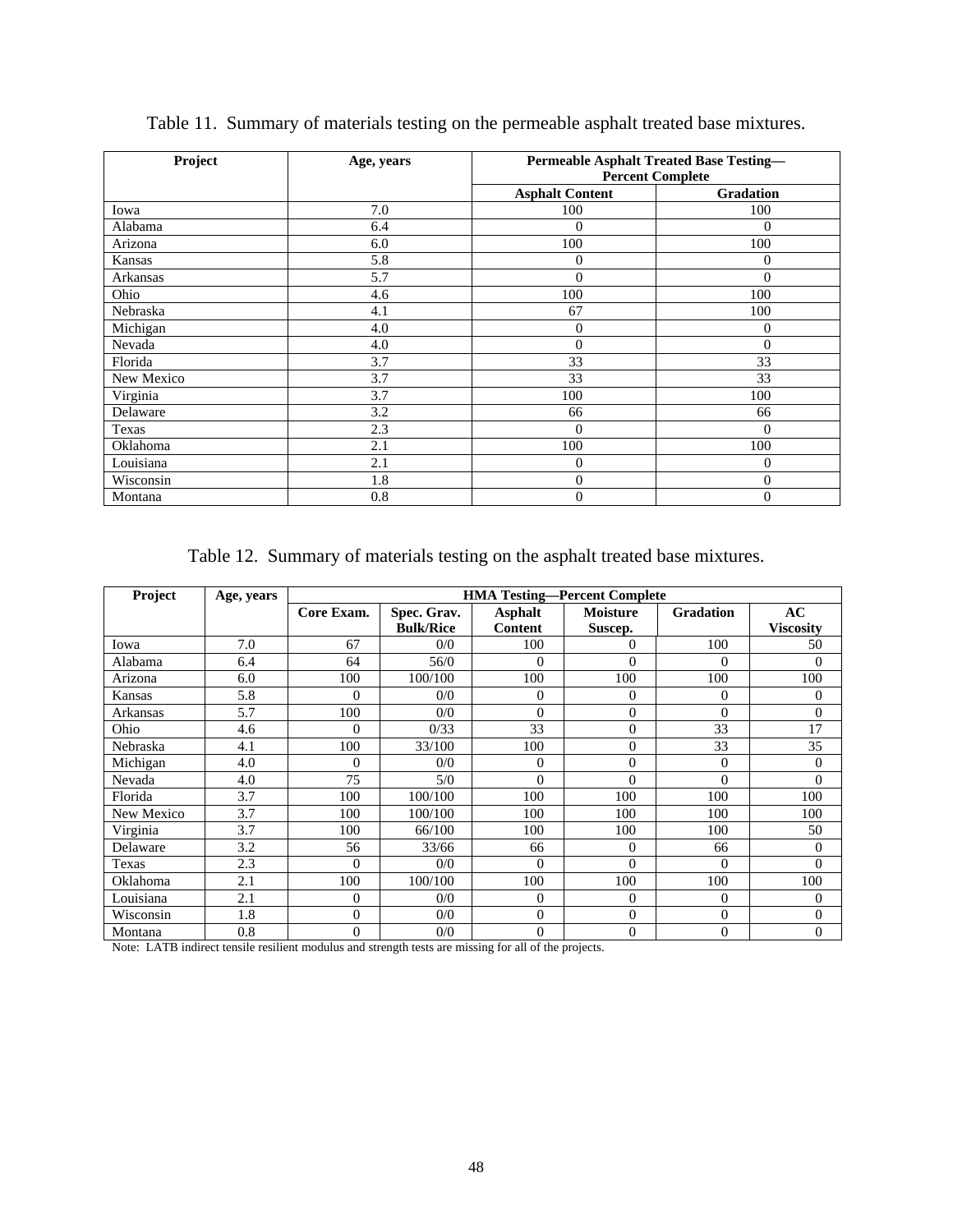| Project       | Age, years |                |                  |                | <b>HMA Testing-Percent Complete</b> |                  |                  |
|---------------|------------|----------------|------------------|----------------|-------------------------------------|------------------|------------------|
|               |            | Core Exam.     | Spec. Grav.      | <b>Asphalt</b> | <b>Moisture</b>                     | <b>Gradation</b> | AC               |
|               |            |                | <b>Bulk/Rice</b> | <b>Content</b> | Suscep.                             |                  | <b>Viscosity</b> |
| Iowa          | 7.0        | $\Omega$       | 0/67             | $\Omega$       | $\Omega$                            | $\Omega$         | 0                |
| Alabama       | 6.4        | 76             | 82/0             | $\Omega$       | $\theta$                            | $\Omega$         | $\overline{0}$   |
| Arizona       | 6.0        | 100            | 100/100          | 100            | $\overline{0}$                      | 100              | 75               |
| <b>Kansas</b> | 5.8        | $\Omega$       | 0/0              | $\Omega$       | $\theta$                            | $\Omega$         | $\overline{0}$   |
| Arkansas      | 5.7        | 100            | 0/0              | $\Omega$       | $\overline{0}$                      | $\theta$         | $\overline{0}$   |
| Ohio          | 4.6        | 86             | 35/100           | 100            | $\overline{0}$                      | 100              | 75               |
| Nebraska      | 4.1        | 50             | 30/100           | 33             | $\theta$                            | 33               | 18               |
| Michigan      | 4.0        | $\theta$       | 0/0              | $\Omega$       | $\theta$                            | $\theta$         | $\overline{0}$   |
| Nevada        | 4.0        | 100            | 50/0             | $\theta$       | $\theta$                            | $\Omega$         | $\theta$         |
| Florida       | 3.7        | 94             | 100/100          | 100            | 100                                 | 100              | 100              |
| New Mexico    | 3.7        | 100            | 100/100          | 100            | 100                                 | 100              | 100              |
| Virginia      | 3.7        | 100            | 75               | 33             | 33                                  | 33               | 18               |
| Delaware      | 3.2        | 81             | 86/0             | 100            | $\theta$                            | 100              | 100              |
| Texas         | 2.3        | $\theta$       | 0/0              | $\Omega$       | $\theta$                            | $\Omega$         | $\Omega$         |
| Oklahoma      | 2.1        | 100            | 100/100          | 100            | 100                                 | 100              | 100              |
| Louisiana     | 2.1        | $\theta$       | 0/0              | $\Omega$       | $\theta$                            | $\Omega$         | $\overline{0}$   |
| Wisconsin     | 1.8        | $\overline{0}$ | 0/0              | $\overline{0}$ | $\overline{0}$                      | $\Omega$         | $\overline{0}$   |
| Montana       | 0.8        | $\overline{0}$ | 0/0              | $\mathbf{0}$   | $\overline{0}$                      | $\overline{0}$   | $\overline{0}$   |

|  | Table 13. Summary of materials testing on the HMA mixtures. |  |  |
|--|-------------------------------------------------------------|--|--|
|  |                                                             |  |  |

Note: HMA indirect tensile resilient modulus, strength, and creep compliance tests are missing for all of the projects.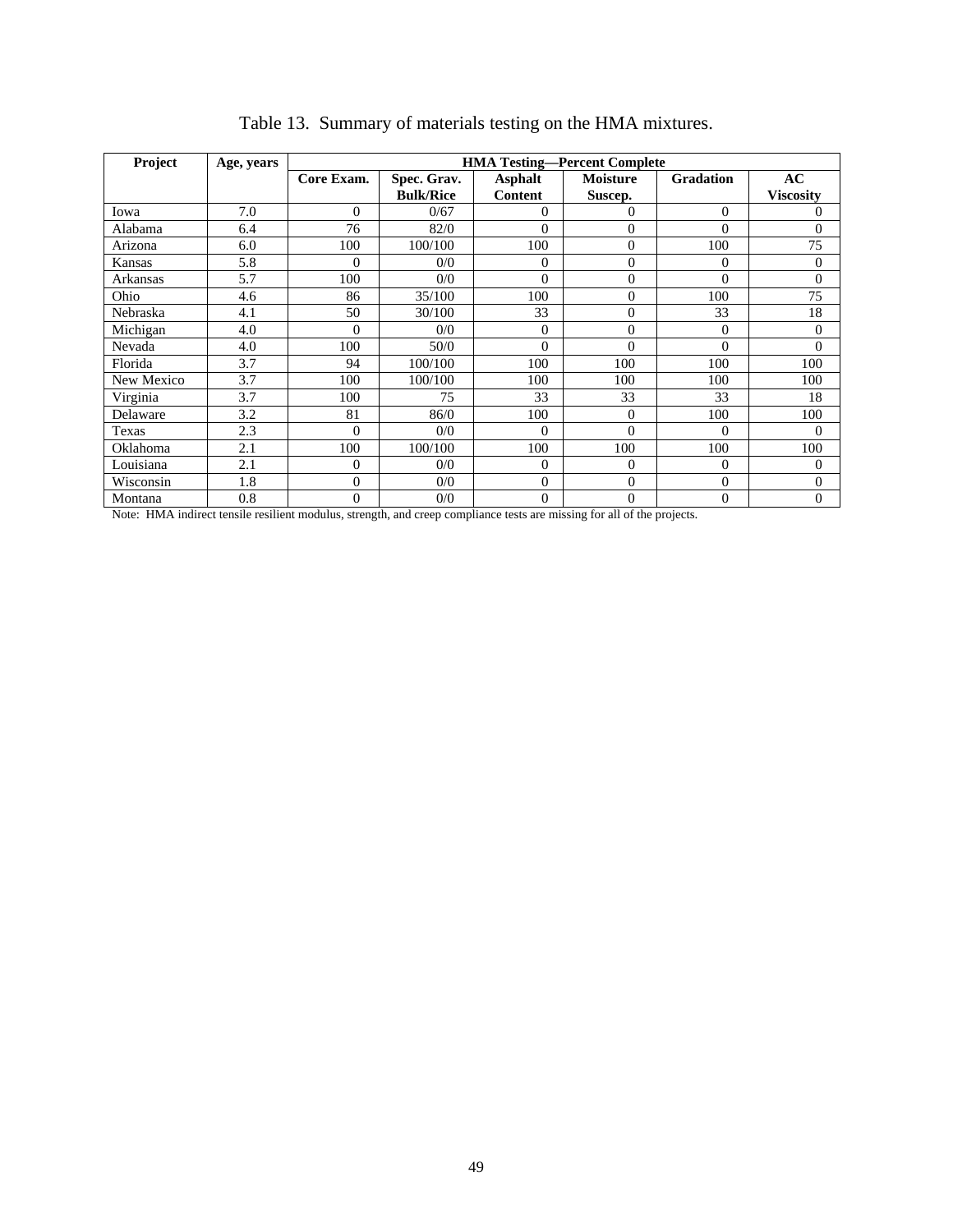| <b>Climate</b>    | <b>Subgrade Soil</b><br>Classification | <b>Project ID</b> | <b>Shoulder</b> | <b>Material</b>    |                                              |                                       |                                                    |          |  |
|-------------------|----------------------------------------|-------------------|-----------------|--------------------|----------------------------------------------|---------------------------------------|----------------------------------------------------|----------|--|
|                   |                                        |                   |                 | <b>HMA</b> Surface | <b>Dense Graded</b><br><b>Aggregate Base</b> | <b>Asphalt</b><br><b>Treated Base</b> | Permeable<br><b>Asphalt</b><br><b>Treated Base</b> | Subgrade |  |
|                   |                                        | Iowa              | <b>HMA</b>      | 6                  | 11                                           | 56                                    | 100                                                | 14       |  |
|                   | Fine-Grained                           | Michigan          | <b>HMA</b>      |                    | 45                                           | $\Omega$                              | $\overline{0}$                                     | 35       |  |
| Wet-              |                                        | Ohio              | <b>HMA</b>      | 82                 | 17                                           | 19                                    | 100                                                | 9        |  |
| Freeze            | Coarse-                                | Delaware          | <b>HMA</b>      | 75                 | 12                                           | 25                                    | 67                                                 | 14       |  |
|                   | Grained                                | Virginia          | <b>HMA</b>      | 43                 | 50                                           | 76                                    | 100                                                | 71       |  |
|                   |                                        | Wisconsin         | <b>HMA</b>      | 0                  | $\Omega$                                     | $\Omega$                              | $\Omega$                                           | $\Omega$ |  |
|                   | Fine-Grained                           | Alabama           | <b>HMA</b>      | 10                 | 40                                           | 8                                     | $\theta$                                           | 86       |  |
| Wet-No-           |                                        | Louisiana         | <b>HMA</b>      | 0                  | 6                                            | $\theta$                              | $\overline{0}$                                     | 71       |  |
| Freeze            | Coarse-                                | <b>Arkansas</b>   | <b>HMA</b>      | 9                  | $\Omega$                                     | 9                                     | $\Omega$                                           | 62       |  |
|                   | Grained                                | Florida           | <b>HMA</b>      | 86                 | 45                                           | 72                                    | 33                                                 | 86       |  |
|                   | Fine-Grained                           | Kansas            | 2               | $\theta$           | $\Omega$                                     | $\theta$                              | $\Omega$                                           | 48       |  |
| Dry-              |                                        | Nebraska          | <b>HMA</b>      | 36                 | 33                                           | 57                                    | 84                                                 | 76       |  |
| Freeze            | Coarse-                                | Montana           | <b>HMA</b>      | $\theta$           | $\Omega$                                     | $\Omega$                              | $\Omega$                                           | $\Omega$ |  |
|                   | Grained                                | Nevada            | <b>HMA</b>      | 14                 | 50                                           | 6                                     | $\theta$                                           | 91       |  |
|                   | Fine-Grained                           | New Mexico        | <b>HMA</b>      | 86                 | 33                                           | 90                                    | 33                                                 | 100      |  |
|                   |                                        | Oklahoma          | <b>HMA</b>      | 78                 | $\Omega$                                     | 90                                    | 100                                                | 48       |  |
| Dry-No-<br>Freeze |                                        | Texas             | <b>HMA</b>      | $\theta$           | $\Omega$                                     | $\Omega$                              | $\Omega$                                           | 57       |  |
|                   | Coarse-<br>Grained                     | Arizona           | None            | 73                 | 50                                           | 73                                    | 100                                                | 76       |  |

Table 14. Summary of materials testing completed by material type for the core test sections, percent complete.

Note: The materials testing for the Wisconsin project is underway, but was not at Level E in the January 2000 release.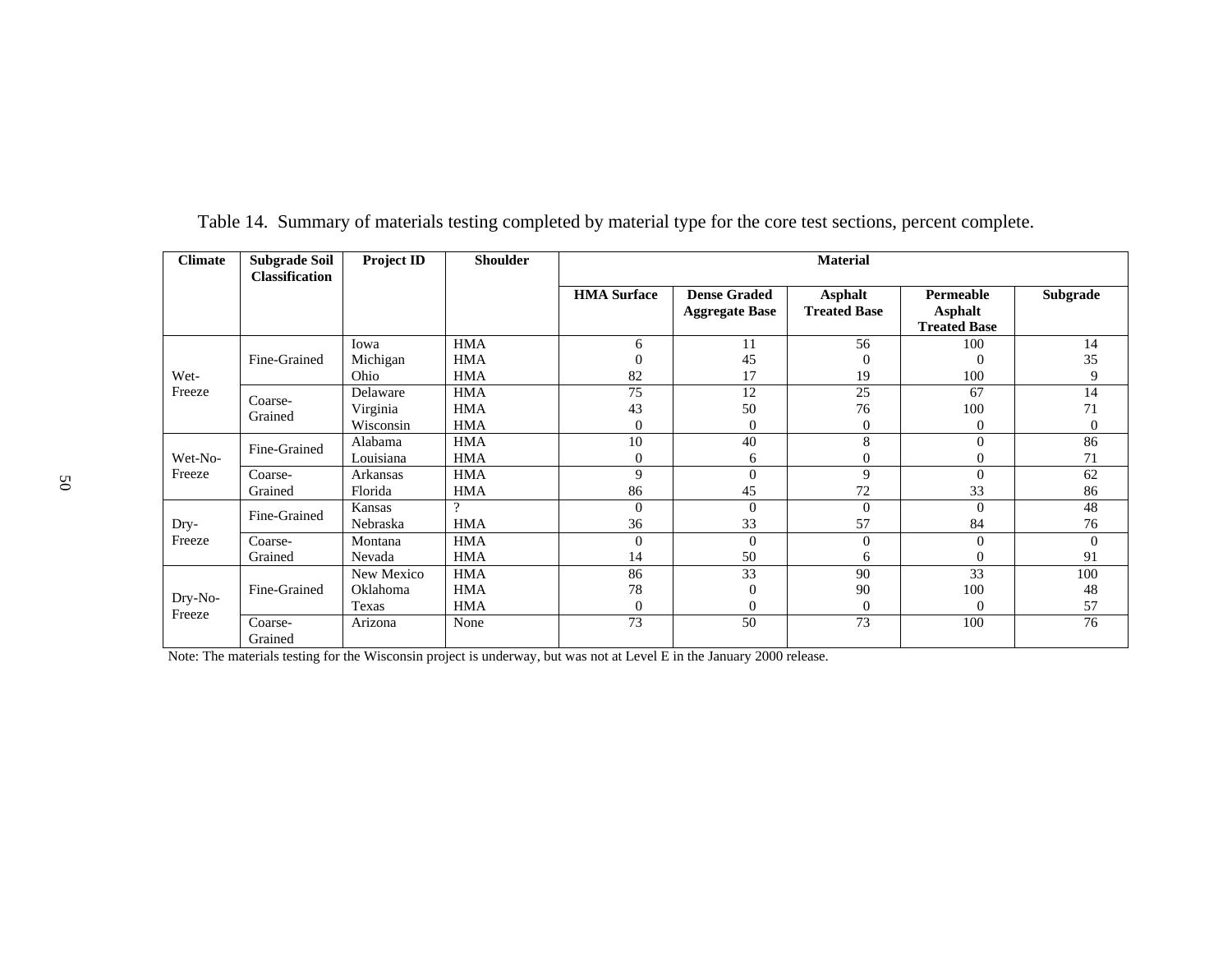

Figure 11. Histogram of air voids measured on the HMA surface layer.



Figure 12. Histogram of air voids measured on the HMA binder layer.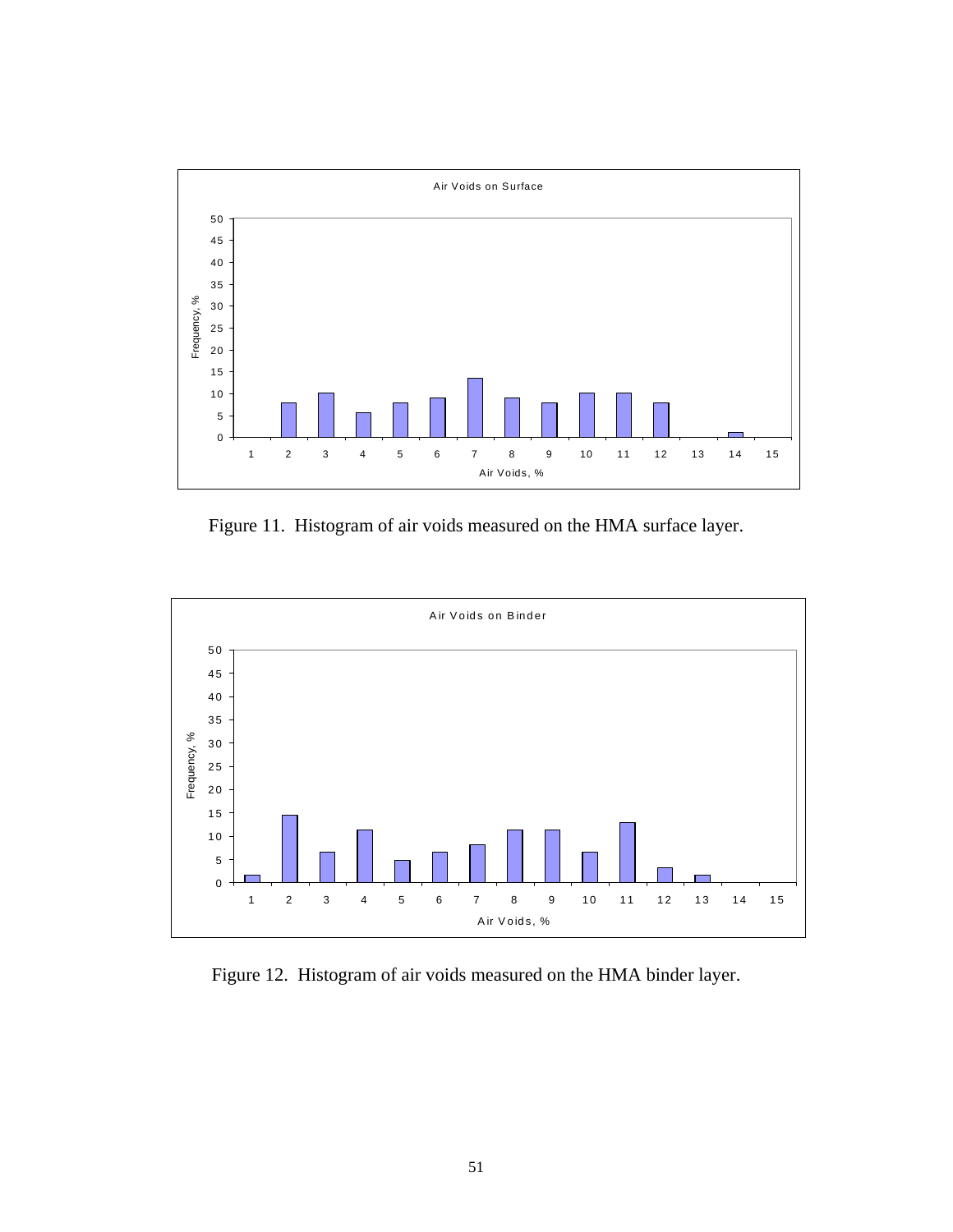

Figure 13. Histogram of air voids measured on the ATB layer.



Figure 14. Histogram of the material passing the number 4 sieve, PATB layer.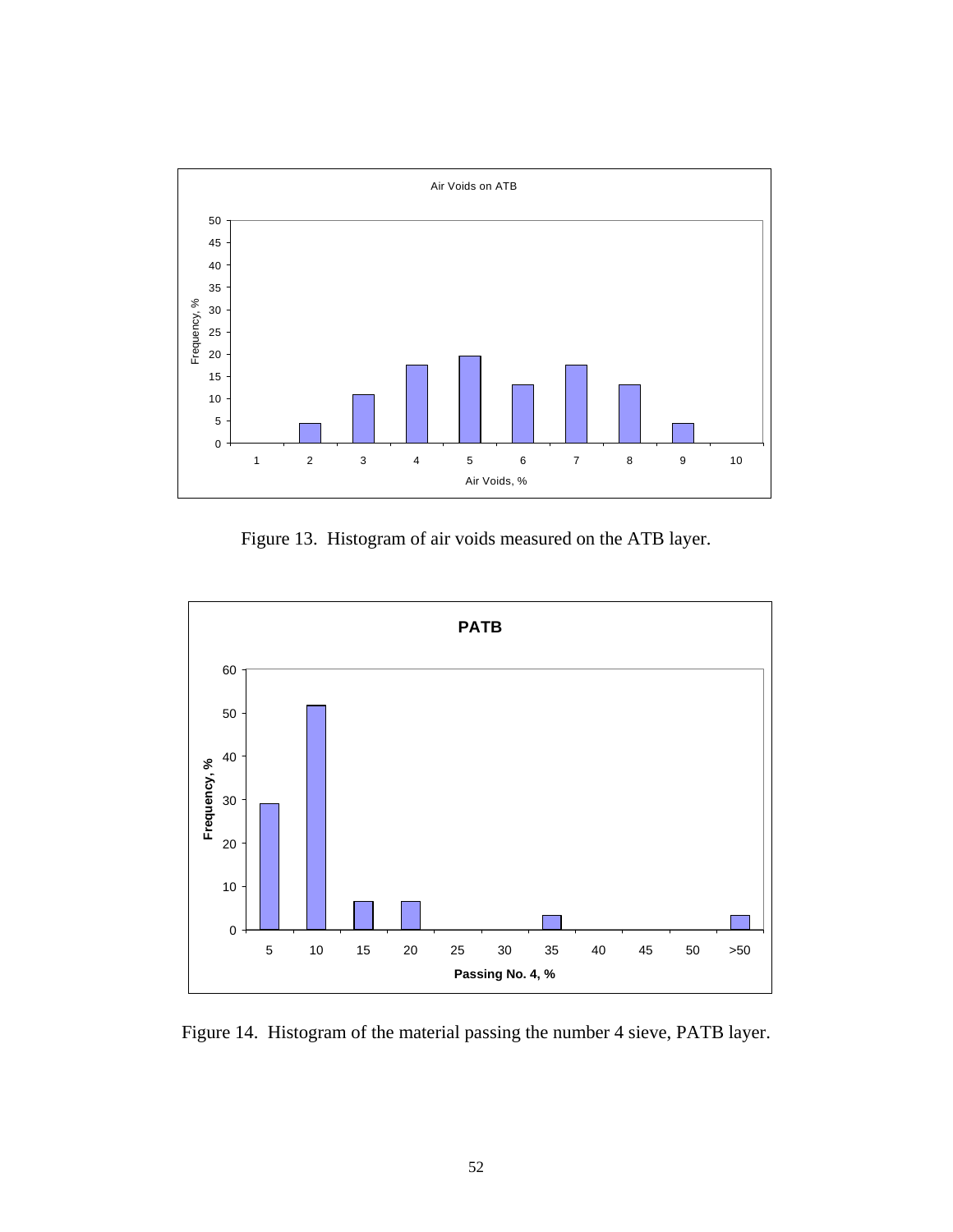

Figure 15. Histogram of material passing the number 200 sieve, PATB layer.



Figure 16. Histogram of material passing the number 200 sieve, HMA surface layer.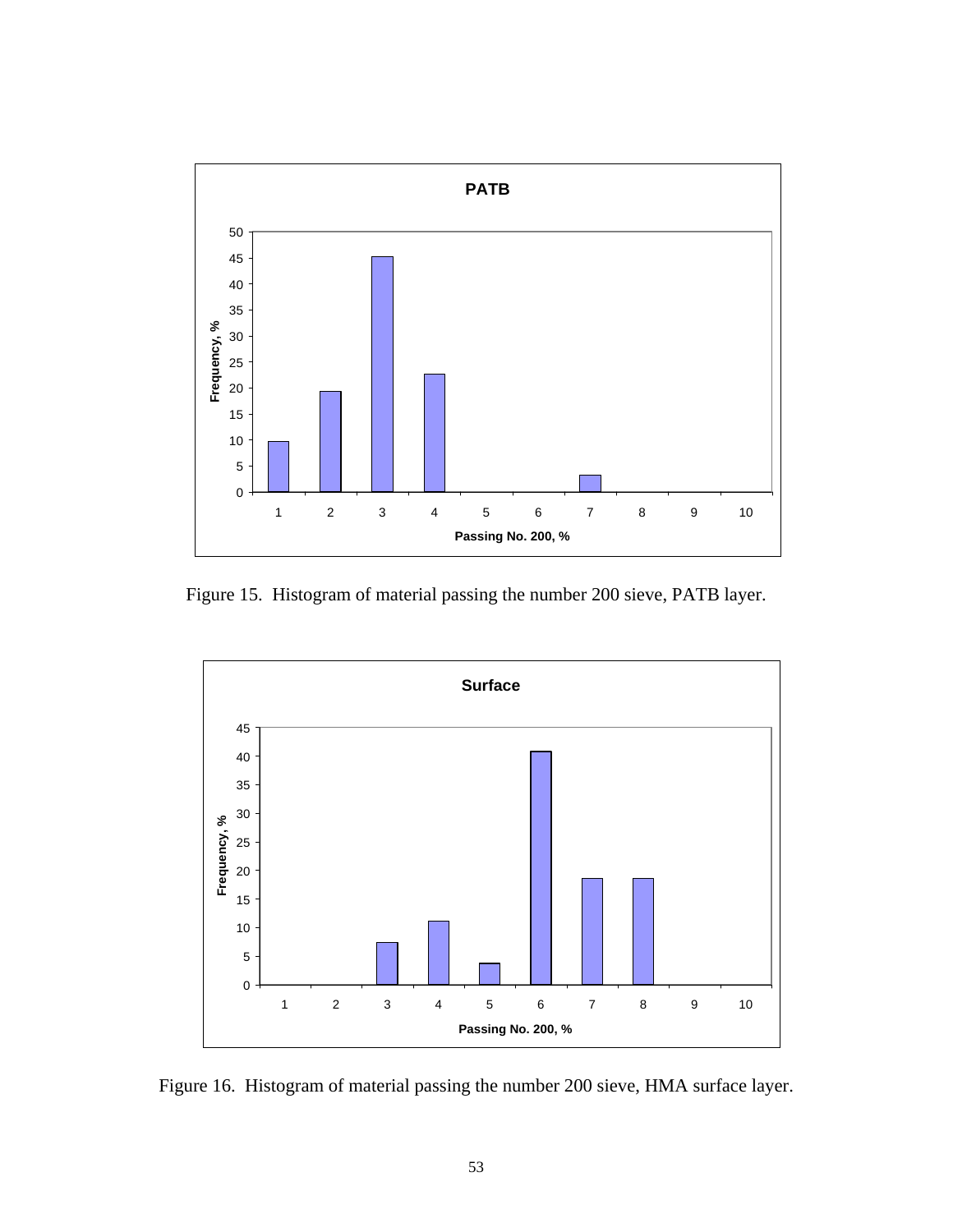

Figure 17. Histogram of material passing the number 200 sieve, ATB layer.

Continuous AVC and WIM monitoring were defined for two different conditions. In the past, LTPP has defined continuous AVC monitoring as over 300 AVC monitoring days in a given year and continuous WIM monitoring as over 210 WIM monitoring days in a given year. However, based on variability measurements and the minimum number of sampling days being recommended from NCHRP Project 1-37A for sampling truck traffic, continuous AVC and WIM monitoring are defined as over 45 monitoring days in a given season.

Table 8 provided a summary of the number of continuous WIM days available at each of the project sites. Table 6 also identified those sites where WIM and AVC equipment had been installed. As tabulated, over 50 percent of the SPS-1 projects do not have any WIM or AVC data at Level E in the IMS. As previously stated, this is considered a significant detriment to achieving the experimental objectives and expectations. On the positive side, WIM and AVC equipment have been installed at the Iowa, Ohio, Montana, Texas, and Wisconsin sites, but the data collected are not at Level E. Table 15 shows that the greatest amount of Level E traffic data, in general, are available for the oldest projects, as expected.

In the original SPS-1 experimental design, traffic was incorporated as a covariant in the experimental design. A traffic level of at least 100,000 ESALs per year was required for each of the projects. The actual ESALs per year at each site are shown in table 8 (note that initial estimated ESALs are unavailable for six sites). The traffic level requirement was met for all of the sites except the Texas project, which is located along a rural route with little truck traffic. The project with the highest annual ESALs is the Florida project (1,463,000 per year).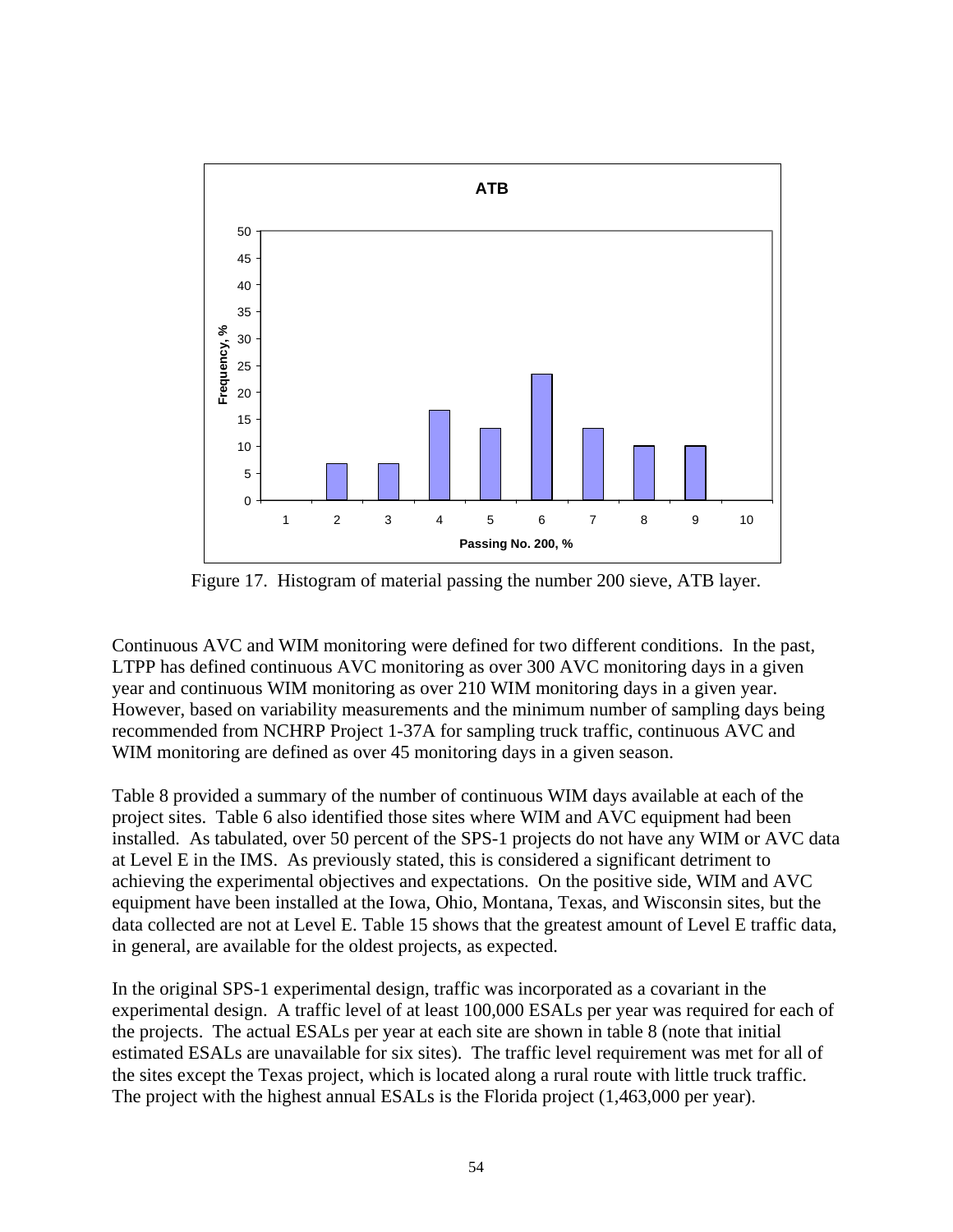| Project       | Age, years | <b>Climate Data</b>        |                          | <b>Traffic Data</b>      |                          |                              |  |
|---------------|------------|----------------------------|--------------------------|--------------------------|--------------------------|------------------------------|--|
|               |            | Equipment<br>installed     | Number of<br>AWS days    | Equipment<br>installed   | Number of<br>WIM days    | Number of<br><b>AVC</b> days |  |
| Iowa          | 7.0        |                            | 815                      |                          | 108                      |                              |  |
| Alabama       | 6.4        | $\boldsymbol{\mathcal{A}}$ | 1,394                    |                          |                          |                              |  |
| Arizona       | 6.0        | $\mathcal{L}$              | 1,480                    | V                        | 1,588                    | 1,544                        |  |
| <b>Kansas</b> | 5.8        | $\lambda$                  | 1,000                    | V                        | 232                      | 18                           |  |
| Arkansas      | 5.7        | $\lambda$                  | 1,100                    | ٦Ι                       | 89                       | 89                           |  |
| Ohio          | 4.6        |                            | 1,600                    |                          |                          |                              |  |
| Nebraska      | 4.1        |                            | 1,024                    |                          | 531                      | 581                          |  |
| Michigan      | 4.0        | $\lambda$                  | 670                      | ٦Ι                       | 250                      | $\overline{\phantom{0}}$     |  |
| Nevada        | 4.0        | $\lambda$                  |                          | V                        | 338                      | 299                          |  |
| Florida       | 3.7        | $\sim$                     | 800                      | V                        | 342                      | 220                          |  |
| New Mexico    | 3.7        | $\boldsymbol{\mathcal{A}}$ | 1,075                    | -                        |                          |                              |  |
| Virginia      | 3.7        |                            | 1,299                    | V                        | 313                      | 312                          |  |
| Delaware      | 3.2        | $\lambda$                  | 1,200                    | -                        |                          |                              |  |
| Texas         | 2.3        | $\lambda$                  | 187                      | V                        | $\overline{\phantom{0}}$ | —                            |  |
| Oklahoma      | 2.1        | $\lambda$                  | 400                      | $\overline{\phantom{0}}$ | $\overline{\phantom{0}}$ |                              |  |
| Louisiana     | 2.1        | $\lambda$                  | 300                      | -                        | -                        |                              |  |
| Wisconsin     | 1.8        | $\lambda$                  | $\overline{\phantom{0}}$ | V                        |                          |                              |  |
| Montana       | 0.8        | $\Delta$                   | 370                      | N                        |                          |                              |  |

Table 15. Summary of climatic and traffic data for the SPS-1 project sites.

The range of traffic loadings between the sites will need to be fully considered in any comparative analysis of these data. More importantly, the missing traffic data will severely restrict the use of the SPS-1 experiment data for validating mechanistic-empirical design and analysis methods.

## **MONITORING DATA**

Several types of monitoring data are included in the LTPP IMS. These monitoring data include distresses (from both manual and automated or PASCO surveys), longitudinal profiles, transverse profiles, deflection, and friction. Chapter 3 of this report reviewed the required monitoring frequency for each of the data elements for the SPS-1 experiment. In general, these minimum requirements are being met for the long-term monitoring frequency, but have not been met for the initial data collection requirements. The number of measurements for each of the test sections within each project was tabulated and discussed in appendix A.

Table 16 provides a summary of the minimum number of distress and other performance indicator measurements made at each of the SPS-1 project sites. As tabulated, very few friction measurements have been performed on these projects, while there have been numerous deflection and manual distress surveys. At least one survey for each of the monitoring data elements has been made at each site, with the exception of the friction surveys and transverse profile measurements at selected sites.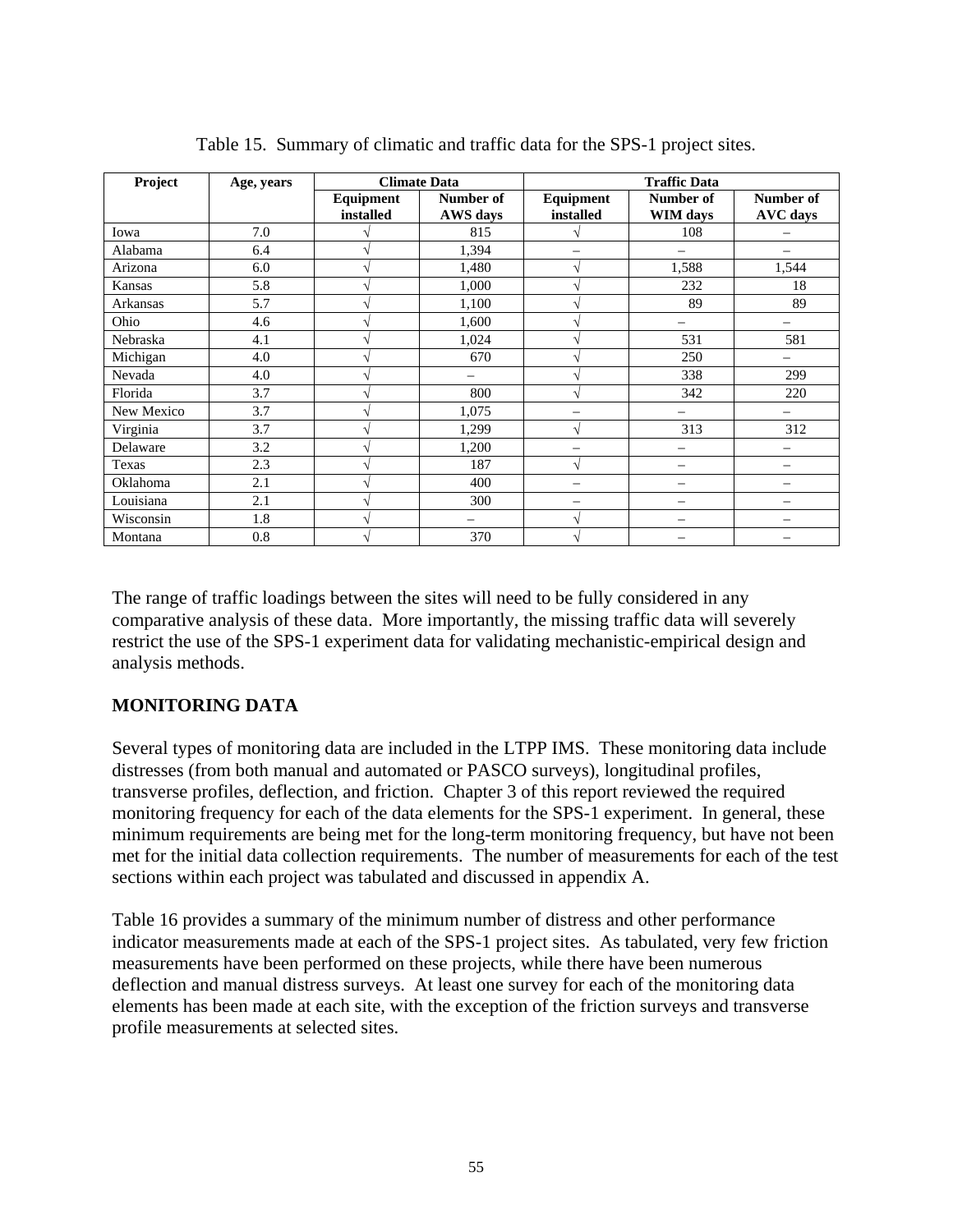| Project    | <b>Region</b>  | Age,         | <b>Deflection</b> | <b>Distress</b> |        | <b>Transverse</b> | Longitudinal    | Friction       |
|------------|----------------|--------------|-------------------|-----------------|--------|-------------------|-----------------|----------------|
|            |                | <b>Years</b> | <b>Surveys</b>    | Manual          | Pasco  | <b>Profiles</b>   | <b>Profiles</b> | <b>Surveys</b> |
| Delaware   | North Atlantic | 3.2          |                   |                 |        |                   |                 |                |
| Virginia   |                | 3.7          |                   |                 |        |                   |                 |                |
| Iowa       |                | 7.0          |                   |                 |        |                   | 6               |                |
| Kansas     |                | 5.8          |                   |                 |        |                   |                 |                |
| Nebraska   | North Central  | 4.1          |                   |                 |        |                   |                 | $0^{(1)}$      |
| Michigan   |                | 4.0          |                   |                 |        |                   |                 |                |
| Ohio       |                | 4.6          |                   |                 |        |                   |                 |                |
| Wisconsin  |                | 1.8          |                   |                 |        | $0^{(2)}$         |                 |                |
| Alabama    |                | 6.4          |                   |                 | $\sim$ | C                 |                 | ⌒              |
| Arkansas   |                | 5.7          |                   |                 |        |                   |                 |                |
| Florida    |                | 3.7          |                   |                 |        |                   |                 |                |
| Louisiana  | South          | 2.1          |                   |                 |        |                   |                 |                |
| New Mexico |                | 3.7          |                   |                 |        |                   |                 |                |
| Oklahoma   |                | 2.1          |                   |                 |        |                   |                 |                |
| Texas      |                | 2.3          |                   |                 |        |                   |                 |                |
| Arizona    |                | 6.0          |                   |                 |        |                   |                 |                |
| Montana    | West           | 0.8          |                   |                 |        | $\Omega^{(3)}$    |                 |                |
| Nevada     |                | 4.0          |                   |                 |        |                   |                 |                |

### Table 16. Summary of the minimum number of distress and other performance indicator measurements made at each project site.

Note: (1) Friction measurement are available for the Ohio project, but are not at Level E.

(2) Transverse profiles were measured on the Wisconsin project, but are not at Level E.

 (3) Transverse profiles were performed in Montana at the same time that manual distress surveys were performed. The two sets of transverse profile measurements are not included as Level E data in the IMS.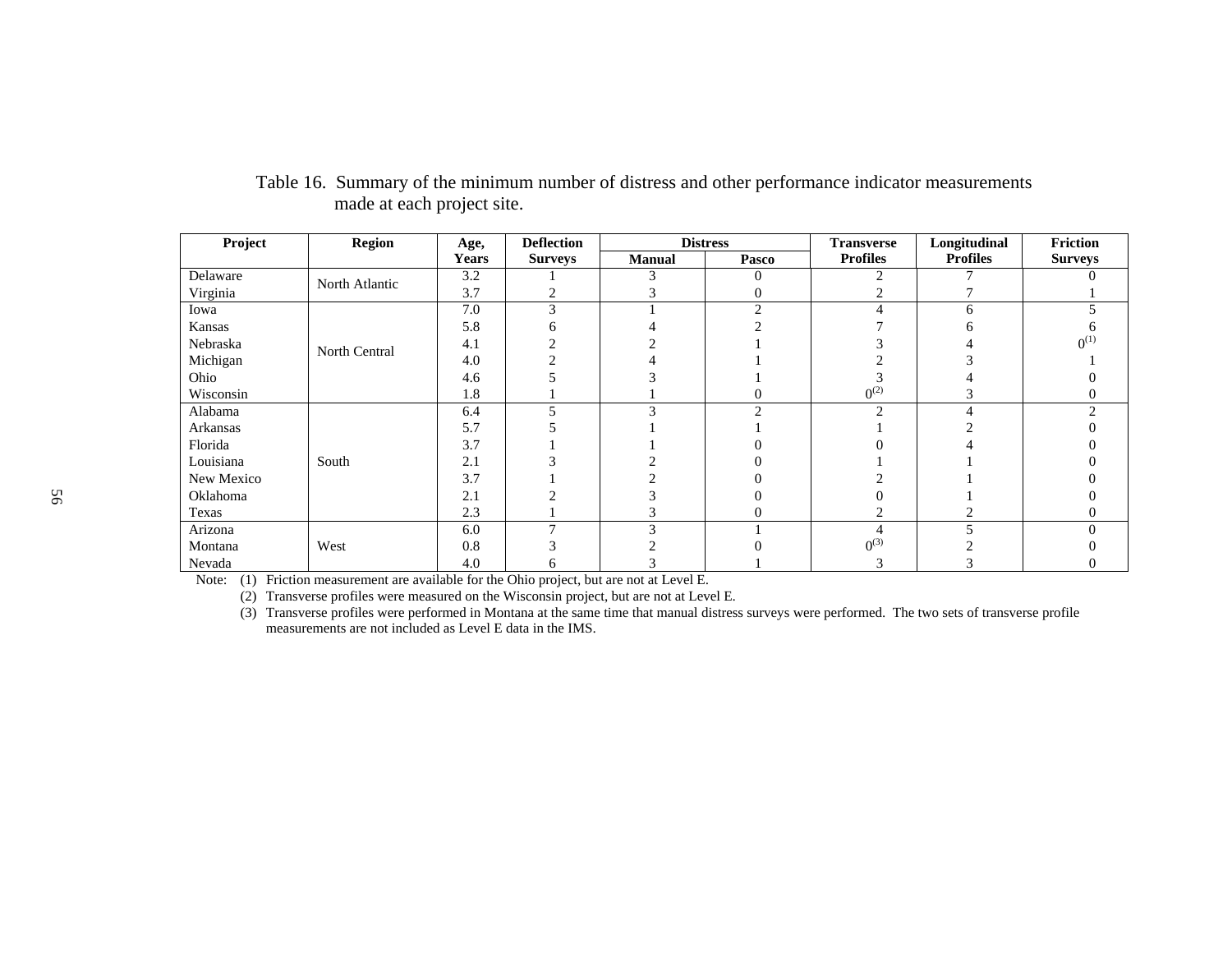Transverse profiles are not yet measured at the Oklahoma and Florida sites. Transverse profiles were measured for the Montana and Wisconsin projects, but those data are not yet at Level E and are unavailable in the IMS. The Wisconsin and Montana sites are relatively new, whereas the Oklahoma and Florida sites are over 2 years of age.

Longitudinal profiles have been completed at least once for all SPS-1 projects. However, the first longitudinal profile measured on 9 of the 18 projects was more than 1 year after construction. The discrepancy for the initial measurements may be related to the definition of the construction date or other scheduling difficulties as identified in chapter 3. In some cases, the construction date was defined as *completion of pavement placement* rather than *acceptance by the State agency*. Those projects that were more than 1 year in age before the first longitudinal profile measurement was taken include Alabama, Arkansas, Florida, Iowa, Michigan, Nevada, New Mexico, Ohio, and Virginia.

Table 17 summarizes the age, in years, between each set of measurements for each performance indicator. Most of the monitored data have been measured more frequently than required by the guidelines referenced in chapter 3.

| Project    | Age, years | Long.           | <b>Transverse</b>        |               | <b>Distress</b> | <b>Deflection</b> |  |
|------------|------------|-----------------|--------------------------|---------------|-----------------|-------------------|--|
|            |            | <b>Profiles</b> | <b>Profiles</b>          | <b>Manual</b> | Pasco           | <b>Surveys</b>    |  |
| Iowa       | 7.0        | 1.2             | 1.8                      | 7.0           | 3.5             | 2.3               |  |
| Alabama    | 6.4        | 1.6             | 3.2                      | 2.1           | 3.2             | 1.3               |  |
| Arizona    | 6.0        | 1.2             | 1.5                      | 2.0           | 6.0             | 0.9               |  |
| Kansas     | 5.8        | 1.0             | 0.8                      | 1.5           | 2.9             | 1.0               |  |
| Arkansas   | 5.7        | 2.9             | 5.7                      | 5.7           | 5.7             | 1.3               |  |
| Ohio       | 4.6        | 1.2             | 1.5                      | 1.5           | 4.6             | 0.9               |  |
| Nebraska   | 4.1        | 1.0             | 1.4                      | 2.1           | 4.1             | 2.1               |  |
| Michigan   | 4.0        | 1.3             | 2.0                      | 1.0           | 4.0             | 2.0               |  |
| Nevada     | 4.0        | 1.3             | 1.3                      | 1.3           | 4.0             | 0.7               |  |
| Florida    | 3.7        | 0.9             |                          | 3.7           | -               | 3.7               |  |
| New Mexico | 3.7        | 3.7             | 1.9                      | 1.9           | -               | 3.7               |  |
| Virginia   | 3.7        | 0.5             | 1.9                      | 1.2           |                 | 1.9               |  |
| Delaware   | 3.2        | 0.5             | 1.6                      | 1.1           |                 | 3.2               |  |
| Texas      | 2.3        | 1.2             | 1.2                      | 0.8           | -               | 2.3               |  |
| Oklahoma   | 2.1        | 2.1             | $\overline{\phantom{0}}$ | 0.7           | -               | 1.1               |  |
| Louisiana  | 2.1        | 2.1             | 2.1                      | 1.1           | -               | 0.7               |  |
| Wisconsin  | 1.8        | 0.6             |                          | 1.8           |                 | 1.8               |  |
| Montana    | 0.8        | 0.4             |                          | 0.4           |                 | 0.3               |  |

Table 17. Summary of the average time interval between the different performance indicator surveys.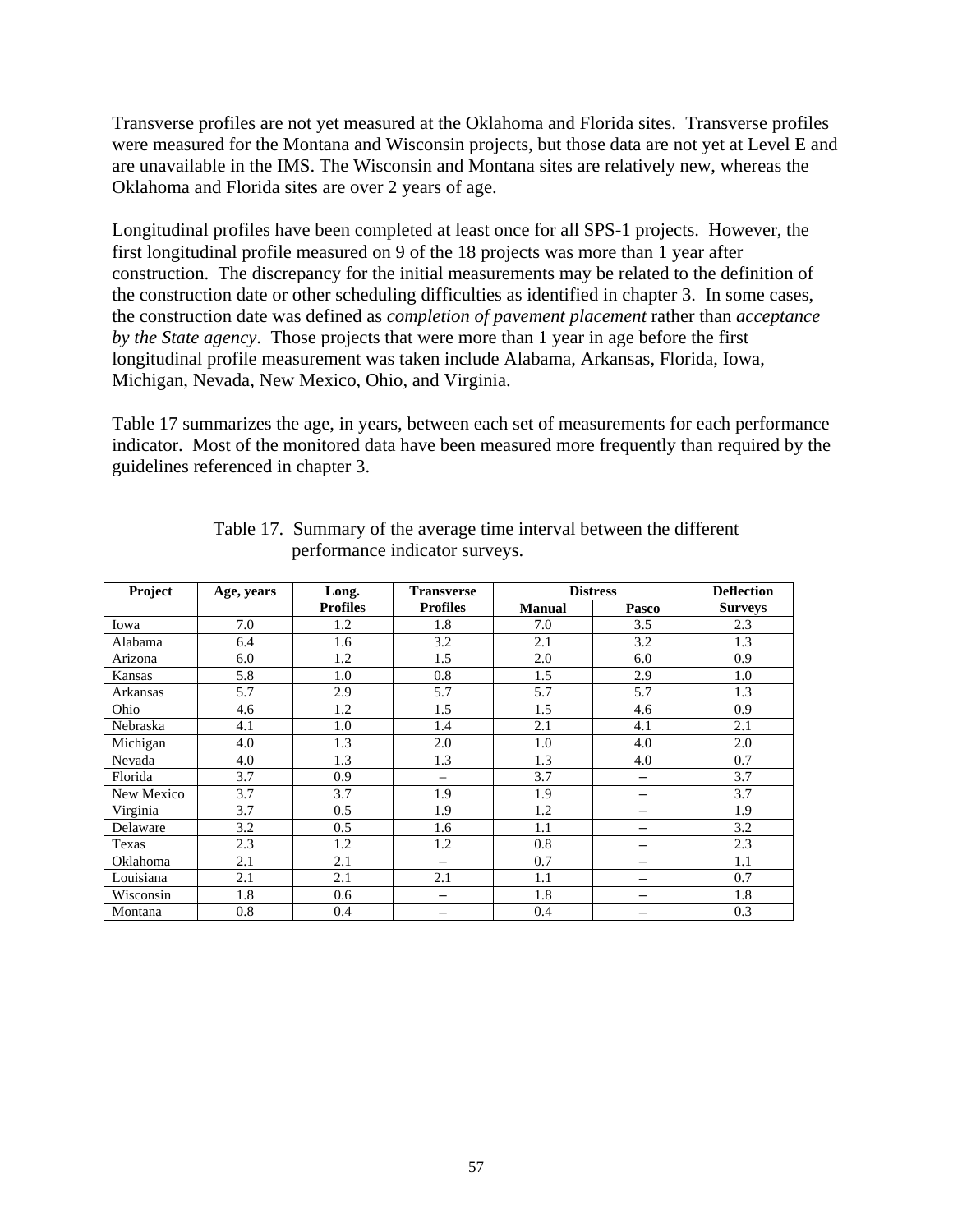### **DYNAMIC LOAD RESPONSE DATA**

Various flexible pavement test sections of the Ohio SPS-1 site were selected for measuring pavement response under controlled loading conditions. The instrumented sections are: 329- 0102, 39-0104, 39-0108, and 39-0110. During the early life of the pavement, dynamic load response data were collected on a quarterly basis. However, data collection was terminated after 2 years.

The dynamic load response data for the flexible pavement test sections are stored in the DLR  $*$ module in the following nine IMS tables:

- DLR\_LVDT\_CONFIG\_AC: LVDT gauge, settings, and location information.
- DLR\_LVDT\_TGRACE\_SUM\_AC: LVDT trace summary information.
- DLR\_MASTER\_AC: Dynamic load response site and instrumentation summary information.
- DLR\_PRESSURE\_CONFIG\_AC: Pressure gauge, settings, and location information.
- DLR\_PRESSURE\_TRACE\_SUM\_AC: Data load response pressure trace summary information.
- DLR\_STRAIN\_CONFIG\_AC: Sensor gauge, settings, and location information.
- DLR\_STRAIN\_TRACE\_SUM\_AC: Data load response strain trace summary information.
- DLR TEST MATRIX: Data load response test matrix summary information.
- DLR\_TRUCK\_GEOMETRY: Data load response truck geometry summary information.

The data availability assessment of these tables is provided in table 18. All records in these tables are at Level E.

| Data Table Name           | <b>Total Records</b> | <b>Records for Each Section</b> |      |                 |      |
|---------------------------|----------------------|---------------------------------|------|-----------------|------|
|                           | (Allat E)            | 0102                            | 0104 | 0108            | 0110 |
| DLR_LVDT_CONFIG_AC        | 131                  | 16                              | 34   | 40              | -41  |
| DLR_LVDT_TRACE_SUM_AC     | 348                  | 74                              | 96   | 98              | 80   |
| DLR MASTER AC             | 23                   |                                 |      |                 |      |
| DLR_PRESSURE_CONFIG_AC    | 52                   | ⌒                               | 16   | 14              |      |
| DLR_PRESSURE_TRACE_SUM_AC | 335                  | 71                              | 121  | 79              | 64   |
| DLR STRAIN CONFIG AC      | 571                  | 72                              | 192  | 147             | 160  |
| DLR STRAIN TRACE SUM AC   | 304                  | 18                              | 86   | 88              | 112  |
| DLR_TEST_MATRIX           | 350                  | 48                              | 111  | 92              | 99   |
| DLR TRUCK GEOMETRY        |                      |                                 |      | 1 Truck ID/Type |      |

Table 18. Summary of Level E dynamic load response data for the Ohio SPS-1 project.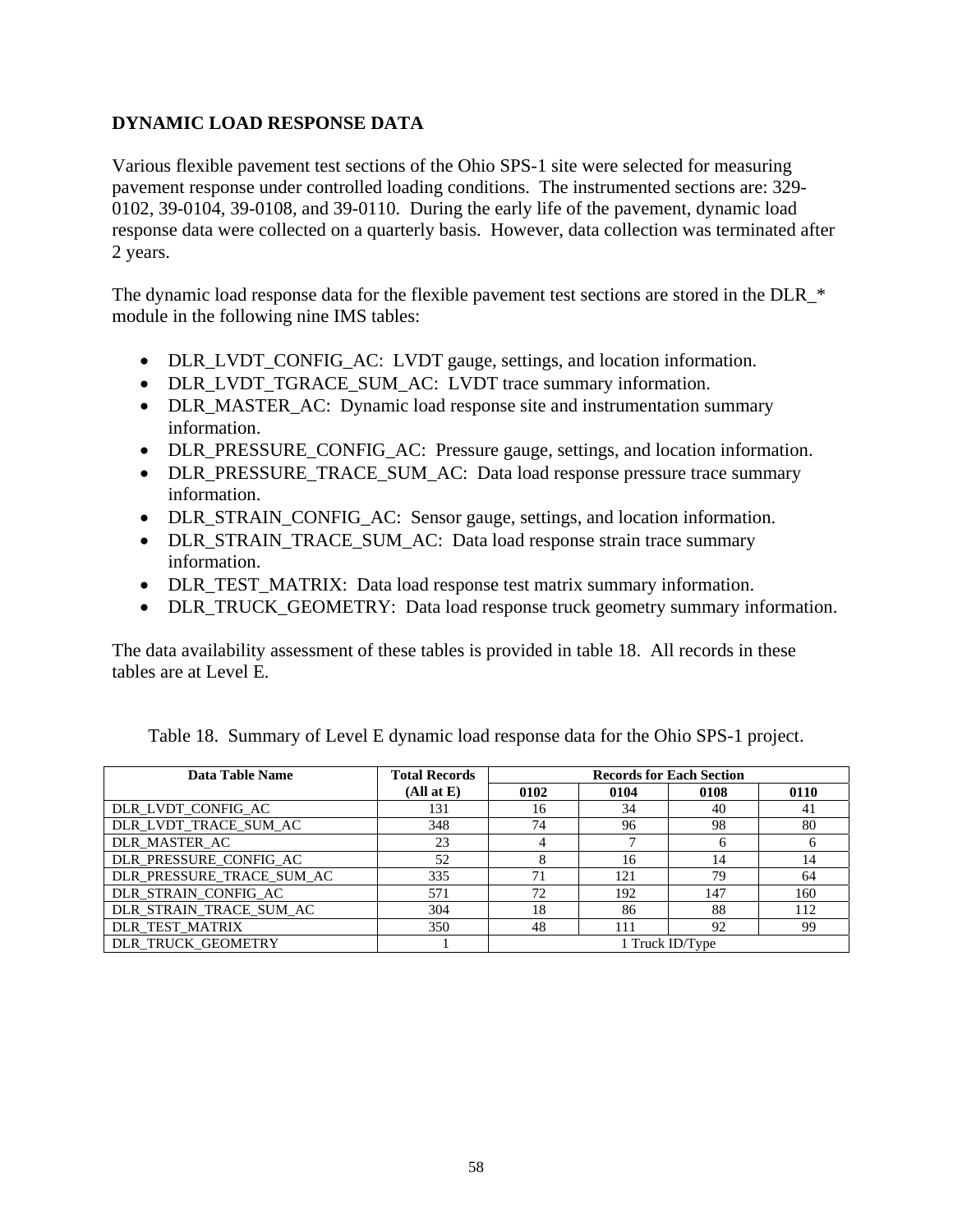### **SUMMARY**

Table 19 presents an overall summary of the SPS-1 projects, identifying the project deviations, construction difficulties, and overall data completeness. These factors have been aggregated into an "adequacy code," which consists of a numerical scale from 0 to 5 and provides an overall rating of the project and test sections for fulfilling the original experimental objectives and expectations. A definition of this numerical scale is given below.

- $0 =$  The project will be unable to meet the experimental objectives and expectations or the project has been recently constructed and has only limited data at this time.
- $1 =$ The project has major limitations in the data. There are significant data deficiencies/missing data that will have a significant detrimental impact on meeting the experimental objectives and expectations.
- $2 =$ The project has missing data that will have an impact on the reliability of the results for achieving the experimental objectives and expectations.
- 3 = The project has some missing data and deficiencies. However, assumptions combined with the existing data can be used to meet the experimental objectives and expectations.
- $4 =$  The project has minor limitations, missing data, or data deficiencies that will have little impact on meeting the experimental objectives and expectations.
- 5 = The project has adequate data to meet the experimental objectives and expectations.

Relatively few project deviations and problems were encountered during the construction of these projects. Of those difficulties and deviations noted, none are considered fatal to the overall expectations of the projects included in this experiment. However, some data elements at specific project sites will have a negative effect on accomplishing the experimental objectives if they are not collected in the future. Primarily, these include traffic data and some of the materials/layer properties. The omission of these data elements is reflected in the overall adequacy code for each project.

As listed in table 19, two projects have an adequacy code of *0*. The Montana and Wisconsin projects are newly constructed and have little data in the database at this time. It is expected that the adequacy of these two projects will increase as more data become available and are entered into the IMS.

Three projects have an adequacy code of *2*: Alabama, Louisiana, and Oklahoma. None of these projects have WIM equipment installed at the site; all have substantial materials test data that are missing; and most have missing or infrequent monitoring data.

Six of the projects were assigned an adequacy code of *3* for a variety of reasons. These projects include Arkansas, Delaware, Florida, Michigan, New Mexico, and Texas. The traffic data and a substantial amount of materials test data are unavailable for most of these projects. The adequacy code of these projects will increase as the data reach Level E.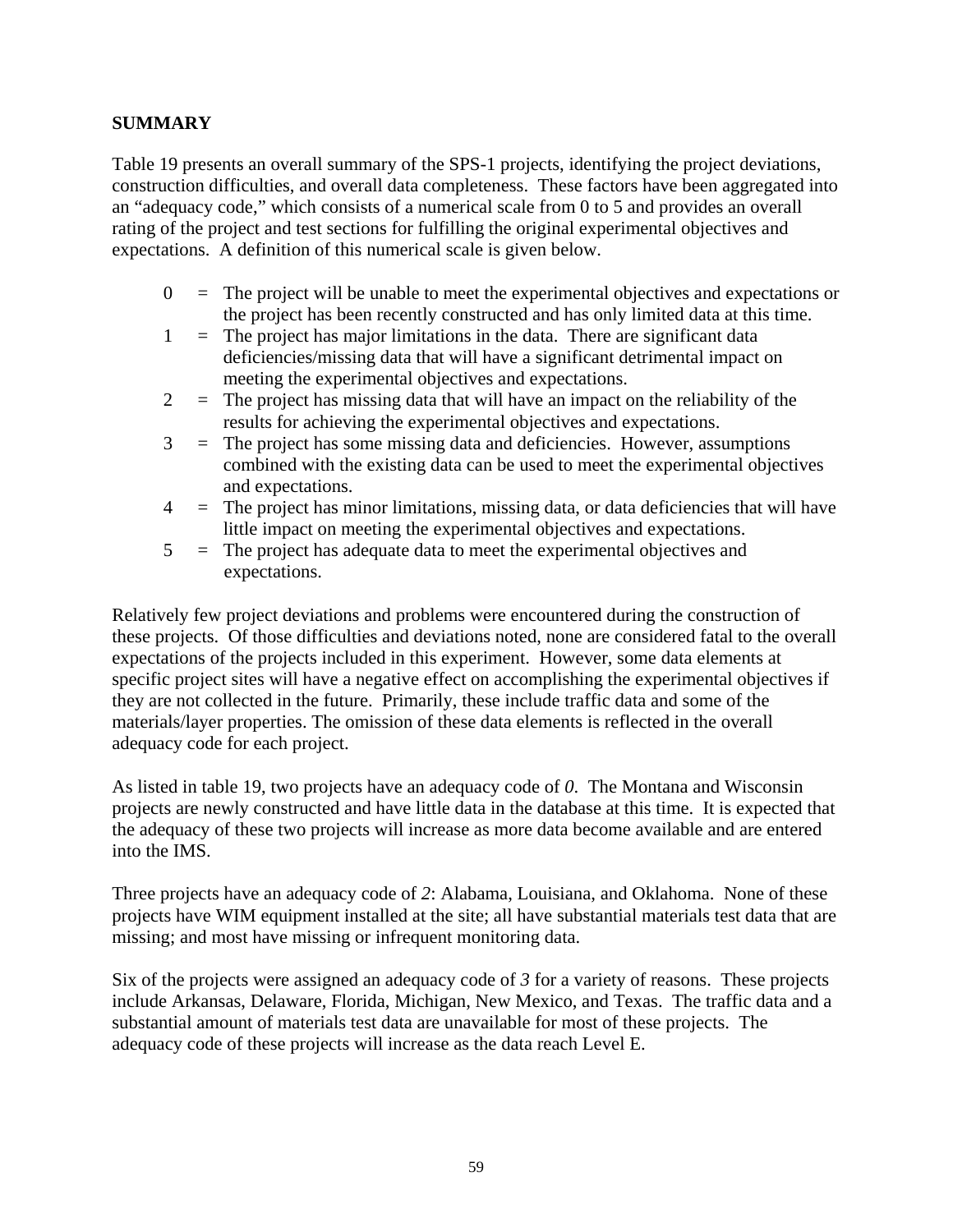| Table 19. Summary of the overall construction difficulties and deviations, and the adequacy |
|---------------------------------------------------------------------------------------------|
| code for the projects included in the SPS-1 experiment.                                     |

| Project    | <b>Construction Difficulties and Deviations</b>                                                                     | <b>Adequacy</b><br>Code |
|------------|---------------------------------------------------------------------------------------------------------------------|-------------------------|
| Alabama    | Mechanical problem with paver; construction joint placed in Section 010111.<br>$\bullet$                            | 2                       |
|            | Deformations occurred on top of the PATB.<br>$\bullet$                                                              |                         |
|            | DGAB contained excess minus 200 material.<br>$\bullet$                                                              |                         |
| Arizona    | Rain delays during subgrade preparation.<br>$\bullet$                                                               | 5                       |
|            | Fill material pumped, but was replaced prior to paving.<br>$\bullet$                                                |                         |
|            | Section 0122 included a layer of DGAB below the PATB.<br>$\bullet$                                                  |                         |
|            | DGAB for sections 0119 and 0122 did not meet the gradation requirements.<br>٠                                       |                         |
| Arkansas   | Rain caused construction delays, but surfaces were allowed to dry prior to resuming construction.<br>$\bullet$      | 3                       |
|            | DGAB thickness on section 0114 was less than half of the required value. Many other sections were<br>$\bullet$      |                         |
|            | also less than the design value.                                                                                    |                         |
|            | The stability of the HMA mixture was less than the specified value.<br>$\bullet$                                    |                         |
| Delaware   | High water table along the project.<br>$\bullet$                                                                    | 3                       |
|            | Ditches were shallow, so outlets of edge drains were not placed at the 76-m spacing.<br>$\bullet$                   |                         |
|            | The number 4 sieve from the gradation tests for the HMA surface did not meet the project<br>$\bullet$               |                         |
|            | specifications.                                                                                                     |                         |
| Florida    | Rain delays caused the DGAB to be reworked multiple times.<br>$\bullet$                                             | 3                       |
|            | The number 4 sieve from the gradation tests for the HMA surface and binder layers did not meet the<br>٠             |                         |
|            | project specification.                                                                                              |                         |
| Iowa       | Multiple rain delays, but surfaces were allowed to dry and were reworked.<br>$\bullet$                              | $\overline{4}$          |
|            | PATB "rolled out" on the sides, which resulted in the placement of an extra lift to meet the thickness<br>$\bullet$ |                         |
|            | requirement.                                                                                                        |                         |
|            | The number 4 sieve from the gradation tests for the HMA binder layer exceeded the project<br>$\bullet$              |                         |
|            | requirements.                                                                                                       |                         |
| Kansas     | Excessive moisture in the subbase, which caused difficulty in compacting the material.<br>$\bullet$                 | $\overline{4}$          |
|            | Fly ash was added to the subbase layer for stabilization purposes.<br>$\bullet$                                     |                         |
| Louisiana  | Test sections for thickness cells 1 to 12 rather than 13 to 24 were built.<br>$\bullet$                             | $\overline{c}$          |
|            | Rain delays.<br>$\bullet$                                                                                           |                         |
|            | Subgrade was stabilized with cement.<br>$\bullet$                                                                   |                         |
|            | Fabric did not meet overlay requirements.<br>$\bullet$                                                              |                         |
|            | Aggregate in drainage trenches contained fines.<br>٠                                                                |                         |
|            | DGAB was compacted in one lift.<br>$\bullet$                                                                        |                         |
|            | Select material was used at site to achieve the final elevation.<br>$\bullet$                                       |                         |
| Michigan   | No construction report was available for review.<br>$\bullet$                                                       | 3                       |
| Montana    | Recently constructed.<br>$\bullet$                                                                                  | $\boldsymbol{0}$        |
| Nebraska   |                                                                                                                     | $\overline{4}$          |
|            | Three test sections were constructed over culverts.<br>$\bullet$                                                    |                         |
|            | Rain delays.<br>٠                                                                                                   |                         |
|            | The minus 200 material for the PATB exceeded the project requirements.<br>$\bullet$                                 |                         |
| Nevada     | Plant breakdown occurred while placing the PATB for test section 320110.<br>$\bullet$                               | 4                       |
|            | The DGAB contained excess minus 200 materials.<br>$\bullet$                                                         |                         |
| New Mexico | $\bullet$<br>HMA facility breakdown.                                                                                | 3                       |
|            | High air voids reported in the ATB prior to plant breakdown.<br>$\bullet$                                           |                         |
|            | Localized tenderness problem noted.<br>٠                                                                            |                         |
| Ohio       | $\bullet$<br>Fill material placed on all sections.                                                                  | $\overline{4}$          |
|            | DGAB thickness was much larger than the planned thickness.<br>٠                                                     |                         |
|            | The number 4 sieve for the HMA surface did not meet the project requirements.<br>$\bullet$                          |                         |
| Oklahoma   | $\bullet$<br>The number 4 sieve for the HMA surface did not meet the project requirements.                          | $\overline{c}$          |
|            | One of the two ATB lifts exceeded the project thickness requirements.<br>$\bullet$                                  |                         |
| Texas      | Transverse interceptor drains not installed along the project.<br>$\bullet$                                         | 3                       |
| Virginia   | Subgrade treated with cement.<br>$\bullet$                                                                          | $\overline{4}$          |
|            | The number 4 sieve for the HMA surface did not meet the project requirements.<br>$\bullet$                          |                         |
| Wisconsin  | Recently constructed.<br>$\bullet$                                                                                  | $\boldsymbol{0}$        |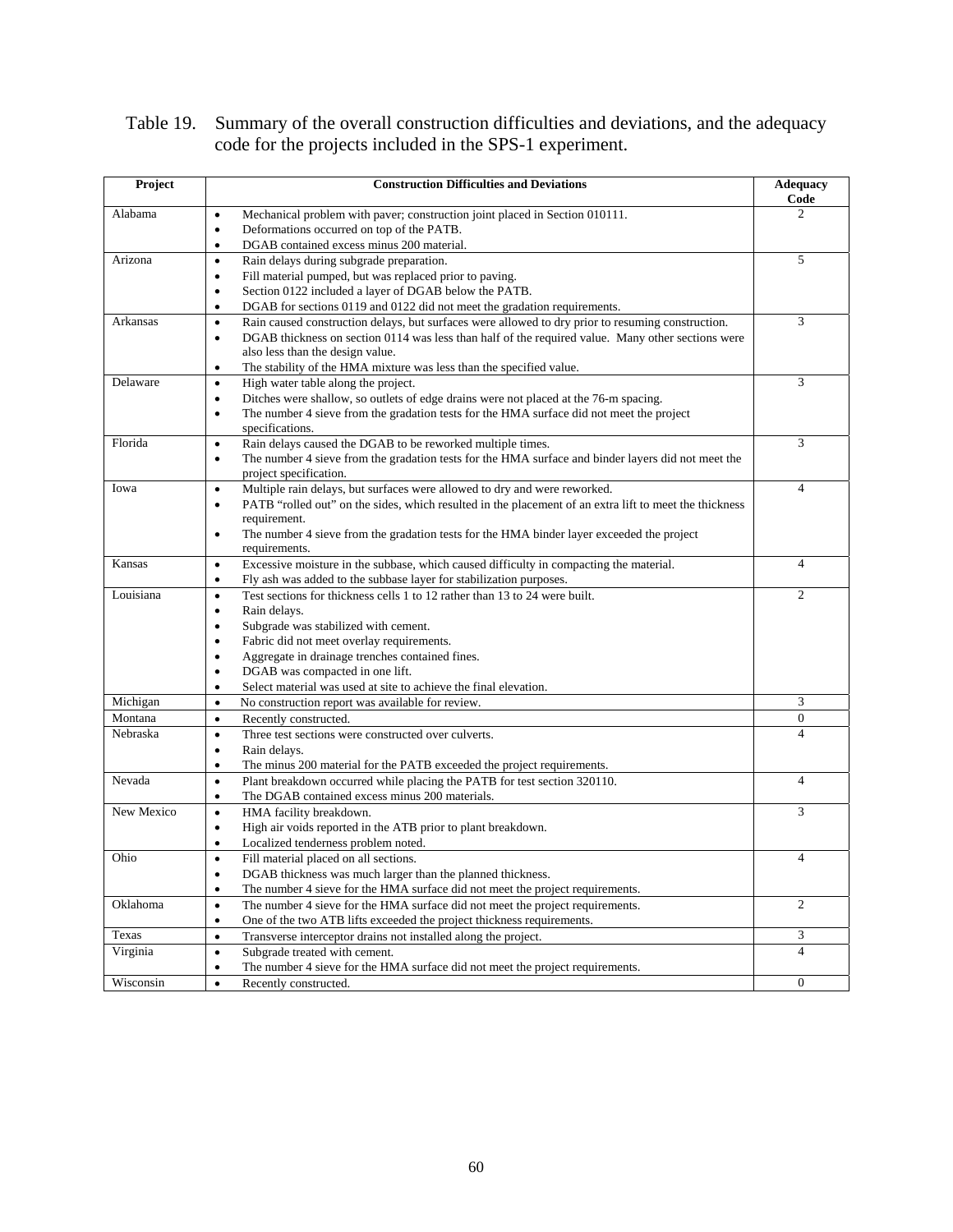The Michigan project has an adequacy code of *3* rather than *4* because four of the test sections were taken out of service without measurements for distress, longitudinal profile, international roughness index (IRI), or transverse profile (rut depth). These deficiencies should have minimal impact on the SPS-1 experiment because the project is in the wet-freeze climate and fine-grained subgrade soil site factorial cell of the experiment (refer to table 3), and there are three other projects within this cell that will provide sufficient data for analysis purposes. In addition, the value of this project will increase after the test results reach a Level E status. All other projects were assigned an adequacy code of *4* or *5*.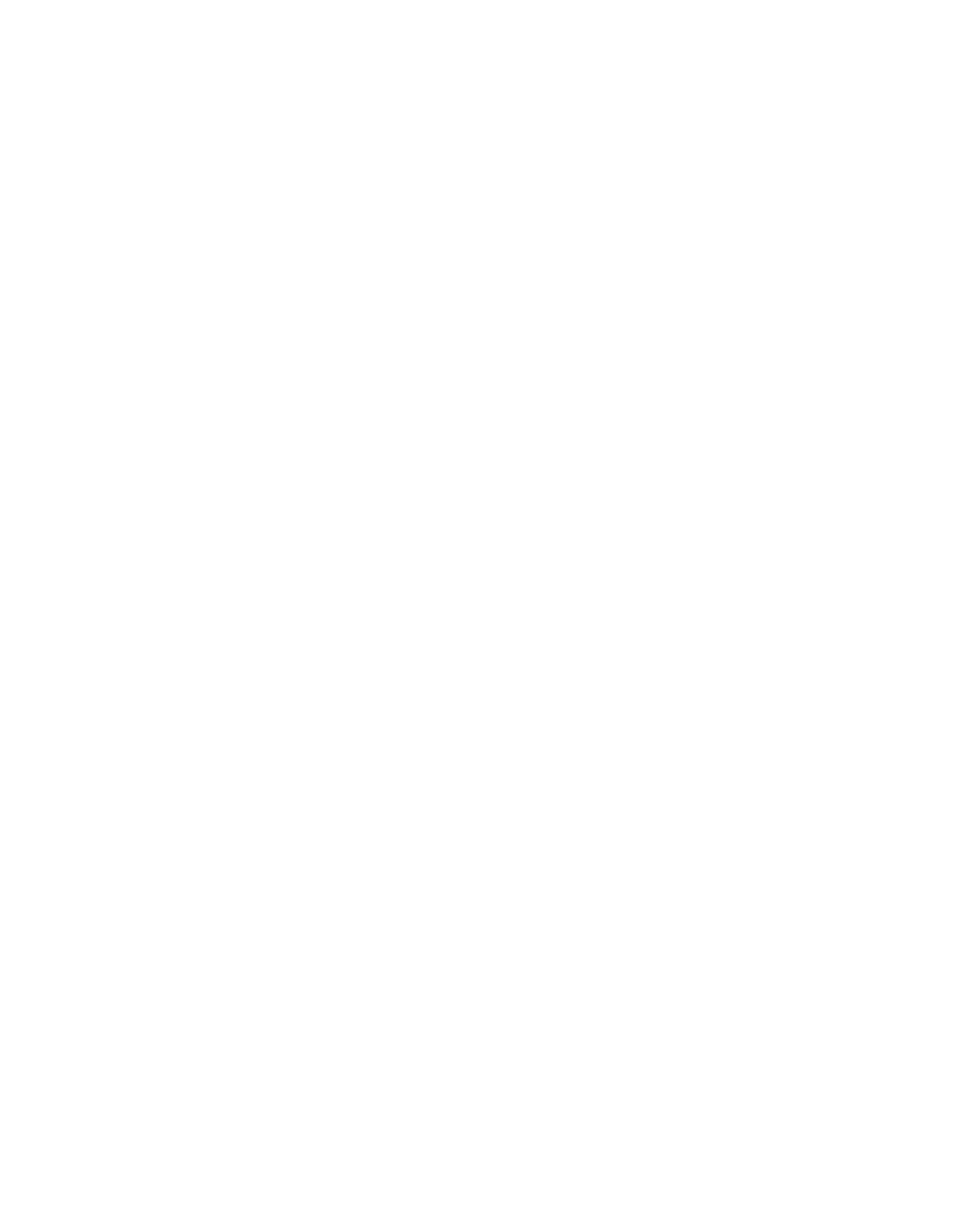# **5. ANALYSIS OF EARLY PERFORMANCE OBSERVATIONS**

The purpose of this chapter is to provide an evaluation of the early observations based on initial performance data and to identify performance differences both within and between the SPS-1 projects. This is not intended to be a comprehensive analysis of the performance data of the SPS-1 experiment. Appendix A includes a summary of the amount of distress and performance data that have been collected at each of the 18 SPS-1 sites over time.

## **GRAPHICAL COMPARISONS FROM TIME-SERIES DATA**

Six performance indicators were reviewed initially to evaluate potential differences between the test sections (both within and between projects) and to identify performance trends from the early observations. These performance and structural response indicators included fatigue cracking, rutting, longitudinal cracking in the wheel path and outside the wheel path, transverse cracking, IRI, and deflections measured by sensors 1 and 7.

The time-series data were plotted to observe trends for each of the monitoring data elements. The examples in figures 18 through 21 compare the performance of the test sections with and without drainage layers for all of the SPS-1 projects (between-project differences). As shown, many of these test sections have little to no distress at this time, making it difficult to identify any effect of the key experimental factors on performance. There also is extensive variability (i.e., traffic levels) between the test site companion full factorial projects, making any kind of graphical comparison very difficult to interpret.

Time-series data were also plotted for the individual projects to observe and evaluate trends between the test sections of the same project and to identify possible anomalies in the performance data. Examples of the time-series distress data plots are shown in figures 22 through 24. As shown, there is extensive variability in the data and, more importantly, many of the distresses (and deflections) abruptly decrease with time. This decrease in the magnitudes of the individual distresses (or inconsistent time-series data) is probably related to differences in the distress interpretation between different surveyors and measurement error. These inconsistent trends severely complicate graphical comparisons and other analyses based on early distress observations. Thus, only those distresses with reasonably consistent time-series data were used to evaluate early performance trends from the experiment. These distresses include rut depths, IRI, fatigue cracking, and transverse cracking.

Table 20 lists the percentage of the core test sections with distress magnitudes that can be used in comparative studies and in future calibration and validation studies of distress prediction models. As tabulated, relatively few of the core test sections have exhibited distress magnitudes that exceed the "minimum value" for each of the four distresses, with the exception of rutting; 18 percent of the test sections exceed the minimum rut depth of 7 mm.

The following provides a brief overview relative to the four major distress types or performance indicators.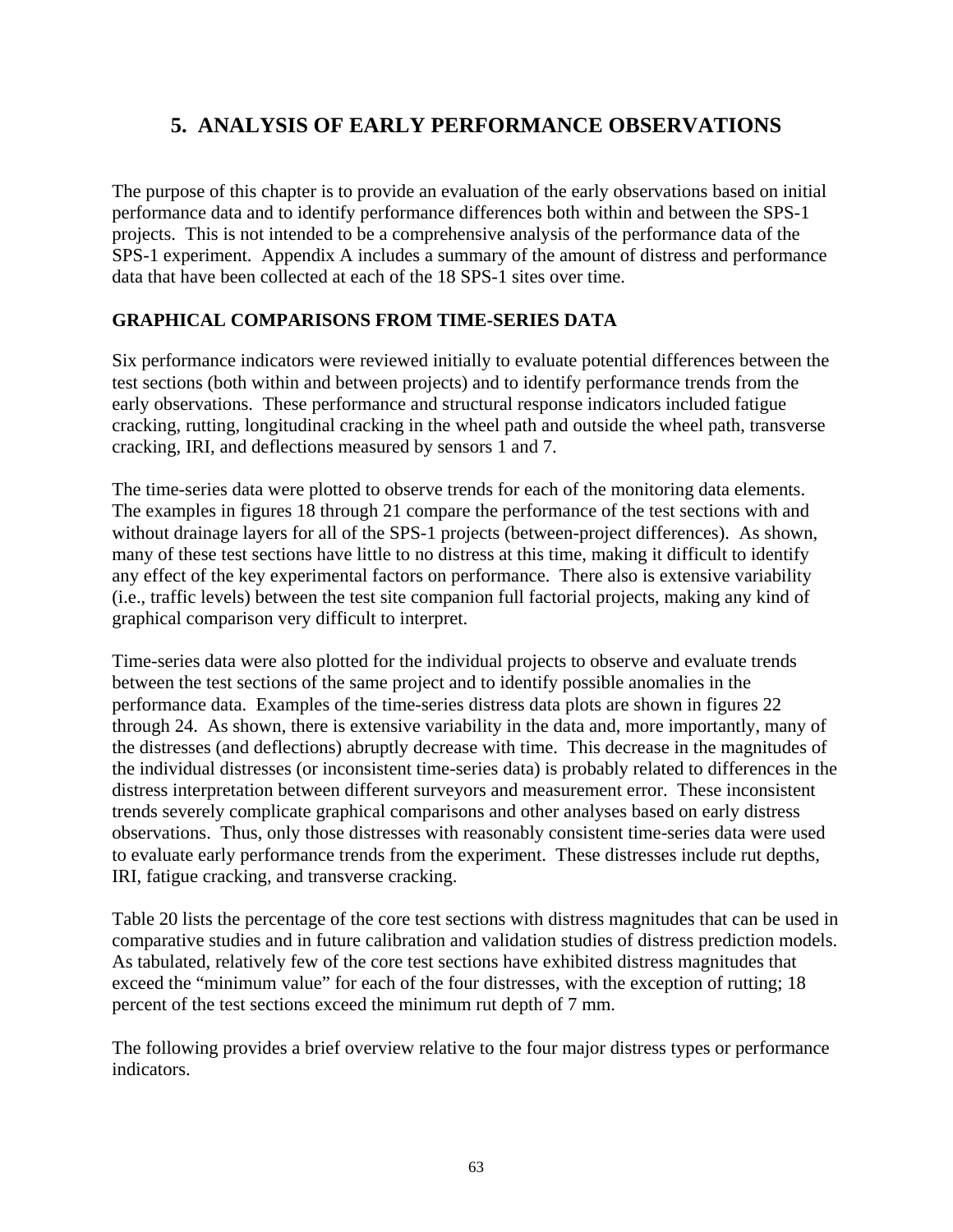

Figure 18. Area of fatigue cracking measured over time comparing test sections with and without permeable base layers for all SPS-1 projects combined.



Figure 19. Total length of transverse cracks measured over time comparing test sections with and without permeable base layers for all SPS-1 projects combined.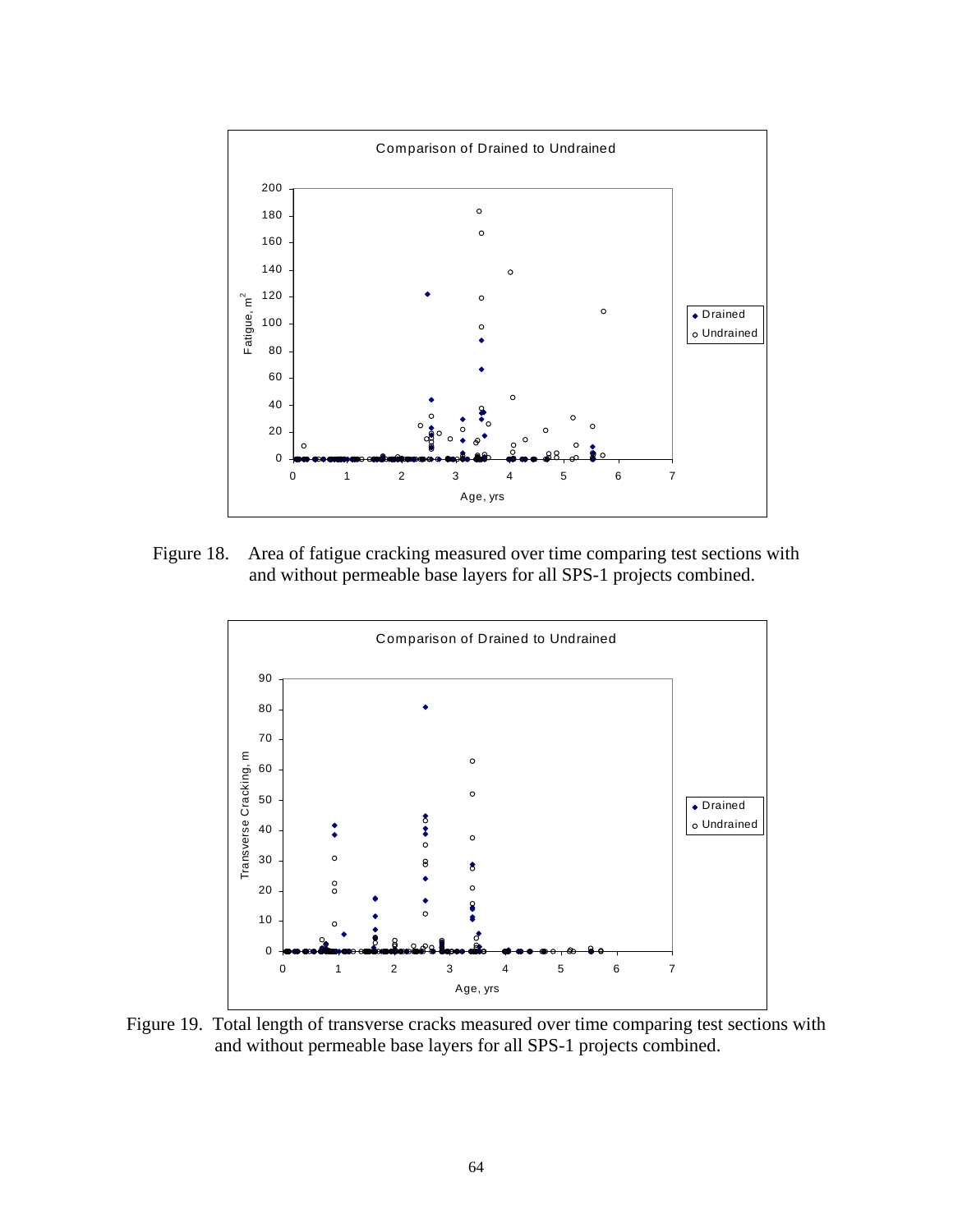

Figure 20. IRI values measured over time comparing test sections with and without permeable base layers for all SPS-1 projects combined.



Figure 21. Rut depths measured over time comparing test sections with and without permeable base layers for all SPS-1 projects combined.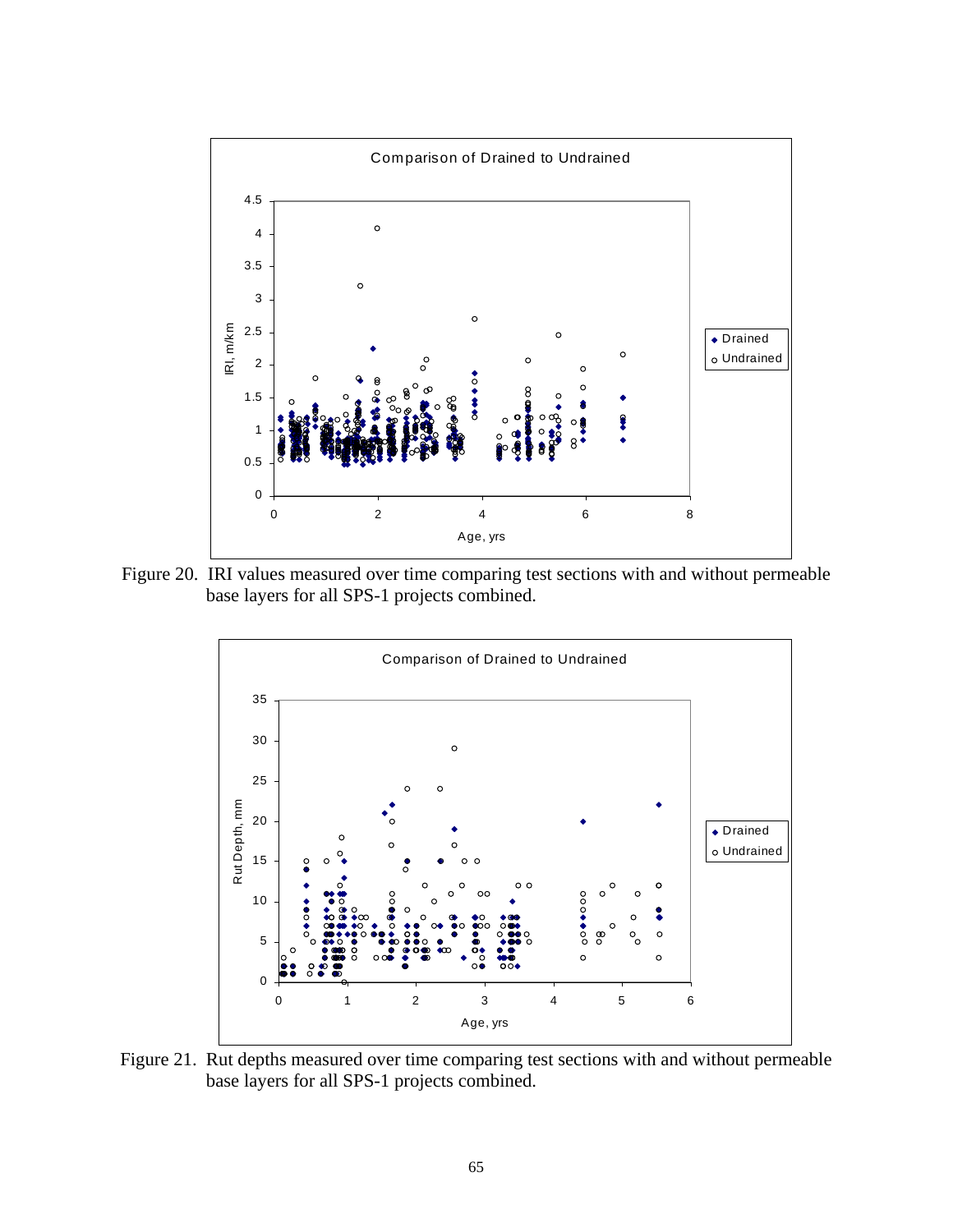



Figure 22. Longitudinal cracking in the wheel paths measured on different dates for the core test sections of the Alabama project.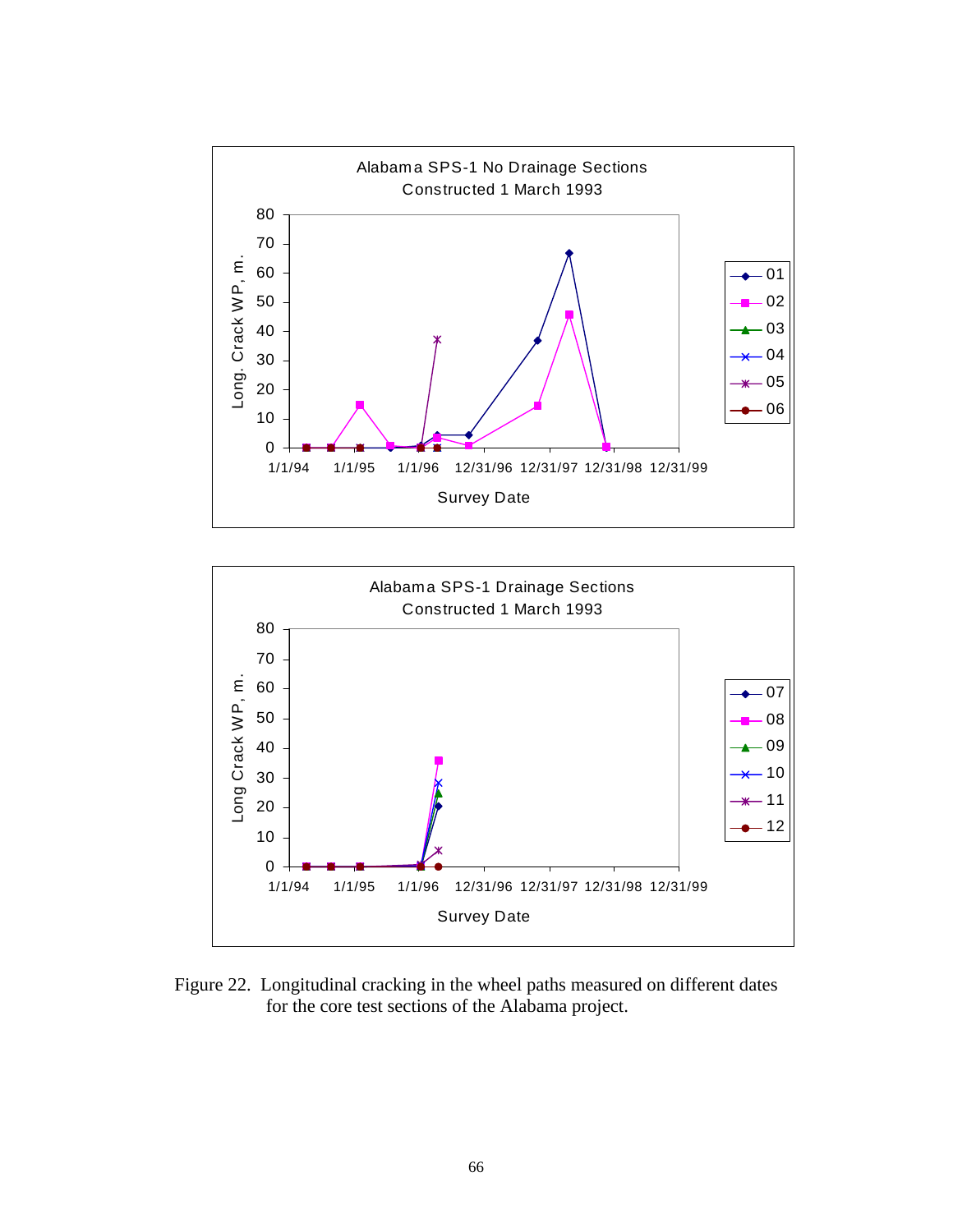



Figure 23. Longitudinal cracking outside the wheel paths measured on different dates for the core test sections of the Alabama project.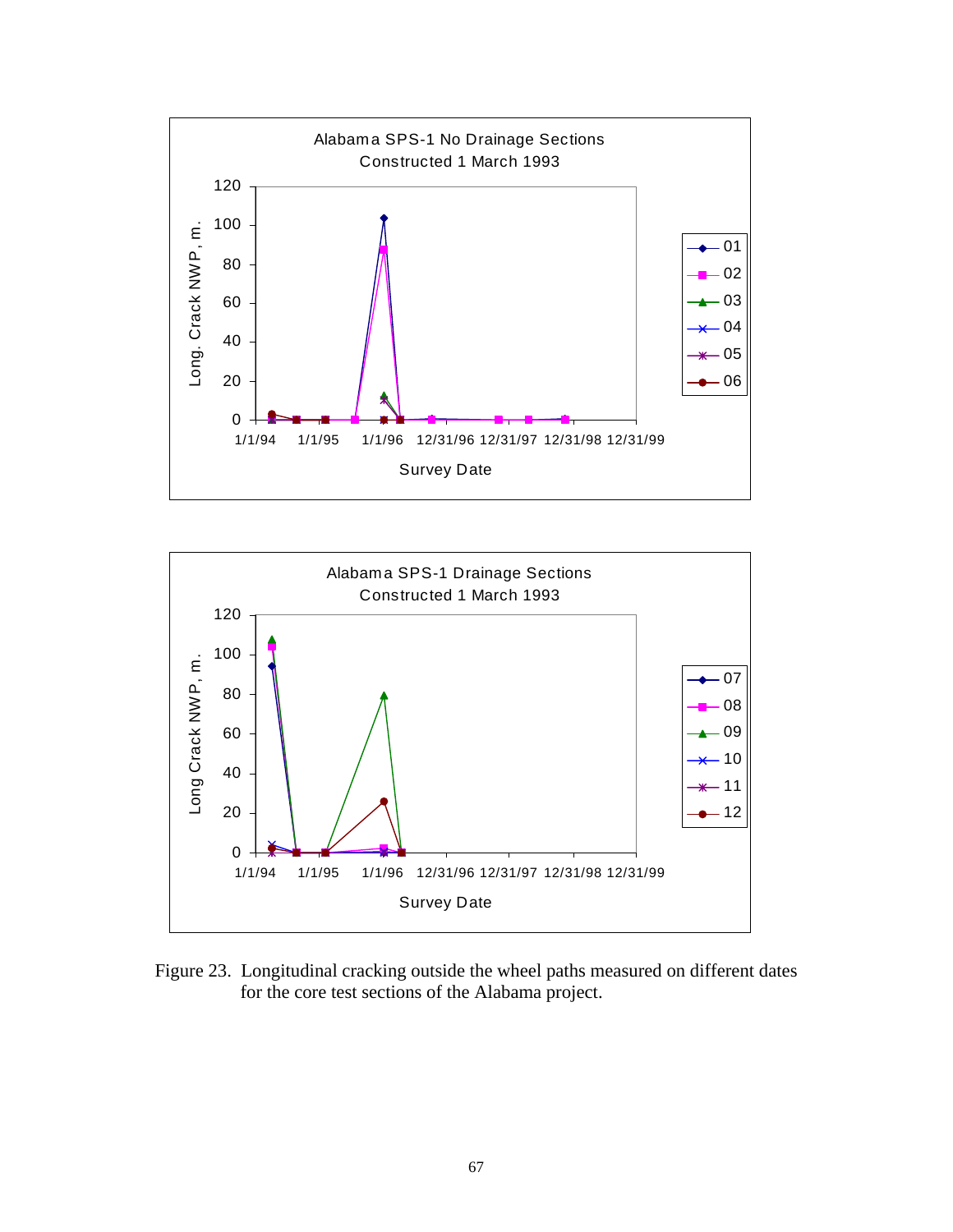



Figure 24. Transverse cracking measured on different dates for the core test sections of the Alabama project.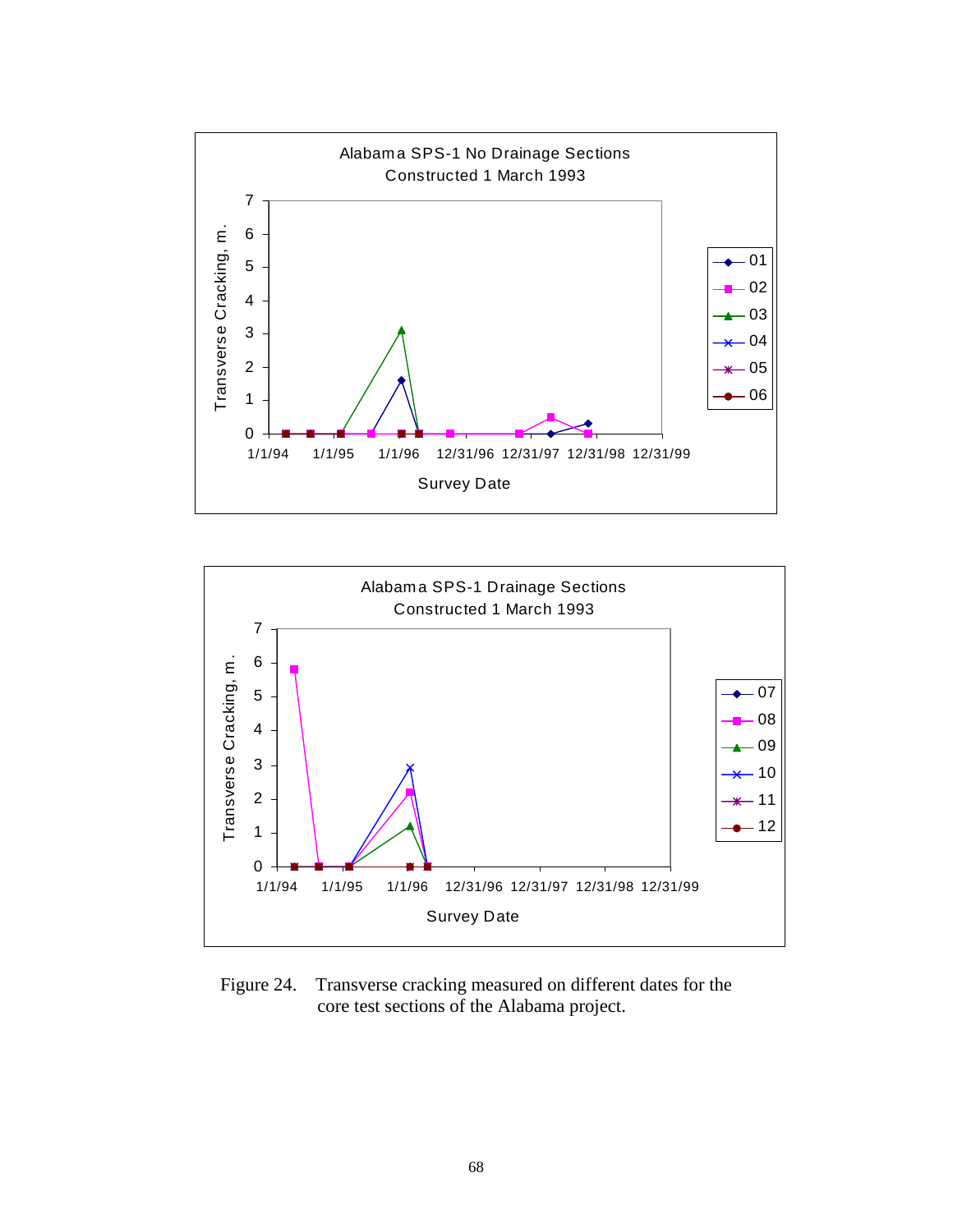#### Table 20. Percentage of the SPS-1 core test sections with distress magnitudes exceeding the value noted.

| <b>Performance Indicator</b> | <b>Distress Magnitude</b><br><b>Minimal Value</b> | <b>Core Test Sections Exceeding Minimal Value</b> |                        |
|------------------------------|---------------------------------------------------|---------------------------------------------------|------------------------|
|                              |                                                   | <b>Percentage of Sections</b>                     | <b>No. of Sections</b> |
| Rut Depth                    | $> 7$ mm                                          | 18.1                                              | 39                     |
| IRI                          | $> 1.4$ m/km                                      | 5.6                                               |                        |
| <b>Fatigue Cracking</b>      | $>$ 25 m <sup>2</sup>                             | 6.0                                               |                        |
| <b>Transverse Cracking</b>   | > 9 m                                             | 5.6                                               |                        |

#### Fatigue Cracking

Fatigue cracking has occurred on some of the test sections of the older projects. Table 21 shows the average amount of fatigue cracking observed at each project and the age of that project. Figure 25 shows the average area of fatigue cracking at a project compared to the age of that project and the total number of test sections with fatigue cracking. As shown in table 21 and figure 25, the number of sections with fatigue cracking is consistently less for the younger projects, while the average fatigue cracking for a project appears to be less age dependent. This observation suggests a substantial difference in the fatigue resistance of the flexible pavements and HMA mixtures between the projects. This trend may change as more data become available with time.

| Project       | Age,         | <b>Core Test Sections</b>     |         | Area of Fatigue Cracking, m <sup>2</sup> |           | <b>Initial IRI</b> |
|---------------|--------------|-------------------------------|---------|------------------------------------------|-----------|--------------------|
|               | <b>Years</b> | with Fatigue<br>Cracking, No. | Average | <b>Standard</b><br><b>Deviation</b>      | Age, Yrs. | IRI, m/km          |
| Iowa          | 7.0          | 10                            | 2.0     | 3.78                                     | 2.3       | 0.970              |
| Alabama       | 6.4          | 6                             | 15.1    | 31.2                                     | 2.9       | 0.686              |
| Arizona       | 6.0          | 7                             | 4.0     | 7.03                                     | 0.5       | 0.778              |
| <b>Kansas</b> | 5.8          | 8                             | 44.8    | 51.5                                     | 0.6       | 0.811              |
| Arkansas      | 5.7          | 5                             | 4.8     | 10.6                                     | 3.6       | 0.808              |
| Ohio          | 4.6          | $\overline{0}$                | 0.0     | 0.0                                      | 2.0       | 1.490              |
| Nebraska      | 4.1          |                               | 1.2     | 4.2                                      | 0.3       | 1.140              |
| Nevada        | 4.0          | $\overline{5}$                | 5.1     | 13.1                                     | 1.7       | 0.713              |
| Michigan      | 4.0          | $\overline{0}$                | 0.0     | 0.0                                      | 1.4       | 0.783              |
| Virginia      | 3.7          |                               | 11.5    | 39.9                                     | 1.1       | 1.002              |
| Florida       | 3.7          | $\theta$                      | 0.0     | 0.0                                      | 1.2       | 0.754              |
| New Mexico    | 3.7          | $\theta$                      | 0.0     | 0.0                                      | 1.4       | 0.623              |
| Delaware      | 3.2          |                               | 15.3    | 52.8                                     | 0.6       | 0.819              |
| Texas         | 2.3          | $\theta$                      | 0.0     | 0.0                                      | 0.4       | 0.847              |
| Oklahoma      | 2.1          | $\theta$                      | 0.0     | 0.0                                      | 0.4       | 0.943              |
| Louisiana     | 2.1          | $\theta$                      | 0.0     | 0.0                                      | 0.4       | 0.649              |
| Wisconsin     | 1.8          | $\Omega$                      | 0.0     | 0.0                                      | 0.2       | 0.775              |
| Montana       | 0.8          | $\overline{0}$                | 0.0     | 0.0                                      | 0.1       | 0.818              |

| Table 21. Summary of the average area of fatigue cracking observed at each project. |  |  |  |  |  |
|-------------------------------------------------------------------------------------|--|--|--|--|--|
|                                                                                     |  |  |  |  |  |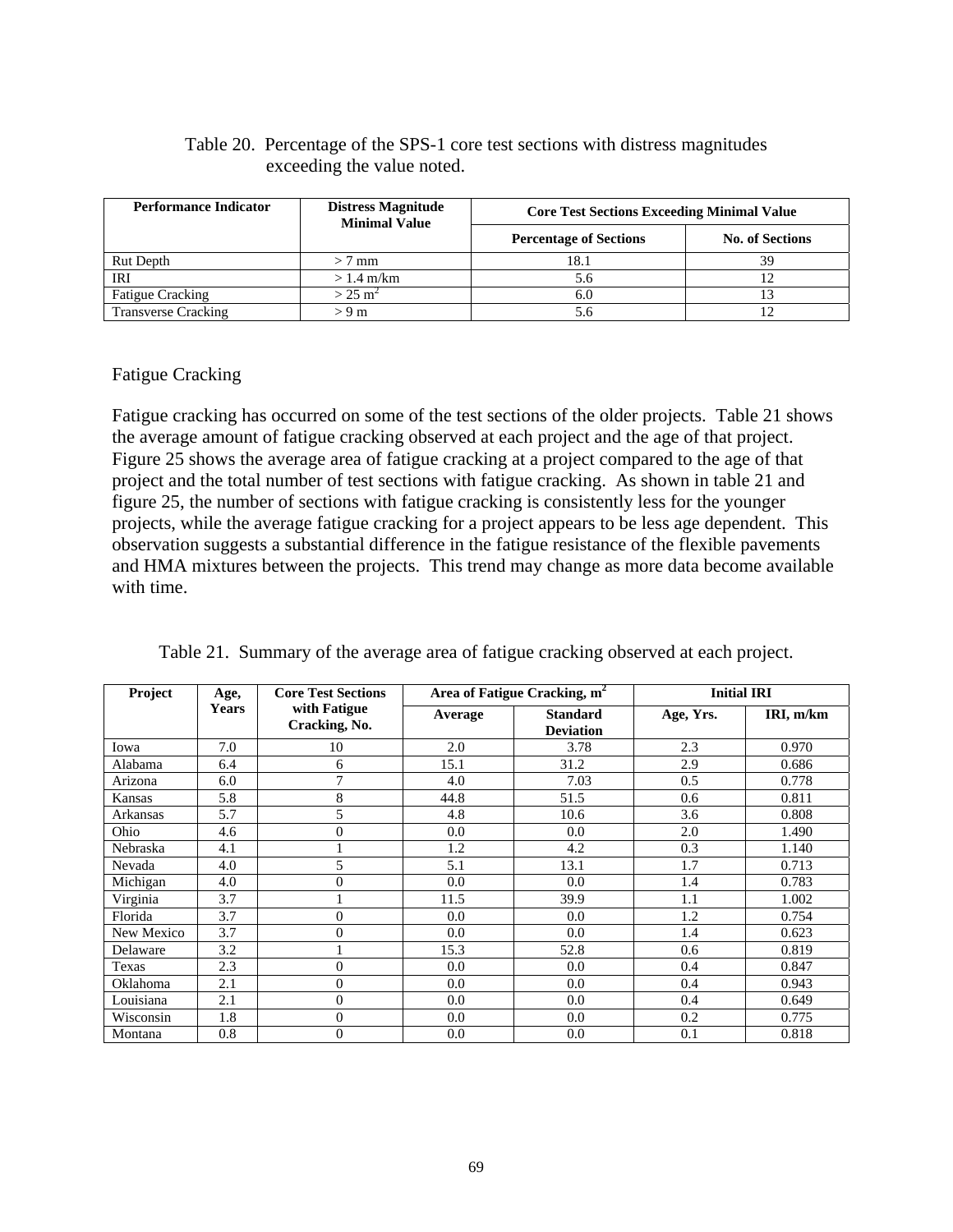

Figure 25. Graphical illustration of the average amount of fatigue cracking observed on each of the projects, as of January 2000.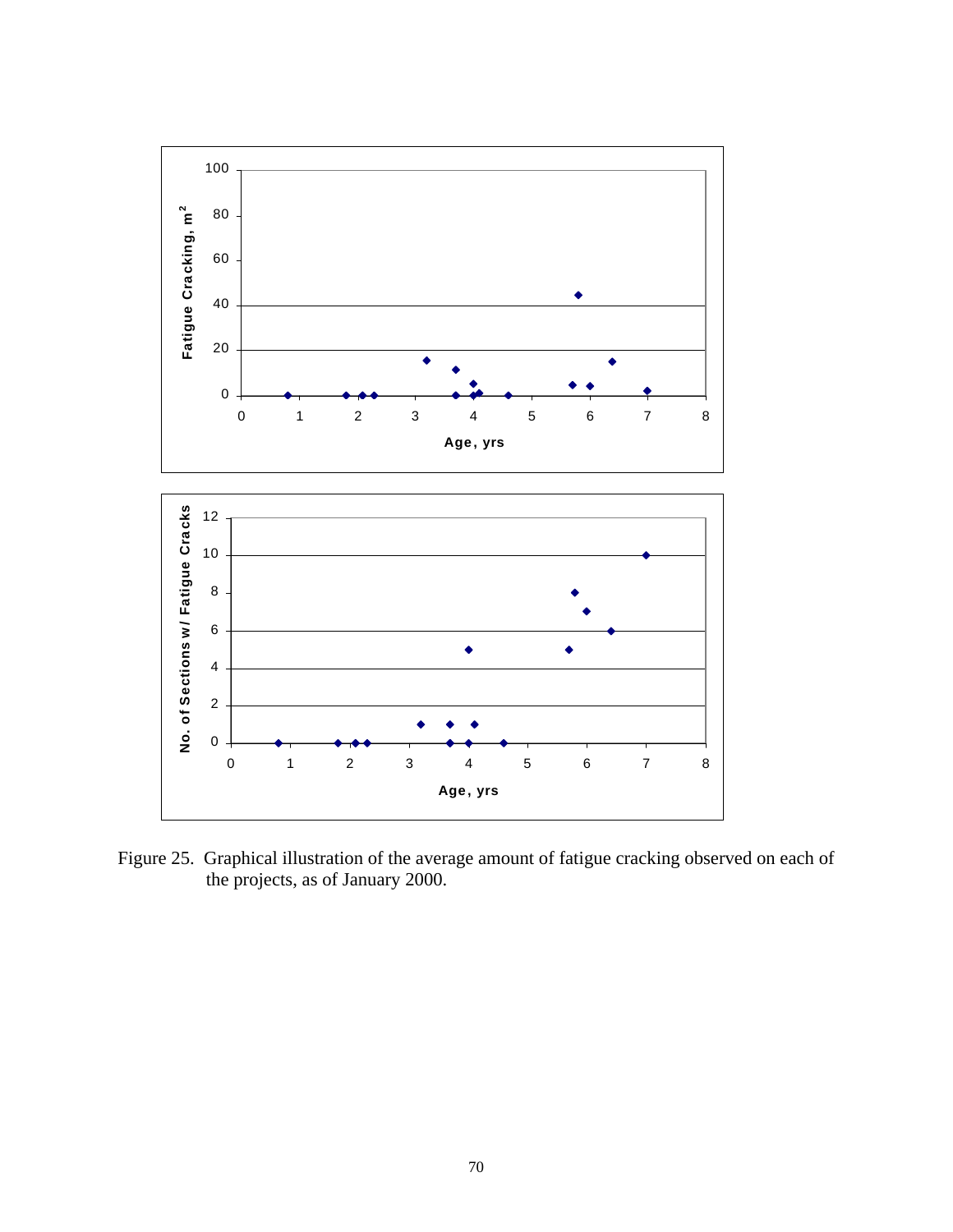The Kansas test sections consistently have the greatest area of fatigue cracking, but are not from the oldest project. In fact, all eight of the test sections that have cracked show over  $25 \text{ m}^2$  of fatigue cracking. The Kansas SPS-1 project had a wet subbase that was difficult to compact (refer to table 19). In all probability, the wet subbase and low densities are the reasons for this large amount of fatigue cracking. These data will still be invaluable for comparative studies and for calibrating mechanistic prediction models once the materials test results become available.

All except two of the Iowa test sections have fatigue cracking, but the areas measured within each test section are small—the average fatigue cracking is  $2.0 \text{ m}^2$ . Conversely, a large area of fatigue cracking has been recorded on one test section of the Delaware and Virginia projects. The reason for this large area of fatigue cracking in one test section when the other 11 have none is unknown, and both of these test sections are considered anomalies relative to each project.

### **Transverse Cracking**

Transverse cracking has occurred on all except one of the Iowa test sections. The length of the transverse cracks measured along the test sections that have cracked exceed 9 m. The only other projects exhibiting some transverse cracking are the Kansas and Arkansas projects. However, the total length of transverse cracking at these two sites is less than 9 m for all except one of the Kansas test sections. This transverse cracking is probably more related to the HMA mixture characteristics or properties than to any of the key experimental factors, including the climate.

The Arkansas, Iowa, and Kansas sites are the oldest projects in a freezing climate. The age of the Iowa project is 7 years, the Kansas project is 5.8 years, and the Arkansas project is 5.7 years. Thus, age also may be an important factor. In fact, mechanistic-based models consider the binder and mixture properties, climate, and age to be the most important factors in the occurrence of transverse cracking.

### **Smoothness—IRI Values**

The Iowa, Kansas, and Nebraska projects have the most test sections with IRI values greater than 1.4 m/km. These are the same projects that have extensive transverse and fatigue cracking. The occurrence of transverse and fatigue cracking are probably causing the increased roughness (increased IRI values) at these sites. The authors have found from previous studies that the IRI is related to the standard deviation of the rut depth, transverse cracking, fatigue cracking, and other distresses.<sup> $(13)$ </sup> Thus, there are interactions between the performance measures, which will need to be considered in future studies using data from this experiment.

### **Rut Depths**

Rut depths exceeding 7 mm have been measured along 10 of the 18 SPS-1 projects—Alabama, Arizona, Iowa, Kansas, Michigan, Nebraska, Nevada, Virginia, Ohio, and Texas. These projects are located in very different climates. However, rut depths in only one of the test sections in the Michigan, Nevada, and Virginia projects exceeds 7 mm; the rut depths in the other 11 test sections within these 3 projects are less than 7 mm. Thus, those projects with the greatest rut depths have been in-place longer, with the exception of the Texas project (refer to table 21 for the age of the projects). The Texas project is located along a rural highway and has less traffic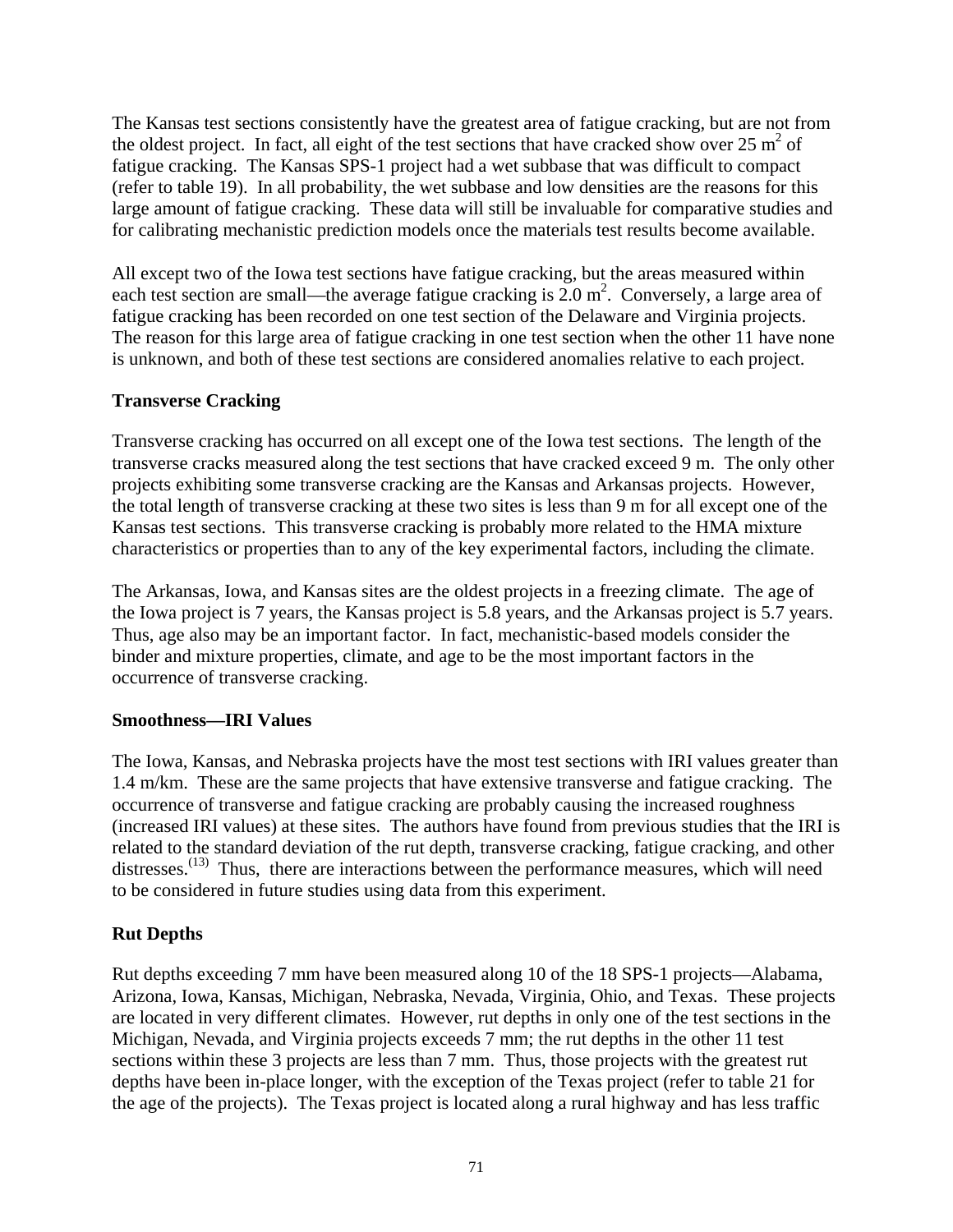than any of the other 18 SPS-1 projects with only 10,000 ESALs per year (refer to table 8). In all probability, the rut depths measured along the Texas project are more related to the HMA mixture characteristics than to any key factor included in the experiment.

# **ANALYSIS OF VARIANCE**

An analysis of variance (ANOVA) was completed for each of the four major distress types to determine if the main factors of the experiment had a significant effect on those distresses from these early observations. The major factors included in the ANOVA are listed below.

- Subgrade type: Fine-grained versus coarse-grained soils.
- HMA thickness: Thin versus thick surface layers.
- Base type: Granular or unbound aggregate versus ATB layers.
- Drainage condition: Permeable versus dense layers.

Results from this one-way ANOVA are summarized in table 22 and indicate that subgrade soil, drainage condition, type of base material, and HMA thickness have a significant effect on all distresses with the exception of rut depth. Although there are possible interactions between these factors, the one-way ANOVA demonstrates that the key factors of the SPS-1 experiment design are having an effect on the early performance observations.

| <b>Experimental Factor</b>       | <b>Performance Indicator/Surface Distress</b> |            |                         |                            |  |  |
|----------------------------------|-----------------------------------------------|------------|-------------------------|----------------------------|--|--|
|                                  | <b>Rut Depths</b>                             | <b>IRI</b> | <b>Fatigue Cracking</b> | <b>Transverse Cracking</b> |  |  |
| Subgrade Soil Type               | 0.132                                         | < 0.0001   | 0.034                   | 0.006                      |  |  |
| Base Type                        | < 0.0001                                      | < 0.0001   | 0.092                   | 0.604                      |  |  |
| Drainage Condition               | 0.897                                         | 0.003      | 0.246                   | 0.465                      |  |  |
| Nominal Base<br><b>Thickness</b> | 0.254                                         | 0.003      | 0.898                   | 0.589                      |  |  |
| Nominal HMA<br>Thickness         | 0.556                                         | <0.0001    | 0.013                   | 0.815                      |  |  |
| Age of Project                   | < 0.0001                                      | 0.001      | < 0.0001                | 0.068                      |  |  |

Table 22. Summary of p-values from a one-way ANOVA to determine the effect of experimental factors on selected performance indicators.

The following summarizes the effect of the key factors of the experiment on the individual distresses. A description of the effects and possible reasons for those effects are discussed in the next section of this chapter.

- **Rut Depth**: Base type and the age of the project are important and have an effect on the measured rut depths. On the average, those test sections with unbound aggregate base layers were found to have the highest rut depths while those with ATB layers have the lowest.
- **IRI**: Subgrade soil type, base type, drainage condition, base thickness, HMA surface thickness, and age all are important in calculating the IRI from the longitudinal profiles. Those test sections with the following site and structural factors were found to be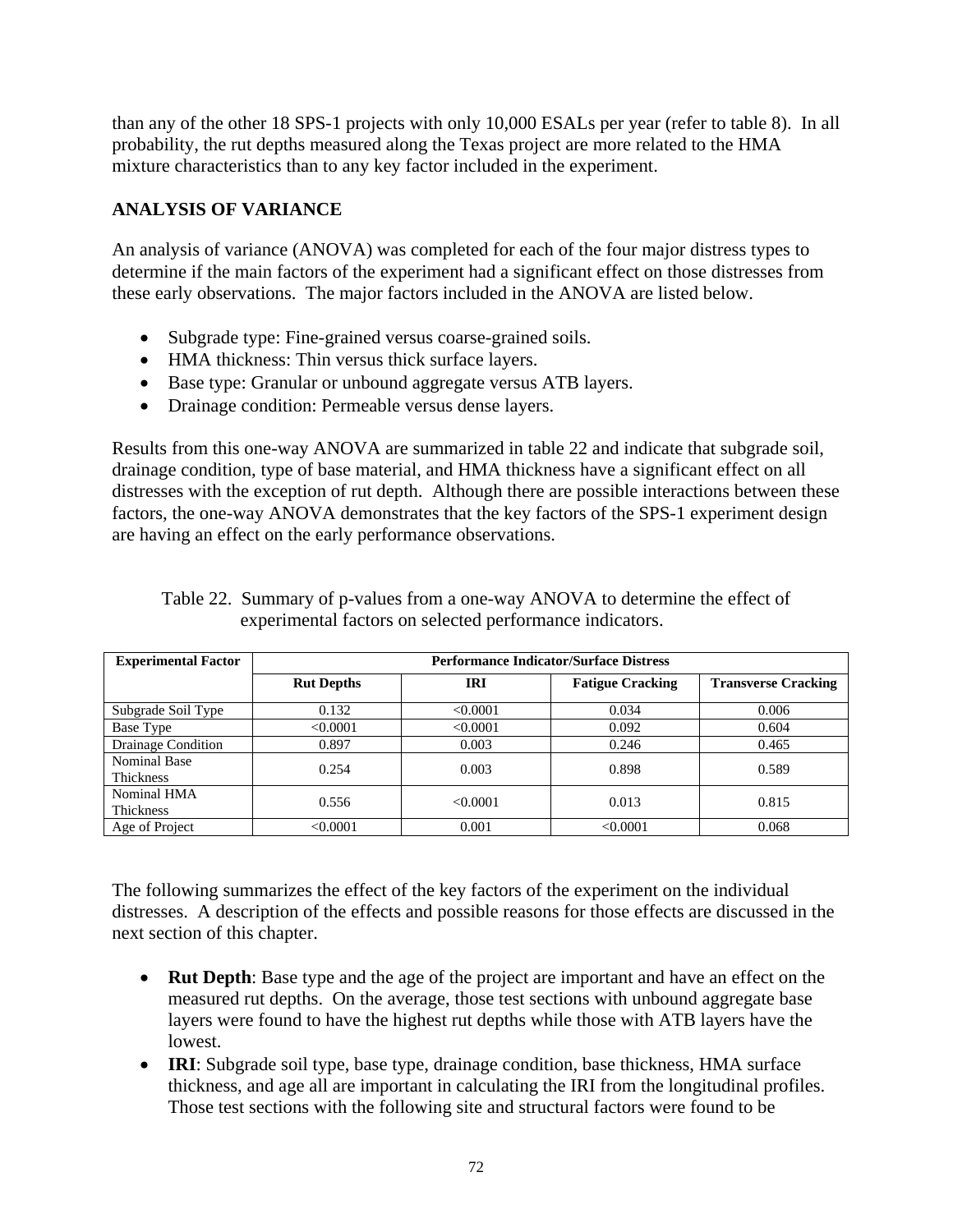smoother: coarse-grained soils, ATB layers, permeable base layers, thicker base, and thicker HMA layers.

- **Fatigue Cracking**: HMA surface thickness and the age of the project appear to affect the fatigue cracking. The test sections that are younger and that have the thicker HMA layers have the least amount of fatigue cracks. Subgrade soil type also appears to be important relative to fatigue cracking. On average, the projects built over fine-grained soils have more fatigue cracking than those projects built over coarse-grained soils. However, the Kansas project with the wet subbase and variable densities was built on a fine-grained soil and has a large amount of fatigue cracking. The difficulties encountered during the construction of this section (rather than the fine-grained soil) could be biasing the statistical comparison related to subgrade soil type.
- **Transverse Cracking**: Subgrade soil type and, to a lesser degree, age are important relative to the amount of transverse cracking measured at each site. However, nearly all of the test sections with the greatest lengths of transverse cracking are from the Iowa project. The greatest lengths of cracking on this one project could be distorting the results.

## **EFFECT OF KEY EXPERIMENTAL FACTORS ON PERFORMANCE**

The remaining sections of this chapter discuss the effect of each key factor of the experiment in relation to the magnitude and relative occurrence of observed distresses. Tables 23 through 26 summarize the differences in the average performance measures between the key factors of the experiment.

### **Subgrade Soil Type**

HMA pavements built over fine-grained subgrade soils exhibit higher IRI values than those pavements built over coarse-grained soils (table 23). More importantly, a much greater percentage of the HMA core test sections built over fine-grained soils in a freeze climate have exceeded 1.2 m/km (see figure 26). This observation is consistent with previous findings from evaluating the General Pavement Studies (GPS) test sections.<sup>(14)</sup>

The Iowa, Kansas, and Nebraska projects consistently have higher IRI values. The initial IRI values were reviewed to determine if these projects had higher IRI values immediately after construction. The initial IRI values and the age of the project when those values were measured are summarized in table 21. As shown, these projects did not exhibit the higher values after construction. As stated in chapter 4 and listed in table 21, the first longitudinal profiles were measured over 1 year after construction on 50 percent of the SPS-1 projects. Chapter 3 explained some of the reasons why data were not measured sooner following construction.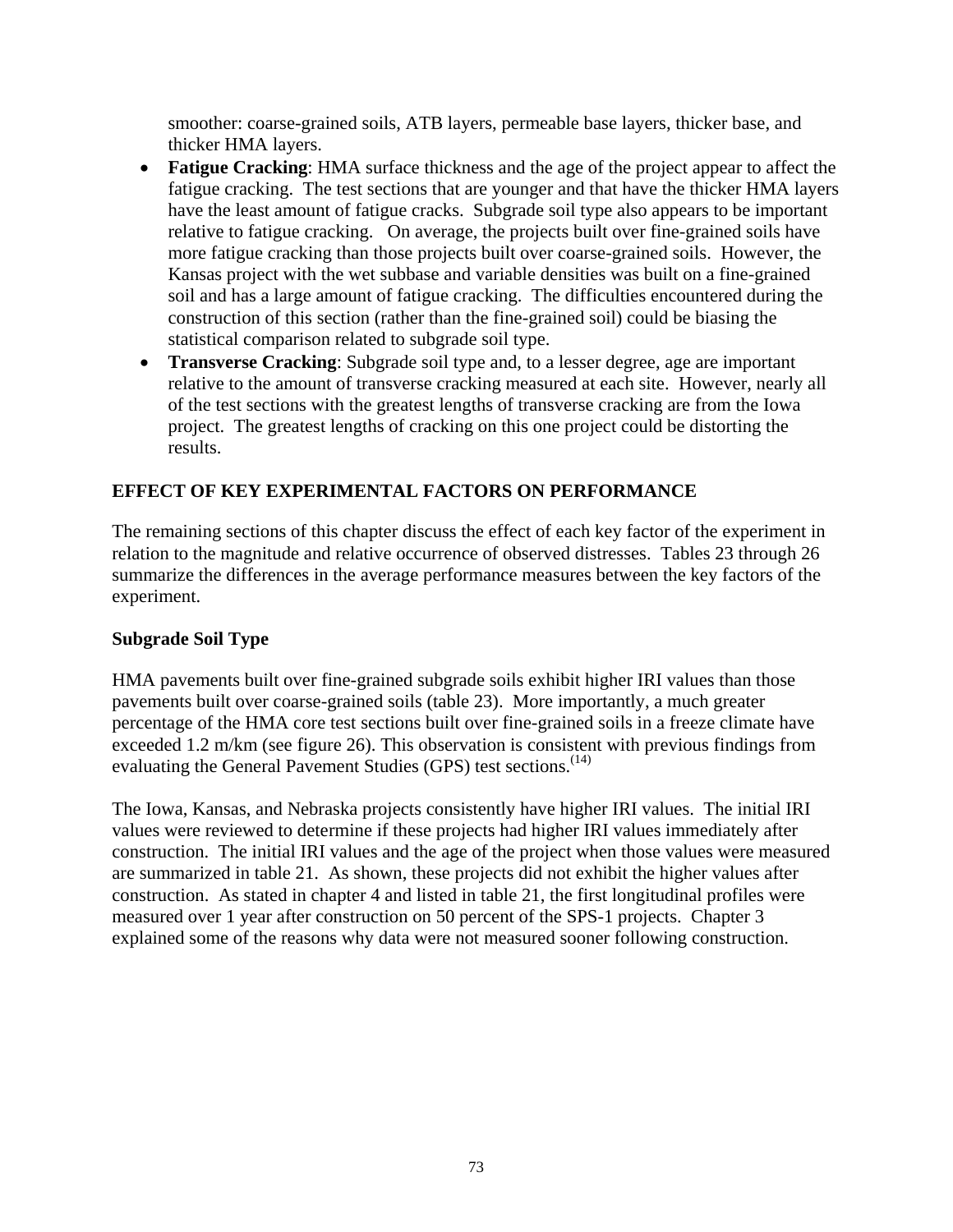### Table 23. Average performance differences of the test sections between the different soil types included in the SPS-1 experiment.

|                            | <b>Distress or Performance Indicator</b> |                     | <b>Soil Type</b> |
|----------------------------|------------------------------------------|---------------------|------------------|
|                            |                                          | <b>Fine-grained</b> | Coarse-grained   |
|                            | Mean, mm                                 | 6                   | n                |
| <b>Rut Depth</b>           | Std. Deviation, mm                       |                     |                  |
|                            | COV, $\%^*$                              | 74                  | 71               |
|                            | Mean, m/km                               | 1.03                | 0.78             |
| IRI                        | Std. Deviation, m/km                     | 0.364               | 0.137            |
|                            | COV, %                                   | 35                  | 18               |
|                            | Mean, $m^2$                              | 1.5                 | 3.5              |
| <b>Fatigue Cracking</b>    | Std. Deviation, $m2$                     | 11.8                | 16.7             |
|                            | COV, %                                   | 802                 | 481              |
|                            | Mean, m                                  | 2.1                 | 0.3              |
| <b>Transverse Cracking</b> | Std. Deviation, m                        | 8.7                 | 1.8              |
|                            | COV, %                                   | 410                 | 547              |

# Table 24. Average performance differences of the test sections between the different types of base layers included in the SPS-1 experiment.

|                            | <b>Distress or Performance Indicator</b> | <b>Base Type</b> |                          |  |
|----------------------------|------------------------------------------|------------------|--------------------------|--|
|                            |                                          | ATB              | <b>Unbound Aggregate</b> |  |
|                            | Mean, mm                                 | 4                |                          |  |
| <b>Rut Depth</b>           | Std. Deviation, mm                       | 3                |                          |  |
|                            | COV. $%^*$                               | 77               | 71                       |  |
|                            | Mean, m/km                               | 0.89             | 1.014                    |  |
| IRI                        | Std. Deviation, m/km                     | 0.280            | 0.433                    |  |
|                            | COV, %                                   | 31               | 43                       |  |
|                            | Mean, $m^2$                              | 1.6              | 6.2                      |  |
| <b>Fatigue Cracking</b>    | Std. Deviation, $m^2$                    | 10.1             | 23.7                     |  |
|                            | COV, %                                   | 637              | 380                      |  |
|                            | Mean, m                                  | 1.5              | 0.9                      |  |
| <b>Transverse Cracking</b> | Std. Deviation, m                        | 7.3              | 5.7                      |  |
|                            | COV, %                                   | 474              | 638                      |  |

Table 25. Average performance differences of the test sections between the different drainage conditions included in the SPS-1 experiment.

| <b>Distress or Performance Indicator</b> |                       | <b>Drainage Condition</b> |                   |  |
|------------------------------------------|-----------------------|---------------------------|-------------------|--|
|                                          |                       | <b>Permeable Base</b>     | <b>Dense Base</b> |  |
|                                          | Mean, mm              | h                         | 6                 |  |
| <b>Rut Depth</b>                         | Std. Deviation, mm    |                           | 4                 |  |
|                                          | $COV, %*$             | 70                        | 75                |  |
|                                          | Mean, m/km            | 0.884                     | 0.965             |  |
| IRI                                      | Std. Deviation, m/km  | 0.243                     | 0.367             |  |
|                                          | COV, %                | 28                        | 38                |  |
|                                          | Mean, $m^2$           | 1.8                       | 3.5               |  |
| <b>Fatigue Cracking</b>                  | Std. Deviation, $m^2$ | 10.3                      | 18.1              |  |
|                                          | COV, %                | 584                       | 518               |  |
|                                          | Mean, m               | 1.5                       | 1.3               |  |
| <b>Transverse Cracking</b>               | Std. Deviation, m     | 7.4                       | 6.5               |  |
|                                          | COV, %                | 482                       | 490               |  |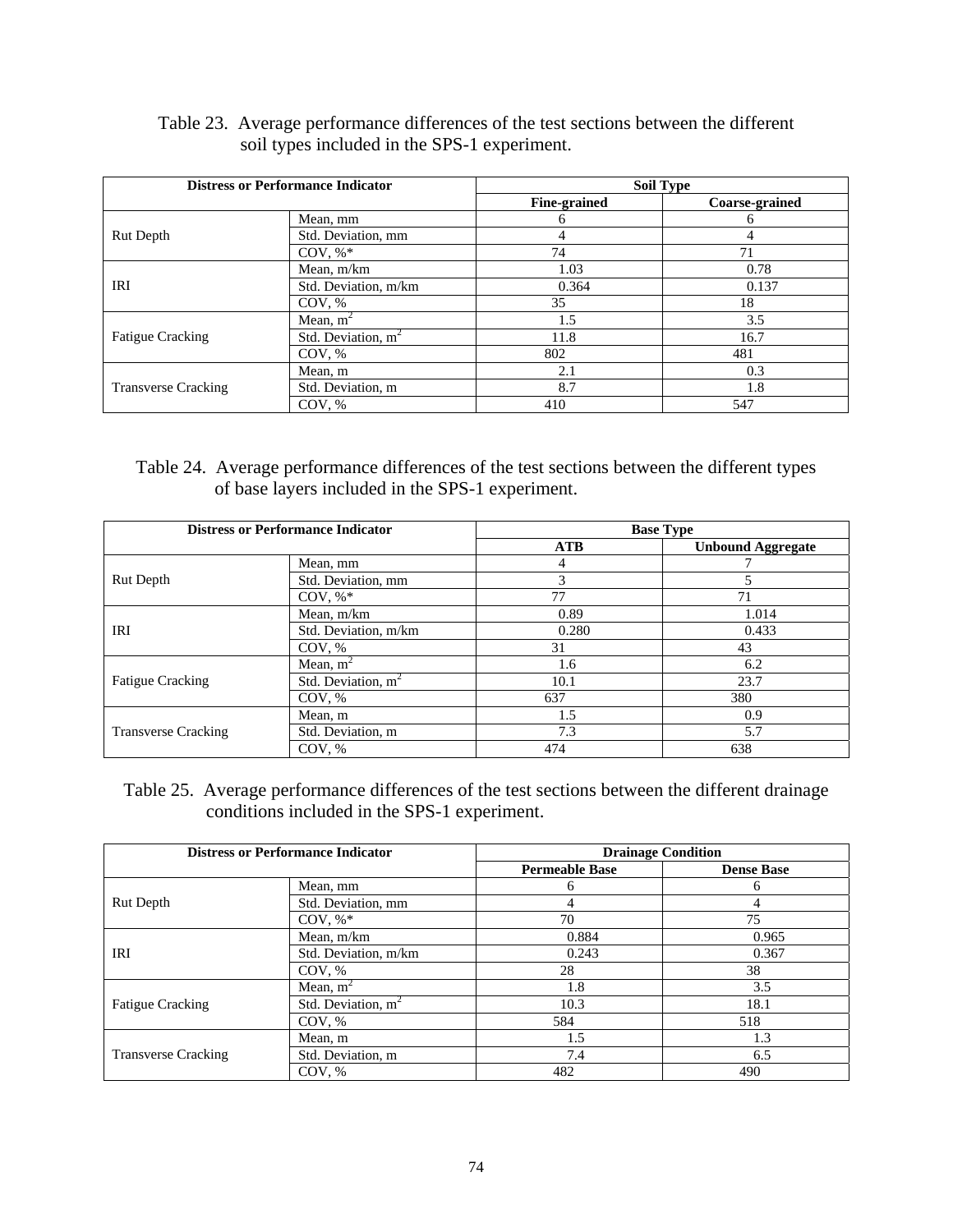| Table 26. Average performance differences of the test sections between the different |
|--------------------------------------------------------------------------------------|
| HMA layer thickness included in the SPS-1 experiment.                                |

|                            | <b>Distress or Performance Indicator</b> | <b>HMA Surface Thickness</b> |              |  |
|----------------------------|------------------------------------------|------------------------------|--------------|--|
|                            |                                          | <b>Thin</b>                  | <b>Thick</b> |  |
|                            | Mean, mm                                 | <sub>(</sub>                 | 6            |  |
| Rut Depth                  | Std. Deviation, mm                       |                              |              |  |
|                            | $COV, \%^*$                              | 74                           | 72           |  |
|                            | Mean, m/km                               | 0.970                        | 0.884        |  |
| IRI                        | Std. Deviation, m/km                     | 0.345                        | 0.281        |  |
|                            | COV, %                                   | 36                           | 32           |  |
|                            | Mean, $m2$                               | 4.0                          | 1.4          |  |
| <b>Fatigue Cracking</b>    | Std. Deviation, $m2$                     | 20.0                         | 7.5          |  |
|                            | COV, %                                   | 494                          | 535          |  |
|                            | Mean, m                                  | 1.5                          | 1.4          |  |
| <b>Transverse Cracking</b> | Std. Deviation, m                        | 7.3                          | 6.5          |  |
|                            | COV, %                                   | 499                          | 474          |  |



Figure 26. Percentage of the core test sections that exceed an IRI value of 1.2 m/km.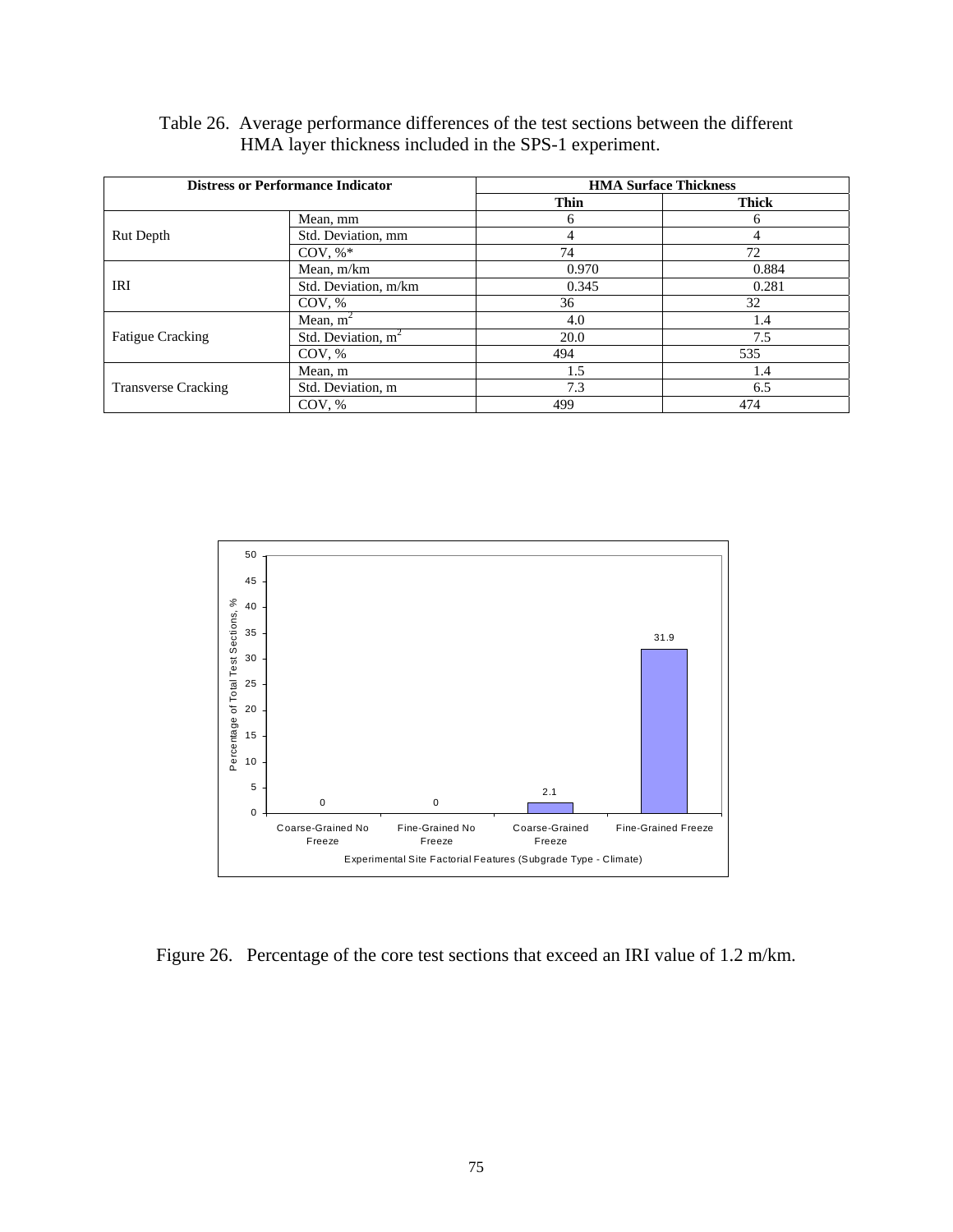More transverse cracking has occurred on HMA pavements supported by fine-grained soils than on those supported by coarse-grained soils. This observation is consistent with some of the previous empirical models that have been developed for transverse cracking. However, the average lengths of transverse cracking could be biased toward the fine-grained soils because most of the greatest lengths of transverse cracking were observed on test sections from the Iowa project.

#### **Base Type and Thickness**

Greater rut depths have been measured on HMA pavements with unbound aggregate base layers than on those with ATB layers (table 24). Figure 27 shows the percentage of core test sections with rut depths exceeding 8 mm. As shown in figure 27, rutting in 33 percent of the core test sections with unbound aggregate base layers has exceeded 8 mm while rutting in only 18 percent of those test sections with dense-graded ATB layers has exceeded 8 mm. This observation suggests that a portion of the rutting measured at the surface is a result of permanent deformations in the unbound aggregate base layer. This observation is consistent with a finding made by the authors from studying the GPS test sections.<sup>(15)</sup>

The IRI computed from the longitudinal profiles is greater for those HMA pavements with unbound aggregate base layer than for those with ATB layers. Figure 28 shows the percentage of core test sections exceeding an IRI value of 1.2 m/km for the two different base types. The HMA pavements with a thick base layer are smoother than those with a thin base layer.

The HMA pavements with unbound aggregate layers have slightly more fatigue cracking than those with ATB layers. Figure 28 shows a comparison of the percentage of the core test sections with an IRI value greater than 1.2 m/km. As shown, the pavements with unbound aggregate base layers have a much higher percentage of fatigue cracking exceeding 1.2 m/km. This observation is consistent with the authors' previous experience. $(16)$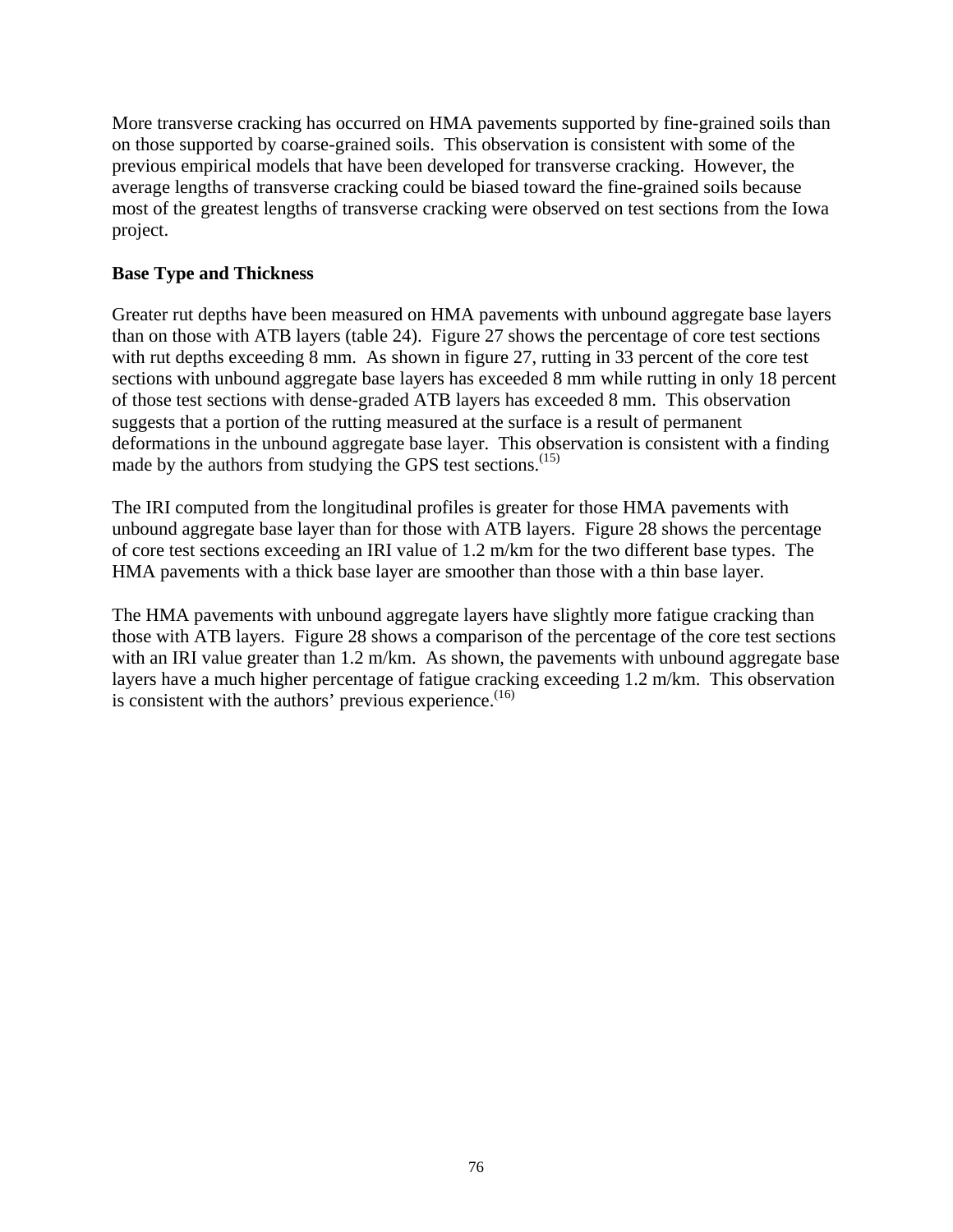

Figure 27. Percentage of the core test sections that exceed 8 mm of rutting.

### **Drainage Condition**

The HMA pavements with the permeable asphalt drainage layers are slightly smoother than those built without any drainage layer. However, the percentages of the core test sections with IRI values exceeding 1.2 m/km are about the same (refer to figure 28). In addition, a lower percentage of test sections with permeable asphalt drainage layers have rut depths exceeding 8 mm (refer to figure 27).

In general, the percentage of core test sections with fatigue cracking is slightly less for those test sections with permeable asphalt layers than for those without permeable base layers (refer to figure 29). However, the test sections with the thick HMA surface layer exhibited a greater average area of fatigue cracking than did the companion sections with the thin HMA surface layer. The Kansas project further confounds these results. As mentioned earlier, construction difficulties occurred on this project as a result of wet weather and difficulties in compacting the highly variable subbase (refer to table 19). The difficulty in compacting the subbase layer and the variable densities may have caused a weakness in all of those test sections.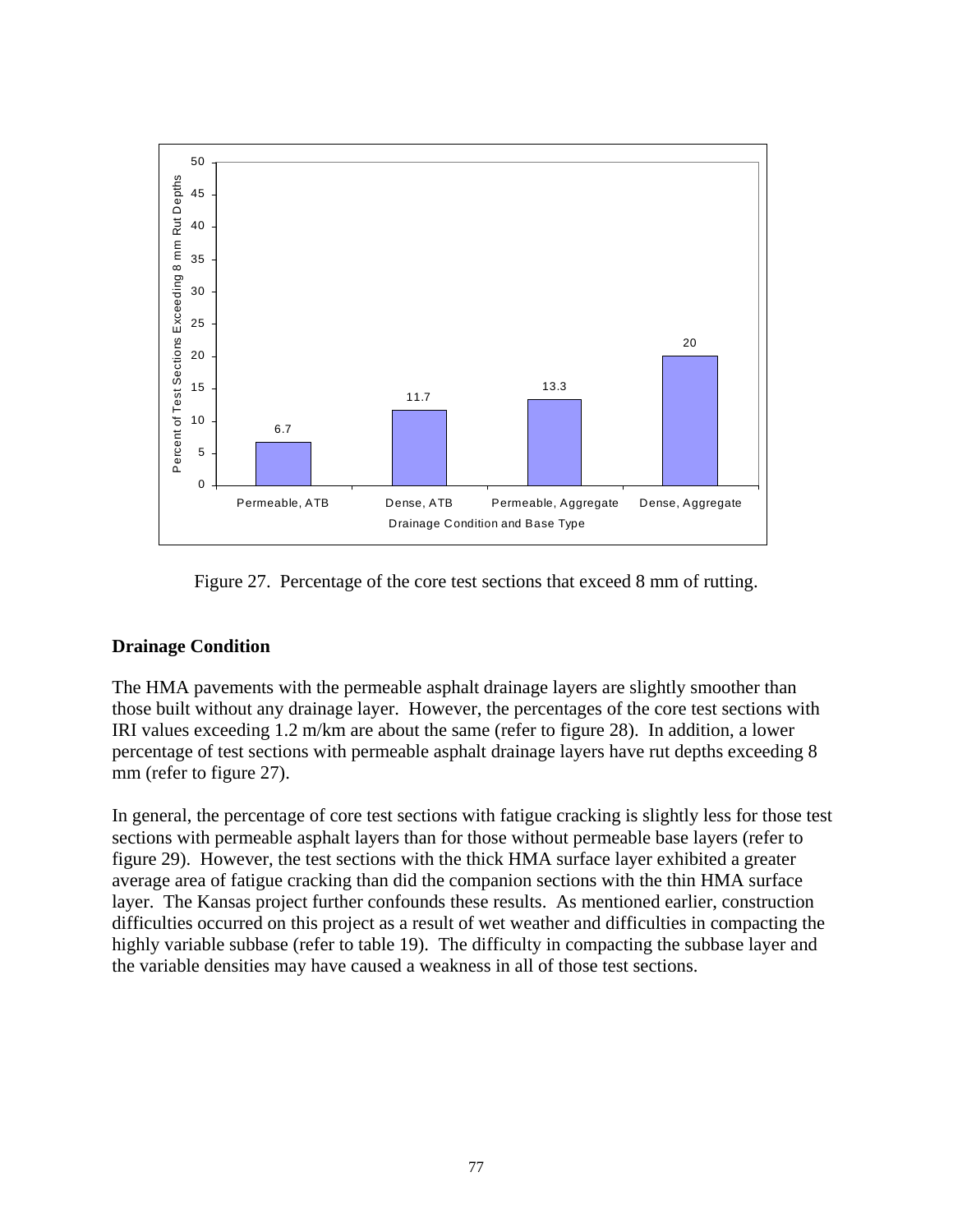



Figure 28. Percentage of test sections that exceed an IRI value of 1.2 m/km.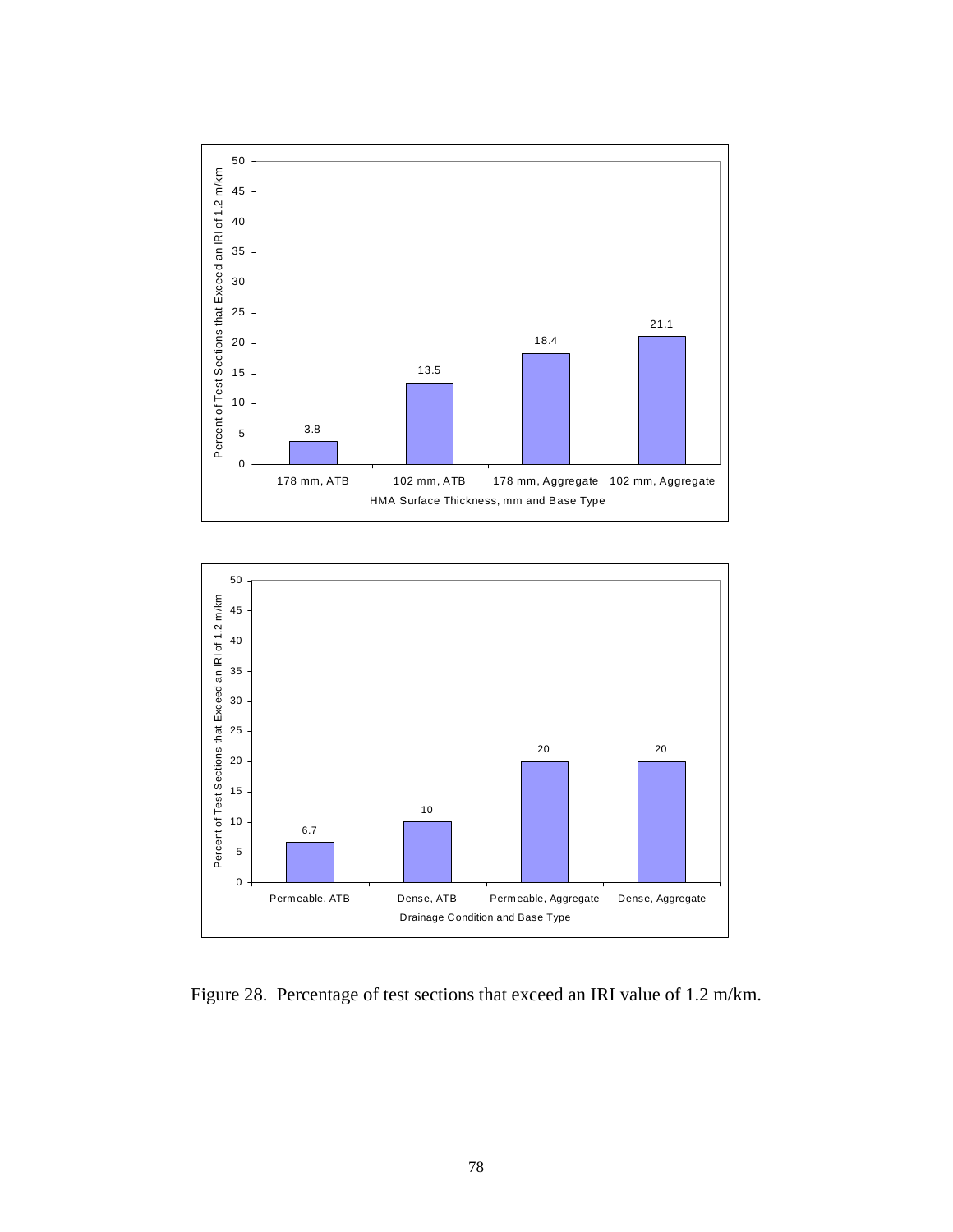

Figure 29. Percentage of core test sections that have fatigue cracking.

## **HMA Surface Thickness**

As expected, the pavements with thick HMA surface layers have much less fatigue cracking, as shown in figure 29 and tabulated in table 26. Fewer core test sections with thick HMA layers exceed an IRI value of 1.2 m/km (refer to figure 28) than those with thinner HMA. Figure 28 graphically shows that 22 percent of the test sections with thick HMA layer have exceeded an IRI value of 1.2 m/km, while almost 34 percent of the test sections with thin HMA surface layers have exceeded that value.

# **SUMMARY**

Some of these differences in performance may not be statistically significant at this time (for example, more fatigue cracking on thin HMA layers), but they demonstrate that the early observations from the SPS-1 experiment are consistent with previous experience. In other words, these early observations show the potential value of the SPS-1 experiment and that the experimental objectives and expectations can be met in the future with accumulated traffic loadings and increased age.

The construction and deviation reports also were found to be extremely valuable in explaining possible anomalies in the experiment and performance differences from the other projects and test sections. Use of these reports should reduce the possibility of biased conclusions. However, in order to extract the full benefit of this experiment, the planned materials testing program must be completed and the truck traffic data must be collected on those projects that have no data at this time.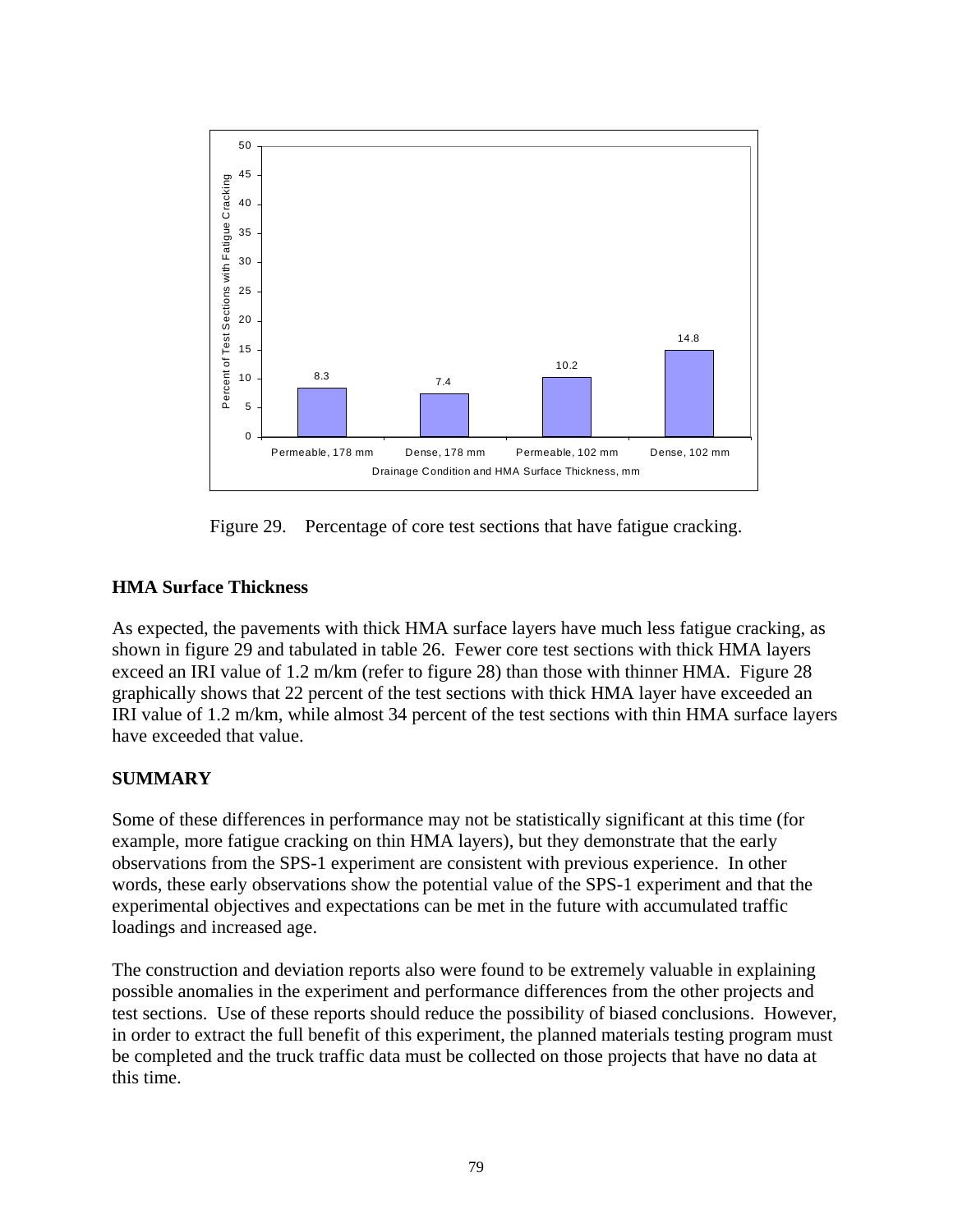The above findings are considered the most important relative to the overall success of the SPS-1 experiment. However, following are other findings that also confirm the reasonableness of the SPS-1 experimental data:

- Higher rut depths have occurred on those test sections with unbound aggregate base layers than on sections with dense ATB or permeable ATB.
- Rutting appears to be related more to the HMA mixture properties than to the structural characteristics.
- Extensive and accelerated fatigue cracking will occur at the surface when the base or subbase layers have not been properly compacted.
- Greater amounts of fatigue cracking occur on pavements with a thin HMA layer.
- Greater lengths of transverse cracking generally occur as the pavements age, but the extent is more related to the binder and/or HMA mixture properties.
- Those pavements built over coarse-grained soils and in a no-freeze environment are smoother and stay smoother over a longer period of time than those built over finegrained soils in a freezing environment.
- Those pavements built over fine-grained subgrades and in a wet-freeze environment are substantially rougher than those built in other climates and on other subgrades.
- A greater percentage of sections with dense bases have rut depths that exceed 8 mm than the test sections with PATB layers (32 percent compared to 20 percent of sections with permeable asphalt drainage layers).
- A slightly lower percentage of core test sections with permeable asphalt layers exhibit fatigue cracking (compared to those without permeable base layers).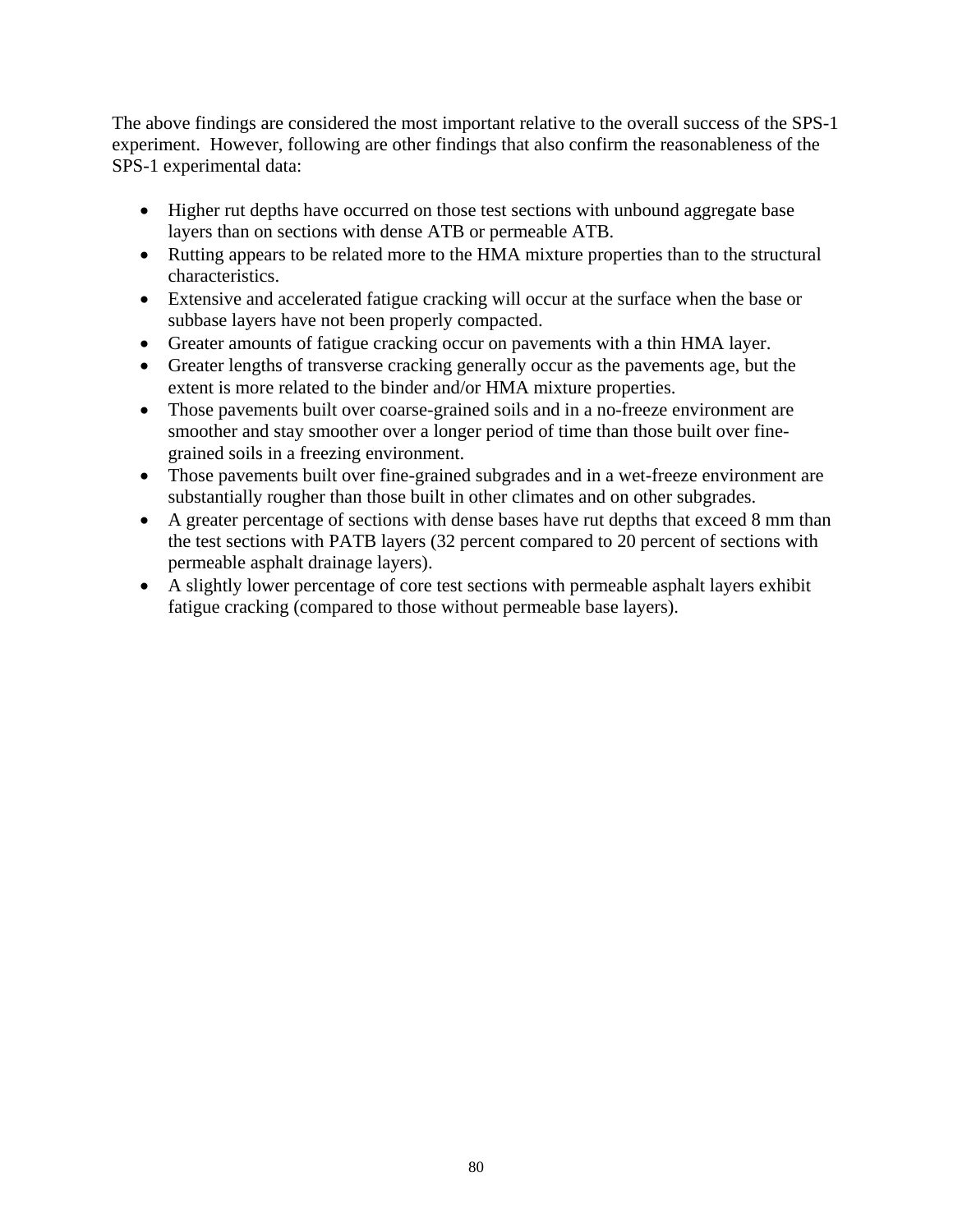# **6. SUMMARY AND CONCLUSIONS**

The SPS-1 experiment, entitled *Strategic Study of Structural Factors for Flexible Pavements,* is one of the key experiments of the LTPP program. The main objective of this experiment is to determine the relative influence and long-term effectiveness of the HMA pavement strategic factors that affect performance. Most of the site factorial cells have companion projects within each cell and it is believed that the construction deviations and discrepancies will not have a detrimental impact on the ability of the experiment to accomplish its original objectives.

This report has presented the results from the first comprehensive review and evaluation of the SPS-1 experiment. Issues of experimental design, construction quality, data availability and completeness, and early performance trends have been addressed.

The unavailable data identified in this report do not necessarily mean that the data were not collected or submitted by the SHAs that built the individual projects. There can be several instances where good data can be delayed before reaching Level E status. The following are some examples of why some data elements could be shown as unavailable when the data actually were collected:

- Data are under regional review.
- Data have failed one of the quality checks and are being reviewed.
- Data have failed one of the quality checks and were identified as anomalies.
- Data need to be quality checked.

The LTPP program is continuing on a systemwide basis to resolve all unavailable data so that they will be available to future studies. Some data have already been located and forwarded to the IMS during the course of this study. The key findings from this detailed review are summarized in this chapter.

### **SPS-1 EXPERIMENT STATUS**

As of January 2000, 18 SPS-1 projects have been constructed throughout the United States (refer to figure 1). The full factorial of the original experiment design has been completely filled, with the exception of two site cells that do not have companion projects. The missing site factorial cells are the coarse-grained soils in a dry-no-freeze climate and the fine-grained soils in a wetno-freeze climate (site cells 2 and 8 in table 3). These two missing companion projects are not believed to be critical. The completeness of the experimental factorial is a major benefit in calibrating and validating performance prediction models for new flexible pavements. To completely fill the factorial, the following projects would need to be constructed:

- One site to match the Arizona site in a dry-no-freeze environmental zone with coarsegrained subgrade.
- One site to match the Alabama and Louisiana sites in the wet-no-freeze environmental zone with fine-grained subgrade.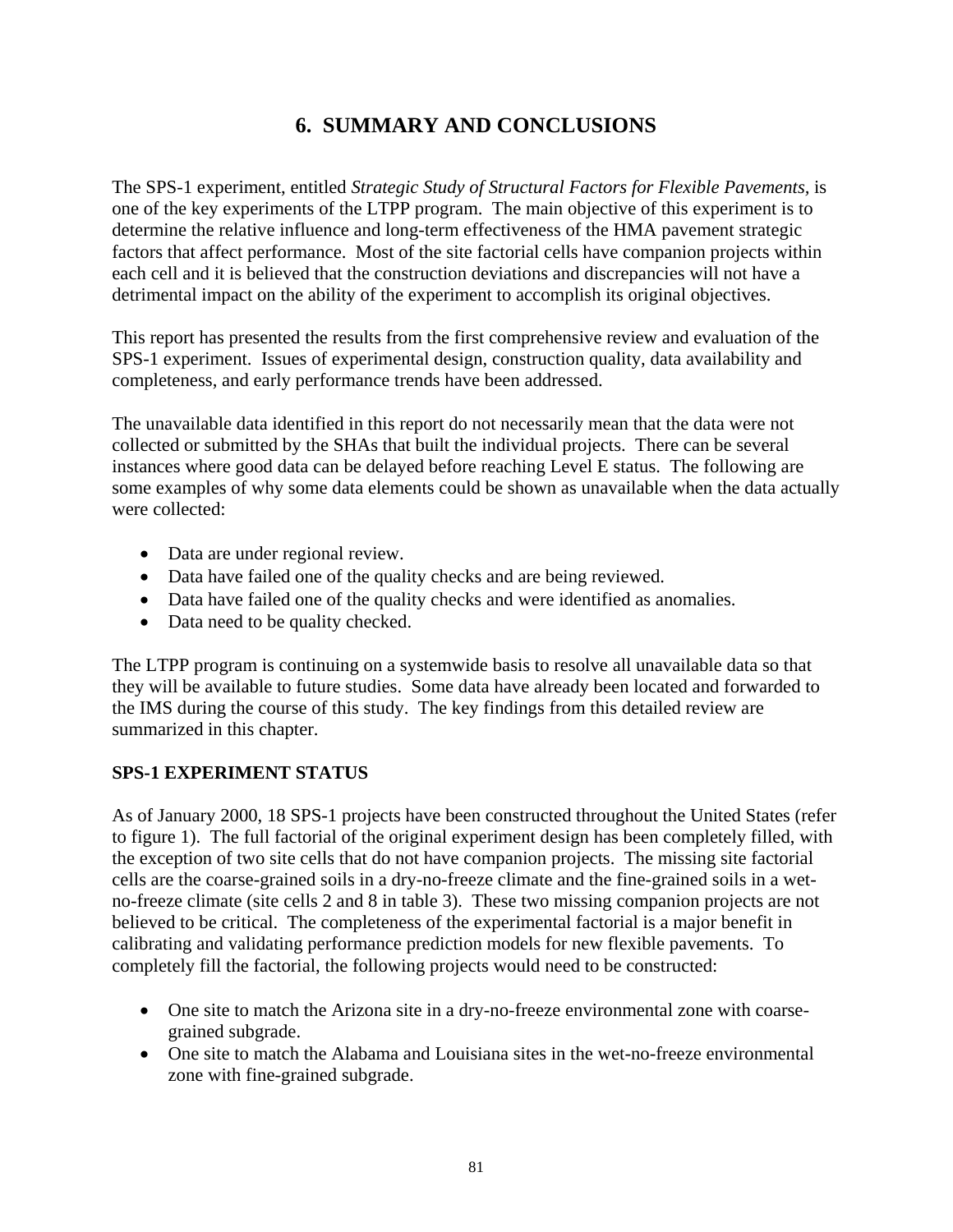All of the SPS-1 projects have 12 core test sections and some of the projects have additional supplemental test sections that were built by the agency. A total of 216 core test sections and 32 supplemental test sections are available from this experiment. This number of test sections should provide excellent data for future studies.

The primary value of the supplemental sections will be to serve as a direct comparison to the core test sections within that specific SPS-1 project. However, the supplemental sections built at each site can be used in regional or national studies through the application of mechanistic analysis principles. Therefore, efforts should be made to ensure that their construction and monitoring data are collected and stored in the IMS for future use.

An important issue in the experimental factorial is the imbalance in the number of projects between the different soil classifications. Eleven projects have been built over fine-grained soils while only seven have been built over coarse-grained soils. This imbalance is not believed to be critical, but should be considered when analyzing the data to determine the effects of the subgrade on performance. The other important observation from the experiment is that the ages of the projects are reasonably distributed between the different cells of the site factorial (table 3).

# **DESIGN VERSUS ACTUAL CONSTRUCTION**

Experimental design factors were compared to the actual values measured during construction that were included in the IMS database. This includes both the site condition factors and pavement design features. Most SPS-1 sections follow the experiment design for the large majority of the design factors. Overall, very few construction deviations have been reported for the SPS-1 projects, with the exception of layer thickness.

Most layer thickness measurements deviate more from the experiment design than allowed by the project requirements for each layer. However, none of the thickness data for the thin and thick layers overlap. The following summarizes notable deviations when comparing the designed to the as-constructed values.

- Kansas—The subbase layer became wet during construction and had to be stabilized by the use of fly ash. The resulting density of that layer was highly variable.
- Nebraska—The amount of fines in the permeable aggregate layer was excessive and will probably have an effect on the drainage capability of that layer.

The other construction deviations are primarily related to the HMA layers. For example, the stability of the HMA mixture placed along the Arkansas project was less than the value specified in the project documents. In addition, the percentage passing the number 4 sieve for the HMA mixture and the percentage passing the number 200 sieve for the dense-graded aggregate base exceeded the specified values for many of the test sections. These are considered minor deviations and should not be critical to the overall experiment.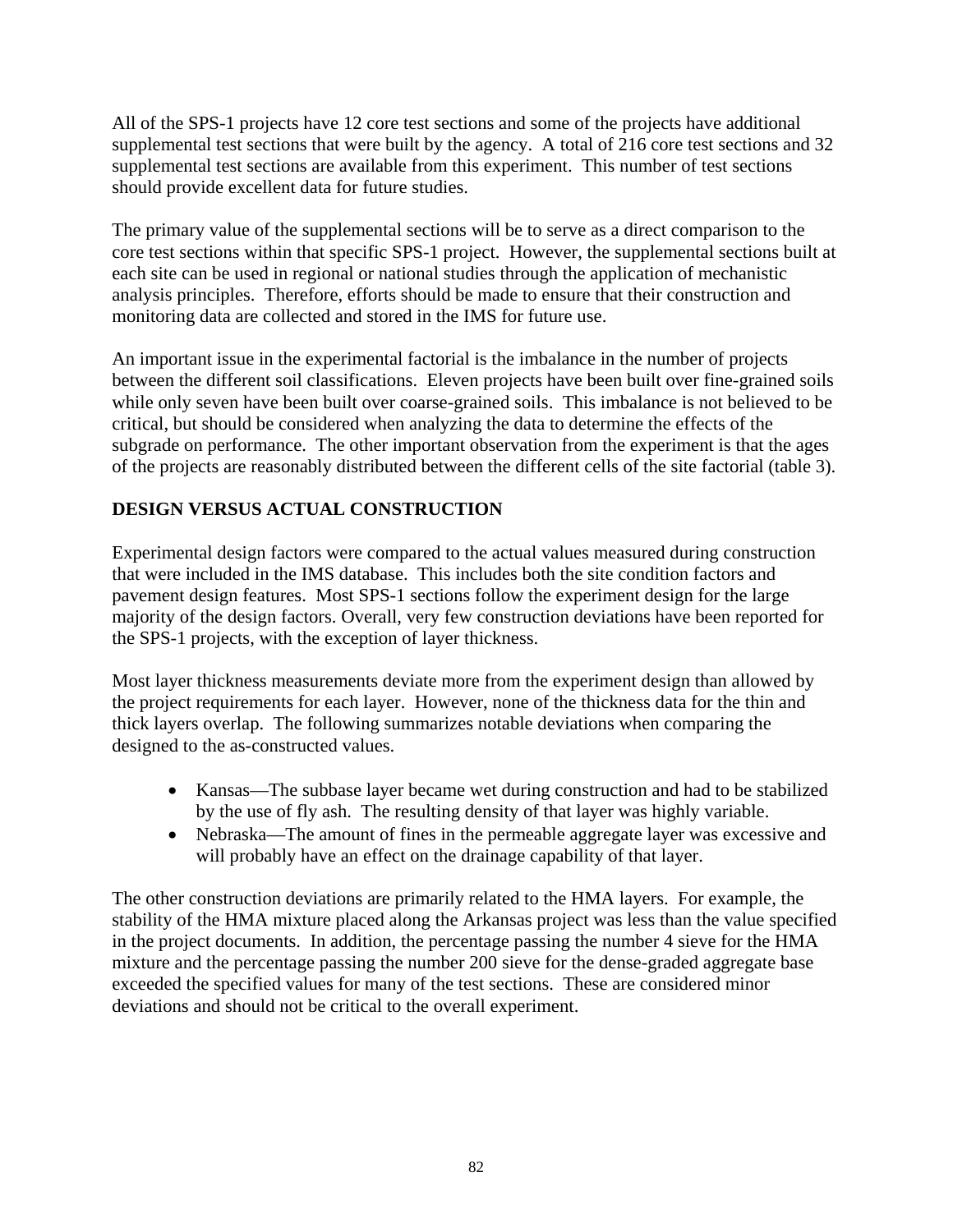# **DATA AVAILABILITY AND COMPLETENESS**

The data availability and completeness for the SPS-1 experiment are good overall (more than 95 percent of all data types collected are at Level E) with the exception of two major data elements—materials testing and traffic data. Furthermore, a significant amount of monitoring data must still be collected and/or checked to fill in the missing gaps of the time-history data for selected projects.

Four projects (Florida, Montana, Oklahoma, and Wisconsin) do not have the initial transverse profile data and are missing some of the time intervals to establish the performance trends. The Montana and Wisconsin projects are less than 2 years in age while the other two have been inplace for more than 2 years. Transverse profiles were measured shortly after construction for the Montana, Oklahoma, and Wisconsin projects, but these data are not at Level E in the IMS. The reasons data have not achieved Level E status need to be ascertained and the situation rectified before detailed analyses of the SPS-1 experiment can be completed.

The critical data deficiencies for the SPS-1 experiment are summarized below:

- Traffic data are not available at Level E for 50 percent of the SPS-1 sites and five of the sites do not have traffic monitoring equipment installed at the site.
- Materials test data are very deficient for most of the pavement materials and subgrade soils. The resilient modulus and other fundamental properties of these materials need to be measured and entered into the database if these sites are to be used for mechanistic studies. The testing programs for many of the projects are still under way and data are continually being forwarded to the RCOs for processing.

It is recommended that a significant effort be put forth to obtain these missing data as soon as possible. The following sections summarize the availability of each data element and its effect on future studies, such as for the 2002 Design Guide (NCHRP Project 1-37A).

### **Construction Reports/Data**

The construction and deviation reports are extremely valuable in reviewing and explaining performance anomalies of the individual test sections. Construction and deviation reports were available for review for all of the projects with the exception of Michigan, Wisconsin, and Montana. The construction report has been recently submitted for the Wisconsin project and the one for the Montana project is in the process of being prepared.

### **Materials Data**

The materials data are partially complete for all of the projects with the exception of the relatively new projects. However, none of the projects were found to have all testing completed. Tables 9 through 13 summarize selected test data by material type for each of the projects and show that extensive test data were unavailable at the time of the data extraction. In fact, none of the projects have any indirect tensile resilient modulus, strength, and creep compliance test data.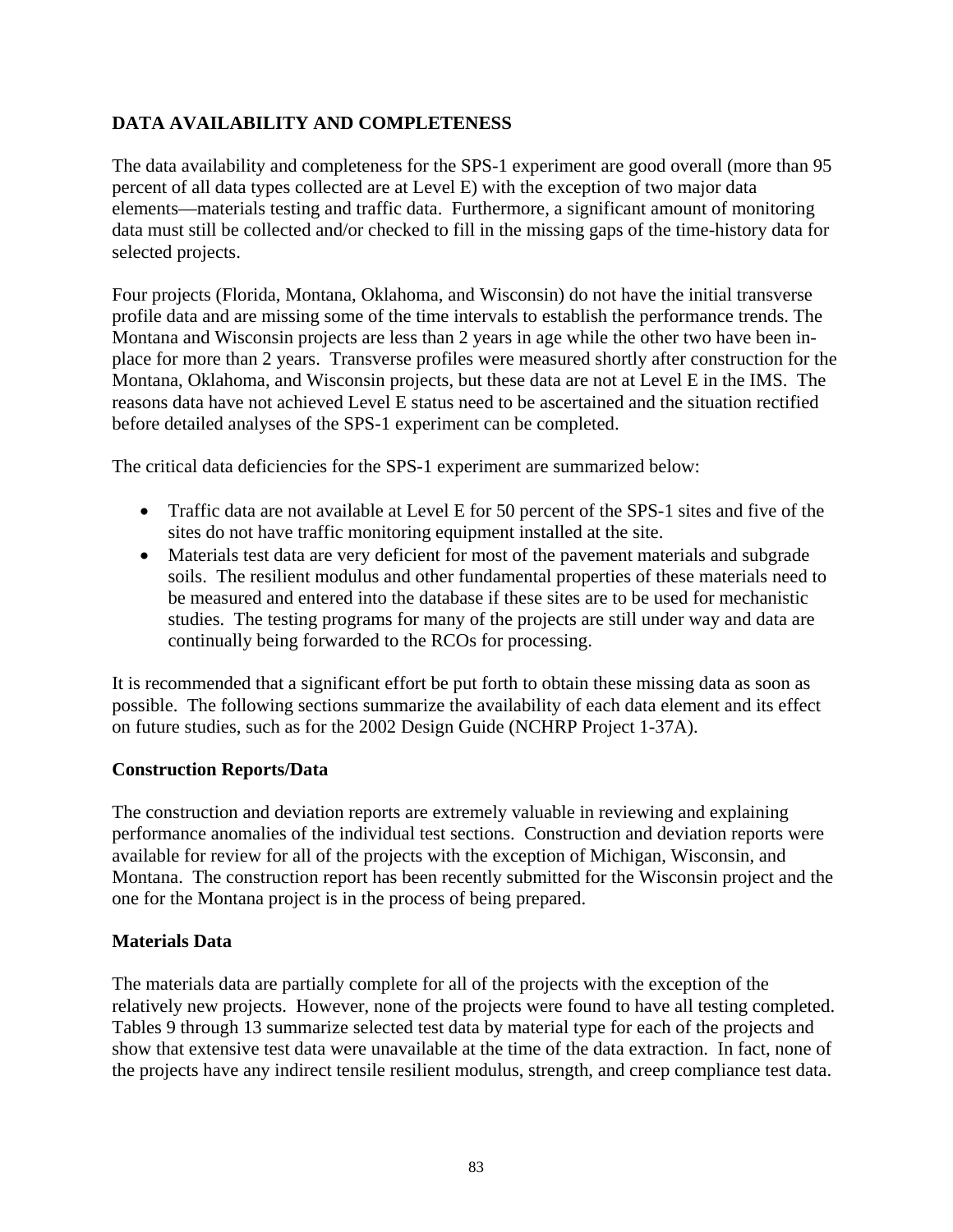Materials test data are a key data element, especially for use in mechanistic studies (such as NCHRP 1-37A) because the test results are used to determine the material physical properties needed for distress predictions and to help explain performance anomalies. Without the materials tests, the SPS-1 experiment will be severely limited in its application to future studies. As stated above, the materials testing is currently under way and materials test data are being submitted to the RCOs on a periodic basis. Completion of the materials testing program should be a high priority to ensure that the full benefit of the SPS-1 experiment can be realized.

### **Climatic Data**

The SPS-1 experimental design called for a project to be located in one of four different climates to ensure a diverse range of climatic factors (refer to table 3). The climatic data are obtained from actual measurements of weather data for the specific sites that are monitored with time and from historical data from nearby weather stations. All projects were found to be in compliance with the appropriate cell requirements based on the NOAA and historical climatic data. AWS equipment is installed at every SPS-1 project site. Table 15 listed the number of days of data from the AWS at each project site, and shows that there is much more data in the IMS for the older projects.

## **Traffic Data**

The SPS-1 experimental design called for continuous WIM monitoring, as permitted by WIM scale operating divisions. Table TRF\_MONITOR\_BASIC\_INFO was examined to identify the SPS-1 records with WIM, AVC, and annual ESAL estimates.

Table 15 summarized the amount of data for the SPS-1 sites and identified those projects with no traffic data at Level E. In summary, nine (50 percent) of the SPS-1 sites do not have any traffic data in the IMS while only five projects do not have any WIM or AVC equipment installed at the site. Most of the older projects have the traffic monitoring equipment installed at the site, while the newer projects do not have the monitoring equipment and are missing traffic data.

All of the projects have an annual estimate of the number of ESALs, but the reliability of this data is unknown for nearly 50 percent of the projects.

### **Performance Indicator Data**

Several types of monitoring data are included in the LTPP IMS. These monitoring data include: distresses (from both manual and video surveys), longitudinal profiles, transverse profiles, deflection, and friction. Table 16 provided a summary of the number of distress and other performance indicator measurements made at each of the SPS-1 project sites. Table 17 provided a summary of the average number of years between the surveys for each performance indicator, except for friction.

The data that were unavailable at the time of the data extraction include four projects without transverse profile data and two of those projects were less than 2 years old. The following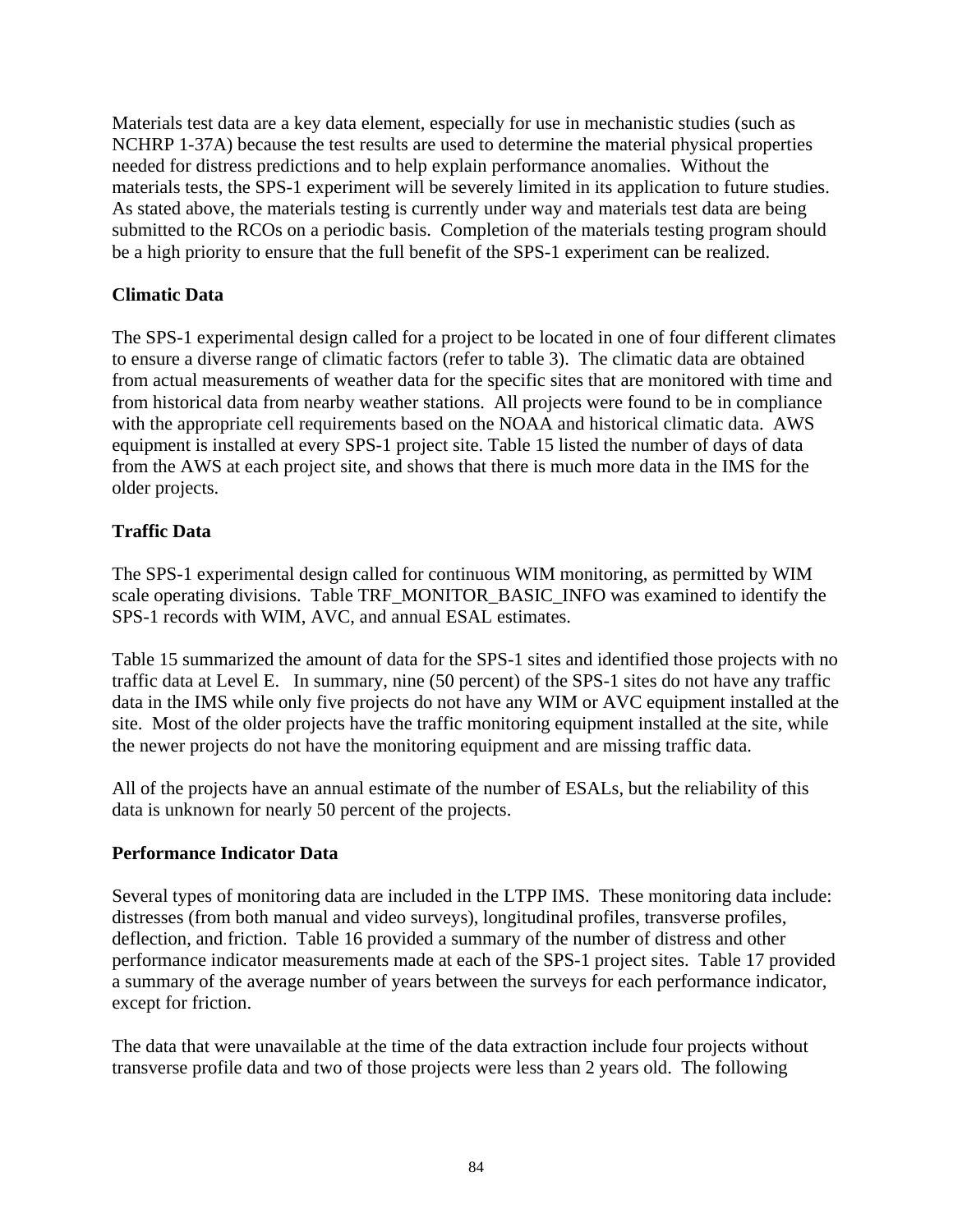summarizes the data that should be measured in the near future, if it has not already been collected by the RCOs:

- Longitudinal profiles: Arkansas, New Mexico, and Oklahoma
- Transverse profiles: Alabama, Arkansas, Florida, Oklahoma, Montana, and Wisconsin
- Distress surveys: Iowa, Arkansas, Florida, Nebraska, and Alabama
- Deflection surveys: Florida, New Mexico, Delaware, Iowa, and Texas

In summary, the amount of performance indicator data is good. The time-series data for each measure of performance will be a significant benefit for future studies regarding the design and performance of new flexible pavements.

## **Friction Data**

With few exceptions, friction surveys have not been performed on the SPS-1 projects. This testing is not considered essential to the SPS-1 experiment. Thus, the missing friction data will have no impact on future studies on structural behavior and performance.

### **Summary**

Table 27 summarizes the unavailable and limited data for the SPS-1 experiment as of January 2000.

### **EARLY PERFORMANCE TRENDS**

Most of the SPS-1 projects are relatively young and show little or no distress. As of January 2000, less than 10 percent of the test sections have distress magnitudes that exceed values believed to be necessary to complete meaningful comparisons. Based on the statistical analyses and comparisons documented in chapter 5, the key experimental factors were found to have an effect on the performance indicators. Caution should be used in extrapolating these early findings because the long-term performance trends could be significantly different from these early observations.

The specific experimental expectations of the SPS-1 experiment were to determine the primary effects and interactions of the following key design features:

- HMA thickness.
- Base thickness.
- Base type.
- Drainage condition.

These effects and interactions were to be determined for each of the following subgrade and climatic conditions:

- Fine-grained and coarse-grained soils.
- Wet climates and dry climates.
- Freeze or cold climates and no-freeze or warm climates.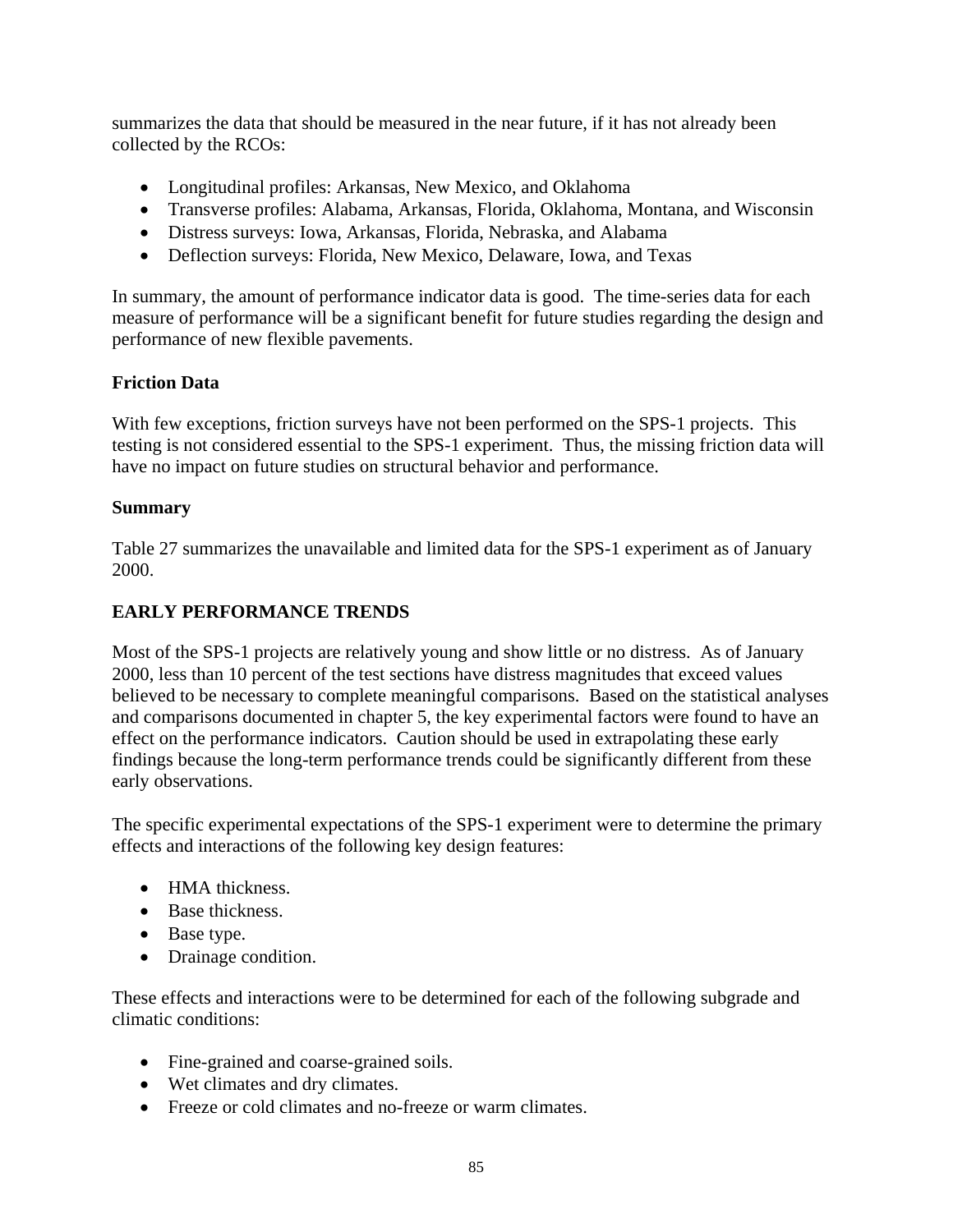| <b>Subgrade Soil</b> | Pav't. Structure,   | <b>Climate, Moisture-Temperature</b>                                                                                                                                                                                                                                                                                                                                                                                                       |                                                                                                                                                                                                                                                                                                                                                                                                                       |                                                                                                                                                                                                                                                                                                                                            |                                                                                                                                                                                         |  |
|----------------------|---------------------|--------------------------------------------------------------------------------------------------------------------------------------------------------------------------------------------------------------------------------------------------------------------------------------------------------------------------------------------------------------------------------------------------------------------------------------------|-----------------------------------------------------------------------------------------------------------------------------------------------------------------------------------------------------------------------------------------------------------------------------------------------------------------------------------------------------------------------------------------------------------------------|--------------------------------------------------------------------------------------------------------------------------------------------------------------------------------------------------------------------------------------------------------------------------------------------------------------------------------------------|-----------------------------------------------------------------------------------------------------------------------------------------------------------------------------------------|--|
| Type                 | <b>Cell Numbers</b> | <b>Wet-Freeze</b>                                                                                                                                                                                                                                                                                                                                                                                                                          | Wet-No-Freeze                                                                                                                                                                                                                                                                                                                                                                                                         | Dry-Freeze                                                                                                                                                                                                                                                                                                                                 | Dry-No-Freeze                                                                                                                                                                           |  |
| Fine-Grained         | $1 - 12$            | $IA(1) - 7.0$ :<br>Limited AWS climatic data.<br>Limited WIM/AVC traffic data.<br>Limited distress surveys.<br>Subgrade—Missing classification, moisture<br>density $(M-D)$ , & permeability data.<br>Aggr. Base—Missing resilient modulus &<br>permeability data & limited classification &<br>M-D data.<br>ATB-Limited mix & asphalt data &<br>missing moist. susc. data.<br>HMA—Missing mix, moist. susc., asphalt<br>& aggregate data. | $LA(0)-2.1$ :<br>No WIM equipment installed.<br>Missing recent longitudinal profile.<br>Subg.—Missing permeability data.<br>Aggr. Base—Missing M-D,<br>classification, & permeability data<br>& limited resilient modulus data.<br>ATB—Missing mix, moist. susc.,<br>aggregate & asphalt data.<br>HMA-Missing mix, moist. susc.,<br>asphalt & aggregate data.                                                         | $KS(6) - 5.8$ :<br>Limited WIM/AVC traffic data.<br>Missing recent deflection survey $\&$<br>transverse profile.<br>Aggr. Base-Missing classification,<br>M-D, resilient modulus, $&$<br>permeability data.<br>ATB—Missing mix, aggregate,<br>asphalt, & moist. susc. data.<br>HMA—Missing moist. susc., mix,<br>asphalt & aggregate data. | $NM(0) -3.7$ :<br>No WIM equipment installed.<br>Missing recent deflection survey<br>& longitudinal profile.<br>Aggr. Base-Missing<br>classification, M-D, & resilient<br>modulus data. |  |
|                      |                     | $OH(2)-4.6$ :<br>No WIM equipment installed.<br>Subg.—Missing classification, M-D, and<br>resilient modulus data & limited<br>permeability data.<br>Aggr. Base—Limited classification &<br>permeability data & missing M-D &<br>resilient modulus data.<br>ATB— Missing moist. susc. data & limited<br>mix, aggregate & asphalt data.<br>HMA—Missing moist. susc. data & limited<br>mix, asphalt & aggregate data.                         | $AL(3) - 6.4$ :<br>No WIM equipment installed.<br>Missing recent distress survey &<br>transverse profile.<br>Subg.—Missing permeability data.<br>Aggr. Base—Missing resilient<br>modulus & permeability data &<br>limited classification & M-D data.<br>ATB—Missing asphalt, aggregate,<br>& moist. susc. data & limited mix<br>data.<br>HMA—Missing moist. susc.,<br>asphalt & aggregate data & limited<br>mix data. |                                                                                                                                                                                                                                                                                                                                            |                                                                                                                                                                                         |  |

Table 27. Summary of missing or limited data for the SPS-1 experiment.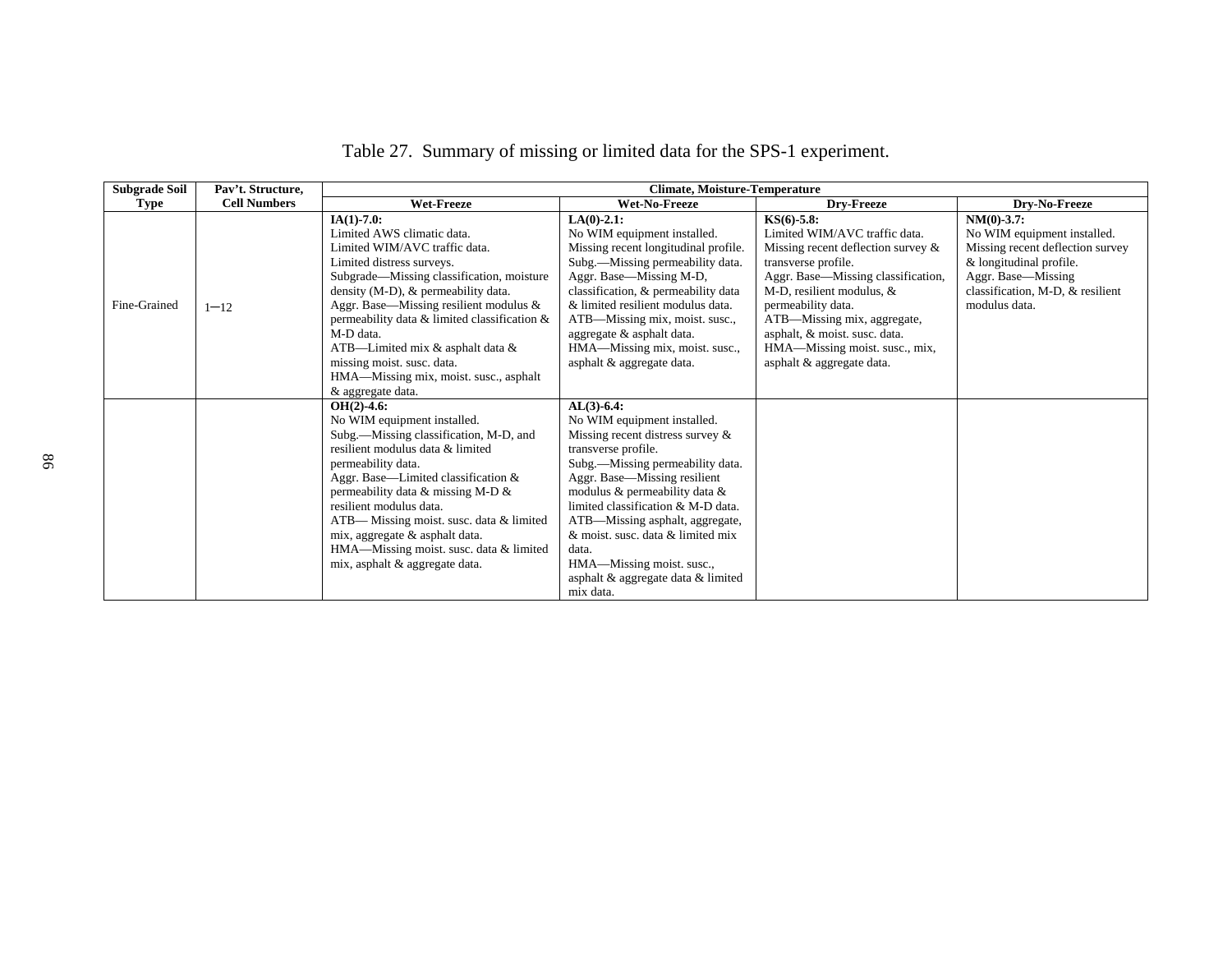| <b>Subgrade Soil</b> | Pav't. Structure,   | <b>Climate, Moisture-Temperature</b>                                                                                                                                                                                                                                                                                                                                                                                                                         |                                                                                                                                                                                                                                                                                                                                                     |                                                                                                                                                                                                                                                                                                                                                                             |                                                                                                                                                                                                                                                                                                                                   |
|----------------------|---------------------|--------------------------------------------------------------------------------------------------------------------------------------------------------------------------------------------------------------------------------------------------------------------------------------------------------------------------------------------------------------------------------------------------------------------------------------------------------------|-----------------------------------------------------------------------------------------------------------------------------------------------------------------------------------------------------------------------------------------------------------------------------------------------------------------------------------------------------|-----------------------------------------------------------------------------------------------------------------------------------------------------------------------------------------------------------------------------------------------------------------------------------------------------------------------------------------------------------------------------|-----------------------------------------------------------------------------------------------------------------------------------------------------------------------------------------------------------------------------------------------------------------------------------------------------------------------------------|
| <b>Type</b>          | <b>Cell Numbers</b> | Wet-Freeze                                                                                                                                                                                                                                                                                                                                                                                                                                                   | Wet-No-Freeze                                                                                                                                                                                                                                                                                                                                       | Dry-Freeze                                                                                                                                                                                                                                                                                                                                                                  | Drv-No-Freeze                                                                                                                                                                                                                                                                                                                     |
|                      | $13 - 24$           | $MI(1) - 4.0$ :<br>Limited AWS climatic data.<br>Limited WIM/AVC traffic data.<br>Missing recent deflection survey.<br>Subg.-Missing permeability data &<br>limited classification, M-D, & resilient<br>modulus data.<br>Aggr. Base-Missing resilient modulus &<br>permeability data, & limited classification<br>& M-D data.<br>ATB—Missing mix, aggregate, asphalt, &<br>moist. susc. data.<br>HMA—Missing mix, moist. susc., asphalt<br>& aggregate data. | No Projects                                                                                                                                                                                                                                                                                                                                         | $NB(1) - 4.1$ :<br>Limited WIM/AVC traffic data.<br>Subg.-Limited resilient modulus &<br>permeability data.<br>Aggr. Base-Missing resilient<br>modulus & permeability data &<br>limited classification data.<br>ATB—Missing moist. susc. data $&$<br>limited aggregate & asphalt data.<br>HMA-Missing moist. susc. data &<br>limited mix, asphalt & aggregate<br>data.      | $TX(8) - 2.3$ :<br>Limited AWS climatic data.<br>Subg.—Missing M-D $&$<br>permeability data & limited<br>classification data.<br>Aggr. Base-Missing M-D,<br>classification, & permeability<br>data.<br>ATB—Missing mix, moist. susc.,<br>aggregate & asphalt data.<br>HMA—Missing mix, moist. susc.,<br>asphalt & aggregate data. |
|                      |                     | VA(1):<br>Limited WIM/AVC traffic data.<br>Missing recent deflection survey.<br>Subg.—Missing resilient modulus data.<br>Aggr. Base-Missing M-D, resilient<br>modulus & permeability data.<br>ATB-Limited asphalt data.<br>HMA—Limited mix, moist. susc., asphalt<br>& aggregate data.                                                                                                                                                                       |                                                                                                                                                                                                                                                                                                                                                     |                                                                                                                                                                                                                                                                                                                                                                             | $OK(2)-2.1$ :<br>No WIM equipment installed.<br>Subg.—Missing M-D $&$<br>permeability data & limited<br>classification data.<br>Aggr. Base—Missing M-D,<br>classification, resilient modulus,<br>& permeability data.                                                                                                             |
| Coarse-<br>Grained   | $1 - 12$            | $DE(2)-3.2$ :<br>No WIM equipment installed.<br>Subg.-Missing classification, M-D, and<br>permeability data.<br>Aggr. Base—Missing classification, M-D,<br>& resilient modulus data & limited<br>permeability data.<br>ATB-Missing moist. susc. & asphalt data<br>& limited mix & aggregate data.<br>HMA—Missing moist. susc. data & limited<br>mix data.                                                                                                    | $FL(1) - 3.7$ :<br>Limited WIM/AVC traffic data.<br>Missing transverse profile data.<br>Missing recent deflection survey &<br>longitudinal profile.<br>Subg.—Missing gradation $&$<br>permeability data & limited<br>resilient modulus data.<br>Aggr. Base-Missing resilient<br>modulus & permeability data &<br>limited classification & M-D data. | $NV(0) -4.0$ :<br>No AWS equipment installed.<br>Limited WIM/AVC traffic data.<br>Subg.—Limited permeability data.<br>Aggr. Base-Missing M-D &<br>resilient modulus data & limited<br>classification data.<br>ATB—Missing moist. susc., asphalt,<br>& aggregate data & limited mix<br>data.<br>HMA-Missing moist. susc., asphalt<br>& aggregate data & limited mix<br>data. | No Projects                                                                                                                                                                                                                                                                                                                       |

Table 27. Summary of missing or limited data for the SPS-1 experiment, continued.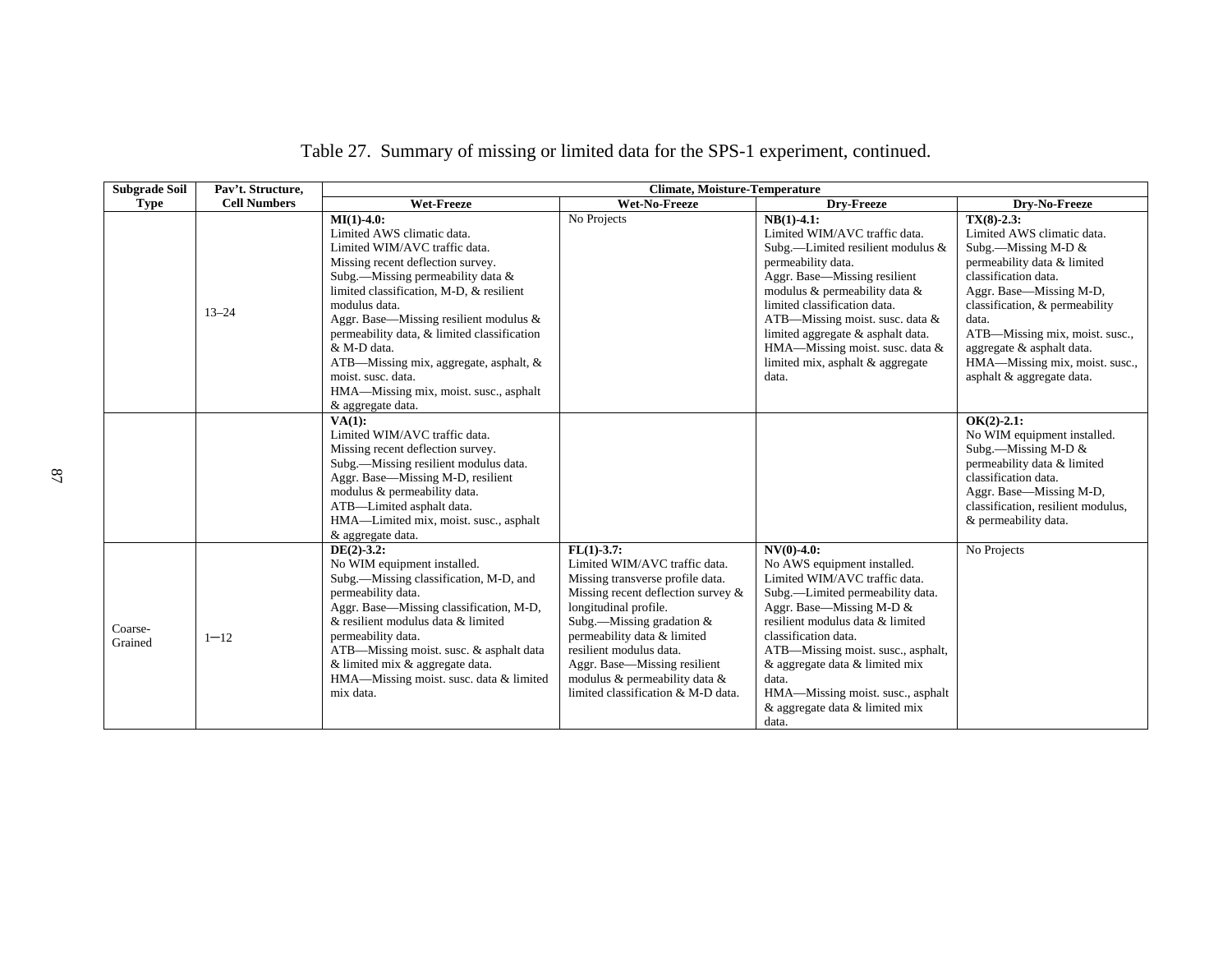| <b>Subgrade Soil</b> | Pav't. Structure,   | <b>Climate, Moisture-Temperature</b>    |                                      |                                    |                                  |
|----------------------|---------------------|-----------------------------------------|--------------------------------------|------------------------------------|----------------------------------|
| Type                 | <b>Cell Numbers</b> | <b>Wet-Freeze</b>                       | Wet-No-Freeze                        | <b>Drv-Freeze</b>                  | Drv-No-Freeze                    |
|                      | $13 - 24$           | $WI(0) - 1.8:$                          | $AR(1) - 5.7$ :                      | $MT(0) - 0.8$ :                    | $AZ(5)-6.0$ :                    |
|                      |                     | No construction report.                 | Limited WIM/AVC traffic data.        | No construction report.            | Subg.—Limited resilient modulus  |
|                      |                     | No AWS equipment installed.             | Missing recent distress survey $\&$  | No WIM equipment installed.        | and missing permeability data.   |
|                      |                     | No WIM equipment installed.             | longitudinal & transverse profiles.  | Subg.—Missing classification, M-D, | Aggr. Base—Missing               |
|                      |                     | Missing recent deflection survey $\&$   | Subg.—Missing resilient modulus      | resilient modulus, & permeability  | permeability & limited resilient |
|                      |                     | transverse profile.                     | & permeability data.                 | data.                              | modulus data.                    |
|                      |                     | Subg.—Missing classification, M-D.      | Aggr. Base—Missing M-D,              | Aggr. Base—Missing classification, | HMA—Missing moist. susc. data    |
|                      |                     | resilient modulus, & permeability data. | resilient modulus, classification, & | M-D, resilient modulus, $&$        | & limited asphalt data.          |
|                      |                     | Aggr. Base—Missing classification, M-D, | permeability data.                   | permeability data.                 |                                  |
|                      |                     | resilient modulus & permeability data.  | ATB—Missing mix, asphalt,            | ATB—Missing mix, moist. susc.,     |                                  |
|                      |                     | ATB—Missing mix, moist. susc., asphalt, | aggregate, & moist. susc. data.      | asphalt & aggregate data.          |                                  |
|                      |                     | & aggregate data.                       | HMA—Missing moist. susc.,            | HMA—Missing mix, moist. susc.,     |                                  |
|                      |                     | HMA—Missing mix, moist. susc., asphalt, | asphalt & aggregate data & limited   | asphalt & aggregate data.          |                                  |
|                      |                     | $\&$ aggregate data                     | mix data                             |                                    |                                  |

# Table 27. Summary of missing or limited data for the SPS-1 experiment, continued.

8 aggregate data.<br>Note: All projects are missing indirect tensile resilient modulus, indirect tensile strength, and indirect tensile creep compliance tests. The values in parentheses are the number of supplemental test sections for each project; the other value provided for each project is the age of that project in years.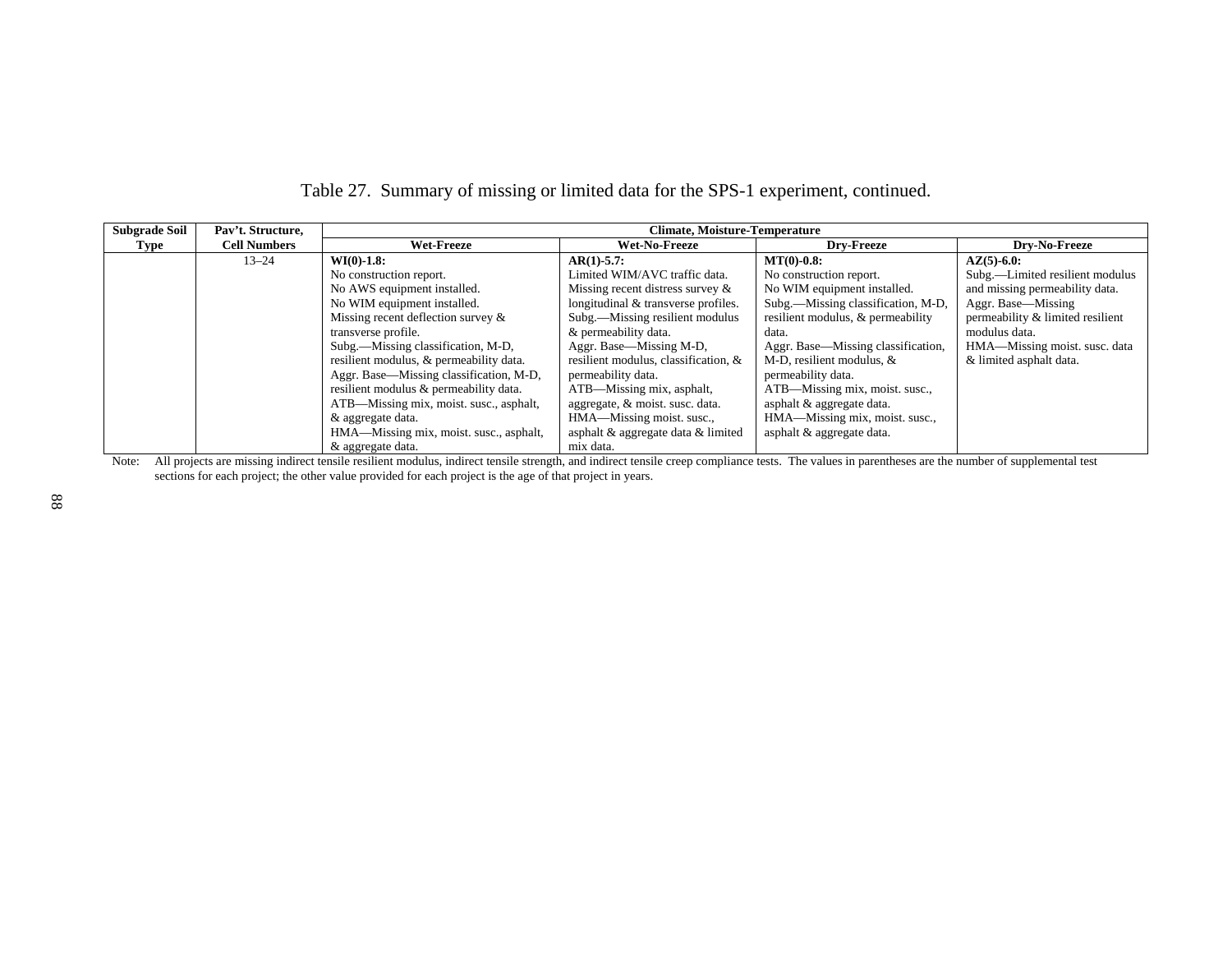This evaluation has shown that several problems will clearly limit the results that can be obtained from the SPS-1 experiments. The misinterpretation of the different distress types over time by the distress surveyors and the potential measurement error of low levels of distress increase the difficulty of interpreting performance trends and of determining the effects between the experimental factors. The misinterpretation of distress types leads to wide variations in distress quantities over time for a given section (e.g., longitudinal and transverse cracking are sometimes called block cracking). The measurement error also contributes to wide variations in distress quantities over time for a given section. Both of these problems make data analysis very difficult. This problem may lead to the need to provide "smooth" curves for specific distress types for each section for analysis purposes.

Other major limitations are related to the value of the SPS-1 experiment, including the missing materials test data and traffic data. Without these data, the experimental objectives can be accomplished only in an empirical sense in terms of the general performance of different sections, but the development and calibration of mechanistic procedures will not be possible. Table 28 summarizes the limitations and action items to correct these deficiencies related to each of the SPS-1 projects.

The following list highlights some early performance trends from the SPS-1 experiment:

- Higher rut depths have occurred on those test sections with unbound aggregate base layers than on sections with dense ATB or permeable ATB.
- Rutting appears to be related more to the HMA mixture properties than to the pavement's structural characteristics.
- Extensive and accelerated fatigue cracking will occur at the surface when the base or subbase layers have not been properly compacted.
- Greater amounts of fatigue cracking occur on pavements with thin HMA layers.
- Greater lengths of transverse cracking generally occur as the pavements age, but the extent is more related to the binder and/or HMA mixture properties.
- Those pavements built over coarse-grained subgrades and in a no-freeze environment stay smoother over a longer period of time than those built over fine-grained soils in a freezing climate.
- Those pavements built over fine-grained subgrades and in a wet-freeze environment are substantially rougher than those in other climates and with other subgrades.
- Sections with permeable asphalt drainage layers have a lower percentage of test sections with rut depths exceeding 8 mm (20 percent) than sections with dense bases (32 percent).
- The percentage of core test sections with fatigue cracking is slightly less for those test sections with permeable asphalt layers than for those without permeable base layers.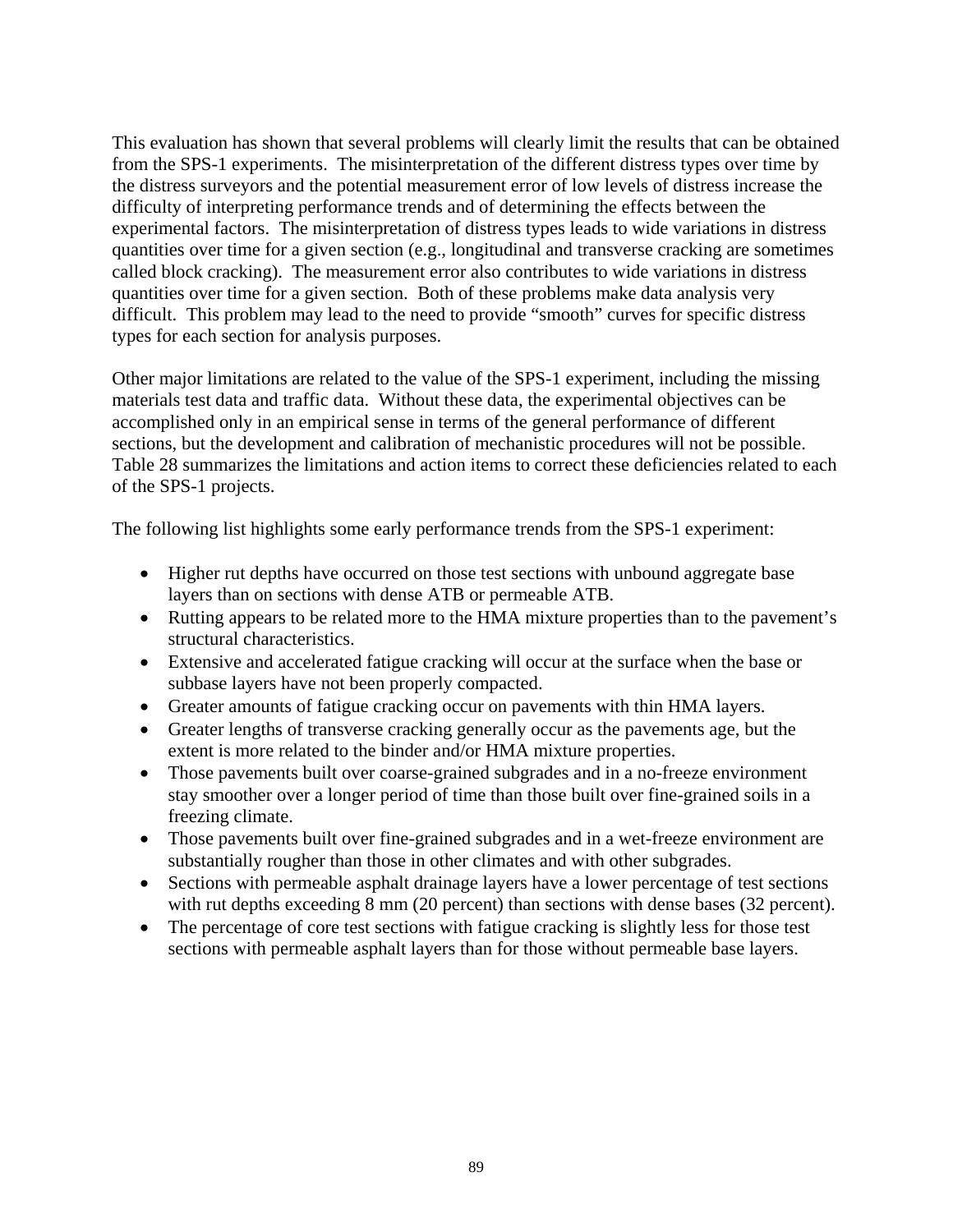| <b>SPS-1 Project</b>                           | <b>Deficiency</b>                | <b>Suggested Action</b>                         |  |
|------------------------------------------------|----------------------------------|-------------------------------------------------|--|
| Alabama, Delaware, Ohio, Louisiana,            | No traffic data                  | Collect and/or process traffic data.            |  |
| Montana, <sup>(1)</sup> Oklahoma, New Mexico,  | (WIM and/or AVC).                |                                                 |  |
| Texas, and Wisconsin                           |                                  |                                                 |  |
| Alabama, Delaware, Louisiana, Oklahoma         | No traffic measuring equipment   | Install traffic WIM and AVC measuring           |  |
| and New Mexico                                 | installed at site.               | equipment.                                      |  |
| Michigan, Montana <sup>(2)</sup>               | No construction reports          | Ensure that the construction reports become     |  |
|                                                | available.                       | available for future studies—even if the        |  |
|                                                |                                  | contractor, SHA personnel, and other            |  |
|                                                |                                  | personnel on site during construction have to   |  |
|                                                |                                  | be interviewed from memory.                     |  |
| Nevada $^{(3)}$ and Wisconsin                  | No AWS data.                     | Collect and/or process climatic data.           |  |
| Nebraska, Wisconsin, Michigan and              | Construction data—rod $\&$ level | Process data that was collected during          |  |
| Montana                                        | measurements.                    | construction.                                   |  |
| Alabama, Arkansas, Delaware, Iowa,             | Insufficient test data available | Complete the test program. Use                  |  |
| Kansas, Louisiana, Michigan, Montana,          | for the essential material       | backcalculated elastic layer modulus until      |  |
| Nevada, Oklahoma, Ohio, (4) Wisconsin, (4)     | properties.                      | laboratory test data become available.          |  |
| and Texas                                      |                                  |                                                 |  |
| All Projects                                   | Layer thickness deviates from    | None—Adjust or normalize the performance to     |  |
|                                                | the planned thickness more       | account for the thickness difference between    |  |
|                                                | than allowed by the project      | test sections.                                  |  |
|                                                | requirements.                    |                                                 |  |
| All Projects                                   | In-place air voids deviate from  | None-Adjust or normalize the performance to     |  |
|                                                | the recommended values for the   | account for the difference in air voids between |  |
|                                                | HMA layers.                      | the same test sections.                         |  |
| Florida, Montana, <sup>(5)</sup> Oklahoma, and | No transverse profile data.      | Take immediate action to collect and/or         |  |
| Wisconsin                                      |                                  | process these data.                             |  |
| Arkansas and Louisiana                         | Transverse profile measured      | Take immediate action to collect these data.    |  |
|                                                | only once at these sites.        |                                                 |  |
| Louisiana, New Mexico, and Oklahoma            | Longitudinal profile measured    | Take immediate action to collect these data.    |  |
|                                                | only once at these sites.        |                                                 |  |
| Arkansas, Florida, Iowa, and Wisconsin         | Only one manual survey           | Take immediate action to collect these data.    |  |
|                                                | performed at these sites.        |                                                 |  |

## Table 28. Deficiencies and action items for each SPS-1 project.

Notes: (1) WIM equipment was installed at the Montana site. The traffic data are on hold pending the new traffic processing software.

(2) The construction report for the Montana project is in draft form and awaiting additional construction information.

(3) AWS equipment was installed at the Nevada project, but is not at Level E in the IMS.

(4) Materials testing has been completed for the Ohio and Wisconsin projects, but that data are not at Level E.

 (5) Transverse profiles were measured at the same time that the distress surveys were performed on the Montana project, but these data are not at Level E in the IMS.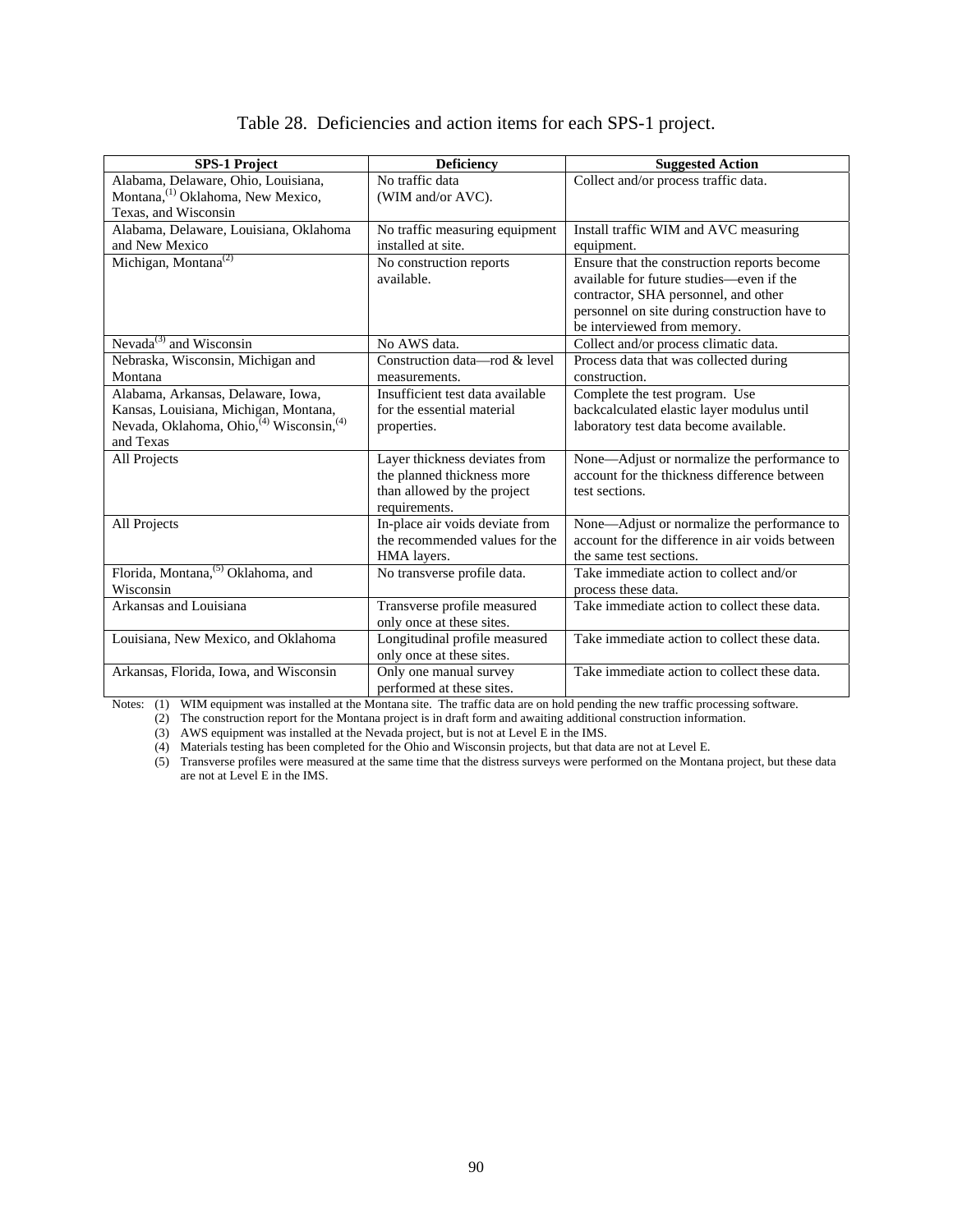# **EXPECTATIONS FROM THE STATES**

Two national workshops were held where input was received from the States on the SPS-1 experiment. The meetings were held on November 2–3, 1999, in Columbus, OH, and on April 27, 2000, in Newport, RI. Several State agencies made presentations on the status of their SPS-1 project and their expectations from the SPS-1 experiment. Panel discussions on the future direction and analysis of the SPS-1 data were held at both conferences. Those discussions are summarized in this section.

In general, the States seem to be satisfied with the experiment and believe that it will produce valuable information on the different design factors and features. Many States have been conducting or are planning their own analyses on their SPS-1 project. Some of these analyses have already yielded useful results; however, the States would like to see a focus on implementation.

First and foremost, the States want a research-quality database from the SPS-1 experiment. Secondly, the States want to be able to determine the effects of the design features on pavement performance and the effectiveness of the SPS-1 experiment design factors, such as:

- Drainage—Is it effective and, if so, when and under what conditions should free draining layers or edge drains be used?
- Base Type and Thickness—What base types provide the better performance and how should they characterize the base material's structural strength?
- HMA Thickness—How thick should the surface be and what properties of the HMA have a significant effect on performance?
- Subgrade Soil Type—What effect does the soil type have on pavement performance?

In addition to the structural design features, the States also want to know what major site condition factors influence performance of new flexible pavements, including:

- Climate.
- Traffic Volume and Weights.
- Subgrade Soil Type and Properties.

Other expectations from the States include:

- Evaluation of existing performance prediction equations.
- Better design procedures.
- Better understanding of the distress mechanisms.
- Validation and confirmation of pavement analysis methods.
- Calibration of mechanistic-empirical distress prediction models.
- Comparison of laboratory measured and field derived (backcalculated) material properties.
- Effects of soil type, base type, drainage, and climate on long-term subgrade moisture conditions and how those conditions may change with time and season.
- Cost effectiveness of drainable bases and underdrains.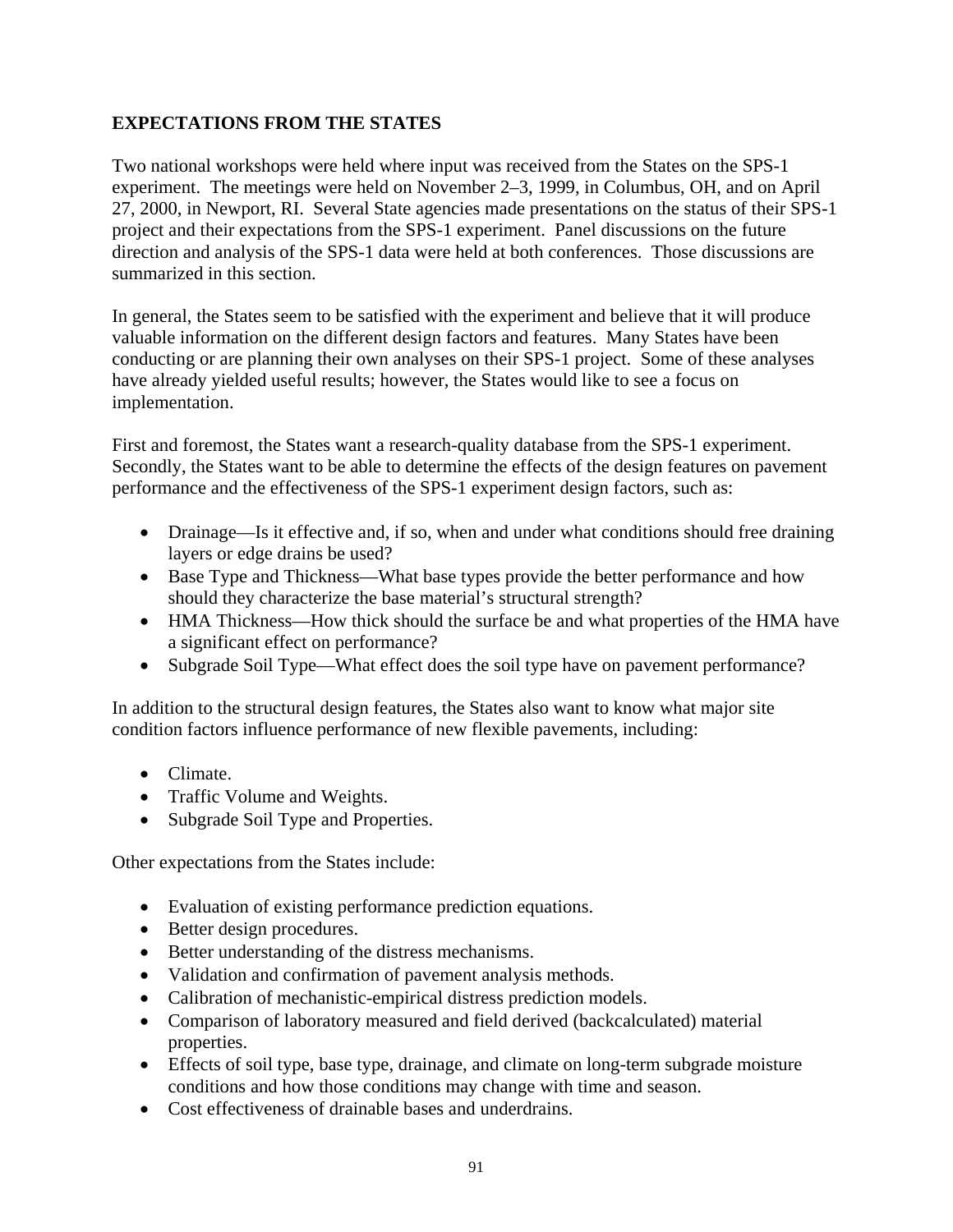• Using stiffness rather than density for subgrade and base acceptance.

As to the future analysis plan for SPS-1, the States believe that it is worthwhile first to fill in the missing data—specifically obtain traffic and material test data. Some presenters at the SPS conference requested that fundamental studies be conducted to determine how the SPS-1 sections are responding to load and environmental stresses and loads. It also was suggested that an integrated analysis plan be developed for future research.

# **CAN THE SPS-1 EXPERIMENT MEET EXPECTATIONS?**

The specific experiment expectation of the SPS-1 was to determine the main effects and interactions of the following key design features.

- HMA thickness.
- Base type including PATB, ATB, and untreated aggregate base materials.
- Base thickness.
- Drainable bases.

These main effects and interactions were to be determined for each of the following subgrade and climatic conditions:

- Fine-grained and coarse-grained soils.
- Wet-freeze**,** wet-no-freeze, dry-freeze, and dry-no-freeze climates.

This data review and evaluation of early performance trends has shown that several significant data issues will limit the results that can be obtained from the SPS-1 experiment. The missing traffic data and key materials data must be obtained before meaningful global analysis can be performed. A few of the SPS-1 sites had significant construction deviations. However, these construction deviations will not have a detrimental effect on the value of the experiment if the materials test data become available.

This does not mean that many important and useful results cannot be obtained from the SPS-1 experiment. Some important early trends have already been identified that will be useful for the design and construction of HMA pavements, even though all projects are less than 7 years old. Thus, it is concluded from this comprehensive study of the SPS-1 experiment that the expectations from the State agencies and HMA industry can be met.

# **RECOMMENDATIONS FOR FUTURE ACTIVITIES**

As stated in chapter 1, the key objective of the SPS-1 experiment is to determine the relative influence of different structural factors on flexible pavement performance. It is believed that the experiment will be able to achieve this key objective with time. Since the oldest SPS-1 project is just over 7 years (most are 3 to 5 years old), only a small percentage of the SPS-1 test sections have significant levels of distress and only a few have been taken out service. The real benefit from this experiment will occur within the next 5 years, as a greater percentage of test sections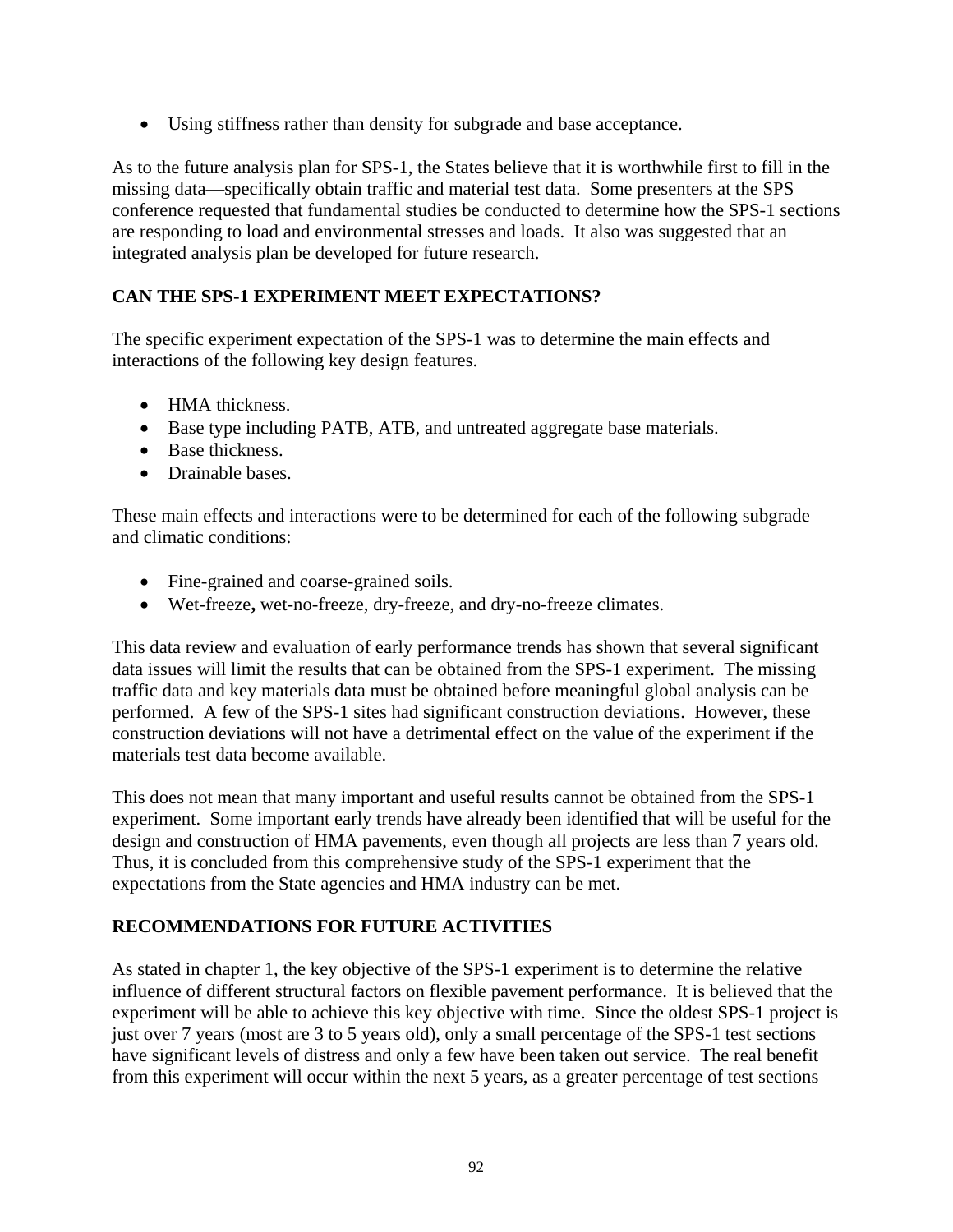exhibit higher levels of distress—magnifying the effect of the experimental and other structural factors on performance.

This SPS-1 assessment report focused on the quality and completeness of the SPS-1 construction and monitoring data, and on the adequacy of the experiment to achieve the original experimental expectations and objectives. Some data are unavailable, but not enough to significantly limit the value of the results from this experiment. Detailed analysis of the effect of different design factors on performance was outside the scope of work for this study. Thus, future studies using the SPS-1 experimental data should be planned and prioritized so they can be initiated as the SPS-1 projects exhibit higher levels of distress.

These future studies should be planned for in two stages that focus on local and national expectations from the experiment. The first stage is to conduct a detailed assessment or case study on each structural cell in the experiment to support local interests and expectations. The second stage takes selected data elements to evaluate the effect of different structural features across the whole experiment. Both stages are discussed briefly in the following sections.

## **Initial Stage—Analysis of Local Expectations or Individual Factorial Cells**

A detailed evaluation of the companion projects within each major cell should be completed as soon as some of the test sections begin to exhibit higher levels of at least one distress type. The purpose of the case studies is to:

- Resolve construction and monitoring anomalies and experimental cell differences for those projects that changed cell locations from the original experiment design, as they relate to the specific cell in the experiment.
- Conduct comparative analyses of the individual test sections at each site, **including the supplemental test sections,** to identify differences in pavement performance and response. These comparative studies should include performance measures, material properties, and as-built conditions.
- Determine the effect of any construction difficulties and problems and material noncompliance issues with the SPS-1 project specifications, if any, on pavement performance and response.
- Develop findings on comparisons made between the companion projects and test sections and prepare a case study report that can be used for the national studies.

### **Second Stage—Analysis of National Expectations or Experimental Findings**

The second-stage analyses should not be pursued until the first-stage analysis is complete. It is expected that the analyses performed as a part of the second stage can be coordinated with the *Strategic Plan for LTPP Data Analysis*. The SPS-1 experiment can contribute to the following specific analyses outlined in the strategic plan: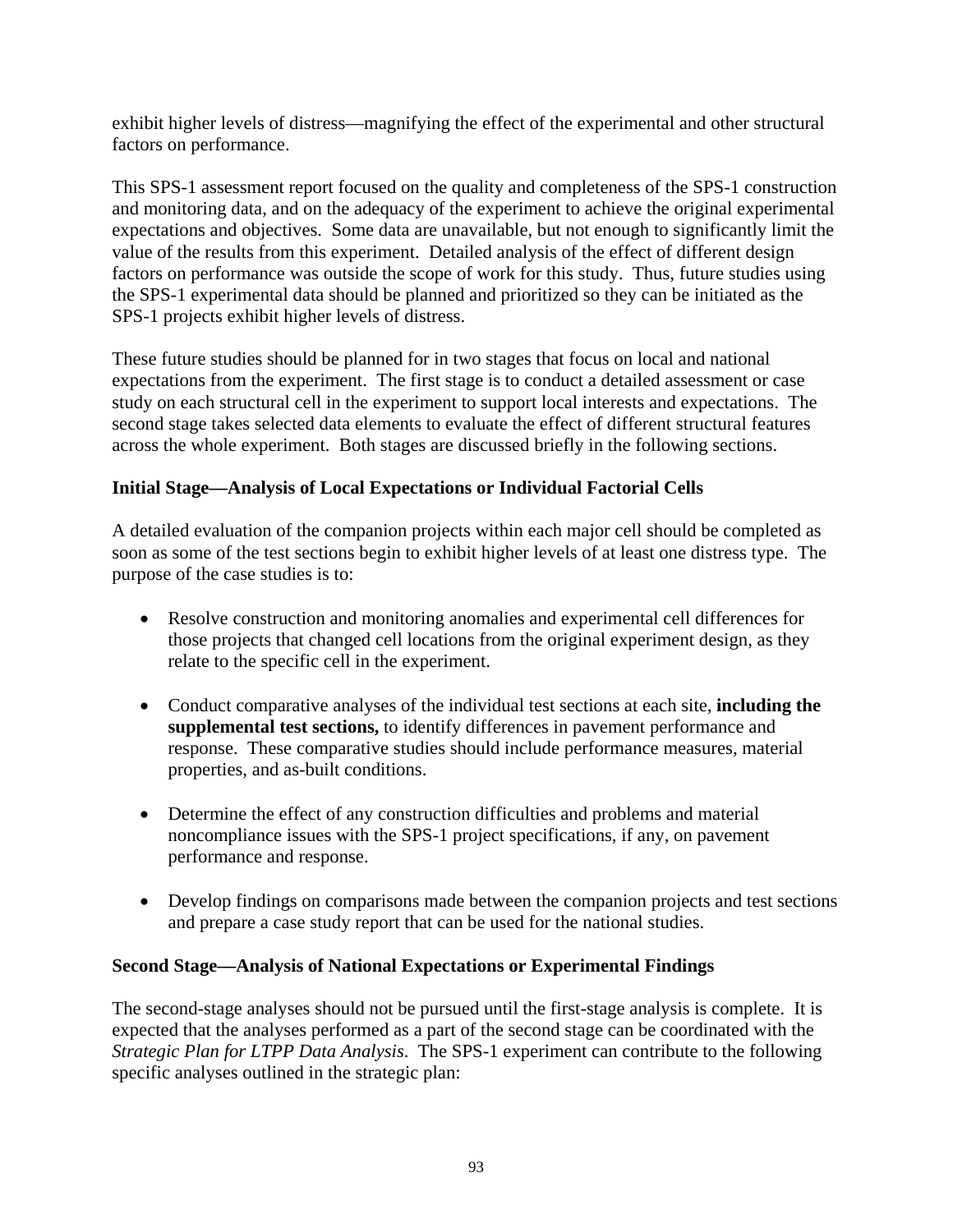- Develop relationships to enable interchangeable use of laboratory- and field-derived material properties (Strategic Plan No. 2B).
- Establish procedures for determining as-built material properties (Strategic Plan No. 2C).
- Identify quantitative information on the performance impact of different levels of material variability and quality (Strategic Plan No. 2D).
- Estimate material design parameters from other materials data (Strategic Plan No. 2E).
- Quantify information as to the relationship between as-designed and as-built material characteristics (Strategic Plan No. 2F).
- Develop recommendations for climatic data collection to adequately predict pavement performance (Strategic Plan No. 3D).
- Develop models relating functional and structural performance (Strategic Plan No. 4C).
- Calibrate relationships or transfer functions between pavement response and individual distress types (Strategic Plan No. 5C).
- Identify quantitative information on the impact of design features on measured pavement responses (deflection, load-transfer, strains, etc.) (Strategic Plan No. 7B).
- Develop guidelines for the selection of pavement design features (Strategic Plan No. 7C).

A description of some of the future studies that can be pursued at the national level using all of the SPS-1 experimental data are summarized in tables 29 through 42. The future research studies were prepared based on the discussions with and presentations from SHA personnel at the various SPS conferences that were held in 1999 and 2000. These future analysis objectives are believed to be achievable from data collected within the SPS-1 experiment and have been subdivided into two categories. The first category includes the analysis objectives that are related to the main factors of the SPS-1 experiment and the second category objectives are related to other experimental factors.

The following second-stage analysis objectives are recommended for the SPS-1 experiment, which are presented in more detail in tables 29 through 42:

### Future Analysis Objectives Related to Main Experimental Factors (table number)

- 29. Perform test section-by-test section analyses of the projects included in the SPS-1 experiment to gain an understanding of the performance of the individual test sections and how the performance and response of each test section compare to the other test sections within that project and for the companion project. This objective is the initial analysis of the individual factorial cells.
- 30. Determine the effect of the main SPS-1 experimental factors on the performance of flexible pavements.
- 31. Quantify the benefits of a good drainage system for flexible pavements.
- 32. Determine the effect of layer thickness variations on long-term pavement performance and initial ride quality.
- 33. Determine and quantify the effect of base material selection and type on the performance of flexible pavements.
- 34. Estimate the effect of seasonal conditions or changes on the modulus of unbound pavement materials and subgrade soils.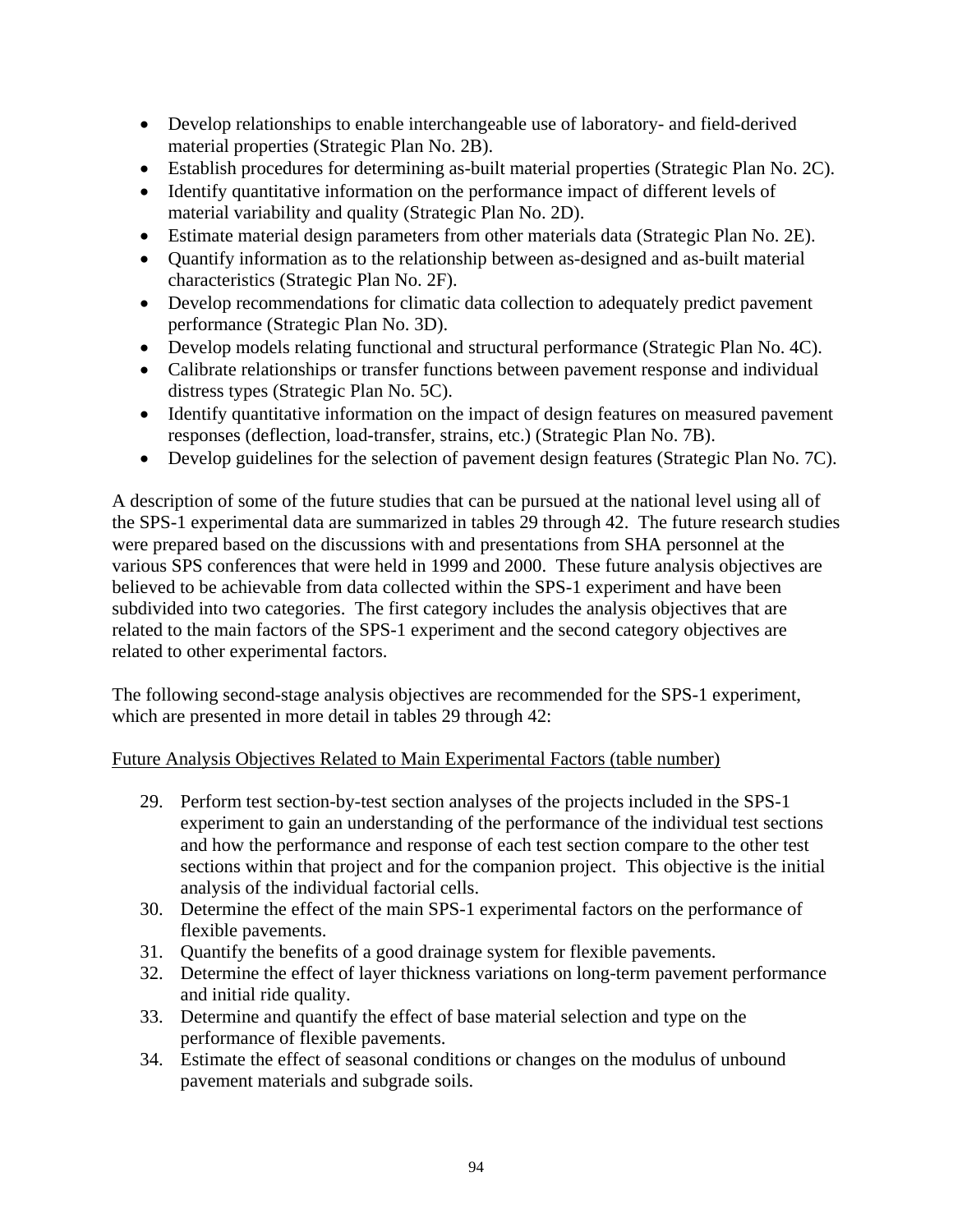35. Quantify the effect of soil type on pavement performance measures (specifically ride quality) and minimum pavement thickness over the foundation.

# Future Analysis Objectives Related to Other Experimental Factors (table number)

- 36. Determine the effect of base condition (such as moisture content, compaction, and degree of saturation) on the performance of flexible pavements.
- 37. Determine the effect of HMA compaction and material properties (gradation and resilient modulus) on pavement performance.
- 38. Quantify the remaining life of cracked or damaged HMA layers.
- 39. Quantify the applicability of the subgrade protection criteria—limiting the subgrade vertical compressive strain and deflection.
- 40. Confirm the hypothesis of surface initiated fatigue cracks and identify those HMA mixture properties and pavement conditions most conducive to the occurrence of fatigue cracks initiating at the surface of the pavement.
- 41. Compare and quantify any differences between backcalculated modulus values using "MODCOMP" and laboratory measured resilient modulus.
- 42. Conduct mechanistic analyses of the SPS-1 project sites and test sections to gain knowledge of critical stresses, strains, and deflections to explain their performance in terms of fatigue cracking, permanent deformation within each layer, and ride quality.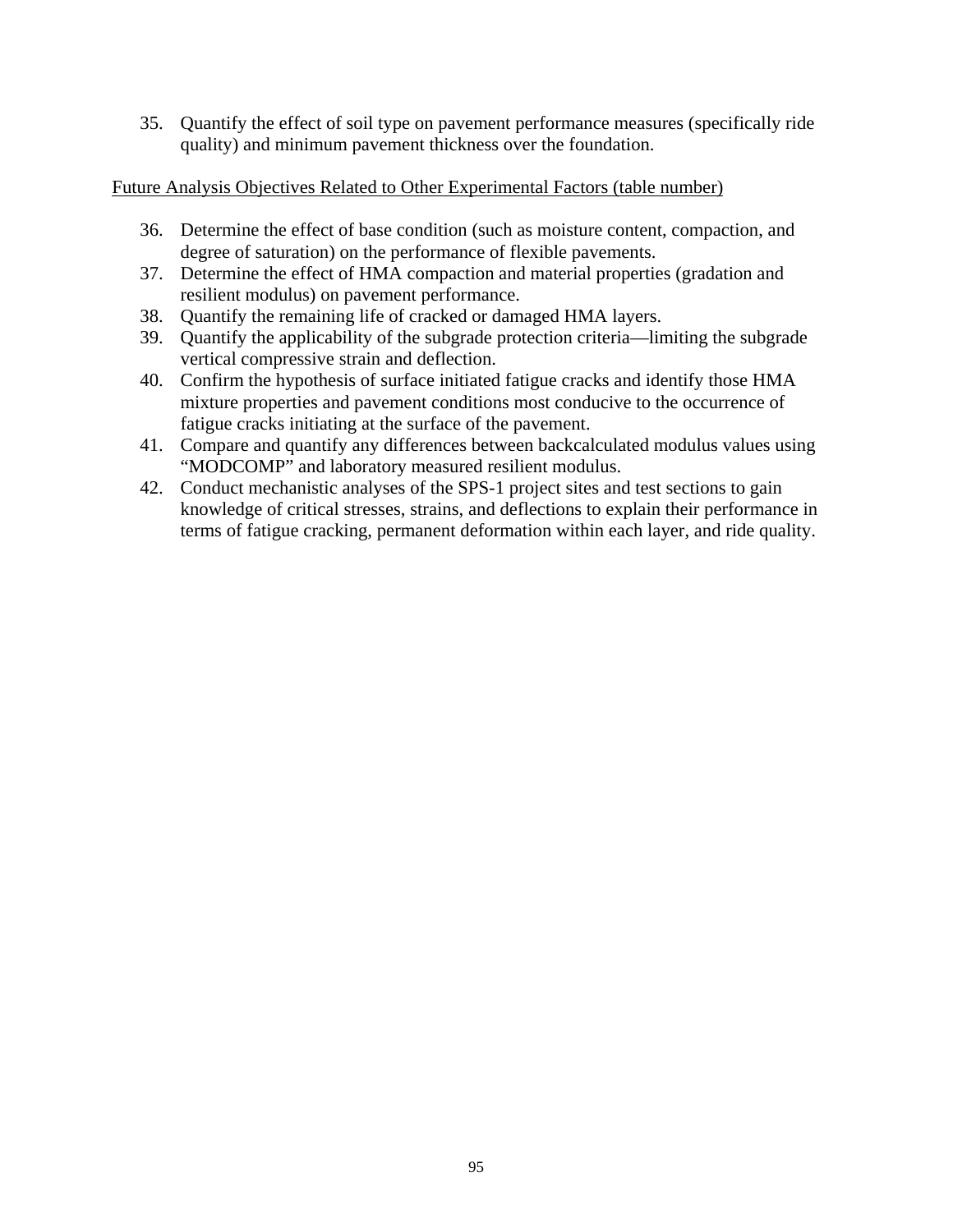# Table 29. Identification of future research studies from the SPS-1 experiment initial analysis of the individual factorial cells and companion projects.

| <b>OBJECTIVE NO. 1</b>                                                                                                 |                                 |
|------------------------------------------------------------------------------------------------------------------------|---------------------------------|
| Perform test section-by-test section of the SPS-1 projects to gain an understanding of the performance of the          |                                 |
| individual test sections as compared to the performance and behavior or response of the other test sections within     |                                 |
| that project and those of the companion project. (Expected timeframe—2001 to 2002).                                    |                                 |
| <b>TOPIC AREA</b>                                                                                                      | <b>PROBABILITY OF SUCCESS</b>   |
| Pavement design and performance prediction.                                                                            | High                            |
| Impact of specific design features on performance.                                                                     |                                 |
| <b>LTPP STRATEGIC PLAN</b>                                                                                             | <b>SUPPLEMENTAL EXPERIMENTS</b> |
| 7.A, 7.B, 7.C                                                                                                          |                                 |
| <b>END PRODUCT</b>                                                                                                     | <b>POTENTIAL PRODUCT USE</b>    |
| Impact of specific design features and level of significance on                                                        | Future analysis projects.       |
| pavement performance and the occurrence of pavement                                                                    |                                 |
| distress.                                                                                                              |                                 |
| Identify the test sections that perform well and poorly<br>$\bullet$                                                   |                                 |
| at each of the SPS-1 project sites.                                                                                    |                                 |
| Prepare case study reports that identify and define the<br>$\bullet$                                                   |                                 |
| effect of any construction difficulty or anomaly and                                                                   |                                 |
| material noncompliance with the project                                                                                |                                 |
| specifications on pavement performance and                                                                             |                                 |
| response.                                                                                                              |                                 |
| Compare the companion projects within a specific                                                                       |                                 |
| cell of the factorial and determine any bias in                                                                        |                                 |
| performance differences that may be caused by                                                                          |                                 |
| construction anomalies and/or material                                                                                 |                                 |
| noncompliance.                                                                                                         |                                 |
| <b>GENERAL TASKS</b>                                                                                                   |                                 |
| Resolve construction and monitoring data anomalies and experimental cell differences for those projects<br>٠           |                                 |
| that changed cell locations from the original experiment design, as they relate to the specific cell in the            |                                 |
| experiment.                                                                                                            |                                 |
| Conduct comparative analyses of the individual test sections at each site, including the supplemental test<br>٠        |                                 |
| sections, to identify differences in pavement performance and response.                                                |                                 |
| Determine the effect of any construction difficulties and problems and material noncompliance issues with<br>$\bullet$ |                                 |
| the SPS-1 project specifications, if any, on pavement performance and response.                                        |                                 |

• Develop findings regarding comparisons made between the companion projects and test sections and prepare a case study report that will be useful for the SHAs involved and also will be useful for the national studies.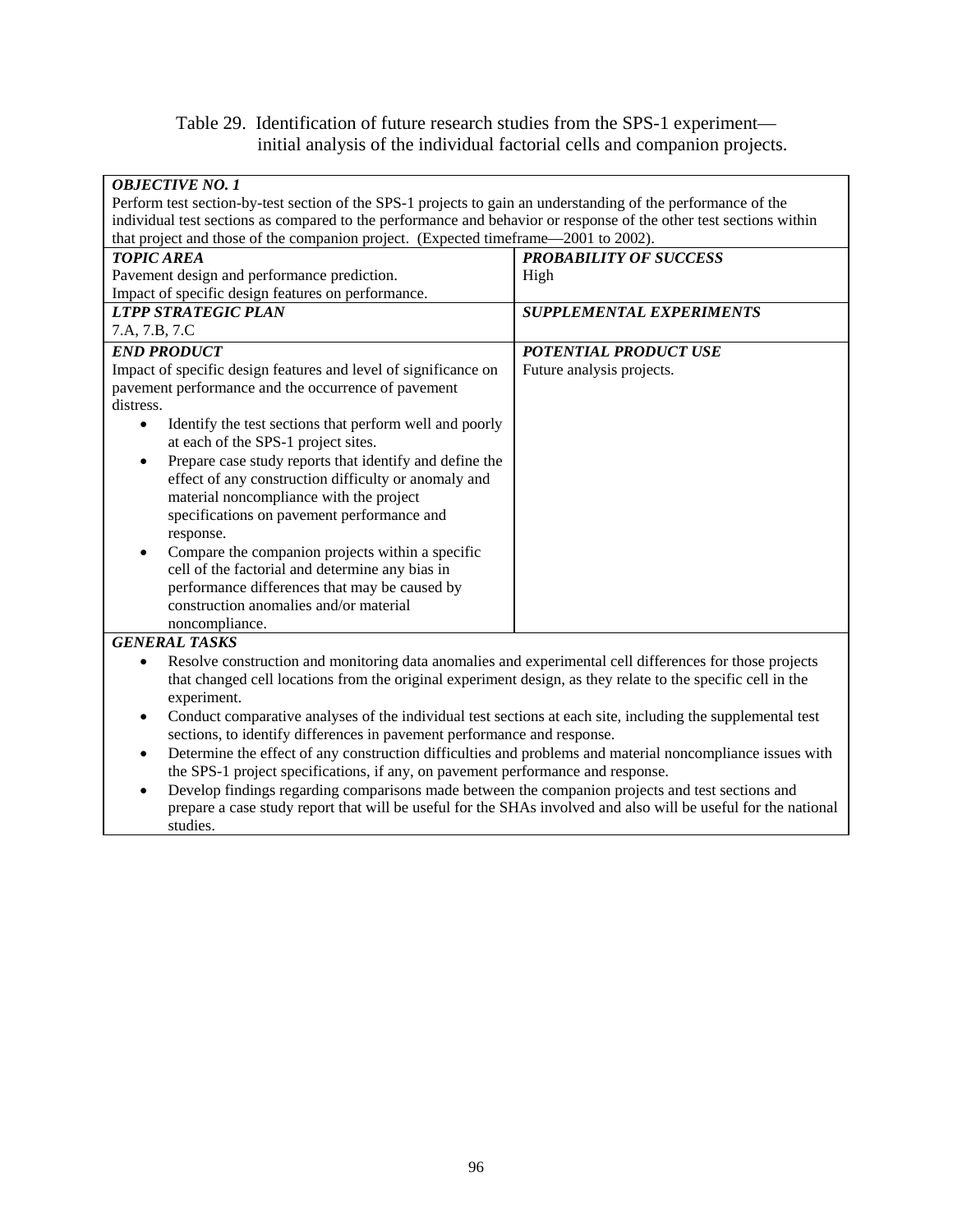#### Table 30. Identification of future research studies from the SPS-1 experiment overall effect of the main experimental factors on performance.

| <b>OBJECTIVE NO. 2</b><br>Determine the effect of the main SPS-1 experimental factors on the performance of the flexible pavements.<br>(Expected timeframe—2002 to 2003). |                                 |
|---------------------------------------------------------------------------------------------------------------------------------------------------------------------------|---------------------------------|
| <b>TOPIC AREA</b>                                                                                                                                                         | <b>PROBABILITY OF SUCCESS</b>   |
| Pavement design and performance prediction.                                                                                                                               | High                            |
| Impact of specific design features on performance.                                                                                                                        |                                 |
|                                                                                                                                                                           |                                 |
| <b>LTPP STRATEGIC PLAN</b>                                                                                                                                                | <b>SUPPLEMENTAL EXPERIMENTS</b> |
| 7.A, 7.B, 7.C                                                                                                                                                             |                                 |
| $FMD$ $DD\triangle DITCT$                                                                                                                                                 |                                 |

#### *END PRODUCT*

Impact of specific design features and level of significance on pavement performance and the occurrence of pavement distress.

- Determine the effect of drainage on performance and identify the site conditions (type of subgrade soil, climate, traffic) where permeable bases will and will not contribute to improved performance.
- Identify the flexible pavement design features and properties that are compatible with permeable base drainage and contribute to improved performance.
- Identify the site conditions where different base types will contribute to improved pavement performance.
- Determine the significance of seasonal changes on the response of the pavement and materials related to performance and incremental deterioration.
- Confirm and quantify the effect of the subgrade on pavement performance and minimum pavement thickness above the subgrade.

#### *POTENTIAL PRODUCT USE*

- *Design new or reconstructed cost-effective and reliable flexible pavements.*
- Calibration and validation of new pavement design procedures/methods and distress prediction models.

#### *GENERAL TASKS*

- Review results and findings from each SPS-1 test section and companion project.
- Conduct statistical analysis to determine significant factors and interactions on performance.
- Conduct mechanistic-empirical analyses for cracking, rutting, and IRI.
- Based on the statistical and mechanistic analyses, determine the effect of different experimental factors or design features on pavement performance and response.
- Prepare practical presentations of the results, including software, decision trees, etc., for use by practicing engineers, that aid them in determining the end products above.

Note: The future research topics or objectives that follow for the individual main or primary factors of the experiment are included as individual project objective statements.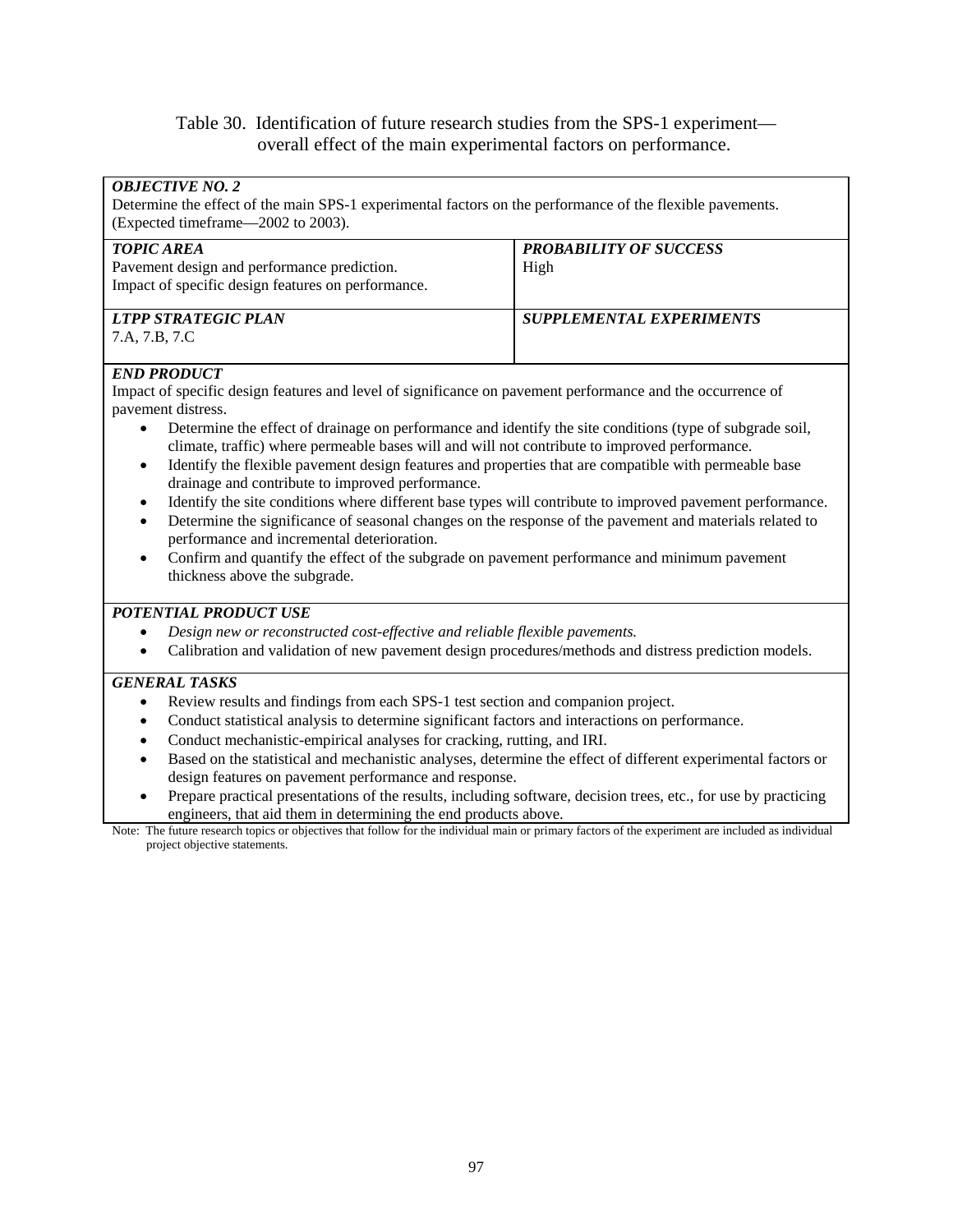# Table 31. Identification of future research studies from the SPS-1 experiment benefits of drainage.

| <b>OBJECTIVE NO. 3</b><br>Quantify the benefits of a good drainage system for flexible pavements. (Expected timeframe—2004 to 2005). |                                                                                                                                                   |
|--------------------------------------------------------------------------------------------------------------------------------------|---------------------------------------------------------------------------------------------------------------------------------------------------|
| <b>TOPIC AREA</b>                                                                                                                    | <b>PROBABILITY OF SUCCESS</b>                                                                                                                     |
| Design and performance predictions.                                                                                                  | Moderate to high $^{(1)}$                                                                                                                         |
| <b>LTPP STRATEGIC PLAN</b>                                                                                                           | <b>SUPPLEMENTAL EXPERIMENTS</b>                                                                                                                   |
| 7.A, 7.B, 7.C                                                                                                                        | GPS test sections with drainage features                                                                                                          |
| <b>END PRODUCT</b>                                                                                                                   | POTENTIAL PRODUCT USE                                                                                                                             |
| Impact of a positive drainage system on pavement<br>performance and the occurrence of pavement distress.                             | Design engineers for designing new pavements.                                                                                                     |
| A decision tree to identify those site conditions requiring                                                                          |                                                                                                                                                   |
| drainage for enhancing the performance of flexible                                                                                   |                                                                                                                                                   |
| pavements and for selecting the drainage design<br>features.                                                                         |                                                                                                                                                   |
| <b>GENERAL TASKS</b>                                                                                                                 |                                                                                                                                                   |
| Review specific findings from each SPS-1 project related to the initial stage of the analysis.<br>٠                                  |                                                                                                                                                   |
| Subdivide data or test sections into those test sections with and without drainage features.                                         |                                                                                                                                                   |
| Classify each site as to requiring drainage or not requiring drainage.                                                               |                                                                                                                                                   |
| Complete a regression analysis to determine any differences in performance and establish the relative<br>$\bullet$                   |                                                                                                                                                   |
| differences between the two conditions.                                                                                              |                                                                                                                                                   |
| Complete an analysis of variance and other analyses to relate the site conditions to the effect of the                               |                                                                                                                                                   |
| drainage feature on improving performance.                                                                                           | The probability of success will increase if field investigative studies are initiated to quantify the workability of the drainage system. Without |

the confirmation on the drain ability of the drainage system, major assumptions will have to be made regarding the quantification of the benefits from drainage.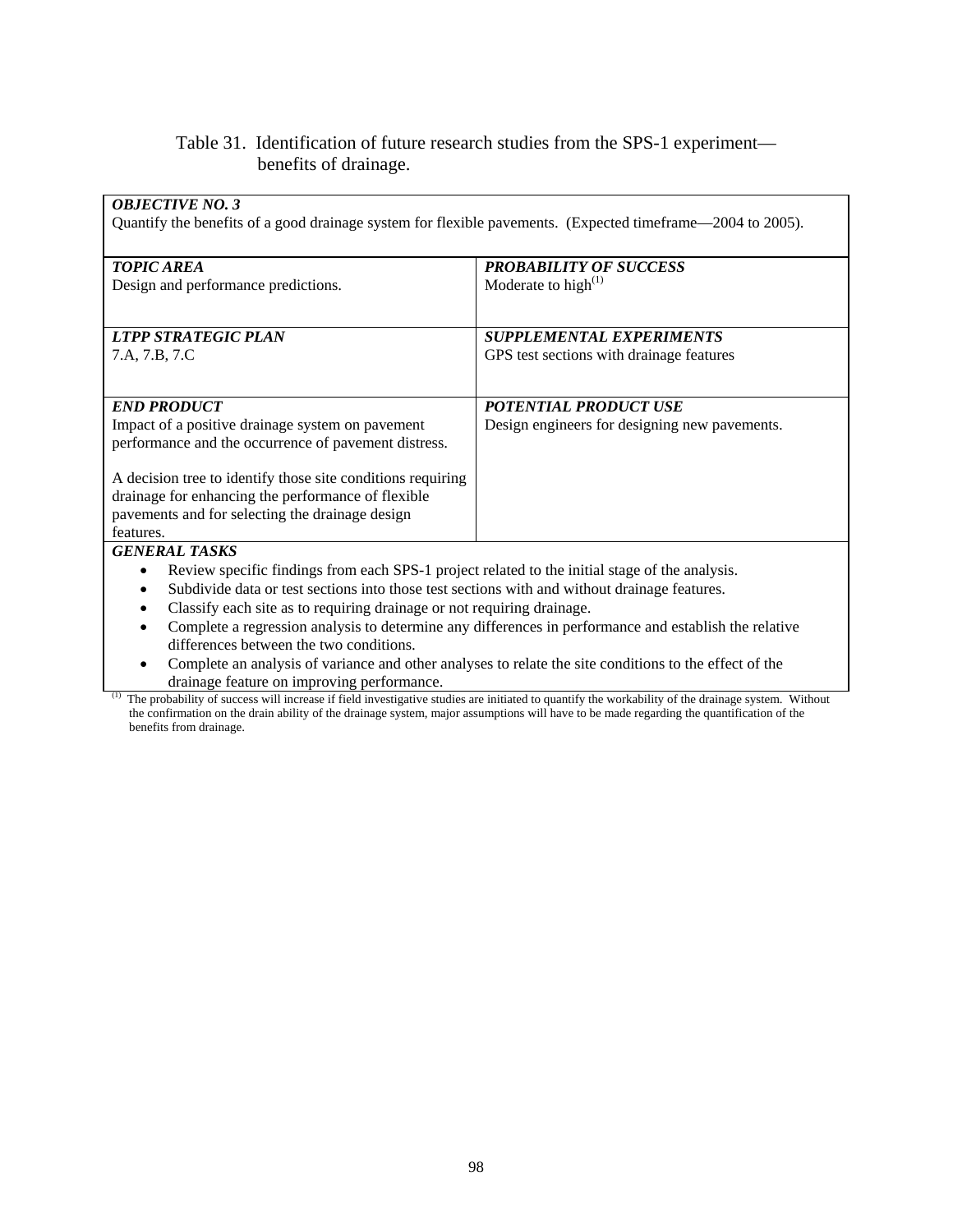# Table 32. Identification of future research studies from the SPS-1 experiment effect of thickness variations on performance.

| <b>OBJECTIVE NO. 4</b><br>Determine the effect of thickness variations on long-term pavement performance and initial ride quality. (Expected<br>timeframe-2003 to 2004). |                                                                                                        |  |
|--------------------------------------------------------------------------------------------------------------------------------------------------------------------------|--------------------------------------------------------------------------------------------------------|--|
| <b>TOPIC AREA</b>                                                                                                                                                        | <b>PROBABILITY OF SUCCESS</b>                                                                          |  |
| Design                                                                                                                                                                   | Moderate to high $^{(1)}$                                                                              |  |
| <b>LTPP STRATEGIC PLAN</b>                                                                                                                                               | <b>SUPPLEMENTAL EXPERIMENTS</b>                                                                        |  |
| 2.D. 7.B                                                                                                                                                                 | SPS-5 experiment                                                                                       |  |
|                                                                                                                                                                          |                                                                                                        |  |
| <b>END PRODUCT</b>                                                                                                                                                       | <b>POTENTIAL PRODUCT USE</b>                                                                           |  |
| Impact of layer thickness and the variation of thickness                                                                                                                 | Development of pay reduction factors based on                                                          |  |
| on pavement performance and the occurrence of<br>pavement distress.                                                                                                      | thickness deviations.                                                                                  |  |
| A relationship or tabulation between increased thickness                                                                                                                 |                                                                                                        |  |
| variances or standard deviations (coefficient of<br>variations) and reduced ride quality or reduced pavement                                                             |                                                                                                        |  |
| service life.                                                                                                                                                            |                                                                                                        |  |
| <b>GENERAL TASKS</b>                                                                                                                                                     |                                                                                                        |  |
| Review specific findings from each SPS-1 project related to the initial stage.<br>٠                                                                                      |                                                                                                        |  |
| Establish the thickness variability along each test section.<br>٠                                                                                                        |                                                                                                        |  |
| ٠                                                                                                                                                                        | Complete a regression study of the variation in thickness (HMA) and the different performance measures |  |
| and determine if threshold limits of variances in HMA thickness affect selected distresses.                                                                              |                                                                                                        |  |
| Accumulate and/or determine the initial IRI measured at each test section.                                                                                               |                                                                                                        |  |
| Complete a regression study of the variation in thickness (HMA) and the initial IRI and determine if<br>$\bullet$                                                        |                                                                                                        |  |

threshold limits of variances in HMA thickness increase the initial roughness (reduced ride quality) of the as-built pavement.

• Develop reduction in service life based on these increased variances in HMA thickness.

<sup>(1)</sup> The initial IRI values (longitudinal profile measured within 6 months of construction, assuming reasonable performance of the test sections) are needed to obtain the full benefit of the research study. The initial IRI values will need to be predicted from the time series data for some of the test sections or SPS-1 projects.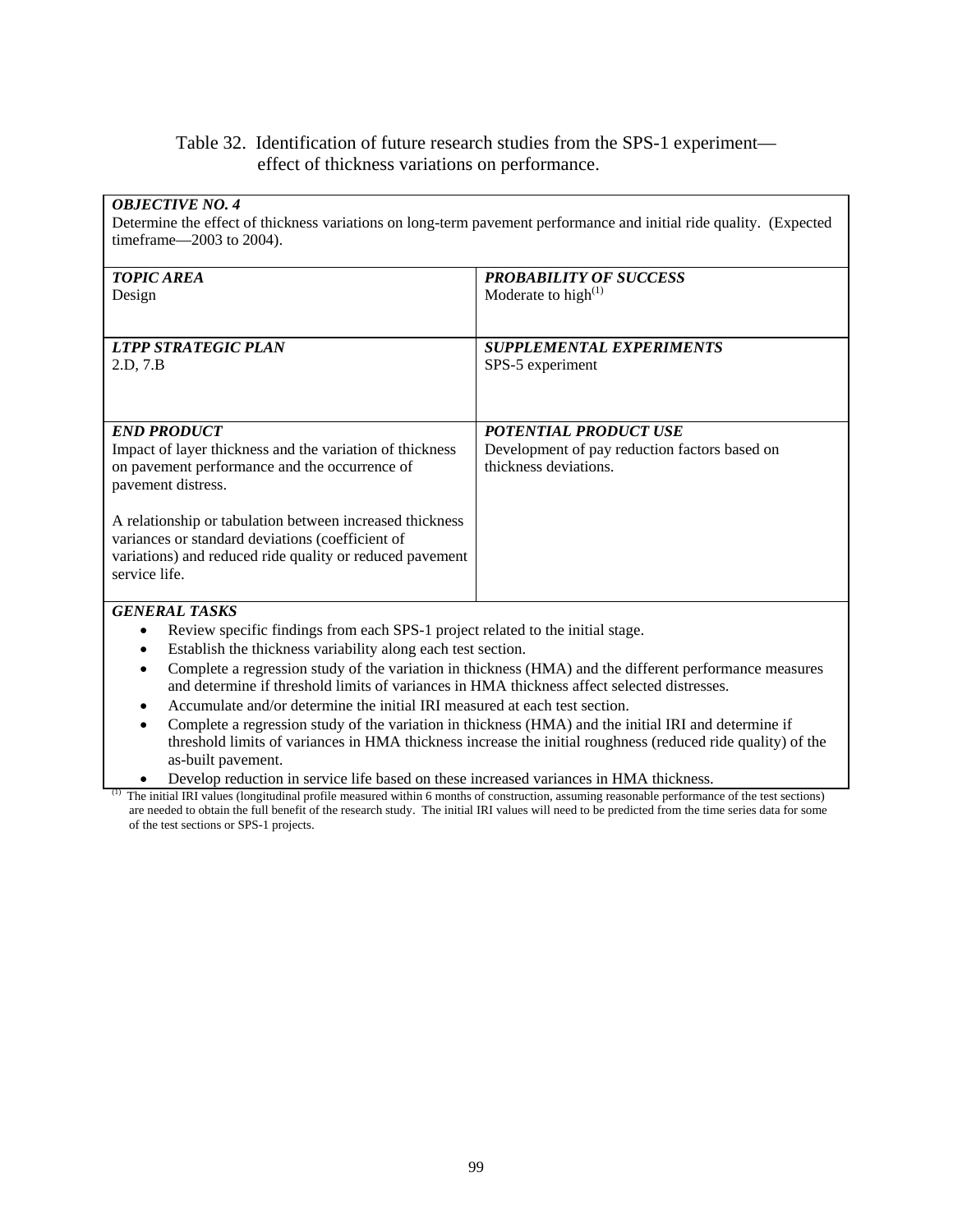# Table 33. Identification of future research studies from the SPS-1 experiment effect of base material type on pavement performance.

| <b>OBJECTIVE NO. 5</b>                                                                                       |                                                                                                             |
|--------------------------------------------------------------------------------------------------------------|-------------------------------------------------------------------------------------------------------------|
| Determine the effect of base material selection and type on the performance of flexible pavements. (Expected |                                                                                                             |
|                                                                                                              |                                                                                                             |
| timeframe—2003 to 2004).                                                                                     |                                                                                                             |
|                                                                                                              |                                                                                                             |
| <b>TOPIC AREA</b>                                                                                            | <b>PROBABILITY OF SUCCESS</b>                                                                               |
| Design                                                                                                       | High                                                                                                        |
|                                                                                                              |                                                                                                             |
|                                                                                                              |                                                                                                             |
| <b>LTPP STRATEGIC PLAN</b>                                                                                   | <b>SUPPLEMENTAL EXPERIMENTS</b>                                                                             |
| 2.A, 2.D, 7.A, 7.B, 7.C                                                                                      | GPS-1 and GPS-2 experiments                                                                                 |
|                                                                                                              |                                                                                                             |
|                                                                                                              |                                                                                                             |
| <b>END PRODUCT</b>                                                                                           | <b>POTENTIAL PRODUCT USE</b>                                                                                |
|                                                                                                              |                                                                                                             |
| Impact of the base material type and condition on                                                            | To assist design engineers in selecting different base                                                      |
| pavement performance and the occurrence of pavement                                                          | materials for specific site conditions and traffic levels                                                   |
| distress.                                                                                                    | and to determine the conditions when base stabilization                                                     |
|                                                                                                              | will provide the most benefit.                                                                              |
| A decision tree and/or specifications for selecting base                                                     |                                                                                                             |
| material types (material specifications) and when to                                                         |                                                                                                             |
| stabilize the base layer.                                                                                    |                                                                                                             |
|                                                                                                              |                                                                                                             |
| <b>GENERAL TASKS</b>                                                                                         |                                                                                                             |
| Review specific findings from each SPS-1 project related to the initial analysis stage.<br>٠                 |                                                                                                             |
| ٠                                                                                                            | Conduct a regression study or analyses of the SPS-1 data to determine the effect of base thickness and type |
| on performance.                                                                                              |                                                                                                             |
| ٠                                                                                                            | Evaluate the effect of material noncompliance on performance and make adjustments for those test sections   |
| with noncomplying materials.                                                                                 |                                                                                                             |
| Determine the increase in newformance or corries life for the step-lined heave and the effect of heave       |                                                                                                             |

• Determine the increase in performance or service life for the stabilized bases and the effect of base thickness on pavement life.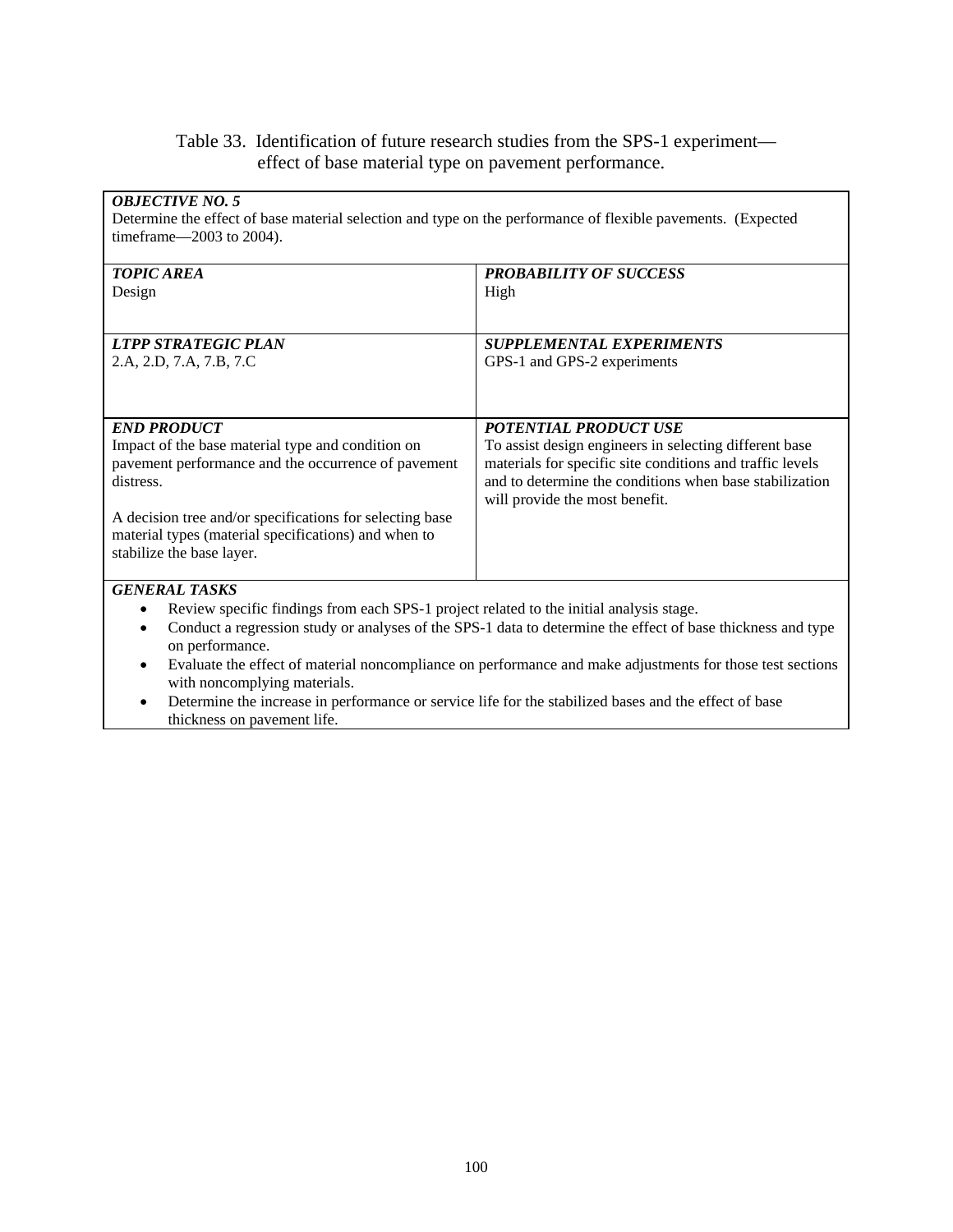Table 34. Identification of future research studies from the SPS-1 experiment—effect of seasonal changes on pavement response and material responses related to performance.

| <b>OBJECTIVE NO. 6</b>                                                                                                       |                                                                                                                     |
|------------------------------------------------------------------------------------------------------------------------------|---------------------------------------------------------------------------------------------------------------------|
|                                                                                                                              | Effect of seasonal conditions or changes on the response of the pavement structure and material response or modulus |
| of unbound pavement materials and subgrade soils as related to pavement performance. (Expected timeframe—                    |                                                                                                                     |
| 2004 to 2005).                                                                                                               |                                                                                                                     |
| <b>TOPIC AREA</b>                                                                                                            | <b>PROBABILITY OF SUCCESS</b>                                                                                       |
| Materials characterization and pavement management.                                                                          | High                                                                                                                |
|                                                                                                                              |                                                                                                                     |
| <b>LTPP STRATEGIC PLAN</b>                                                                                                   | <b>SUPPLEMENTAL EXPERIMENTS</b>                                                                                     |
| 2.A, 3.C, 3.E                                                                                                                | GPS-1 and GPS-2                                                                                                     |
|                                                                                                                              |                                                                                                                     |
|                                                                                                                              |                                                                                                                     |
|                                                                                                                              |                                                                                                                     |
| <b>END PRODUCT</b>                                                                                                           | <b>POTENTIAL PRODUCT USE</b>                                                                                        |
| Improvement of environmental effects and                                                                                     | Allow designers and pavement management engineers to                                                                |
| considerations in pavement design, material selection (or                                                                    | identify typical times of low modulus values.                                                                       |
| specifications), and performance predictions.                                                                                |                                                                                                                     |
|                                                                                                                              |                                                                                                                     |
| A table summarizing the seasonal modulus ratio and a                                                                         |                                                                                                                     |
| map showing locations or areas with significant seasonal                                                                     |                                                                                                                     |
| effects for different pavement types.                                                                                        |                                                                                                                     |
| <b>GENERAL TASKS</b>                                                                                                         |                                                                                                                     |
| Review specific findings from each SPS-1 project related to the initial analysis stage.<br>$\bullet$                         |                                                                                                                     |
| $\bullet$                                                                                                                    | Categorize the pavement structure with different soil types and base/subbase types and thicknesses in               |
| different climatic areas.                                                                                                    |                                                                                                                     |
| Identify and select those projects and test sections with sufficient time series deflection data (three or four<br>$\bullet$ |                                                                                                                     |
| measurements during different seasons of the year).                                                                          |                                                                                                                     |
| Calculate the modulus ratio for each season or measurement date from a "standard" modulus value or time<br>$\bullet$         |                                                                                                                     |
| of year.                                                                                                                     |                                                                                                                     |
| Conduct a regression analysis of the seasonal modulus ratios to determine their correspondence with<br>$\bullet$             |                                                                                                                     |
| surface cracking (or permeability), type of pavement structure, layer thickness, subgrade soil type, and                     |                                                                                                                     |
| various climatic parameters (such as rainfall).                                                                              |                                                                                                                     |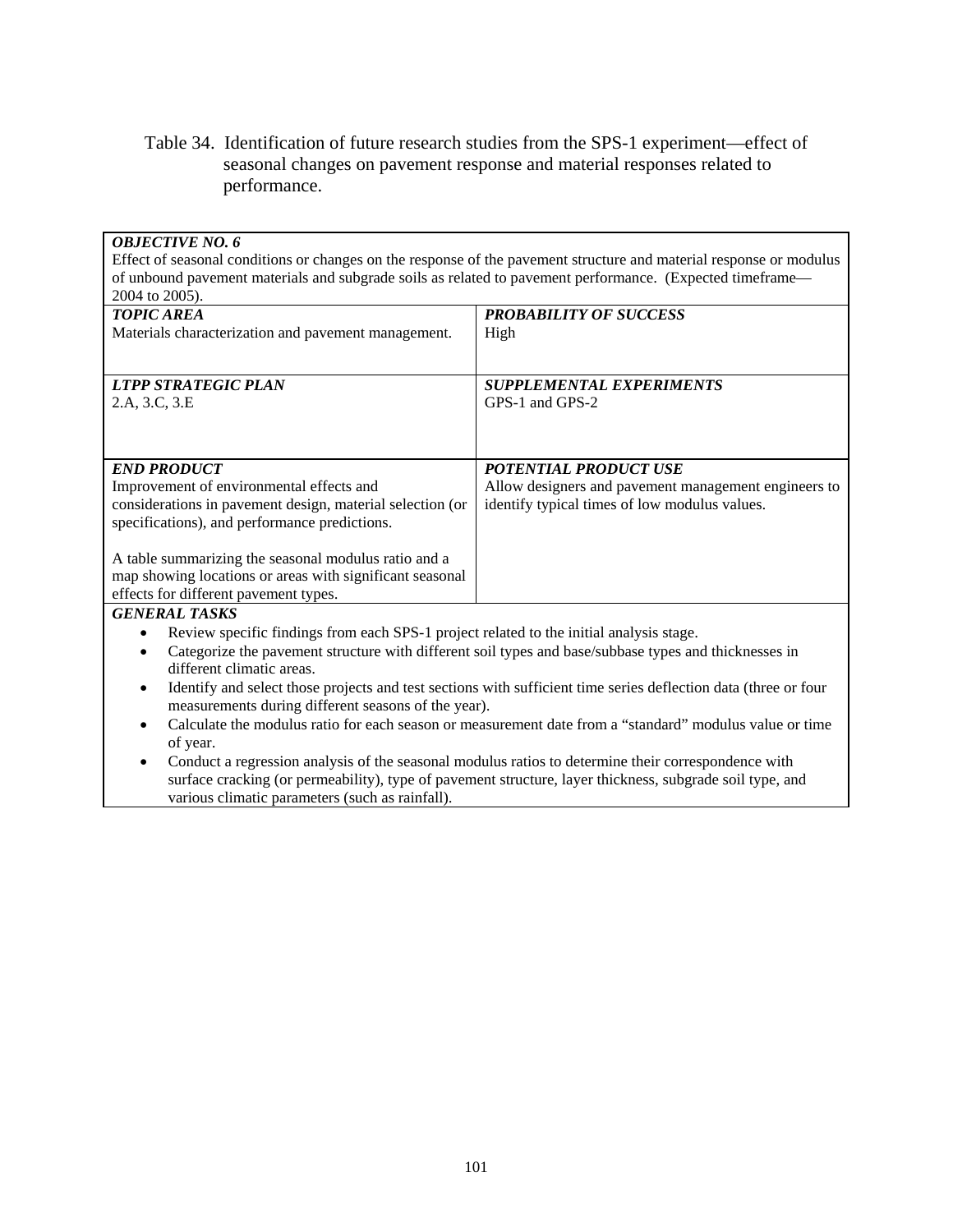# Table 35. Identification of future research studies from the SPS-1 experiment effect of soil type and stiffness on pavement performance.

| <b>OBJECTIVE NO. 7</b><br>Quantify the effect of soil type on pavement performance measures (specifically ride quality) and minimum<br>pavement thickness over the foundation. (Expected timeframe—2003 to 2004). |                                                        |
|-------------------------------------------------------------------------------------------------------------------------------------------------------------------------------------------------------------------|--------------------------------------------------------|
| <b>TOPIC AREA</b>                                                                                                                                                                                                 | <b>PROBABILITY OF SUCCESS</b>                          |
| Materials characterization and pavement design.                                                                                                                                                                   | High                                                   |
|                                                                                                                                                                                                                   |                                                        |
| <b>LTPP STRATEGIC PLAN</b>                                                                                                                                                                                        | <b>SUPPLEMENTAL EXPERIMENTS</b>                        |
| 2.A, 3.A, 7.B, 7.C                                                                                                                                                                                                | GPS-1 and GPS-2                                        |
|                                                                                                                                                                                                                   |                                                        |
| <b>END PRODUCT</b>                                                                                                                                                                                                | <b>POTENTIAL PRODUCT USE</b>                           |
| Improvement in materials characterization of soils for                                                                                                                                                            | Minimum pavement design standards over specific soil   |
| design and development/confirmation of design criteria                                                                                                                                                            | types and identification of minimum pavement thickness |
| to protect the subgrade soils.                                                                                                                                                                                    | to maintain selected ride quality.                     |
|                                                                                                                                                                                                                   |                                                        |
| Minimum pavement thickness design criteria for                                                                                                                                                                    |                                                        |
| selected soil types to protect and maintain ride quality.                                                                                                                                                         |                                                        |
| <b>GENERAL TASKS</b>                                                                                                                                                                                              |                                                        |
| Review specific findings from each SPS-1 project related to the initial analysis stage.                                                                                                                           |                                                        |
| Catagoriza the neugment structure with different soil types and bega(subbase type and this gross in different                                                                                                     |                                                        |

- Categorize the pavement structure with different soil types and base/subbase type and thickness in different climatic areas.
- Identify and select those projects and test sections with sufficient time series deflection data (three or four measurements during different seasons of the year).
- Conduct statistical analyses to determine the significant properties or soil types to determine their correspondence with surface cracking, ride quality as measured by IRI, type of pavement structure, layer thickness, and various climatic parameters (such as rainfall).
- Based on statistical and mechanistic analyses, identify the minimum layer thickness to maintain a selected ride quality level and minimize the occurrence of pavement distress.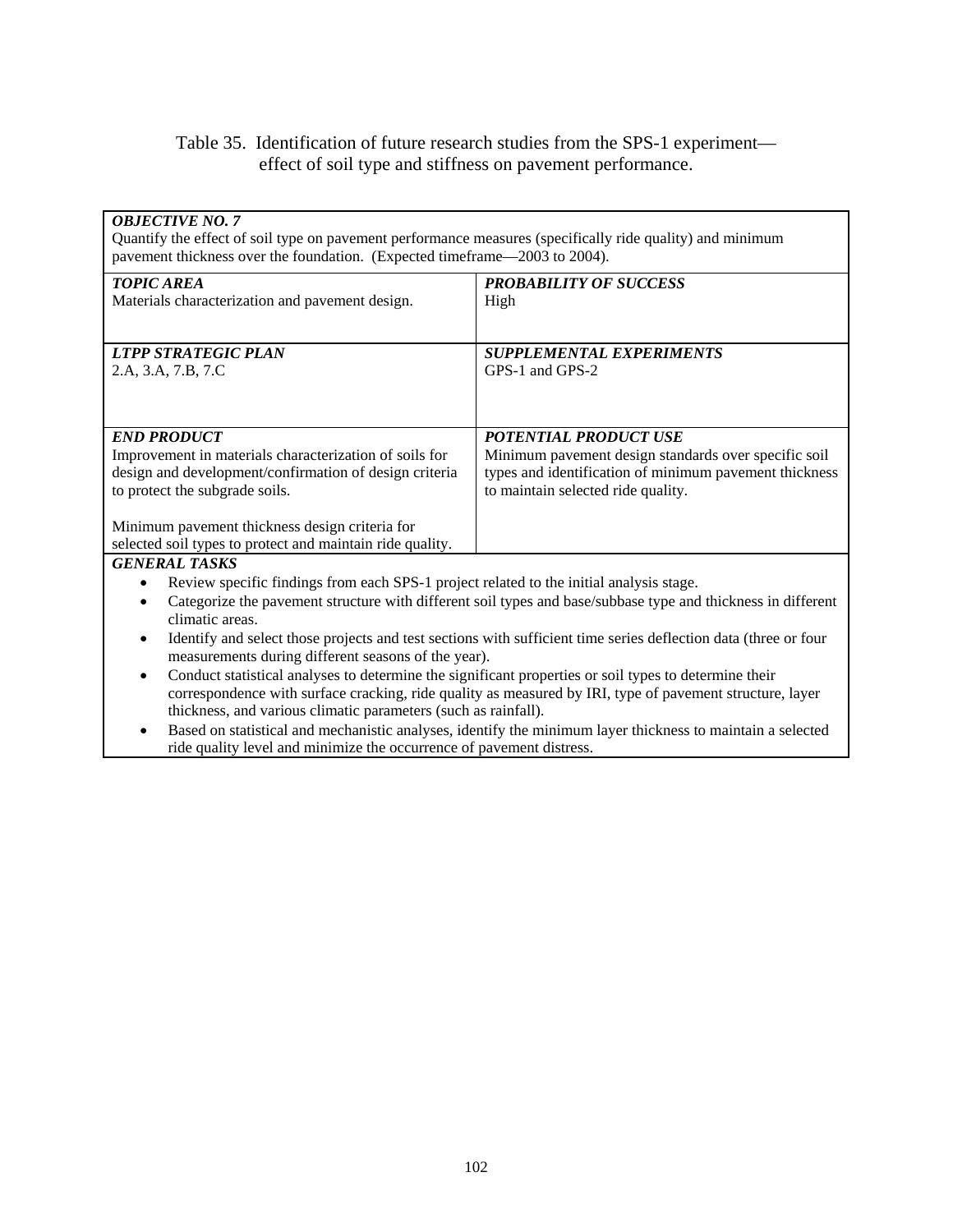# Table 36. Identification of future research studies from the SPS-1 experiment effect of base condition on pavement performance.

| <b>OBJECTIVE NO. 8</b><br>Determine the effect of base condition (such as moisture content, compaction, and degree of saturation) on the<br>performance of flexible pavements. (Expected timeframe—2003 to 2004).                                                                                                                                                                                                                                                                                                                                                                                                                                                                                                                                                                                                                                                                                                                                                                                                                                          |                                                                                                                                                                                                                          |
|------------------------------------------------------------------------------------------------------------------------------------------------------------------------------------------------------------------------------------------------------------------------------------------------------------------------------------------------------------------------------------------------------------------------------------------------------------------------------------------------------------------------------------------------------------------------------------------------------------------------------------------------------------------------------------------------------------------------------------------------------------------------------------------------------------------------------------------------------------------------------------------------------------------------------------------------------------------------------------------------------------------------------------------------------------|--------------------------------------------------------------------------------------------------------------------------------------------------------------------------------------------------------------------------|
| <b>TOPIC AREA</b><br>Design and construction.                                                                                                                                                                                                                                                                                                                                                                                                                                                                                                                                                                                                                                                                                                                                                                                                                                                                                                                                                                                                              | <b>PROBABILITY OF SUCCESS</b><br>Moderate to high $^{(1)}$                                                                                                                                                               |
| <b>LTPP STRATEGIC PLAN</b><br>2.A, 2.B, 2.D, 2.E, 3.A, 7.A, 7.B, 7.C                                                                                                                                                                                                                                                                                                                                                                                                                                                                                                                                                                                                                                                                                                                                                                                                                                                                                                                                                                                       | <b>SUPPLEMENTAL EXPERIMENTS</b><br>GPS-1 and GPS-2 experiments                                                                                                                                                           |
| <b>END PRODUCT</b><br>Improvement of materials characterization, and impact<br>of unbound aggregate base layer specifications and<br>condition after construction on pavement performance<br>and the occurrence of pavement distress.<br>A tabulation of base condition (density, moisture<br>content, gradation, and other physical properties) to<br>design values—modulus and moisture sensitivity.                                                                                                                                                                                                                                                                                                                                                                                                                                                                                                                                                                                                                                                     | <b>POTENTIAL PRODUCT USE</b><br>Development of performance related specifications and<br>design/construction criteria or properties as related to<br>performance, and assistance in developing pay reduction<br>factors. |
| <b>GENERAL TASKS</b><br>Review specific findings from each SPS-1 project related to the initial analysis stage.<br>$\bullet$<br>Evaluate the as-built moisture contents, density, gradations, and quality of base material and categorize the<br>$\bullet$<br>different test sections with significant differences.<br>Evaluate the structural response (deflections) and backcalculated layer modulus of the base layer.<br>$\bullet$<br>Correlate the physical properties and response properties to the condition of the base.<br>$\bullet$<br>Determine the effect, if any, on the performance and individual distresses of the pavement, including the<br>$\bullet$<br>decrease in ride quality with time and traffic.<br>Establish threshold limits or other criteria that can be used in design and construction—effect of<br>construction variability of the base properties and performance.<br>(1)<br>The probability of success will increase as the materials test data are completed and become available for all pavement layers and for the |                                                                                                                                                                                                                          |

subgrade soils.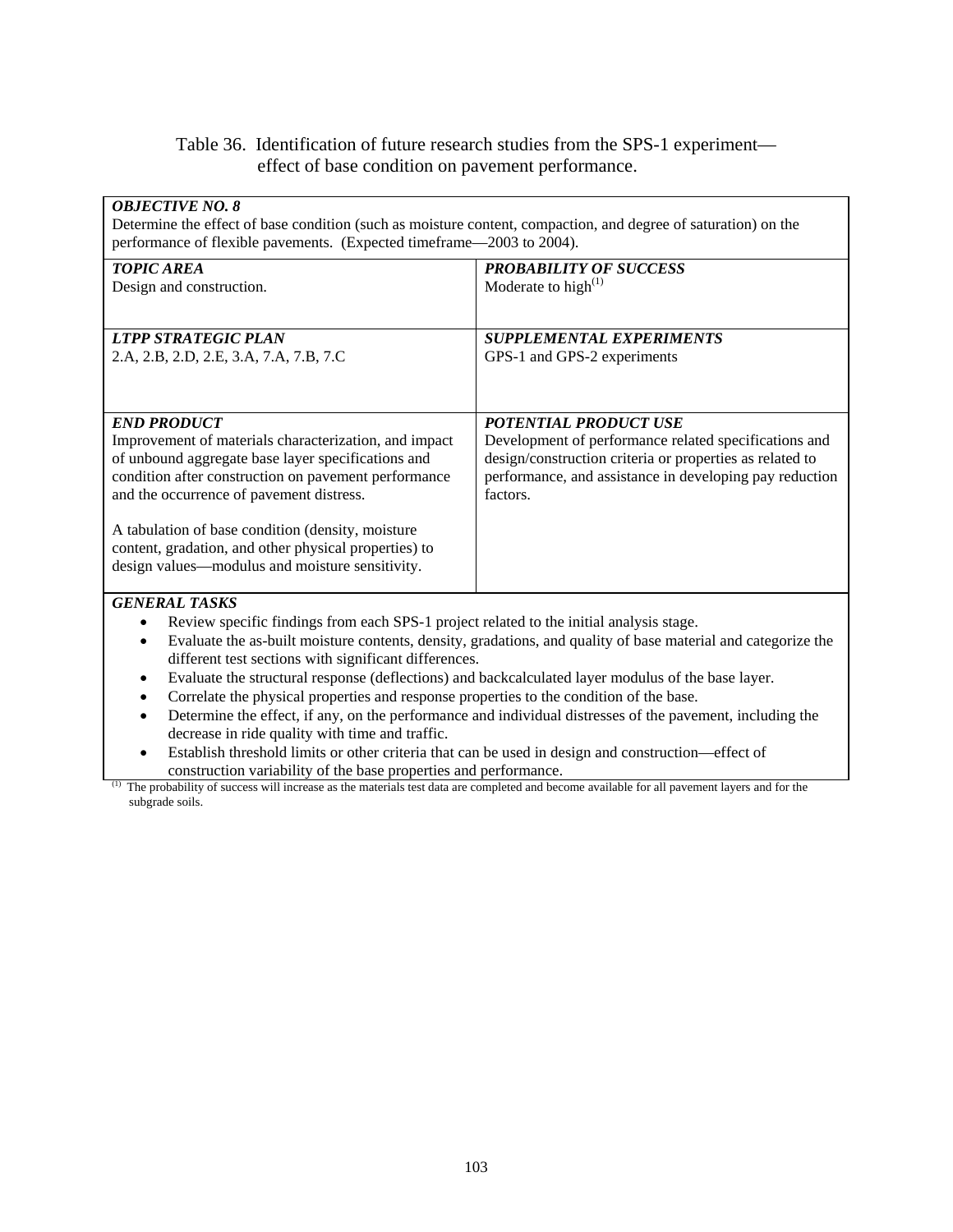## Table 37. Identification of future research studies from the SPS-1 experiment effect of HMA properties on pavement performance.

| <b>OBJECTIVE NO. 9</b><br>Determine the effect of HMA compaction and material properties (gradation and resilient modulus) on pavement |                                                           |  |
|----------------------------------------------------------------------------------------------------------------------------------------|-----------------------------------------------------------|--|
| performance. (Expected timeframe—2003 to 2004).                                                                                        |                                                           |  |
| <b>TOPIC AREA</b>                                                                                                                      | <b>PROBABILITY OF SUCCESS</b>                             |  |
| Design and construction.                                                                                                               | High                                                      |  |
|                                                                                                                                        |                                                           |  |
| <b>LTPP STRATEGIC PLAN</b>                                                                                                             | <b>SUPPLEMENTAL EXPERIMENTS</b>                           |  |
| 2.A, 2.D, 2.E, 3.C, 3.E, 7.B, 7.C                                                                                                      | SPS-5, GPS-1, GPS-2 and SPS-9 experiments                 |  |
|                                                                                                                                        |                                                           |  |
|                                                                                                                                        |                                                           |  |
| <b>END PRODUCT</b>                                                                                                                     | <b>POTENTIAL PRODUCT USE</b>                              |  |
| Improvement of HMA mixture characterization and                                                                                        | Assist in the development of performance related          |  |
| impact of HMA properties after construction and                                                                                        | specifications, the development of pay reduction factors, |  |
| specifications on pavement performance and the                                                                                         | and development of material specifications to be used in  |  |
| occurrence of pavement distress.                                                                                                       | construction (layer acceptance) and in design for         |  |
| determining layer thicknesses.                                                                                                         |                                                           |  |
| A set of material or mixture properties that can be used                                                                               |                                                           |  |
| in mixture design and material selection, and in                                                                                       |                                                           |  |
| structural design for layer thickness determination.                                                                                   |                                                           |  |
| <b>GENERAL TASKS</b>                                                                                                                   |                                                           |  |
| Review specific findings from each SPS-1 project related to the initial analysis stage.<br>٠                                           |                                                           |  |
| Determine the physical properties at construction for each HMA layer of each test section.<br>٠                                        |                                                           |  |
| Compare the backcalculated layer modulus with the laboratory measured resilient modulus, define any<br>٠                               |                                                           |  |

differences, and determine those factors or variables that have an effect on those differences.

- Establish if any performance differences in ride quality and pavement distresses (cracking and rut depths) can be attributed to selected or combined material/mixture properties.
- Establish threshold properties and/or criteria that result in an increased level of distresses or a reduction in ride quality.
- Establish whether some of the material related distresses (raveling or bleeding) are related to these values.
- Develop criteria for mixture design and construction acceptance criteria.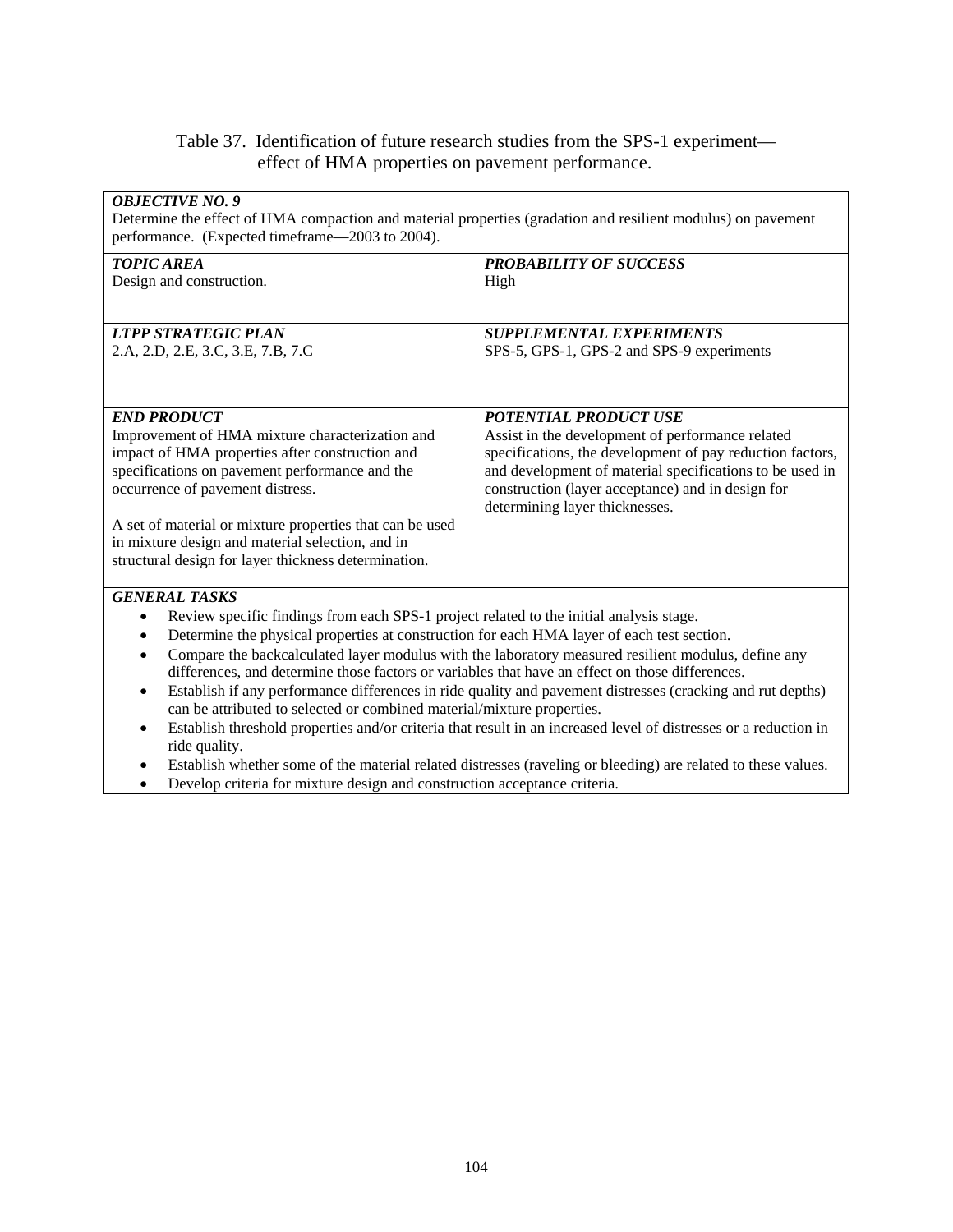# Table 38. Identification of future research studies from the SPS-1 experiment quantification of remaining life of cracked or damaged HMA layers.

| <b>OBJECTIVE NO. 10</b><br>Quantification of the remaining life of cracked or damaged asphalt concrete layers. (Expected timeframe—2004 to<br>2005).                                                                                                                                                                                                                                                                             |                                                                                                                                                                                                                                                                                                                                  |
|----------------------------------------------------------------------------------------------------------------------------------------------------------------------------------------------------------------------------------------------------------------------------------------------------------------------------------------------------------------------------------------------------------------------------------|----------------------------------------------------------------------------------------------------------------------------------------------------------------------------------------------------------------------------------------------------------------------------------------------------------------------------------|
| <b>TOPIC AREA</b><br>Pavement management and overlay design.                                                                                                                                                                                                                                                                                                                                                                     | <b>PROBABILITY OF SUCCESS</b><br>High                                                                                                                                                                                                                                                                                            |
| <b>LTPP STRATEGIC PLAN</b><br>4.B, 5.B, 5.C, 6.B                                                                                                                                                                                                                                                                                                                                                                                 | <b>SUPPLEMENTAL EXPERIMENTS</b><br>SPS-5, SPS-9, GPS-1, GPS-2, GPS6A & B experiments                                                                                                                                                                                                                                             |
| <b>END PRODUCT</b><br>Improvement in HMA layer characterization and<br>guidance for maintenance and rehabilitation strategy<br>selection and HMA overlay performance prediction.<br>A reduced modulus scale that is representative of a<br>cracked HMA layer. This scale would be deflection and<br>distress based so that the results from distress surveys<br>can be used to estimate the remaining life of an HMA<br>surface. | <b>POTENTIAL PRODUCT USE</b><br>Pavement management studies to determine the<br>expected time for maintenance and/or rehabilitation, and<br>overlay designs and rehabilitation studies.                                                                                                                                          |
| <b>GENERAL TASKS</b><br>Review specific findings from each SPS-1 project related to the initial analysis stage.<br>$\bullet$<br>$\bullet$<br>$\bullet$<br>on the HMA modulus.<br>Relate these modulus values to the laboratory test results and compute a modulus damage ratio.<br>٠<br>$\bullet$<br>based on the initial or uncracked value.                                                                                    | Backcalculate the modulus of test sections with different types, extents, and severity levels of cracking.<br>Estimate the HMA modulus to the uncracked condition taking into account aging and temperature effects<br>Complete a regression analysis of all ratios to define in mathematical terms the equivalent modulus ratio |

Note: One of the components that will be needed to improve the accuracy of the results is to have comparable time measurements of deflection data and distress surveys. In addition, the resilient modulus of the HMA mixtures will be needed to improve universal application of the results.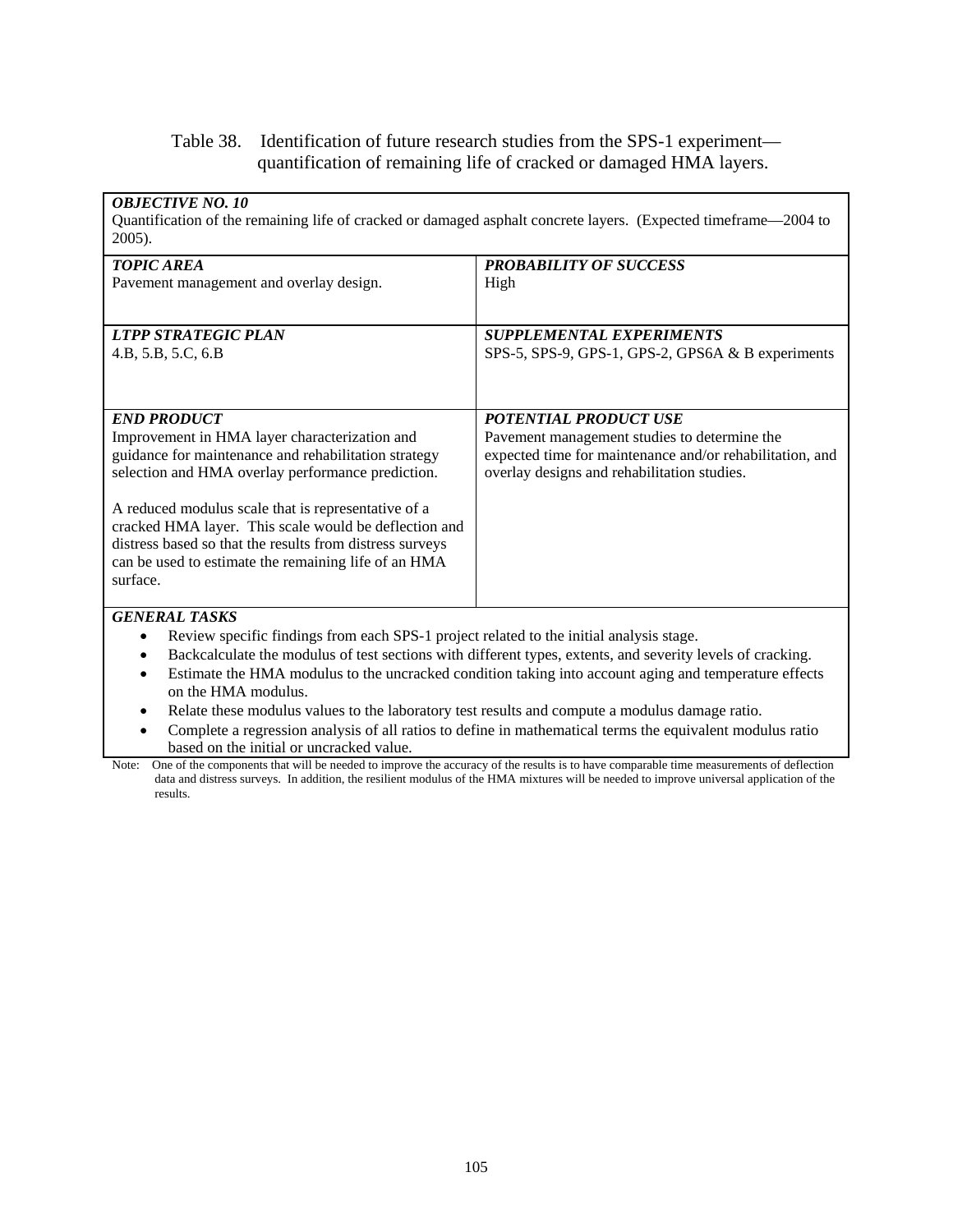Table 39. Identification of future research studies from the SPS-1 experiment—identify those properties and conditions most conducive to the development of surface initiated fatigue cracks.

| <b>OBJECTIVE NO. 11</b><br>Confirm the hypothesis of surface initiated fatigue cracks and identify those properties or conditions most conducive<br>to the development of surface initiated fatigue cracks. |                                                                                                             |  |
|-------------------------------------------------------------------------------------------------------------------------------------------------------------------------------------------------------------|-------------------------------------------------------------------------------------------------------------|--|
| <b>TOPIC AREA</b>                                                                                                                                                                                           | <b>PROBABILITY OF SUCCESS</b>                                                                               |  |
| Design                                                                                                                                                                                                      | Moderate to high $^{(1)}$                                                                                   |  |
|                                                                                                                                                                                                             |                                                                                                             |  |
|                                                                                                                                                                                                             |                                                                                                             |  |
| <b>LTPP STRATEGIC PLAN</b>                                                                                                                                                                                  | <b>SUPPLEMENTAL EXPERIMENTS</b>                                                                             |  |
| 2.A, 5.C, 7.B                                                                                                                                                                                               | GPS-2 experiment                                                                                            |  |
|                                                                                                                                                                                                             |                                                                                                             |  |
|                                                                                                                                                                                                             |                                                                                                             |  |
| <b>END PRODUCT</b>                                                                                                                                                                                          | POTENTIAL PRODUCT USE                                                                                       |  |
| Improvement in HMA mixture characterization for                                                                                                                                                             | Identifying the mixture design properties and pavement                                                      |  |
| distress prediction, and development of new pavement                                                                                                                                                        | conditions for which surface initiated fatigue cracks are                                                   |  |
| response model and performance/distress prediction                                                                                                                                                          | likely to develop, and determining the criteria to be used                                                  |  |
| models applicable to pavement design.                                                                                                                                                                       | in design.                                                                                                  |  |
|                                                                                                                                                                                                             |                                                                                                             |  |
| Mixture design criteria to minimize the occurrence of                                                                                                                                                       |                                                                                                             |  |
| surface initiated fatigue cracks.                                                                                                                                                                           |                                                                                                             |  |
|                                                                                                                                                                                                             |                                                                                                             |  |
| Identification and listing of those factors and/or                                                                                                                                                          |                                                                                                             |  |
| properties that increase the probability of surface                                                                                                                                                         |                                                                                                             |  |
| initiated fatigue cracks.                                                                                                                                                                                   |                                                                                                             |  |
| <b>GENERAL TASKS</b>                                                                                                                                                                                        |                                                                                                             |  |
| Review specific findings from each SPS-1 project related to the initial analysis stage.<br>$\bullet$                                                                                                        |                                                                                                             |  |
| Identify and prioritize the test sections that are susceptible to fatigue cracks initiating at the surface.<br>$\bullet$                                                                                    |                                                                                                             |  |
| Verify that those sites have fatigue cracks that initiated at the surface of the HMA layer (through distress                                                                                                |                                                                                                             |  |
| surveys and coring studies).                                                                                                                                                                                |                                                                                                             |  |
| $\bullet$                                                                                                                                                                                                   | Conduct statistical studies to identify the properties of the HMA layer and pavement that are conducive for |  |
| fatigue cracks to initiate at the surface of the pavement.                                                                                                                                                  |                                                                                                             |  |
| Establish payament response criteria (for example, deflection criteria) that can be used to design payaments                                                                                                |                                                                                                             |  |

- Establish pavement response criteria (for example, deflection criteria) that can be used to design pavements to minimize the occurrence of surface initiated fatigue cracks.
- Determine the mixture properties and environmental/pavement conditions (soil conditions, base type and thickness, traffic levels and climate) for which surface initiated fatigue cracks are most likely to develop.

<sup>(1)</sup> The probability of success will increase greatly if cores are performed as a part of special interim studies and all forensic studies to confirm the location of where the fatigue cracks initiated.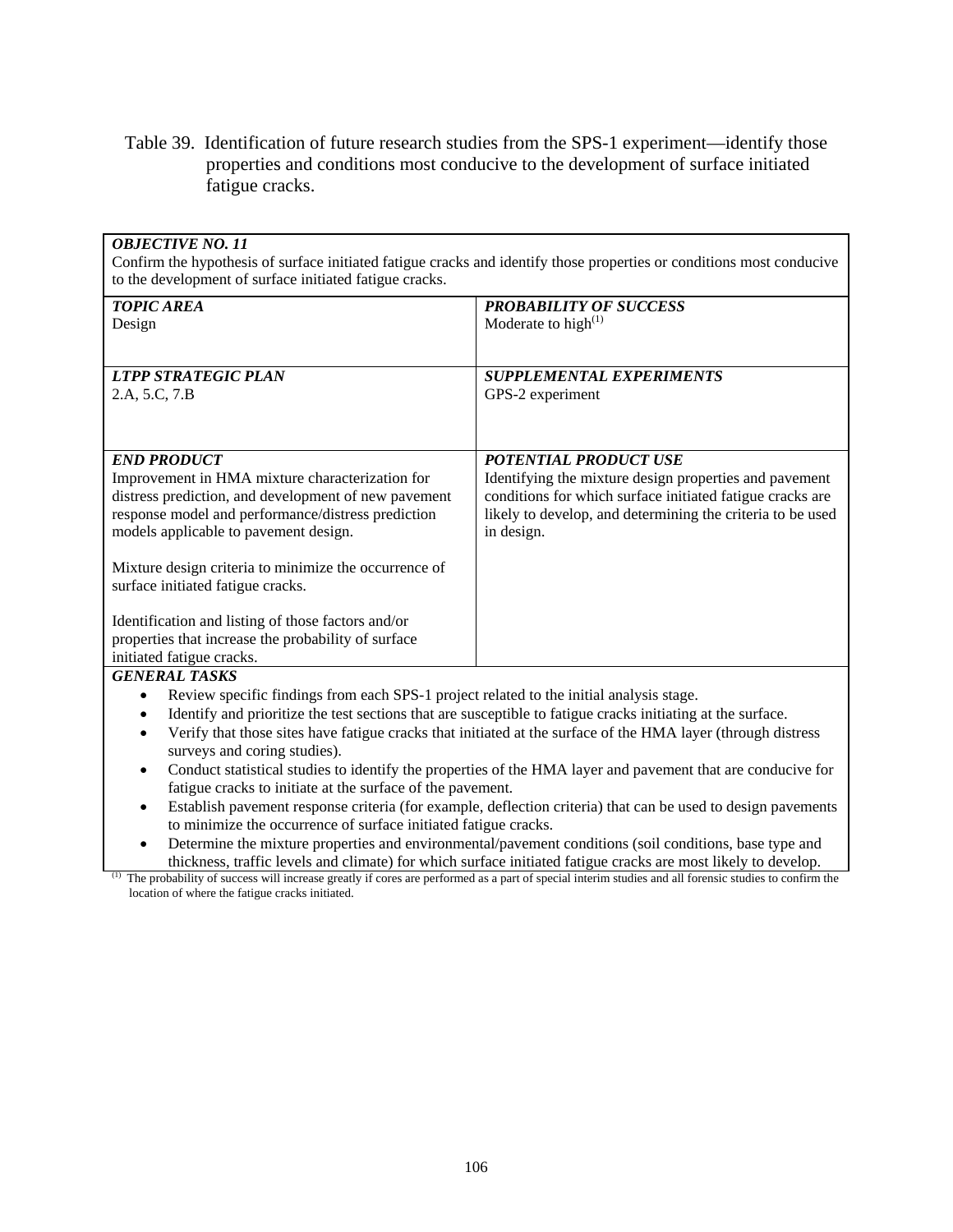# Table 40. Identification of future research studies from the SPS-1 experiment applicability of the subgrade protection criteria for use in design of flexible pavements.

| <b>OBJECTIVE NO. 12</b><br>Quantify the applicability of the subgrade protection criteria—limiting subgrade vertical compressive stains and                                                                                                                                                                                                                                                                                                                                                                                                                                                                                                                                                                                        |                                                                                                                                                                                             |  |
|------------------------------------------------------------------------------------------------------------------------------------------------------------------------------------------------------------------------------------------------------------------------------------------------------------------------------------------------------------------------------------------------------------------------------------------------------------------------------------------------------------------------------------------------------------------------------------------------------------------------------------------------------------------------------------------------------------------------------------|---------------------------------------------------------------------------------------------------------------------------------------------------------------------------------------------|--|
| deflections for use in design of flexible pavements. (Expected timeframe—2004 to 2005).                                                                                                                                                                                                                                                                                                                                                                                                                                                                                                                                                                                                                                            |                                                                                                                                                                                             |  |
| <b>TOPIC AREA</b><br>Design                                                                                                                                                                                                                                                                                                                                                                                                                                                                                                                                                                                                                                                                                                        | <b>PROBABILITY OF SUCCESS</b><br>Moderate to high $^{(1)}$                                                                                                                                  |  |
| <b>LTPP STRATEGIC PLAN</b><br>5.A, 5.B, 5.C, 7.C                                                                                                                                                                                                                                                                                                                                                                                                                                                                                                                                                                                                                                                                                   | <b>SUPPLEMENTAL EXPERIMENTS</b><br>GPS-1 and GPS-2 experiments                                                                                                                              |  |
| <b>END PRODUCT</b><br>Improvement in subgrade soil characterization for<br>design, and development/confirmation of design criteria<br>to protect the subgrade soil and foundation layers.<br>Limiting subgrade vertical strain and deflection criteria<br>if found to be appropriate.                                                                                                                                                                                                                                                                                                                                                                                                                                              | <b>POTENTIAL PRODUCT USE</b><br>Identifying the conditions for which subgrade protection<br>is required and would control the design, and<br>determining the criteria to be used in design. |  |
| <b>GENERAL TASKS</b><br>Review specific findings from each SPS-1 project related to the initial analysis stage.<br>$\bullet$<br>Identify and prioritize the test sections that are susceptible to distortions in the subgrade.<br>$\bullet$<br>Verify that those sites have subgrade distortion (either through distress surveys, transverse profiles, or<br>trenches).<br>Determine the limiting subgrade vertical strains and the conditions (soil conditions, traffic levels, and<br>$\bullet$<br>pavement structure) for which the subgrade protection is required.<br>(1)<br>The probability of success will increase greatly if trenches are performed as a part of all forensic studies to confirm any subgrade distortion. |                                                                                                                                                                                             |  |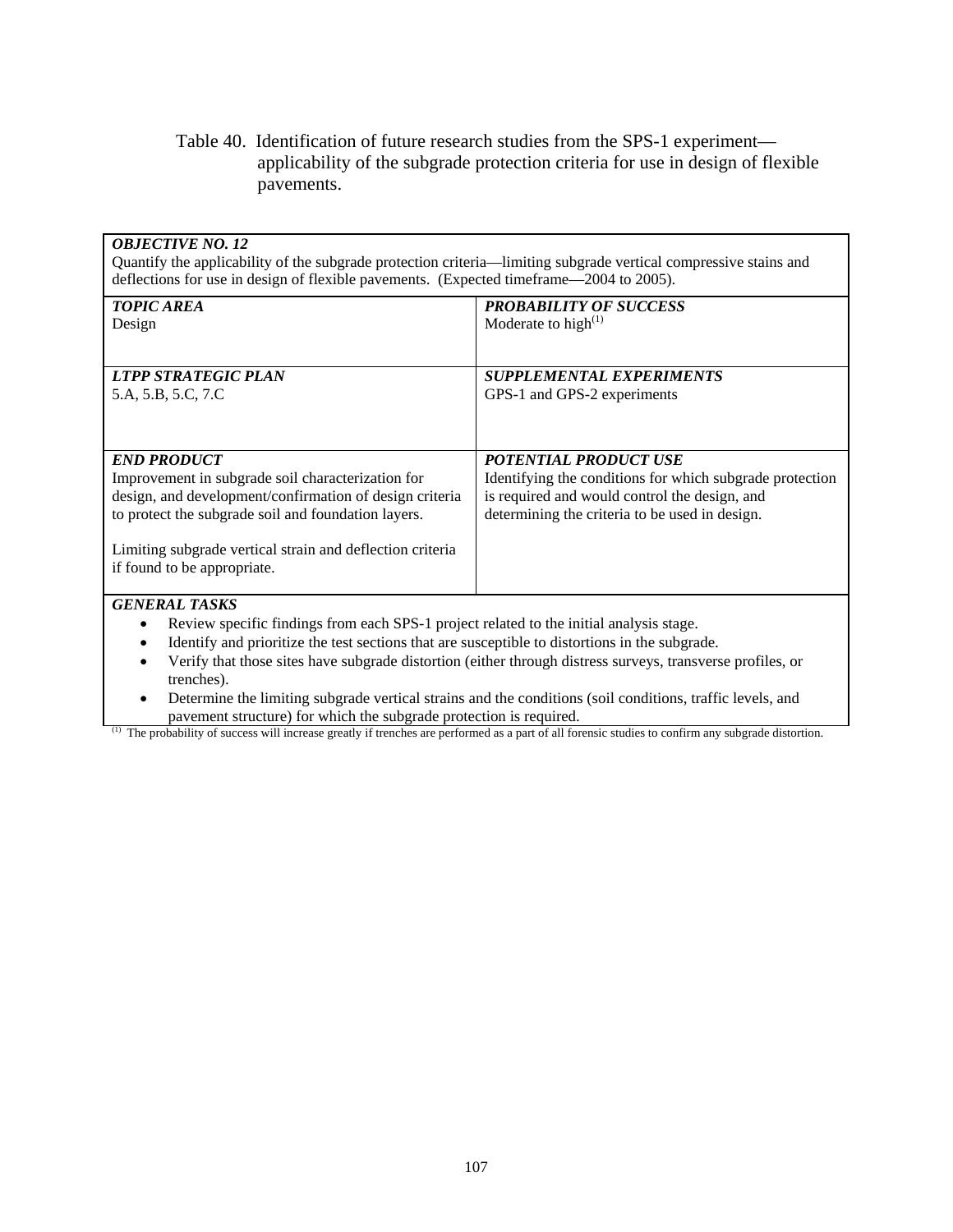Table 41. Identification of future research studies from the SPS-1 experiment—confirm the C-values or differences between laboratory measured resilient modulus and backcalculated elastic layer modulus.

#### *OBJECTIVE NO. 13*

Compare and quantify any differences between backcalculated modulus values using "MODCOMP" and laboratory measured resilient modulus. (Expected timeframe—2003 to 2004).

| <b>TOPIC AREA</b>                                                                       | <b>PROBABILITY OF SUCCESS</b>                                                                                                                                                                                                     |
|-----------------------------------------------------------------------------------------|-----------------------------------------------------------------------------------------------------------------------------------------------------------------------------------------------------------------------------------|
| Materials and pavement design.                                                          | High                                                                                                                                                                                                                              |
|                                                                                         |                                                                                                                                                                                                                                   |
| <b>LTPP STRATEGIC PLAN</b>                                                              | <b>SUPPLEMENTAL EXPERIMENTS</b>                                                                                                                                                                                                   |
| 2.B                                                                                     | GPS-1 and GPS-2                                                                                                                                                                                                                   |
|                                                                                         |                                                                                                                                                                                                                                   |
|                                                                                         |                                                                                                                                                                                                                                   |
|                                                                                         |                                                                                                                                                                                                                                   |
| <b>END PRODUCT</b>                                                                      | <b>POTENTIAL PRODUCT USE</b>                                                                                                                                                                                                      |
| Improvement in pavement and subgrade soils material                                     | To define those conditions in which the laboratory and                                                                                                                                                                            |
| characterization for pavement design and evaluation.                                    | field derived values are different for use in design and<br>rehabilitation studies.                                                                                                                                               |
| A table or graph showing the differences (ratios between                                |                                                                                                                                                                                                                                   |
| laboratory and backcalculated modulus values).                                          |                                                                                                                                                                                                                                   |
|                                                                                         |                                                                                                                                                                                                                                   |
| Confirmation of the C-value and the factors that affect                                 |                                                                                                                                                                                                                                   |
| its magnitude.                                                                          |                                                                                                                                                                                                                                   |
| <b>GENERAL TASKS</b>                                                                    |                                                                                                                                                                                                                                   |
| Review specific findings from each SPS-1 project related to the initial analysis stage. |                                                                                                                                                                                                                                   |
|                                                                                         | $\mathcal{L}$ and the state of the state of the state of the state of the state of the state of the state of the state of the state of the state of the state of the state of the state of the state of the state of the state of |

• Determine or extract the backcalculated modulus values for each layer of the pavement and subgrade and confirm the reasonableness of those values. Remove those sites for which compensating errors have occurred in the solutions.

- Extract the resilient modulus test data for all pavement layers.
- Determine the resilient modulus for each layer and subgrade from laboratory measurements for the conditions during each deflection survey.
- Compare the backcalculated values to the laboratory-measured values at similar stress states and temperatures.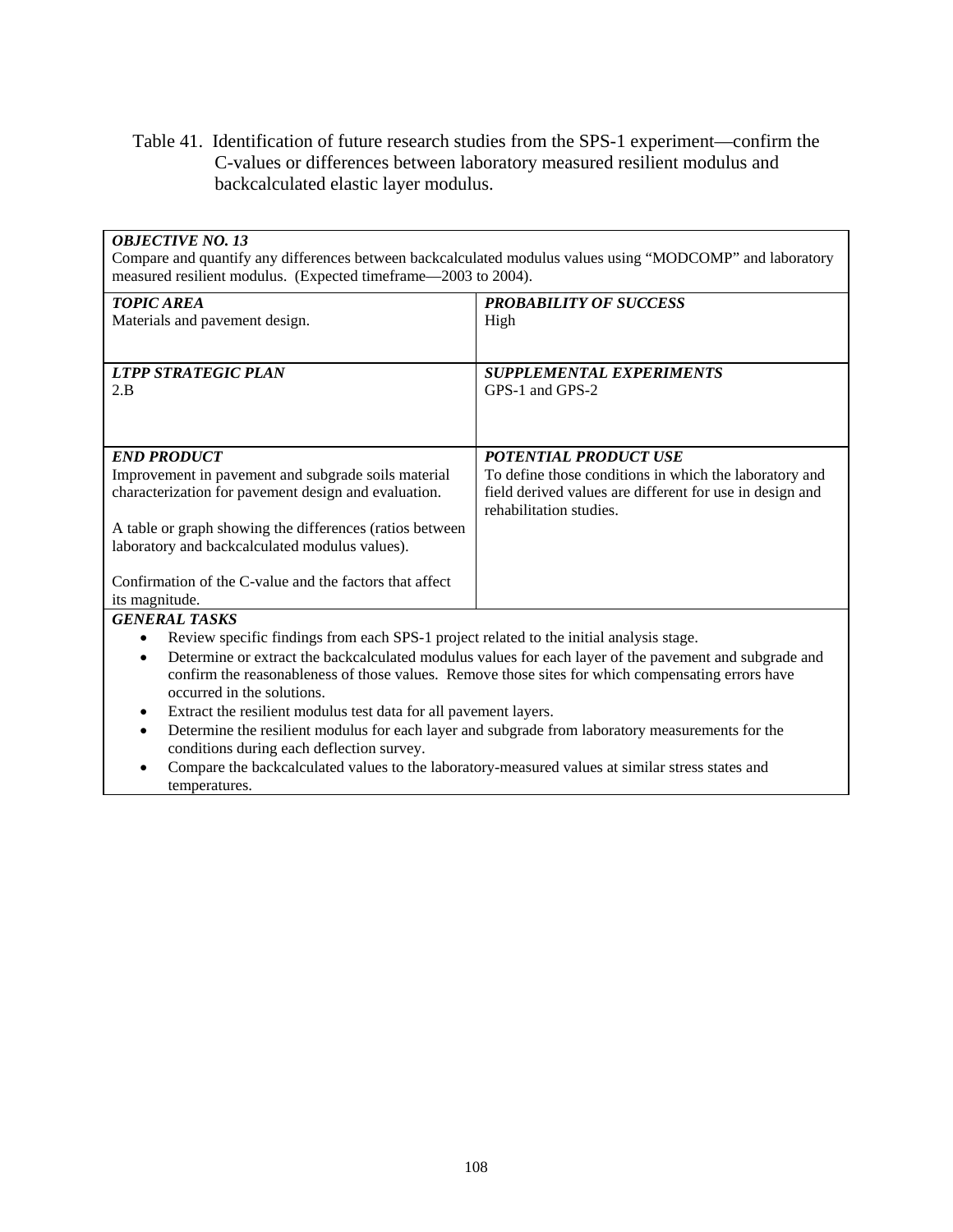# Table 42. Identification of future research studies from the SPS-1 experiment mechanistic analysis of the SPS-1 sites.

| <b>OBJECTIVE NO. 14</b>                                                                                             |                                                                                                                |  |  |  |  |  |
|---------------------------------------------------------------------------------------------------------------------|----------------------------------------------------------------------------------------------------------------|--|--|--|--|--|
| Conduct mechanistic analyses of the SPS-1 project sites to gain knowledge of critical stresses, strains, and        |                                                                                                                |  |  |  |  |  |
| deflections to explain their performance in terms of fatigue cracking, permanent deformation within each layer, and |                                                                                                                |  |  |  |  |  |
| ride quality. (Expected timeframe—2003 to 2005).                                                                    |                                                                                                                |  |  |  |  |  |
| <b>TOPIC AREA</b>                                                                                                   | <b>PROBABILITY OF SUCCESS</b>                                                                                  |  |  |  |  |  |
| Pavement design and construction.                                                                                   | Moderate to high                                                                                               |  |  |  |  |  |
|                                                                                                                     |                                                                                                                |  |  |  |  |  |
|                                                                                                                     |                                                                                                                |  |  |  |  |  |
| <b>LTPP STRATEGIC PLAN</b>                                                                                          | <b>SUPPLEMENTAL EXPERIMENTS</b>                                                                                |  |  |  |  |  |
| 2.D, 7.B                                                                                                            |                                                                                                                |  |  |  |  |  |
|                                                                                                                     |                                                                                                                |  |  |  |  |  |
|                                                                                                                     |                                                                                                                |  |  |  |  |  |
|                                                                                                                     |                                                                                                                |  |  |  |  |  |
| <b>END PRODUCT</b>                                                                                                  | <b>POTENTIAL PRODUCT USE</b>                                                                                   |  |  |  |  |  |
| Evaluation and/or development of new pavement                                                                       | Knowledge gained from this experiment will be useful                                                           |  |  |  |  |  |
| response and performance prediction models applicable                                                               | to researchers and others for improving design                                                                 |  |  |  |  |  |
| to pavement design and performance predictions.                                                                     | procedures to make HMA pavements a more cost-                                                                  |  |  |  |  |  |
|                                                                                                                     | effective and reliable pavement, whose performance can                                                         |  |  |  |  |  |
| In-depth field verified knowledge as to the effects of                                                              | be predicted with structural response models.                                                                  |  |  |  |  |  |
| critical measured structural responses that will be useful                                                          |                                                                                                                |  |  |  |  |  |
| in pavement design, evaluation, and rehabilitation.                                                                 |                                                                                                                |  |  |  |  |  |
| <b>GENERAL TASKS</b>                                                                                                |                                                                                                                |  |  |  |  |  |
| Review specific findings from each SPS-1 project related to the initial analysis stage.                             |                                                                                                                |  |  |  |  |  |
| $\bullet$                                                                                                           | Establish a comprehensive input database that includes design, construction, materials test results, traffic,  |  |  |  |  |  |
| climate, monitoring data, and structural monitoring data (deflections).                                             |                                                                                                                |  |  |  |  |  |
| $\bullet$                                                                                                           | Analyze the cracking and rutting that have occurred at all sites using the longitudinal and transverse profile |  |  |  |  |  |
| data and distress data that have been measured with time.                                                           |                                                                                                                |  |  |  |  |  |
| $\bullet$                                                                                                           | Perform mechanistic analyses to determine the critical response stress, strain and/or deflection and           |  |  |  |  |  |
|                                                                                                                     | cumulative fatigue damage and permanent deformation for the traffic loadings and site-specific conditions.     |  |  |  |  |  |
| $\bullet$                                                                                                           | Analyze the results and develop findings and recommendations as to the impacts of loading and material         |  |  |  |  |  |
| properties on the performance of flexible pavements.                                                                |                                                                                                                |  |  |  |  |  |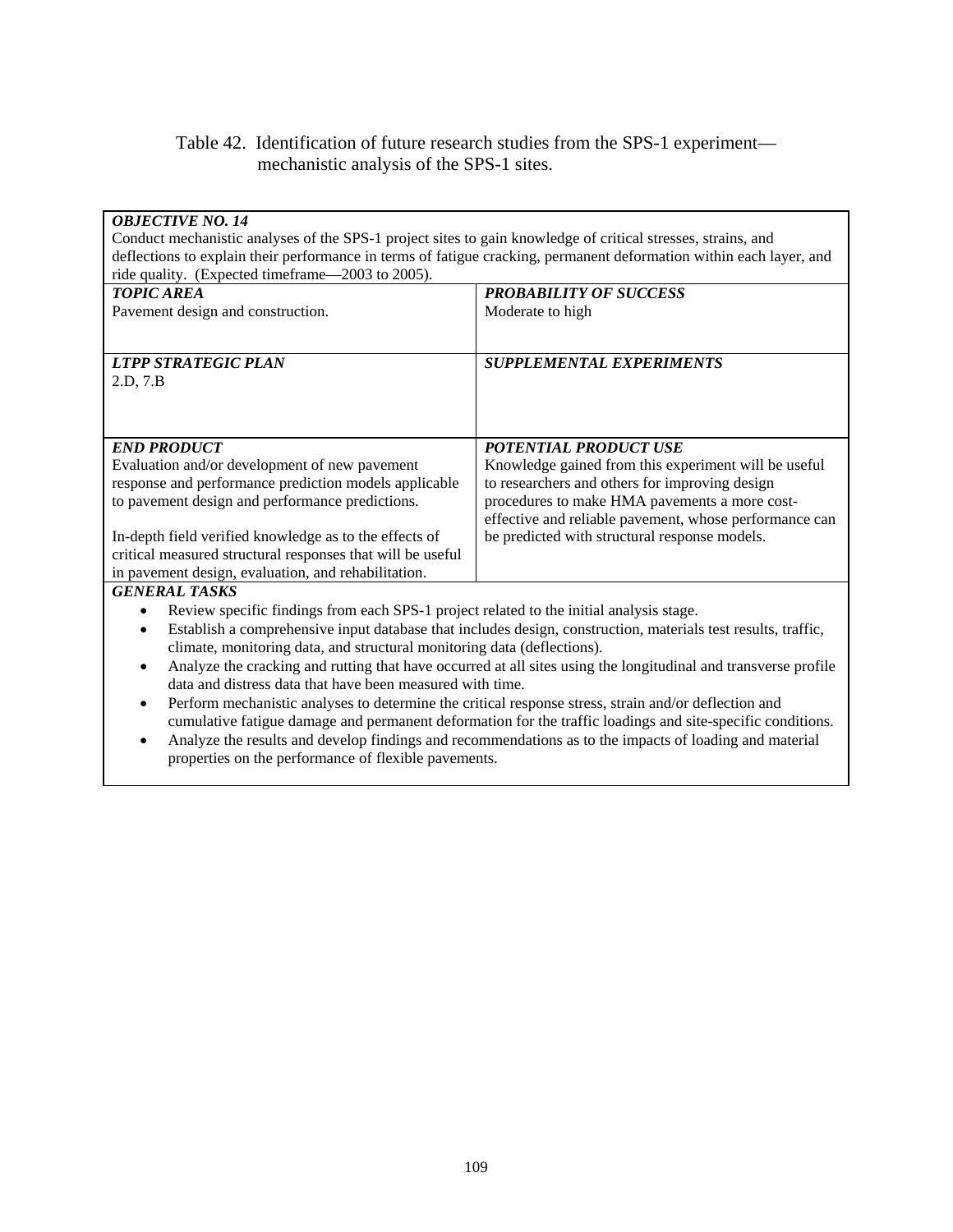# **Data Collection Efforts**

It is recommended that the following data collection efforts be emphasized in the future in support of the second-stage analyses:

- Collect routine current data.
	- WIM and AVC traffic monitoring should receive close attention.
	- Resolve irregular distress measurements over time for each SPS-1 section.
- Collect new data.
	- Dynamic modulus of AC to predict fatigue and other load related distresses.
	- Indirect tensile creep tests to predict low temperature cracking.
	- Video surveys of edge drains to ensure they are working.
	- Coring along the cracks in HMAC to determine the initiation of the crack and direction of its propagation (top-down or bottom-up cracking).
	- Trenching of test sections to measure rutting in each layer. The initial evaluation shows that more rutting is occurring in sections with unbound base material, which indicates that the rutting is probably occurring in the base layer.

It is recommended that the following specific data analyses be conducted on SPS-1 data:

- Conduct immediate analysis of each SPS-1 site to clean up data, develop findings, and prepare report for each site, including the supplemental sections.
- After individual SPS-1 analyses are completed, conduct global analyses in coordination with LTPP Strategic Plan objectives and products:
	- Relationships to enable interchangeable use of laboratory and field derived material parameters.
	- Procedures for determining as-built material properties.
	- Information about the relationship between as-designed and as-built material characteristics.
	- Estimate of material design parameters from other materials data.
	- Recommendations for climatic data collection in order to predict pavement performance adequately.
	- Models relating to functional and structural performance.
	- Calibrated relationships (transfer functions) between pavement response and individual distress types.
	- Quantitative information on the impact of design features on measured pavement responses (deflections, load-transfer, strains, etc.).
	- Quantitative information on the impact of design features on pavement distress (subdrainage, base thickness, base type, and surface thickness).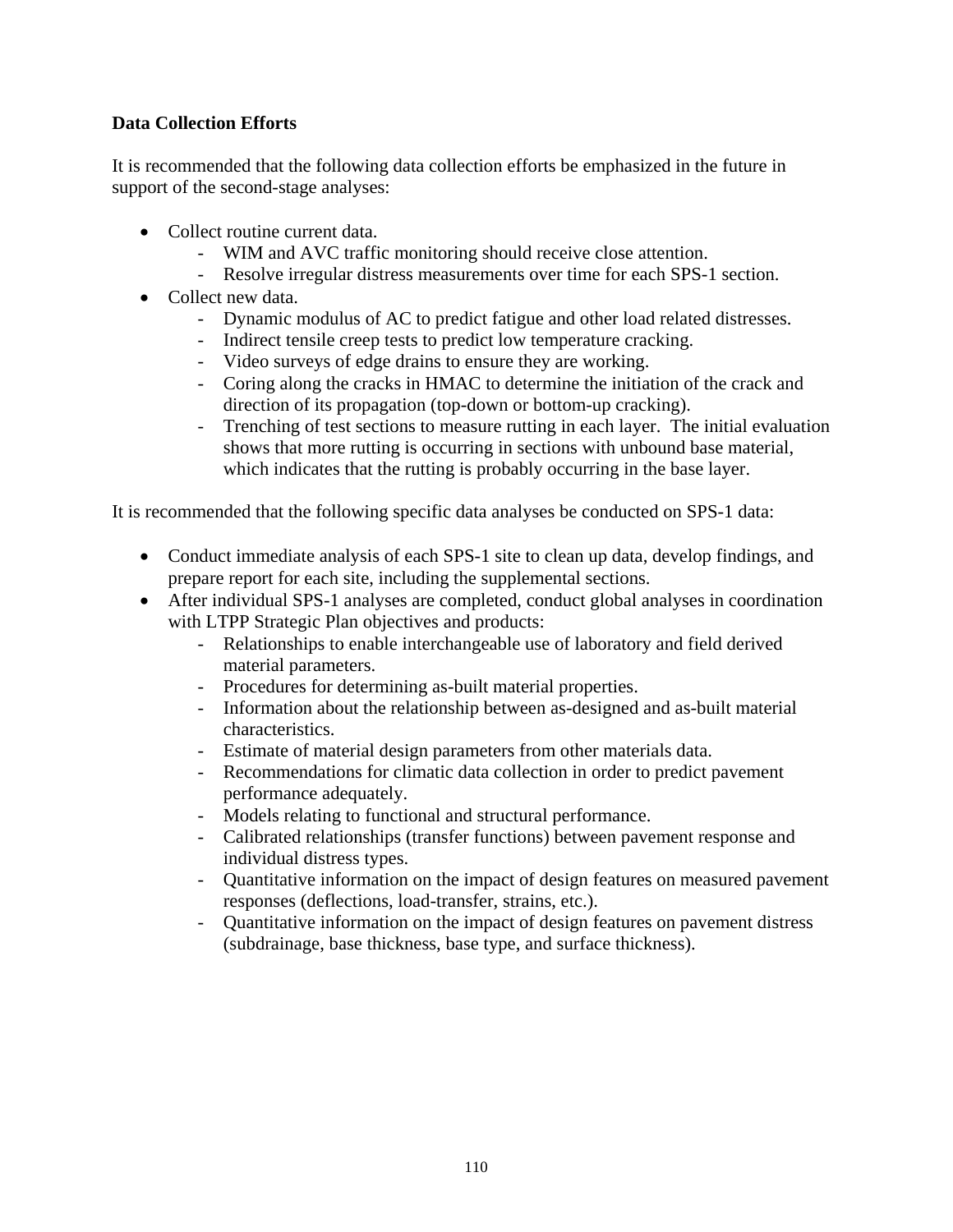# **APPENDIX A. SPS-1 PROJECT SUMMARIES**

Appendix A includes an overview and summary of each SPS-1 project relative to the experiment plan. Each overview includes a general description of the project's location and specific values for the key factors of the experiment factorial (table 1). Any deviations from the initial project nomination and any difficulties reported during construction are identified and briefly discussed. In addition, a summary of the materials data that are available is provided herein. As stated in chapter 2, the number of tests required for each project varies with the number of supplemental sections built within each project.

A summary of the data completeness for each project is presented in tabular format for the construction and the monitoring data elements. Data completeness and any project deviations are used in determining an adequacy code that is assigned to each project. This code represents a numerical scale from 0 to 5 and provides an overall rating of the project in regards to fulfillment of the original experimental objectives and expectations. A definition of this numerical scale is given below.

- $0 =$  The project will be unable to meet the experimental objectives and expectations or the project has been recently constructed and has only limited data at this time.
- $1 =$ The project has major limitations in the data. There are significant data deficiencies/missing data that will have a significant detrimental impact on meeting the experimental objectives and expectations.
- $2 =$ The project has missing data that will have an impact on the reliability of the results for achieving the experimental objectives and expectations.
- 3 = The project has some missing data and deficiencies. However, assumptions combined with the existing data can be used to meet the experimental objectives and expectations.
- $4 =$  The project has minor limitations, missing data, or data deficiencies that will have little impact on meeting the experimental objectives and expectations.
- 5 = The project has adequate data to meet the experimental objectives and expectations.

# **ALABAMA**

The Alabama project was built on U.S. 280 east of Opelika, AL, in 1992. U.S. 280 is a four-lane road with an estimated 16 percent trucks.<sup> $(17)$ </sup> It was estimated that this project would receive 237,000 ESALs annually. The project was constructed with AC shoulders.

The project was planned for the wet-no-freeze environmental zone with a fine-grained subgrade and would fill column N of the experiment factorial (refer to table 1). The subgrade found on the project varied from lean clay with sand to sandy silt. All samples showed that the subgrade fell into the fine-grained category. The project site receives 1,340 mm of rainfall each year on average and has an annual freeze index of 9 °C-days, which is considered to be a wet-no-freeze climate.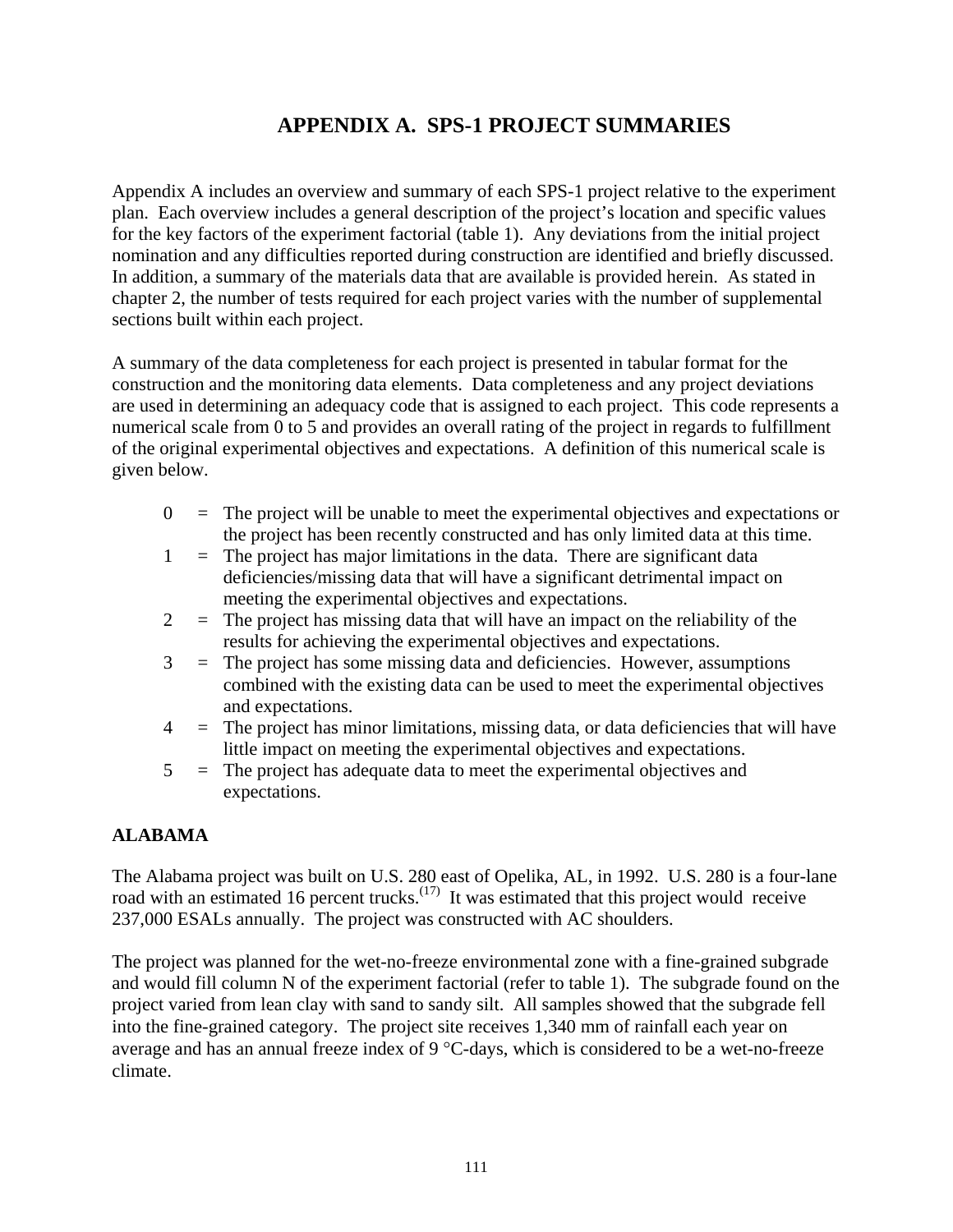This project includes sections 010101 through 010112 in the experiment design and also includes three supplemental sections. Table 43 contains a summary of the data available for this project. It also provides the pavement section design for each section of the project.

# **Construction Difficulties**

During construction, a mechanical problem was encountered with the track paver used to place the HMA material. The paver was repaired and the paving operations were restarted. Just after paving operations began again, rain began to fall. The rain delay caused some of the material to be laid at temperatures below the optimum compaction range.

Several days later, further mechanical problems were encountered with the paver. At this point, the track paver had to be abandoned. A construction joint was placed in section 010111 and paving operations were continued using a rubber-tired paver. Although great care was taken when paving on top of the PATB layer, some deformation was noticed on the layer when temperatures reached 29 °C. In addition, some heavy vehicle traffic was noted on top of the PATB layer prior to the placement of the ATB layer. The contractor was notified of the problem and construction traffic was limited from that time forward until the PATB layer was protected adequately. No other problems were noted during construction of the project.

# **Project Deviations**

This project was not recorded as having any significant deviations. Appendix B contains a set of tables that compares the guidelines for construction of an SPS-1 project to actual as-built project information. Several of the sections deviated from the thickness requirements by more than 6 mm, which is the requirement set by FHWA. The DGAB contained more material passing the No. 200 sieve than allowed. The other requirements for which data was present in the IMS indicated that this project did follow the recommended guidelines.

# **Data Completeness**

Table 43 summarizes the monitoring data that were available for this project. As shown in this table, the longitudinal profile, transverse profile, distress, and FWD data meet the biennial data collection requirements. The requirements for initial data collection for these elements were met.

Table 44 provides a summary of the testing data available for this project. While most of the testing has been completed on the subgrade, the remaining layers still require a substantial amount of testing.

This project does not have any traffic data. This section has neither WIM data nor ESAL estimates from the State. The ESAL estimates from the State have been used previously to fill in years where WIM data was not collected.

The AWS for this project includes 1,394 days of data although the project has been completed for 2,282 days. However, the directive requiring the installation of the AWS was not published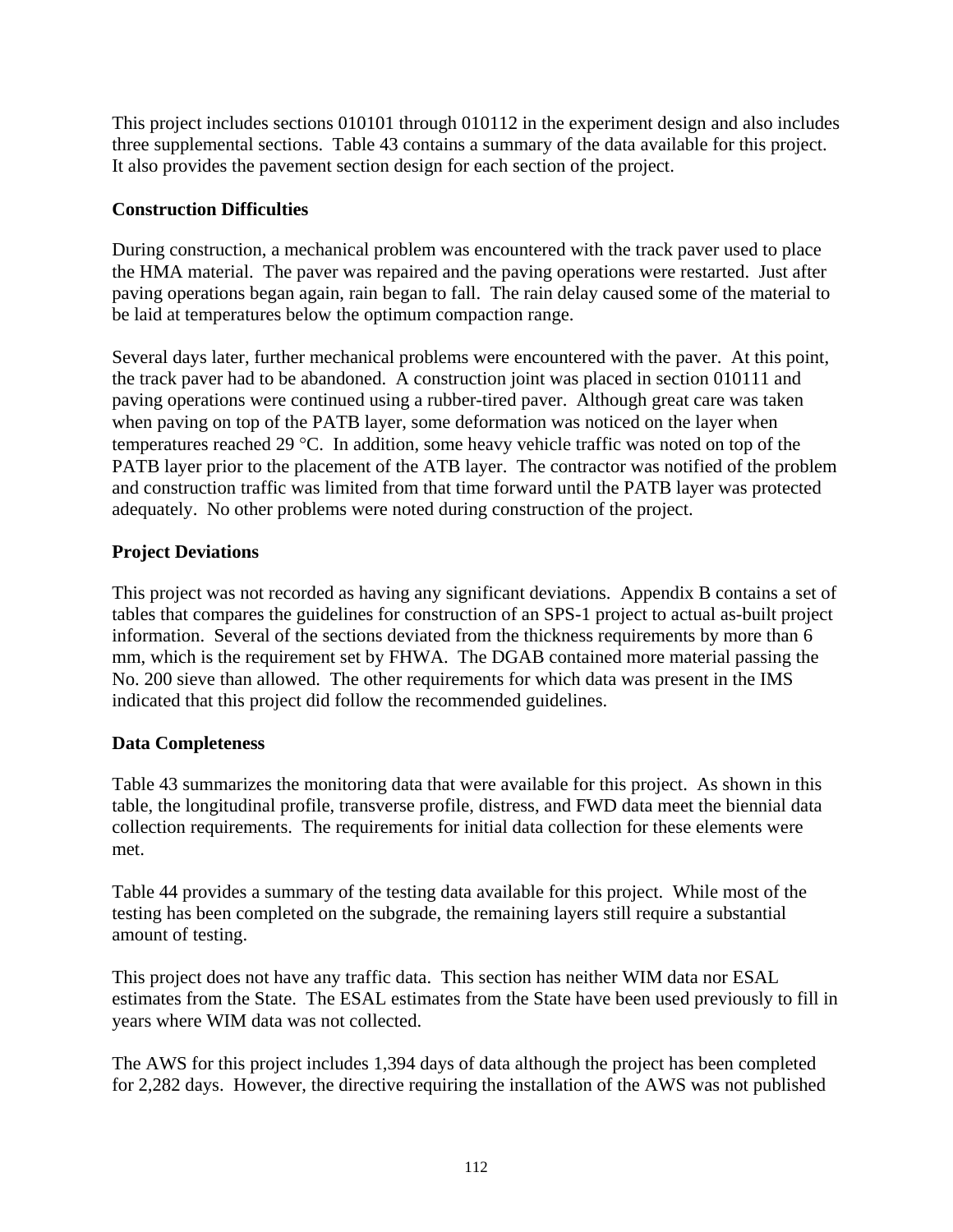until September 12, 1994, more than 1 year after the completion of the Alabama SPS-1 project. This project has a complete set of climatic data from the NOAA database.

|              |                                                                                     |            |                 |                     |                                     |                 | Alabama SPS-1 Project Key Information Summary |                                   |                          |                      |  |
|--------------|-------------------------------------------------------------------------------------|------------|-----------------|---------------------|-------------------------------------|-----------------|-----------------------------------------------|-----------------------------------|--------------------------|----------------------|--|
|              | Age as of Aug. 1999:                                                                |            |                 | 6.4 years           |                                     |                 | <b>Construction Date:</b>                     |                                   |                          | 3/1/93               |  |
|              | Subgrade type:                                                                      |            |                 | <b>Fine Grained</b> |                                     |                 | <b>Climatic Zone:</b>                         |                                   |                          | Wet - No Freeze      |  |
|              | <b>Subgrade Treatment:</b>                                                          |            |                 | None                |                                     |                 |                                               | <b>Automated Weather Station:</b> |                          | 1394 Days            |  |
|              | Climatic data availability:                                                         |            |                 | 17 years            |                                     |                 | <b>Automated Vehicle Class:</b>               |                                   |                          | None                 |  |
|              | <b>Construction Problems:</b>                                                       |            |                 |                     | Mechanical problems with paver.     |                 | Weighing-1n-Motion:                           |                                   |                          | None                 |  |
|              |                                                                                     |            |                 |                     | Unnecessary construction traffic on |                 |                                               |                                   |                          |                      |  |
|              |                                                                                     |            |                 | PATB layer.         |                                     |                 |                                               |                                   |                          |                      |  |
|              | Site key information summary                                                        |            |                 |                     |                                     |                 |                                               |                                   |                          |                      |  |
|              | <b>Surface</b>                                                                      |            |                 |                     | Base                                |                 |                                               |                                   | <b>Materials Testing</b> |                      |  |
|              | Thickness, mm                                                                       |            | Thickness, mm   |                     |                                     |                 |                                               |                                   | <b>Percent Complete</b>  |                      |  |
| ID           | Design                                                                              | Actual     | Design          | Actual              |                                     | <b>Type</b>     | Drainage                                      | <b>Surface</b>                    | Base                     | Subgrade             |  |
| 0101         | 178                                                                                 |            | 203             |                     | DGAB                                |                 | No                                            | 10                                | 40                       | 86                   |  |
| 0102         | 102                                                                                 |            | 305             |                     | DGAB                                |                 | No                                            | 10                                | 40                       | 86                   |  |
| 0103         | 102                                                                                 |            | 203             |                     | AТB                                 |                 | No                                            | 10                                | 8                        | 86                   |  |
| 0104         | 178                                                                                 |            | 305             |                     | AТB                                 |                 | No                                            | 10                                | 8                        | 86                   |  |
| 0105         | 102                                                                                 |            | 203             |                     | ATB/DGAB                            |                 | No                                            | 10                                | 8/40                     | 86                   |  |
| 0106         | 178                                                                                 |            | 305             |                     | ATB/DGAB                            |                 | No                                            | 10                                | 8/40                     | 86                   |  |
| 0107         | 102                                                                                 |            | 203             |                     | <b>PATB/DGAB</b>                    |                 | Yes                                           | 10                                | 0/40                     | 86                   |  |
| 0108         | 178                                                                                 |            | 305             |                     | PATB/DGAB                           |                 | Yes                                           | 10                                | 0/40                     | 86                   |  |
| 0109         | 178                                                                                 |            | 406             |                     | <b>PATB/DGAB</b>                    |                 | Yes                                           | 10                                | 0/40                     | 86                   |  |
| 0110         | 178<br>102                                                                          |            | 203<br>305      |                     | ATB/PATB<br>ATB/PATB                |                 | Yes<br>Yes                                    | 10<br>10                          | 8/0<br>8/0               | 86<br>86             |  |
| 0111<br>0112 | 102                                                                                 |            | 406             |                     | ATB/PATB                            |                 | Yes                                           | 10                                | 8/0                      | 86                   |  |
| 0161         | 102                                                                                 |            | 305             |                     | ATB/Soil Aggregate                  |                 | Nb                                            | ---                               | ---                      | ---                  |  |
| 0162         | 102                                                                                 |            | 254             |                     | AТB                                 |                 | No                                            | ---                               | ---                      | ---                  |  |
| 0163         | 102                                                                                 |            | 406             |                     | <b>ATB/PATB/DGAB</b>                |                 | Yes                                           | $\overline{a}$                    | ---                      | ---                  |  |
|              | Key monitoring data availability summary -- Number of tests recorded in IMS to date |            |                 |                     |                                     |                 |                                               |                                   |                          |                      |  |
|              |                                                                                     |            | <b>Distress</b> |                     | Rut                                 |                 |                                               |                                   |                          |                      |  |
| ID           | IRI (Date at<br>Initial.)                                                           | <b>FWD</b> | <b>Manual</b>   | <b>PASCO</b>        | Depth                               | <b>Friction</b> | <b>Traffic</b>                                | <b>Comments</b>                   |                          | <b>Adequacy Code</b> |  |
| 0101         | 11 (10/3/95)                                                                        | 32         | 8               | $\overline{2}$      | 4                                   | $\overline{2}$  | $\mathbf 0$                                   | <b>Track Paver</b>                |                          | 3                    |  |
| 0102         | 12 (8/25/94)                                                                        | 31         | 8               | $\overline{2}$      | 5                                   | 2               | 0                                             | <b>Track Paver</b>                |                          | 3                    |  |
| 0103         | 3(1/10/96)                                                                          | 4          | 3               | $\overline{2}$      | $\overline{2}$                      | 2               | $\mathbf 0$                                   | <b>Track Paver</b>                |                          | 3                    |  |
| 0104         | 5 (1/10/96)                                                                         | 5          | 3               | $\overline{2}$      | $\overline{2}$                      | $\overline{2}$  | $\mathbf 0$                                   | <b>Track Paver</b>                |                          | 3                    |  |
| 0105         | 3(1/10/96)                                                                          | 4          | 3               | $\overline{2}$      | $\overline{2}$                      | $\overline{2}$  | 0                                             | <b>Track Paver</b>                |                          | 3                    |  |
| 0106         | 4 (8/25/94)                                                                         | 4          | 3               | $\overline{2}$      | $\overline{2}$                      | $\overline{2}$  | $\mathbf 0$                                   | <b>Track Paver</b>                |                          | 3                    |  |
| 0107         | 4 (8/25/94)                                                                         | 4          | 3               | $\overline{2}$      | $\overline{2}$                      | $\overline{2}$  | $\mathbf 0$                                   | <b>Track Paver</b>                |                          | 3                    |  |
| 0108         | 5(8/25/94)                                                                          | 5          | 3               | $\overline{2}$      | $\overline{2}$                      | $\overline{2}$  | 0                                             | <b>Track Paver</b>                |                          | 3                    |  |
| 0109         | 3(1/10/96)                                                                          | 4          | 3               | $\overline{2}$      | $\overline{2}$                      | 2               | 0                                             | <b>Track Paver</b>                |                          | 3                    |  |
| 0110         | 4 (1/10/96)                                                                         | 5          | $\overline{3}$  | $\overline{2}$      | $\overline{2}$                      | $\overline{2}$  | $\mathbf 0$                                   | <b>Track Paver</b>                |                          | 3                    |  |
| 0111         | 3(1/10/96)                                                                          | 4          | 3               | 2                   | 2                                   | 2               | 0                                             | Construction Joint                |                          | 3                    |  |
| 0112         | 4 (8/25/94)                                                                         | 4          | $\overline{3}$  | $\overline{2}$      | 2                                   | $\overline{2}$  |                                               | <b>Rubber-Tired Paver</b>         |                          | 3                    |  |
| 0161         | 3(1/10/96)                                                                          | 4          | 3               | $\overline{2}$      | 0                                   | 2               | 0                                             | Rubber-Tired Paver                |                          | 1.5                  |  |
| 0162         | 4 (8/25/94)                                                                         | 4          | 3               | 2                   | 0                                   | 2               | 0                                             | Rubber-Tired Paver                |                          | 1.5                  |  |
| 0163         | 4 (8/11/93)                                                                         | 4          | 3               | $\overline{2}$      | 0                                   | $\overline{2}$  | $\mathbf 0$                                   | <b>Rubber-Tired Paver</b>         |                          | 1.5                  |  |

Table 43. Summary of key project monitoring data for the Alabama SPS-1.

NOTE: IRI data were collected on all test sections on 8/11/93. However, most of the data were electively withheld from entry into the database.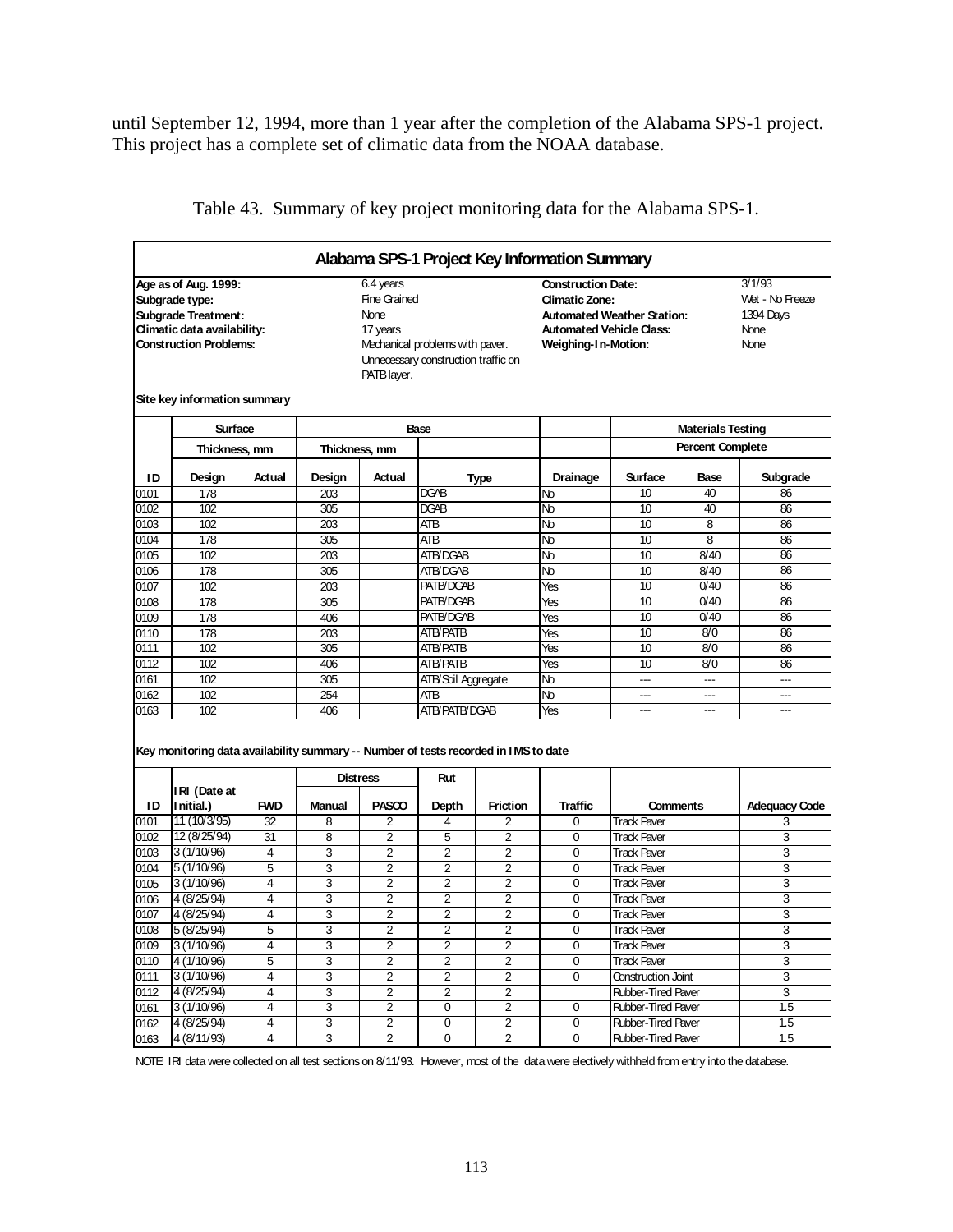|                              | <b>Alabama SPS-1 Materials Testing Summary</b> |             |                  |                   |
|------------------------------|------------------------------------------------|-------------|------------------|-------------------|
|                              |                                                | Minimum No. | <b>Number</b>    | <b>Percent at</b> |
|                              | Test                                           | per Layer   | <b>Conducted</b> | Level E           |
| Subgrade:                    |                                                |             |                  |                   |
|                              | <b>Sieve Analysis</b>                          | 7           | 7                | 100.0             |
|                              | <b>Hydrometer Analysis</b>                     | 7           | 7                | 100.0             |
|                              | <b>Atterberg Limits</b>                        | 7           | 7                | 100.0             |
|                              | Moisture-Density Relations                     | 7           | 7                | 100.0             |
|                              | <b>Resilient Modulus</b>                       | 6           | 7                | 100.0             |
|                              | <b>Natural Moisture Content</b>                | 7           | 7                | 100.0             |
|                              | Permeability                                   | 3           | $\Omega$         | 0.0               |
| <b>Unbound Base:</b>         |                                                |             |                  |                   |
|                              | Sieve Analysis                                 | 3           | 3                | 100.0             |
|                              | <b>Atterberg Limits</b>                        | 3           | $\Omega$         | 0.0               |
|                              | Moisture-Density Relations                     | 3           | 3                | 66.7              |
|                              | <b>Resilient Modulus</b>                       | 3           | 0                | 0.0               |
|                              | Permeability                                   | 3           | $\Omega$         | 0.0               |
|                              | <b>Natural Moisture Content</b>                | 3           | 1                | 100.0             |
|                              | <b>Permeable Asphalt Treated Base:</b>         |             |                  |                   |
|                              | <b>Asphalt Content</b>                         | 3           | 0                | 0.0               |
|                              | Aggregate Gradation                            | 3           | 0                | 0.0               |
| <b>Asphalt Treated Base:</b> |                                                |             |                  |                   |
|                              | <b>Core Examination</b>                        | 42          | 28               | 64.3              |
|                              | <b>Bulk Specific Gravity</b>                   | 42          | 9                | 55.6              |
|                              | Maximum Specific Gravity                       | 3           | 0                | $0.0\,$           |
|                              | <b>Asphalt Content</b>                         | 3           | $\Omega$         | 0.0               |
|                              | Moisture Susceptibility                        | 1           | 0                | 0.0               |
|                              | Specific Gravity of Aggregate                  | 6           | 0                | 0.0               |
|                              | Aggregate Gradation                            | 3           | $\Omega$         | 0.0               |
|                              | NAA Test for Fine Aggregate Particle Shape     | 3           | 0                | 0.0               |
|                              | Penetration of Asphalt Cement                  | 6           | 0                | 0.0               |
|                              | Specific Gravity of Asphalt Cement             | 6           | $\Omega$         | 0.0               |
|                              | Viscosity of Asphalt Cement                    | 6           | 0                | 0.0               |
| <b>Asphalt Surface:</b>      |                                                |             |                  |                   |
|                              | Core Examination                               | 68          | 42               | 76.2              |
|                              | <b>Bulk Specific Gravity</b>                   | 68          | 33               | 81.8              |
|                              | Maximum Specific Gravity                       | 3           | $\mathbf 0$      | 0.0               |
|                              | <b>Asphalt Content</b>                         | 3           | 0                | 0.0               |
|                              | Moisture Susceptibility                        | 3           | 0                | 0.0               |
|                              | Specific Gravity of Aggregate                  | 6           | 0                | 0.0               |
|                              | Aggregate Gradation                            | 3           | $\Omega$         | 0.0               |
|                              | NAA Test for Fine Aggregate Particle Shape     | 3           | 0                | 0.0               |
|                              | <b>Penetration of Asphalt Cement</b>           | 3           | $\Omega$         | 0.0               |
|                              | Specific Gravity of Asphalt Cement             | 3           | 0                | 0.0               |
|                              | Viscosity of Asphalt Cement                    | 3           | 0                | $0.0\,$           |

|  |  | Table 44. Summary of available materials testing data on the Alabama SPS-1. |
|--|--|-----------------------------------------------------------------------------|
|  |  |                                                                             |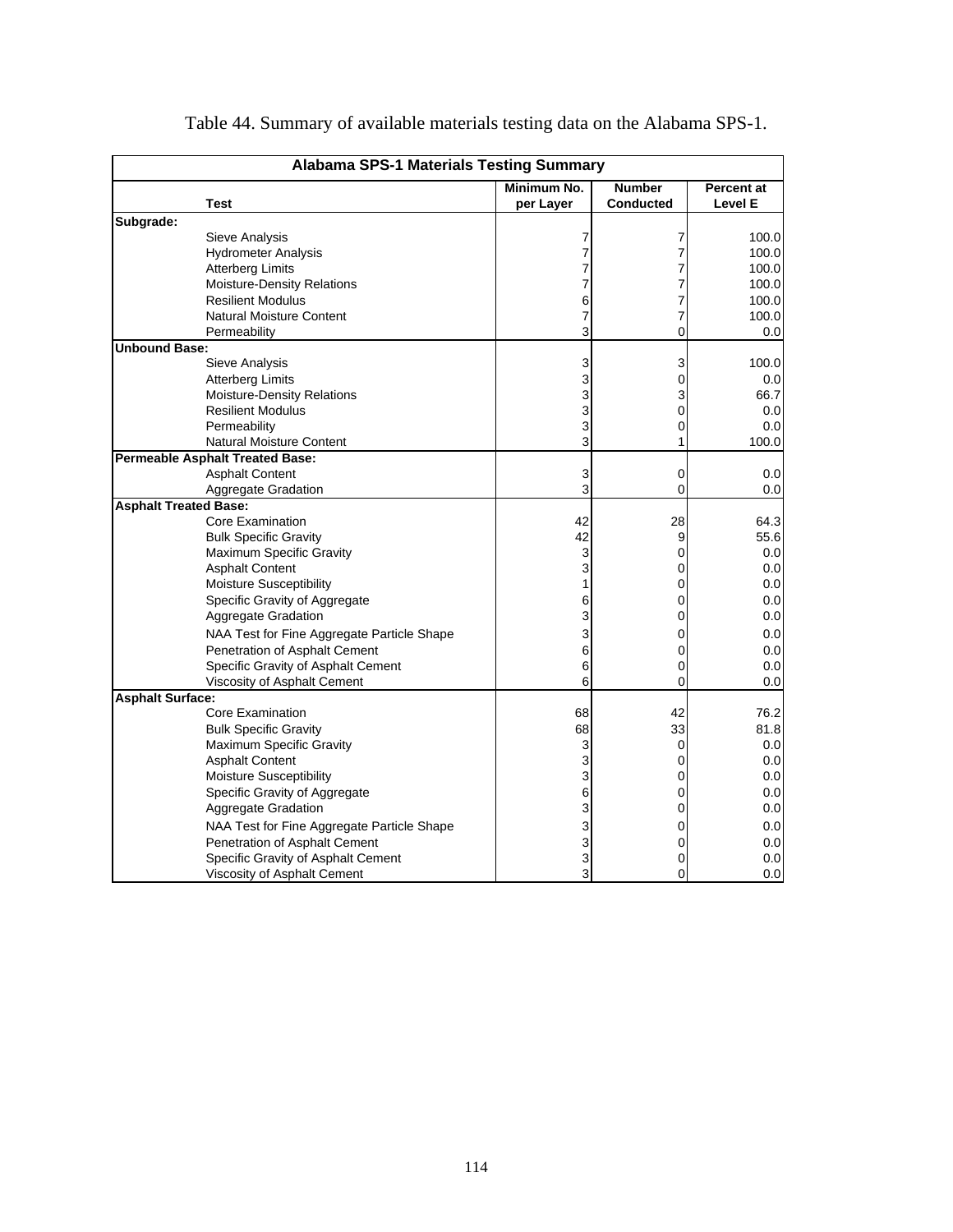# **ARIZONA**

This project was built on U.S. 93 north of Kingman, AZ in 1993. U.S. 93 is a four-lane road with an estimated 34 percent trucks. It was estimated that this project would receive approximately 3.7 million ESALs over a 20-year design period.

The project was planned for the dry-no freeze environmental zone with a coarse-grained subgrade and would fill column Y of the experiment factorial. This project has an average annual freeze index of 1 °C-days. On average, 241 mm of rain falls each year on the project. The subgrade ranged from a clayey sand with gravel to a well-graded gravel with silt and sand. All samples of the subgrade were coarse-grained materials.

This project includes sections 040113 through 040124 in the experiment design and four State supplemental sections. Section 040159 was renumbered as 04A901. Table 45 contains a summary of the available data for this project. It also provides the pavement section design for each section of the project.

# **Construction Difficulties**

An inordinate amount of rain fell on the subgrade during preparation and prior to paving. The subgrade became excessively saturated. Portions of the fill material began pumping. However, these areas were replaced prior to paving operations. $(18)$ 

### **Project Deviations**

Several sections were built with a thickness outside the 6-mm range allowed by the construction guidelines. In particular, Section 040122 was to be constructed with a base of ATB over PATB. The data show that this section includes a layer of DGAB.

The DGAB on Sections 040119 and 040122 did not meet the gradation requirements. The lift thickness used on Sections 040114 and 040121 was larger than that noted in the construction guidelines. Also, the gradation requirements were not met for the surface HMA mix.

#### **Data Completeness**

Table 46 provides information about the materials data available for this project. The materials testing on this project appears to be essentially complete, with the following exceptions:

- The permeability test has not been run on the DGAB or the subgrade layer.
- Resilient modulus testing has not been completed on the DGAB nor is the moisture content information available for this layer.
- Finally, the ATB and HMA surface layers do not have results from the moisture susceptibility test or the NAA test for fine aggregate particle shape.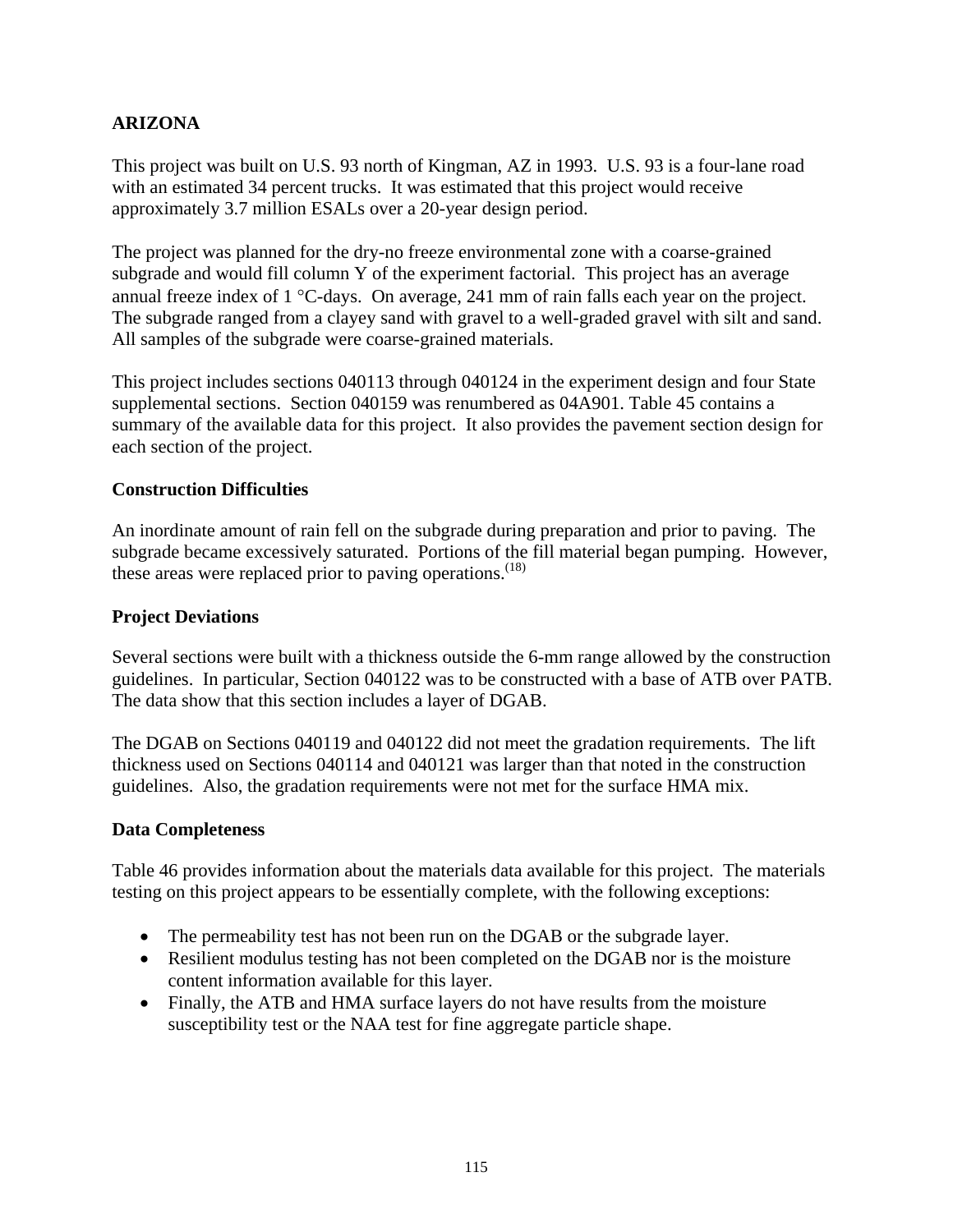On average, the monitoring requirements have been met for the longitudinal profile, FWD, distress, and rut depth monitoring as shown in table 45. However, the requirements for the initial monitoring were not met.

Traffic data are available for 5 years of monitoring. For all of the sections within the project, 1,544 days worth of WIM data are available.

This project has approximately 1,480 days of AWS data of the 2,129 days after construction. However, this project was completed approximately 1 year prior to the requirement for an AWS. This project has 17 years of data from the NOAA database.

|              |                               |                |                  |                                  | Arizona SPS-1 Project Key Information Summary                                              |                           |                                 |                          |                 |                |
|--------------|-------------------------------|----------------|------------------|----------------------------------|--------------------------------------------------------------------------------------------|---------------------------|---------------------------------|--------------------------|-----------------|----------------|
|              | Age as of Aug. 1999:          |                | 6.0 years        |                                  |                                                                                            | <b>Construction Date:</b> |                                 |                          | 8/1/93          |                |
|              | Subgrade type:                |                | Coarse Grained   |                                  |                                                                                            | <b>Climatic Zone:</b>     |                                 |                          | Dry - No Freeze |                |
|              | Subgrade Treatment:           |                | <b>None</b>      |                                  |                                                                                            |                           | Automated Weather Station:      |                          | 1480 Days       |                |
|              | Climatic data availability:   |                | 17 years         |                                  |                                                                                            |                           | <b>Automated Vehicle Class:</b> |                          | 1544 Days       |                |
|              | <b>Construction Problems:</b> |                |                  | Rain delays during subgrade prep |                                                                                            | Weighing-1 n-Motion:      |                                 |                          | 1588 Days       |                |
|              |                               |                |                  |                                  |                                                                                            |                           |                                 |                          |                 |                |
|              | Site key information summary  |                |                  |                                  |                                                                                            |                           |                                 | <b>Materials Testing</b> |                 |                |
| ID           |                               | Surface        |                  | Base<br>Thickness, mm            |                                                                                            |                           |                                 | <b>Percent Complete</b>  |                 |                |
|              |                               | Thickness, mm  |                  |                                  |                                                                                            |                           |                                 |                          |                 |                |
|              | Design<br>102                 | Actual         | Design           | Actual<br>191                    | <b>Type</b><br>DGAB                                                                        | Drainage                  | Surface                         | Base<br>50               |                 | Subgrade       |
| 0113<br>0114 | 178                           | 114<br>173     | 203<br>305       | 305                              | DGAB                                                                                       | Nb<br>Nb                  | 73<br>73                        | 50                       |                 | 76<br>76       |
|              | 178                           | 168            | 203              | 216                              |                                                                                            |                           | 73                              | 73                       |                 | 76             |
| 0115<br>0116 | 102                           | 104            | 305              | 307                              | ATB<br><b>ATB</b>                                                                          | No<br>No                  | $\overline{73}$                 | $\overline{73}$          |                 | 76             |
| 0117         | 178                           | 193            | $\overline{203}$ | 213                              | ATB/DG4B                                                                                   | Nb                        | $\overline{73}$                 | 73/50                    |                 | 76             |
|              | 102                           | 102            | 305              | 300                              | ATB/DGAB                                                                                   | Nb                        | 73                              | 73/50                    |                 | 76             |
| 0118<br>0119 | 178                           | 160            | 203              | 221                              | PATB/DGAB                                                                                  | Yes                       | 73                              | 73/50                    |                 | 76             |
| 0120         | 102                           | 102            | 305              | 302                              | PATB/DGAB                                                                                  | Yes                       | 73                              | 100/50                   |                 | 76             |
| 0121         | 102                           | 104            | 407              | 406                              | PATB/DGAB                                                                                  | Yes                       | $\overline{73}$                 | 100/50                   |                 | 76             |
| 0122         | 102                           | 107            | 203              | 358                              | ATB/PATB/DGAB                                                                              | Yes                       | 73                              | 73/100/50                |                 | 76             |
| 0123         | 178                           | 173            | 305              | 297                              | <b>ATB/PATB</b>                                                                            | Yes                       | 73                              | 73/100                   |                 | 76             |
| 0124         | 178                           | 170            | 407              | 401                              | <b>ATB/PATB</b>                                                                            | Yes                       | $\overline{73}$                 | 73/100                   |                 | 76             |
| 0160         |                               |                |                  |                                  |                                                                                            |                           |                                 |                          |                 |                |
| 0161         |                               |                |                  |                                  |                                                                                            |                           |                                 |                          |                 |                |
| 0162         |                               |                |                  |                                  |                                                                                            |                           |                                 |                          |                 |                |
| 0163         |                               |                |                  |                                  |                                                                                            |                           |                                 |                          |                 |                |
|              |                               |                |                  | <b>Distress</b>                  | Key monitoring data availability summary -- Number of tests recorded in IMS to date<br>Rut |                           |                                 |                          |                 | Adequacy       |
|              | IRI (Date at                  |                |                  |                                  |                                                                                            |                           |                                 |                          |                 |                |
| ID           | I nitial.)                    | <b>FWD</b>     | Manual           | PASCO                            | Depth                                                                                      | <b>Friction</b>           | <b>Traffic</b>                  | <b>Comments</b>          |                 | Code           |
| 0113         | 12 (1/27/94)                  | 31             | 13               | 1                                | 12                                                                                         | 0                         | 4                               |                          |                 | 5              |
| 0114         | 12 (1/27/94)                  | 28             | 13               | $\mathbf{1}$                     | 11                                                                                         | 0                         | 5                               |                          |                 | 5              |
| 0115         | 5 (1/27/94)                   | 6              | 3                | 1                                | $\overline{4}$                                                                             | 0                         | 5                               |                          |                 | 5              |
| 0116         | 5 (1/27/94)                   | 6              | 3                | 1                                | 3                                                                                          | $\mathbf 0$               | 5                               |                          |                 | 5              |
| 0117         | 5 (1/27/94)                   | 6              | 3                | $\mathbf{1}$                     | 3                                                                                          | $\mathbf 0$               | 5                               |                          |                 | $\overline{5}$ |
| 0118         | 5 (1/27/94)                   | $\overline{7}$ | 3                | 1                                | 3                                                                                          | $\Omega$                  | 5                               |                          |                 | 5              |
| 0119         | 5 (1/27/94)                   | 6              | 3                | $\mathbf{1}$                     | $\overline{4}$                                                                             | 0                         | 5                               |                          |                 | 5              |
| 0120         | 5 (1/27/94)                   | 6              | 3                | 1                                | 3                                                                                          | $\overline{0}$            | 5                               |                          |                 | 5              |
| 0121         | 5(1/27/94)                    | 6              | 3                | $\overline{1}$                   | 3                                                                                          | $\overline{0}$            | 5                               |                          |                 | 5              |
| 0122         | 5 (1/27/94)                   | 6              | 3                | $\mathbf{1}$                     | 3                                                                                          | 0                         | 5                               |                          |                 | 5              |
| 0123         | 5 (1/27/94)                   | 6              | 3                | 1                                | 3                                                                                          | 0                         | 5                               |                          |                 | 5              |
| 0124         | 5 (1/27/94)                   | 6              | 3                | 1                                | 3                                                                                          | $\overline{0}$            | 5                               |                          |                 | 5              |
| 0160         | 5 (1/27/94)                   | 7              | 0                | $\mathbf 0$                      | $\mathbf{1}$                                                                               | 0                         | 5                               |                          |                 | $\overline{2}$ |
| 0161         | 5 (1/27/94)                   | 4              | 3                | 1                                | 3                                                                                          | $\mathbf 0$               | 5                               |                          |                 | $\overline{2}$ |
| 0162         | 5 (1/27/94)                   | 4              | 3                | 1                                | 3                                                                                          | $\mathbf 0$               | 5                               |                          |                 | $\overline{2}$ |
| 0163         | 5 (1/27/94)                   | 4              | $\overline{3}$   | $\overline{1}$                   | $\overline{3}$                                                                             | $\overline{0}$            | 5                               |                          |                 | $\overline{2}$ |

Table 45. Summary of key project monitoring data for the Arizona SPS-1.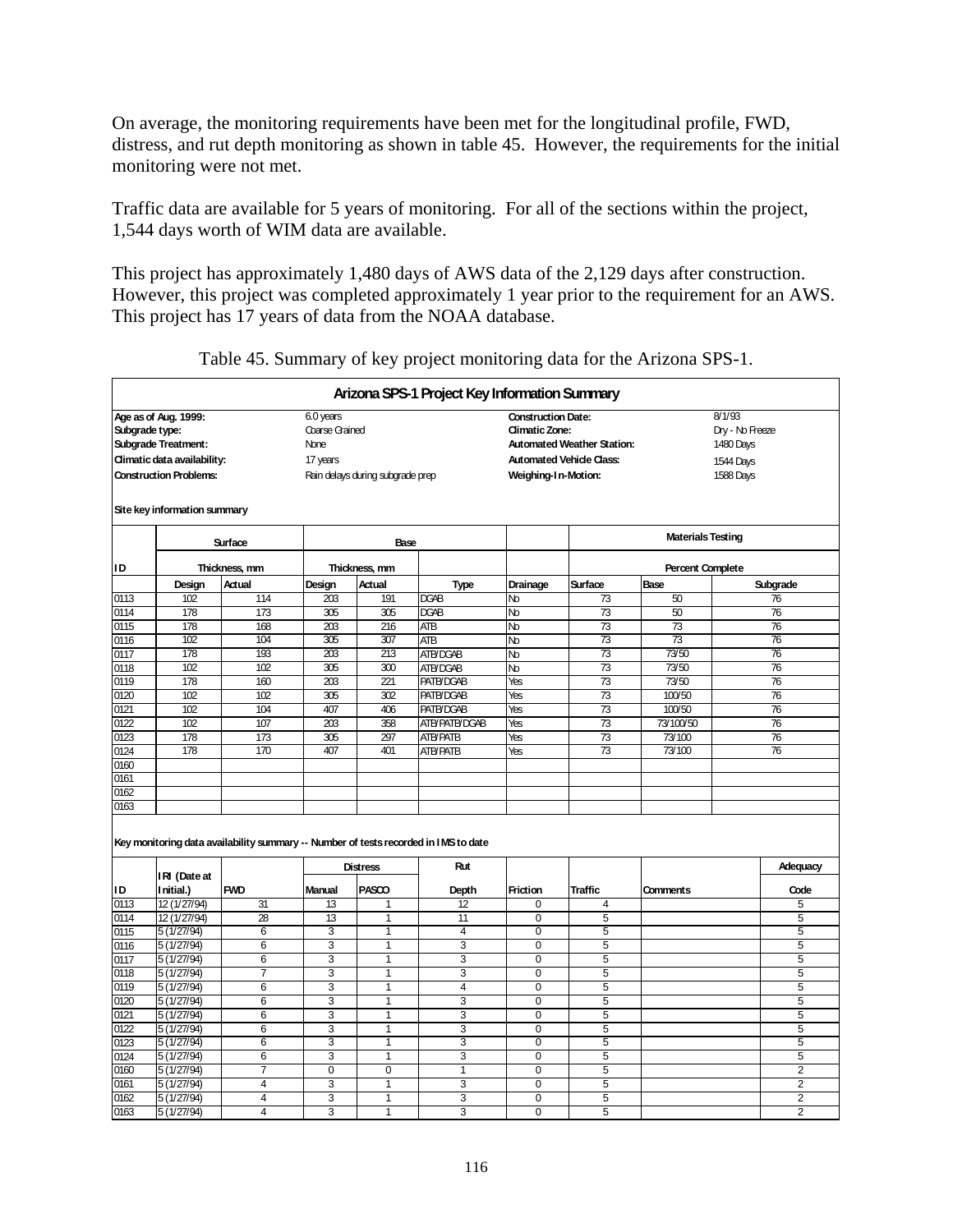|                              | <b>Arizona SPS-1 Materials Testing Summary</b> |             |                  |                   |
|------------------------------|------------------------------------------------|-------------|------------------|-------------------|
|                              |                                                | Minimum No. | <b>Number</b>    | <b>Percent at</b> |
|                              | Test                                           | per Layer   | <b>Conducted</b> | Level E           |
| Subgrade:                    |                                                |             |                  |                   |
|                              | Sieve Analysis                                 | 6           | 16               | 75.0              |
|                              | <b>Hydrometer Analysis</b>                     | 6           | 16               | 75.0              |
|                              | <b>Atterberg Limits</b>                        | 6           | 16               | 75.0              |
|                              | Moisture-Density Relations                     | 6           | 16               | 75.0              |
|                              | <b>Resilient Modulus</b>                       | 6           | $\overline{2}$   | 100.0             |
|                              | <b>Natural Moisture Content</b>                | 6           | 16               | 75.0              |
|                              | Permeability                                   | 3           | 0                | 0.0               |
| <b>Unbound Base:</b>         |                                                |             |                  |                   |
|                              | Sieve Analysis                                 | 3           | 5                | 60.0              |
|                              | <b>Atterberg Limits</b>                        | 3           | 5                | 60.0              |
|                              | <b>Moisture-Density Relations</b>              | 3           | 5                | 60.0              |
|                              | <b>Resilient Modulus</b>                       | 3           | 0                | 0.0               |
|                              | Permeability                                   | 3           | 0                | 0.0               |
|                              | <b>Natural Moisture Content</b>                | 3           | 0                | 0.0               |
|                              | <b>Permeable Asphalt Treated Base:</b>         |             |                  |                   |
|                              | <b>Asphalt Content</b>                         | 3           | 3                | 100.0             |
|                              | <b>Aggregate Gradation</b>                     | 3           | 3                | 100.0             |
| <b>Asphalt Treated Base:</b> |                                                |             |                  |                   |
|                              | <b>Core Examination</b>                        | 34          | 40               | 100.0             |
|                              | <b>Bulk Specific Gravity</b>                   | 34          | 34               | 100.0             |
|                              | Maximum Specific Gravity                       | 3           | 4                | 100.0             |
|                              | <b>Asphalt Content</b>                         | 3           | 4                | 100.0             |
|                              | Moisture Susceptibility                        | 3           | 0                | 0.0               |
|                              | Specific Gravity of Aggregate                  | 6           | 8                | 100.0             |
|                              | Aggregate Gradation                            | 3           | 4                | 100.0             |
|                              | NAA Test for Fine Aggregate Particle Shape     | 3           | 0                | 0.0               |
|                              | Penetration of Asphalt Cement                  | 6           | 4                | 100.0             |
|                              | Specific Gravity of Asphalt Cement             | 6           | 4                | 100.0             |
|                              | Viscosity of Asphalt Cement                    | 6           | 4                | 100.0             |
| <b>Asphalt Surface:</b>      |                                                |             |                  |                   |
|                              | Core Examination                               | 60          | 90               | 86.7              |
|                              | <b>Bulk Specific Gravity</b>                   | 60          | 72               | 83.3              |
|                              | <b>Maximum Specific Gravity</b>                | 3           | 4                | 75.0              |
|                              | <b>Asphalt Content</b>                         | 3           | 4                | 75.0              |
|                              | <b>Moisture Susceptibility</b>                 | 3           | 0                | 0.0               |
|                              | Specific Gravity of Aggregate                  | 6           | 9                | 77.8              |
|                              | Aggregate Gradation                            | 3           | 5                | 80.0              |
|                              | NAA Test for Fine Aggregate Particle Shape     | 3           | 0                | 0.0               |
|                              | Penetration of Asphalt Cement                  | 6           | 4                | 75.0              |
|                              | Specific Gravity of Asphalt Cement             | 6           | 4                | 75.0              |
|                              | Viscosity of Asphalt Cement                    | 6           | 4                | 75.0              |

Table 46. Summary of available materials data on the Arizona SPS-1.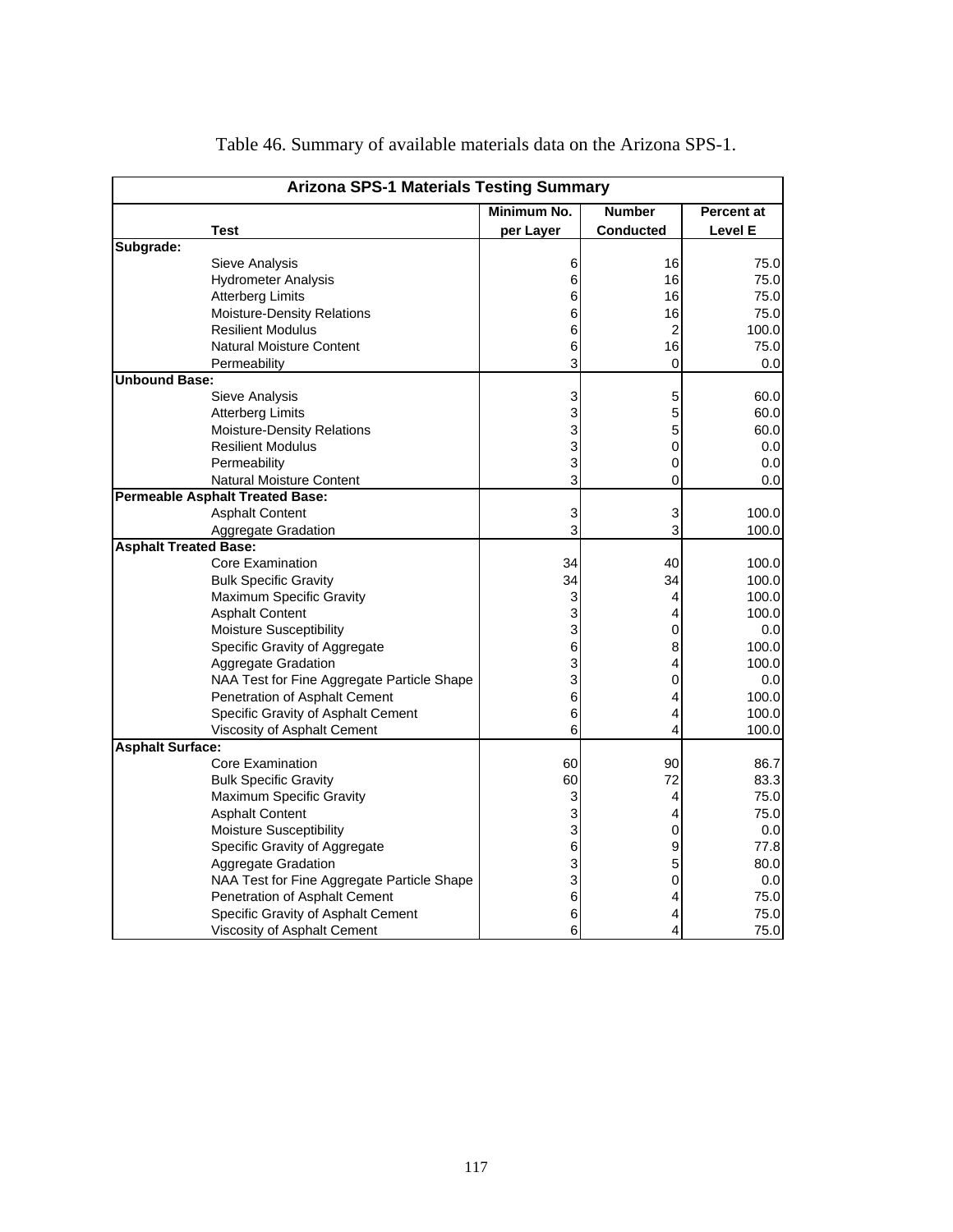# **ARKANSAS**

The Arkansas project was built on U.S. 63 southeast of Jonesboro, AR, in 1992. U.S. 63 is a four-lane road with an estimated 20 percent trucks.<sup>(19)</sup> It was estimated that this project would annually receive 170,000 ESALs. The project was constructed with AC shoulders.

The project was planned for the wet-no freeze environmental zone with a coarse-grained subgrade and would fill column Q of the experiment factorial. This project has an average annual freeze index of 47 °C-days. On average, 1,224 mm of rain falls each year on the project. The subgrade samples were classified as either poorly graded silt with sand or silty sand. All samples of the subgrade were coarse-grained materials.

This project includes sections 050113 through 050124 in the experiment design. The State did not build any supplemental sections at this site. Table 47 contains a summary of the data available for this project. It also provides the pavement section design for each section of the project.

#### **Construction Difficulties**

During placement of the edge drains, the contractor discovered that there was insufficient fabric available to overlap on to the pavement as specified. The edge drain was removed and replaced in accordance with the specifications.

Rain also caused delays during construction. It was noted in the construction report, however, that the surfaces were allowed to dry prior to resuming construction in each case.

#### **Project Deviations**

Several sections did not meet the maximum 6-mm variation from the specified thickness. In particular, the average thickness of the DGAB on Section 010114 was less than half of the required thickness. A review of the minimum and maximum thicknesses from the rod and level surveys illustrates that none of the sections met the required thicknesses.

A further review of the construction data shows that the surface HMA mix did not meet the mix design requirements. The mix design was to meet a minimum stability of 8 kN with a flow between 2 mm and 4 mm. The surface mix on this project had a stability of 7.9 kN and a flow of 1.8 mm.

#### **Data Completeness**

Table 48 provides a review of the availability of materials testing data on this project. Very little of the testing has been completed for this project. The only subgrade testing that has not been completed is the resilient modulus and permeability testing. Other than these, the only testing that has been completed are the core examinations on the ATB and HMA surface layers.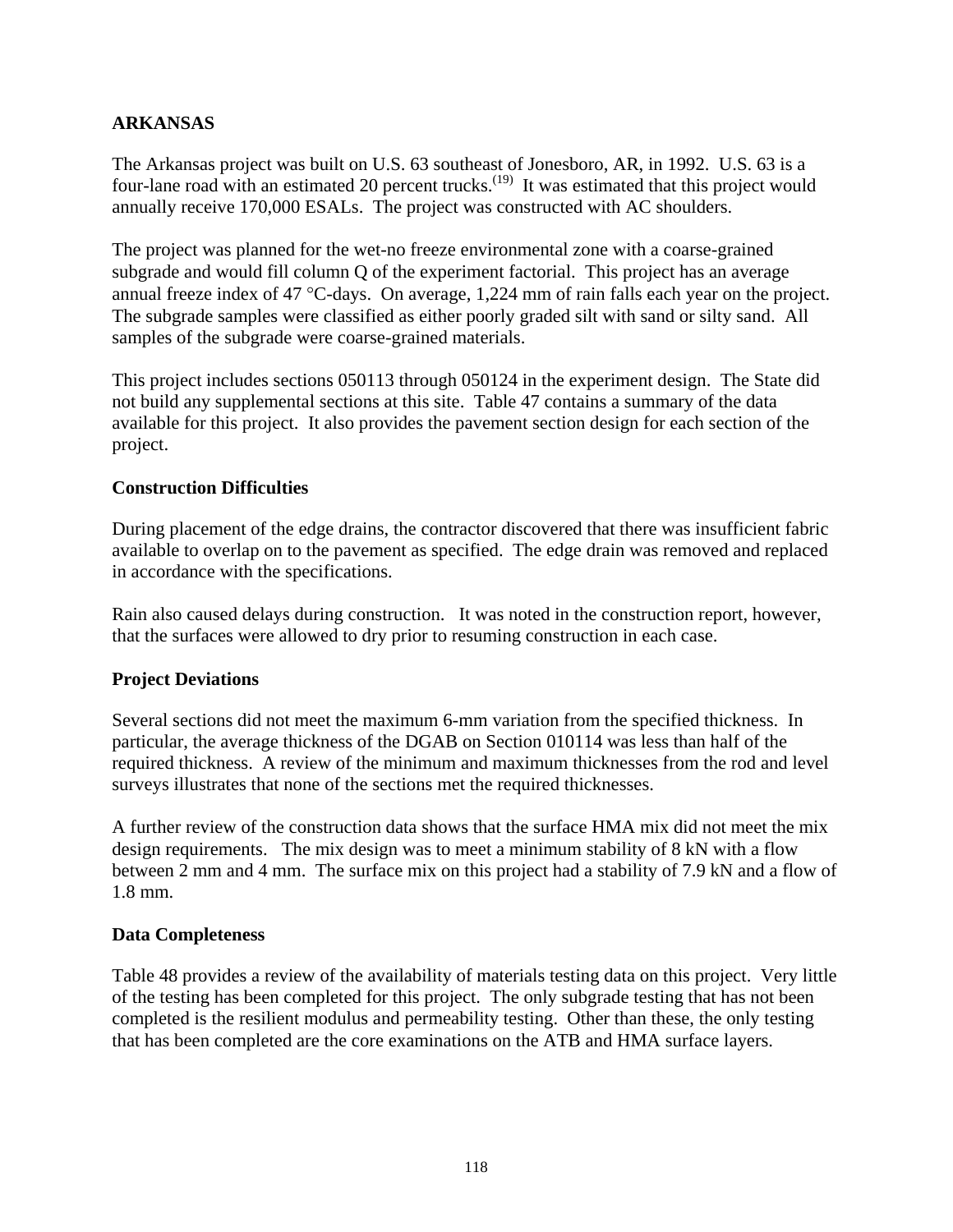#### Table 47. Summary of key project monitoring data for the Arkansas SPS-1.

|      |                                                                                                                                      |                         |                                                                                                                 |                | Arkansas SPS-1 Project Key Information Summary                                              |                 |                                                                           |                                                                      |                                                               |  |
|------|--------------------------------------------------------------------------------------------------------------------------------------|-------------------------|-----------------------------------------------------------------------------------------------------------------|----------------|---------------------------------------------------------------------------------------------|-----------------|---------------------------------------------------------------------------|----------------------------------------------------------------------|---------------------------------------------------------------|--|
|      | Age as of Aug. 1999:<br>Subgrade type:<br><b>Subgrade Treatment:</b><br>Climatic data availability:<br><b>Construction Problems:</b> |                         | 5.7 years<br>Coarse Grained<br><b>None</b><br>17 years<br>Rain delays. Problems with placement of filter fabric |                |                                                                                             |                 | <b>Construction Date:</b><br><b>Climatic Zone:</b><br>Weighing-In-Motion: | <b>Automated Weather Station:</b><br><b>Automated Vehicle Class:</b> | 12/1/93<br>Wet - No Freeze<br>1100 Days<br>89 Days<br>89 Days |  |
|      | Site key information summary                                                                                                         |                         |                                                                                                                 |                |                                                                                             |                 |                                                                           |                                                                      |                                                               |  |
|      | <b>Surface</b>                                                                                                                       |                         |                                                                                                                 | Base           |                                                                                             |                 |                                                                           | <b>Materials Testing</b>                                             |                                                               |  |
| ΙD   | Thickness, mm                                                                                                                        |                         | Thickness, mm                                                                                                   |                | Type                                                                                        | Drainage        |                                                                           | <b>Percent Complete</b>                                              |                                                               |  |
|      | Design                                                                                                                               | Actual                  | Design                                                                                                          | Actual         |                                                                                             |                 | Surface                                                                   | <b>Base</b>                                                          | Subgrade                                                      |  |
| 0113 | 102                                                                                                                                  |                         | 203                                                                                                             |                | <b>DGAB</b>                                                                                 | No              | 9                                                                         | $\Omega$                                                             | 62                                                            |  |
| 0114 | 178                                                                                                                                  |                         | 305                                                                                                             |                | <b>DGAB</b>                                                                                 | No              | 9                                                                         | $\mathbf 0$                                                          | 62                                                            |  |
| 0115 | 178                                                                                                                                  |                         | 203                                                                                                             |                | ATB                                                                                         | No              | 9                                                                         | 9                                                                    | 62                                                            |  |
| 0116 | 102                                                                                                                                  |                         | 305                                                                                                             |                | <b>ATB</b>                                                                                  | No              | 9                                                                         | 9                                                                    | 62                                                            |  |
| 0117 | 178                                                                                                                                  |                         | 203                                                                                                             |                | ATB/DGAB                                                                                    | No              | 9                                                                         | 9/0                                                                  | 62                                                            |  |
| 0118 | 102                                                                                                                                  |                         | 305                                                                                                             |                | ATB/DGAB                                                                                    | No              | 9                                                                         | 9/0                                                                  | 62                                                            |  |
| 0119 | 178                                                                                                                                  |                         | 203                                                                                                             |                | PATB/DGAB                                                                                   | Yes             | 9                                                                         | 0/0                                                                  | 62                                                            |  |
| 0120 | 102                                                                                                                                  |                         | 305                                                                                                             |                | PATB/DGAB                                                                                   | Yes             | $\overline{9}$                                                            | $\overline{0/0}$                                                     | 62                                                            |  |
| 0121 | 102                                                                                                                                  |                         | 407                                                                                                             |                | PATB/DGAB                                                                                   | Yes             | 9                                                                         | 0/0                                                                  | 62                                                            |  |
| 0122 | 102                                                                                                                                  |                         | 203                                                                                                             |                | <b>ATB/PATB</b>                                                                             | Yes             | 9                                                                         | 9/0                                                                  | 62                                                            |  |
| 0123 | 178                                                                                                                                  |                         | 305                                                                                                             |                | <b>ATB/PATB</b>                                                                             | Yes             | $\overline{9}$                                                            | 9/0                                                                  | 62                                                            |  |
| 0124 | 178                                                                                                                                  |                         | 407                                                                                                             |                | <b>ATB/PATB</b>                                                                             | Yes             | 9                                                                         | 9/0                                                                  | 62                                                            |  |
|      |                                                                                                                                      |                         |                                                                                                                 |                |                                                                                             |                 |                                                                           |                                                                      |                                                               |  |
|      | IRI (Date at                                                                                                                         |                         | <b>Distress</b>                                                                                                 |                | Key monitoring data availability summary -- Number of tests recorded in I MS to date<br>Rut |                 |                                                                           |                                                                      | Adequacy                                                      |  |
| ID   | Initial.)                                                                                                                            | <b>FWD</b>              | <b>Manual</b>                                                                                                   | <b>PASCO</b>   | Depth                                                                                       | <b>Friction</b> | <b>Traffic</b>                                                            | <b>Comments</b>                                                      | Code                                                          |  |
| 0113 | 2(7/7/95)                                                                                                                            | 5                       | 1                                                                                                               | 1              | 1                                                                                           | 0               |                                                                           |                                                                      | 1                                                             |  |
| 0114 | 2(7/7/95)                                                                                                                            | 5                       | 1                                                                                                               | $\overline{1}$ | 1                                                                                           | $\Omega$        | 1                                                                         |                                                                      | $\mathbf{1}$                                                  |  |
| 0115 | 2(7/7/95)                                                                                                                            | 4                       | $\mathbf{1}$                                                                                                    | $\mathbf{1}$   | $\mathbf{1}$                                                                                | $\overline{0}$  | $\mathbf{1}$                                                              |                                                                      | $\mathbf{1}$                                                  |  |
| 0116 | 2(7/7/95)                                                                                                                            | 4                       | 1                                                                                                               | 1              | $\mathbf{1}$                                                                                | 0               | 1                                                                         |                                                                      | 1                                                             |  |
| 0117 | 2(7/7/95)                                                                                                                            | $\overline{5}$          | $\overline{1}$                                                                                                  | 1              | 1                                                                                           | $\overline{0}$  | 1                                                                         |                                                                      | $\overline{1}$                                                |  |
| 0118 | 2(7/7/95)                                                                                                                            | 5                       | 1                                                                                                               | $\mathbf{1}$   | $\mathbf{1}$                                                                                | $\Omega$        | 1                                                                         |                                                                      | 1                                                             |  |
| 0119 | 2(7/6/95)                                                                                                                            | 5                       | 1                                                                                                               | 1              | $\overline{1}$                                                                              | $\overline{0}$  | 1                                                                         |                                                                      | $\overline{1}$                                                |  |
| 0120 | 2(7/6/95)                                                                                                                            | 5                       | $\mathbf{1}$                                                                                                    | 1              | 1                                                                                           | $\Omega$        | 1                                                                         |                                                                      | $\mathbf{1}$                                                  |  |
| 0121 | 1(7/6/95)                                                                                                                            | $\overline{5}$          | 1                                                                                                               | 1              | 1                                                                                           | $\mathbf 0$     | 1                                                                         |                                                                      | 1                                                             |  |
| 0122 | 2(7/6/95)                                                                                                                            | $\overline{\mathbf{4}}$ | $\mathbf{1}$                                                                                                    | $\mathbf{1}$   | 1                                                                                           | $\overline{0}$  | $\mathbf{1}$                                                              |                                                                      | $\mathbf{1}$                                                  |  |
| 0123 | 2(7/6/95)                                                                                                                            | $\overline{\mathbf{4}}$ | $\overline{1}$                                                                                                  | $\mathbf{1}$   | 1                                                                                           | $\Omega$        | 1                                                                         |                                                                      | $\mathbf{1}$                                                  |  |
| 0124 | 2(7/6/95)                                                                                                                            | 4                       | $\mathbf{1}$                                                                                                    | $\mathbf{1}$   | 1                                                                                           | $\Omega$        | 1                                                                         |                                                                      | $\mathbf{1}$                                                  |  |

The longitudinal profile, FWD testing, and distress surveys all met the requirements for longterm monitoring. However, the transverse profile measurements have not met this requirement. In addition, none of the monitoring was conducted within the time requirements for the initial site visit.

Traffic data are available for 1 year on this project. These data include 89 days of continuous WIM measurements.

This project includes more than 1,100 days of AWS data of the 2,007 days after construction. This project was completed prior to the directive requiring the installation of an AWS. This project also has 17 years of climatic data from the NOAA database.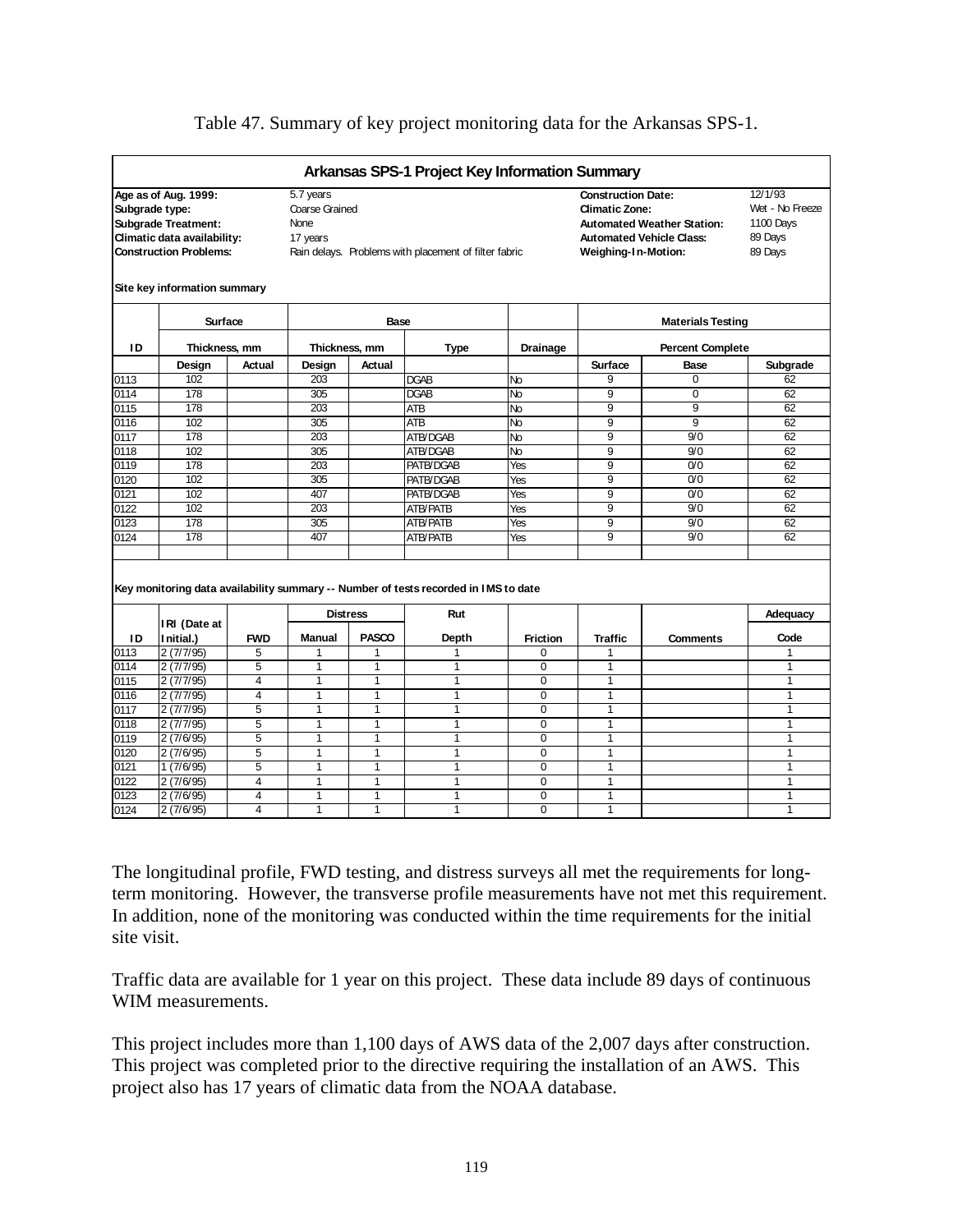|                              | <b>Arkansas SPS-1 Materials Testing Summary</b> |             |                  |                   |
|------------------------------|-------------------------------------------------|-------------|------------------|-------------------|
|                              |                                                 | Minimum No. | <b>Number</b>    | <b>Percent at</b> |
|                              | <b>Test</b>                                     | per Layer   | <b>Conducted</b> | <b>Level E</b>    |
| Subgrade:                    |                                                 |             |                  |                   |
|                              | Sieve Analysis                                  | 6           | 5                | 100.0             |
|                              | <b>Hydrometer Analysis</b>                      | 6           | 5                | 100.0             |
|                              | <b>Atterberg Limits</b>                         | 6           | 5                | 100.0             |
|                              | <b>Moisture-Density Relations</b>               | 6           | 5                | 100.0             |
|                              | <b>Resilient Modulus</b>                        | 6           | 0                | 0.0               |
|                              | <b>Natural Moisture Content</b>                 | 6           | 23               | 100.0             |
|                              | Permeability                                    | 3           | 0                | 0.0               |
| <b>Unbound Base:</b>         |                                                 |             |                  |                   |
|                              | Sieve Analysis                                  | 3           | 0                | 0.0               |
|                              | <b>Atterberg Limits</b>                         | 3           | 0                | 0.0               |
|                              | Moisture-Density Relations                      | 3           | 0                | 0.0               |
|                              | <b>Resilient Modulous</b>                       | 3           | 0                | 0.0               |
|                              | Permeability                                    | 3           | 0                | 0.0               |
|                              | <b>Natural Moisture Content</b>                 | 3           | 0                | 0.0               |
|                              | <b>Permeable Asphalt Treated Base:</b>          |             |                  |                   |
|                              | <b>Asphalt Content</b>                          | 3           | 0                | 0.0               |
|                              | Aggregate Gradation                             | 3           | 0                | 0.0               |
| <b>Asphalt Treated Base:</b> |                                                 |             |                  |                   |
|                              | Core Examination                                | 34          | 33               | 100.0             |
|                              | <b>Bulk Specific Gravity</b>                    | 34          | 0                | 0.0               |
|                              | Maximum Specific Gravity                        | 3           | 0                | 0.0 <sub>l</sub>  |
|                              | <b>Asphalt Content</b>                          | 3           | 0                | 0.0               |
|                              | <b>Moisture Susceptibility</b>                  | 1           | 0                | 0.0               |
|                              | Specific Gravity of Aggregate                   | 6           | 0                | 0.0               |
|                              | Aggregate Gradation                             | 3           | 0                | 0.0               |
|                              | NAA Test for Fine Aggregate Particle Shape      | 3           | 0                | 0.0               |
|                              | Penetration of Asphalt Cement                   | 6           | 0                | 0.0               |
|                              | Specific Gravity of Asphalt Cement              | 6           | 0                | 0.0               |
|                              | Viscosity of Asphalt Cement                     | 6           | 0                | 0.0               |
| <b>Asphalt Surface:</b>      |                                                 |             |                  |                   |
|                              | <b>Core Examination</b>                         | 60          | 59               | 100.0             |
|                              | <b>Bulk Specific Gravity</b>                    | 60          | 0                | 0.0               |
|                              | Maximum Specific Gravity                        | 3           | 0                | 0.0               |
|                              | <b>Asphalt Content</b>                          | 3           | 0                | 0.0               |
|                              | <b>Moisture Susceptibility</b>                  | 1           | 0                | 0.0               |
|                              | Specific Gravity of Aggregate                   | 6           | 0                | 0.0               |
|                              | Aggregate Gradation                             | 5           | 0                | 0.0               |
|                              | NAA Test for Fine Aggregate Particle Shape      | 5           | 0                | 0.0               |
|                              | Penetration of Asphalt Cement                   | 6           | 0                | 0.0               |
|                              | Specific Gravity of Asphalt Cement              | 6           | 0                | 0.0               |
|                              | Viscosity of Asphalt Cement                     | 6           | 0                | 0.0               |

Table 48. Summary of available materials testing data on the Arkansas SPS-1.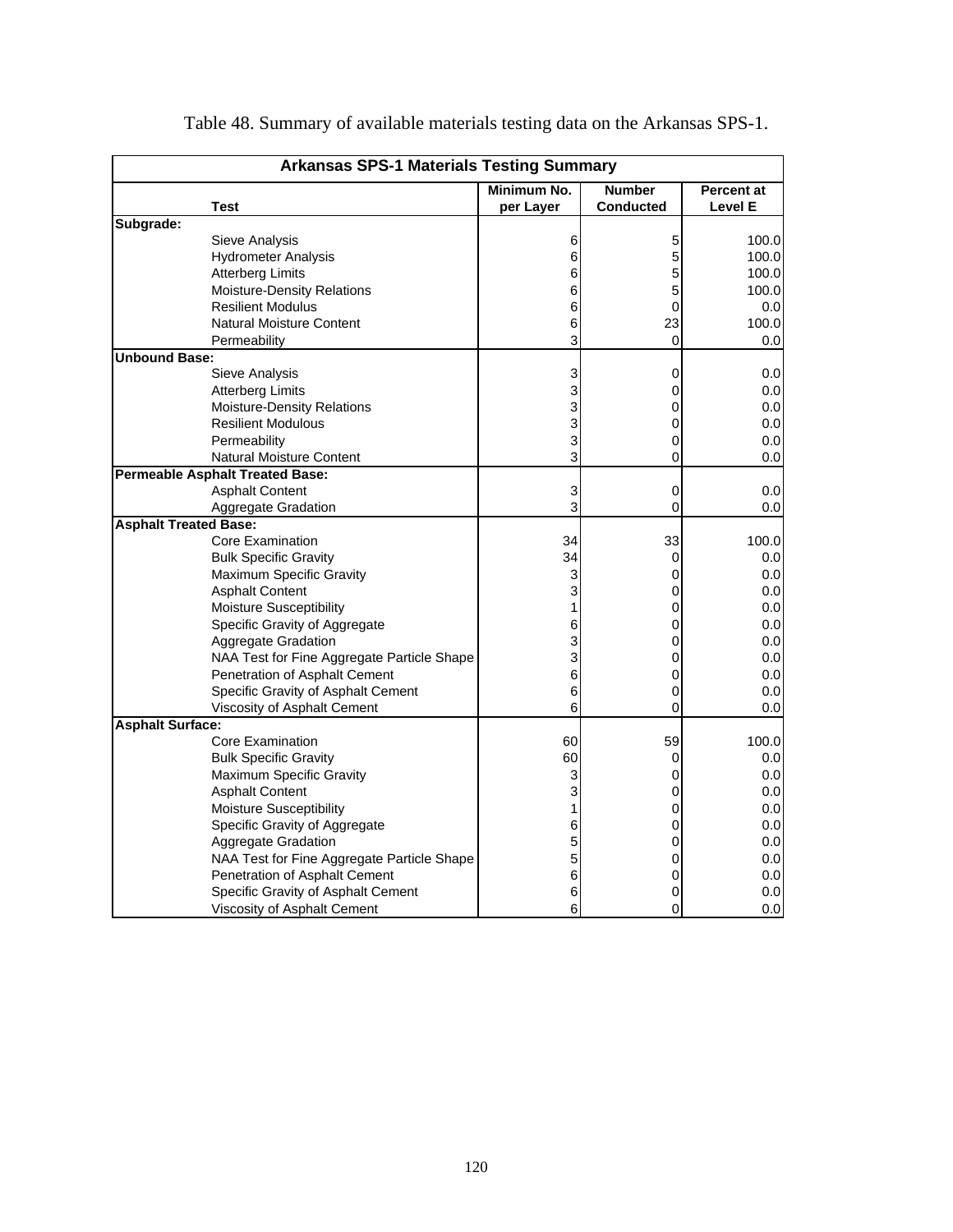# **DELAWARE**

The Delaware project was built on U.S. 113 close to Ellendale, DE, in 1995. U.S. 113 is a fourlane road with an estimated 10 percent trucks.<sup>(20)</sup> It was estimated that this project would annually receive 203,200 ESALs. The project was constructed with AC shoulders.

The project was planned for the wet-freeze environmental zone with a coarse-grained subgrade and would fill column L of the experiment factorial. This project has an average annual freeze index of 58 °C-days. On average, 1,145 mm of rain falls each year on the project. The subgrade samples were classified as poorly graded sand. All samples of the subgrade were coarse-grained materials.

This project includes Sections 011001 through 011012 in the experiment design and two supplemental sections. Table 49 contains a summary of the data available for this project. It also provides the pavement section design for each section of the project.

#### **Construction Difficulties**

Some of the shoulder probes were unable to be completed at the required depth of 6 m due to a high water table. In addition, some of the Shelby tubes were unable to collect samples of the subgrade soils for no obvious reason. The ditches on the sides of the project were shallow, which prevented the outlets for the edge drains from being placed at the recommended 76-m spacing.

#### **Project Deviations**

The average thickness of at least one layer on all of the sections, except Sections 011001 and 011002, deviated from the design thickness by more than 6 mm. The maximum and minimum for every layer for every section deviated from the design thickness by more than the allowable 6 mm.

The gradation of the aggregate in the HMA surface mix did not meet the required less than 40 percent passing the No. 4 sieve. The other requirements listed were generally followed.

# **Data Completeness**

Table 50 contains a summary of the materials testing data available for this project. The materials testing on this project is partially complete. The only test results available for the subgrade are the resilient modulus tests. The base layer only has permeability testing completed. The only tests remaining for the HMA layers are the moisture susceptibility and the maximum theoretical specific gravity.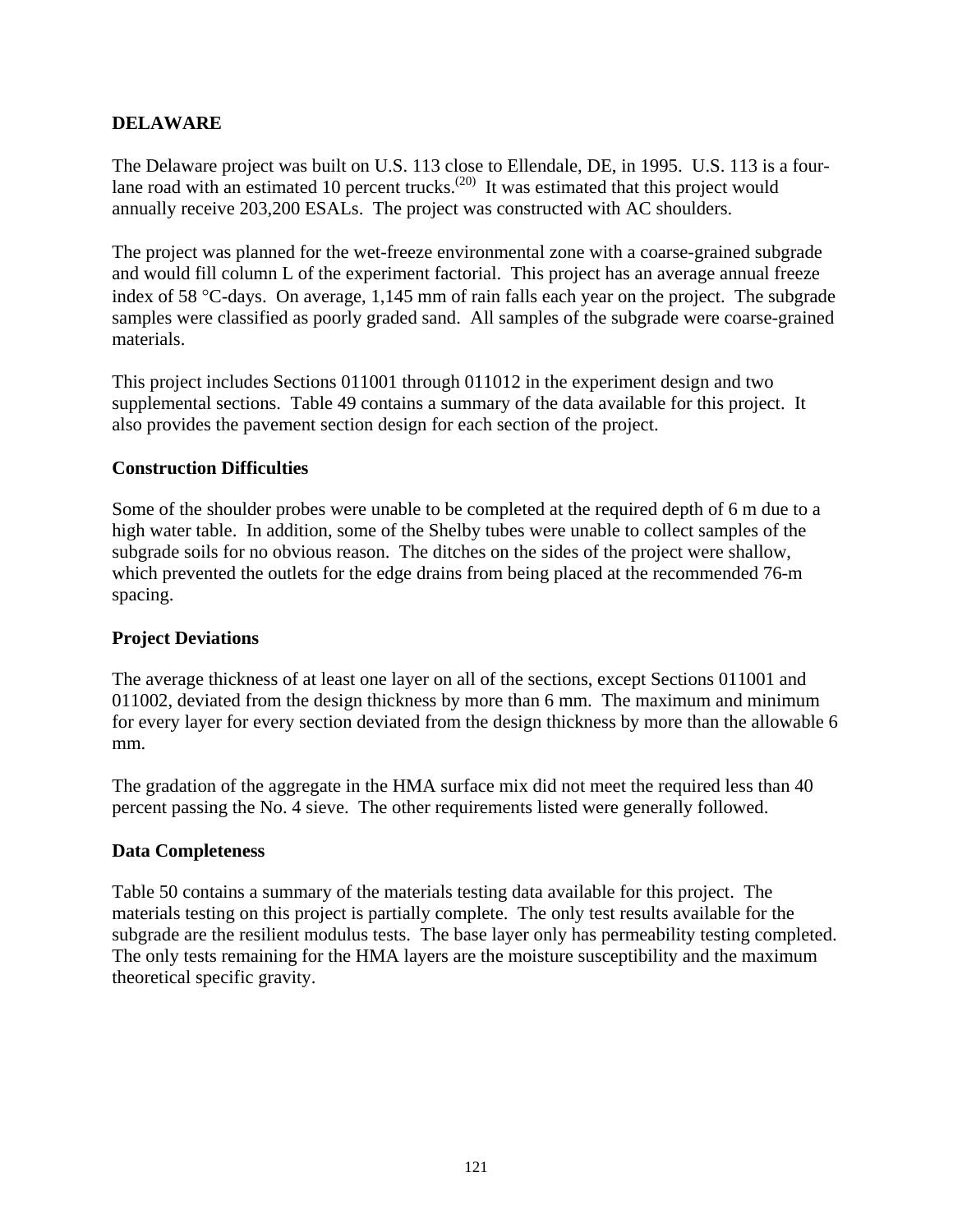#### Table 49. Summary of key project monitoring data for the Delaware SPS-1.

|      |                                                                                     |                |                  |                 |                 | <b>Delaware SPS-1 Project Key Information Summary</b> |                                       |                          |                |
|------|-------------------------------------------------------------------------------------|----------------|------------------|-----------------|-----------------|-------------------------------------------------------|---------------------------------------|--------------------------|----------------|
|      | Age as of Aug. 1999:                                                                |                | 3.2 years        |                 |                 | <b>Construction Date:</b>                             |                                       | 5/1/96                   |                |
|      | Subgrade type:                                                                      |                | Coarse Grained   |                 |                 |                                                       | Wet - Freeze<br><b>Climatic Zone:</b> |                          |                |
|      | <b>Subgrade Treatment:</b>                                                          |                | None             |                 |                 |                                                       | <b>Automated Weather Station:</b>     | 1200 Days                |                |
|      | Climatic data availability:                                                         |                | 17 years         |                 |                 | <b>Automated Vehicle Class:</b>                       |                                       | None                     |                |
|      | <b>Construction Problems:</b>                                                       |                | High water table |                 |                 | Weighing-In-Motion:                                   |                                       | None                     |                |
|      | Site key information summary                                                        |                |                  |                 |                 |                                                       |                                       |                          |                |
|      | <b>Surface</b>                                                                      |                |                  | <b>Base</b>     |                 |                                                       |                                       | <b>Materials Testing</b> |                |
| ID   | Thickness, mm                                                                       |                |                  | Thickness, mm   | Type            | <b>Drainage</b>                                       |                                       | <b>Percent Complete</b>  |                |
|      | Design                                                                              | Actual         | Design           | Actual          |                 |                                                       | Surface                               | Base                     | Subgrade       |
| 0101 | 178                                                                                 | 180            | 203              | 206             | <b>DGAB</b>     | <b>No</b>                                             | 75                                    | 12                       | 14             |
| 0102 | 102                                                                                 | 104            | 305              | 300             | <b>DGAB</b>     | <b>No</b>                                             | 75                                    | 12                       | 14             |
| 0103 | 102                                                                                 | 122            | 203              | 203             | <b>ATB</b>      | $\overline{N}$                                        | $\overline{75}$                       | $\overline{25}$          | 14             |
| 0104 | 178                                                                                 | 170            | 305              | 305             | ATB             | No                                                    | 75                                    | $\overline{25}$          | 14             |
| 0105 | 102                                                                                 | 112            | 203              | 198             | ATB/DGAB        | No                                                    | 75                                    | 25/12                    | 14             |
| 0106 | 178                                                                                 | 170            | 305              | 315             | ATB/DGAB        | No                                                    | $\overline{75}$                       | 25/12                    | 14             |
| 0107 | 102                                                                                 | 122            | 203              | 196             | PATB/DGAB       | Yes                                                   | $\overline{75}$                       | 67/12                    | 14             |
| 0108 | 178                                                                                 | 178            | 305              | 279             | PATB/DGAB       | Yes                                                   | $\overline{75}$                       | 67/12                    | 14             |
| 0109 | 178                                                                                 | 185            | 407              | 414             | PATB/DGAB       | Yes                                                   | $\overline{75}$                       | 67/12                    | 14             |
| 0110 | 178                                                                                 | 183            | 203              | 196             | ATB/PATB        | Yes                                                   | $\overline{75}$                       | 25/67                    | 14             |
| 0111 | 102                                                                                 | 94             | 305              | 320             | <b>ATB/PATB</b> | Yes                                                   | $\overline{75}$                       | 25/67                    | 14             |
| 0112 | 102                                                                                 | 114            | 407              | 399             | <b>ATB/PATB</b> | Yes                                                   | 75                                    | 25/67                    | 14             |
| 0159 | 152                                                                                 |                | 356              |                 | ATB/DGAB        | <b>No</b>                                             | $\overline{a}$                        | ---                      | ---            |
| 0160 | 152                                                                                 |                | 305              |                 | ATB/CASB        | N <sub>o</sub>                                        | ---                                   | ---                      | ---            |
|      | Key monitoring data availability summary -- Number of tests recorded in IMS to date |                |                  |                 |                 |                                                       |                                       |                          |                |
|      | IRI (Date at                                                                        |                |                  | <b>Distress</b> | Rut             |                                                       |                                       |                          | Adequacy       |
| ID   | Initial.)                                                                           | <b>FWD</b>     | <b>Manual</b>    | <b>PASCO</b>    | Depth           | <b>Friction</b>                                       | <b>Traffic</b>                        | <b>Comments</b>          | Code           |
| 0101 | 7(12/5/96)                                                                          | $\mathbf{1}$   | 3                | 0               | $\overline{2}$  | 0                                                     | $\mathbf 0$                           |                          | 3              |
| 0102 | 9(12/5/96)                                                                          | 18             | $\overline{7}$   | 0               | 6               | $\Omega$                                              | $\overline{0}$                        |                          | 3              |
| 0103 | 7 (12/5/96)                                                                         | $\mathbf{1}$   | 3                | $\mathbf 0$     | 2               | 0                                                     | $\mathbf 0$                           |                          | 3              |
| 0104 | 7(12/5/96)                                                                          | $\mathbf{1}$   | 3                | 0               | 2               | $\overline{0}$                                        | $\mathbf 0$                           |                          | 3              |
| 0105 | 7 (12/5/96)                                                                         | $\overline{2}$ | 4                | 0               | 3               | 0                                                     | $\mathbf 0$                           |                          | 3              |
| 0106 | 7 (12/5/96)                                                                         | $\mathbf{1}$   | 3                | 0               | $\overline{2}$  | 0                                                     | $\Omega$                              |                          | 3              |
| 0107 | 7(12/5/96)                                                                          | $\mathbf{1}$   | 3                | $\overline{0}$  | $\overline{2}$  | $\overline{0}$                                        | $\overline{0}$                        |                          | 3              |
| 0108 | 7(12/5/96)                                                                          | $\mathbf{1}$   | $\overline{3}$   | $\overline{0}$  | $\overline{2}$  | $\overline{0}$                                        | $\overline{0}$                        |                          | 3              |
| 0109 | 7 (12/5/96)                                                                         | 1              | 3                | 0               | $\overline{2}$  | 0                                                     | 0                                     |                          | 3              |
| 0110 | 7 (12/5/96)                                                                         | $\mathbf{1}$   | 3                | 0               | $\overline{2}$  | $\overline{0}$                                        | $\mathbf 0$                           |                          | 3              |
| 0111 | 7 (12/5/96)                                                                         | $\mathbf{1}$   | 3                | 0               | $\overline{2}$  | 0                                                     | $\mathbf 0$                           |                          | 3              |
| 0112 | 7 (12/5/96)                                                                         | $\mathbf{1}$   | 3                | 0               | $\overline{2}$  | 0                                                     | $\overline{0}$                        |                          | 3              |
| 0159 | 7 (12/5/96)                                                                         | $\mathbf{1}$   | 3                | $\Omega$        | $\overline{2}$  | 0                                                     | $\Omega$                              |                          | $\mathbf{1}$   |
| 0160 | 7(12/5/96)                                                                          | $\overline{1}$ | $\overline{3}$   | $\overline{0}$  | $\overline{2}$  | $\overline{0}$                                        | $\overline{0}$                        |                          | $\overline{1}$ |

On average, the data collected for longitudinal profile, FWD, distress, and transverse profile follow the long-term frequency requirements. The distress and transverse profiles meet the time requirements for the initial monitoring. The first round longitudinal profile and FWD testing were not completed within the requirements for the initial monitoring.

No traffic data has been collected for this project.

This project has almost 1,200 days of AWS data. However, the project has been opened for only 1,125 days. The project includes more data from the AWS than is required. It also includes 17 years of data from the NOAA database.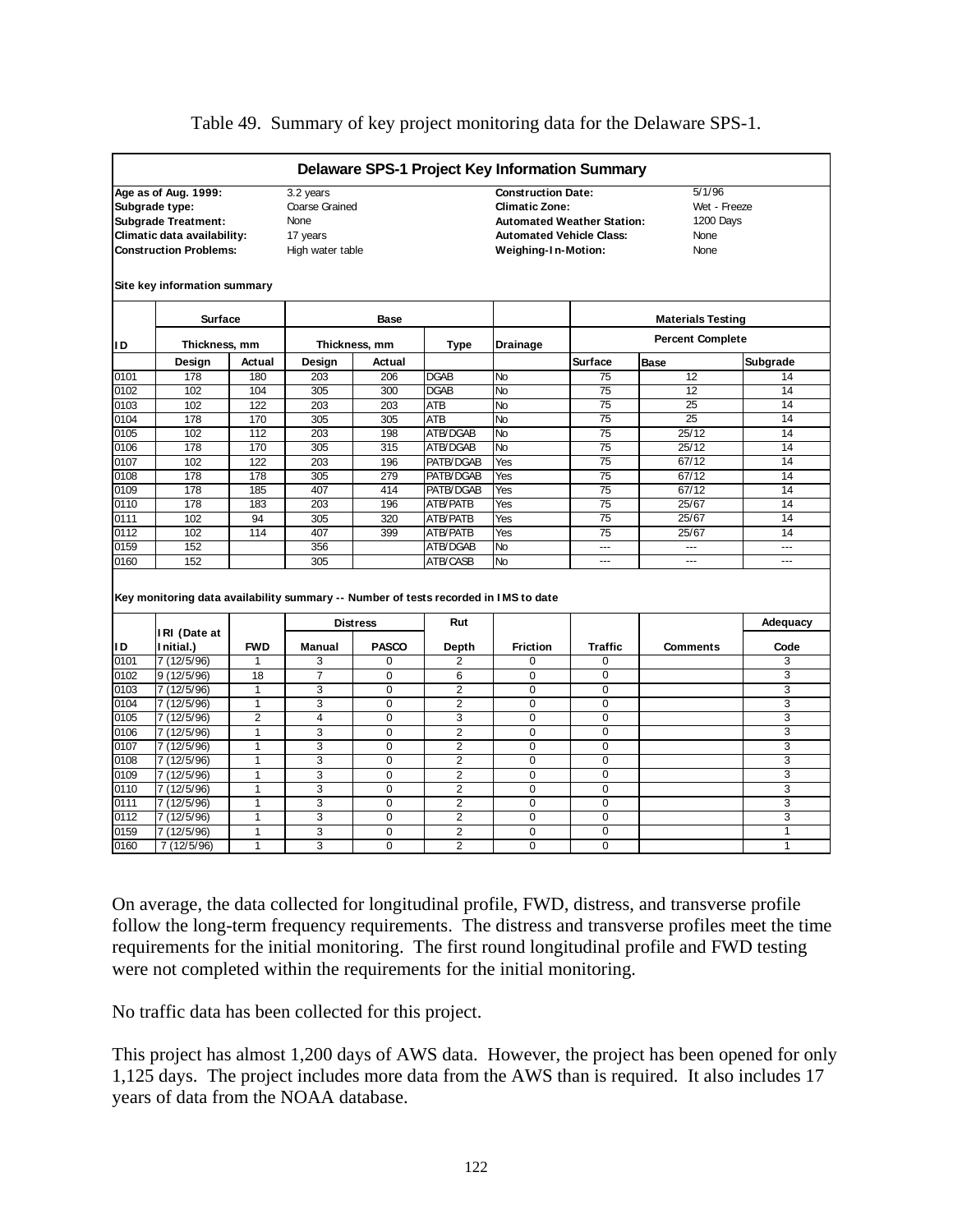|                              | <b>Delaware SPS-1 Materials Testing Summary</b> |             |                         |            |
|------------------------------|-------------------------------------------------|-------------|-------------------------|------------|
|                              |                                                 | Minimum No. | <b>Number</b>           | Percent at |
|                              | <b>Test</b>                                     | per Layer   | Conducted               | Level E    |
| Subgrade:                    |                                                 |             |                         |            |
|                              | Sieve Analysis                                  | 7           | 7                       | 0.0        |
|                              | <b>Hydrometer Analysis</b>                      | 7           | 7                       | 0.0        |
|                              | <b>Atterberg Limits</b>                         | 7           | 7                       | 0.0        |
|                              | <b>Moisture-Density Relations</b>               | 7           | 7                       | 0.0        |
|                              | <b>Resilient Modulus</b>                        | 7           | 6                       | 87.5       |
|                              | <b>Natural Moisture Content</b>                 | 7           | 7                       | 0.0        |
|                              | Permeability                                    | 3           | 0                       | 0.0        |
| <b>Unbound Base:</b>         |                                                 |             |                         |            |
|                              | Sieve Analysis                                  | 3           | 0                       | 0.0        |
|                              | <b>Atterberg Limits</b>                         | 3           | $\overline{\mathbf{c}}$ | 0.0        |
|                              | Moisture-Density Relations                      | 3           | $\overline{c}$          | 0.0        |
|                              | <b>Resilient Modulous</b>                       | 3           | 0                       | 0.0        |
|                              | Permeability                                    | 3           | $\overline{c}$          | 50.0       |
|                              | <b>Natural Moisture Content</b>                 | 3           | $\overline{c}$          | 0.0        |
|                              | <b>Permeable Asphalt Treated Base:</b>          |             |                         |            |
|                              | <b>Asphalt Content</b>                          | 3           | $\overline{c}$          | 100.0      |
|                              | Aggregate Gradation                             | 3           | $\overline{c}$          | 0.0        |
| <b>Asphalt Treated Base:</b> |                                                 |             |                         |            |
|                              | Core Examination                                | 36          | 9                       | 55.6       |
|                              | <b>Bulk Specific Gravity</b>                    | 36          | 7                       | 42.9       |
|                              | Maximum Specific Gravity                        | 3           | 1                       | 100.0      |
|                              | <b>Asphalt Content</b>                          | 3           | $\overline{\mathbf{c}}$ | 100.0      |
|                              | Moisture Susceptibility                         | 3           | 0                       | 0.0        |
|                              | Specific Gravity of Aggregate                   | 6           | $\overline{c}$          | 100.0      |
|                              | Aggregate Gradation                             | 3           | $\overline{c}$          | 50.0       |
|                              | NAA Test for Fine Aggregate Particle Shape      | 3           | 1                       | 100.0      |
|                              | Penetration of Asphalt Cement                   | 6           | 0                       | 0.0        |
|                              | Specific Gravity of Asphalt Cement              | 6           | 0                       | 0.0        |
|                              | Viscosity of Asphalt Cement                     | 6           | 0                       | 0.0        |
| <b>Asphalt Surface:</b>      |                                                 |             |                         |            |
|                              | Core Examination                                | 68          | 21                      | 81.0       |
|                              | <b>Bulk Specific Gravity</b>                    | 68          | 50                      | 86.0       |
|                              | Maximum Specific Gravity                        | 3           | 0                       | 0.0        |
|                              | <b>Asphalt Content</b>                          | 3           | 5                       | 80.0       |
|                              | <b>Moisture Susceptibility</b>                  | 3           | 0                       | 0.0        |
|                              | Specific Gravity of Aggregate                   | 6           | 10                      | 50.0       |
|                              | Aggregate Gradation                             | 3           | 5                       | 80.0       |
|                              | NAA Test for Fine Aggregate Particle Shape      | 3           | 5                       | 80.0       |
|                              | Penetration of Asphalt Cement                   | 6           | 7                       | 28.6       |
|                              | Specific Gravity of Asphalt Cement              | 6           | 7                       | 85.7       |
|                              | Viscosity of Asphalt Cement                     | 6           | 7                       | 0.0        |

Table 50. Summary of available materials testing data on the Delaware SPS-1.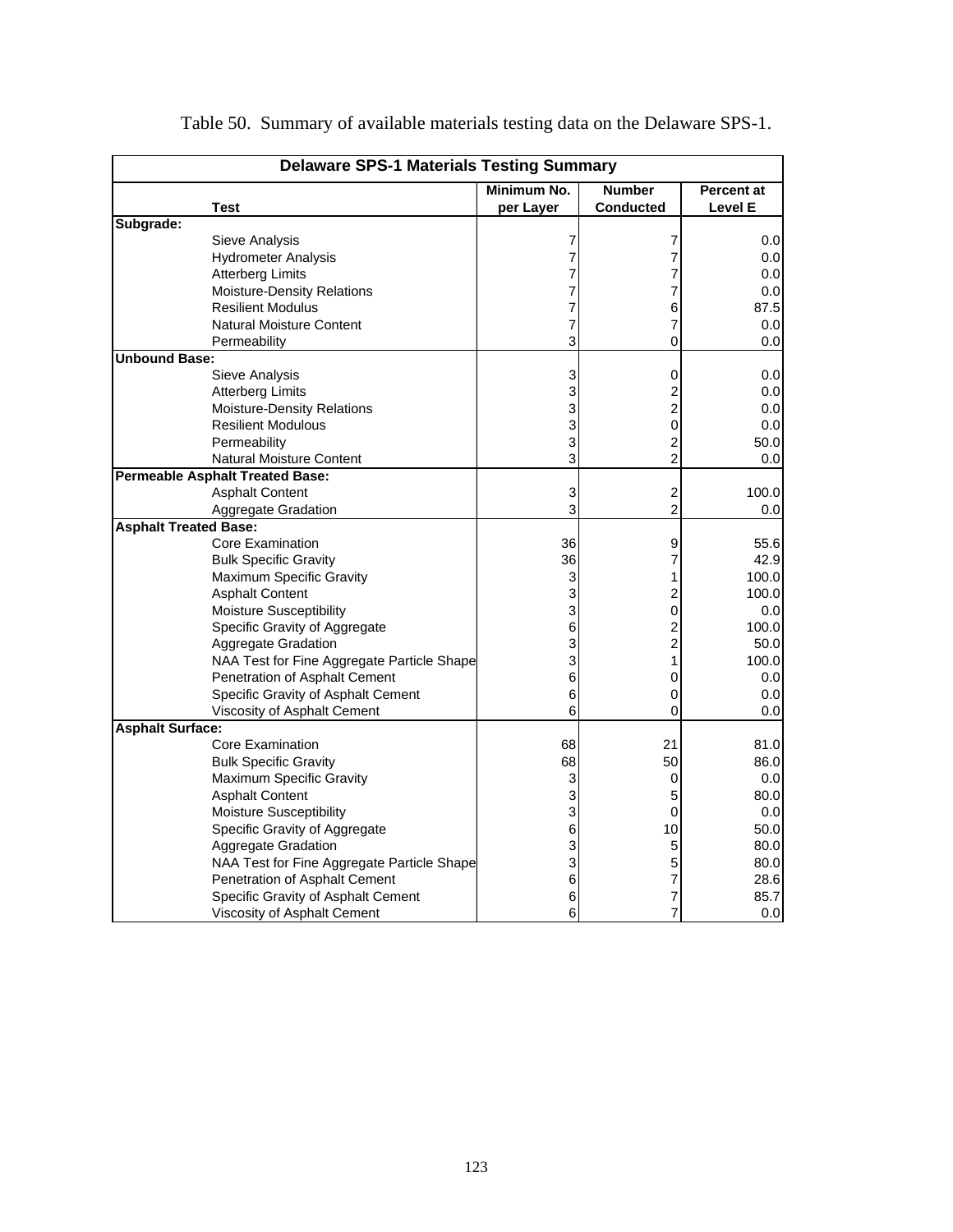# **FLORIDA**

The Florida project was built on U.S. 27 south of South Bay, FL, in 1995. U.S. 27 is a four-lane road with an estimated 40 percent trucks.<sup>(21)</sup> It was estimated that this project would annually receive 1,463,000 ESALs. The project was constructed with AC shoulders.

The project was planned for the wet-no freeze environmental zone with a coarse-grained subgrade and would fill column P of the experiment factorial. This project has an average annual freeze index of 0 °C-days. On average, 1,325 mm of rain falls each year on the project. The subgrade samples were classified as either poorly graded sand with silt and gravel or silty sand with gravel. All samples of the subgrade were coarse-grained materials.

This project includes Sections 120101 through 120112 in the experiment design and one supplemental test section. Table 51 contains a summary of the data available for this project. It also provides the pavement section design for each section of the project.

# **Construction Difficulties**

Rain caused delays in construction throughout the project. The DGAB had to be reworked multiple times to reach the density requirements. No other construction difficulties were encountered.

# **Project Deviations**

Sections 120106, 120108, 120109, 120110, 120111, and 120112 each had one layer that on average varied from the design thickness by more than 6 mm. For all of the sections, the maximum and minimum thicknesses recorded by the rod and level surveys deviated from the design requirements by more than 6 mm.

The HMA surface and binder mix did not meet the 40 percent maximum passing the No. 4 sieve. The samples of these mixes taken all contained approximately 60 percent passing the No. 4 sieve. No other deviations from the construction requirements were identified.

#### **Data Completeness**

Table 52 contains a summary of the materials data that are available for this project. Most of the required testing has been completed for this project. The permeability tests have not been completed on the subgrade and base samples. The resilient modulus has been completed on the subgrade, but not for the base layer. In addition, the fine aggregate particle shape tests are still required for the HMA base and surface layers.

On average, the longitudinal profile, distress surveys, and FWD testing have been collected in accordance with the long-term monitoring requirements. However, no transverse profile data were available. In addition, the data collection efforts did not meet the requirements for initial monitoring.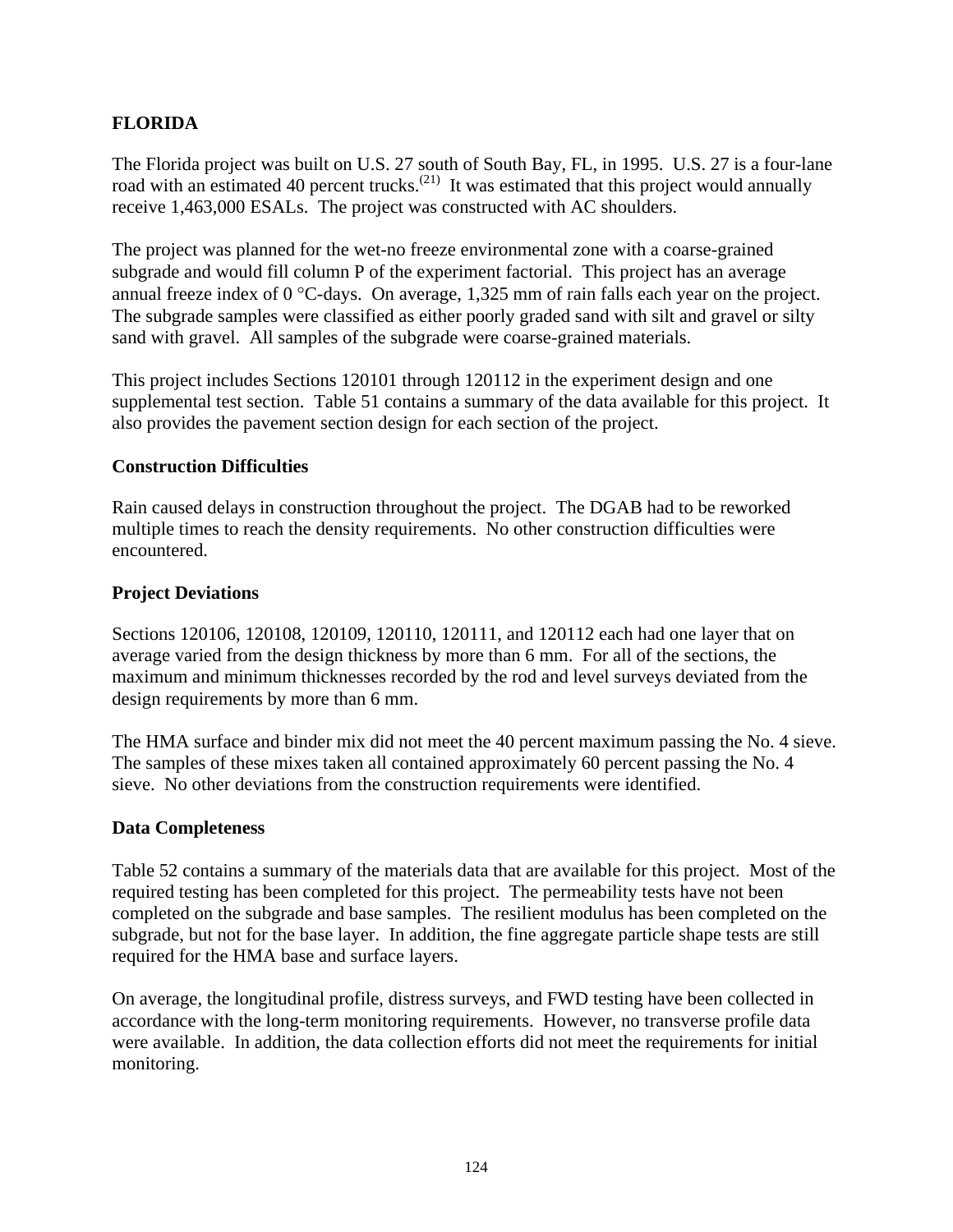|                |                                                                                     |              |                |                 |                 | Florida SPS-1 Project Key Information Summary |                     |                                   |                |  |
|----------------|-------------------------------------------------------------------------------------|--------------|----------------|-----------------|-----------------|-----------------------------------------------|---------------------|-----------------------------------|----------------|--|
|                | Age as of Aug. 1999:                                                                |              | 3.7 years      |                 |                 | <b>Construction Date:</b>                     |                     | 11/1/95                           |                |  |
| Subgrade type: |                                                                                     |              | Coarse Grained |                 |                 | <b>Climatic Zone:</b>                         |                     | Wet - No Freeze                   |                |  |
|                | <b>Subgrade Treatment:</b>                                                          |              | None           |                 |                 |                                               |                     | <b>Automated Weather Station:</b> | 800 Days       |  |
|                | Climatic data availability:                                                         |              | 17 years       |                 |                 |                                               |                     | <b>Automated Vehicle Class:</b>   | 220 Days       |  |
|                | <b>Construction Problems:</b>                                                       |              | Weather delays |                 |                 |                                               | Weighing-In-Motion: |                                   | 342 Days       |  |
|                | Site key information summary                                                        |              |                |                 |                 |                                               |                     |                                   |                |  |
|                | <b>Surface</b>                                                                      |              |                | Base            |                 |                                               |                     | <b>Materials Testing</b>          |                |  |
| ID             | Thickness, mm                                                                       |              |                | Thickness, mm   | <b>Type</b>     | <b>Drainage</b>                               |                     | <b>Percent Complete</b>           |                |  |
|                | Design                                                                              | Actual       | Design         | Actual          |                 |                                               | <b>Surface</b>      | <b>Base</b>                       | Subgrade       |  |
| 0101           | 178                                                                                 | 173          | 203            | 206             | <b>DGAB</b>     | No                                            | 86                  | 45                                | 86             |  |
| 0102           | 102                                                                                 | 99           | 305            | 307             | <b>DGAB</b>     | No                                            | 86                  | 45                                | 86             |  |
| 0103           | 102                                                                                 | 104          | 203            | 203             | ATB             | No                                            | 86                  | 72                                | 86             |  |
| 0104           | 178                                                                                 | 173          | 305            | 305             | <b>ATB</b>      | $\overline{N}$                                | 86                  | $\overline{72}$                   | 86             |  |
| 0105           | 102                                                                                 | 99           | 203            | 203             | ATB/DGAB        | No                                            | 86                  | 72/45                             | 86             |  |
| 0106           | 178                                                                                 | 183          | 305            | 312             | ATB/DGAB        | No                                            | 86                  | 72/45                             | 86             |  |
| 0107           | 102                                                                                 | 99           | 203            | 208             | PATB/DGAB       | Yes                                           | 86                  | 33/45                             | 86             |  |
| 0108           | 178                                                                                 | 163          | 305            | 302             | PATB/DGAB       | Yes                                           | 86                  | 33/45                             | 86             |  |
| 0109           | 178                                                                                 | 180          | 407            | 401             | PATB/DGAB       | Yes                                           | 86                  | 33/45                             | 86             |  |
| 0110           | 178                                                                                 | 185          | 203            | 208             | <b>ATB/PATB</b> | Yes                                           | 86                  | 72/33                             | 86             |  |
| 0111           | 102                                                                                 | 99           | 305            | 312             | <b>ATB/PATB</b> | Yes                                           | 86                  | 72/33                             | 86             |  |
| 0112           | 102                                                                                 | 99           | 407            | 411             | <b>ATB/PATB</b> | Yes                                           | 86                  | 72/33                             | 86             |  |
| 0161           | 102                                                                                 |              | 254            |                 | Limerock        | No                                            | $---$               | $---$                             | $---$          |  |
|                | Key monitoring data availability summary -- Number of tests recorded in IMS to date |              |                | <b>Distress</b> | Rut             |                                               |                     |                                   | Adequacy       |  |
| ID             | IRI (Date at<br>Initial.)                                                           | <b>FWD</b>   | Manual         | <b>PASCO</b>    | Depth           | <b>Friction</b>                               | <b>Traffic</b>      | <b>Comments</b>                   | Code           |  |
| 0101           | 1(1/27/97)                                                                          | 1            | 1              | 0               | 0               | 0                                             | 2                   |                                   | 2              |  |
| 0102           | 4 (1/27/97)                                                                         | 1            | 1              | $\Omega$        | $\Omega$        | $\Omega$                                      | $\overline{2}$      |                                   | 2              |  |
| 0103           | 1(1/27/97)                                                                          | $\mathbf{1}$ | 1              | $\Omega$        | 0               | $\mathbf 0$                                   | $\overline{2}$      |                                   | $\overline{2}$ |  |
| 0104           | 4(1/27/97)                                                                          | $\mathbf{1}$ | 1              | $\Omega$        | $\Omega$        | $\Omega$                                      | $\overline{2}$      |                                   | $\overline{2}$ |  |
| 0105           | 1(1/27/97)                                                                          | 1            | $\mathbf{1}$   | $\mathbf 0$     | 0               | $\mathbf 0$                                   | $\overline{2}$      |                                   | 2              |  |
| 0106           | 1(1/27/97)                                                                          | $\mathbf{1}$ | 1              | 0               | 0               | 0                                             | $\overline{2}$      |                                   | 2              |  |
| 0107           | 1(1/27/97)                                                                          | $\mathbf{1}$ | 1              | $\mathbf 0$     | 0               | $\mathbf 0$                                   | $\overline{2}$      |                                   | $\overline{2}$ |  |
| 0108           | 4 (1/27/97)                                                                         | $\mathbf{1}$ | 1              | $\Omega$        | 0               | $\mathbf 0$                                   | $\overline{2}$      |                                   | $\overline{2}$ |  |
| 0109           | 1(1/27/97)                                                                          | $\mathbf{1}$ | 1              | $\Omega$        | $\Omega$        | $\Omega$                                      | $\overline{2}$      |                                   | $\overline{2}$ |  |
| 0110           | 4 (1/27/97)                                                                         | 1            | 1              | $\mathbf 0$     | $\Omega$        | $\mathbf 0$                                   | $\overline{2}$      |                                   | $\overline{2}$ |  |
| 0111           | 1(1/27/97)                                                                          | $\mathbf{1}$ | 1              | 0               | 0               | 0                                             | $\overline{2}$      |                                   | $\overline{2}$ |  |
| 0112           | 1(1/27/97)                                                                          | $\mathbf{1}$ | 1              | $\mathbf 0$     | 0               | 0                                             | $\overline{2}$      |                                   | $\overline{2}$ |  |
| 0161           | 1(1/27/97)                                                                          | $\mathbf{1}$ | 1              | $\mathbf 0$     | 0               | $\mathbf 0$                                   | $\overline{2}$      |                                   | $\overline{2}$ |  |

# Table 51. Summary of key project monitoring data for the Florida SPS-1.

This project includes 2 years of almost continuous WIM data.

More than 800 days of data from an AWS have been collected. For continuous data collection, the project should have 1,307 days of data. In addition to the AWS data, this project has 17 years of available data from the NOAA database.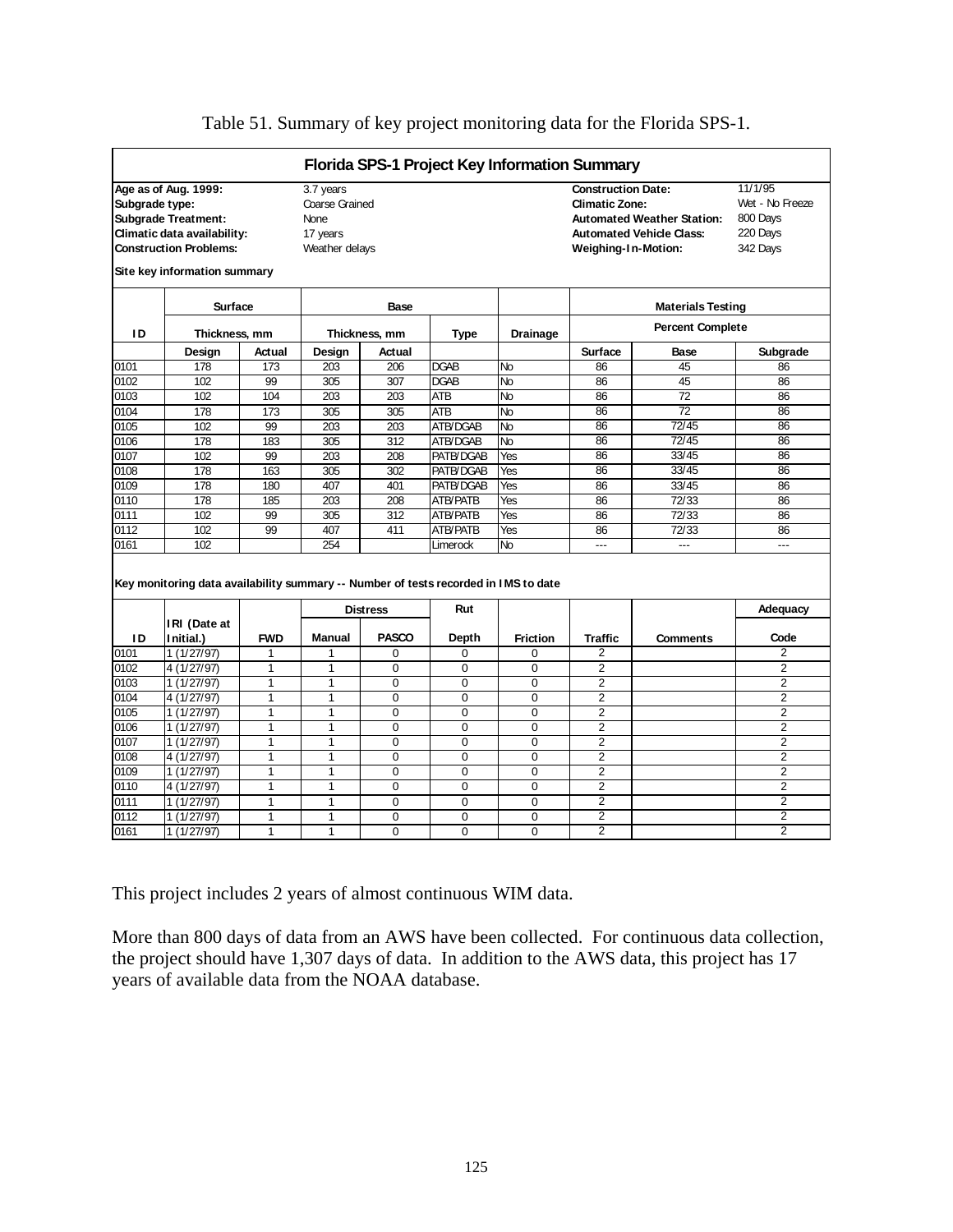| <b>Florida SPS-1 Materials Testing Summary</b> |                                            |             |                         |                   |  |  |
|------------------------------------------------|--------------------------------------------|-------------|-------------------------|-------------------|--|--|
|                                                |                                            | Minimum No. | <b>Number</b>           | <b>Percent at</b> |  |  |
|                                                | <b>Test</b>                                | per Layer   | <b>Conducted</b>        | <b>Level E</b>    |  |  |
| Subgrade:                                      |                                            |             |                         |                   |  |  |
|                                                | Sieve Analysis                             | 6           | 6                       | 83.3              |  |  |
|                                                | <b>Hydrometer Analysis</b>                 | 6           | 6                       | 83.3              |  |  |
|                                                | <b>Atterberg Limits</b>                    | 6           | 6                       | 83.3              |  |  |
|                                                | <b>Moisture-Density Relations</b>          | 6           | 6                       | 83.3              |  |  |
|                                                | <b>Resilient Modulus</b>                   | 5           | 6                       | 83.3              |  |  |
|                                                | <b>Natural Moisture Content</b>            | 6           | 22                      | 100.0             |  |  |
|                                                | Permeability                               | 6           | 0                       | 0.0               |  |  |
| <b>Unbound Base:</b>                           |                                            |             |                         |                   |  |  |
|                                                | Sieve Analysis                             | 3           | 2                       | 50.0              |  |  |
|                                                | <b>Atterberg Limits</b>                    | 3           | $\overline{\mathbf{c}}$ | 50.0              |  |  |
|                                                | <b>Moisture-Density Relations</b>          | 3           | $\overline{c}$          | 66.7              |  |  |
|                                                | <b>Resilient Modulus</b>                   | 3           | 0                       | 0.0               |  |  |
|                                                | Permeability                               | 3           | 0                       | 0.0               |  |  |
|                                                | <b>Natural Moisture Content</b>            | 3           | $\overline{2}$          | 50.0              |  |  |
|                                                | <b>Permeable Asphalt Treated Base:</b>     |             |                         |                   |  |  |
|                                                | <b>Asphalt Content</b>                     | 3           | 1                       | 100.0             |  |  |
|                                                | <b>Aggregate Gradation</b>                 | 3           | 1                       | 100.0             |  |  |
| <b>Asphalt Treated Base:</b>                   |                                            |             |                         |                   |  |  |
|                                                | <b>Core Examination</b>                    | 34          | 34                      | 100.0             |  |  |
|                                                | <b>Bulk Specific Gravity</b>               | 34          | 16                      | 100.0             |  |  |
|                                                | <b>Maximum Specific Gravity</b>            | 3           | 3                       | 100.0             |  |  |
|                                                | <b>Asphalt Content</b>                     | 3           | 3                       | 100.0             |  |  |
|                                                | <b>Moisture Susceptibility</b>             | 1           | 3                       | 100.0             |  |  |
|                                                | Specific Gravity of Aggregate              | 6           | 6                       | 100.0             |  |  |
|                                                | Aggregate Gradation                        | 3           | 3                       | 100.0             |  |  |
|                                                | NAA Test for Fine Aggregate Particle Shape | 3           | 0                       | 100.0             |  |  |
|                                                | Penetration of Asphalt Cement              | 6           | 3                       | 100.0             |  |  |
|                                                | Specific Gravity of Asphalt Cement         | 6           | 3                       | 100.0             |  |  |
|                                                | Viscosity of Asphalt Cement                | 6           | 3                       | 100.0             |  |  |
| <b>Asphalt Surface:</b>                        |                                            |             |                         |                   |  |  |
|                                                | Core Examination                           | 64          | 62                      | 93.0              |  |  |
|                                                | <b>Bulk Specific Gravity</b>               | 64          | 29                      | 100.0             |  |  |
|                                                | Maximum Specific Gravity                   | 3           | 3                       | 100.0             |  |  |
|                                                | <b>Asphalt Content</b>                     | 3           | 3                       | 100.0             |  |  |
|                                                | <b>Moisture Susceptibility</b>             | 1           | 3                       | 100.0             |  |  |
|                                                | Specific Gravity of Aggregate              | 6           | 6                       | 100.0             |  |  |
|                                                | Aggregate Gradation                        | 3           | 3                       | 100.0             |  |  |
|                                                | NAA Test for Fine Aggregate Particle Shape | 3           | 0                       | 100.0             |  |  |
|                                                | Penetration of Asphalt Cement              | 3           | 3                       | 100.0             |  |  |
|                                                | Specific Gravity of Asphalt Cement         | 3           | 3                       | 100.0             |  |  |
|                                                | Viscosity of Asphalt Cement                | 3           | 3                       | 100.0             |  |  |

Table 52. Summary of available materials testing data on the Florida SPS-1.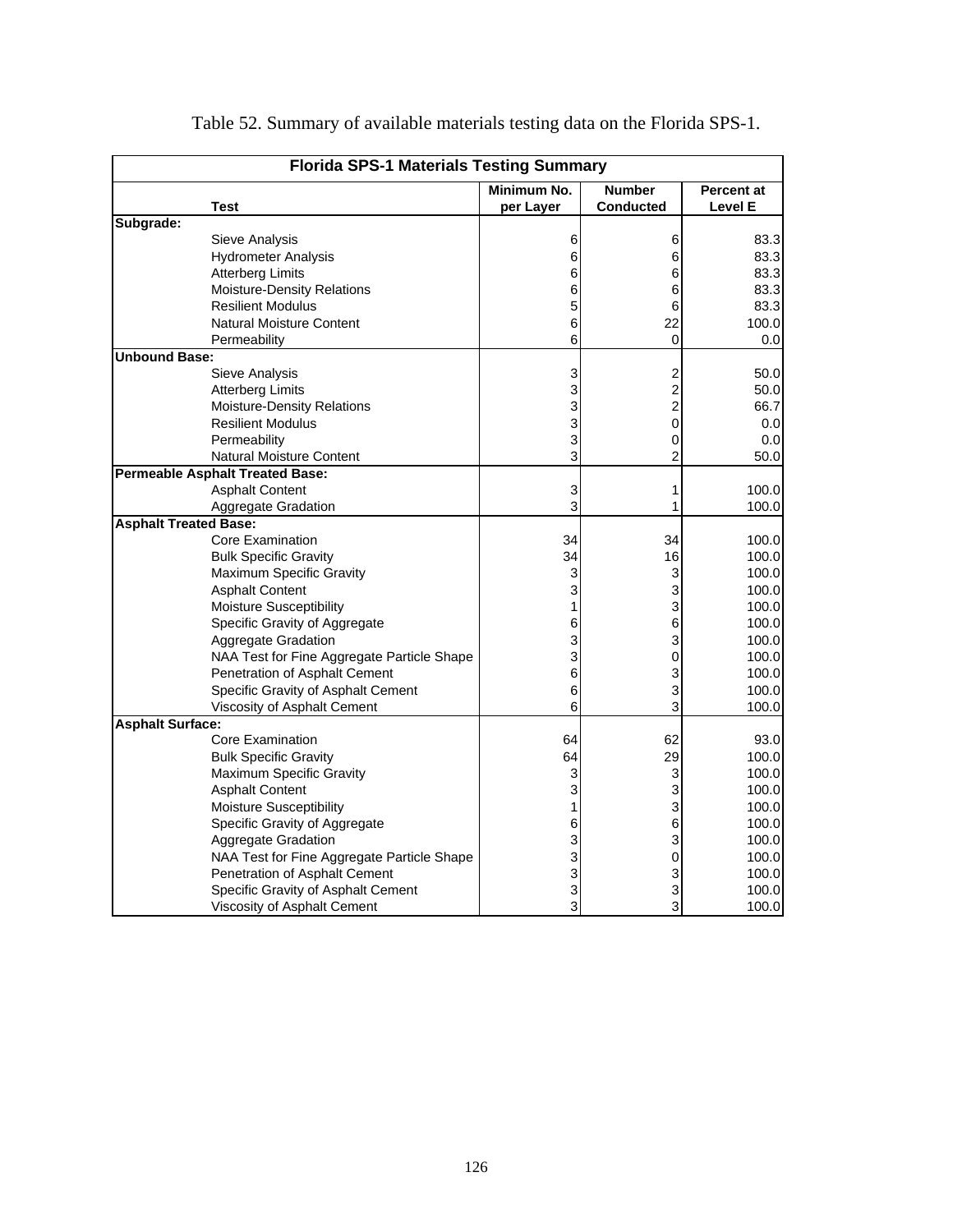# **IOWA**

The Iowa project was built on U.S. 61 near Fort Madison, IA, in 1992. U.S. 61 is a four-lane road with an estimated 17 percent trucks.<sup>(22)</sup> It was estimated that this project would annually receive 130,000 ESALs. The project was constructed with AC shoulders.

The project was planned for the wet-freeze environmental zone with a fine-grained subgrade and would fill column K of the experiment factorial (refer to table 1). However, the project associated with the J column was actually built. This means that this site factorial cell may not have a companion project. This project has an average annual freeze index of 235 °C-days. On average, 982 mm of rain falls each year on the project. The subgrade samples were classified as clay, clay with gravel, clay with sand, lean clay with sand, or silty clay. All samples of the subgrade were fine-grained materials.

This project includes sections 190101 through 190112 in the experiment design and one supplemental section. Table 53 contains a summary of the data available for this project. It also provides the pavement section design for each section of the project.

# **Construction Difficulties**

Rainy weather caused many delays during the construction of the project. However, the construction report states than an effort was made to ensure that no permanent damage or distortion was caused to any of the layers. Each layer was scarified, allowed to dry, and recompacted prior to placing the next layer. The contractor experienced some difficulty in placing the PATB layer. In some areas, the material was placed and compacted at too high a temperature. The compaction equipment caused the material to "roll out" on the sides. In fact, an extra lift had to be laid at some of these locations to increase the thickness to the design value.

# **Project Deviations**

Sections 190103, 190104, 190105, 190107, 190109, 190110, 190111, and 190112 included at least one layer whose average thickness deviated from design by more than 6 mm. The construction report notes that Sections 190107 and 190108 were constructed with 19 mm to 25 mm thicker PATB than design. No rod and level surveys were available for this project in the IMS.

The binder layer incorporated a greater percentage passing the No. 4 sieve than allowed. The requirements allow a maximum of 40 percent passing the No. 4 sieve. The samples of the HMA binder layer indicate that between 55 and 60 percent is passing the No. 4 sieve.

#### **Data Completeness**

Table 54 provides information of the materials testing data available for this project. The materials testing on this project is only partially completed. The subgrade only has resilient modulus data available. The DGAB only has a sieve analysis and the maximum dry density and optimum moisture content. The HMA surface layer only has the maximum specific gravity. The PATB layer testing has been completed, while the ATB layer is almost complete. The tests still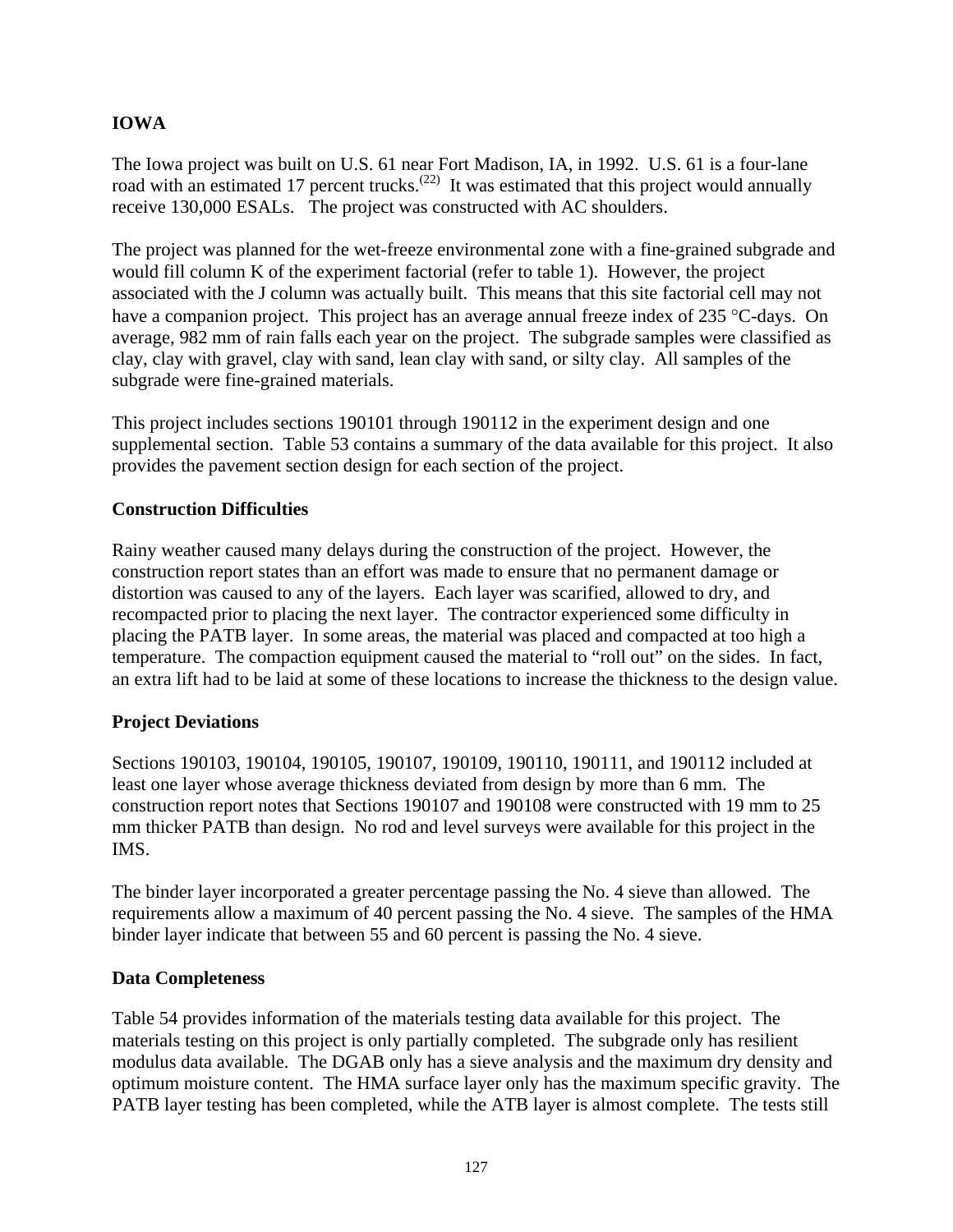required for the ATB layer include the bulk specific gravity, the maximum specific gravity, and the moisture susceptibility.

The distress and transverse profile surveys have met the requirements for both the initial and long-term monitoring. The longitudinal profile surveys have met the frequency requirements for the long-term monitoring; however, the initial survey was not performed within the required timeframe. FWD testing has not met the requirement for the long-term or the initial monitoring.

The project has 4 years of continuous WIM data available.

The project also has 815 days of data collected by an AWS. For continuous data collection, the project should have 2,190 days of data. The project was completed in 1992, which was 2 years before the directive concerning the installation of an AWS on SPS-1 projects. This project also includes 17 years of data from the NOAA database.

|                               |                                                                                     |                |                                                |                 |                 | Iowa SPS-1 Project Key Information Summary |                          |                         |                |
|-------------------------------|-------------------------------------------------------------------------------------|----------------|------------------------------------------------|-----------------|-----------------|--------------------------------------------|--------------------------|-------------------------|----------------|
| Age as of Aug. 1999:          |                                                                                     |                | $\overline{7}$                                 |                 |                 | <b>Construction Date:</b>                  |                          | 1992                    |                |
| Subgrade type:                |                                                                                     |                | Fine Grained                                   |                 |                 | <b>Climatic Zone:</b>                      |                          | Wet - Freeze            |                |
| <b>Subgrade Treatment:</b>    |                                                                                     |                | None                                           |                 |                 | <b>Automated Weather Station:</b>          |                          | 815 Days                |                |
| Climatic data availability:   |                                                                                     |                | 17 years                                       |                 |                 | <b>Automated Vehicle Class:</b>            |                          | 0 Days                  |                |
| <b>Construction Problems:</b> |                                                                                     |                | Weather delays and PATB placement difficulties |                 |                 | Weighing-In-Motion:                        |                          | 108 Days                |                |
|                               | Site key information summary                                                        |                |                                                |                 |                 |                                            |                          |                         |                |
|                               | <b>Surface</b>                                                                      |                | Base                                           |                 |                 |                                            | <b>Materials Testing</b> |                         |                |
|                               |                                                                                     | Thickness, mm  |                                                | Thickness, mm   | Type            | <b>Drainage</b>                            |                          | <b>Percent Complete</b> |                |
| ΙD                            | Design                                                                              | Actual         | Design                                         | Actual          |                 |                                            | <b>Surface</b>           | <b>Base</b>             | Subgrade       |
| 0101                          | 178                                                                                 | 203            | 203                                            |                 | 203 DGAB        | <b>No</b>                                  | 6                        | 11                      | 14             |
| 0102                          | 102                                                                                 | 130            | 305                                            |                 | 305 DGAB        | <b>No</b>                                  | 6                        | 11                      | 14             |
| 0103                          | 102                                                                                 | 97             | 203                                            |                 | 213 ATB         | <b>No</b>                                  | 6                        | 56                      | 14             |
| 0104                          | 178                                                                                 | 178            | 305                                            |                 | 315 ATB         | <b>No</b>                                  | 6                        | 56                      | 14             |
| 0105                          | 102                                                                                 | 89             | 203                                            | 221             | <b>ATB/DGAB</b> | <b>No</b>                                  | 6                        | 56/11                   | 14             |
| 0106                          | 178                                                                                 | 173            | 305                                            |                 | 331 ATB/DGAB    | No                                         | 6                        | 56/11                   | 14             |
| 0107                          | 102                                                                                 | 86             | 203                                            |                 | 209 PATB/DGAB   | Yes                                        | 6                        | 100/11                  | 14             |
| 0108                          | 178                                                                                 | 149            | 305                                            |                 | 320 PATB/DGAB   | Yes                                        | 6                        | 100/11                  | 14             |
| 0109                          | 178                                                                                 | 191            | 407                                            |                 | 407 PATB/DGAB   | Yes                                        | 6                        | 100/11                  | 14             |
| 0110                          | 178                                                                                 | 201            | 203                                            |                 | 193 ATB/PATB    | Yes                                        | 6                        | 56/100                  | 14             |
| 0111                          | 102                                                                                 | 112            | 305                                            |                 | 299 ATB/PATB    | Yes                                        | 6                        | 56/100                  | 14             |
| 0112                          | 102                                                                                 | 117            | 407                                            |                 | 419 ATB/PATB    | Yes                                        | 6                        | 56/100                  | 14             |
| 0159                          | 102                                                                                 | 102            | 229                                            |                 | <b>229 ATB</b>  | N <sub>o</sub>                             | <u>.</u>                 | $\overline{a}$          | $\sim$         |
|                               | Key monitoring data availability summary -- Number of tests recorded in IMS to date |                |                                                |                 |                 |                                            |                          |                         |                |
|                               | IRI (Data at                                                                        |                |                                                | <b>Distress</b> | Rut             |                                            |                          |                         | Adequacy       |
| ID                            | Initial.)                                                                           | <b>FWD</b>     | Manual                                         | <b>PASCO</b>    | Depth           | Friction                                   | <b>Traffic</b>           | Comments                | Code           |
| 0101                          | 5 (10/15/93)                                                                        | $\overline{2}$ | $\overline{2}$                                 | $\overline{2}$  | 4               | 5                                          | 3                        |                         | $\overline{2}$ |
| 0102                          | 6 (10/15/93)                                                                        | $\overline{2}$ | 1                                              | 2               | 4               | 5                                          | 4                        |                         | $\overline{2}$ |
| 0103                          | 5 (10/15/93)                                                                        | 3              | 1                                              | $\overline{2}$  | $\overline{4}$  | 5                                          | 4                        |                         | $\overline{2}$ |
| 0104                          | 5 (10/15/93)                                                                        | 3              | $\mathbf{1}$                                   | $\overline{2}$  | 5               | 5                                          | 4                        |                         | $\overline{2}$ |
| 0105                          | 5 (10/15/93)                                                                        | $\overline{c}$ | 1                                              | 2               | $\overline{2}$  | 5                                          | 4                        |                         | $\overline{2}$ |
| 0106                          | 6 (10/15/93)                                                                        | 3              | 1                                              | $\overline{2}$  | 3               | 5                                          | 4                        |                         | $\overline{2}$ |
| 0107                          | 5(2/15/93)                                                                          | 4              | $\overline{2}$                                 | $\overline{2}$  | 6               | 5                                          | 4                        |                         | $\overline{2}$ |
| 0108                          | 6 (10/15/93)                                                                        | $\overline{2}$ | 1                                              | 2               | $\overline{4}$  | 5                                          | 4                        |                         | $\overline{2}$ |
| 0109                          | 6 (10/15/93)                                                                        | 1              | 1                                              | $\overline{2}$  | 4               | 5                                          | 4                        |                         | $\overline{2}$ |
| 0110                          | 5 (10/15/93)                                                                        | 1              | 1                                              | 2               | 3               | 5                                          | 4                        |                         | $\overline{2}$ |
| 0111                          | 5 (10/15/93)                                                                        | 1              | 1                                              | $\overline{2}$  | 3               | 5                                          | 4                        |                         | $\overline{2}$ |
| 0112                          | 5 (10/15/93)                                                                        | 1              | 1                                              | 2               | 3               | 5                                          | 4                        |                         | $\overline{2}$ |
| 0159                          | 4 (10/15/93)                                                                        | $\overline{2}$ | $\overline{2}$                                 | $\mathbf{1}$    | $\overline{4}$  | $\overline{2}$                             | $\overline{4}$           |                         | 1              |

Table 53. Summary of key project monitoring data for the Iowa SPS-1.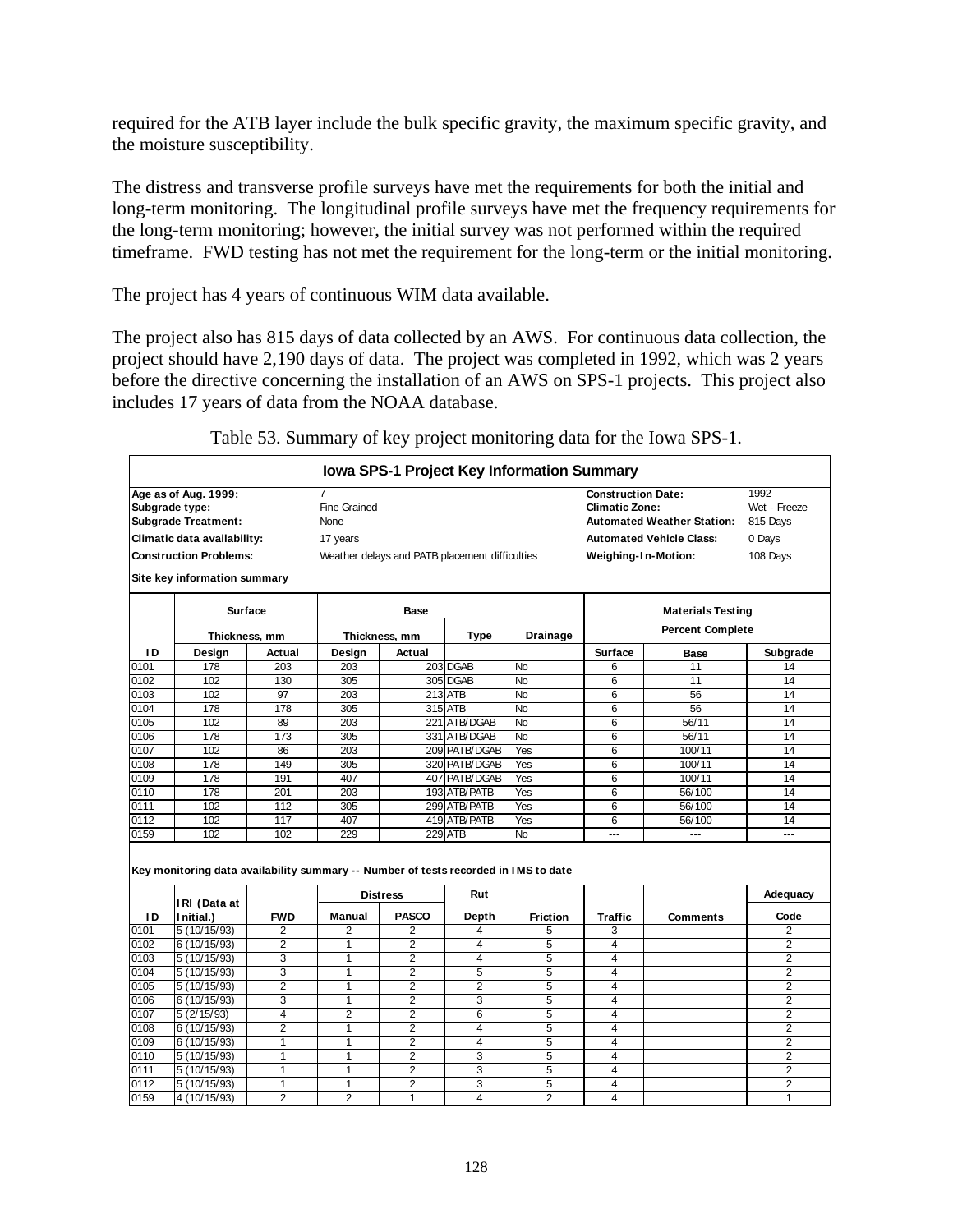| <b>Iowa SPS-1 Materials Testing Summary</b> |                                            |             |                |            |  |
|---------------------------------------------|--------------------------------------------|-------------|----------------|------------|--|
|                                             |                                            | Minimum No. | <b>Number</b>  | Percent at |  |
|                                             | Test                                       | per Layer   | Conducted      | Level E    |  |
| Subgrade:                                   |                                            |             |                |            |  |
|                                             | Sieve Analysis                             | 6           | 0              | 0.0        |  |
|                                             | <b>Hydrometer Analysis</b>                 | 6           | 0              | 0.0        |  |
|                                             | <b>Atterberg Limits</b>                    | 6           | 0              | 0.0        |  |
|                                             | <b>Moisture-Density Relations</b>          | 6           | 0              | 0.0        |  |
|                                             | <b>Resilient Modulus</b>                   | 6           | 6              | 100.0      |  |
|                                             | <b>Natural Moisture Content</b>            | 6           | 0              | 0.0        |  |
|                                             | Permeability                               | 6           | 0              | 0.0        |  |
| <b>Unbound Base:</b>                        |                                            |             |                |            |  |
|                                             | Sieve Analysis                             | 3           | 3              | 100.0      |  |
|                                             | <b>Atterberg Limits</b>                    | 3           | $\overline{c}$ | 100.0      |  |
|                                             | Moisture-Density Relations                 | 3           | 3              | 100.0      |  |
|                                             | <b>Resilient Modulous</b>                  | 3           | 0              | 0.0        |  |
|                                             | Permeability                               | 3           | $\overline{c}$ | 100.0      |  |
|                                             | <b>Natural Moisture Content</b>            | 3           | 0              | 0.0        |  |
|                                             | <b>Permeable Asphalt Treated Base:</b>     |             |                |            |  |
|                                             | <b>Asphalt Content</b>                     | 3           | 6              | 100.0      |  |
|                                             | Aggregate Gradation                        | 3           | 6              | 0.0        |  |
| <b>Asphalt Treated Base:</b>                |                                            |             |                |            |  |
|                                             | Core Examination                           | 34          | 15             | 100.0      |  |
|                                             | <b>Bulk Specific Gravity</b>               | 34          | 0              | 0.0        |  |
|                                             | Maximum Specific Gravity                   | 3           | 3              | 100.0      |  |
|                                             | <b>Asphalt Content</b>                     | 3           | 3              | 100.0      |  |
|                                             | <b>Moisture Susceptibility</b>             | 3           | 0              | 0.0        |  |
|                                             | Specific Gravity of Aggregate              | 6           | 6              | 100.0      |  |
|                                             | Aggregate Gradation                        | 3           | 3              | 100.0      |  |
|                                             | NAA Test for Fine Aggregate Particle Shape | 3           | 3              | 100.0      |  |
|                                             | Penetration of Asphalt Cement              | 6           | 3              | 100.0      |  |
|                                             | Specific Gravity of Asphalt Cement         | 6           | 3              | 100.0      |  |
|                                             | Viscosity of Asphalt Cement                | 6           | 3              | 0.0        |  |
| <b>Asphalt Surface:</b>                     |                                            |             |                |            |  |
|                                             | Core Examination                           | 60          | 62             | 100.0      |  |
|                                             | <b>Bulk Specific Gravity</b>               | 60          | 0              | 0.0        |  |
|                                             | Maximum Specific Gravity                   | 3           | 7              | 100.0      |  |
|                                             | <b>Asphalt Content</b>                     | 3           | 6              | 100.0      |  |
|                                             | Moisture Susceptibility                    | 3           | 0              | 83.3       |  |
|                                             | Specific Gravity of Aggregate              | 6           | 12             | 83.3       |  |
|                                             | Aggregate Gradation                        | 3           | 6              | 83.3       |  |
|                                             | NAA Test for Fine Aggregate Particle Shape | 3           | 6              | 66.7       |  |
|                                             | Penetration of Asphalt Cement              | 6           | 6              | 100.0      |  |
|                                             | Specific Gravity of Asphalt Cement         | 6           | 6              | 0.0        |  |
|                                             |                                            | 6           | 6              | 0.0        |  |
|                                             | Viscosity of Asphalt Cement                |             |                |            |  |

Table 54. Summary of available materials testing data on the Iowa SPS-1.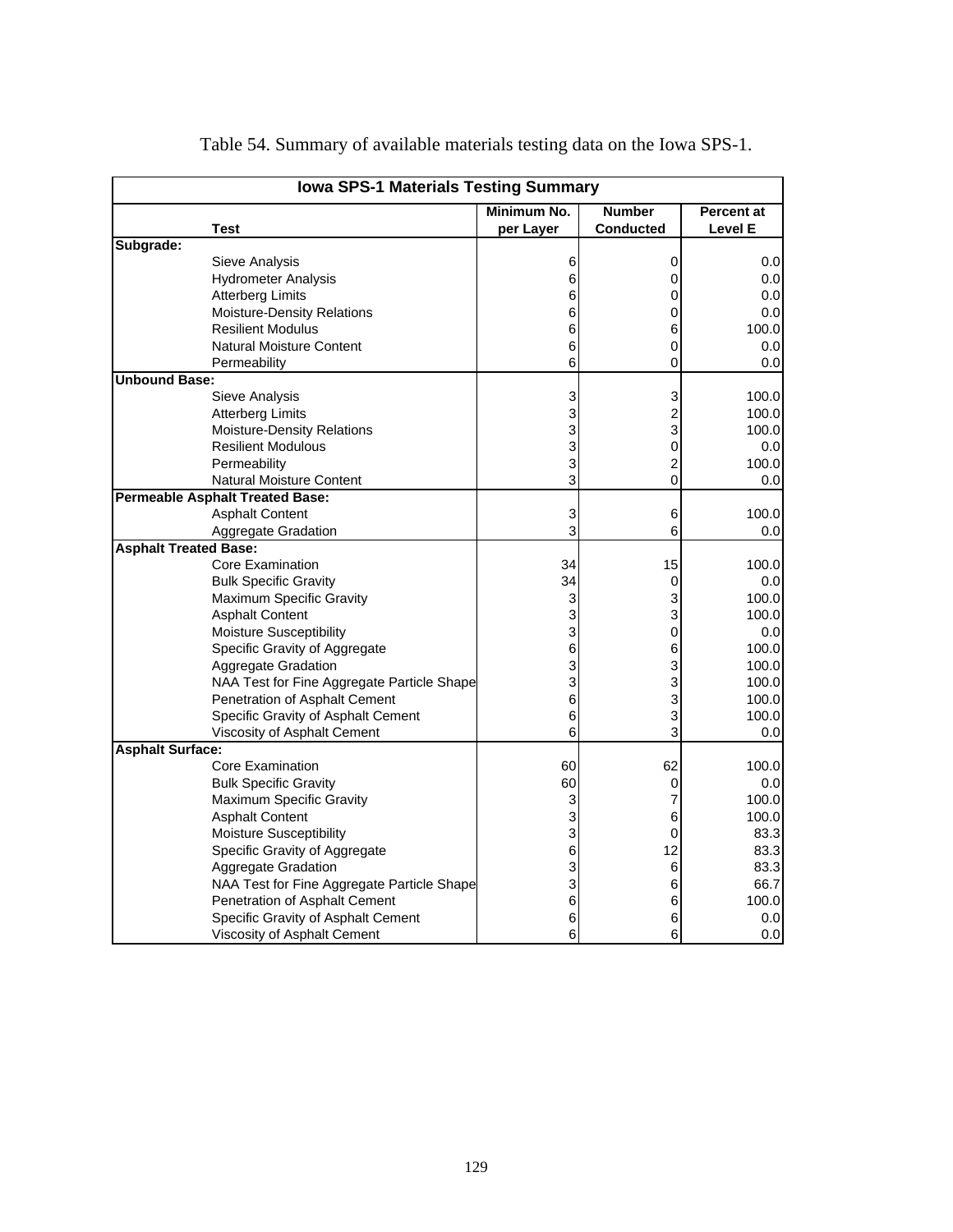# **KANSAS**

The Kansas project was built on U.S. 54. The construction report was not available for this project.

The project was planned for the dry-freeze environmental zone with a fine-grained subgrade and would fill column R of the experiment factorial. This project has an average annual freeze index of 136 °C-days. On average, 627 mm of rain falls each year on the project. The subgrade samples were classified as lean clay, silty clay, sandy lean clay, or silty sand. Four of the 10 samples of the subgrade were fine-grained materials.

This project includes Section 200101 through 200112 in the experiment design. The project includes six supplemental sections. Table 55 contains a summary of the data available for this project. It also provides the pavement section design for each section of the project.

# **Construction Difficulties**

Excessive moisture in the subbase caused extensive problems throughout the project. The contractor had difficulty in compacting the material to proper density. In some of the sections, fly ash was added to the material to stabilize it. Therefore, the sections do not have a uniform homogeneous platform on which they are resting.

# **Project Deviations**

Sections 200104, 200105, and 200110 are the only sections on the project whose average thickness does not deviate from the design thickness by more than 6 mm. The elevation surveys indicate that the maximum deviations of the thicknesses for each layer are greater than 6 mm on every test section. No other deviations are noted from the available data.

#### **Data Completeness**

Table 56 provides information as to the materials testing data available for this project. The only testing that has been completed on this project is on the subgrade. For the subgrade, the only testing that remains is sieve analysis, moisture content, and permeability testing. All testing remains to be completed for all of the other materials.

The long-term monitoring meets the frequency requirements for the longitudinal profile, the distress, and the transverse profile data collection efforts. The deflection data collection meets the long-term monitoring frequency requirements for all but three sections (Sections 200109, 200110, and 200112). The initial monitoring requirements were met for the distress and transverse profile data collection. However, the deflection and longitudinal profile data collection did not meet the initial requirements. Six sets of friction data are available for all test sections, but all friction data are not at Level E in the IMS.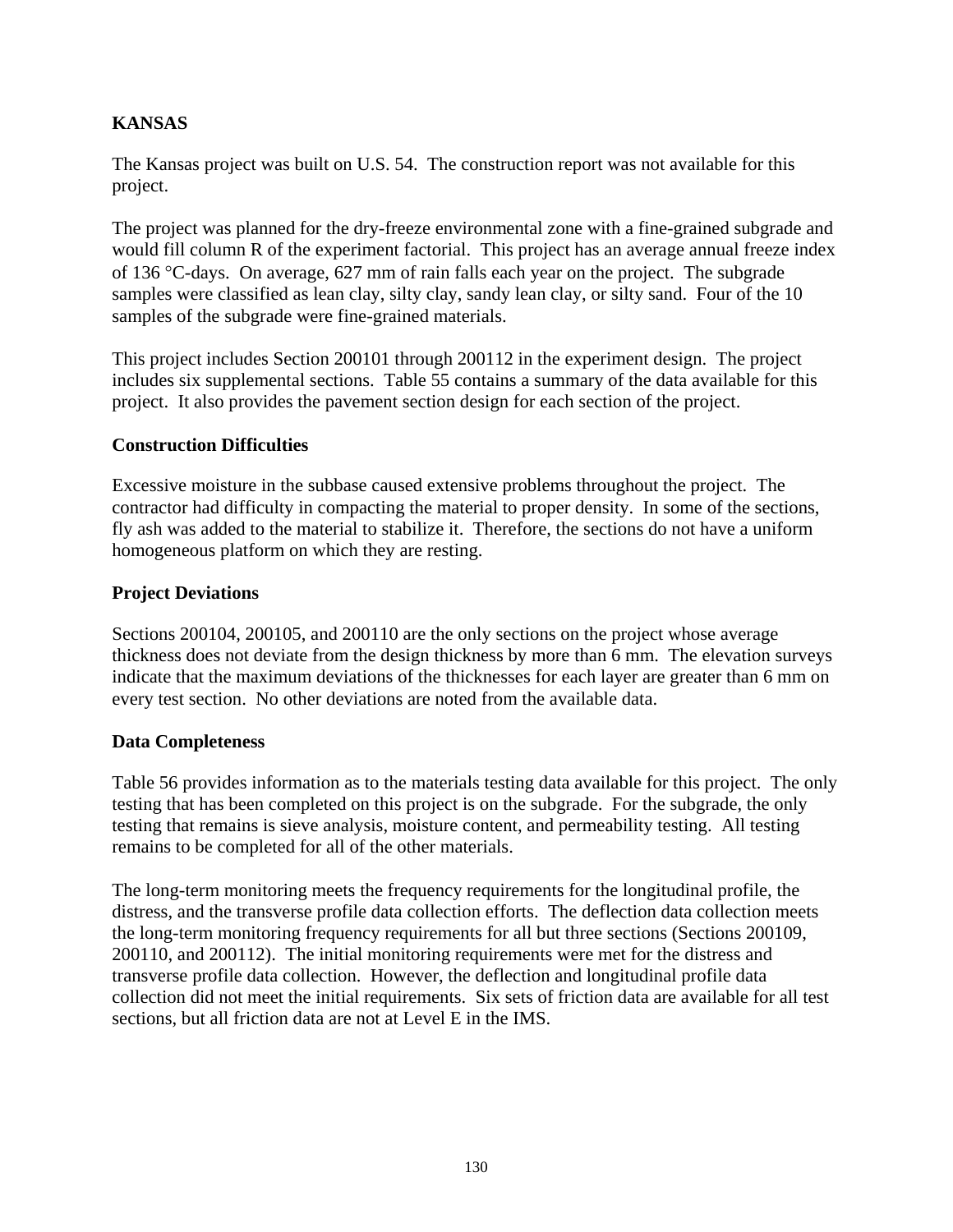|                |                                                                                                                                                    |                               |                                               |                         |                                             |                 | Kansas SPS-1 Project Key Information Summary                              |                                                                      |                                                             |
|----------------|----------------------------------------------------------------------------------------------------------------------------------------------------|-------------------------------|-----------------------------------------------|-------------------------|---------------------------------------------|-----------------|---------------------------------------------------------------------------|----------------------------------------------------------------------|-------------------------------------------------------------|
| Subgrade type: | Age as of Aug. 1999:<br><b>Subgrade Treatment:</b><br>Climatic data availability:<br><b>Construction Problems:</b><br>Site key information summary |                               | 5.8 years<br>Fine Grained<br>None<br>17 years |                         | Excessive moisture in subbase, rain delays. |                 | <b>Construction Date:</b><br><b>Climatic Zone:</b><br>Weighing-In-Motion: | <b>Automated Weather Station:</b><br><b>Automated Vehicle Class:</b> | 10/1/93<br>Wet - Freeze<br>1000 Days<br>18 Days<br>232 Days |
|                |                                                                                                                                                    | <b>Surface</b><br><b>Base</b> |                                               |                         |                                             |                 | <b>Materials Testing</b>                                                  |                                                                      |                                                             |
|                | Thickness, mm                                                                                                                                      |                               | Thickness, mm                                 |                         | Type                                        | <b>Drainage</b> |                                                                           | <b>Percent Complete</b>                                              |                                                             |
| ID             | Design                                                                                                                                             | Actual                        | Design                                        | Actual                  |                                             |                 | <b>Surface</b>                                                            | Base                                                                 | Subgrade                                                    |
| 0101           | 178                                                                                                                                                | 193                           | 203                                           | 216                     | <b>DGAB</b>                                 | No              | $\Omega$                                                                  | 0                                                                    | 48                                                          |
| 0102           | 102                                                                                                                                                | 102                           | 305                                           | 312                     | <b>DGAB</b>                                 | No              | $\mathbf 0$                                                               | 0                                                                    | 48                                                          |
| 0103           | 102                                                                                                                                                | 91                            | 203                                           | 196                     | ATB                                         | No              | $\mathbf 0$                                                               | 0                                                                    | 48                                                          |
| 0104           | 178                                                                                                                                                | 173                           | 305                                           | 307                     | ATB                                         | No              | 0                                                                         | 0                                                                    | 48                                                          |
| 0105           | 102                                                                                                                                                | 99                            | 203                                           | 201                     | ATB/DGAB                                    | No              | $\mathbf 0$                                                               | 0/0                                                                  | 48                                                          |
| 0106           | 178                                                                                                                                                | 185                           | 305                                           | 287                     | ATB/DGAB                                    | No              | 0                                                                         | 0/0                                                                  | 48                                                          |
| 0107           | 102                                                                                                                                                | 104                           | 203                                           | 198                     | PATB/DGAB                                   | Yes             | $\Omega$                                                                  | 0/0                                                                  | 48                                                          |
| 0108           | 178                                                                                                                                                | 193                           | 305                                           | 292                     | PATB/DGAB                                   | Yes             | 0                                                                         | 0/0                                                                  | 48                                                          |
| 0109           | 178                                                                                                                                                | 178                           | 407                                           | 394                     | PATB/DGAB                                   | Yes             | 0                                                                         | 0/0                                                                  | 48                                                          |
| 0110           | 178                                                                                                                                                | 178                           | 203                                           | 196                     | <b>ATB/PATB</b>                             | Yes             | $\mathbf 0$                                                               | 0/0                                                                  | 48                                                          |
| 0111           | 102                                                                                                                                                | 102                           | 305                                           | 307                     | <b>ATB/PATB</b>                             | Yes             | 0                                                                         | 0/0                                                                  | 48                                                          |
| 0112           | 102                                                                                                                                                | 127                           | 407                                           | 396                     | ATB/PATB                                    | Yes             | $\mathbf 0$                                                               | 0/0                                                                  | 48                                                          |
| 0159           |                                                                                                                                                    |                               |                                               |                         |                                             |                 |                                                                           |                                                                      |                                                             |
| 0160           |                                                                                                                                                    |                               |                                               |                         |                                             |                 |                                                                           |                                                                      |                                                             |
| 0161           |                                                                                                                                                    |                               |                                               |                         |                                             |                 |                                                                           |                                                                      |                                                             |
|                |                                                                                                                                                    |                               |                                               |                         |                                             |                 |                                                                           |                                                                      |                                                             |
| 0162           |                                                                                                                                                    |                               |                                               |                         |                                             |                 |                                                                           |                                                                      |                                                             |
| 0163           |                                                                                                                                                    |                               |                                               |                         |                                             |                 |                                                                           |                                                                      |                                                             |
| 0164           |                                                                                                                                                    |                               |                                               |                         |                                             |                 |                                                                           |                                                                      |                                                             |
|                | Key monitoring data availability summary -- Number of tests recorded in IMS to date                                                                |                               |                                               |                         |                                             |                 |                                                                           |                                                                      |                                                             |
|                |                                                                                                                                                    |                               | <b>Distress</b>                               |                         | Rut                                         |                 |                                                                           |                                                                      | Adequacy                                                    |
|                | IRI (Date at                                                                                                                                       |                               |                                               |                         |                                             |                 |                                                                           |                                                                      |                                                             |
| ID             | I nitial.)                                                                                                                                         | <b>FWD</b>                    | Manual                                        | <b>PASCO</b>            | Depth                                       | <b>Friction</b> | <b>Traffic</b>                                                            | <b>Comments</b>                                                      | Code                                                        |
| 0101           | 4 (5/13/94)                                                                                                                                        | 5                             | 4                                             | 2                       | 9                                           | 6               | 2                                                                         |                                                                      | 2                                                           |
| 0102           | 4 (5/13/94)                                                                                                                                        | 5                             | 4                                             | $\overline{2}$          | $\overline{7}$                              | 6               | $\overline{2}$                                                            |                                                                      | 2                                                           |
| 0103           | 6 (5/13/94)                                                                                                                                        | 6                             | 4                                             | 2                       | 7                                           | 0               | 2                                                                         |                                                                      | $\overline{c}$                                              |
| 0104           | 6 (5/13/94)                                                                                                                                        | $\overline{7}$                | 4                                             | 2                       | 8                                           | $\mathbf 0$     | $\overline{2}$                                                            |                                                                      | 2                                                           |
| 0105           | 6(5/13/94)                                                                                                                                         | 7                             | 4                                             | 2                       | 6                                           | $\mathbf 0$     | 2                                                                         |                                                                      | 2                                                           |
| 0106           | 6 (5/13/94)                                                                                                                                        | 5                             | 4                                             | 2                       | 6                                           | 0               | $\overline{2}$                                                            |                                                                      | $\overline{2}$                                              |
| 0107           | 4 (5/13/94)                                                                                                                                        | 5                             | 4                                             | $\overline{c}$          | 8                                           | $\mathbf 0$     | $\overline{2}$                                                            |                                                                      | $\overline{c}$                                              |
| 0108           | 5 (5/13/94)                                                                                                                                        | 6                             | $\overline{\mathbf{4}}$                       | 2                       | 7                                           | 0               | $\overline{2}$                                                            |                                                                      | $\overline{2}$                                              |
| 0109           | 6(5/13/94)                                                                                                                                         | 5                             | 4                                             | 2                       | 8                                           | 0               | 2                                                                         |                                                                      | 2                                                           |
| 0110           | 6 (5/13/94)                                                                                                                                        | 5                             | 4                                             | 2                       | 6                                           | $\mathbf 0$     | $\overline{c}$                                                            |                                                                      | $\overline{c}$                                              |
| 0111           | 6(5/13/94)                                                                                                                                         | 6                             | 4                                             | $\overline{\mathbf{c}}$ | $\overline{7}$                              | 0               | $\overline{2}$                                                            |                                                                      | $\overline{2}$<br>2                                         |
| 0112           | 6(5/13/94)<br>3(4/23/96)                                                                                                                           | 5                             | 4                                             | 2                       | 7<br>4                                      | 0               | $\overline{2}$                                                            |                                                                      |                                                             |
| 0159           | 2(2/13/97)                                                                                                                                         | 4<br>4                        | 3<br>3                                        | 2<br>2                  | 6                                           | 6<br>0          | $\overline{2}$<br>$\overline{\mathbf{c}}$                                 |                                                                      | $\overline{2}$<br>$\overline{2}$                            |
|                |                                                                                                                                                    | 4                             |                                               |                         |                                             |                 | $\overline{\mathbf{c}}$                                                   |                                                                      | $\overline{2}$                                              |
| 0161<br>0162   | 3(2/19/95)<br>3(2/19/95)                                                                                                                           |                               | 3<br>5                                        | $\overline{c}$<br>2     | 5<br>5                                      | $\pmb{0}$       | $\overline{2}$                                                            |                                                                      | $\overline{c}$                                              |
| 0160<br>0163   | 2 (2/19/95)                                                                                                                                        | 5<br>5                        | 4                                             | 1                       | 3                                           | 6<br>6          | 2                                                                         |                                                                      | $\overline{2}$                                              |

#### Table 55. Summary of key project monitoring data for the Kansas SPS-1.

This project has 2 years of traffic data available.

An AWS was installed at this location. More than 1,000 days of AWS data have been collected and loaded into the IMS. This section should have 2,068 days of AWS data. This project also has 17 years of data from the NOAA database.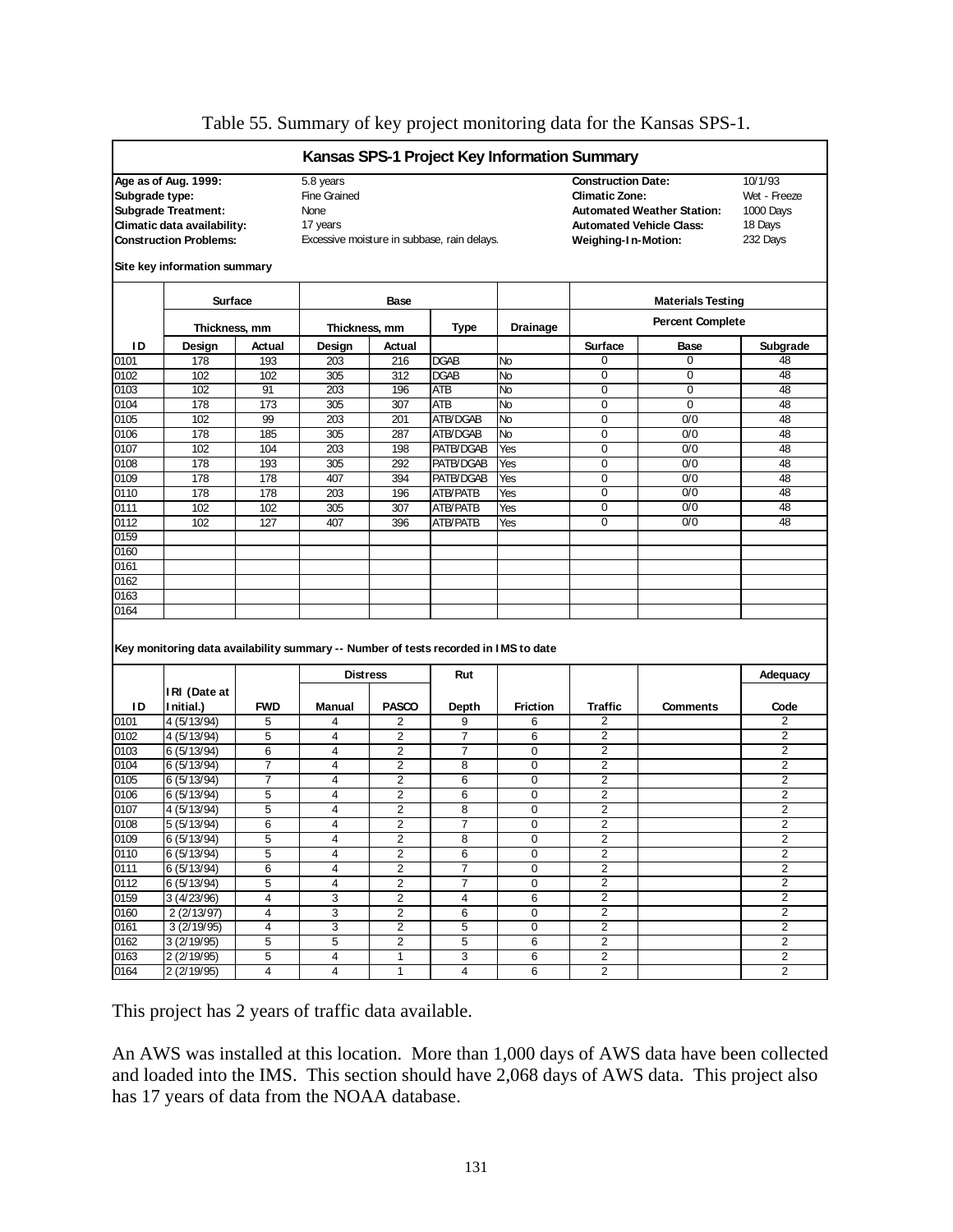| <b>Kansas SPS-1 Materials Testing Summary</b> |                                                   |           |                  |         |  |  |  |  |  |
|-----------------------------------------------|---------------------------------------------------|-----------|------------------|---------|--|--|--|--|--|
|                                               | Minimum No.<br><b>Number</b><br><b>Percent at</b> |           |                  |         |  |  |  |  |  |
|                                               | Test                                              | per Layer | <b>Conducted</b> | Level E |  |  |  |  |  |
| Subgrade:                                     |                                                   |           |                  |         |  |  |  |  |  |
|                                               | Sieve Analysis                                    | 6         | $\mathbf 0$      | 0.0     |  |  |  |  |  |
|                                               | <b>Hydrometer Analysis</b>                        | 6         | 10               | 0.0     |  |  |  |  |  |
|                                               | <b>Atterberg Limits</b>                           | 6         | 11               | 9.1     |  |  |  |  |  |
|                                               | Moisture-Density Relations                        | 6         | 11               | 45.5    |  |  |  |  |  |
|                                               | <b>Resilient Modulus</b>                          | 6         | 2                | 100.0   |  |  |  |  |  |
|                                               | <b>Natural Moisture Content</b>                   | 6         | 0                | 0.0     |  |  |  |  |  |
|                                               | Permeability                                      | 6         | 0                | 0.0     |  |  |  |  |  |
| <b>Unbound Base:</b>                          |                                                   |           |                  |         |  |  |  |  |  |
|                                               | Sieve Analysis                                    | 3         | 0                | 0.0     |  |  |  |  |  |
|                                               | <b>Atterberg Limits</b>                           | 3         | 0                | 0.0     |  |  |  |  |  |
|                                               | Moisture-Density Relations                        | 3         | 0                | 0.0     |  |  |  |  |  |
|                                               | <b>Resilient Modulus</b>                          | 3         | 0                | 0.0     |  |  |  |  |  |
|                                               | Permeability                                      | 3         | 0                | 0.0     |  |  |  |  |  |
|                                               | <b>Natural Moisture Content</b>                   | 3         | 0                | 0.0     |  |  |  |  |  |
|                                               | <b>Permeable Asphalt Treated Base:</b>            |           |                  |         |  |  |  |  |  |
|                                               | <b>Asphalt Content</b>                            | 3         | 0                | 0.0     |  |  |  |  |  |
|                                               | Aggregate Gradation                               | 3         | 0                | 0.0     |  |  |  |  |  |
| <b>Asphalt Treated Base:</b>                  |                                                   |           |                  |         |  |  |  |  |  |
|                                               | <b>Core Examination</b>                           | 34        | 0                | 0.0     |  |  |  |  |  |
|                                               | <b>Bulk Specific Gravity</b>                      | 34        | 0                | 0.0     |  |  |  |  |  |
|                                               | Maximum Specific Gravity                          | 3         | 0                | 0.0     |  |  |  |  |  |
|                                               | <b>Asphalt Content</b>                            | 3         | 0                | 0.0     |  |  |  |  |  |
|                                               | <b>Moisture Susceptibility</b>                    | 3         | 0                | 0.0     |  |  |  |  |  |
|                                               | Specific Gravity of Aggregate                     | 6         | 0                | $0.0\,$ |  |  |  |  |  |
|                                               | Aggregate Gradation                               | 3         | 0                | 0.0     |  |  |  |  |  |
|                                               | NAA Test for Fine Aggregate Particle Shape        | 3         | 0                | 0.0     |  |  |  |  |  |
|                                               | Penetration of Asphalt Cement                     | 6         | 0                | 0.0     |  |  |  |  |  |
|                                               | Specific Gravity of Asphalt Cement                | 6         | 0                | 0.0     |  |  |  |  |  |
|                                               | Viscosity of Asphalt Cement                       | 6         | $\mathsf 0$      | 0.0     |  |  |  |  |  |
| <b>Asphalt Surface:</b>                       |                                                   |           |                  |         |  |  |  |  |  |
|                                               | Core Examination                                  | 60        | 0                | 0.0     |  |  |  |  |  |
|                                               | <b>Bulk Specific Gravity</b>                      | 60        | 0                | 0.0     |  |  |  |  |  |
|                                               | Maximum Specific Gravity                          | 3         | 0                | 0.0     |  |  |  |  |  |
|                                               | <b>Asphalt Content</b>                            | 3         | 0                | 0.0     |  |  |  |  |  |
|                                               | Moisture Susceptibility                           | 3         | 0                | 0.0     |  |  |  |  |  |
|                                               | Specific Gravity of Aggregate                     | 6         | 0                | 0.0     |  |  |  |  |  |
|                                               | Aggregate Gradation                               | 3         | 0                | 0.0     |  |  |  |  |  |
|                                               | NAA Test for Fine Aggregate Particle Shape        | 3         | 0                | 0.0     |  |  |  |  |  |
|                                               | Penetration of Asphalt Cement                     | 6         | 0                | 0.0     |  |  |  |  |  |
|                                               | Specific Gravity of Asphalt Cement                | 6         | 0                | 0.0     |  |  |  |  |  |
|                                               | Viscosity of Asphalt Cement                       | 6         | 0                | 0.0     |  |  |  |  |  |
|                                               |                                                   |           |                  |         |  |  |  |  |  |

Table 56. Summary of available materials testing data on the Kansas SPS-1.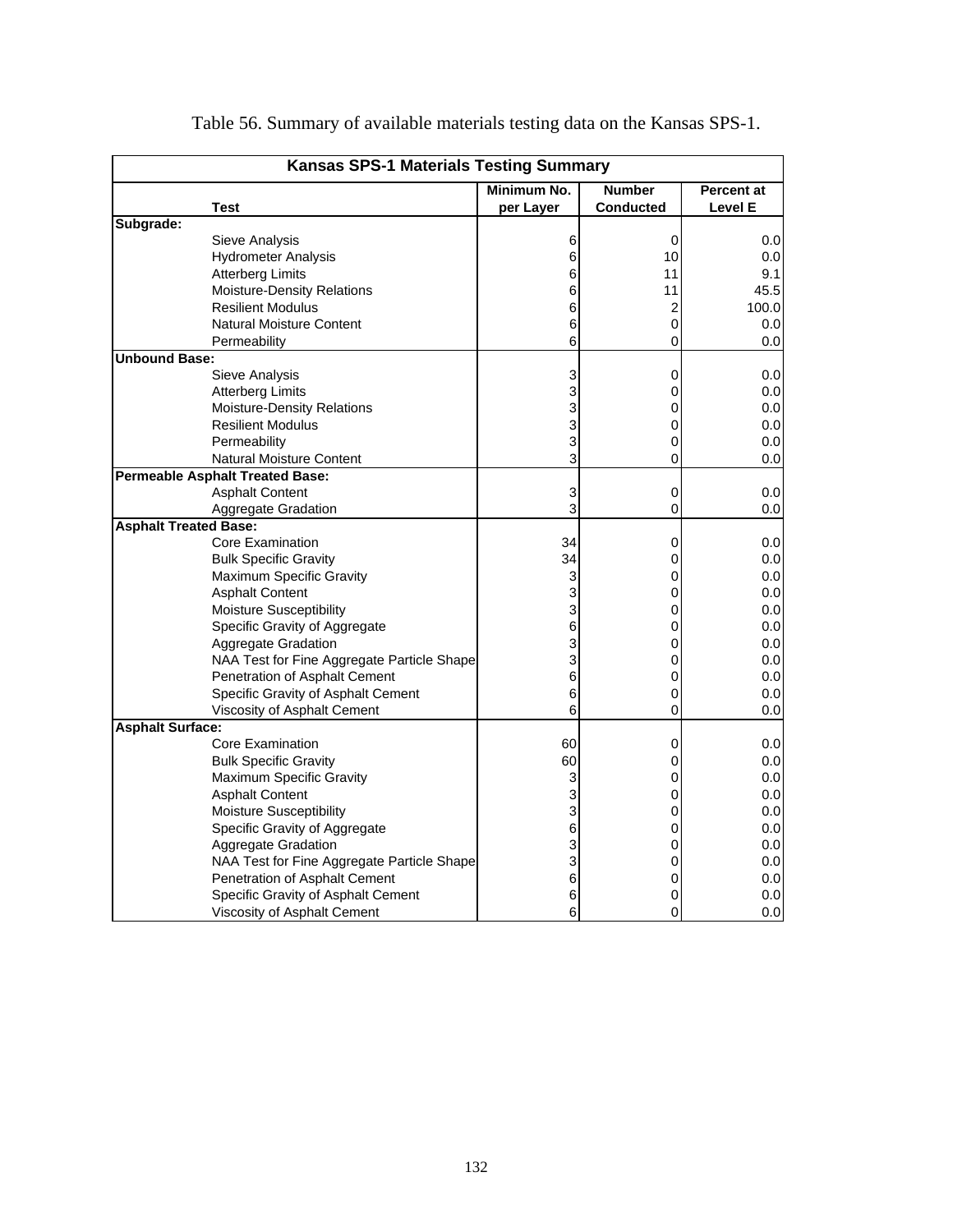## **LOUISIANA**

The Louisiana project was built on U.S. 171 between Moss Bluff and Gillis, LA, in 1997. U.S. 171 is a four-lane divided highway with an estimated 23 percent trucks.<sup>(23)</sup> It was estimated that this project would annually receive 523,920 ESALs. The project was constructed with AC shoulders.

The project was planned for the wet-no freeze environmental zone with a fine-grained subgrade and would fill column O of the experiment factorial. This project has an average annual freeze index of 2 °C-days. On average, 1,538 mm of rain falls each year on the project. The subgrade samples were classified as lean clay. All samples of the subgrade were fine-grained materials.

This project includes Sections 220101 through 220112 in the experiment design. The State opted not to build any supplemental sections on this project. Table 57 contains a summary of the data available for this project. It also provides the pavement section design for each section of the project.

#### **Construction Difficulties**

Rain delays were encountered during the construction of the project. In addition, the contractor did not leave sufficient width of fabric to meet the overlap requirements for the trench. The aggregate used in the trenches had not been washed and contained some fines.

#### **Project Deviations**

Each of the sections had at least one layer whose average thickness deviated by more than 6 mm from the design thickness. An examination of the minimum and maximum thickness values for each of the sections indicated that some of these values deviated by a larger amount.

The only other construction deviation noted was the lift thicknesses of the DGAB. These were to be limited to 152 mm. However, the DGAB on this project was compacted in one lift on every section. Hence, some of the DGAB lifts were 305 mm thick.

Select material was also brought in to achieve the final elevation. This select material could not be compacted above 93 percent, because of the in-place subgrade material. Therefore, the subgrade was stabilized with 12 percent cement throughout the project. This enabled the contractor to eventually achieve 95 percent compaction of the select material.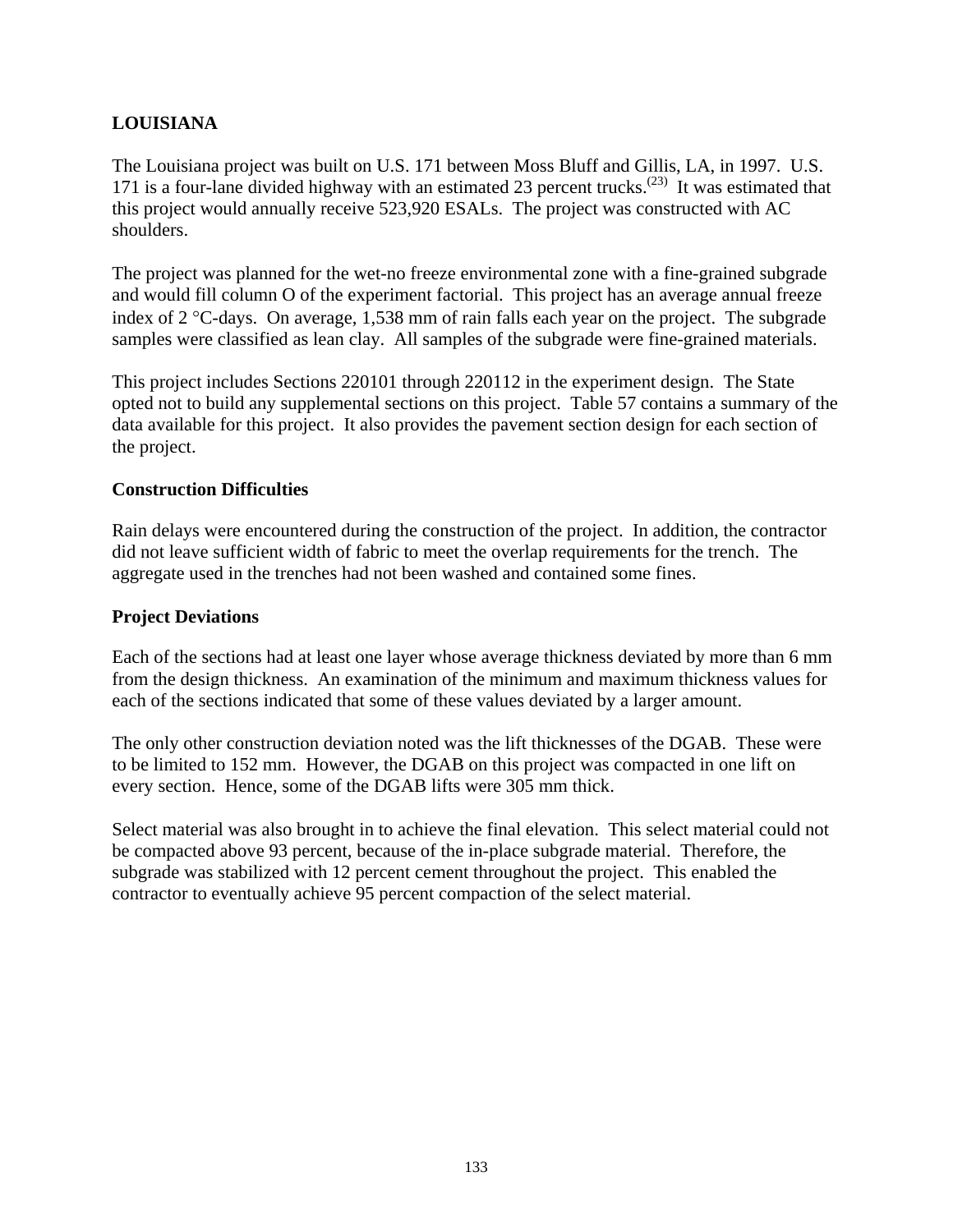|                |                                                                                     |                |                      |                                         | Louisiana SPS-1 Project Key Information Summary |                |                           |                                   |                 |
|----------------|-------------------------------------------------------------------------------------|----------------|----------------------|-----------------------------------------|-------------------------------------------------|----------------|---------------------------|-----------------------------------|-----------------|
|                | Age as of Aug. 1999:                                                                |                | 2.1 years            |                                         |                                                 |                | <b>Construction Date:</b> |                                   | 7/1/97          |
| Subgrade type: |                                                                                     |                | <b>Fine Grained</b>  |                                         |                                                 |                | Climatic Zone:            |                                   | Wet - No Freeze |
|                | <b>Subgrade Treatment:</b>                                                          |                | Cement stabilization |                                         |                                                 |                |                           | <b>Automated Weather Station:</b> | 300 Days        |
|                | Climatic data availability:                                                         |                | 17 years             |                                         |                                                 |                |                           | <b>Automated Vehicle Class:</b>   | None            |
|                | <b>Construction Problems:</b>                                                       |                |                      | Rain delays, DGAB compacted in one lift |                                                 |                | Weighing-In-Motion:       |                                   | None            |
|                | Site key information summary                                                        |                |                      |                                         |                                                 |                |                           |                                   |                 |
|                |                                                                                     | <b>Surface</b> |                      | Base                                    |                                                 |                |                           | <b>Materials Testing</b>          |                 |
|                |                                                                                     | Thickness, mm  |                      | Thickness, mm                           | Type                                            | Drainage       |                           | <b>Percent Complete</b>           |                 |
| ID             | Design                                                                              | Actual         | Design               | Actual                                  |                                                 |                | <b>Surface</b>            | Base                              | Subgrade        |
| 0113           | 102                                                                                 |                | 203                  |                                         | <b>DGAB</b>                                     | <b>No</b>      | $\Omega$                  | 6                                 | 71              |
| 0114           | 178                                                                                 |                | 305                  |                                         | DGAB                                            | $\overline{N}$ | $\Omega$                  | 6                                 | 71              |
| 0115           | 178                                                                                 |                | 203                  |                                         | ATB                                             | No             | $\Omega$                  | $\Omega$                          | 71              |
| 0116           | 102                                                                                 |                | 305                  |                                         | <b>ATB</b>                                      | No             | $\Omega$                  | $\overline{0}$                    | $\overline{71}$ |
| 0117           | 178                                                                                 |                | 203                  |                                         | ATB/DGAB                                        | <b>No</b>      | $\Omega$                  | 0/6                               | 71              |
| 0118           | 102                                                                                 |                | 305                  |                                         | ATB/DGAB                                        | No             | $\mathbf 0$               | 0/6                               | 71              |
| 0119           | 178                                                                                 |                | 203                  |                                         | PATB/DGAB                                       | Yes            | $\Omega$                  | 0/6                               | 71              |
| 0120           | 102                                                                                 |                | 305                  |                                         | PATB/DGAB                                       | Yes            | $\Omega$                  | 0/6                               | 71              |
| 0121           | 102                                                                                 |                | 407                  |                                         | PATB/DGAB                                       | Yes            | $\pmb{0}$                 | 0/6                               | 71              |
| 0122           | 102                                                                                 |                | 203                  |                                         | <b>ATB/PATB</b>                                 | Yes            | $\Omega$                  | 0/0                               | $\overline{71}$ |
| 0123           | 178                                                                                 |                | 305                  |                                         | <b>ATB/PATB</b>                                 | Yes            | $\overline{0}$            | $\overline{0/0}$                  | $\overline{71}$ |
| 0124           | 178                                                                                 |                | 407                  |                                         | <b>ATB/PATB</b>                                 | Yes            | $\mathbf 0$               | 0/0                               | 71              |
|                | Key monitoring data availability summary -- Number of tests recorded in IMS to date |                |                      | <b>Distress</b>                         | Rut                                             |                |                           |                                   | Adequacy        |
| ID             | IRI (Date at<br>I nitial.)                                                          | <b>FWD</b>     | <b>Manual</b>        | <b>PASCO</b>                            | Depth                                           | Friction       | Traffic                   | <b>Comments</b>                   | Code            |
| 0113           | 1(11/17/97)                                                                         | 3              | 2                    | 0                                       | $\overline{2}$                                  | $\Omega$       | 0                         |                                   | 2               |
| 0114           | 1(11/17/97)                                                                         | 3              | $\overline{2}$       | 0                                       | $\overline{2}$                                  | 0              | 0                         |                                   | $\overline{2}$  |
| 0115           | 1 (11/17/97)                                                                        | $\overline{2}$ | $\overline{2}$       | 0                                       | $\overline{2}$                                  | $\Omega$       | $\Omega$                  |                                   | $\overline{2}$  |
| 0116           | 1(11/17/97)                                                                         | $\overline{2}$ | $\overline{2}$       | 0                                       | $\overline{2}$                                  | $\Omega$       | $\mathbf 0$               |                                   | $\overline{2}$  |
| 0117           | 1 (11/17/97)                                                                        | $\overline{3}$ | $\overline{2}$       | 0                                       | $\overline{2}$                                  | $\Omega$       | $\overline{0}$            |                                   | $\overline{2}$  |
| 0118           | 1(11/17/97)                                                                         | 3              | $\overline{2}$       | 0                                       | $\overline{2}$                                  | $\Omega$       | $\mathbf 0$               |                                   | $\overline{2}$  |
| 0119           | 1 (11/17/97)                                                                        | 3              | $\overline{2}$       | $\Omega$                                | $\overline{2}$                                  | $\Omega$       | $\mathbf 0$               |                                   | $\overline{2}$  |
| 0120           | 1(11/17/97)                                                                         | 3              | $\overline{2}$       | $\Omega$                                | $\overline{2}$                                  | $\Omega$       | $\Omega$                  |                                   | $\overline{2}$  |
| 0121           | 1(11/17/97)                                                                         | $\overline{2}$ | $\overline{2}$       | $\Omega$                                | $\overline{2}$                                  | $\Omega$       | $\Omega$                  |                                   | $\overline{2}$  |
| 0122           | 1 (11/17/97)                                                                        | $\overline{2}$ | $\overline{2}$       | 0                                       | $\overline{2}$                                  | $\Omega$       | 0                         |                                   | 2               |
|                |                                                                                     |                |                      |                                         |                                                 |                |                           |                                   |                 |
| 0123           | 1 (11/17/97)                                                                        | $\overline{2}$ | $\overline{2}$       | 0                                       | $\overline{2}$                                  | 0              | $\mathbf 0$               |                                   | $\overline{2}$  |

#### Table 57. Summary of key project monitoring data for the Louisiana SPS-1.

#### **Data Completeness**

Table 58 provides information on the materials testing data available for this project. The only testing on the subgrade that has not been performed is the permeability testing. The only test on the DGAB that has been performed is the resilient modulus testing. Testing on the PATB, ATB, and HMAC mixes has not been completed.

The long-term monitoring requirements for frequency have been met for the longitudinal profile, distress, transverse profile, and FWD data collection. The initial monitoring requirements were not met for any of these tests.

No traffic data has been collected for this project.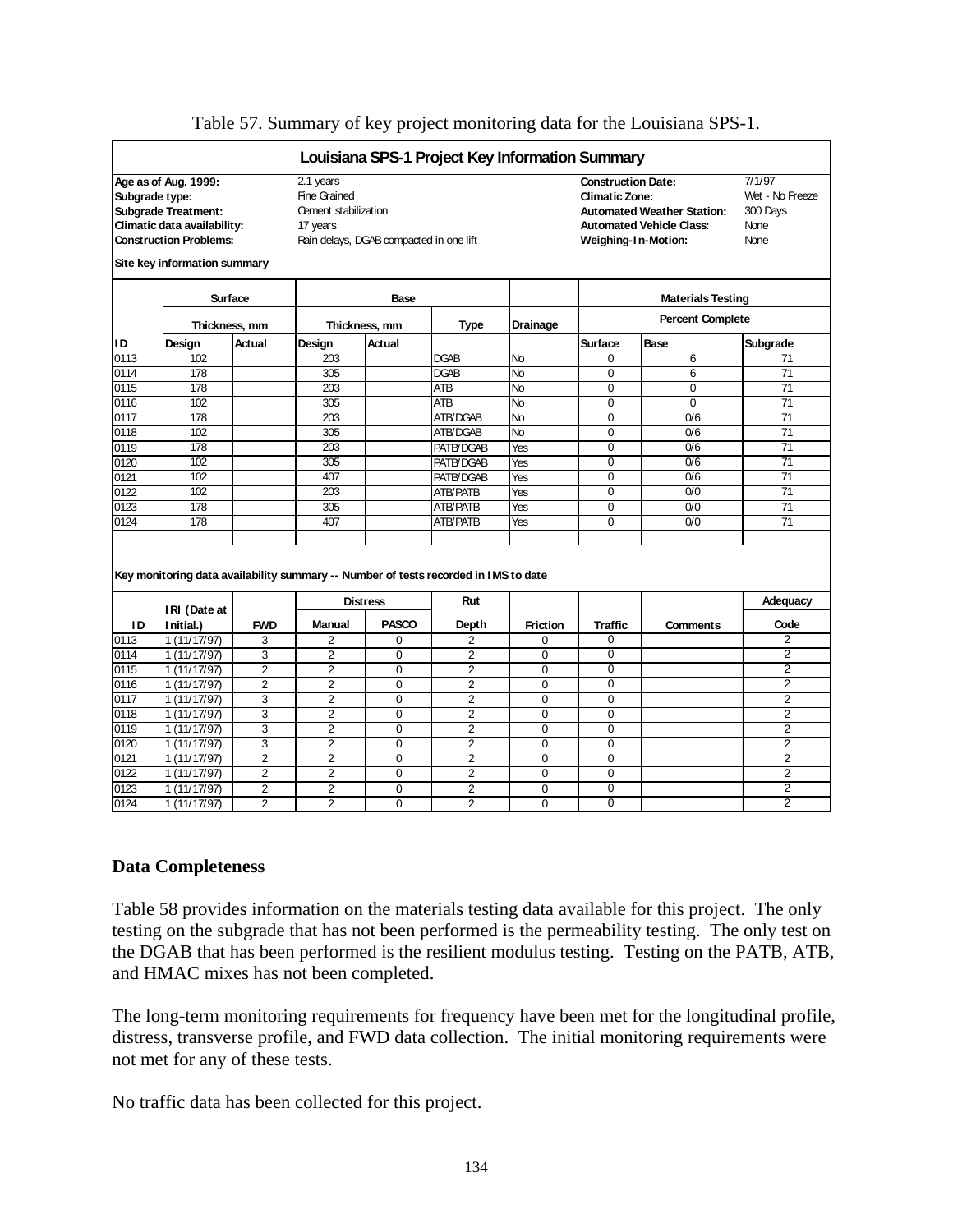The project has approximately 300 days of data collected by an AWS. The project should have 699 days of data. This project also includes 17 years of data from the NOAA database.

|                              | <b>Louisiana SPS-1 Materials Testing Summary</b> |             |                  |            |  |  |  |  |  |
|------------------------------|--------------------------------------------------|-------------|------------------|------------|--|--|--|--|--|
|                              |                                                  | Minimum No. | <b>Number</b>    | Percent at |  |  |  |  |  |
|                              | Test                                             | per Layer   | <b>Conducted</b> | Level E    |  |  |  |  |  |
| Subgrade:                    |                                                  |             |                  |            |  |  |  |  |  |
|                              | <b>Sieve Analysis</b>                            | 6           | 6                | 100.0      |  |  |  |  |  |
|                              | <b>Hydrometer Analysis</b>                       | 6           | 4                | 100.0      |  |  |  |  |  |
|                              | <b>Atterberg Limits</b>                          | 6           | 4                | 100.0      |  |  |  |  |  |
|                              | Moisture-Density Relations                       | 6           | 6                | 100.0      |  |  |  |  |  |
|                              | <b>Resilient Modulus</b>                         | 6           | 6                | 100.0      |  |  |  |  |  |
|                              | <b>Natural Moisture Content</b>                  | 6           | 4                | 100.0      |  |  |  |  |  |
|                              | Permeability                                     | 3           | 0                | 0.0        |  |  |  |  |  |
| <b>Unbound Base:</b>         |                                                  |             |                  |            |  |  |  |  |  |
|                              | Sieve Analysis                                   | 3           | 0                | 0.0        |  |  |  |  |  |
|                              | <b>Atterberg Limits</b>                          | 3           | 0                | 0.0        |  |  |  |  |  |
|                              | Moisture-Density Relations                       | 3           | 0                | 0.0        |  |  |  |  |  |
|                              | <b>Resilient Modulous</b>                        | 3           | 1                | 100.0      |  |  |  |  |  |
|                              | Permeability                                     | 3           | 0                | 0.0        |  |  |  |  |  |
|                              | Natural Moisture Content                         | 3           | 0                | 0.0        |  |  |  |  |  |
|                              | <b>Permeable Asphalt Treated Base:</b>           |             |                  |            |  |  |  |  |  |
|                              | <b>Asphalt Content</b>                           | 3           | 0                | 0.0        |  |  |  |  |  |
|                              | Aggregate Gradation                              | 3           | 0                | 0.0        |  |  |  |  |  |
| <b>Asphalt Treated Base:</b> |                                                  |             |                  |            |  |  |  |  |  |
|                              | Core Examination                                 | 34          | 34               | 100.0      |  |  |  |  |  |
|                              | <b>Bulk Specific Gravity</b>                     | 34          | 0                | 0.0        |  |  |  |  |  |
|                              | Maximum Specific Gravity                         | 3           | 0                | 0.0        |  |  |  |  |  |
|                              | <b>Asphalt Content</b>                           | 3           | 0                | 0.0        |  |  |  |  |  |
|                              | <b>Moisture Susceptibility</b>                   | 3           | 0                | 0.0        |  |  |  |  |  |
|                              | Specific Gravity of Aggregate                    | 6           | 0                | 0.0        |  |  |  |  |  |
|                              | Aggregate Gradation                              | 3           | 0                | 0.0        |  |  |  |  |  |
|                              | NAA Test for Fine Aggregate Particle Shape       | 3           | 0                | 0.0        |  |  |  |  |  |
|                              | Penetration of Asphalt Cement                    | 6           | 0                | 0.0        |  |  |  |  |  |
|                              | Specific Gravity of Asphalt Cement               | 6           | 0                | 0.0        |  |  |  |  |  |
|                              | Viscosity of Asphalt Cement                      | 6           | 0                | 0.0        |  |  |  |  |  |
| <b>Asphalt Surface:</b>      |                                                  |             |                  |            |  |  |  |  |  |
|                              | <b>Core Examination</b>                          | 60          | 60               | 100.0      |  |  |  |  |  |
|                              | <b>Bulk Specific Gravity</b>                     | 60          | 0                | 0.0        |  |  |  |  |  |
|                              | Maximum Specific Gravity                         | 3           | 0                | 0.0        |  |  |  |  |  |
|                              | <b>Asphalt Content</b>                           | 3           | 0                | 0.0        |  |  |  |  |  |
|                              | Moisture Susceptibility                          | 3           | 0                | 0.0        |  |  |  |  |  |
|                              | Specific Gravity of Aggregate                    | 6           | 0                | 0.0        |  |  |  |  |  |
|                              | Aggregate Gradation                              | 3           | 0                | 0.0        |  |  |  |  |  |
|                              | NAA Test for Fine Aggregate Particle Shape       | 3           | 0                | 0.0        |  |  |  |  |  |
|                              | Penetration of Asphalt Cement                    | 6           | 0                | 0.0        |  |  |  |  |  |
|                              | Specific Gravity of Asphalt Cement               | 6           | 0                | 0.0        |  |  |  |  |  |
|                              | Viscosity of Asphalt Cement                      | 6           | 0                | 0.0        |  |  |  |  |  |

Table 58. Summary of available materials testing data on the Louisiana SPS-1.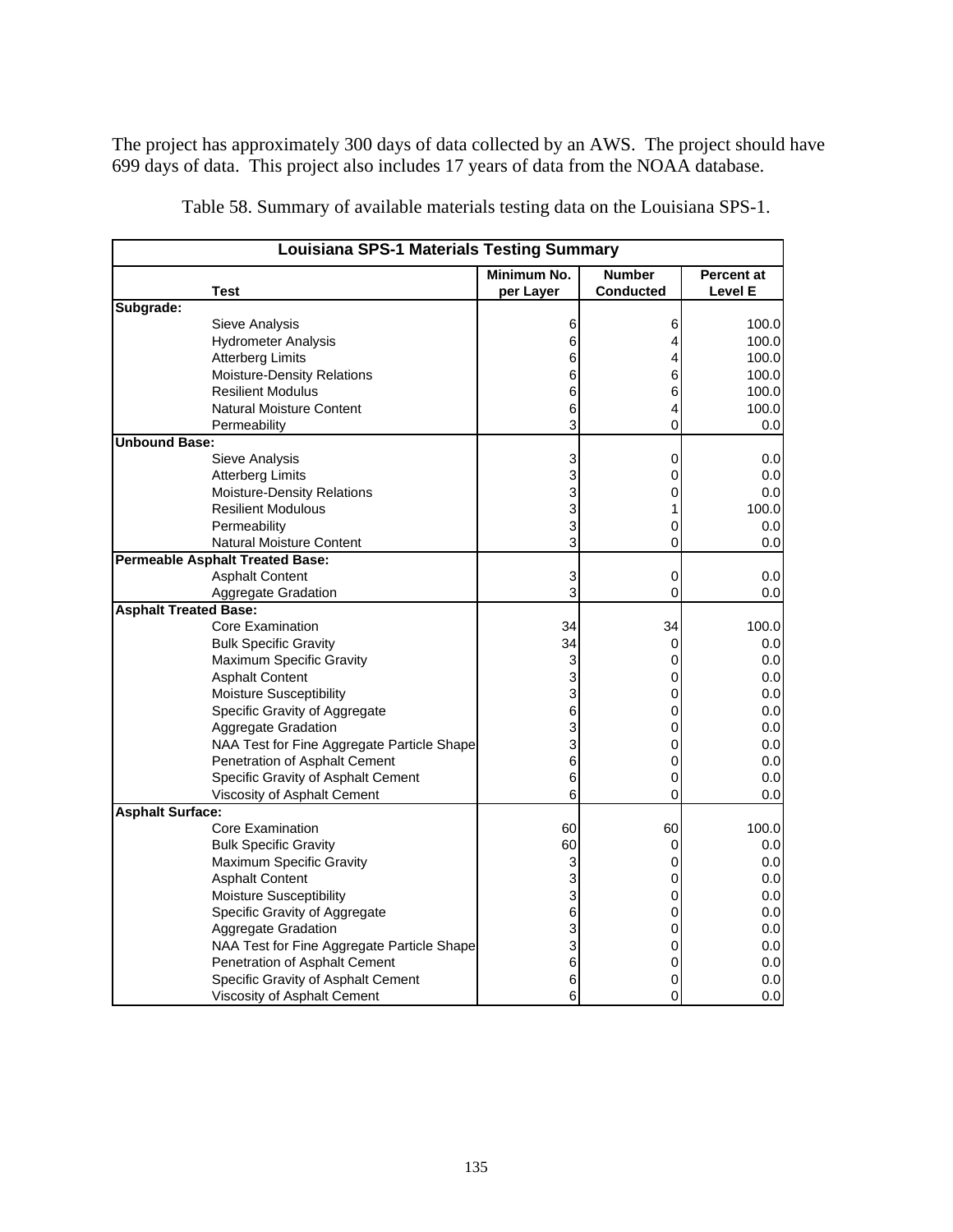### **MICHIGAN**

The Michigan project was built on U.S. 27 near St. Johns, MI, in 1995. The project was constructed with AC shoulders.

The project was planned for the wet-freeze environmental zone with a fine-grained subgrade and would fill column K of the experiment factorial. This project has an average annual freeze index of 283 °C-days. On average, 870 mm of rain falls each year on the project. The subgrade samples were classified as lean clay. All samples of the subgrade were fine-grained materials.

This project includes Sections 260113 through 260124 in the experiment design. The State built one supplemental section on this project. Table 59 contains a summary of the data available for this project. It also provides the pavement section design for each section of the project.

#### **Construction Difficulties**

No construction difficulties were noted in the IMS. This project does not have a final construction report available.

#### **Project Deviations**

All sections except three (260116, 260122, and 260123) have layers whose average thickness deviates more than 6 mm from the experiment design. Essentially no other data are available for comparison to the requirements.

### **Data Summary**

Table 60 provides a summary of the available materials data. Only the subgrade and DGAB layers have any materials testing data available. The subgrade layer still requires the permeability testing and the DGAB still requires the permeability and resilient modulus testing. No testing has been conducted on the PATB, ATB, or the HMA layers.

Four of the sections failed 2 months after the project was completed (Sections 260113, 260114, 260119, and 260122). These four sections all have different structural features. No monitoring data was taken on these four sections. Monitoring of the other sections has met the frequency requirements for the long-term monitoring. Only the distress surveys have met the requirements for initial monitoring. A video distress survey has been completed, but the results for selected tests sections are not at Level E in the IMS. The first round of transverse profile, longitudinal profile, and FWD testing did not meet the time limits for initial monitoring.

This project has 3 years of available traffic data, but those data were not at Level E as of January 2000.

There are 670 days of AWS data available for this project. The project should have 1,399 days of data available. This project also has 17 years of data from the NOAA database.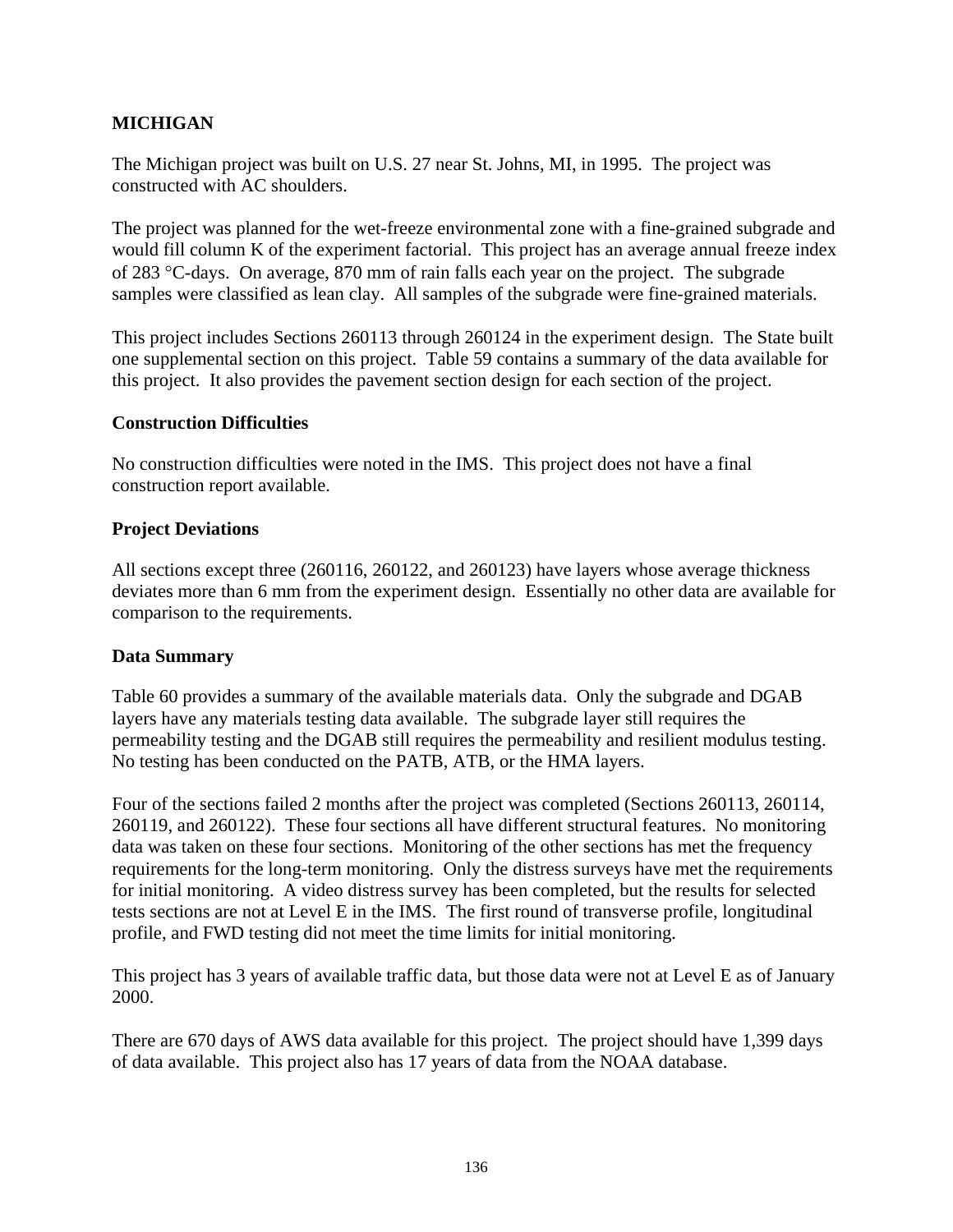The reason the initial monitoring requirement was not met is that some of the test sections were taken out of service 2 months after construction.

|                |                                                                                                                                                    |                |                                                                  |                 | Michigan SPS-1 Project Key Information Summary |                 |                                                                                                        |                                   |                                                            |
|----------------|----------------------------------------------------------------------------------------------------------------------------------------------------|----------------|------------------------------------------------------------------|-----------------|------------------------------------------------|-----------------|--------------------------------------------------------------------------------------------------------|-----------------------------------|------------------------------------------------------------|
| Subgrade type: | Age as of Aug. 1999:<br><b>Subgrade Treatment:</b><br>Climatic data availability:<br><b>Construction Problems:</b><br>Site key information summary |                | 4.0 years<br><b>Fine Grained</b><br><b>None</b><br>17 years<br>7 |                 |                                                |                 | <b>Construction Date:</b><br>Climatic Zone:<br><b>Automated Vehicle Class:</b><br>Weighing-1 n-Motion: | <b>Automated Weather Station:</b> | 8/1/95<br>Wet - Freeze<br>670 Days<br>884 Days<br>250 Days |
|                | Surface                                                                                                                                            |                |                                                                  | Base            |                                                |                 |                                                                                                        | <b>Materials Testing</b>          |                                                            |
|                | Thickness, mm                                                                                                                                      |                |                                                                  | Thickness, mm   | Type                                           | Drainage        |                                                                                                        | <b>Percent Complete</b>           |                                                            |
| ID             | Design                                                                                                                                             | Actual         | Design                                                           | Actual          |                                                |                 | <b>Surface</b>                                                                                         | Base                              | Subgrade                                                   |
| 0113           | 102                                                                                                                                                | 112            | 203                                                              | 203             | DGAB                                           | Nb              | 0                                                                                                      | 45                                | 35                                                         |
| 0114           | 178                                                                                                                                                | 165            | 305                                                              | 305             | DGAB                                           | Nb              | $\Omega$                                                                                               | 45                                | 35                                                         |
| 0115           | 178                                                                                                                                                | 84             | 203                                                              | 244             | <b>ATB</b>                                     | Nb              | 0                                                                                                      | $\Omega$                          | 35                                                         |
| 0116           | 102                                                                                                                                                | 104            | 305                                                              | 305             | <b>ATB</b>                                     | No              | 0                                                                                                      | $\Omega$                          | 35                                                         |
| 0117           | 178                                                                                                                                                | 163            | $\overline{203}$                                                 | 234             | ATB/DGAB                                       | No              | $\overline{0}$                                                                                         | $\overline{0/45}$                 | 35                                                         |
| 0118           | 102                                                                                                                                                | 84             | 305                                                              | 312             | ATB/DGAB                                       | Nb              | $\overline{0}$                                                                                         | 0/45                              | 35                                                         |
| 0119           | 178                                                                                                                                                | 163            | $\overline{203}$                                                 | 203             | <b>PATB/DGAB</b>                               | Yes             | 0                                                                                                      | $\overline{0/45}$                 | 35                                                         |
| 0120           | 102                                                                                                                                                | 94             | 305                                                              | 305             | <b>PATB/DGAB</b>                               | Yes             | 0                                                                                                      | 0/45                              | 35                                                         |
| 0121           | 102                                                                                                                                                | 94             | 407                                                              | 406             | PATB/DG4B                                      | Yes             | $\overline{0}$                                                                                         | 0/45                              | 35                                                         |
| 0122           | 102                                                                                                                                                | 97             | 203                                                              | 208             | <b>ATB/PATB</b>                                | Yes             | 0                                                                                                      | 0 <sup>0</sup>                    | 35                                                         |
| 0123           | 178                                                                                                                                                | 178            | 305                                                              | 305             | <b>ATB/PATB</b>                                | Yes             | $\overline{0}$                                                                                         | $\overline{00}$                   | 35                                                         |
| 0124           | 178                                                                                                                                                | 152            | 407                                                              | 406             | <b>ATB/PATB</b>                                | Yes             | 0                                                                                                      | 0 <sup>0</sup>                    | 35                                                         |
| 0159           |                                                                                                                                                    |                |                                                                  |                 |                                                |                 |                                                                                                        |                                   |                                                            |
|                | Key monitoring data availability summary -- Number of tests recorded in IMS to date                                                                |                |                                                                  | <b>Distress</b> | Rut                                            |                 |                                                                                                        |                                   | Adequacy                                                   |
| ID             | IRI (Date at<br>I nitial.)                                                                                                                         | <b>FWD</b>     | <b>Manual</b>                                                    | PASCO           | Depth                                          | <b>Friction</b> | <b>Traffic</b>                                                                                         | <b>Comments</b>                   | Code                                                       |
| 0113           | 0                                                                                                                                                  | $\Omega$       | 0                                                                | $\Omega$        | $\Omega$                                       | 1               | 3                                                                                                      | Out of Study 10/1/95              | 0                                                          |
| 0114           | $\Omega$                                                                                                                                           | $\Omega$       | $\Omega$                                                         | $\Omega$        | $\Omega$                                       | 1               | 3                                                                                                      | Out of Study 10/1/95              | 0                                                          |
| 0115           | 3 (12/30/96)                                                                                                                                       | $\overline{2}$ | 4                                                                | 1               | $\overline{2}$                                 | $\Omega$        | 3                                                                                                      |                                   | 3                                                          |
| 0116           | 3(12/30/96)                                                                                                                                        | 3              | 4                                                                | $\mathbf{1}$    | $\overline{2}$                                 | 0               | 3                                                                                                      |                                   | 3                                                          |
| 0117           | 3 (12/30/96)                                                                                                                                       | $\overline{2}$ | $\overline{\mathbf{4}}$                                          | $\overline{1}$  | $\overline{2}$                                 | $\Omega$        | 3                                                                                                      |                                   | 3                                                          |
| 0118           | 3 (12/30/96)                                                                                                                                       | $\overline{2}$ | $\overline{2}$                                                   | $\mathbf{1}$    | $\mathbf{1}$                                   | 0               | 3                                                                                                      |                                   | 3                                                          |
| 0119           | 0                                                                                                                                                  | $\Omega$       | $\Omega$                                                         | $\Omega$        | $\Omega$                                       | 1               | 3                                                                                                      | Out of Study 10/1/95              | $\Omega$                                                   |
| 0120           | 3 (12/30/96)                                                                                                                                       | $\overline{2}$ | $\overline{2}$                                                   | 1               | $\mathbf{1}$                                   | $\mathbf{1}$    | 3                                                                                                      |                                   | 3                                                          |
| 0121           | 4 (3/28/96)                                                                                                                                        | $\overline{2}$ | $\overline{2}$                                                   | $\mathbf{1}$    | $\mathbf{1}$                                   | $\mathbf{1}$    | 3                                                                                                      |                                   | 3                                                          |
| 0122           | $\Omega$                                                                                                                                           | $\Omega$       | $\overline{2}$                                                   | $\Omega$        | $\Omega$                                       | $\mathbf{1}$    | 3                                                                                                      | Out of Study 10/1/95              | 0                                                          |
| 0123           | 3 (12/30/96)                                                                                                                                       | 3              | 4                                                                | 1               | $\overline{2}$                                 | 0               | 3                                                                                                      |                                   | 3                                                          |
| 0124           | 3 (12/30/96)                                                                                                                                       | 3              | 4                                                                | $\overline{1}$  | $\overline{2}$                                 | $\Omega$        | 3                                                                                                      |                                   | 3                                                          |
| 0159           | 4 (12/28/96)                                                                                                                                       | $\Omega$       | $\Omega$                                                         | $\Omega$        | $\Omega$                                       | $\Omega$        | 0                                                                                                      |                                   | 0                                                          |

Table 59. Summary of key project monitoring data for the Michigan SPS-1.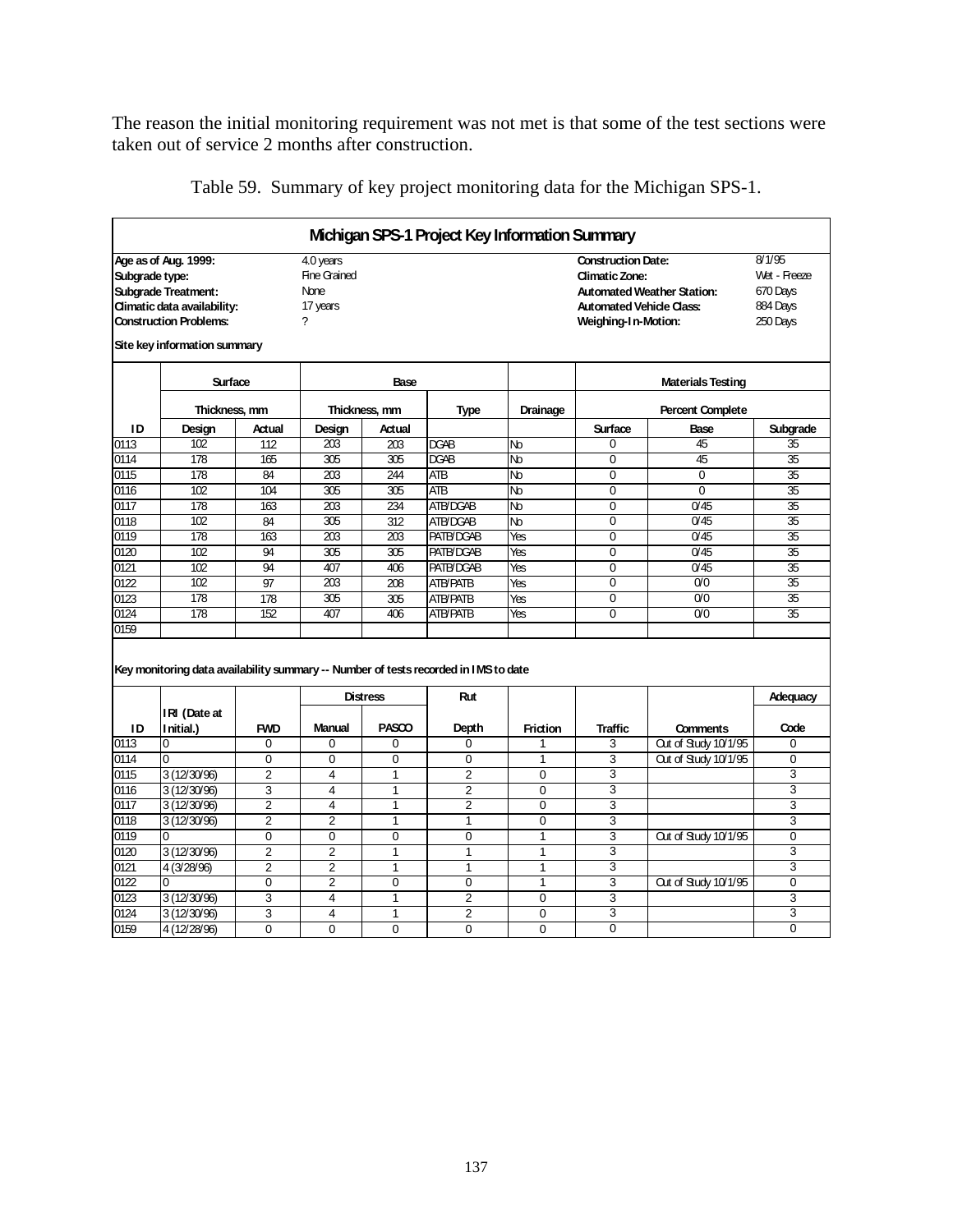| <b>Michigan SPS-1 Materials Testing Summary</b> |                                            |             |                         |            |  |  |  |  |  |
|-------------------------------------------------|--------------------------------------------|-------------|-------------------------|------------|--|--|--|--|--|
|                                                 |                                            | Minimum No. | <b>Number</b>           | Percent at |  |  |  |  |  |
|                                                 | <b>Test</b>                                | per Layer   | Conducted               | Level E    |  |  |  |  |  |
| Subgrade:                                       |                                            |             |                         |            |  |  |  |  |  |
|                                                 | Sieve Analysis                             | 6           | $\overline{c}$          | 100.0      |  |  |  |  |  |
|                                                 | <b>Hydrometer Analysis</b>                 | $\,6$       | $\overline{\mathbf{c}}$ | 100.0      |  |  |  |  |  |
|                                                 | <b>Atterberg Limits</b>                    | 6           | $\overline{\mathbf{c}}$ | 100.0      |  |  |  |  |  |
|                                                 | Moisture-Density Relations                 | 6           | $\overline{c}$          | 100.0      |  |  |  |  |  |
|                                                 | <b>Resilient Modulus</b>                   | 6           | 5                       | 60.0       |  |  |  |  |  |
|                                                 | Natural Moisture Content                   | 6           | 2                       | 100.0      |  |  |  |  |  |
|                                                 | Permeability                               | 3           | $\overline{0}$          | 0.0        |  |  |  |  |  |
| <b>Unbound Base:</b>                            |                                            |             |                         |            |  |  |  |  |  |
|                                                 | Sieve Analysis                             | 3           | $\overline{\mathbf{c}}$ | 100.0      |  |  |  |  |  |
|                                                 | <b>Atterberg Limits</b>                    | 3           | $\overline{\mathbf{c}}$ | 100.0      |  |  |  |  |  |
|                                                 | Moisture-Density Relations                 | 3           | 2                       | 100.0      |  |  |  |  |  |
|                                                 | <b>Resilient Modulous</b>                  | 3           | $\overline{c}$          | 0.0        |  |  |  |  |  |
|                                                 | Permeability                               | 3           | 0                       | 0.0        |  |  |  |  |  |
|                                                 | <b>Natural Moisture Content</b>            | 3           | $\overline{2}$          | 100.0      |  |  |  |  |  |
|                                                 | <b>Permeable Asphalt Treated Base:</b>     |             |                         |            |  |  |  |  |  |
|                                                 | <b>Asphalt Content</b>                     | 3           | 0                       | 0.0        |  |  |  |  |  |
|                                                 | Aggregate Gradation                        | 3           | 0                       | 0.0        |  |  |  |  |  |
| <b>Asphalt Treated Base:</b>                    |                                            |             |                         |            |  |  |  |  |  |
|                                                 | <b>Core Examination</b>                    | 34          | 0                       | 0.0        |  |  |  |  |  |
|                                                 | <b>Bulk Specific Gravity</b>               | 34          | 0                       | 0.0        |  |  |  |  |  |
|                                                 | Maximum Specific Gravity                   | 3           | 0                       | 0.0        |  |  |  |  |  |
|                                                 | <b>Asphalt Content</b>                     | 3           | 0                       | 0.0        |  |  |  |  |  |
|                                                 | <b>Moisture Susceptibility</b>             | 3           | 0                       | 0.0        |  |  |  |  |  |
|                                                 | Specific Gravity of Aggregate              | 6           | 0                       | 0.0        |  |  |  |  |  |
|                                                 | Aggregate Gradation                        | 3           | 0                       | 0.0        |  |  |  |  |  |
|                                                 | NAA Test for Fine Aggregate Particle Shape | 3           | 0                       | 0.0        |  |  |  |  |  |
|                                                 | Penetration of Asphalt Cement              | 6           | 0                       | 0.0        |  |  |  |  |  |
|                                                 | Specific Gravity of Asphalt Cement         | 6           | 0                       | 0.0        |  |  |  |  |  |
|                                                 | Viscosity of Asphalt Cement                | 6           | 0                       | 0.0        |  |  |  |  |  |
| <b>Asphalt Surface:</b>                         |                                            |             |                         |            |  |  |  |  |  |
|                                                 | <b>Core Examination</b>                    | 60          | 0                       | 0.0        |  |  |  |  |  |
|                                                 | <b>Bulk Specific Gravity</b>               | 60          | 0                       | 0.0        |  |  |  |  |  |
|                                                 | Maximum Specific Gravity                   | 3           | 0                       | 0.0        |  |  |  |  |  |
|                                                 | <b>Asphalt Content</b>                     | 3           | 0                       | 0.0        |  |  |  |  |  |
|                                                 | <b>Moisture Susceptibility</b>             | 3           | 0                       | 0.0        |  |  |  |  |  |
|                                                 | Specific Gravity of Aggregate              | 6           | 0                       | 0.0        |  |  |  |  |  |
|                                                 | Aggregate Gradation                        | 3           | 0                       | 0.0        |  |  |  |  |  |
|                                                 | NAA Test for Fine Aggregate Particle Shape | 3           | 0                       | 0.0        |  |  |  |  |  |
|                                                 | Penetration of Asphalt Cement              | 6           | 0                       | 0.0        |  |  |  |  |  |
|                                                 | Specific Gravity of Asphalt Cement         | 6           | 0                       | 0.0        |  |  |  |  |  |
|                                                 | Viscosity of Asphalt Cement                | 6           | 0                       | 0.0        |  |  |  |  |  |

Table 60. Summary of available materials testing data on the Michigan SPS-1.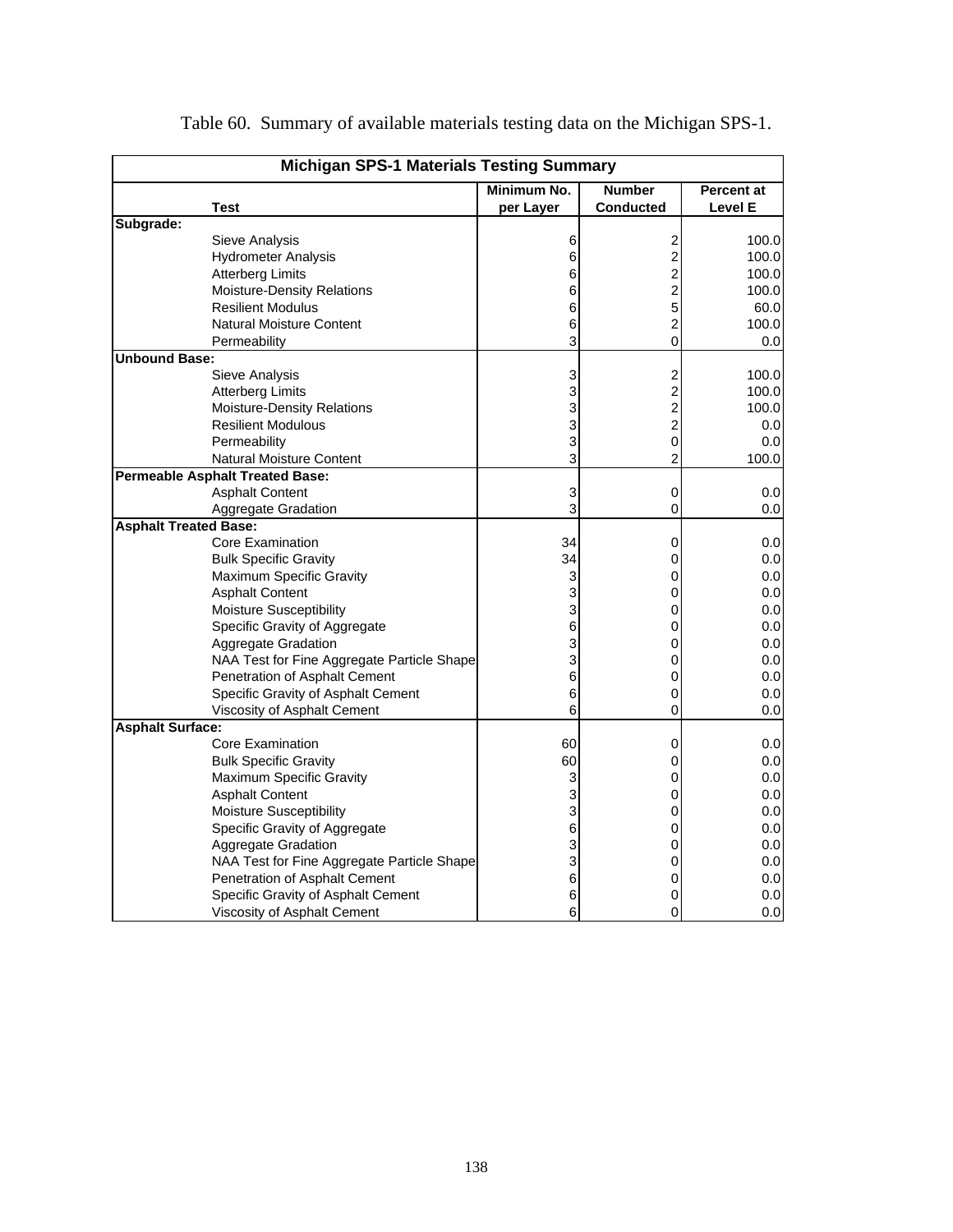#### **MONTANA**

The Montana project was built on U.S. 15 in 1998. U.S. 15 is a four-lane divided highway. The project was constructed with AC shoulders.

The project was planned for the dry-freeze environmental zone with a coarse-grained subgrade and would fill column U of the experiment factorial. This project has an annual freeze index of 200 °C-days. The project receives 317 mm of rainfall each year. No information is available about the subgrade classification for this project.

This project includes Sections 300113 through 300124 in the experiment design. The State opted not to build any supplemental sections on this project. Table 61 contains a summary of the data available for this project. It also provides the pavement section design for each section of the project.

#### **Construction Difficulties**

No construction report was available to document difficulties in the construction process. The construction report is in draft form and waiting additional construction information prior to submittal to LTPP.

#### **Project Deviation.**

Every section had at least one layer whose average thickness deviated from the design thickness by more than 6 mm. According to the elevation surveys, all of the layers varied from the design thickness by more than 6 mm at one location at least. No other deviations could be noted from the construction data.

#### **Data Completeness**

Table 62 provides a summary of the materials testing data available for this project. No testing has been conducted for this project.

Even though some of the monitoring has not yet occurred on this project, all of the monitoring meets the long-term monitoring requirements. Both the distress and the FWD testing met the requirements for the initial monitoring.

Currently, no traffic data have been collected for this project.

More than 370 days of AWS data are available for this project. The project should have 242 days of AWS data. The weather station was installed prior to the completion of the project. This project does not have any data available from the NOAA database.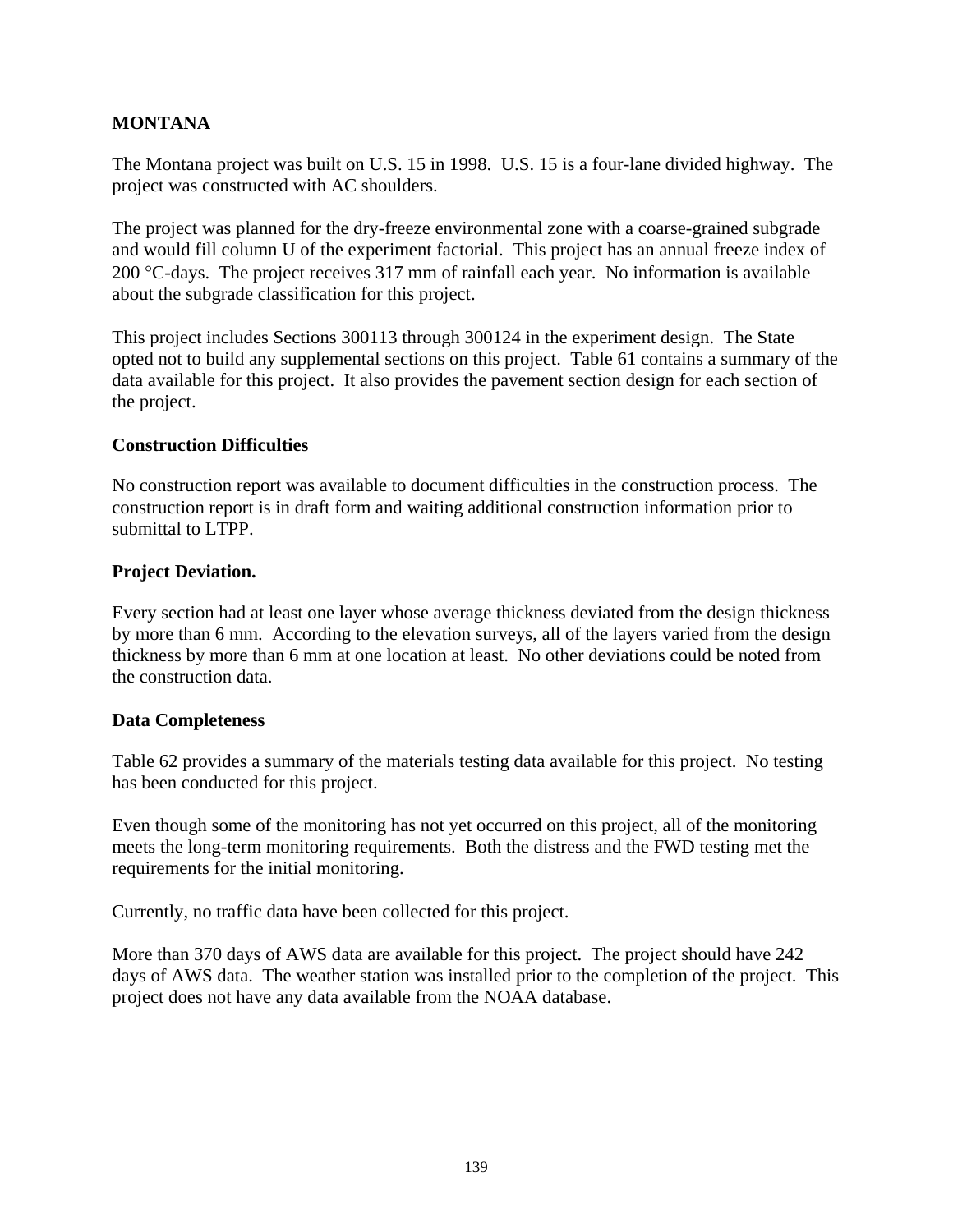|                   |                                                                                     |            |                  |                 |                 | <b>Montana SPS-1 Project Key Information Summary</b> |                           |                                   |                |
|-------------------|-------------------------------------------------------------------------------------|------------|------------------|-----------------|-----------------|------------------------------------------------------|---------------------------|-----------------------------------|----------------|
|                   | Age as of Aug. 1999:                                                                |            | 0.8 years        |                 |                 |                                                      | <b>Construction Date:</b> |                                   | 10/1/98        |
| Subgrade type:    |                                                                                     |            | Coarse-grained   |                 |                 |                                                      | <b>Climatic Zone:</b>     |                                   | Dry - Freeze   |
|                   | <b>Subgrade Treatment:</b>                                                          |            | <b>None</b>      |                 |                 |                                                      |                           | <b>Automated Weather Station:</b> | 370 Days       |
|                   | Climatic data availability:                                                         |            | 0                |                 |                 |                                                      |                           | <b>Automated Vehicle Class:</b>   | None           |
|                   | <b>Construction Problems:</b>                                                       |            | ?                |                 |                 |                                                      | Weighing-In-Motion:       |                                   | None           |
|                   | Site key information summary                                                        |            |                  |                 |                 |                                                      |                           |                                   |                |
|                   | Surface                                                                             |            |                  | Base            |                 |                                                      |                           | <b>Materials Testing</b>          |                |
| ID                | Thickness, mm                                                                       |            |                  | Thickness, mm   | <b>Type</b>     | <b>Drainage</b>                                      |                           | <b>Percent Complete</b>           |                |
|                   | Design                                                                              | Actual     | Design           | Actual          |                 |                                                      | <b>Surface</b>            | Base                              | Subgrade       |
| 0113              | 102                                                                                 | 122        | 203              | 213             | <b>DGAB</b>     | No                                                   | $\Omega$                  | $\Omega$                          | $\Omega$       |
| 0114              | 178                                                                                 | 183        | 305              | 315             | <b>DGAB</b>     | No                                                   | $\Omega$                  | 0                                 | $\Omega$       |
| 0115              | 178                                                                                 | 188        | 203              | 231             | <b>ATB</b>      | <b>No</b>                                            | $\Omega$                  | $\Omega$                          | $\mathbf 0$    |
| 0116              | 102                                                                                 | 117        | 305              | 320             | <b>ATB</b>      | <b>No</b>                                            | 0                         | $\Omega$                          | $\mathbf 0$    |
| 0117              | 178                                                                                 | 183        | $\overline{203}$ | 234             | ATB/DGAB        | No                                                   | $\overline{0}$            | 0/0                               | $\Omega$       |
| 0118              | 102                                                                                 | 117        | 305              | 328             | ATB/DGAB        | $\overline{N}$                                       | $\Omega$                  | 0/0                               | $\Omega$       |
| 0119              | 178                                                                                 | 185        | 203              | 226             | PATB/DGAB       | Yes                                                  | $\Omega$                  | 0/0                               | $\Omega$       |
| 0120              | 102                                                                                 | 107        | 305              | 318             | PATB/DGAB       | Yes                                                  | $\Omega$                  | 0/0                               | $\Omega$       |
| 0121              | 102                                                                                 | 109        | 407              | 419             | PATB/DGAB       | Yes                                                  | $\Omega$                  | 0/0                               | $\Omega$       |
| $01\overline{22}$ | 102                                                                                 | 114        | 203              | 211             | <b>ATB/PATB</b> | Yes                                                  | $\overline{0}$            | $\overline{0/0}$                  | $\overline{0}$ |
| 0123              | 178                                                                                 | 191        | 305              | 315             | <b>ATB/PATB</b> | Yes                                                  | $\overline{0}$            | 0/0                               | $\overline{0}$ |
| 0124              | 178                                                                                 | 183        | 407              | 455             | <b>ATB/PATB</b> | Yes                                                  | $\Omega$                  | 0/0                               | $\Omega$       |
|                   | Key monitoring data availability summary -- Number of tests recorded in IMS to date |            |                  |                 |                 |                                                      |                           |                                   |                |
|                   | IRI (Date at                                                                        |            |                  | <b>Distress</b> | Rut             |                                                      |                           |                                   | Adequacy       |
| ID                | Initial.)                                                                           | <b>FWD</b> | Manual           | <b>PASCO</b>    | Depth           | <b>Friction</b>                                      | <b>Traffic</b>            | <b>Comments</b>                   | Code           |
| 0113              | 2 (11/19/98)                                                                        | 3          | $\overline{2}$   | $\Omega$        | $\overline{2}$  | $\Omega$                                             | $\Omega$                  |                                   | $\Omega$       |
| 0114              | 2(11/19/98)                                                                         | 3          | $\overline{2}$   | $\Omega$        | 2               | $\Omega$                                             | $\Omega$                  |                                   | $\Omega$       |
| 0115              | 2 (11/19/98)                                                                        | 3          | $\overline{2}$   | $\Omega$        | $\overline{2}$  | $\Omega$                                             | $\Omega$                  |                                   | $\Omega$       |
| 0116              | 2 (11/19/98)                                                                        | 3          | $\overline{2}$   | 0               | $\overline{2}$  | $\Omega$                                             | 0                         |                                   | $\mathbf 0$    |
| 0117              | 2 (11/19/98)                                                                        | 3          | $\overline{2}$   | 0               | $\overline{2}$  | $\mathbf 0$                                          | $\overline{0}$            |                                   | $\Omega$       |
| 0118              | 2 (11/19/98)                                                                        | 3          | $\overline{2}$   | 0               | $\overline{2}$  | $\Omega$                                             | $\Omega$                  |                                   | $\mathbf 0$    |
| 0119              | 2 (11/19/98)                                                                        | 3          | $\overline{2}$   | $\Omega$        | $\overline{2}$  | $\Omega$                                             | $\Omega$                  |                                   | $\Omega$       |
| 0120              | 2(11/19/98)                                                                         | 3          | $\overline{2}$   | $\Omega$        | $\overline{2}$  | $\Omega$                                             | $\Omega$                  |                                   | $\Omega$       |
| 0121              | 2 (11/19/98)                                                                        | 3          | $\overline{2}$   | 0               | $\overline{2}$  | $\mathbf 0$                                          | 0                         |                                   | $\mathbf 0$    |
| 0122              | 2 (11/19/98)                                                                        | 3          | $\overline{2}$   | 0               | $\overline{2}$  | $\mathbf 0$                                          | $\overline{0}$            |                                   | $\overline{0}$ |
| 0123              | 2 (11/19/98)                                                                        | 3          | $\overline{2}$   | $\Omega$        | $\overline{2}$  | $\Omega$                                             | $\Omega$                  |                                   | $\Omega$       |
| 0124              | 2 (11/19/98)                                                                        | 3          | $\overline{2}$   | $\Omega$        | $\overline{2}$  | $\Omega$                                             | $\Omega$                  |                                   | $\Omega$       |

# Table 61. Summary of key project monitoring data for the Montana SPS-1.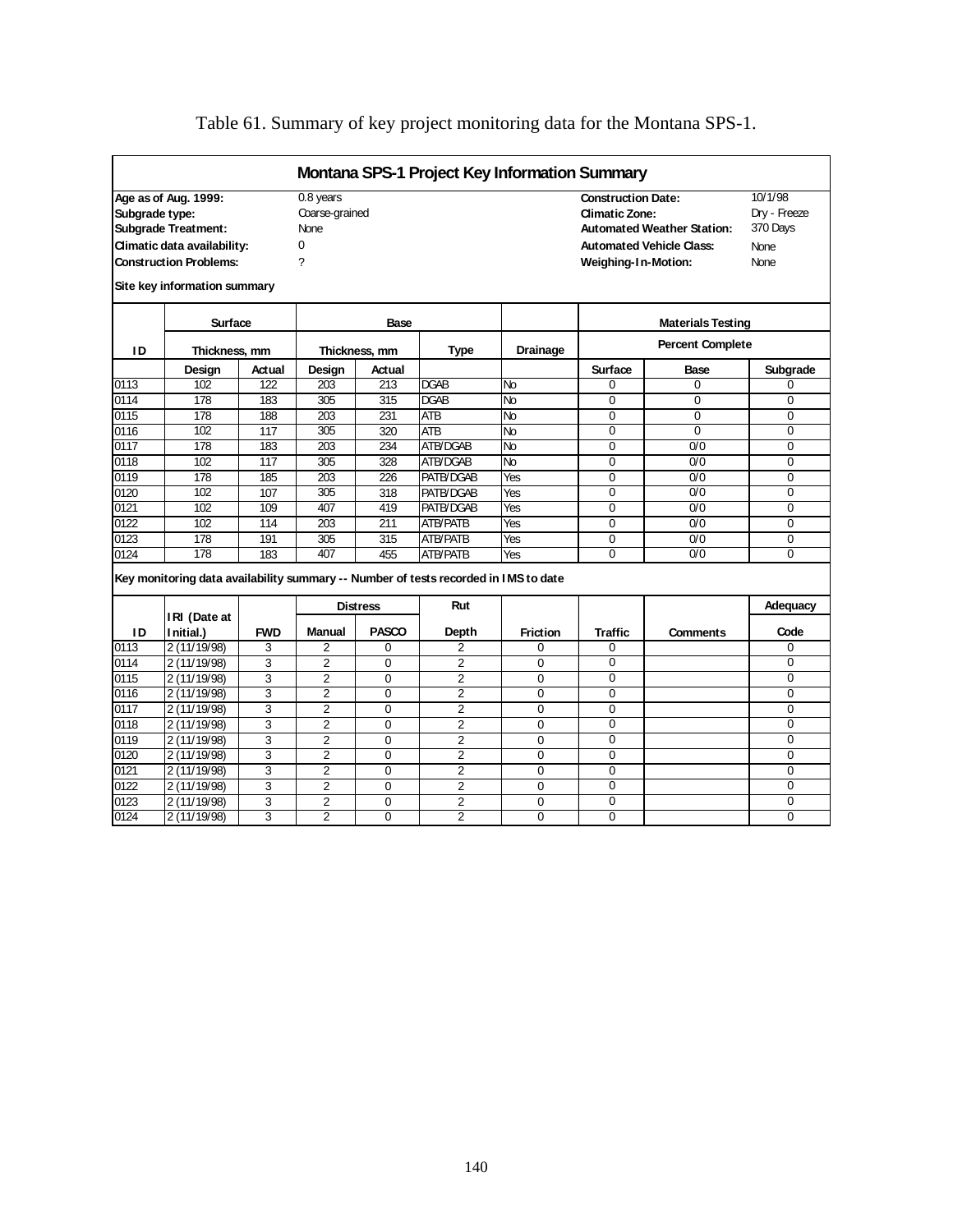|                              | <b>Montana SPS-1 Materials Testing Summary</b> |             |                  |                   |  |  |  |  |  |  |
|------------------------------|------------------------------------------------|-------------|------------------|-------------------|--|--|--|--|--|--|
|                              |                                                | Minimum No. | <b>Number</b>    | <b>Percent at</b> |  |  |  |  |  |  |
|                              | <b>Test</b>                                    | per Layer   | <b>Conducted</b> | Level E           |  |  |  |  |  |  |
| Subgrade:                    |                                                |             |                  |                   |  |  |  |  |  |  |
|                              | Sieve Analysis                                 | 6           | 10               | 100.0             |  |  |  |  |  |  |
|                              | <b>Hydrometer Analysis</b>                     | 6           | 0                | 0.0               |  |  |  |  |  |  |
|                              | <b>Atterberg Limits</b>                        | 6           | 0                | 0.0               |  |  |  |  |  |  |
|                              | Moisture-Density Relations                     | 6           | 10               | 100.0             |  |  |  |  |  |  |
|                              | <b>Resilient Modulus</b>                       | 6           | 0                | 0.0               |  |  |  |  |  |  |
|                              | <b>Natural Moisture Content</b>                | 6           | 0                | 0.0 <sub>l</sub>  |  |  |  |  |  |  |
|                              | Permeability                                   | 3           | 0                | 0.0               |  |  |  |  |  |  |
| <b>Unbound Base:</b>         |                                                |             |                  |                   |  |  |  |  |  |  |
|                              | Sieve Analysis                                 | 3           | 0                | 0.0               |  |  |  |  |  |  |
|                              | <b>Atterberg Limits</b>                        | 3           | 0                | 0.0               |  |  |  |  |  |  |
|                              | Moisture-Density Relations                     | 3           | 0                | 0.0               |  |  |  |  |  |  |
|                              | <b>Resilient Modulus</b>                       | 3           | 0                | 0.0               |  |  |  |  |  |  |
|                              | Permeability                                   | 3           | 0                | 0.0               |  |  |  |  |  |  |
|                              | <b>Natural Moisture Content</b>                | 3           | 0                | 0.0               |  |  |  |  |  |  |
|                              | <b>Permeable Asphalt Treated Base:</b>         |             |                  |                   |  |  |  |  |  |  |
|                              | <b>Asphalt Content</b>                         | 3           | 0                | 0.0               |  |  |  |  |  |  |
|                              | Aggregate Gradation                            | 3           | 0                | 0.0               |  |  |  |  |  |  |
| <b>Asphalt Treated Base:</b> |                                                |             |                  |                   |  |  |  |  |  |  |
|                              | Core Examination                               | 34          | 0                | 0.0               |  |  |  |  |  |  |
|                              | <b>Bulk Specific Gravity</b>                   | 34          | 0                | 0.0               |  |  |  |  |  |  |
|                              | Maximum Specific Gravity                       | 3           | 0                | 0.0               |  |  |  |  |  |  |
|                              | <b>Asphalt Content</b>                         | 3           | 0                | 0.0 <sub>l</sub>  |  |  |  |  |  |  |
|                              | <b>Moisture Susceptibility</b>                 | 3           | 0                | 0.0               |  |  |  |  |  |  |
|                              | Specific Gravity of Aggregate                  | 6           | 0                | 0.0               |  |  |  |  |  |  |
|                              | Aggregate Gradation                            | 3           | 0                | 0.0               |  |  |  |  |  |  |
|                              | NAA Test for Fine Aggregate Particle Shape     | 3           | 0                | 0.0               |  |  |  |  |  |  |
|                              | Penetration of Asphalt Cement                  | 6           | 0                | 0.0               |  |  |  |  |  |  |
|                              | Specific Gravity of Asphalt Cement             | 6           | 0                | 0.0               |  |  |  |  |  |  |
|                              | Viscosity of Asphalt Cement                    | 6           | 0                | 0.0               |  |  |  |  |  |  |
| <b>Asphalt Surface:</b>      |                                                |             |                  |                   |  |  |  |  |  |  |
|                              | Core Examination                               | 60          | 0                | 0.0               |  |  |  |  |  |  |
|                              | <b>Bulk Specific Gravity</b>                   | 60          | 0                | 0.0               |  |  |  |  |  |  |
|                              | Maximum Specific Gravity                       | 3           | 0                | 0.0               |  |  |  |  |  |  |
|                              | <b>Asphalt Content</b>                         | 3           | 0                | 0.0               |  |  |  |  |  |  |
|                              | <b>Moisture Susceptibility</b>                 | 3           | 0                | 0.0               |  |  |  |  |  |  |
|                              | Specific Gravity of Aggregate                  | 6           | 0                | 0.0               |  |  |  |  |  |  |
|                              | Aggregate Gradation                            | 3           | 0                | 0.0               |  |  |  |  |  |  |
|                              | NAA Test for Fine Aggregate Particle Shape     | 3           | 0                | 0.0               |  |  |  |  |  |  |
|                              | Penetration of Asphalt Cement                  | 6           | 0                | 0.0               |  |  |  |  |  |  |
|                              | Specific Gravity of Asphalt Cement             | 6           | 0                | 0.0               |  |  |  |  |  |  |
|                              | Viscosity of Asphalt Cement                    | 6           | 0                | 0.0               |  |  |  |  |  |  |
|                              |                                                |             |                  |                   |  |  |  |  |  |  |

Table 62. Summary of available materials testing data on the Montana SPS-1.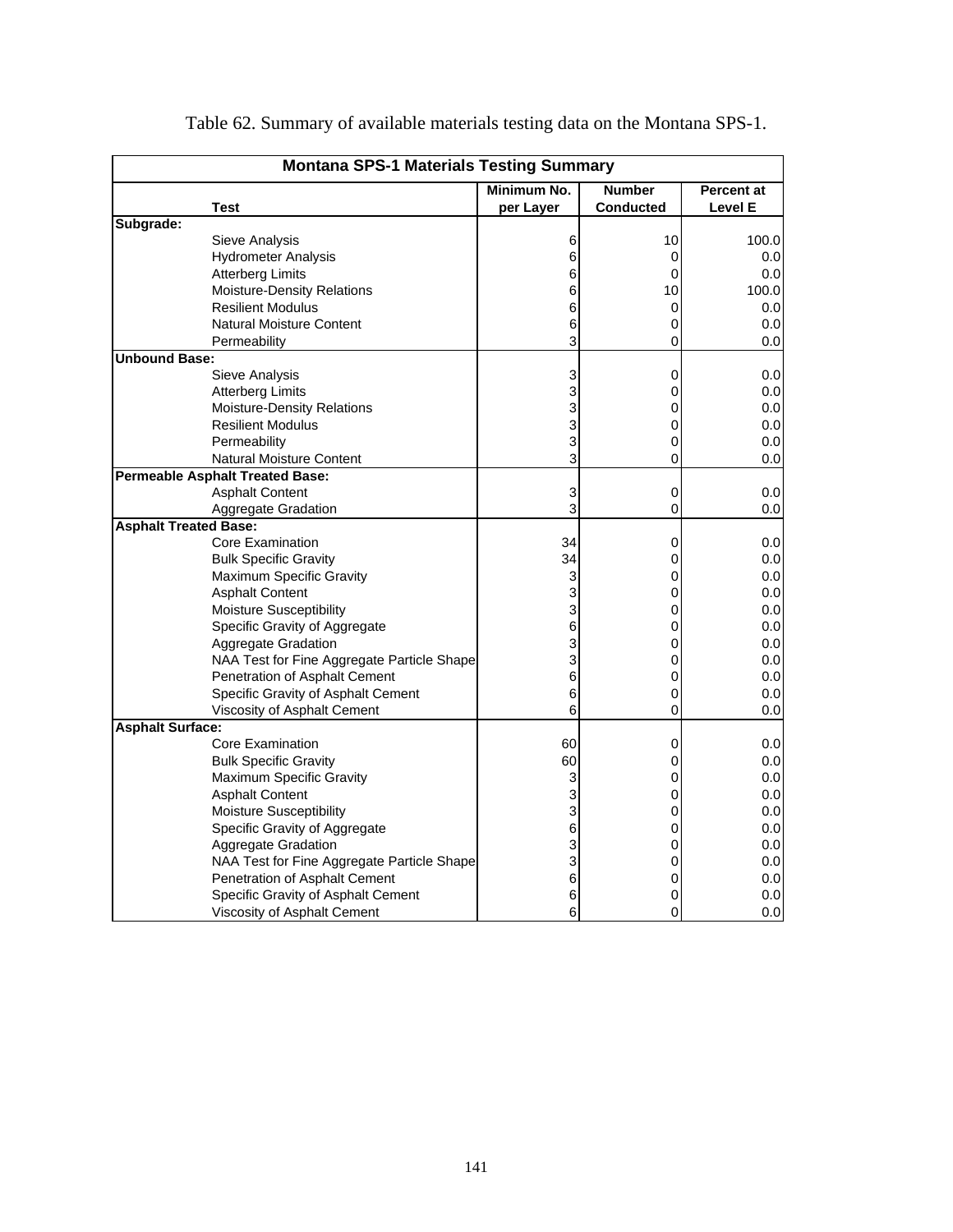#### **NEBRASKA**

The Nebraska project was built on U.S. 81 southwest of Lincoln, NE, in 1995. U.S. 81 is a fourlane divided highway with an estimated 26 percent trucks.<sup>(24)</sup> It was estimated that this project would annually receive 119,000 ESALs. The project was constructed with AC shoulders.

The project was planned for the dry-freeze environmental zone with a fine-grained subgrade and would fill column S of the experiment factorial. This project has an average annual freeze index of 228 °C-days. On average, 785 mm of rain falls each year on the project. The subgrade samples were classified as lean clay. All samples of the subgrade were fine-grained materials.

This project includes sections 310113 through 310124 in the experiment design. The State opted not to build any supplemental sections on this project. Table 63 contains a summary of the data available for this project. It also provides the pavement section design for each section of the project.

#### **Construction Difficulties**

The deviations for the project include the following: two-way traffic used the new roadway until the original lanes were reconstructed, and three of the sections were constructed over culverts. However, the fill depths at these locations are greater than 3 m. Rain caused several delays during the construction of the project.

#### **Project Deviations**

All sections except two (Sections 310113 and 310121) had at least one layer whose average thickness deviated more than 6 mm from the design. No elevation data were recorded in the IMS.

A sample of the PATB reported the amount of aggregate passing the No. 200 sieve was greater than the standards allowed. In addition, a sample of the HMA reported that the amount of aggregate passing the No. 4 sieve was larger than the standards allowed. No other deviations were noted in the construction data.

#### **Data Completeness**

Table 64 provides a summary of the materials testing data available for this project. All of the layers have had most of the testing completed. The only tests that have not been conducted are the resilient modulus, permeability, and moisture content on the DGAB layer, and the moisture susceptibility on the ATB and HMA layer.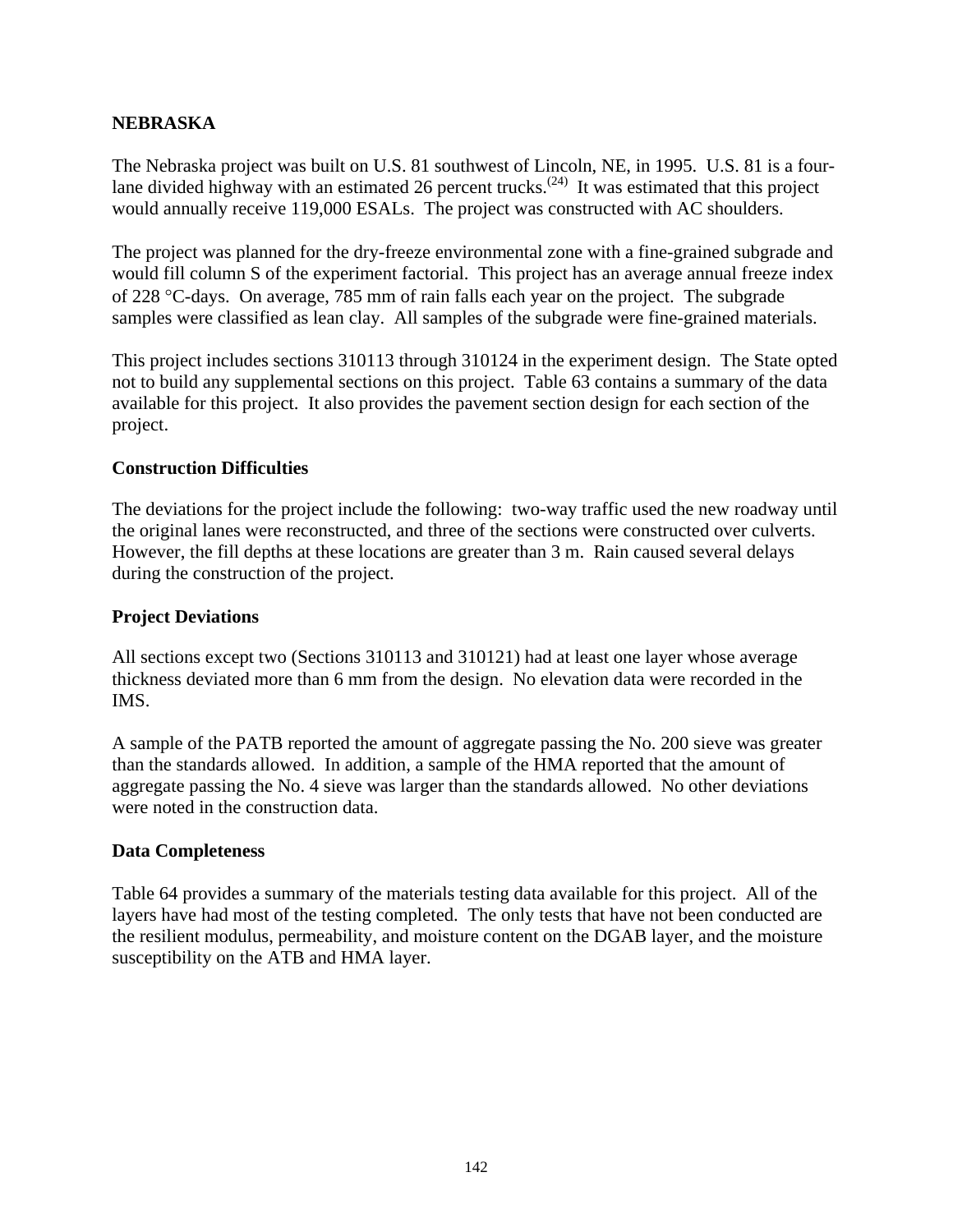| Nebraska SPS-1 Project Key Information Summary                                      |                                                       |
|-------------------------------------------------------------------------------------|-------------------------------------------------------|
| Age as of Aug. 1999:<br>4.1 years                                                   | 7/1/95<br><b>Construction Date:</b>                   |
| Subgrade type:<br><b>Fine Grained</b>                                               | Wet - Freeze<br><b>Climatic Zone:</b>                 |
| <b>Subgrade Treatment:</b><br>None                                                  | 1024 Days<br><b>Automated Weather Station:</b>        |
| Climatic data availability:<br>17 years                                             | <b>Automated Vehicle Class:</b><br>581 Days           |
| <b>Construction Problems:</b><br>3 test sections over culverts; rain delays         | 531 Days<br>Weighing-In-Motion:                       |
|                                                                                     |                                                       |
| Site key information summary                                                        |                                                       |
| Surface<br>Base                                                                     | <b>Materials Testing</b>                              |
| ID<br>Thickness, mm<br><b>Type</b><br>Thickness, mm                                 | <b>Percent Complete</b><br>Drainage                   |
| Design<br>Actual<br>Design<br>Actual                                                | Subgrade<br><b>Surface</b><br>Base                    |
| 102<br>203<br>203 DGAB<br>0113<br>130                                               | 33<br>36<br>76<br>No                                  |
| 178<br>305<br>305 DGAB<br>0114<br>170                                               | 36<br>33<br>76<br>No                                  |
| 178<br>112<br>203<br>323 ATB<br>0115                                                | 76<br>36<br>57<br>No                                  |
| 102<br>112<br>323 ATB<br>0116<br>305                                                | 57<br>No<br>36<br>76                                  |
| 0117<br>178<br>201<br>203<br>198 ATB/DGAB                                           | No<br>36<br>57/33<br>76                               |
| 102<br>305<br>0118<br>109<br>315 ATB/DGAB                                           | 36<br>57/33<br>76<br>No                               |
| 0119<br>178<br>201<br>203<br>203 PATB/DGAB                                          | 36<br>76<br>84/33<br>Yes                              |
| 0120<br>102<br>305<br>119<br>305 PATB/DGAB                                          | 36<br>84/33<br>76<br>Yes                              |
| 102<br>135<br>407<br>406 PATB/DGAB<br>0121                                          | $\overline{36}$<br>84/33<br>76<br>Yes                 |
| 102<br>97<br>213 ATB/PATB<br>0122<br>203                                            | 36<br>57/84<br>76<br>Yes                              |
| 0123<br>178<br>191<br>305<br>307 ATB/PATB                                           | 57/84<br>76<br>36<br>Yes                              |
| 178<br>191<br>407<br>0124<br>414 ATB/PATB                                           | 36<br>76<br>Yes<br>57/84                              |
| Key monitoring data availability summary -- Number of tests recorded in IMS to date |                                                       |
| ID<br>Rut<br><b>Distress</b>                                                        | Adequacy                                              |
| IRI (Date at                                                                        |                                                       |
| <b>PASCO</b><br><b>FWD</b><br><b>Manual</b><br>I nitial.)<br>Depth                  | Code<br><b>Friction</b><br>Traffic<br><b>Comments</b> |
| 4 (11/1/95)<br>$\overline{2}$<br>2<br>1<br>0113<br>1                                | $\overline{2}$<br>0<br>3                              |
| 0114<br>17<br>5<br>5<br>10 (11/1/95)<br>1                                           | $\overline{2}$<br>3<br>$\Omega$                       |
| 0115<br>4(11/1/95)<br>$\overline{2}$<br>$\overline{2}$<br>$\mathbf{1}$<br>3         | $\overline{2}$<br>3<br>$\Omega$                       |
| 2<br>2<br>0116<br>4 (11/1/95)<br>$\mathbf{1}$<br>$\mathbf{1}$                       | $\Omega$<br>2<br>3                                    |
| 0117<br>2<br>$\overline{2}$<br>3<br>4 (11/1/95)<br>$\mathbf{1}$                     | 3<br>$\Omega$<br>2                                    |
| $\overline{2}$<br>$\overline{2}$<br>0118<br>4 (11/1/95)<br>1<br>1                   | $\mathbf 0$<br>$\overline{2}$<br>3                    |
| 4 (11/1/95)<br>$\overline{2}$<br>2<br>3<br>0119<br>1                                | $\overline{2}$<br>3<br>$\mathbf 0$                    |
| $\overline{2}$<br>$\overline{2}$<br>1<br>0120<br>4 (11/1/95)<br>1                   | $\overline{2}$<br>3<br>$\Omega$                       |
| 0121<br>$\overline{2}$<br>$\overline{2}$<br>4 (11/1/95)<br>3<br>$\mathbf{1}$        | $\overline{2}$<br>$\Omega$<br>3                       |
| $\overline{2}$<br>0122<br>4 (11/1/95)<br>2<br>1<br>1                                | $\overline{2}$<br>3<br>$\mathbf 0$                    |
| $\overline{2}$<br>$\overline{2}$<br>3<br>0123<br>4 (11/1/95)<br>1                   | $\overline{2}$<br>3<br>$\Omega$                       |
|                                                                                     |                                                       |

#### Table 63. Summary of key project monitoring data for the Nebraska SPS-1.

All long-term monitoring requirements have been met. However, initial monitoring requirements were not met for every type of data collection. The distress and FWD testing met the initial requirements. The longitudinal profile did not meet the requirements for initial monitoring. The initial monitoring for the transverse profile was not met for Sections 310113, 310116, 310118, 310120, and 310122.

Two years of WIM traffic data have been collected for this project.

This project has 1,024 days of AWS data available. Records show that the project should have 1,430 days of data available. This project also has 17 years of data from the NOAA database.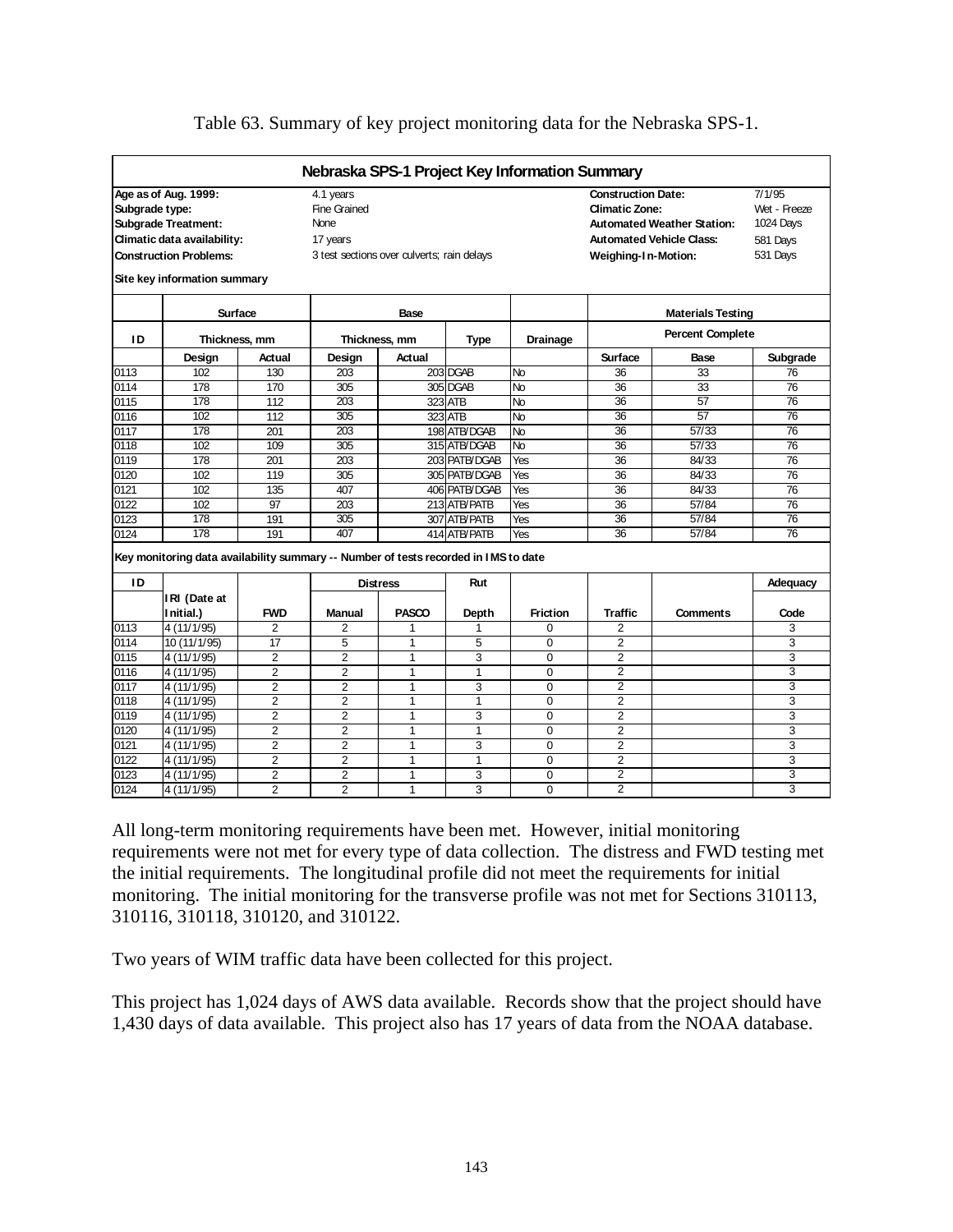|                              | <b>Nebraska SPS-1 Materials Testing Summary</b> |             |                  |                   |  |  |  |  |  |
|------------------------------|-------------------------------------------------|-------------|------------------|-------------------|--|--|--|--|--|
|                              |                                                 | Minimum No. | <b>Number</b>    | <b>Percent at</b> |  |  |  |  |  |
|                              | Test                                            | per Layer   | <b>Conducted</b> | Level E           |  |  |  |  |  |
| Subgrade:                    |                                                 |             |                  |                   |  |  |  |  |  |
|                              | Sieve Analysis                                  | 6           | 5                | 100.0             |  |  |  |  |  |
|                              | <b>Hydrometer Analysis</b>                      | 6           | 5                | 100.0             |  |  |  |  |  |
|                              | <b>Atterberg Limits</b>                         | 6           | 5                | 100.0             |  |  |  |  |  |
|                              | Moisture-Density Relations                      | 6           | 5                | 100.0             |  |  |  |  |  |
|                              | <b>Resilient Modulus</b>                        | 6           | 5                | 80.0              |  |  |  |  |  |
|                              | Natural Moisture Content                        | 6           | 5                | 100.0             |  |  |  |  |  |
|                              | Permeability                                    | 3           |                  | 100.0             |  |  |  |  |  |
| <b>Unbound Base:</b>         |                                                 |             |                  |                   |  |  |  |  |  |
|                              | Sieve Analysis                                  | 3           | 0                | 0.0               |  |  |  |  |  |
|                              | <b>Atterberg Limits</b>                         | 3           | 0                | 0.0               |  |  |  |  |  |
|                              | Moisture-Density Relations                      | 3           | 0                | 0.0               |  |  |  |  |  |
|                              | <b>Resilient Modulous</b>                       | 3           | 0                | 0.0               |  |  |  |  |  |
|                              | Permeability                                    | 3           | 0                | 0.0               |  |  |  |  |  |
|                              | Natural Moisture Content                        | 3           | 0                | 0.0               |  |  |  |  |  |
|                              | <b>Permeable Asphalt Treated Base:</b>          |             |                  |                   |  |  |  |  |  |
|                              | <b>Asphalt Content</b>                          | 3           | 2                | 100.0             |  |  |  |  |  |
|                              | Aggregate Gradation                             | 3           | 3                | 66.7              |  |  |  |  |  |
| <b>Asphalt Treated Base:</b> |                                                 |             |                  |                   |  |  |  |  |  |
|                              | Core Examination                                | 34          | 33               | 66.7              |  |  |  |  |  |
|                              | <b>Bulk Specific Gravity</b>                    | 34          | 8                | 62.5              |  |  |  |  |  |
|                              | Maximum Specific Gravity                        | 3           | 7                | 100.0             |  |  |  |  |  |
|                              | Asphalt Content                                 | 3           | 3                | 100.0             |  |  |  |  |  |
|                              | Moisture Susceptibility                         | 3           | 0                | 0.0               |  |  |  |  |  |
|                              | Specific Gravity of Aggregate                   | 6           | 4                | 75.0              |  |  |  |  |  |
|                              | Aggregate Gradation                             | 3           | 2                | 100.0             |  |  |  |  |  |
|                              | NAA Test for Fine Aggregate Particle Shape      | 3           | $\overline{c}$   | 100.0             |  |  |  |  |  |
|                              | Penetration of Asphalt Cement                   | 6           | 2                | 50.0              |  |  |  |  |  |
|                              | Specific Gravity of Asphalt Cement              | 6           | $\overline{c}$   | 100.0             |  |  |  |  |  |
|                              | Viscosity of Asphalt Cement                     | 6           | $\overline{2}$   | 0.0               |  |  |  |  |  |
| <b>Asphalt Surface:</b>      |                                                 |             |                  |                   |  |  |  |  |  |
|                              | Core Examination                                | 60          | 28               | 100.0             |  |  |  |  |  |
|                              | <b>Bulk Specific Gravity</b>                    | 60          | 18               | 88.9              |  |  |  |  |  |
|                              | Maximum Specific Gravity                        | 3           | 18               | 100.0             |  |  |  |  |  |
|                              | <b>Asphalt Content</b>                          | 3           | 4                | 100.0             |  |  |  |  |  |
|                              | Moisture Susceptibility                         | 3           | 0                | 0.0               |  |  |  |  |  |
|                              | Specific Gravity of Aggregate                   | 6           | 8                | 87.5              |  |  |  |  |  |
|                              | Aggregate Gradation                             | 3           | 4                | 100.0             |  |  |  |  |  |
|                              | NAA Test for Fine Aggregate Particle Shape      | 3           | 4                | 100.0             |  |  |  |  |  |
|                              | Penetration of Asphalt Cement                   | 6           | 4                | 0.0               |  |  |  |  |  |
|                              | Specific Gravity of Asphalt Cement              | 6           | 0                | 0.0               |  |  |  |  |  |
|                              | Viscosity of Asphalt Cement                     | 6           | 4                | 0.0               |  |  |  |  |  |

Table 64. Summary of available materials information on the Nebraska SPS-1.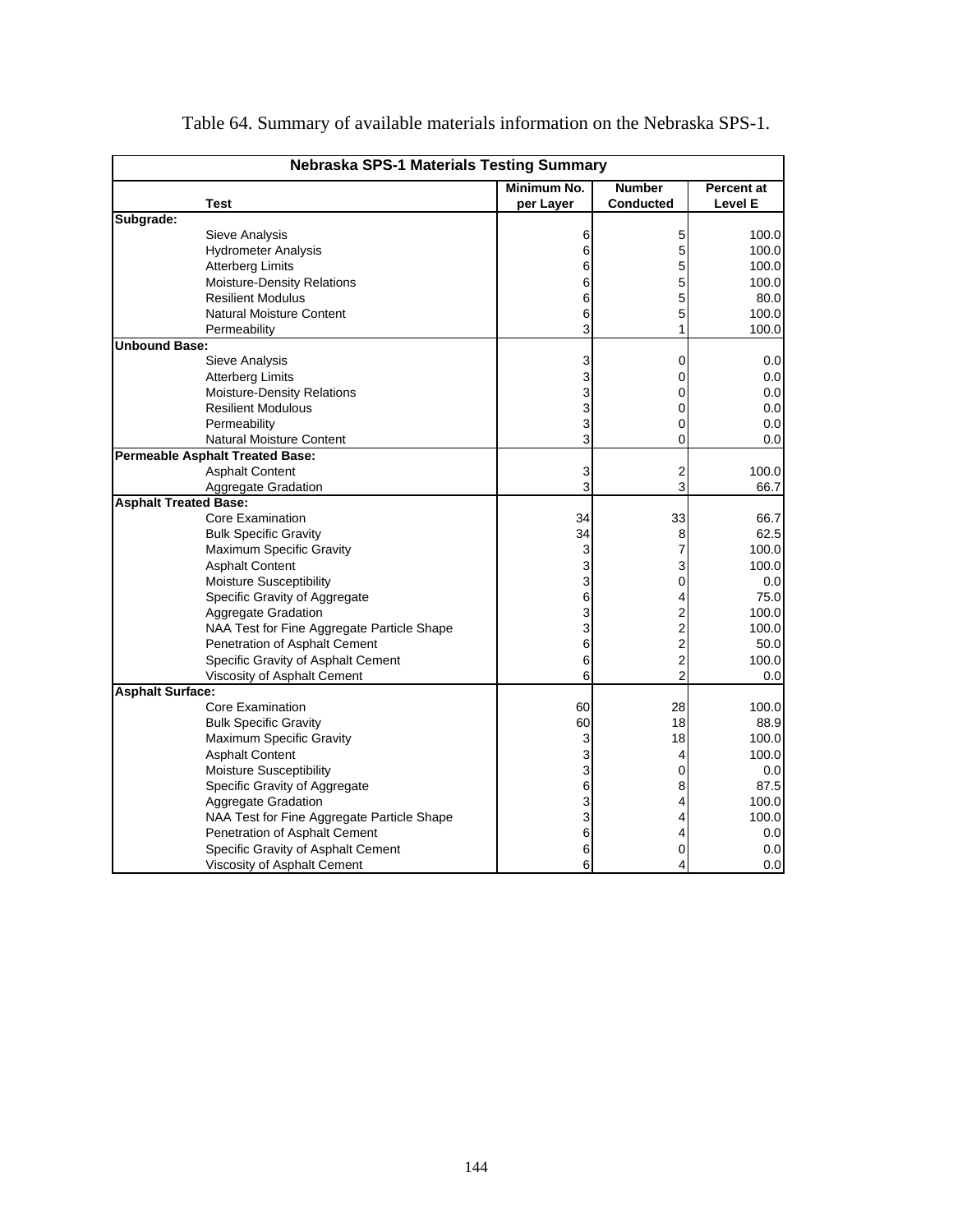#### **NEVADA**

The Nevada project was built on U.S. 80 west of Battle Mountain, NV, in 1995. U.S. 80 is a four-lane divided highway with an estimated 52 percent trucks.<sup> $(25)$ </sup> It was estimated that this project would annually receive 799,000 ESALs. The project was constructed with AC shoulders.

The project was planned for the dry-freeze environmental zone with a coarse-grained subgrade and would fill column T of the experiment factorial. This project has an average annual freeze index of 156 °C-days. On average, 223 mm of rain falls each year on the project. The subgrade samples were classified as sandy lean clay, silt with sand, silty sand, or clayey sand. Two of the five subgrade samples were fine-grained materials.

This project includes Sections 320101 through 320112 in the experiment design. The State opted not to build any supplemental sections on this project. Table 65 contains a summary of the data available for this project. It also provides the pavement section design for each section of the project.

#### **Construction Difficulties**

A plant breakdown occurred while laying the PATB. The breakdown slowed paving operations for approximately 1 hour. The breakdown occurred when the paver was in the middle of Section 320110. The paver hopper was continuously either too full or too empty during the paving of the ATB and HMA layers. A loader was used to add or remove material as necessary. Due to these problems, paving of these layers was intermittent.

#### **Project Deviations**

Section 320109 was the only section that did not have at least one layer whose average thickness deviated from the design thickness by more than 6 mm. For every section, all of the layers had variations in thickness that were larger than 6 mm from the design thickness.

Gradations of the DGAB material indicated that approximately 11 to 12 percent of the material was passing the No. 200 sieve. This was larger than the 10 percent allowed by the construction guidelines. The construction data did not show any other deviations from the guidelines.

#### **Data Completeness**

Table 66 provides a summary of the materials testing data available for this project. The subgrade testing for this project has been completed. However, very little of the other testing has been completed. The sieve analysis, moisture content, and permeability testing are the only tests that have been completed for the DGAB layer. The core examination and bulk specific gravities are only partially complete for the ATB and HMA layer. No other testing has been conducted.

The long-term monitoring requirements were met for the distress, transverse profile, longitudinal profile, and FWD data collection. However, the initial monitoring requirements were not met for any of these.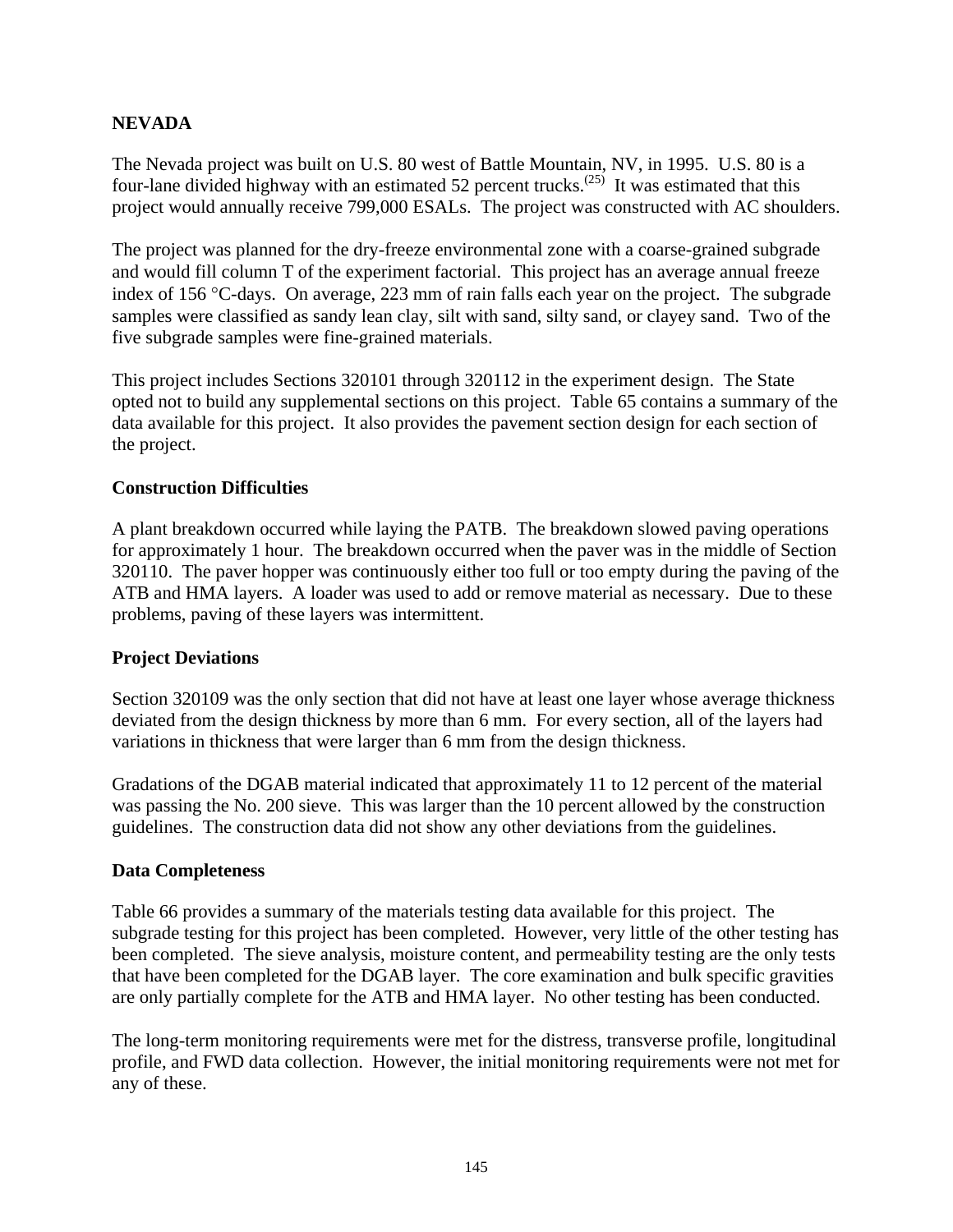|                |                                                                                     |                |                                                   |                 |                 | Nevada SPS-1 Project Key Information Summary |                                                                                         |                                 |                                |
|----------------|-------------------------------------------------------------------------------------|----------------|---------------------------------------------------|-----------------|-----------------|----------------------------------------------|-----------------------------------------------------------------------------------------|---------------------------------|--------------------------------|
| Subgrade type: | Age as of Aug. 1999:<br><b>Subgrade Treatment:</b>                                  |                | 4.0 years<br>Coarse Grained<br>Lime-treated       |                 |                 |                                              | <b>Construction Date:</b><br><b>Climatic Zone:</b><br><b>Automated Weather Station:</b> |                                 | 8/1/95<br>Dry - Freeze<br>None |
|                | Climatic data availability:                                                         |                | 17 years                                          |                 |                 |                                              |                                                                                         | <b>Automated Vehicle Class:</b> | 299 Days                       |
|                | <b>Construction Problems:</b>                                                       |                | Plant breakdown. Intermittent ATB and HMA paving. |                 |                 |                                              | Weighing-In-Motion:                                                                     |                                 | 338 Days                       |
|                | Site key information summary                                                        |                |                                                   |                 |                 |                                              |                                                                                         |                                 |                                |
|                | Surface                                                                             |                |                                                   | Base            |                 |                                              |                                                                                         | <b>Materials Testing</b>        |                                |
|                |                                                                                     | Thickness, mm  |                                                   | Thickness, mm   | <b>Type</b>     | <b>Drainage</b>                              |                                                                                         | <b>Percent Complete</b>         |                                |
| ID             | Design                                                                              | Actual         | Design                                            | Actual          |                 |                                              | Surface                                                                                 | Base                            | Subgrade                       |
| 0101           | 178                                                                                 | 183            | 203                                               | 216             | <b>DGAB</b>     | No                                           | 14                                                                                      | 50                              | 91                             |
| 0102           | 102                                                                                 | 112            | 305                                               | 297             | <b>DGAB</b>     | $\overline{N}$                               | 14                                                                                      | 50                              | 91                             |
| 0103           | 102                                                                                 | 104            | 203                                               | 224             | ATB             | No                                           | 14                                                                                      | 6                               | 91                             |
| 0104           | 178                                                                                 | 185            | $\overline{305}$                                  | 315             | <b>ATB</b>      | No                                           | 14                                                                                      | 6                               | 91                             |
| 0105           | 102                                                                                 | 107            | 203                                               | 213             | ATB/DGAB        | No                                           | 14                                                                                      | 6/50                            | 91                             |
| 0106           | 178                                                                                 | 183            | 305                                               | 318             | ATB/DGAB        | No                                           | 14                                                                                      | 6/50                            | 91                             |
| 0107           | 102                                                                                 | 112            | 203                                               | 201             | PATB/DGAB       | Yes                                          | 14                                                                                      | 0/50                            | 91                             |
| 0108           | 178                                                                                 | 178            | 305                                               | 310             | PATB/DGAB       | Yes                                          | 14                                                                                      | 0/50                            | 91                             |
| 0109           | 178                                                                                 | 178            | 407                                               | 409             | PATB/DGAB       | Yes                                          | 14                                                                                      | 0/50                            | 91                             |
| 0110           | 178                                                                                 | 168            | 203                                               | 218             | <b>ATB/PATB</b> | Yes                                          | 14                                                                                      | 6/0                             | 91                             |
| 0111           | 102                                                                                 | 104            | 305                                               | 325             | <b>ATB/PATB</b> | Yes                                          | 14                                                                                      | 6/0                             | 91                             |
| 0112           | 102                                                                                 | 114            | 407                                               | 422             | <b>ATB/PATB</b> | Yes                                          | 14                                                                                      | 6/0                             | 91                             |
|                | Key monitoring data availability summary -- Number of tests recorded in IMS to date |                |                                                   |                 |                 |                                              |                                                                                         |                                 |                                |
|                | IRI (Date at                                                                        |                |                                                   | <b>Distress</b> | Rut             |                                              |                                                                                         |                                 | Adequacy                       |
| ID             | l nitial.)                                                                          | <b>FWD</b>     | <b>Manual</b>                                     | <b>PASCO</b>    | Depth           | Friction                                     | <b>Traffic</b>                                                                          | Comments                        | Code                           |
| 0101           | 7 (12/3/96)                                                                         | 18             | 10                                                | 1               | 8               | $\Omega$                                     | 3                                                                                       |                                 | 3                              |
| 0102           | 3(4/22/97)                                                                          | 6              | 3                                                 | $\mathbf{1}$    | 3               | $\Omega$                                     | 1                                                                                       |                                 | 3                              |
| 0103           | 3(4/22/97)                                                                          | 5              | 3                                                 | 1               | 3               | $\Omega$                                     | $\mathbf{1}$                                                                            |                                 | 3                              |
| 0104           | 3(4/22/97)                                                                          | 5              | 3                                                 | $\mathbf{1}$    | $\overline{3}$  | $\Omega$                                     | $\mathbf{1}$                                                                            |                                 | $\overline{3}$                 |
| 0105           | 3(4/22/97)                                                                          | $\overline{6}$ | 3                                                 | $\mathbf{1}$    | $\overline{3}$  | $\Omega$                                     | $\mathbf{1}$                                                                            |                                 | 3                              |
| 0106           | 3(4/22/97)                                                                          | 6              | 3                                                 | 1               | 3               | $\Omega$                                     | 1                                                                                       |                                 | 3                              |
| 0107           | 3(4/22/97)                                                                          | 5              | 3                                                 | $\mathbf{1}$    | 3               | $\Omega$                                     | 1                                                                                       |                                 | 3                              |
| 0108           | 3(4/22/97)                                                                          | 5              | 3                                                 | $\mathbf{1}$    | 3               | $\Omega$                                     | $\mathbf{1}$                                                                            |                                 | 3                              |
| 0109           | 3(4/22/97)                                                                          | 6              | 3                                                 | $\mathbf{1}$    | 3               | 0                                            | 1                                                                                       |                                 | 3                              |
| 0110           | 3(4/22/97)                                                                          | 4              | 3                                                 | 1               | 3               | 0                                            | $\mathbf{1}$                                                                            |                                 | 3                              |
| 0111           | 3(4/22/97)                                                                          | 4              | $\overline{2}$                                    | 1               | 3               | 0                                            | $\overline{1}$                                                                          |                                 | 3                              |
| 0112           | 3(4/22/97)                                                                          | 5              | 3                                                 | $\mathbf{1}$    | 3               | $\Omega$                                     | $\mathbf{1}$                                                                            |                                 | 3                              |

### Table 65. Summary of key project monitoring data for the Nevada SPS-1.

This project has 1 year of traffic data available.

AWS equipment has been installed on this project, but there are no AWS data in the IMS. This project is linked to the SPS-2 project for which data do exist in the IMS. The project has 17 years of data from the NOAA database.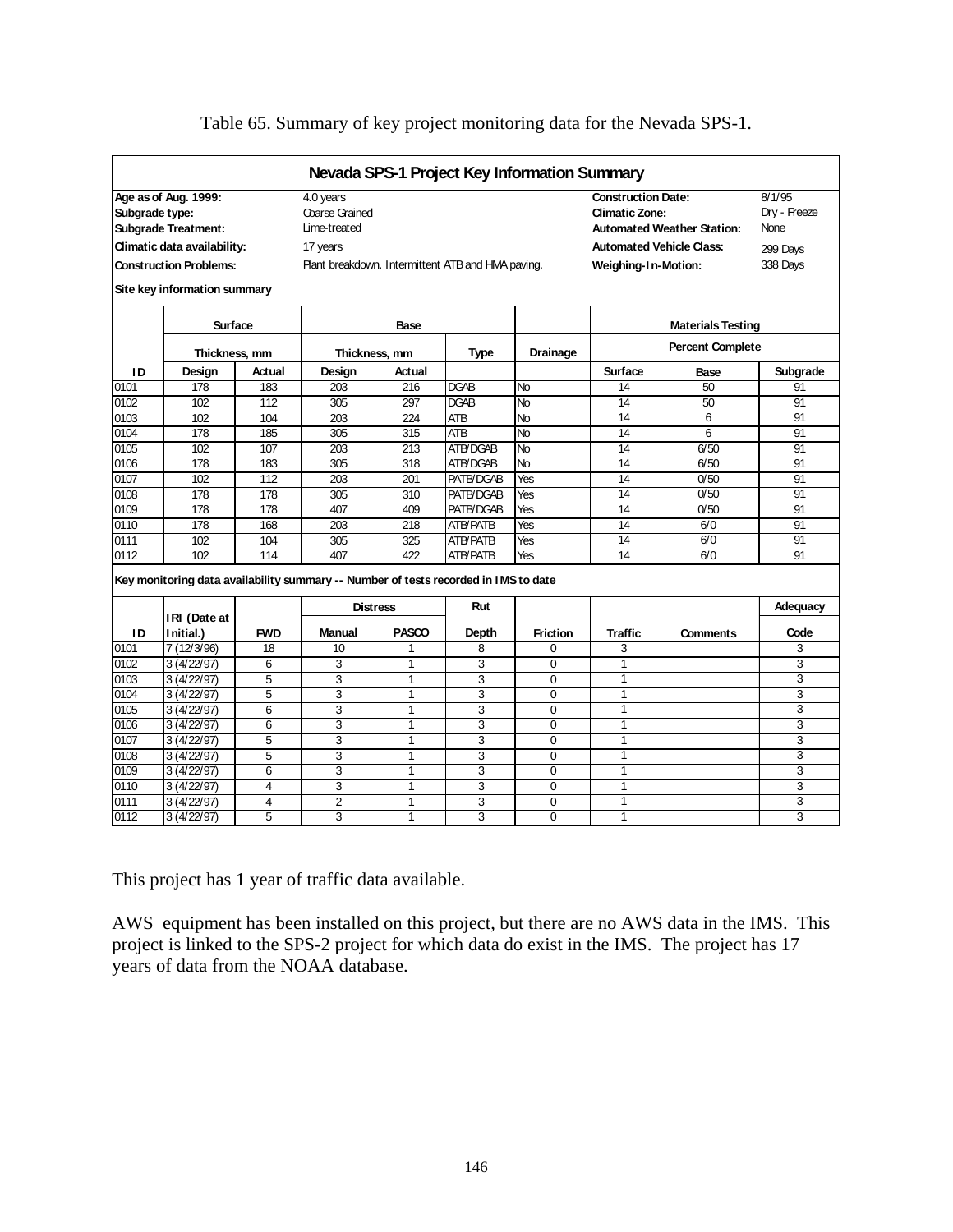|                              | <b>Nevada SPS-1 Materials Testing Summary</b> |             |                  |            |  |  |  |  |  |
|------------------------------|-----------------------------------------------|-------------|------------------|------------|--|--|--|--|--|
|                              |                                               | Minimum No. | <b>Number</b>    | Percent at |  |  |  |  |  |
|                              | <b>Test</b>                                   | per Layer   | <b>Conducted</b> | Level E    |  |  |  |  |  |
| Subgrade:                    |                                               |             |                  |            |  |  |  |  |  |
|                              | Sieve Analysis                                | 6           | 6                | 100.0      |  |  |  |  |  |
|                              | <b>Hydrometer Analysis</b>                    | 6           | 6                | 100.0      |  |  |  |  |  |
|                              | <b>Atterberg Limits</b>                       | 6           | 6                | 100.0      |  |  |  |  |  |
|                              | Moisture-Density Relations                    | 6           | 6                | 100.0      |  |  |  |  |  |
|                              | <b>Resilient Modulus</b>                      | 6           | 5                | 100.0      |  |  |  |  |  |
|                              | <b>Natural Moisture Content</b>               | 6           | 6                | 100.0      |  |  |  |  |  |
|                              | Permeability                                  | 6           | 6                | 100.0      |  |  |  |  |  |
| <b>Unbound Base:</b>         |                                               |             |                  |            |  |  |  |  |  |
|                              | Sieve Analysis                                | 3           | 3                | 100.0      |  |  |  |  |  |
|                              | <b>Atterberg Limits</b>                       | 3           | 3                | 100.0      |  |  |  |  |  |
|                              | <b>Moisture-Density Relations</b>             | 3           | 3                | 100.0      |  |  |  |  |  |
|                              | <b>Resilient Modulous</b>                     | 3           | $\Omega$         | 0.0        |  |  |  |  |  |
|                              | Permeability                                  | 3           | 3                | 100.0      |  |  |  |  |  |
|                              | <b>Natural Moisture Content</b>               | 3           | 3                | 100.0      |  |  |  |  |  |
|                              | <b>Permeable Asphalt Treated Base:</b>        |             |                  |            |  |  |  |  |  |
|                              | <b>Asphalt Content</b>                        | 3           | 4                | 100.0      |  |  |  |  |  |
|                              | <b>Aggregate Gradation</b>                    | 3           | 4                | 100.0      |  |  |  |  |  |
| <b>Asphalt Treated Base:</b> |                                               |             |                  |            |  |  |  |  |  |
|                              | <b>Core Examination</b>                       | 34          | 19               | 100.0      |  |  |  |  |  |
|                              | <b>Bulk Specific Gravity</b>                  | 34          | 1                | 100.0      |  |  |  |  |  |
|                              | Maximum Specific Gravity                      | 3           | 0                | 0.0        |  |  |  |  |  |
|                              | <b>Asphalt Content</b>                        | 3           | 4                | 100.0      |  |  |  |  |  |
|                              | Moisture Susceptibility                       | 3           | 0                | 0.0        |  |  |  |  |  |
|                              | Specific Gravity of Aggregate                 | 3           | 6                | 100.0      |  |  |  |  |  |
|                              | Aggregate Gradation                           | 3           | 3                | 100.0      |  |  |  |  |  |
|                              | NAA Test for Fine Aggregate Particle Shape    | 3           | $\Omega$         | 0.0        |  |  |  |  |  |
|                              | Penetration of Asphalt Cement                 | 6           | 3                | 100.0      |  |  |  |  |  |
|                              | Specific Gravity of Asphalt Cement            | 6           | $\Omega$         | 0.0        |  |  |  |  |  |
|                              | Viscosity of Asphalt Cement                   | 6           | 3                | 100.0      |  |  |  |  |  |
| <b>Asphalt Surface:</b>      |                                               |             |                  |            |  |  |  |  |  |
|                              | <b>Core Examination</b>                       | 60          | 60               | 100.0      |  |  |  |  |  |
|                              | <b>Bulk Specific Gravity</b>                  | 60          | 32               | 100.0      |  |  |  |  |  |
|                              | Maximum Specific Gravity                      | 3           | $\mathbf 0$      | 0.0        |  |  |  |  |  |
|                              | <b>Asphalt Content</b>                        | 3           | $\overline{2}$   | 100.0      |  |  |  |  |  |
|                              | Moisture Susceptibility                       | 3           | 0                | 0.0        |  |  |  |  |  |
|                              | Specific Gravity of Aggregate                 | 6           | 4                | 100.0      |  |  |  |  |  |
|                              | Aggregate Gradation                           | 3           | 2                | 100.0      |  |  |  |  |  |
|                              | NAA Test for Fine Aggregate Particle Shape    | 3           | 0                | 0.0        |  |  |  |  |  |
|                              | Penetration of Asphalt Cement                 | 6           | 7                | 100.0      |  |  |  |  |  |
|                              | Specific Gravity of Asphalt Cement            | 6           | 0                | 0.0        |  |  |  |  |  |
|                              | Viscosity of Asphalt Cement                   | 6           | 8                | 100.0      |  |  |  |  |  |

Table 66. Summary of available materials testing data on the Nevada SPS-1.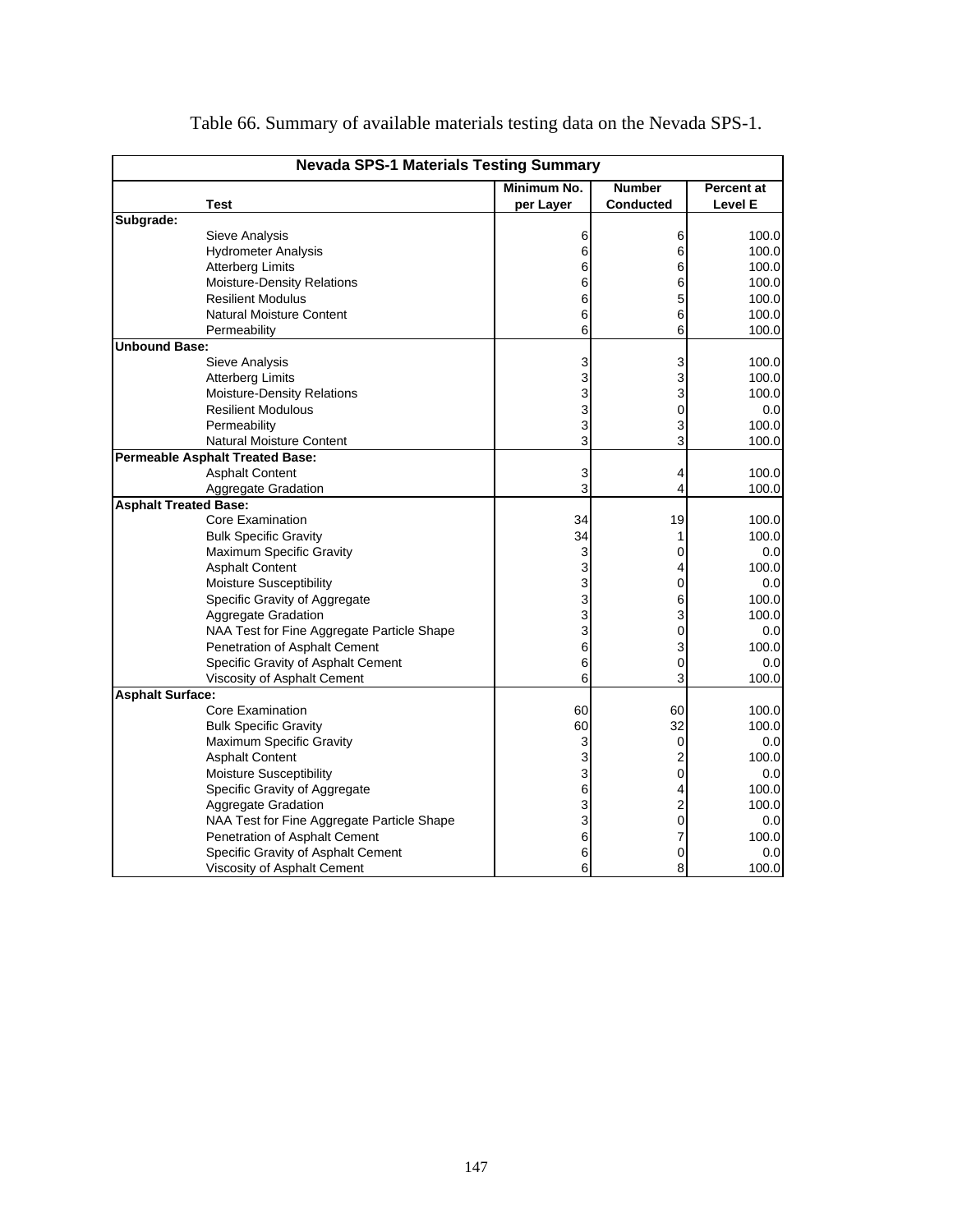#### **NEW MEXICO**

The New Mexico project was built on U.S. 25 north of Las Cruces, NM, in 1995. U.S. 25 is a four-lane divided highway with an estimated 18 percent trucks.<sup> $(26)$ </sup> It was estimated that this project would annually receive 393,000 ESALs. The project was constructed with AC shoulders.

The project was planned for the dry-no freeze environmental zone with a fine-grained subgrade and would fill column V of the experiment factorial. This project has an average annual freeze index of 5 °C-days. On average, 290 mm of rain falls each year on the project. The subgrade samples were classified as fat clay, fat clay with sand, sandy fat clay, or clayey sand. One of the six subgrade samples was coarse-grained material.

This project includes Sections 350101 through 350112 in the experiment design. The State opted not to build any supplemental sections on this project. Table 67 contains a summary of the data available for this project. It also provides the pavement section design for each section of the project.

#### **Construction Difficulties**

Some problems with paving occurred during the placement of the ATB. One truckload of mix was tender. In addition, the air voids were 2 to 3 percent higher than allowed for the ATB. The batch plant broke down and paving was delayed. Once the batch plant was brought back on-line, the air void difficulties in the ATB were corrected. No other difficulties were noted during construction.

#### **Project Deviations**

All sections except two (350102 and 350108) had at least one layer with the average thickness deviating from the design thickness by more than 6 mm. Based on the elevation surveys, all of the layers on all of the sections deviate somewhere within each section from the design thickness by more than 6 mm.

The design of the ATB mix did not meet the minimum requirements set by the construction guidelines. This material should have a flow between 3 and 7.6 mm and a stability of at least 10 kN. The design of the ATB mix for this project had a flow of 1.8 mm and a stability of 9.5 kN.

Samples of the HMA mix indicated that the aggregate in the surface mix had more material passing the No. 4 sieve than allowed. The testing data recorded over 50 percent of the aggregate from the surface passing the No. 4 sieve. The construction guidelines indicate that no more than 40 percent should pass the No. 4 sieve.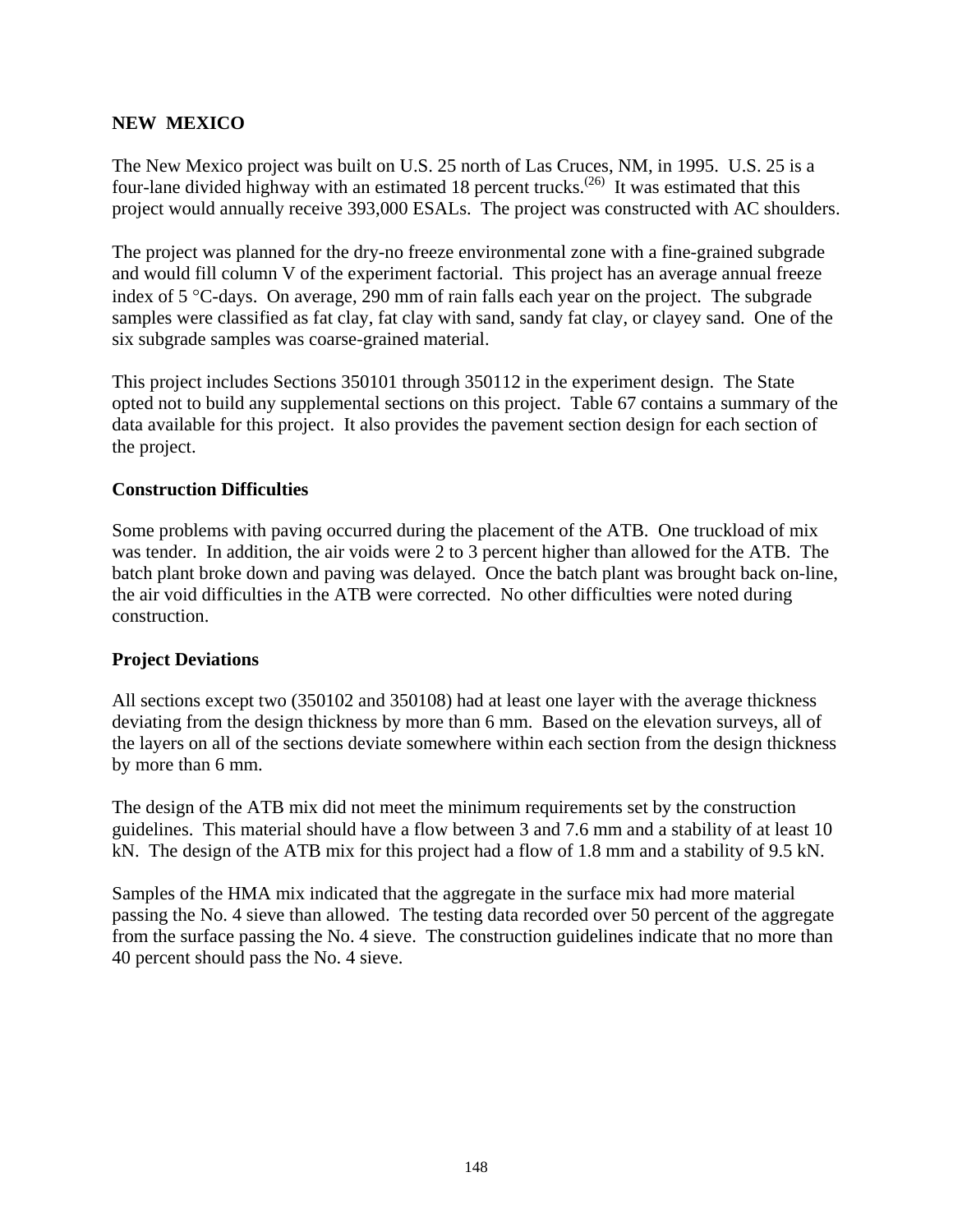|                |                                                                                     |              |                 |                 |                  |                 | New Mexico SPS-1 Project Key Information Summary |                                   |                 |  |
|----------------|-------------------------------------------------------------------------------------|--------------|-----------------|-----------------|------------------|-----------------|--------------------------------------------------|-----------------------------------|-----------------|--|
|                | Age as of Aug. 1999:                                                                |              | 3.7             |                 |                  |                 | <b>Construction Date:</b>                        |                                   | 11/1/95         |  |
| Subgrade type: |                                                                                     |              | Fine Grained    |                 |                  |                 | <b>Climatic Zone:</b>                            |                                   | Dry - No Freeze |  |
|                | <b>Subgrade Treatment:</b>                                                          |              | None            |                 |                  |                 |                                                  | <b>Automated Weather Station:</b> | 1075 Days       |  |
|                | Climatic data availability:                                                         |              |                 |                 |                  |                 | <b>Automated Vehicle Class:</b>                  |                                   |                 |  |
|                |                                                                                     |              | 17 years        |                 |                  |                 |                                                  |                                   | <b>None</b>     |  |
|                | <b>Construction Problems:</b>                                                       |              | Plant breakdown |                 |                  |                 | Weighing-In-Motion:                              |                                   | None            |  |
|                | Site key information summary                                                        |              |                 |                 |                  |                 |                                                  |                                   |                 |  |
|                | <b>Surface</b>                                                                      |              |                 | Base            |                  |                 |                                                  | <b>Materials Testing</b>          |                 |  |
|                | Thickness, mm                                                                       |              |                 | Thickness, mm   | Type             | <b>Drainage</b> |                                                  | <b>Percent Complete</b>           |                 |  |
| ID             | Design                                                                              | Actual       | Design          | Actual          |                  |                 | <b>Surface</b>                                   | <b>Base</b>                       | Subgrade        |  |
| 0101           | 178                                                                                 | 168          | 203             | 218             | <b>DGAB</b>      | No              | 86                                               | 33                                | 100             |  |
| 0102           | 102                                                                                 | 107          | 305             | 310             | <b>DGAB</b>      | <b>No</b>       | 86                                               | 33                                | 100             |  |
| 0103           | 102                                                                                 | 119          | 203             | 183             | <b>ATB</b>       | <b>No</b>       | 86                                               | 90                                | 100             |  |
| 0104           | 178                                                                                 | 191          | 305             | 282             | ATB              | <b>No</b>       | 86                                               | 90                                | 100             |  |
| 0105           | 102                                                                                 | 135          | 203             | 196             | ATB/DGAB         | <b>No</b>       | 86                                               | 90/33                             | 100             |  |
| 0106           | 178                                                                                 | 178          | 305             | 277             | ATB/DGAB         | <b>No</b>       | 86                                               | 90/33                             | 100             |  |
| 0107           | 102                                                                                 | 135          | 203             | 203             | PATB/DGAB        | Yes             | 86                                               | 33/33                             | 100             |  |
| 0108           | 178                                                                                 | 183          | 305             | 310             | PATB/DGAB        | Yes             | 86                                               | 33/33                             | 100             |  |
| 0109           | 178                                                                                 | 188          | 407             | 417             | <b>PATB/DGAB</b> | Yes             | 86                                               | 33/33                             | 100             |  |
| 0110           | 178                                                                                 | 185          | 203             | 211             | <b>ATB/PATB</b>  | Yes             | 86                                               | 90/33                             | 100             |  |
| 0111           | 102                                                                                 | 109          | 305             | 287             | <b>ATB/PATB</b>  | Yes             | 86                                               | 90/33                             | 100             |  |
| 0112           | 102                                                                                 | 112          | 407             | 376             | ATB/PATB         | Yes             | 86                                               | 90/33                             | 100             |  |
|                | Key monitoring data availability summary -- Number of tests recorded in IMS to date |              |                 |                 |                  |                 |                                                  |                                   |                 |  |
|                |                                                                                     |              |                 | <b>Distress</b> | Rut              |                 |                                                  |                                   | Adequacy        |  |
|                | IRI (Date at                                                                        |              |                 |                 |                  |                 |                                                  |                                   |                 |  |
| ID             | Initial.)                                                                           | <b>FWD</b>   | Manual          | <b>PASCO</b>    | Depth            | <b>Friction</b> | <b>Traffic</b>                                   | <b>Comments</b>                   | Code            |  |
| 0101           | $\frac{1}{1}$ (3/11/97)                                                             | 1            | 2               | 0               | $\overline{2}$   | $\Omega$        | $\Omega$                                         |                                   | 3               |  |
| 0102           | 1(3/11/97)                                                                          | $\mathbf{1}$ | $\overline{2}$  | 0               | 2                | $\mathbf 0$     | $\Omega$                                         |                                   | 3               |  |
| 0103           | 1(3/11/97)                                                                          | $\mathbf{1}$ | $\overline{2}$  | 0               | $\overline{2}$   | $\Omega$        | $\Omega$                                         |                                   | 3               |  |
| 0104           | 1(3/11/97)                                                                          | $\mathbf{1}$ | $\overline{2}$  | 0               | $\overline{2}$   | $\Omega$        | $\Omega$                                         |                                   | 3               |  |
| 0105           | 1(3/11/97)                                                                          | $\mathbf{1}$ | $\overline{2}$  | 0               | 2                | $\mathbf 0$     | $\overline{0}$                                   |                                   | 3               |  |
| 0106           | 1(3/11/97)                                                                          | $\mathbf{1}$ | $\overline{2}$  | $\overline{0}$  | $\overline{2}$   | $\overline{0}$  | $\Omega$                                         |                                   | 3               |  |
| 0107           | 1(3/11/97)                                                                          | $\mathbf{1}$ | $\overline{2}$  | 0               | 2                | $\mathbf 0$     | $\Omega$                                         |                                   | 3               |  |
| 0108           | 1(3/11/97)                                                                          | 1            | $\overline{2}$  | 0               | $\overline{2}$   | $\Omega$        | $\Omega$                                         |                                   | 3               |  |
| 0109           | 1(3/11/97)                                                                          | $\mathbf{1}$ | $\overline{2}$  | 0               | $\overline{2}$   | $\mathbf 0$     | $\mathbf 0$                                      |                                   | 3               |  |
| 0110           | 1 (3/11/97)                                                                         | $\mathbf{1}$ | $\overline{2}$  | $\Omega$        | $\overline{2}$   | $\Omega$        | $\Omega$                                         |                                   | 3               |  |
| 0111           | 1(3/11/97)                                                                          | $\mathbf{1}$ | $\overline{2}$  | $\Omega$        | $\overline{2}$   | $\mathbf 0$     | $\mathbf 0$                                      |                                   | 3               |  |
| 0112           | 1(3/11/97)                                                                          | 1            | $\overline{2}$  | $\Omega$        | 1                | $\Omega$        | $\Omega$                                         |                                   | 3               |  |

#### Table 67. Summary of key project monitoring data for the New Mexico SPS-1.

#### **Data Completeness**

Table 68 provides a summary of the materials testing data available for this project. The materials testing on this project is essentially complete. Testing is still required on the DGAB. This testing includes the sieve analysis, Atterberg limits, moisture-density relations, and resilient modulus.

The frequency requirements for the long-term monitoring have been met for all of the data collection types. The initial monitoring requirements were not met for any of the types of monitoring data that are collected.

This project does not have any available traffic data.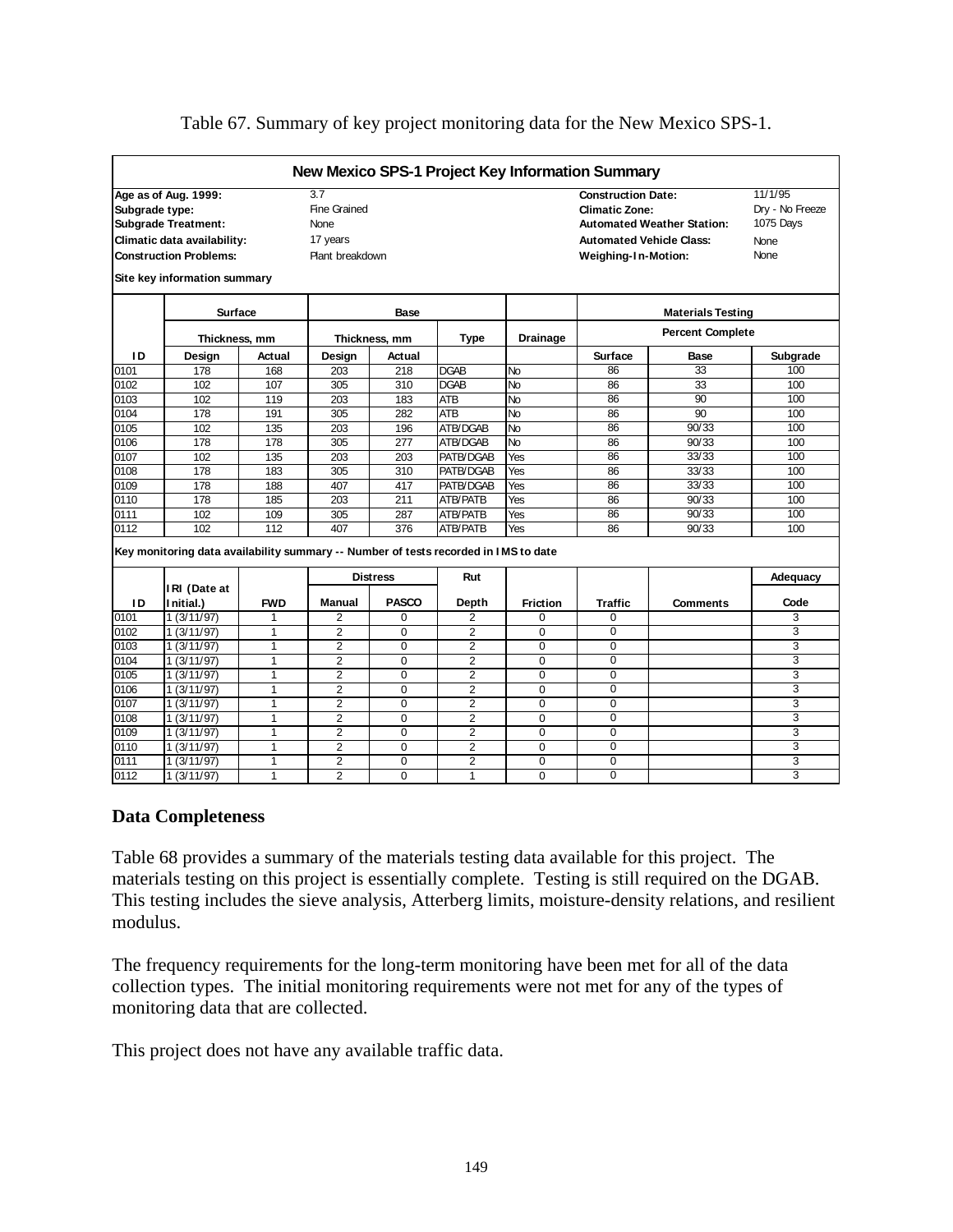Approximately 1,075 days of AWS data are available for this project. It should have 1,307 days. This project also has 17 years of data from the NOAA database.

|                              | <b>New Mexico SPS-1 Materials Testing Summary</b> |             |                  |                   |
|------------------------------|---------------------------------------------------|-------------|------------------|-------------------|
|                              |                                                   | Minimum No. | <b>Number</b>    | <b>Percent at</b> |
|                              | <b>Test</b>                                       | per Layer   | <b>Conducted</b> | Level E           |
| Subgrade:                    |                                                   |             |                  |                   |
|                              | Sieve Analysis                                    | 6           | 6                | 100.0             |
|                              | <b>Hydrometer Analysis</b>                        | 6           | 6                | 100.0             |
|                              | <b>Atterberg Limits</b>                           | 6           | 6                | 100.0             |
|                              | <b>Moisture-Density Relations</b>                 | 6           | 6                | 100.0             |
|                              | <b>Resilient Modulus</b>                          | 6           | 11               | 100.0             |
|                              | <b>Natural Moisture Content</b>                   | 6           | 6                | 100.0             |
|                              | Permeability                                      | 3           | 3                | 33.3              |
| <b>Unbound Base:</b>         |                                                   |             |                  |                   |
|                              | Sieve Analysis                                    | 3           | 0                | 0.0               |
|                              | <b>Atterberg Limits</b>                           | 3           | 0                | 0.0               |
|                              | <b>Moisture-Density Relations</b>                 | 3           | 0                | 0.0               |
|                              | <b>Resilient Modulus</b>                          | 3           | $\Omega$         | 0.0               |
|                              | Permeability                                      | 3           | 3                | 100.0             |
|                              | Natural Moisture Content                          | 3           | 3                | 100.0             |
|                              | <b>Permeable Asphalt Treated Base:</b>            |             |                  |                   |
|                              | <b>Asphalt Content</b>                            | 3           | 1                | 100.0             |
|                              | Aggregate Gradation                               | 3           |                  | 100.0             |
| <b>Asphalt Treated Base:</b> |                                                   |             |                  |                   |
|                              | Core Examination                                  | 34          | 35               | 100.0             |
|                              | <b>Bulk Specific Gravity</b>                      | 34          | 20               | 100.0             |
|                              | Maximum Specific Gravity                          | 3           | 3                | 100.0             |
|                              | <b>Asphalt Content</b>                            | 3           | 5                | 100.0             |
|                              | Moisture Susceptibility                           | 3           | $\overline{2}$   | 100.0             |
|                              | Specific Gravity of Aggregate                     | 6           | 6                | 100.0             |
|                              | Aggregate Gradation                               | 3           | 5                | 100.0             |
|                              | NAA Test for Fine Aggregate Particle Shape        | 3           | $\overline{2}$   | 100.0             |
|                              | Penetration of Asphalt Cement                     | 3           | 3                | 100.0             |
|                              | Specific Gravity of Asphalt Cement                | 3           | 3                | 100.0             |
|                              | Viscosity of Asphalt Cement                       | 3           | 3                | 100.0             |
| <b>Asphalt Surface:</b>      |                                                   |             |                  |                   |
|                              | Core Examination                                  | 60          | 82               | 100.0             |
|                              | <b>Bulk Specific Gravity</b>                      | 60          | 59               | 100.0             |
|                              | Maximum Specific Gravity                          | 3           | 3                | 100.0             |
|                              | <b>Asphalt Content</b>                            | 3           | 3                | 100.0             |
|                              | Moisture Susceptibility                           | 3           | 3                | 100.0             |
|                              | Specific Gravity of Aggregate                     | 6           | 6                | 100.0             |
|                              | <b>Aggregate Gradation</b>                        | 3           | 3                | 100.0             |
|                              | NAA Test for Fine Aggregate Particle Shape        | 3           | 4                | 100.0             |
|                              | Penetration of Asphalt Cement                     | 6           | 3                | 100.0             |
|                              | Specific Gravity of Asphalt Cement                | 6           | 3                | 100.0             |
|                              | Viscosity of Asphalt Cement                       | 6           | 3                | 100.0             |

Table 68. Summary of available materials testing data on the New Mexico SPS-1.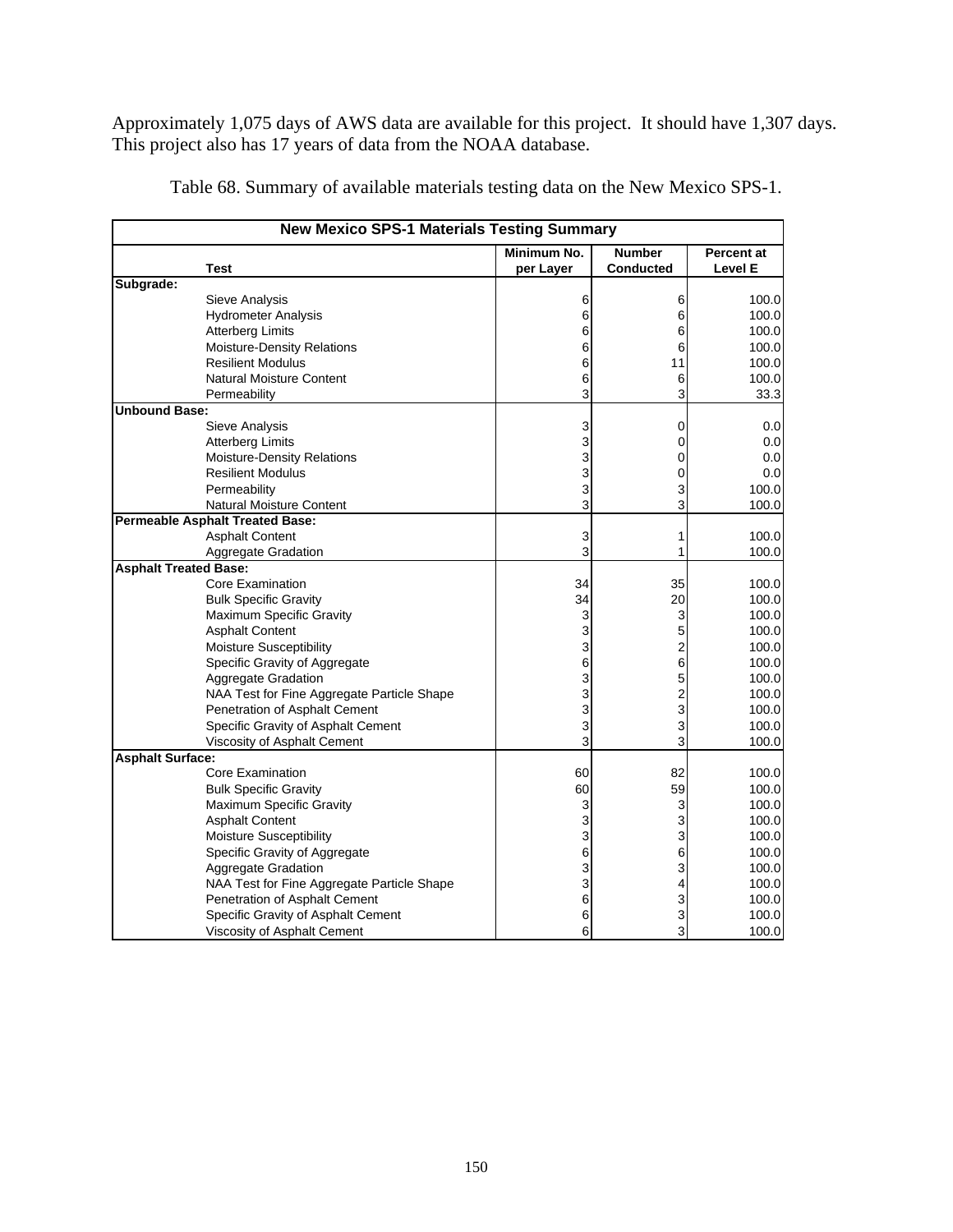### **OHIO**

The Ohio project was built on U.S. 23 south of Waldo, OH, in 1995. U.S. 23 is a four-lane divided highway with an estimated 12 percent trucks.<sup>(26)</sup> The project was constructed with AC shoulders.

The project was planned for the wet-freeze environmental zone with a fine-grained subgrade and would fill column J of the experiment factorial. This project has an average annual freeze index of 208 °C-days. On average, 972 mm of rain falls each year on the project. No information is available as to the actual subgrade classification.

This project includes Sections 390101 through 390112 in the experiment design. The State opted to build two supplemental sections on this project. Table 69 contains a summary of the data available for this project. It also provides the pavement section design for each section of the project. This project was opened for two to three weeks and then closed for approximately one year to repair some of the test sections that failed immediately after construction.

#### **Construction Difficulties**

A fill material was added on all of the sections. The typical lift thickness was 305 mm. Section 390105 was found to have 508 mm of embankment. The SHA determined that 508 mm was too thick and the embankment was cut down to 102 mm. The subgrade was resampled at this time.

#### **Project Deviations**

The average thickness recorded for the surface on Section 390110 and the ATB on Sections 390111 and 390112 deviate from the design thickness by more than 6 mm. Based on the elevation data, at least one thickness measurement of each layer on all of the sections indicates a deviation from the design thickness of more than 6 mm.

The lift thickness on the DGAB was much larger than the 152 mm allowed. These values ranged from 178 mm to 254 mm.

The gradation of the aggregate in the PATB layer is to have less than 2 percent passing the No. 200 sieve. One of the samples of this material contained 7 percent passing the No. 200 sieve.

The gradation of the aggregate included in the surface mix was to have less than 40 percent passing the No. 4 sieve. Four samples were obtained from this mix for the purpose of gradation testing. All four of these samples indicated that the amount of aggregate passing the No. 4 sieve was between 44 and 54 percent.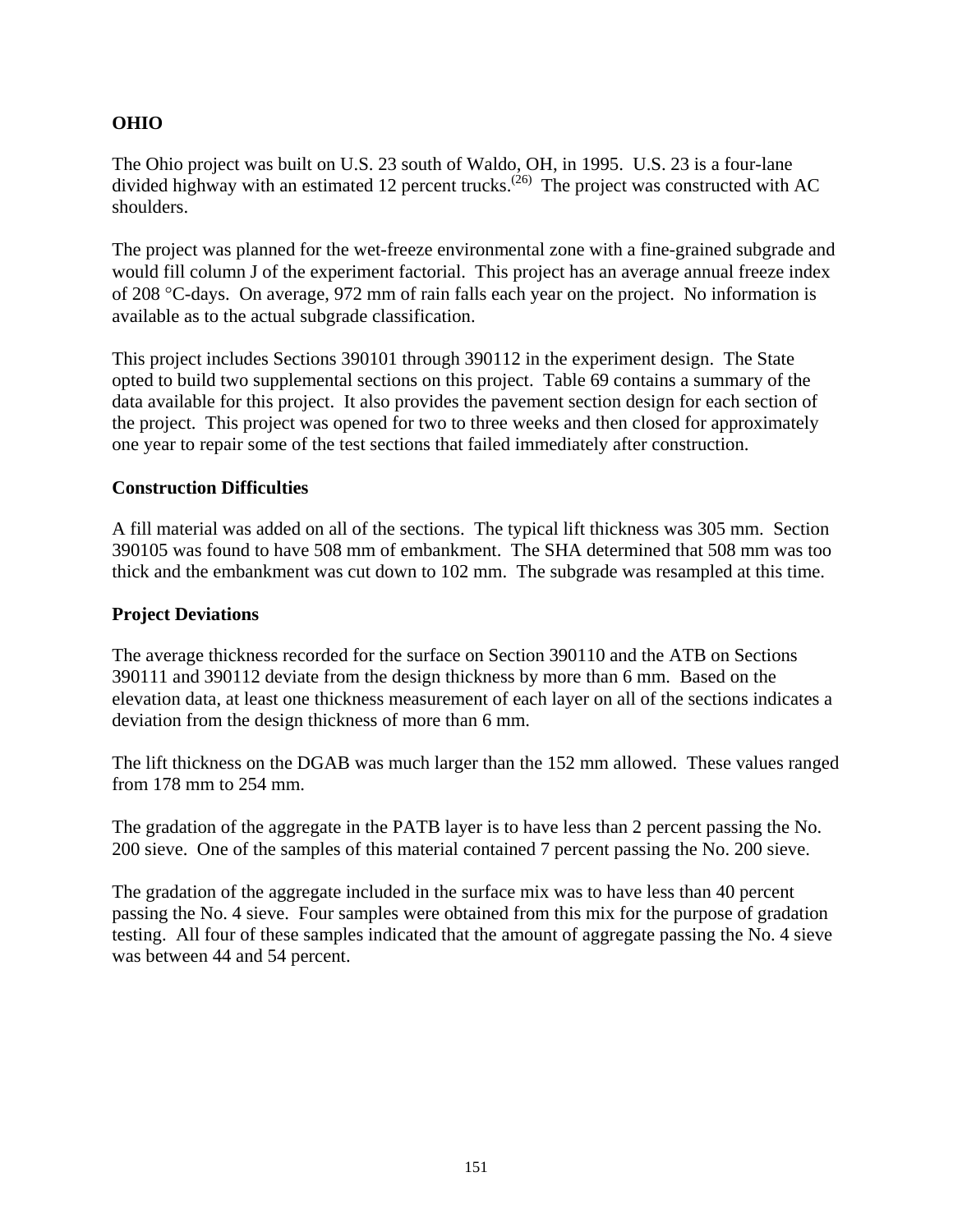|                |                                                                                                                    |               |                                                                              |               | <b>Ohio SPS-1 Project Key Information Summary</b> |                 |                                                    |                                                                                             |                                                     |
|----------------|--------------------------------------------------------------------------------------------------------------------|---------------|------------------------------------------------------------------------------|---------------|---------------------------------------------------|-----------------|----------------------------------------------------|---------------------------------------------------------------------------------------------|-----------------------------------------------------|
| Subgrade type: | Age as of Aug. 1999:<br><b>Subgrade Treatment:</b><br>Climatic data availability:<br><b>Construction Problems:</b> |               | 4.6 years<br>Fine Grained<br><b>None</b><br>17 years<br>Fill material placed |               |                                                   |                 | <b>Construction Date:</b><br><b>Climatic Zone:</b> | <b>Automated Weather Station:</b><br><b>Automated Vehicle Class:</b><br>Weighing-In-Motion: | 1/1/95<br>Wet - Freeze<br>1600 Days<br>None<br>None |
|                | Site key information summary                                                                                       |               |                                                                              |               |                                                   |                 |                                                    |                                                                                             |                                                     |
|                |                                                                                                                    | Surface       |                                                                              | Base          |                                                   |                 |                                                    | <b>Materials Testing</b>                                                                    |                                                     |
|                |                                                                                                                    | Thickness, mm |                                                                              | Thickness, mm | Type                                              | <b>Drainage</b> |                                                    | <b>Percent Complete</b>                                                                     |                                                     |
| ID             | Design                                                                                                             | Actual        | Design                                                                       | Actual        |                                                   |                 | Surface                                            | <b>Base</b>                                                                                 | Subgrade                                            |
| 0101           | 178                                                                                                                | 175           | 203                                                                          | 203           | <b>DGAB</b>                                       | <b>INo</b>      | 82                                                 | 17                                                                                          | 9                                                   |

0102 | 102 | 99 | 305 | 300 |DGAB |No | 82 | 17 | 9 0103 | 102 | 99 | 203 | 203 |ATB | | 82 | 19 | 9 0104 | 178 | 178 | 305 | 300 |ATB |No | 82 | 19 | 9 0105 | 102 | 102 | 203 | 102 |ATB/DGAB |No | 82 | 19/17 | 9 0106 | 178 | 173 | 305 | 99 |ATB/DGAB |No | 82 | 19/17 | 9 0107 | 102 | 97 | 203 | 104 |PATB/DGAB |Yes | 82 | 100/17 | 9 0108 | 178 | 168 | 305 | 203 |PATB/DGAB |Yes | 82 | 100/17 | 9 0109 | 178 | 178 | 407 | 305 |PATB/DGAB |Yes | 82 | 100/17 | 9 0110 | 178 | 185 | 203 | 99 |ATB/PATB |Yes | 82 | 19/100 | 9 0111 | 102 | 102 | 305 | 109 |ATB/PATB |Yes | 82 | 19/100 | 9 0112 | 102 | 102 | 407 | 102 |ATB/PATB |Yes | 82 | 19/100 | 9

#### Table 69. Summary of key project monitoring data for the Ohio SPS-1.

**Key monitoring data availability summary -- Number of tests recorded in I MS to date**

|      |                          |            |                | <b>Distress</b> | Rut            |                 |                |                 | Adequacy |
|------|--------------------------|------------|----------------|-----------------|----------------|-----------------|----------------|-----------------|----------|
| ID   | I RI                     | <b>FWD</b> | <b>Manual</b>  | <b>PASCO</b>    | Depth          | <b>Friction</b> | <b>Traffic</b> | <b>Comments</b> | Code     |
| 0101 | 3(8/14/96)               | 4          |                |                 | 2              | 0               | $\Omega$       |                 | 3        |
| 0102 | 4 (8/14/96)              | 6          | 2              |                 | 3              | 0               | $\Omega$       |                 | 3        |
| 0103 | 3(8/14/96)               | 4          | 3              | $\Omega$        | 2              | $\Omega$        | $\Omega$       |                 | 3        |
| 0104 | 4 (8/14/96)              | 4          | $\overline{2}$ |                 | 2              | 0               | $\Omega$       |                 | 3        |
| 0105 | 3(8/14/96)               | 6          | 3              |                 | 4              | $\Omega$        | $\Omega$       |                 | 3        |
| 0106 | 4 (8/14/96)              | 4          | 3              |                 | 3              | 0               | $\Omega$       |                 | 3        |
| 0107 | 4 $(8/\overline{14/96})$ | 3          | 2              |                 | 3              | 0               | $\mathbf 0$    |                 | 3        |
| 0108 | 4 (8/14/96)              | 5          | 3              |                 | 3              | 0               | $\Omega$       |                 | 3        |
| 0109 | 4 $(8/\overline{14/96})$ | 5          | 3              |                 | 3              |                 | $\Omega$       |                 | 3        |
| 0110 | 4 (8/14/96)              | 5          | 4              |                 | 3              | 0               | $\Omega$       |                 | 3        |
| 0111 | 4 (8/14/96)              | 3          | 2              |                 | 2              | 0               | $\Omega$       |                 | 3        |
| 0112 | 4 (8/14/96)              | 5          |                |                 | 2              | 0               | $\Omega$       |                 | 3        |
| 0159 | 1(11/12/98)              | 4          | $\Omega$       | $\Omega$        | $\Omega$       | 0               | $\Omega$       |                 | 3        |
| 0160 | 3(12/27/96)              | 2          | 3              |                 | $\overline{2}$ | 0               | $\Omega$       |                 | 3        |

19/100

100/17 100/17 19/100 19/100

17 19 19 19/17 19/17 100/17

#### **Data Completeness**

0159 0160

Table 70 contains a summary of the available materials testing data. The testing is essentially complete for the HMA surface. The ATB still requires core examinations, bulk specific gravity tests, and moisture susceptibility tests. The only testing that has been completed on the DGAB is a sieve analysis and the permeability testing. The permeability testing is the only testing that has been completed on the subgrade.

All of the data collection efforts have met the requirements for long-term monitoring, but did not meet the requirements for initial monitoring.

This project has no traffic data available.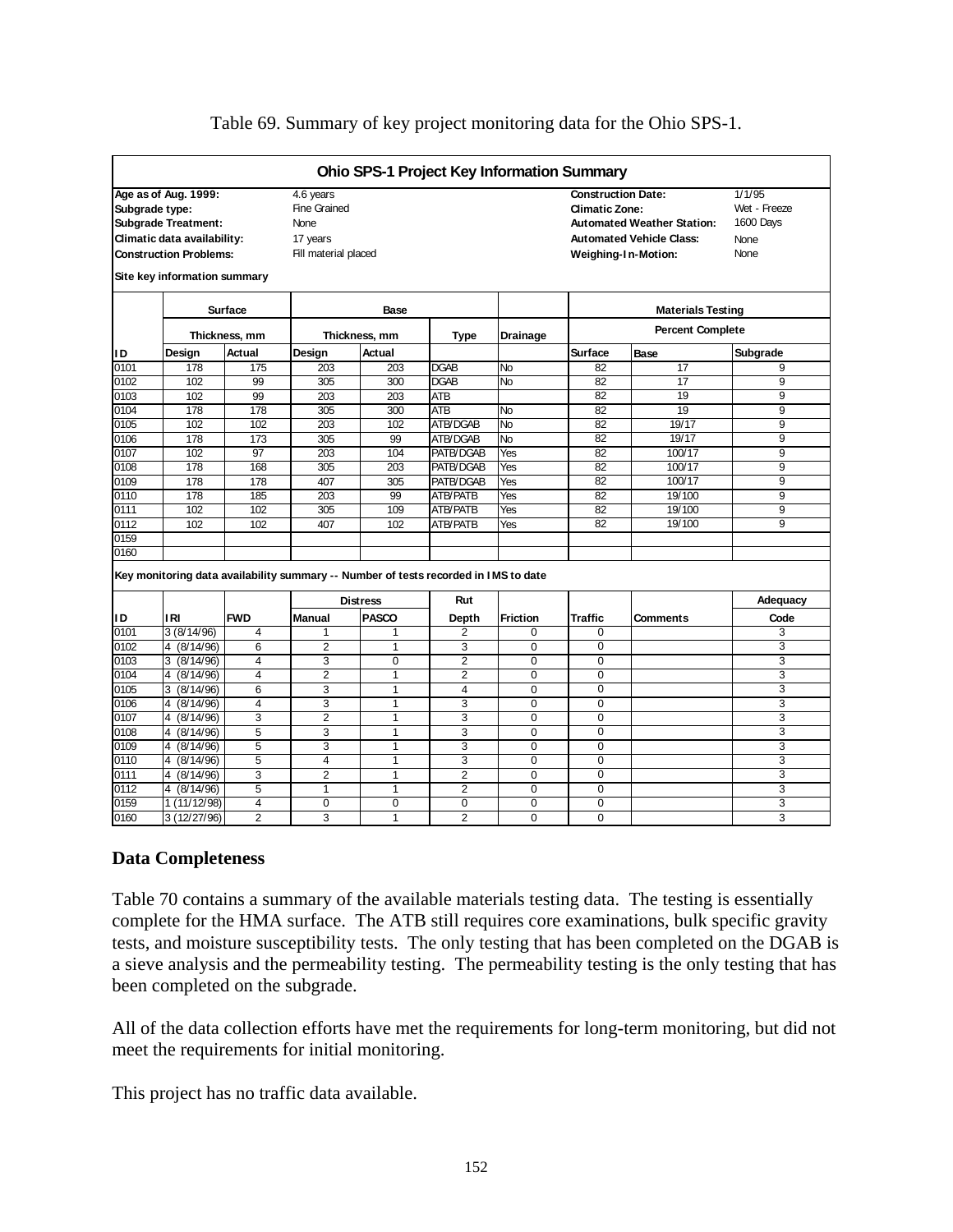This project should have more than 1,600 days (more than 42 months) of AWS data available. None of these data were present in the database that was reviewed for this report. However, this project includes 17 years of data from the NOAA database.

|                              | <b>Ohio SPS-1 Materials Testing Summary</b> |             |                  |                   |
|------------------------------|---------------------------------------------|-------------|------------------|-------------------|
|                              |                                             | Minimum No. | <b>Number</b>    | <b>Percent at</b> |
|                              | <b>Test</b>                                 | per Layer   | <b>Conducted</b> | <b>Level E</b>    |
| Subgrade:                    |                                             |             |                  |                   |
|                              | <b>Sieve Analysis</b>                       | 6           | 0                | 0.0               |
|                              | <b>Hydrometer Analysis</b>                  | 6           | 0                | 0.0               |
|                              | <b>Atterberg Limits</b>                     | 6           | 0                | 0.0               |
|                              | Moisture-Density Relations                  | 6           | 0                | 0.0               |
|                              | <b>Resilient Modulus</b>                    | 6           | 0                | 0.0               |
|                              | <b>Natural Moisture Content</b>             | 6           | 0                | 0.0               |
|                              | Permeability                                | 3           | $\overline{2}$   | 0.0               |
| <b>Unbound Base:</b>         |                                             |             |                  |                   |
|                              | Sieve Analysis                              | 3           | 1                | 0.0               |
|                              | <b>Atterberg Limits</b>                     | 3           | 0                | 0.0               |
|                              | Moisture-Density Relations                  | 3           | 0                | 0.0               |
|                              | <b>Resilient Modulous</b>                   | 3           | 0                | 0.0               |
|                              | Permeability                                | 3           | 2                | 0.0               |
|                              | <b>Natural Moisture Content</b>             | 3           | 0                | 0.0               |
|                              | <b>Permeable Asphalt Treated Base:</b>      |             |                  |                   |
|                              | <b>Asphalt Content</b>                      | 3           | 4                | 100.0             |
|                              | Aggregate Gradation                         | 3           | 4                | 25.0              |
| <b>Asphalt Treated Base:</b> |                                             |             |                  |                   |
|                              | Core Examination                            | 34          | 0                | 0.0               |
|                              | <b>Bulk Specific Gravity</b>                | 34          | 0                | 0.0               |
|                              | Maximum Specific Gravity                    | 3           | 1                | 100.0             |
|                              | <b>Asphalt Content</b>                      | 3           | 1                | 100.0             |
|                              | Moisture Susceptibility                     | 3           | 0                | 0.0               |
|                              | Specific Gravity of Aggregate               | 6           | $\overline{c}$   | 100.0             |
|                              | Aggregate Gradation                         | 3           | 1                | 0.0               |
|                              | NAA Test for Fine Aggregate Particle Shape  | 3           | 1                | 100.0             |
|                              | Penetration of Asphalt Cement               | 6           | 1                | 0.0               |
|                              | Specific Gravity of Asphalt Cement          | 6           |                  | 100.0             |
|                              | Viscosity of Asphalt Cement                 | 6           | 1                | 0.0               |
| <b>Asphalt Surface:</b>      |                                             |             |                  |                   |
|                              | Core Examination                            | 60          | 42               | 85.7              |
|                              | <b>Bulk Specific Gravity</b>                | 60          | 18               | 94.4              |
|                              | Maximum Specific Gravity                    | 3           | 4                | 100.0             |
|                              | <b>Asphalt Content</b>                      | 3           | 4                | 100.0             |
|                              | Moisture Susceptibility                     | 3           | 4                | 0.0               |
|                              | Specific Gravity of Aggregate               | 6           | 8                | 87.5              |
|                              | <b>Aggregate Gradation</b>                  | 3           | 4                | 0.0               |
|                              | NAA Test for Fine Aggregate Particle Shape  | 3           | 4                | 100.0             |
|                              | Penetration of Asphalt Cement               | 6           | 4                | 75.0              |
|                              | Specific Gravity of Asphalt Cement          | 6           | 4                | 100.0             |
|                              | Viscosity of Asphalt Cement                 | 6           | 4                | 0.0               |

Table 70. Summary of available materials testing data on the Ohio SPS-1.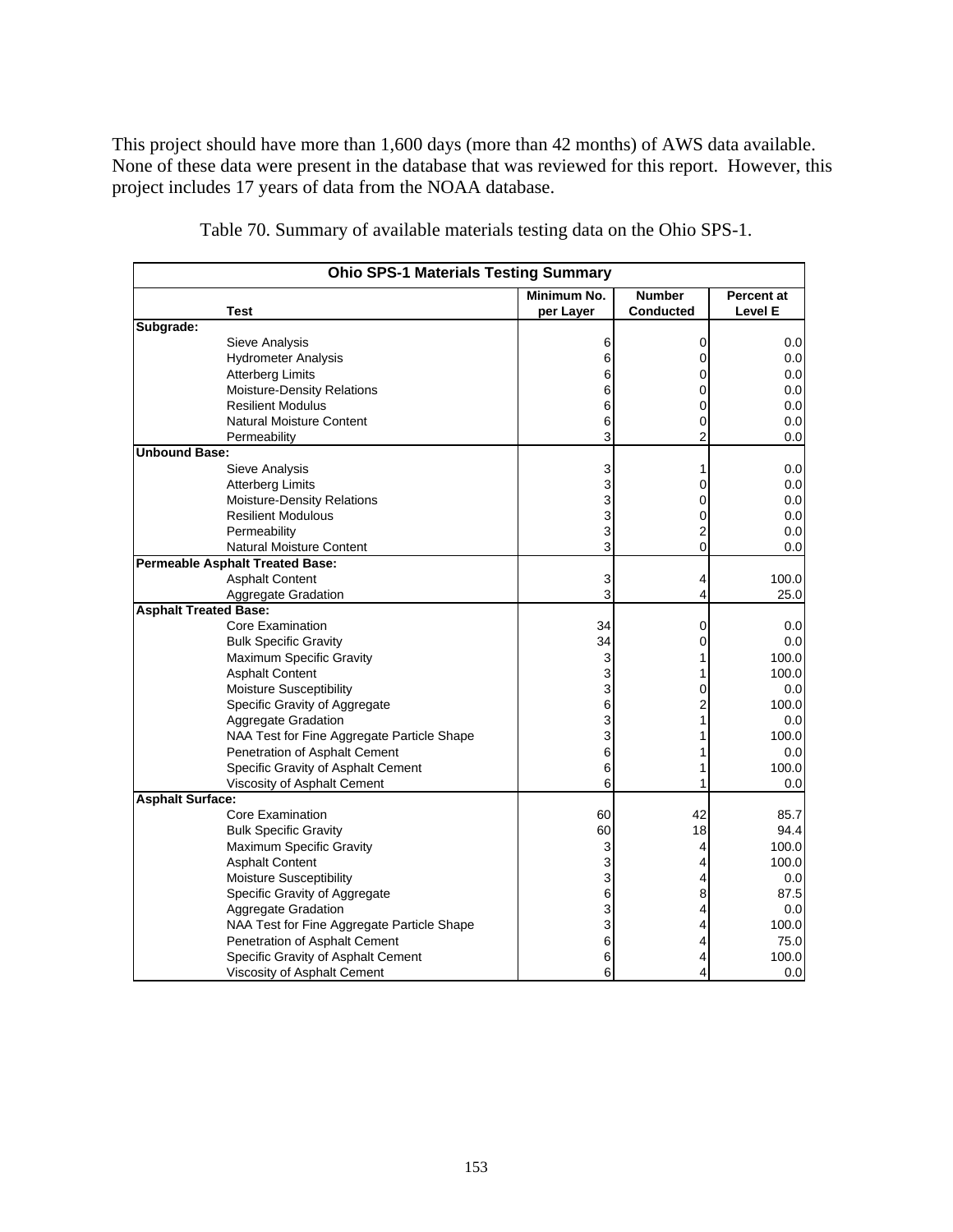### **OKLAHOMA**

The Oklahoma project was built on U.S. 62 west of Lawton, OK, in 1997. U.S. 62 is a four-lane divided highway with an estimated 13 percent trucks.<sup>(27)</sup> This project receives over 280,000 ESALs per year. The project was constructed with AC shoulders.

The project was planned for the dry-no freeze environmental zone with a fine-grained subgrade and would fill column W of the experiment factorial. This project has an average annual freeze index of 90 °C-days. On average, 869 mm of rain falls each year on the project. Tube samples from the project all indicated that the subgrade was fine-grained.

This project includes Sections 400113 through 400124 in the experiment design. The State opted to build two supplemental sections on this project. Table 71 contains a summary of the data available for this project. It also provides the pavement section design for each section of the project.

#### **Construction Difficulties**

Some of the sections for this project are located on a cut and other sections are located on a fill. There are no transitions from cut to fill within any of the sections. The project was constructed on a site for which the earthwork had been performed 10 years earlier. Most of the settlement for this earthwork had probably occurred prior to construction.

The WIM equipment for this project was located 8 km (5 miles) from the project. Five potential traffic generators exist between the project and the WIM site. These include an intersection with a highway leading to a wildlife refuge, exit and entrance ramps for a subdivision, and three atgrade crossings. None of these was expected to have significant heavy truck volumes.

### **Project Deviations**

All of the sections except Sections 400116 and 400123 had at least one layer whose average thickness deviated from the design thickness by more than 6 mm. Based on the elevation survey data, all of the layers had at least one thickness measurement that deviated from the design thickness by more than 6 mm.

The ATB was placed in two 152-mm lifts on the two sections that required 305 mm of ATB. The construction guidelines allowed the first lift to be 152 mm. The subsequent lifts were not allowed to be more than 102 mm thick.

Samples of the HMA surface mix indicate that the gradation used in that mix had too much aggregate passing the No. 4 sieve. The guidelines required that no more than 40 percent of the aggregate used pass the No. 4 sieve. The materials testing of this mix indicates that from 55 to 63 percent is passing the No. 4 sieve.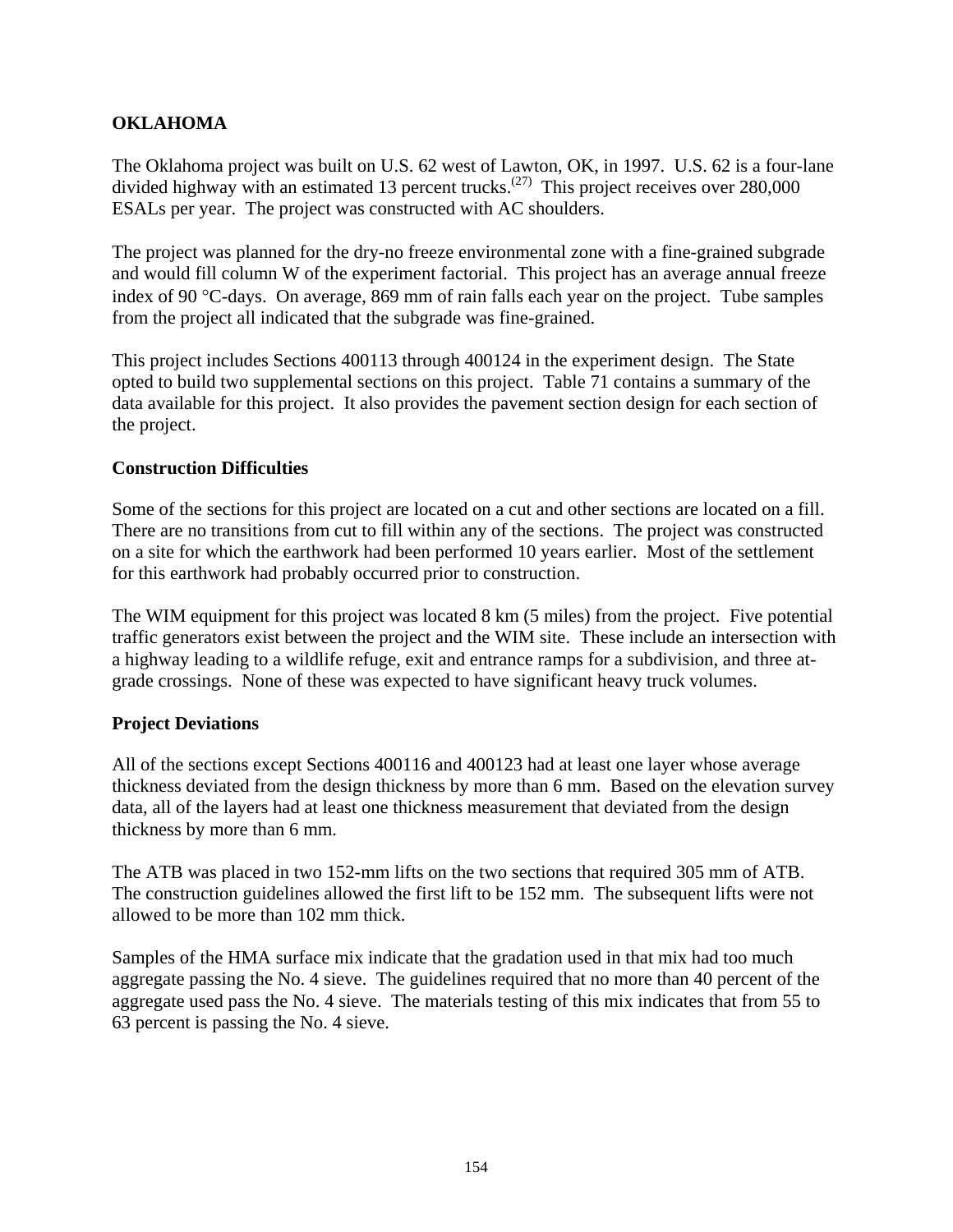|                |                               |                |                                    |                 |                                                                                     | Oklahoma SPS-1 Project Key Information Summary |                           |                                   |                 |
|----------------|-------------------------------|----------------|------------------------------------|-----------------|-------------------------------------------------------------------------------------|------------------------------------------------|---------------------------|-----------------------------------|-----------------|
|                | Age as of Aug. 1999:          |                | 2.1 years                          |                 |                                                                                     |                                                | <b>Construction Date:</b> |                                   | 7/1/97          |
| Subgrade type: |                               |                | <b>Fine Grained</b>                |                 |                                                                                     |                                                | <b>Climatic Zone:</b>     |                                   | Wet - No Freeze |
|                | <b>Subgrade Treatment:</b>    |                | Lime-treated                       |                 |                                                                                     |                                                |                           | <b>Automated Weather Station:</b> | 400 Days        |
|                | Climatic data availability:   |                | 17 years                           |                 |                                                                                     |                                                |                           | <b>Automated Vehicle Class:</b>   | None            |
|                | <b>Construction Problems:</b> |                | Some sections on cut, some on fill |                 |                                                                                     |                                                | Weighing-In-Motion:       |                                   | <b>None</b>     |
|                | Site key information summary  |                |                                    |                 |                                                                                     |                                                |                           |                                   |                 |
|                |                               | <b>Surface</b> |                                    | Base            |                                                                                     |                                                |                           | <b>Materials Testing</b>          |                 |
|                |                               | Thickness, mm  |                                    | Thickness, mm   | <b>Type</b>                                                                         | <b>Percent Complete</b>                        |                           |                                   |                 |
| ID             | Design                        | Actual         | Design                             | Actual          |                                                                                     |                                                | <b>Surface</b>            | <b>Base</b>                       | Subgrade        |
| 0113           | 178                           |                | 203                                |                 | <b>DGAB</b>                                                                         | No                                             | 78                        | $\Omega$                          | 48              |
| 0114           | 102                           |                | 305                                |                 | <b>DGAB</b>                                                                         | <b>No</b>                                      | 78                        | $\Omega$                          | 48              |
| 0115           | 102                           |                | 203                                |                 | <b>ATB</b>                                                                          | <b>No</b>                                      | 78                        | 90                                | 48              |
| 0116           | 178                           |                | 305                                |                 | <b>ATB</b>                                                                          | <b>No</b>                                      | 78                        | 90                                | 48              |
| 0117           | 102                           |                | 203                                |                 | ATB/DGAB                                                                            | <b>No</b>                                      | 78                        | 90/0                              | 48              |
| 0118           | 178                           |                | 305                                |                 | ATB/DGAB                                                                            | <b>No</b>                                      | 78                        | 90/0                              | 48              |
| 0119           | 102                           |                | 203                                |                 | PATB/DGAB                                                                           | Yes                                            | 78                        | 100/0                             | 48              |
| 0120           | 178                           |                | 305                                |                 | PATB/DGAB                                                                           | Yes                                            | 78                        | 100/0                             | 48              |
| 0121           | 178                           |                | 407                                |                 | PATB/DGAB                                                                           | Yes                                            | 78                        | 100/0                             | 48              |
| 0122           | 178                           |                | 203                                |                 | <b>ATB/PATB</b>                                                                     | Yes                                            | 78                        | 90/100                            | 48              |
| 0123           | 102                           |                | 305                                |                 | <b>ATB/PATB</b>                                                                     | Yes                                            | 78                        | 90/100                            | 48              |
| 0124           | 102                           |                | 407                                |                 | <b>ATB/PATB</b>                                                                     | Yes                                            | 78                        | 90/100                            | 48              |
| 0160           |                               |                |                                    |                 |                                                                                     |                                                |                           |                                   |                 |
|                |                               |                |                                    |                 | Key monitoring data availability summary -- Number of tests recorded in IMS to date |                                                |                           |                                   |                 |
|                |                               |                |                                    | <b>Distress</b> | Rut                                                                                 |                                                |                           |                                   | Adequacy        |
| ID             | IRI (Date at<br>Initial.)     | <b>FWD</b>     | <b>Manual</b>                      | <b>PASCO</b>    | Depth                                                                               | <b>Friction</b>                                | <b>Traffic</b>            | <b>Comments</b>                   | Code            |
| 0113           | 1 (11/19/97)                  | 2              | 3                                  | 0               | 0                                                                                   | 1                                              | 0                         |                                   | 2               |
| 0114           | 1 (11/19/97)                  | $\overline{2}$ | 3                                  | 0               | 0                                                                                   | 1                                              | 0                         |                                   | $\overline{2}$  |
| 0115           | 1 (11/19/97)                  | $\overline{2}$ | 3                                  | 0               | 0                                                                                   | 1                                              | $\mathbf 0$               |                                   | $\overline{2}$  |
| 0116           | 1 (11/19/97)                  | $\overline{2}$ | 3                                  | 0               | 0                                                                                   | 1                                              | 0                         |                                   | 2               |
| 0117           | 1(11/19/97)                   | $\overline{2}$ | 3                                  | $\overline{0}$  | $\overline{0}$                                                                      | 1                                              | $\Omega$                  |                                   | $\overline{2}$  |
| 0118           | 1(11/19/97)                   | 3              | 3                                  | $\overline{0}$  | $\overline{0}$                                                                      | 1                                              | $\mathbf 0$               |                                   | $\overline{2}$  |
| 0119           | 1 (11/19/97)                  | 2              | 3                                  | $\mathbf 0$     | 0                                                                                   | 1                                              | $\mathbf 0$               |                                   | $\overline{2}$  |
| 0120           | 1 (11/19/97)                  | $\overline{2}$ | 3                                  | $\Omega$        | $\Omega$                                                                            | $\mathbf{1}$                                   | $\Omega$                  |                                   | $\overline{2}$  |
| 0121           | 1(11/19/97)                   | $\overline{2}$ | 3                                  | $\Omega$        | $\overline{0}$                                                                      | 1                                              | $\Omega$                  |                                   | $\overline{2}$  |
| 0122           | 1 (11/19/97)                  | 2              | 3                                  | 0               | 0                                                                                   | 1                                              | 0                         |                                   | 2               |
| 0123           | 1 (11/19/97)                  | $\overline{2}$ | 3                                  | $\overline{0}$  | $\overline{0}$                                                                      | 1                                              | $\Omega$                  |                                   | $\overline{2}$  |
| 0124           | 1 (11/19/97)                  | $\overline{2}$ | 3                                  | $\Omega$        | $\Omega$                                                                            | 1                                              | 0                         |                                   | $\overline{2}$  |
| 0160           | 1 (11/19/97)                  | $\overline{2}$ | 3                                  | $\Omega$        | $\Omega$                                                                            | $\mathbf{1}$                                   | $\Omega$                  |                                   | 2               |

#### Table 71. Summary of key project monitoring data for the Oklahoma SPS-1.

#### **Data Completeness**

Table 72 provides a summary of the materials testing data available for this project. The testing on the asphalt surface, the ATB, and the PATB materials is essentially complete. No testing has been conducted on the DGAB material. The subgrade still requires testing to determine the moisture-density relations, the moisture content, and the permeability.

No transverse profile data are available for this project at Level E in the IMS. However, two sets of transverse profiles have been measured. The distress data collection has met the requirements for both initial and long-term monitoring frequencies. The deflection and longitudinal profile data collection have met the requirements for the frequency of long-term and initial monitoring requirements.

No traffic data are currently available for this project.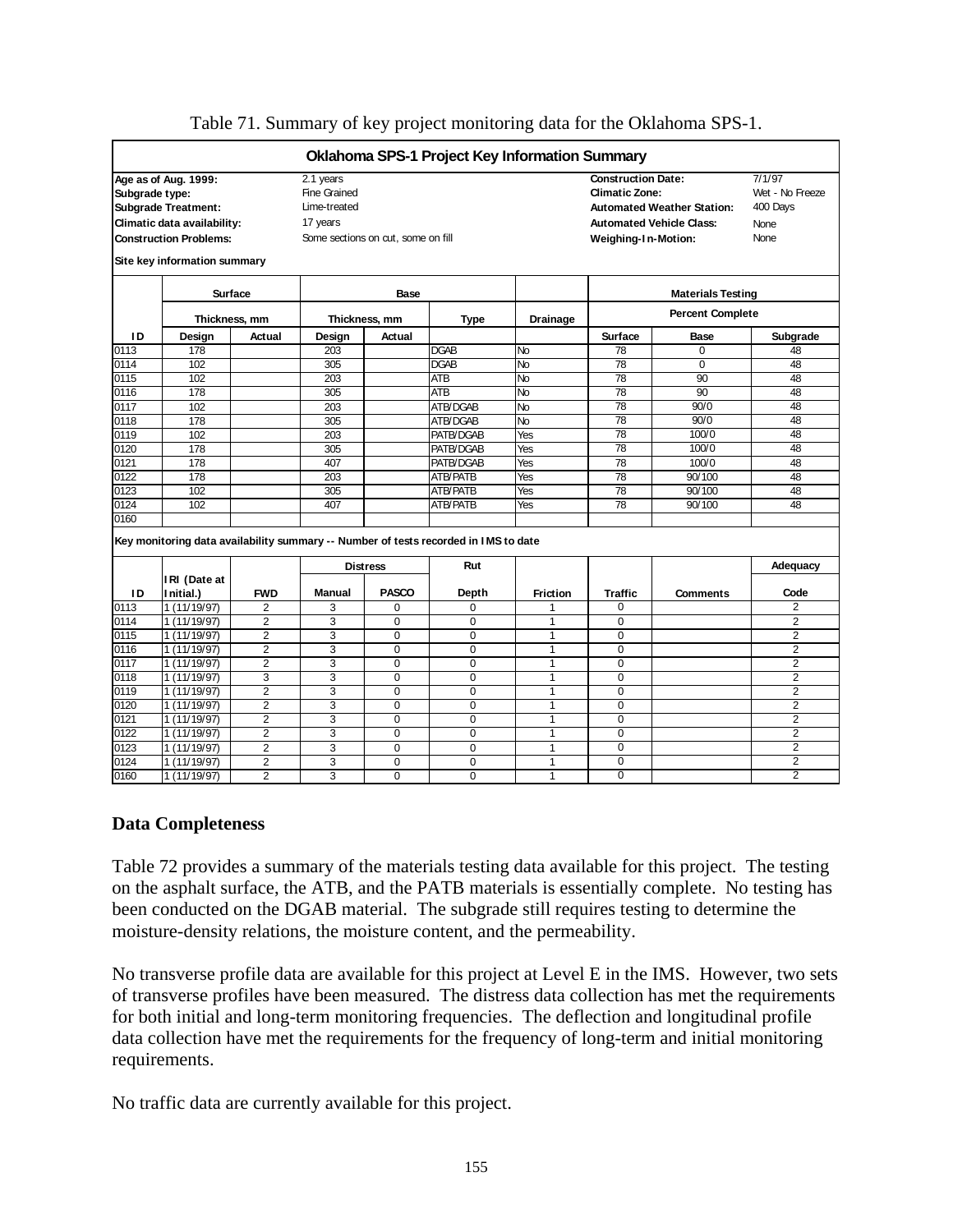An AWS was installed at this location. The IMS contains more than 400 days of available data for this project. It should have 699 days of data. This project includes 17 years of data from the NOAA database.

|                              | <b>Oklahoma SPS-1 Materials Testing Summary</b> |             |                  |                   |
|------------------------------|-------------------------------------------------|-------------|------------------|-------------------|
|                              |                                                 | Minimum No. | <b>Number</b>    | <b>Percent at</b> |
|                              | Test                                            | per Layer   | <b>Conducted</b> | Level E           |
| Subgrade:                    |                                                 |             |                  |                   |
|                              | Sieve Analysis                                  | 6           | 6                | 100.0             |
|                              | <b>Hydrometer Analysis</b>                      | 6           | 6                | 100.0             |
|                              | <b>Atterberg Limits</b>                         | 6           | 6                | 100.0             |
|                              | <b>Moisture-Density Relations</b>               | 6           | 6                | 0.0               |
|                              | <b>Resilient Modulus</b>                        | 6           | 8                | 100.0             |
|                              | <b>Natural Moisture Content</b>                 | 6           | 6                | 0.0               |
|                              | Permeability                                    | 3           | 0                | 0.0               |
| <b>Unbound Base:</b>         |                                                 |             |                  |                   |
|                              | Sieve Analysis                                  | 3           | 3                | 100.0             |
|                              | <b>Atterberg Limits</b>                         | 3           | 3                | 100.0             |
|                              | Moisture-Density Relations                      | 3           | 6                | 100.0             |
|                              | <b>Resilient Modulus</b>                        | 3           | 0                | 0.0               |
|                              | Permeability                                    | 3           | 0                | 0.0               |
|                              | <b>Natural Moisture Content</b>                 | 3           | 3                | 100.0             |
|                              | <b>Permeable Asphalt Treated Base:</b>          |             |                  |                   |
|                              | <b>Asphalt Content</b>                          | 3           | 3                | 100.0             |
|                              | Aggregate Gradation                             | 3           | 3                | 100.0             |
| <b>Asphalt Treated Base:</b> |                                                 |             |                  |                   |
|                              | <b>Core Examination</b>                         | 34          | 34               | 100.0             |
|                              | <b>Bulk Specific Gravity</b>                    | 34          | 33               | 100.0             |
|                              | Maximum Specific Gravity                        | 3           | 3                | 100.0             |
|                              | <b>Asphalt Content</b>                          | 3           | 3                | 100.0             |
|                              | Moisture Susceptibility                         | 3           | 3                | 100.0             |
|                              | Specific Gravity of Aggregate                   | 6           | 6                | 100.0             |
|                              | Aggregate Gradation                             | 3           | 3                | 100.0             |
|                              | NAA Test for Fine Aggregate Particle Shape      | 3           | 4                | 100.0             |
|                              | Penetration of Asphalt Cement                   | 6           | 4                | 100.0             |
|                              | Specific Gravity of Asphalt Cement              | 6           | 3                | 100.0             |
|                              | Viscosity of Asphalt Cement                     | 6           | 4                | 100.0             |
| <b>Asphalt Surface:</b>      |                                                 |             |                  |                   |
|                              | Core Examination                                | 64          | 57               | 100.0             |
|                              | <b>Bulk Specific Gravity</b>                    | 64          | 56               | 100.0             |
|                              | Maximum Specific Gravity                        | 3           | 3                | 100.0             |
|                              | <b>Asphalt Content</b>                          | 3           | 3                | 100.0             |
|                              | Moisture Susceptibility                         | 3           | 2                | 100.0             |
|                              | Specific Gravity of Aggregate                   | 6           | 5                | 100.0             |
|                              | Aggregate Gradation                             | 3           | 3                | 100.0             |
|                              | NAA Test for Fine Aggregate Particle Shape      | 3           | 3                | 100.0             |
|                              | Penetration of Asphalt Cement                   | 6           | 3                | 100.0             |
|                              | Specific Gravity of Asphalt Cement              | 6           | 3                | 100.0             |
|                              | Viscosity of Asphalt Cement                     | 6           | 2                | 100.0             |

Table 72. Summary of available materials testing data on the Oklahoma SPS-1.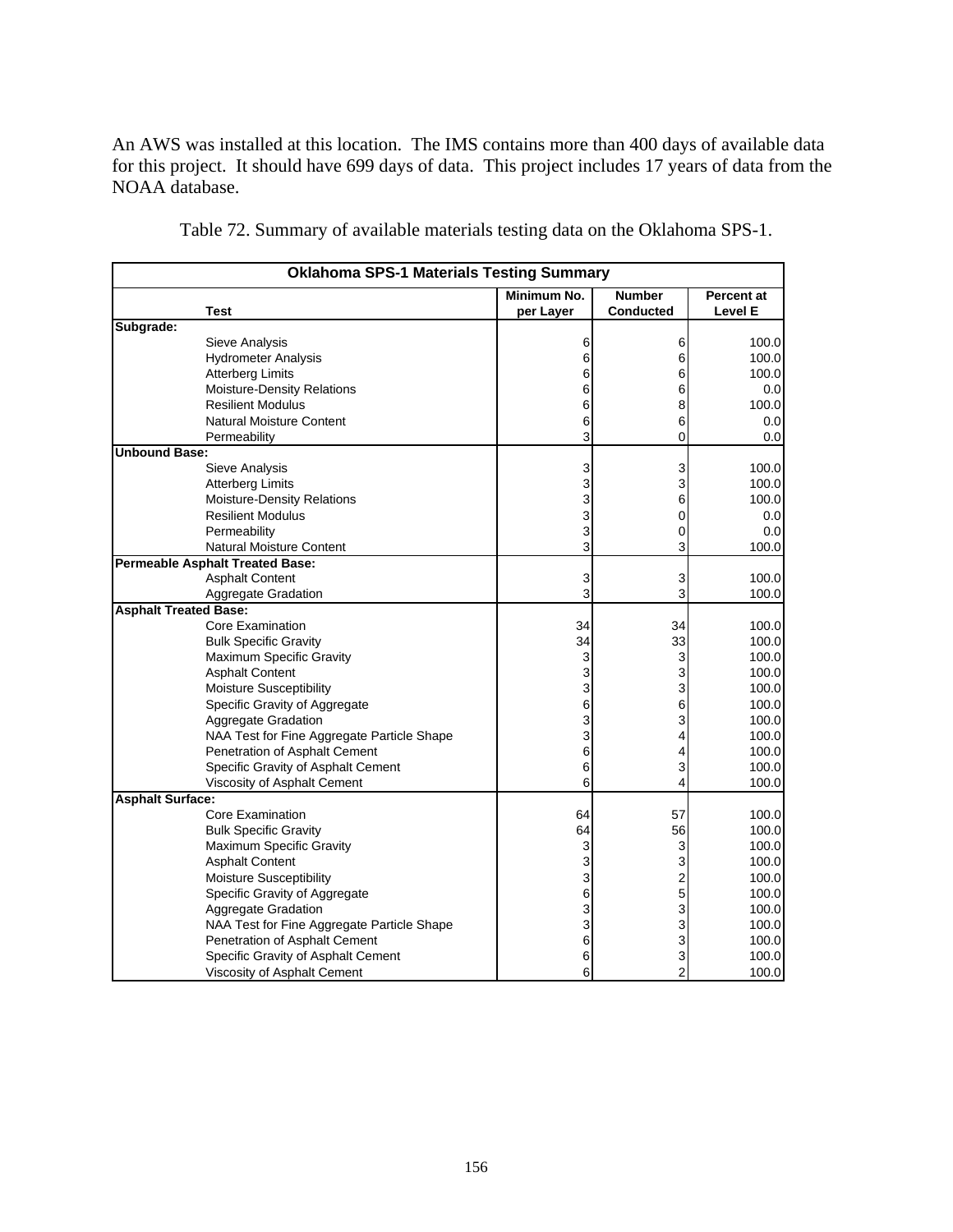### **TEXAS**

The Texas project was built on U.S. 281 north of McAllen, TX, in 1997. U.S. 281 is a four-lane divided highway with an estimated 33 percent trucks.<sup> $(28)$ </sup> This project only receives about 10,000 ESALs per year. The project was constructed with AC shoulders.

The project was planned for the dry-no freeze environmental zone with a fine-grained subgrade and would fill column X of the experiment factorial. However, the subgrade soil was classified as a fine-grained soil. This project has an average annual freeze index of 1 °C-days. On average, 561 mm of rain falls each year on the project. No information is available about the classification of the subgrade.

This project includes Sections 480113 through 480124 in the experiment design. The State opted to build eight supplemental sections on this project. Table 73 contains a summary of the data available for this project. It also provides the pavement section design for each section of the project.

#### **Construction Difficulties**

Transverse interceptor drains were not installed on this project. The project is located on level ground. The cross-slope of the lanes was considered sufficient to transfer water away from the section.

No deviations were found in the available construction data.

#### **Data Completeness**

Table 74 contains a summary of the materials testing data available for this project. The only testing completed for this project and which has reached Level E is for the subgrade. This material has had a sieve analysis, hydrometer analysis, and testing to determine the Atterberg limits and resilient modulus. Other material tests have been competed, but these data are not at Level E in the IMS.

The frequency requirements for both long-term and initial monitoring were met for the transverse profile, distress, and FWD testing. The long-term monitoring frequency requirements were met for the longitudinal profile. The initial monitoring requirements for the longitudinal profile were met, but the initial data are not at Level E.

This project does not have any available traffic data in the IMS even though substantial traffic data have been collected by the agency.

An AWS was installed on this site. The project currently has 187 days of available data. It should have 790 days of data. This project also includes 17 years of data from the NOAA database.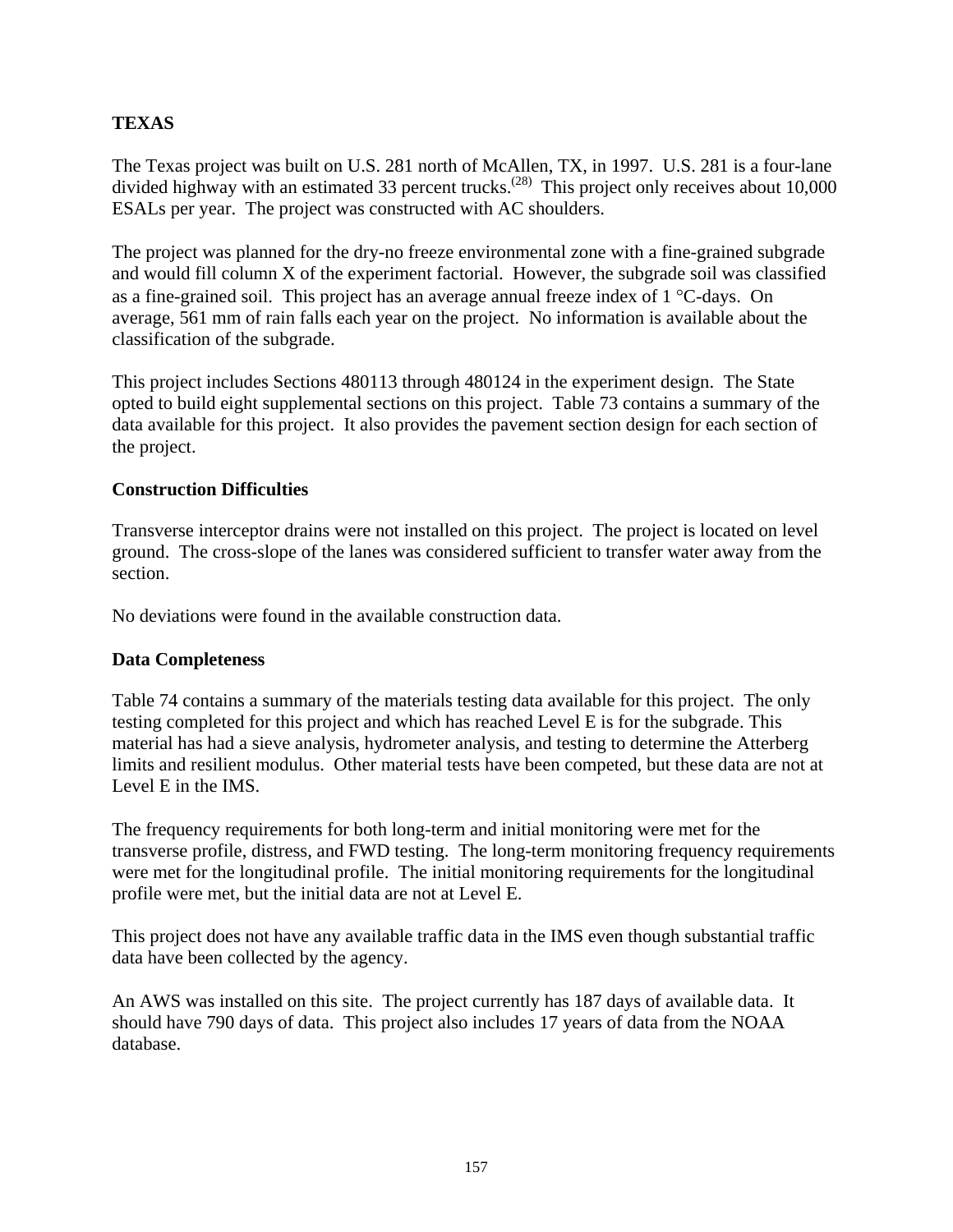|                |                                                                                                                                                    |                 |                                                                                   |              | <b>Texas SPS-1 Project Key Information Summary</b>                                             |                      |                                                                                                                     |                                                     |                                                       |  |
|----------------|----------------------------------------------------------------------------------------------------------------------------------------------------|-----------------|-----------------------------------------------------------------------------------|--------------|------------------------------------------------------------------------------------------------|----------------------|---------------------------------------------------------------------------------------------------------------------|-----------------------------------------------------|-------------------------------------------------------|--|
| Subgrade type: | Age as of Aug. 1999:<br><b>Subgrade Treatment:</b><br>Climatic data availability:<br><b>Construction Problems:</b><br>Site key information summary |                 | 2.3 years<br>Fine-grained<br>None<br>17 years<br>No transverse interceptor drains |              |                                                                                                |                      | <b>Construction Date:</b><br><b>Climatic Zone:</b><br><b>Automated Vehicle Class:</b><br><b>Weighing-In-Motion:</b> | <b>Automated Weather Station:</b>                   | 4/1/97<br>Wet - No Freeze<br>187 Days<br>None<br>None |  |
|                | Surface                                                                                                                                            |                 |                                                                                   | <b>Base</b>  |                                                                                                |                      |                                                                                                                     |                                                     |                                                       |  |
|                |                                                                                                                                                    |                 |                                                                                   |              |                                                                                                |                      |                                                                                                                     | <b>Materials Testing</b><br><b>Percent Complete</b> |                                                       |  |
| ΙD             | Thickness, mm<br>Design                                                                                                                            | Actual          | Thickness, mm<br>Design                                                           | Actual       | <b>Type</b>                                                                                    | Drainage             | Surface                                                                                                             | Base                                                | Subgrade                                              |  |
| 0113           | 178                                                                                                                                                |                 | 203                                                                               |              | DGAB                                                                                           | No                   | 0                                                                                                                   | 0                                                   | 57                                                    |  |
| 0114           | 102                                                                                                                                                |                 | 305                                                                               |              | <b>DGAB</b>                                                                                    | No                   | 0                                                                                                                   | 0                                                   | 57                                                    |  |
| 0115           | 102                                                                                                                                                |                 | 203                                                                               |              | <b>ATB</b>                                                                                     | No                   | $\overline{0}$                                                                                                      | $\overline{0}$                                      | 57                                                    |  |
| 0116           | 178                                                                                                                                                |                 | 305                                                                               |              | <b>ATB</b>                                                                                     | No                   | $\overline{0}$                                                                                                      | $\overline{0}$                                      | 57                                                    |  |
| 0117           | 102                                                                                                                                                |                 | 203                                                                               |              | ATB/DGAB                                                                                       | No                   | 0                                                                                                                   | 0/0                                                 | 57                                                    |  |
| 0118           | 178                                                                                                                                                |                 | 305                                                                               |              | ATB/DGAB                                                                                       | No                   | $\mathbf 0$                                                                                                         | 0/0                                                 | 57                                                    |  |
| 0119           | 102                                                                                                                                                |                 | 203                                                                               |              | PATE/DGAB                                                                                      | Yes                  | $\mathbf 0$                                                                                                         | 0/0                                                 | 57                                                    |  |
| 0120           | 178                                                                                                                                                |                 | 305                                                                               |              | PATE/DGAB                                                                                      | Yes                  | 0                                                                                                                   | 0/0                                                 | 57                                                    |  |
| 0121           | 178                                                                                                                                                |                 | 407                                                                               |              | PATB/DGAB                                                                                      | Yes                  | $\mathbf 0$                                                                                                         | 0/0                                                 | 57                                                    |  |
| 0122           | 178                                                                                                                                                |                 | 203                                                                               |              | <b>ATB/PATB</b>                                                                                | Yes                  | 0                                                                                                                   | 0/0                                                 | 57                                                    |  |
| 0123           | 102                                                                                                                                                |                 | 305                                                                               |              | <b>ATB/PATB</b>                                                                                | Yes                  | $\mathbf 0$                                                                                                         | 0/0                                                 | 57                                                    |  |
| 0124           | 102                                                                                                                                                |                 | 407                                                                               |              | <b>ATB/PATB</b>                                                                                | Yes                  | 0                                                                                                                   | 0/0                                                 | 57                                                    |  |
| 0160           | 127                                                                                                                                                |                 | 267                                                                               |              | LRA                                                                                            | No                   |                                                                                                                     |                                                     |                                                       |  |
| 0161           | 127                                                                                                                                                |                 | 216                                                                               |              | LRA                                                                                            | No                   |                                                                                                                     |                                                     |                                                       |  |
| 0162           | 127                                                                                                                                                |                 | 216                                                                               |              | Limestone                                                                                      | No                   |                                                                                                                     |                                                     |                                                       |  |
| 0163           | 127                                                                                                                                                |                 | 267                                                                               |              | Limestone                                                                                      | No                   |                                                                                                                     |                                                     |                                                       |  |
| 0164           | 127                                                                                                                                                |                 | 267                                                                               |              | **CCAB                                                                                         | No                   |                                                                                                                     |                                                     |                                                       |  |
| 0165           | 127                                                                                                                                                |                 | 216                                                                               |              | <b>CCAB</b>                                                                                    | No                   |                                                                                                                     |                                                     |                                                       |  |
| 0166           | 127<br>127                                                                                                                                         |                 | 356                                                                               |              | Caliche                                                                                        | No                   |                                                                                                                     |                                                     |                                                       |  |
| 0167           |                                                                                                                                                    |                 | 356                                                                               |              | Caliche<br>Key monitoring data availability summary -- Number of tests recorded in IMS to date | No                   |                                                                                                                     |                                                     |                                                       |  |
|                |                                                                                                                                                    |                 | <b>Distress</b>                                                                   |              | Rut                                                                                            |                      |                                                                                                                     |                                                     | Adequacy                                              |  |
|                | IRI (Date at                                                                                                                                       |                 | <b>Manual</b>                                                                     | <b>PASCO</b> |                                                                                                |                      |                                                                                                                     |                                                     | Code                                                  |  |
| ID<br>0113     | Initial.)<br>2(9/8/97)                                                                                                                             | <b>FWD</b><br>1 | 3                                                                                 | 0            | Depth<br>2                                                                                     | <b>Friction</b><br>0 | <b>Traffic</b><br>0                                                                                                 | <b>Comments</b>                                     | $\overline{2}$                                        |  |
| 0114           | 2(9/8/97)                                                                                                                                          | 1               | 3                                                                                 | 0            | 3                                                                                              | 0                    | 0                                                                                                                   |                                                     | $\overline{2}$                                        |  |
| 0115           | 2(9/8/97)                                                                                                                                          | 1               | 3                                                                                 | $\mathbf 0$  | $\mathbf{1}$                                                                                   | $\mathbf 0$          | $\overline{0}$                                                                                                      |                                                     | $\overline{2}$                                        |  |
| 0116           | 2(9/8/97)                                                                                                                                          | 1               | 3                                                                                 | 0            | 2                                                                                              | 0                    | 0                                                                                                                   |                                                     | 2                                                     |  |
| 0117           | 2(9/8/97)                                                                                                                                          | $\mathbf{1}$    | 3                                                                                 | 0            | 1                                                                                              | $\mathbf 0$          | $\mathbf 0$                                                                                                         |                                                     | $\overline{2}$                                        |  |
| 0118           | 2(9/8/97)                                                                                                                                          | $\mathbf{1}$    | 3                                                                                 | 0            | 2                                                                                              | $\mathbf 0$          | 0                                                                                                                   |                                                     | $\overline{2}$                                        |  |
| 0119           | 2 (9/8/97)                                                                                                                                         | $\mathbf{1}$    | 3                                                                                 | 0            | 2                                                                                              | 0                    | $\mathbf 0$                                                                                                         |                                                     | 2                                                     |  |
| 0120           | 2 (9/8/97)                                                                                                                                         | 1               | 3                                                                                 | 0            | 2                                                                                              | $\mathbf 0$          | 0                                                                                                                   |                                                     | $\overline{2}$                                        |  |
| 0121           | 2 (9/8/97)                                                                                                                                         | 1               | 3                                                                                 | 0            | 2                                                                                              | 0                    | 0                                                                                                                   |                                                     | 2                                                     |  |
| 0122           | 2 (9/8/97)                                                                                                                                         | 1               | 3                                                                                 | 0            | 2                                                                                              | 0                    | 0                                                                                                                   |                                                     | 2                                                     |  |
| 0123           | 2 (9/8/97)                                                                                                                                         | 1               | 3                                                                                 | $\mathbf 0$  | 2                                                                                              | $\mathbf 0$          | 0                                                                                                                   |                                                     | 2                                                     |  |
| 0124           | 2(9/8/97)                                                                                                                                          | 1               | 3                                                                                 | 0            | 2                                                                                              | $\mathbf 0$          | $\overline{0}$                                                                                                      |                                                     | 2                                                     |  |
| 0160           | 2(9/8/97)                                                                                                                                          | 1               | 3                                                                                 | 0            | $\overline{\mathbf{c}}$                                                                        | $\mathbf 0$          | 0                                                                                                                   |                                                     | $\overline{c}$                                        |  |
| 0161           | 2(9/8/97)                                                                                                                                          | 1               | 3                                                                                 | 0            | $\overline{2}$                                                                                 | 0                    | $\pmb{0}$                                                                                                           |                                                     | $\overline{2}$                                        |  |
| 0162           | 2(9/8/97)                                                                                                                                          | 1               | 3                                                                                 | 0            | 2                                                                                              | 0                    | 0                                                                                                                   |                                                     | $\overline{c}$                                        |  |
| 0163           | 2(9/8/97)                                                                                                                                          | $\mathbf{1}$    | 3                                                                                 | 0            | $\overline{\mathbf{c}}$                                                                        | 0                    | 0                                                                                                                   |                                                     | $\overline{2}$                                        |  |
| 0164           | 2(9/8/97)                                                                                                                                          | 1               | 3                                                                                 | 0            | 2                                                                                              | 0                    | 0                                                                                                                   |                                                     | $\overline{c}$                                        |  |
| 0165           | 2(9/8/97)                                                                                                                                          | 1               | 3                                                                                 | 0            | 2                                                                                              | 0                    | 0                                                                                                                   |                                                     | $\overline{2}$                                        |  |
| 0166           | 2(9/8/97)                                                                                                                                          | 1               | 3                                                                                 | 0            | 2                                                                                              | 0                    | 0                                                                                                                   |                                                     | $\overline{2}$                                        |  |
| 0167           | 2(9/8/97)                                                                                                                                          | 1               | 3                                                                                 | 0            | 2                                                                                              | $\mathbf 0$          | 0                                                                                                                   |                                                     | $\overline{2}$                                        |  |

# Table 73. Summary of key project monitoring data for the Texas SPS-1.

\*LRA: Limerock Asphalt

\*\*CCAB: Crushed Concrete Aggregate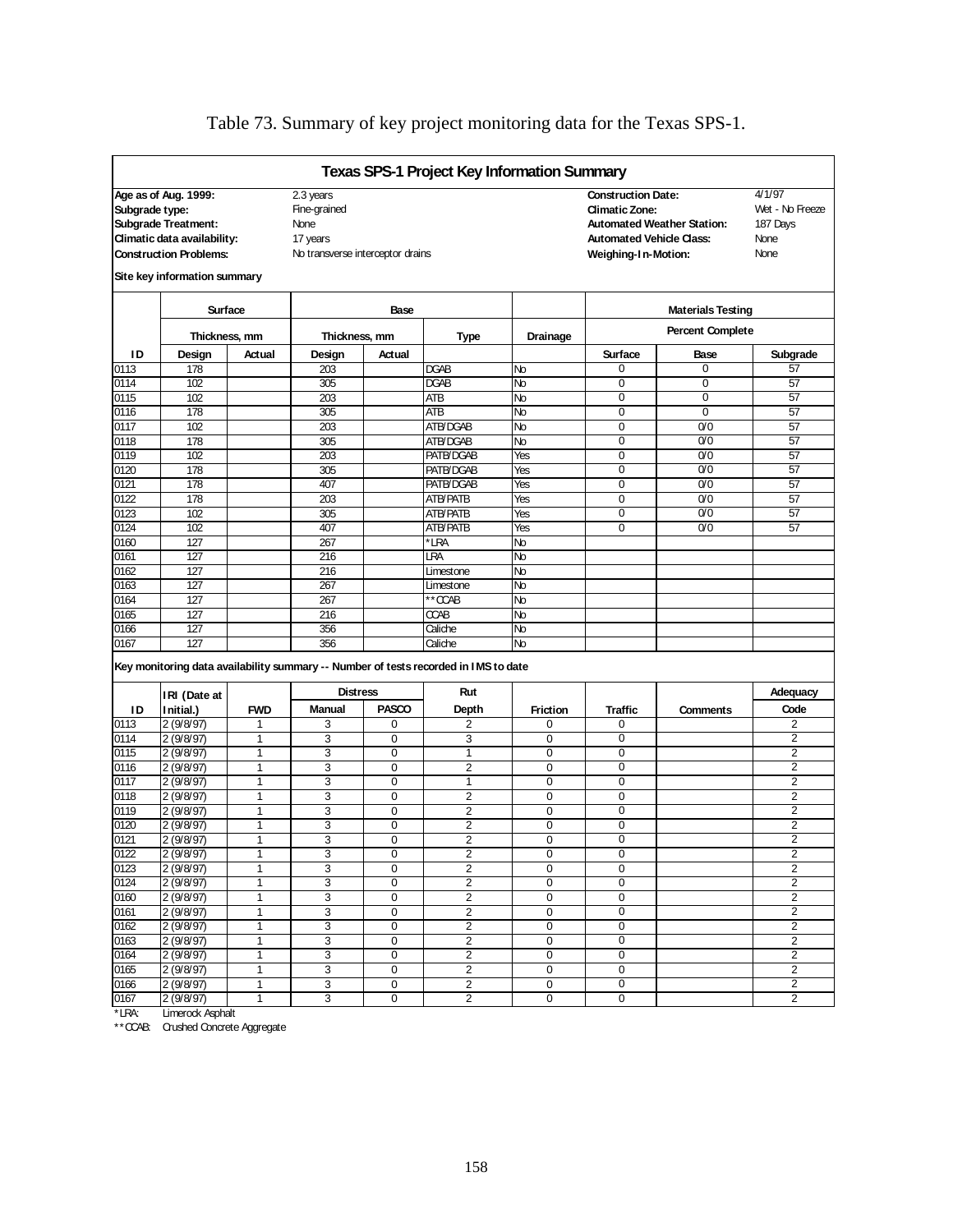| <b>Texas SPS-1 Materials Testing Summary</b>                        |                |                  |                |
|---------------------------------------------------------------------|----------------|------------------|----------------|
|                                                                     | Minimum No.    | <b>Number</b>    | Percent at     |
| Test                                                                | per Layer      | <b>Conducted</b> | <b>Level E</b> |
| Subgrade:                                                           |                |                  |                |
|                                                                     |                |                  |                |
| Sieve Analysis                                                      | 10             | 10               | 60.0           |
| <b>Hydrometer Analysis</b>                                          | 10             | 10               | 60.0           |
| <b>Atterberg Limits</b>                                             | 10             | 10               | 60.0           |
| Moisture-Density Relations                                          | 10             | 19               | 60.0           |
| <b>Resilient Modulus</b>                                            | 10             | 10               | 60.0           |
| <b>Natural Moisture Content</b>                                     | 10             | 10               | 60.0           |
| Permeability                                                        | $\overline{7}$ | 10               | 60.0           |
| <b>Unbound Base:</b>                                                |                |                  |                |
| Sieve Analysis                                                      | 7              | 7                | 42.9           |
| <b>Atterberg Limits</b>                                             | 7              | 7                | 42.9           |
| Moisture-Density Relations                                          | 7              | 7                | 42.9           |
| <b>Resilient Modulous</b>                                           | 7              | 0                | 0.0            |
| Permeability                                                        | 7              | 7                | 42.9           |
| <b>Natural Moisture Content</b>                                     | 7              | 2                | 50.0           |
| <b>Permeable Asphalt Treated Base:</b>                              |                |                  |                |
| <b>Asphalt Content</b>                                              | 3              | 3                | 100.0          |
| Aggregate Gradation                                                 | 3              | 3                | 100.0          |
| <b>Asphalt Treated Base:</b><br>Core Examination                    |                |                  |                |
|                                                                     | 36             | 6                | 100.0          |
| <b>Bulk Specific Gravity</b>                                        | 36             | 6                | 100.0<br>100.0 |
| Maximum Specific Gravity                                            | 3<br>3         | 3                |                |
| <b>Asphalt Content</b><br>Moisture Susceptibility                   |                | 3                | 100.0<br>100.0 |
|                                                                     | 3              | 3                |                |
| Specific Gravity of Aggregate                                       | 6<br>3         | 6<br>3           | 100.0          |
| <b>Aggregate Gradation</b>                                          |                |                  | 100.0          |
| NAA Test for Fine Aggregate Particle Shape                          | 3<br>6         | 3                | 100.0<br>100.0 |
| Penetration of Asphalt Cement<br>Specific Gravity of Asphalt Cement | 6              | 3<br>3           | 100.0          |
| Viscosity of Asphalt Cement                                         | 6              | 3                | 100.0          |
| <b>Asphalt Surface:</b>                                             |                |                  |                |
| Core Examination                                                    | 98             | 62               | 51.6           |
| <b>Bulk Specific Gravity</b>                                        | 98             | 61               | 50.8           |
| Maximum Specific Gravity                                            | 6              | 6                | 100.0          |
| <b>Asphalt Content</b>                                              | 6              | 6                | 100.0          |
| <b>Moisture Susceptibility</b>                                      | 6              | 6                | 100.0          |
| Specific Gravity of Aggregate                                       | 12             | 12               | 100.0          |
| <b>Aggregate Gradation</b>                                          | 6              | 6                | 100.0          |
| NAA Test for Fine Aggregate Particle Shape                          | 6              | 6                | 100.0          |
| Penetration of Asphalt Cement                                       | 12             | 9                | 100.0          |
| Specific Gravity of Asphalt Cement                                  | 12             | 9                | 100.0          |
|                                                                     | 12             | 9                |                |
| Viscosity of Asphalt Cement                                         |                |                  | 100.0          |

# Table 74. Summary of available materials testing data on the Texas SPS-1.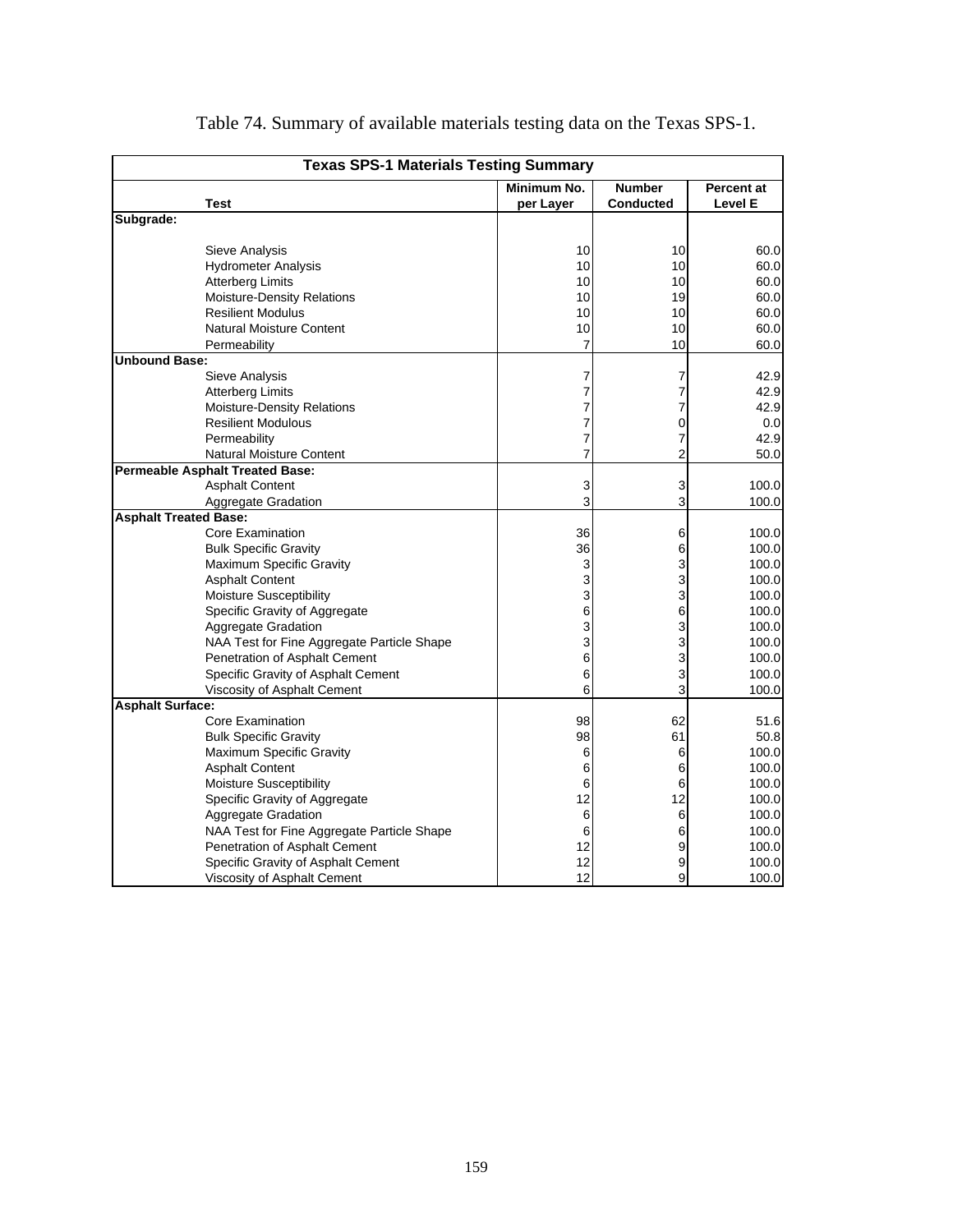### **VIRGINIA**

The Virginia project was built on State Route (S.R.) 265 in Danville, VA, in 1995. S.R. 265 is a four-lane divided highway. The project was constructed with AC shoulders.

The project was planned for the wet-freeze environmental zone with a fine-grained subgrade and would fill column K of the experiment factorial. This project has an average annual freeze index of 38 °C-days. On average, 1,142 mm of rain falls each year on the project. The subgrade was classified as a silty clay or silt, which is a fine-grained material.

This project includes Sections 510113 through 510124 in the experiment design. The State opted to build one supplemental section on this project. Table 75 contains a summary of the data available for this project. It also provides the pavement section design for each section of the project.

#### **Construction Difficulties**

All sections except three (Sections 510113, 510114, and 510122) have at least one layer thickness that deviates from the design by more than 6 mm. All of the layers on all of the sections have at least one thickness measurement that deviates from the design by more than 6 mm.

No more than 40 percent of the aggregate in the HMA surface is allowed to pass the No. 4 sieve. The materials testing information indicated that around 70 percent of the aggregate was passing the No. 4 sieve.

#### **Data Completeness**

Table 76 contains a summary of the testing data available for this project. Much of the testing has been completed for this project. The only testing required for the HMA surface and ATB layers is the fine aggregate particle shape testing. The unbound base has no results for the moisture-density, resilient modulus, and the permeability tests. The subgrade still requires results for the permeability and the hydrometer analysis.

Longitudinal profile and FWD did not meet initial monitoring requirements. Transverse profile and distress did meet initial monitoring requirements. All met the long-term monitoring requirements.

This project has 1,299 days of AWS data. It should have 1,307 days.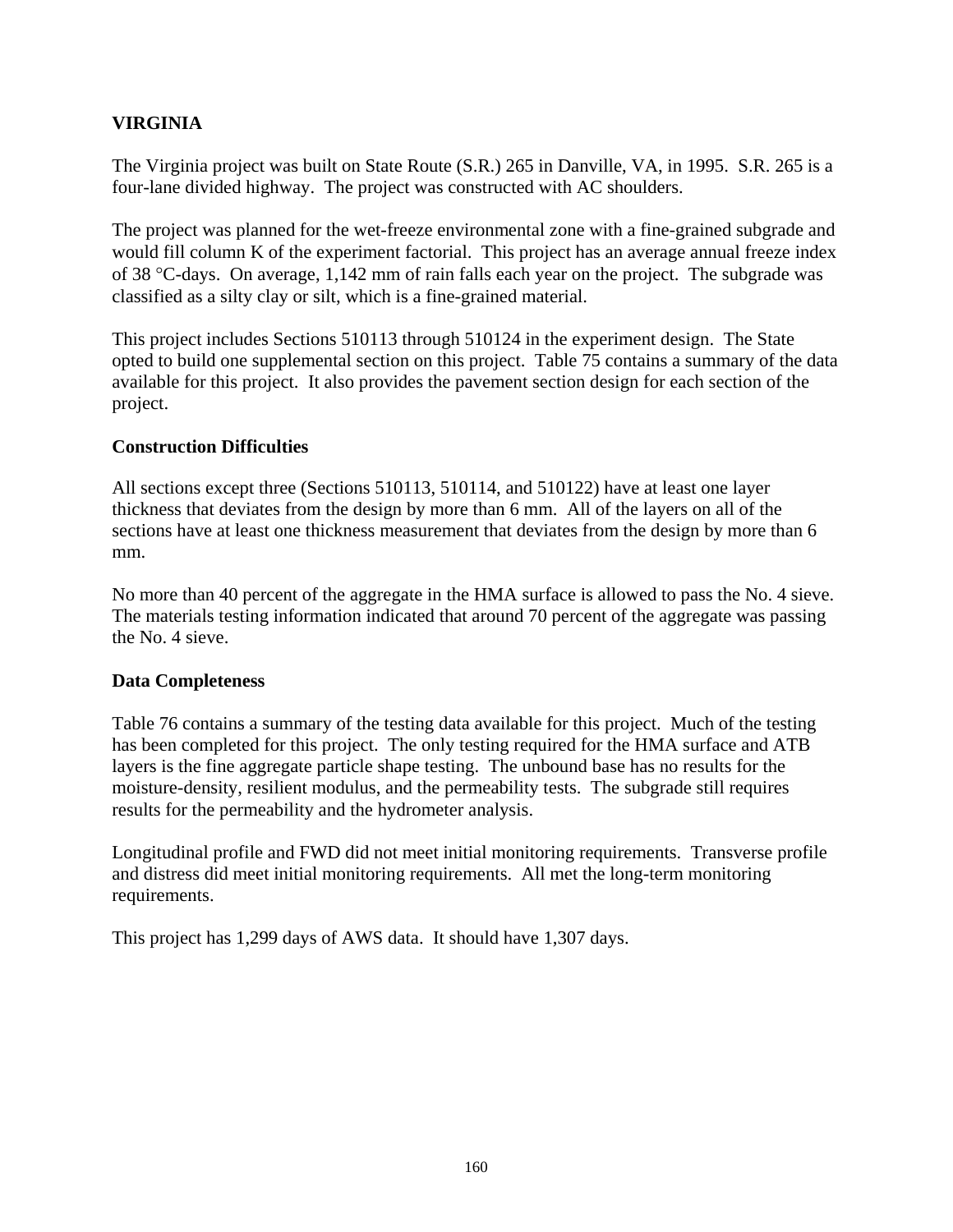# Table 75. Summary of key project monitoring data for the Virginia SPS-1.

|                |                                                                                      |                |                     |                 |                 | Virginia SPS-1 Project Key Information Summary |                           |                                   |                 |  |  |
|----------------|--------------------------------------------------------------------------------------|----------------|---------------------|-----------------|-----------------|------------------------------------------------|---------------------------|-----------------------------------|-----------------|--|--|
|                | Age as of Aug. 1999:                                                                 |                | 3.7 years           |                 |                 |                                                | <b>Construction Date:</b> |                                   | 11/1/95         |  |  |
| Subgrade type: |                                                                                      |                | <b>Fine Grained</b> |                 |                 |                                                | <b>Climatic Zone:</b>     |                                   | Wet - No Freeze |  |  |
|                | <b>Subgrade Treatment:</b>                                                           |                | Cement-treated      |                 |                 |                                                |                           | <b>Automated Weather Station:</b> | 1299 Days       |  |  |
|                | Climatic data availability:                                                          |                | 17 years            |                 |                 |                                                |                           | <b>Automated Vehicle Class:</b>   | 312 Days        |  |  |
|                | <b>Construction Problems:</b>                                                        |                | <b>None</b>         |                 |                 |                                                | Weighing-1 n-Motion:      |                                   | 313 Days        |  |  |
|                | Site key information summary                                                         |                |                     |                 |                 |                                                |                           |                                   |                 |  |  |
|                | Surface                                                                              |                |                     | Base            |                 |                                                |                           | <b>Materials Testing</b>          |                 |  |  |
|                | Thickness, mm                                                                        |                |                     | Thickness, mm   | Type            | Drainage                                       |                           | <b>Percent Complete</b>           |                 |  |  |
| ID             | Design                                                                               | Actual         | Design              | Actual          |                 |                                                | <b>Surface</b>            | Base                              | Subgrade        |  |  |
| 0113           | 102                                                                                  | 101.6          | 203                 | 200.66          | DGAB            | Nb                                             | 43                        | 50                                | 71              |  |  |
| 0114           | 178                                                                                  | 140            | 305                 | 302.26          | DGAB            | Nb                                             | 43                        | 50                                | $\overline{71}$ |  |  |
| 0115           | 178                                                                                  | 162.56         | 203                 | 218.44          | ATB             | Nb                                             | 43                        | 76                                | 71              |  |  |
| 0116           | 102                                                                                  | 114.3          | 305                 | 314.96          | <b>ATB</b>      | Nb                                             | 43                        | 76                                | $\overline{71}$ |  |  |
| 0117           | 178                                                                                  | 167.64         | 203                 | 200.66          | ATB/DGAB        | Nb                                             | 43                        | 76/50                             | $\overline{71}$ |  |  |
| 0118           | 102                                                                                  | 104.14         | 305                 | 289.56          | ATB/DGAB        | Nb                                             | 43                        | 76/50                             | $\overline{71}$ |  |  |
| 0119           | 178                                                                                  | 162.56         | 203                 | 210.82          | PATB/DGAB       | Yes                                            | 43                        | 100/50                            | 71              |  |  |
| 0120           | 102                                                                                  | 104.14         | 305                 | 307.34          | PATB/DGAB       | Yes                                            | 43                        | 100/50                            | $\overline{71}$ |  |  |
| 0121           | 102                                                                                  | 93.98          | 407                 | 426.72          | PATB/DGAB       | Yes                                            | 43                        | 100/50                            | 71              |  |  |
| 0122           | 102                                                                                  | 99.06          | 203                 | 198.12          | ATB/PATB        | Yes                                            | 43                        | 76/100                            | $\overline{71}$ |  |  |
| 0123           | 178                                                                                  | 165.1          | 305                 | 309.88          | <b>ATB/PATB</b> | Yes                                            | 43                        | 76/100                            | 71              |  |  |
| 0124           | 178                                                                                  | 160.02         | 407                 | 403.86          | <b>ATB/PATB</b> | Yes                                            | 43                        | 76/100                            | $\overline{71}$ |  |  |
| 0159           |                                                                                      |                |                     |                 |                 |                                                |                           |                                   |                 |  |  |
|                | Key monitoring data availability summary -- Number of tests recorded in I MS to date |                |                     |                 |                 |                                                |                           |                                   |                 |  |  |
|                | IRI (Date at                                                                         |                |                     | <b>Distress</b> | Rut             |                                                |                           |                                   | Adequacy        |  |  |
| ID             | I nitial.)                                                                           | <b>FWD</b>     | Manual              | PASCO           | Depth           | <b>Friction</b>                                | Traffic                   | <b>Comments</b>                   | Code            |  |  |
| 0113           | 8 (4/24/96)                                                                          | 26             | 9                   | $\mathbf 0$     | 7               | 1                                              | 1                         |                                   | 4               |  |  |
| 0114           | 8 (4/24/96)                                                                          | 26             | $\overline{8}$      | $\mathbf 0$     | 6               | 1                                              | 1                         |                                   | 4               |  |  |
| 0115           | 7 (4/24/96)                                                                          | $\overline{2}$ | 3                   | $\mathbf 0$     | $\overline{2}$  | 1                                              | 1                         |                                   | 4               |  |  |
| 0116           | 7 (4/24/96)                                                                          | $\overline{2}$ | 3                   | $\mathbf 0$     | $\overline{2}$  | 1                                              | 1                         |                                   | 4               |  |  |
| 0117           | 7 (4/24/96)                                                                          | $\overline{2}$ | 3                   | $\mathbf 0$     | $\overline{2}$  | 1                                              | 1                         |                                   | 4               |  |  |
| 0118           | 7 (4/24/96)                                                                          | $\overline{2}$ | 3                   | $\mathbf 0$     | 2               | 1                                              | 1                         |                                   | 4               |  |  |
| 0119           | 7 (4/24/96)                                                                          | $\overline{2}$ | 3                   | 0               | 2               | 1                                              | 1                         |                                   | 4               |  |  |
| 0120           | 7 (4/24/96)                                                                          | $\overline{2}$ | 3                   | $\Omega$        | 2               | 1                                              | 1                         |                                   | 4               |  |  |
| 0121           | 7 (4/24/96)                                                                          | 3              | 5                   | $\mathbf 0$     | 3               | 1                                              | 1                         |                                   | 4               |  |  |
| 0122           | 7 (4/24/96)                                                                          | $\overline{2}$ | 3                   | $\mathbf 0$     | $\overline{2}$  | 1                                              | 1                         |                                   | $\overline{4}$  |  |  |
| 0123           | 7 (4/24/96)                                                                          | $\overline{2}$ | 3                   | $\mathbf 0$     | $\overline{2}$  | 1                                              | 1                         |                                   | 4               |  |  |
| 0124           | 7 (4/24/96)                                                                          | $\overline{2}$ | 3                   | $\mathbf 0$     | $\overline{2}$  | 1                                              | 1                         |                                   | 4               |  |  |
| 0159           | 7 (4/24/96)                                                                          | $\overline{2}$ | 3                   | $\mathbf 0$     | $\overline{2}$  | 1                                              | 1                         |                                   | 4               |  |  |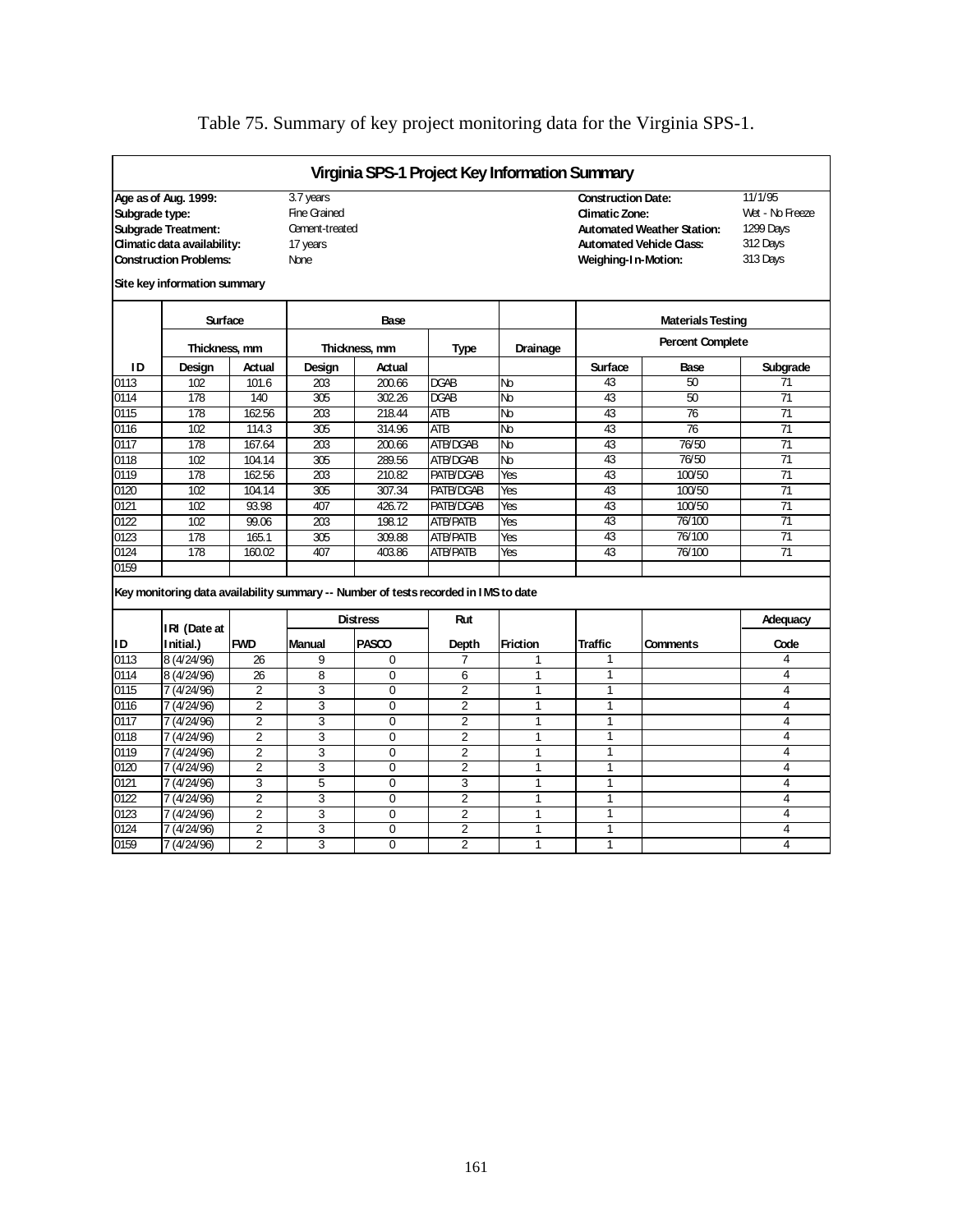|                              | <b>Virginia SPS-1 Materials Testing Summary</b> |             |                  |                |
|------------------------------|-------------------------------------------------|-------------|------------------|----------------|
|                              |                                                 | Minimum No. | <b>Number</b>    | Percent at     |
|                              | Test                                            | per Layer   | <b>Conducted</b> | <b>Level E</b> |
| Subgrade:                    |                                                 |             |                  |                |
|                              | Sieve Analysis                                  | 6           | 6                | 83.3           |
|                              | <b>Hydrometer Analysis</b>                      | 6           | 6                | 83.3           |
|                              | <b>Atterberg Limits</b>                         | 6           | 6                | 50.0           |
|                              | Moisture-Density Relations                      | 6           | 6                | 83.3           |
|                              | <b>Resilient Modulus</b>                        | 6           | 0                | 0.0            |
|                              | Natural Moisture Content                        | 6           | 6                | 83.3           |
|                              | Permeability                                    | 3           | 3                | 100.0          |
| <b>Unbound Base:</b>         |                                                 |             |                  |                |
|                              | Sieve Analysis                                  | 3           | 3                | 100.0          |
|                              | <b>Atterberg Limits</b>                         | 3           | 3                | 0.0            |
|                              | Moisture-Density Relations                      | 3           | 0                | 0.0            |
|                              | <b>Resilient Modulus</b>                        | 3           | 0                | 0.0            |
|                              | Permeability                                    | 3           |                  | 0.0            |
|                              | <b>Natural Moisture Content</b>                 | 3           | 3                | 100.0          |
|                              | Permeable Asphalt Treated Base:                 |             |                  |                |
|                              | <b>Asphalt Content</b>                          | 3           | 9                | 33.3           |
|                              | Aggregate Gradation                             | 3           | 9                | 22.2           |
| <b>Asphalt Treated Base:</b> |                                                 |             |                  |                |
|                              | Core Examination                                | 34          | 49               | 63.3           |
|                              | <b>Bulk Specific Gravity</b>                    | 34          | 28               | 64.3           |
|                              | <b>Maximum Specific Gravity</b>                 | 3           | 3                | 100.0          |
|                              | <b>Asphalt Content</b>                          | 3           | 3                | 100.0          |
|                              | <b>Moisture Susceptibility</b>                  | 3           | 3                | 0.0            |
|                              | Specific Gravity of Aggregate                   | 6           | 6                | 66.7           |
|                              | Aggregate Gradation                             | 3           | 3                | 0.0            |
|                              | NAA Test for Fine Aggregate Particle Shape      | 3           | 0                | 0.0            |
|                              | Penetration of Asphalt Cement                   | 6           | 3                | 100.0          |
|                              | Specific Gravity of Asphalt Cement              | 6           | 3                | 100.0          |
|                              | Viscosity of Asphalt Cement                     | 6           | 3                | 0.0            |
| <b>Asphalt Surface:</b>      |                                                 |             |                  |                |
|                              | Core Examination                                | 60          | 72               | 80.6           |
|                              | <b>Bulk Specific Gravity</b>                    | 60          | 44               | 70.5           |
|                              | Maximum Specific Gravity                        | 3           | 1                | 0.0            |
|                              | <b>Asphalt Content</b>                          | 3           |                  | 0.0            |
|                              | Moisture Susceptibility                         | 3           |                  | 0.0            |
|                              | Specific Gravity of Aggregate                   | 6           |                  | 0.0            |
|                              | Aggregate Gradation                             | 3           |                  | 0.0            |
|                              | NAA Test for Fine Aggregate Particle Shape      | 3           | 0                | 0.0            |
|                              | Penetration of Asphalt Cement                   | 6           |                  | 0.0            |
|                              | Specific Gravity of Asphalt Cement              | 6           |                  | 0.0            |
|                              | Viscosity of Asphalt Cement                     | 6           | 1                | 0.0            |

Table 76. Summary of available materials testing data on the Virginia SPS-1.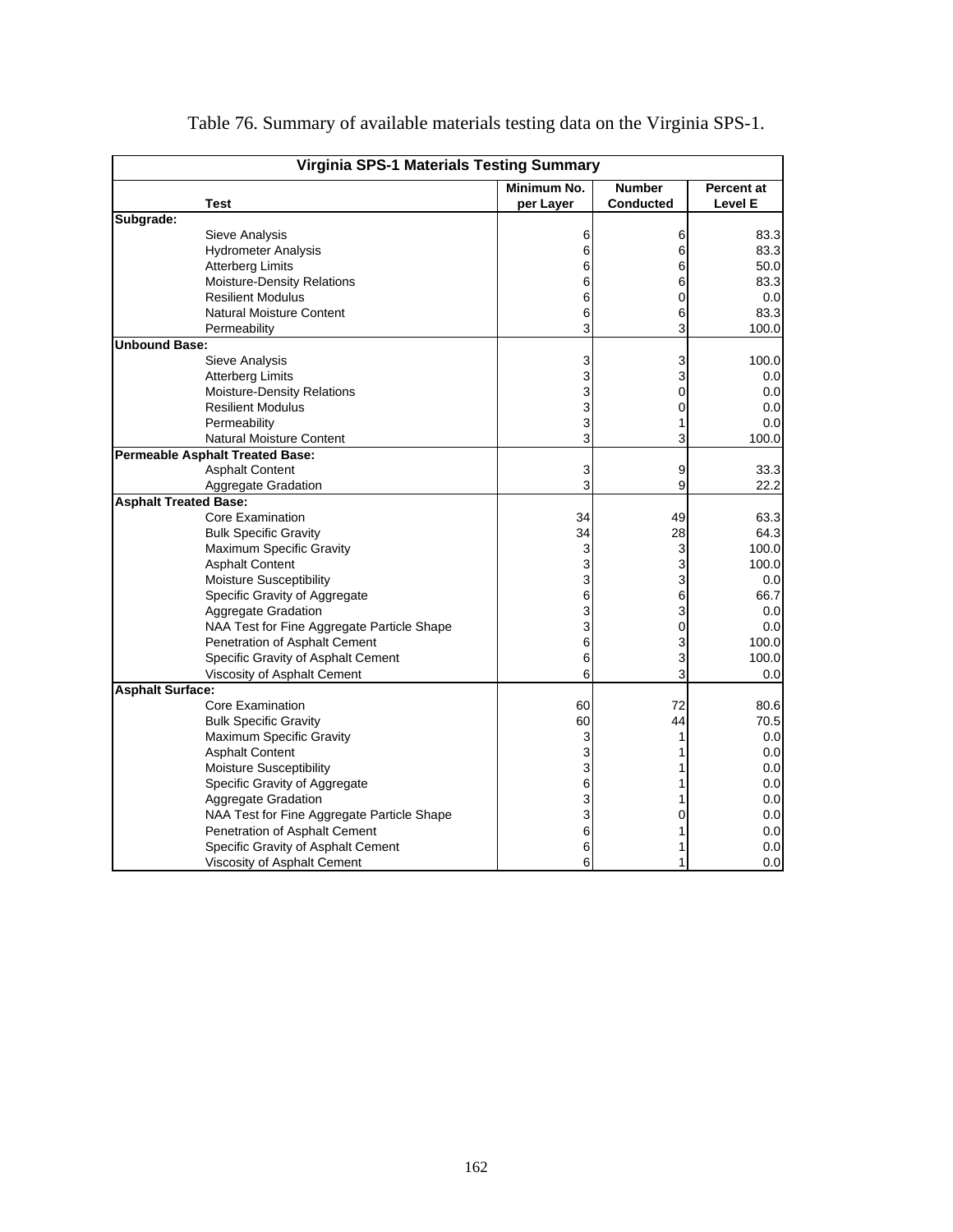#### **WISCONSIN**

The Wisconsin project was built on S.R. 29 in 1997. S.R. 29 is a four-lane divided highway. The project was constructed with AC shoulders.

The project was planned to fill column M of the experiment factorial. This column is in the wetfreeze environmental zone with a coarse subgrade. No data were available to assess whether the environment and subgrade did meet these requirements.

This project includes Sections 550113 through 550124 in the experiment design. The State opted not to build any supplemental sections on this project. Table 77 contains a summary of the data available for this project. It also provides the pavement section design for each section of this project.

#### **Construction Difficulties**

The construction report was submitted to LTPP after the detailed review. However, review of that report indicates that no construction difficulties were noted.

#### **Data Completeness**

Table 78 provides a summary of the testing data available on this project. No testing has been completed on any of the materials on any of the layers. This is a new project and the testing is in process.

The monitoring conducted on the project does not meet the requirements for the initial time limits. The distress and FWD data collected meet the requirements for the long-term monitoring.

No traffic data, AWS, or climatic data were available for this project at the time of the detailed review. However, these data are being collected at the site.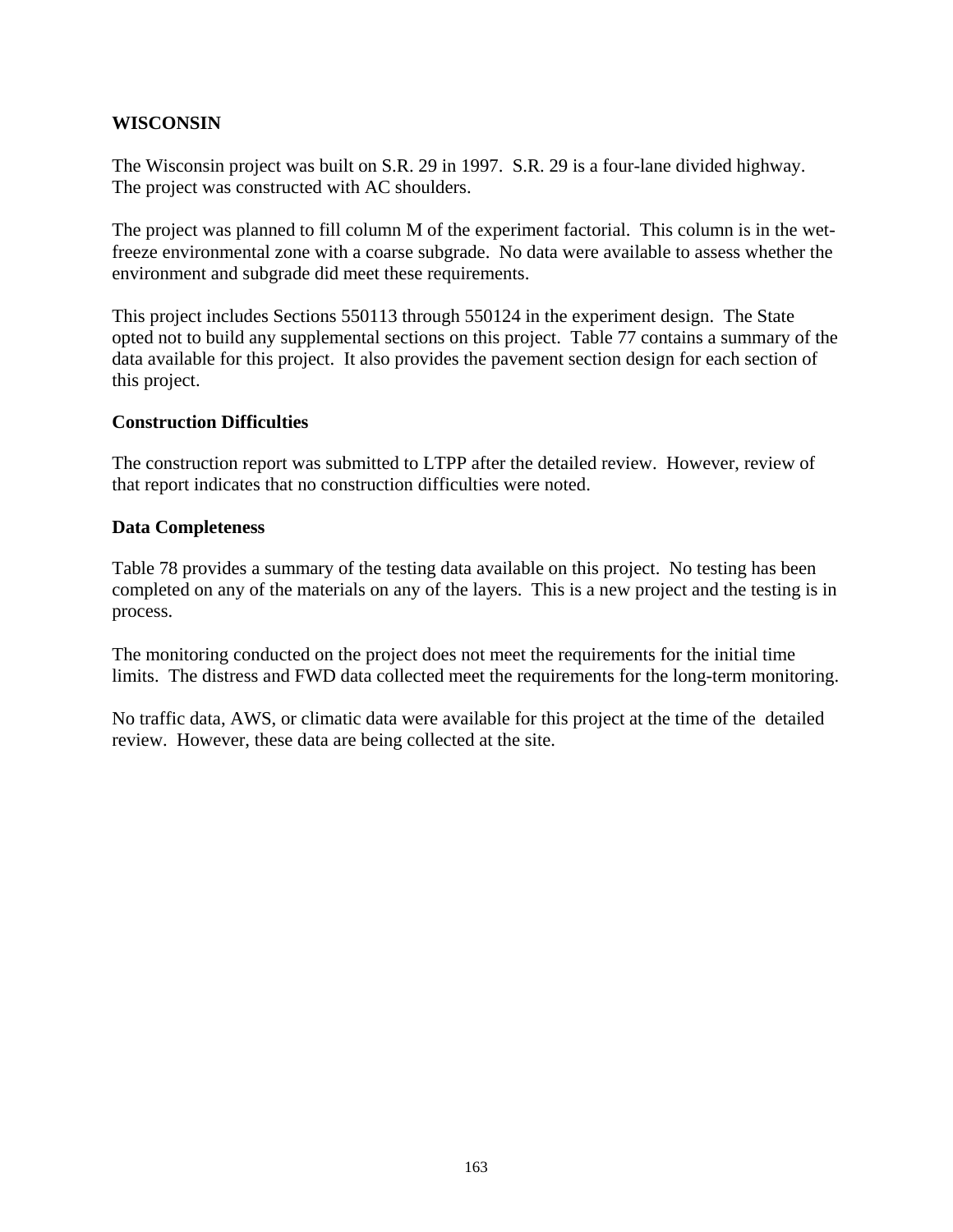# Table 77. Summary of key project monitoring data for the Wisconsin SPS-1.

|                |                                                                                                                                                    |                          |                                                            |                       |                                                                                            | <b>Wisconsin SPS-1 Project Key Information Summary</b> |                                                                    |                                                                      |                                             |
|----------------|----------------------------------------------------------------------------------------------------------------------------------------------------|--------------------------|------------------------------------------------------------|-----------------------|--------------------------------------------------------------------------------------------|--------------------------------------------------------|--------------------------------------------------------------------|----------------------------------------------------------------------|---------------------------------------------|
| Subgrade type: | Age as of Aug. 1999:<br><b>Subgrade Treatment:</b><br>Climatic data availability:<br><b>Construction Problems:</b><br>Site key information summary |                          | $\overline{1.8}$ years<br>?<br>7<br>0 years<br><b>None</b> |                       |                                                                                            |                                                        | <b>Construction Date:</b><br>Climatic Zone:<br>Weighing-In-Motion: | <b>Automated Weather Station:</b><br><b>Automated Vehicle Class:</b> | 10/1/97<br>7<br>None<br>None<br><b>None</b> |
|                |                                                                                                                                                    |                          |                                                            |                       |                                                                                            |                                                        |                                                                    | <b>Materials Testing</b>                                             |                                             |
|                |                                                                                                                                                    | Surface<br>Thickness, mm |                                                            | Base<br>Thickness, mm | <b>Type</b>                                                                                | Drainage                                               |                                                                    | <b>Percent Complete</b>                                              |                                             |
| ID             | Design                                                                                                                                             | Actual                   | Design                                                     | Actual                |                                                                                            |                                                        | Surface                                                            | Base                                                                 | Subgrade                                    |
| 0113           | 178                                                                                                                                                |                          | 203                                                        |                       | DGAB                                                                                       | Nb                                                     | 0                                                                  | 0                                                                    | 0                                           |
| 0114           | 102                                                                                                                                                |                          | 305                                                        |                       | DGAB                                                                                       | Nb                                                     | $\Omega$                                                           | $\Omega$                                                             | $\Omega$                                    |
| 0115           | 102                                                                                                                                                |                          | 203                                                        |                       | <b>ATB</b>                                                                                 | Nb                                                     | $\Omega$                                                           | $\Omega$                                                             | $\Omega$                                    |
| 0116           | 178                                                                                                                                                |                          | $\overline{305}$                                           |                       | <b>ATB</b>                                                                                 | Nb                                                     | $\Omega$                                                           | $\Omega$                                                             | $\Omega$                                    |
| 0117           | 102                                                                                                                                                |                          | 203                                                        |                       | <b>ATB/DGAB</b>                                                                            | N <sub>b</sub>                                         | $\Omega$                                                           | 0/0                                                                  | $\Omega$                                    |
| 0118           | 178                                                                                                                                                |                          | $\overline{305}$                                           |                       | ATB/DGAB                                                                                   | Nb                                                     | $\overline{0}$                                                     | $\overline{0}$                                                       | $\overline{0}$                              |
| 0119           | 102                                                                                                                                                |                          | 203                                                        |                       | PATB/DGAB                                                                                  | Yes                                                    | $\Omega$                                                           | 0 <sup>0</sup>                                                       | $\Omega$                                    |
| 0120           | $\overline{178}$                                                                                                                                   |                          | $\overline{305}$                                           |                       | <b>PATB/DGAB</b>                                                                           | Yes                                                    | $\overline{0}$                                                     | 0/0                                                                  | $\Omega$                                    |
| 0121           | 178                                                                                                                                                |                          | 407                                                        |                       | <b>PATB/DGAB</b>                                                                           | Yes                                                    | $\overline{0}$                                                     | 0/0                                                                  | $\Omega$                                    |
| 0122           | $\overline{178}$                                                                                                                                   |                          | $\overline{203}$                                           |                       | <b>ATB/PATB</b>                                                                            | Yes                                                    | $\overline{0}$                                                     | $\overline{0}$                                                       | $\Omega$                                    |
| 0123           | 102                                                                                                                                                |                          | 305                                                        |                       | <b>ATB/PATB</b>                                                                            | Yes                                                    | 0                                                                  | 0 <sup>0</sup>                                                       | $\Omega$                                    |
| 0124           | 102                                                                                                                                                |                          | 407                                                        |                       | <b>ATB/PATB</b>                                                                            | Yes                                                    | $\Omega$                                                           | 0/0                                                                  | $\Omega$                                    |
|                | IRI (Date at                                                                                                                                       |                          |                                                            | <b>Distress</b>       | Key monitoring data availability summary -- Number of tests recorded in IMS to date<br>Rut |                                                        |                                                                    |                                                                      | Adequacy                                    |
| ID             | Initial.)                                                                                                                                          | <b>FWD</b>               | Manual                                                     | PASCO                 | Depth                                                                                      | <b>Friction</b>                                        | <b>Traffic</b>                                                     | <b>Comments</b>                                                      | Code                                        |
| 0113           | 3(12/1/97)                                                                                                                                         | $\mathbf{1}$             | 1                                                          | 0                     | 1                                                                                          | $\Omega$                                               | 0                                                                  |                                                                      | $\Omega$                                    |
| 0114           | 3(12/1/97)                                                                                                                                         | $\mathbf{1}$             | $\mathbf{1}$                                               | $\mathbf 0$           | 1                                                                                          | $\mathbf 0$                                            | $\overline{0}$                                                     |                                                                      | $\overline{0}$                              |
| 0115           | 2(12/1/97)                                                                                                                                         | 1                        | 1                                                          | $\overline{0}$        | 1                                                                                          | $\mathbf 0$                                            | $\overline{0}$                                                     |                                                                      | $\overline{0}$                              |
| 0116           | 3(12/1/97)                                                                                                                                         | 1                        | $\mathbf{1}$                                               | $\overline{0}$        | $\mathbf{1}$                                                                               | $\Omega$                                               | $\overline{0}$                                                     |                                                                      | $\mathbf 0$                                 |
| 0117           | 3(12/1/97)                                                                                                                                         | $\mathbf{1}$             | $\mathbf{1}$                                               | $\mathbf 0$           | 1                                                                                          | $\mathbf 0$                                            | $\overline{0}$                                                     |                                                                      | $\overline{0}$                              |
| 0118           | 3(12/1/97)                                                                                                                                         | $\mathbf{1}$             | $\mathbf{1}$                                               | $\Omega$              | $\mathbf{1}$                                                                               | $\overline{0}$                                         | $\overline{0}$                                                     |                                                                      | $\overline{0}$                              |
| 0119           | 3(12/1/97)                                                                                                                                         | 1                        | $\mathbf{1}$                                               | $\overline{0}$        | 1                                                                                          | 0                                                      | $\overline{0}$                                                     |                                                                      | $\overline{0}$                              |
| 0120           | 3(12/1/97)                                                                                                                                         | $\mathbf{1}$             | 1                                                          | $\mathbf 0$           | $\mathbf{1}$                                                                               | $\mathbf 0$                                            | $\overline{0}$                                                     |                                                                      | $\overline{0}$                              |
| 0121           | 3(12/1/97)                                                                                                                                         | 1                        | $\mathbf{1}$                                               | $\Omega$              | 1                                                                                          | $\Omega$                                               | $\overline{0}$                                                     |                                                                      | $\overline{0}$                              |
| 0122           | 3(12/1/97)                                                                                                                                         | 1                        | $\overline{1}$                                             | $\mathbf 0$           | 1                                                                                          | $\overline{0}$                                         | $\overline{0}$                                                     |                                                                      | $\overline{0}$                              |
| 0123           | 3(12/1/97)                                                                                                                                         | 1                        | 1                                                          | $\mathbf 0$           | 1                                                                                          | $\mathbf 0$                                            | $\overline{0}$                                                     |                                                                      | $\overline{0}$                              |
| 0124           | 3(12/1/97)                                                                                                                                         | 1                        | $\mathbf{1}$                                               | $\Omega$              | 1                                                                                          | $\overline{0}$                                         | $\overline{0}$                                                     |                                                                      | $\overline{0}$                              |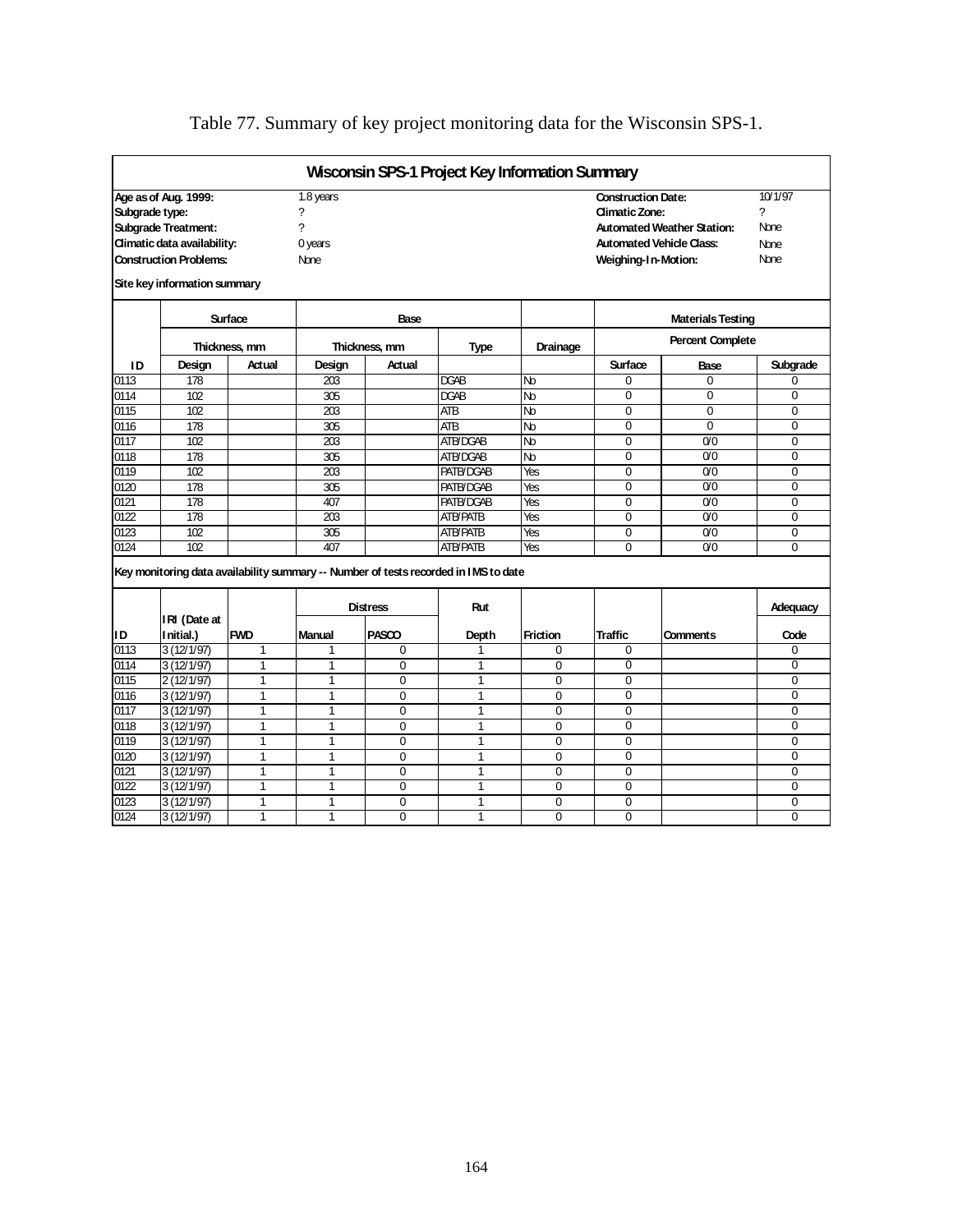| <b>Wisconsin SPS-1 Materials Testing Summary</b> |                                            |             |                  |                   |
|--------------------------------------------------|--------------------------------------------|-------------|------------------|-------------------|
|                                                  |                                            | Minimum No. | <b>Number</b>    | <b>Percent at</b> |
|                                                  | Test                                       | per Layer   | <b>Conducted</b> | Level E           |
| Subgrade:                                        |                                            |             |                  |                   |
|                                                  | Sieve Analysis                             | 6           | 0                | 0.0               |
|                                                  | <b>Hydrometer Analysis</b>                 | 6           | 0                | 0.0               |
|                                                  | <b>Atterberg Limits</b>                    | 6           | 0                | 0.0               |
|                                                  | Moisture-Density Relations                 | 6           | 0                | 0.0               |
|                                                  | <b>Resilient Modulus</b>                   | 6           | 0                | 0.0               |
|                                                  | <b>Natural Moisture Content</b>            | 6           | 0                | 0.0               |
|                                                  | Permeability                               | 3           | 9                | 0.0               |
| <b>Unbound Base:</b>                             |                                            |             |                  |                   |
|                                                  | <b>Sieve Analysis</b>                      | 3           | 0                | 0.0               |
|                                                  | Atterberg Limits                           | 3           | 0                | 0.0               |
|                                                  | Moisture-Density Relations                 | 3           | 0                | 0.0               |
|                                                  | <b>Resilient Modulus</b>                   | 3           | 0                | 0.0               |
|                                                  | Permeability                               | 3           | 5                | 0.0               |
|                                                  | Natural Moisture Content                   | 3           | 0                | 0.0               |
| <b>Permeable Asphalt Treated Base:</b>           |                                            |             |                  |                   |
|                                                  | <b>Asphalt Content</b>                     | 3           | 3                | 100.0             |
|                                                  | Aggregate Gradation                        | 3           | 3                | 0.0               |
| <b>Asphalt Treated Base:</b>                     |                                            |             |                  |                   |
|                                                  | Core Examination                           | 34          | 34               | 100.0             |
|                                                  | <b>Bulk Specific Gravity</b>               | 34          | 34               | 100.0             |
|                                                  | Maximum Specific Gravity                   | 3           | 3                | 100.0             |
|                                                  | <b>Asphalt Content</b>                     | 3           | 3                | 100.0             |
|                                                  | Moisture Susceptibility                    | 3           | 3                | 0.0               |
|                                                  | Specific Gravity of Aggregate              | 6           | 6                | 50.0              |
|                                                  | Aggregate Gradation                        | 3           | 3                | 83.3              |
|                                                  | NAA Test for Fine Aggregate Particle Shape | 3           | 0                | 0.0               |
|                                                  | Penetration of Asphalt Cement              | 6           | 3                | 0.0               |
|                                                  | Specific Gravity of Asphalt Cement         | 6           | 3                | 33.3              |
|                                                  | Viscosity of Asphalt Cement                | 6           | 3                | 0.0               |
| <b>Asphalt Surface:</b>                          |                                            |             |                  |                   |
|                                                  | Core Examination                           | 60          | 60               | 0.0               |
|                                                  | <b>Bulk Specific Gravity</b>               | 60          | 60               | 0.0               |
|                                                  | Maximum Specific Gravity                   | 3           | 3                | 0.0               |
|                                                  | <b>Asphalt Content</b>                     | 3           | 3                | 0.0               |
|                                                  | Moisture Susceptibility                    | 3           | 3                | 0.0               |
|                                                  | Specific Gravity of Aggregate              | 6           | 6                | 0.0               |
|                                                  | Aggregate Gradation                        | 3           | 3                | 0.0               |
|                                                  | NAA Test for Fine Aggregate Particle Shape | 3           | 0                | 0.0               |
|                                                  | Penetration of Asphalt Cement              | 6           | 6                | 0.0               |
|                                                  | Specific Gravity of Asphalt Cement         | 6           | 6                | 0.0               |
|                                                  | Viscosity of Asphalt Cement                | 6           | 6                | 0.0               |

Table 78. Summary of available materials testing data on the Wisconsin SPS-1.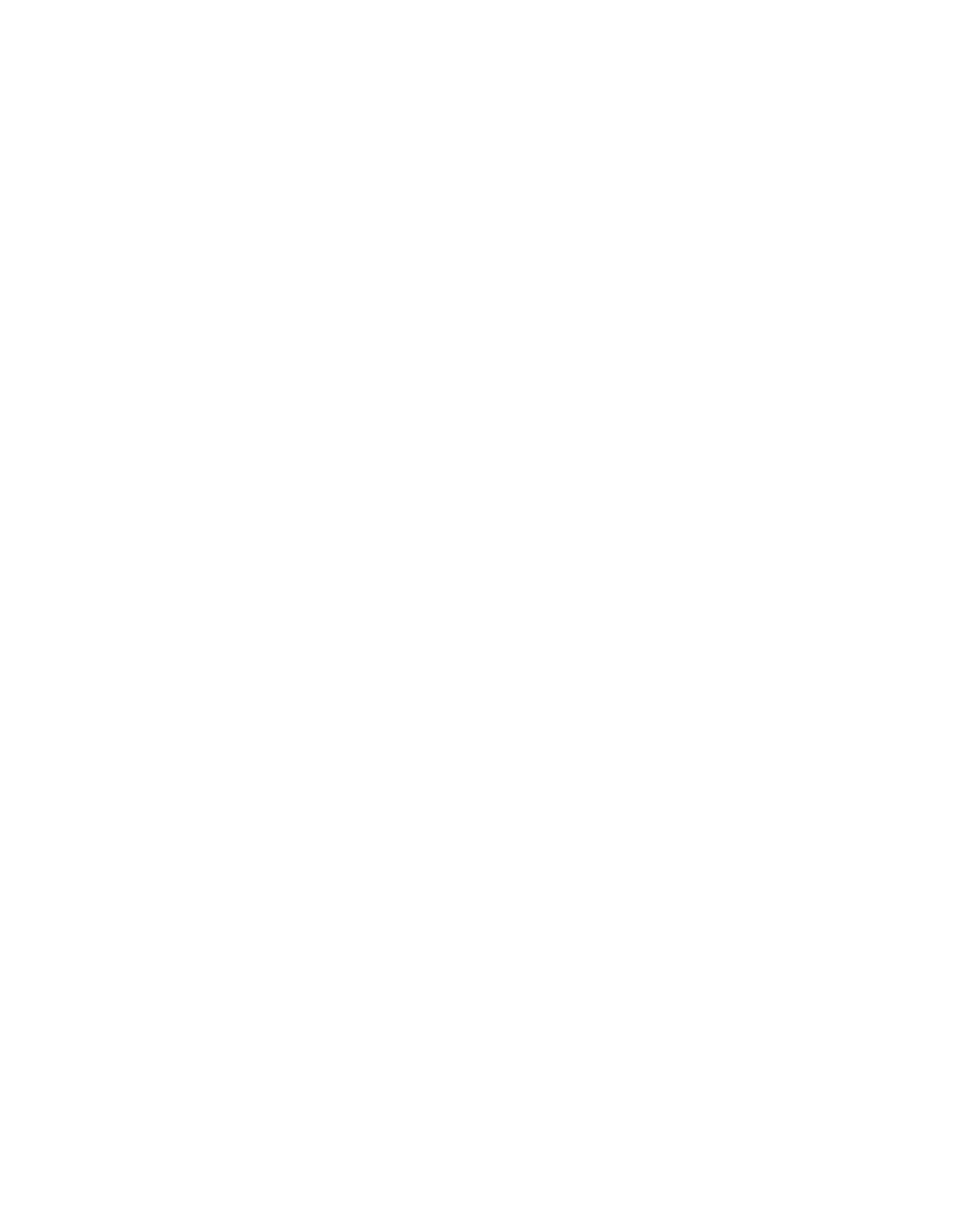## **APPENDIX B. SUMMARY OF CONSTRUCTION DATA**

Appendix B contains a summary of the construction data available for each project. The thickness data provided from these measurements come from three different sources. The first source is the **TST** L05B table and contains the values that are considered most representative of the material that was actually placed on the section. The second source is the **SPS1\_LAYER**  table, which includes thicknesses that should be the same as those provided in the **TST\_L05B** table. However, in the majority of the data shown, these thicknesses are not the same. The third source for thickness data is the **SPS1\_LAYER\_THICKNESS** table. These data were obtained from elevation measurements taken on the projects after the placement of each layer.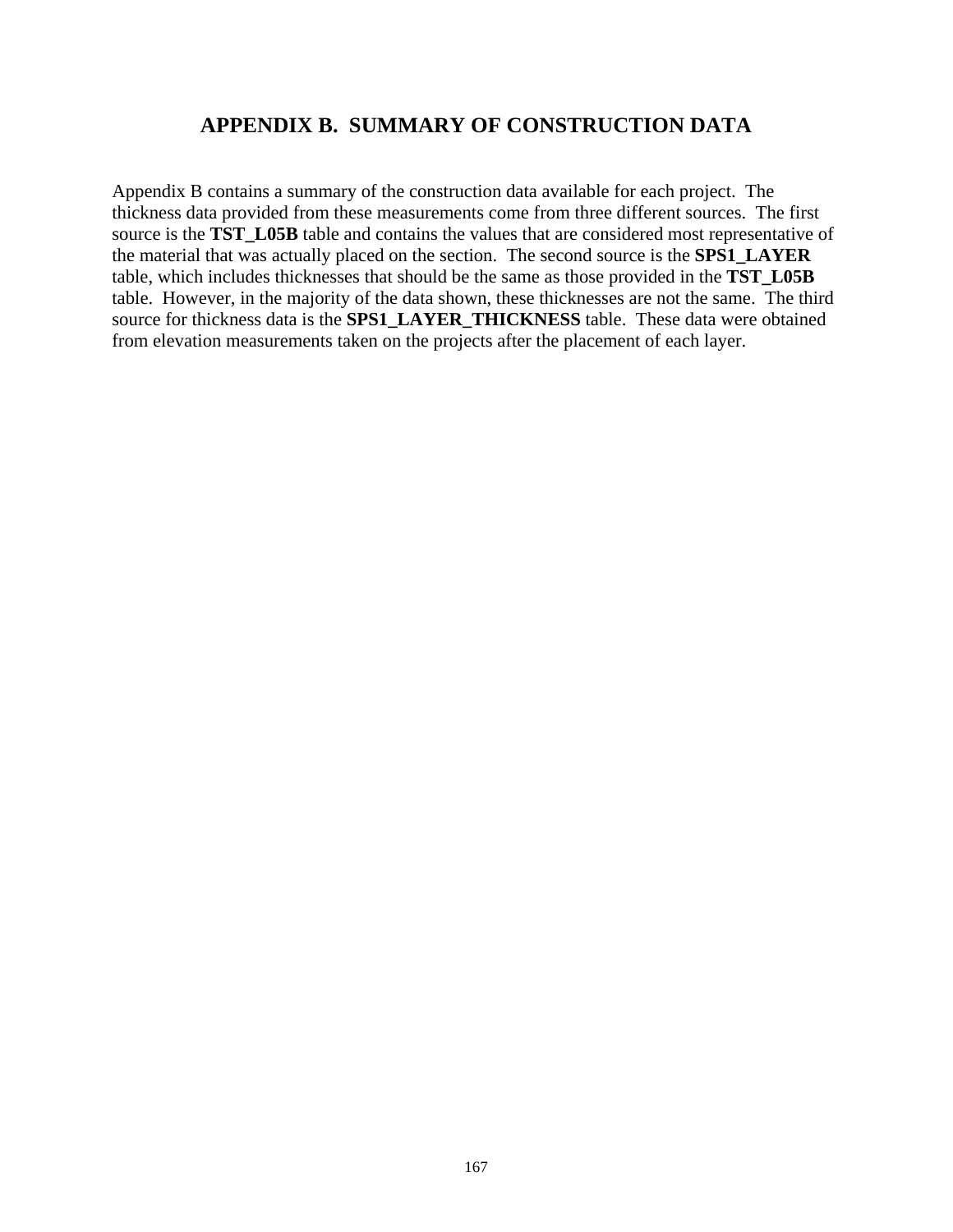| <u>Alabama (1)</u>                       | 101          | 102          | 103            | 104          | 105          | 106            | 107            | 108          | 109                     | 110            | 111            | 112         | 161 | 162 | 163 |
|------------------------------------------|--------------|--------------|----------------|--------------|--------------|----------------|----------------|--------------|-------------------------|----------------|----------------|-------------|-----|-----|-----|
| <b>Required Thickness</b>                |              |              |                |              |              |                |                |              |                         |                |                |             |     |     |     |
| AC Surface                               | 178          | 102          | 102            | 178          | 102          | 178            | 102            | 178          | 178                     | 178            | 102            | 102         |     |     |     |
| ATB                                      | 0            | 0            | 203            | 305          | 102          | 203            | 0              | 0            | $\mathbf 0$             | 102            | 203            | 305         |     |     |     |
| <b>PATB</b><br><b>DGAB</b>               | 0<br>203     | 0<br>305     | 0<br>0         | 0<br>0       | 0            | 0<br>102       | 102<br>102     | 102<br>203   | 102<br>305              | 102<br>0       | 102            | 102         |     |     |     |
| <b>L05B Thickness</b>                    |              |              |                |              | 102          |                |                |              |                         |                | 0              | 0           |     |     |     |
| AC Surface                               |              |              |                |              |              |                |                |              |                         |                |                |             |     |     |     |
| ATB                                      |              |              |                |              |              |                |                |              |                         |                |                |             |     |     |     |
| PATB                                     |              |              |                |              |              |                |                |              |                         |                |                |             |     |     |     |
| <b>DGAB</b>                              |              |              |                |              |              |                |                |              |                         |                |                |             |     |     |     |
| <b>SPS Construction Thickness</b>        |              |              |                |              |              |                |                |              |                         |                |                |             |     |     |     |
| AC Surface                               | 168          | 99           | 109            | 170          | 104          | 188            | 104            | 185          | 188                     | 170            | 112            | 99          |     |     |     |
| ATB                                      | 0            | $\mathbf 0$  | 185            | 300          | 102          | 206            | $\pmb{0}$      | 0            | 0                       | 107            | 201            | 320         |     |     |     |
| <b>PATB</b>                              | 0            | 0            | 0              | 0            | 0            | $\mathbf 0$    | 91             | 107          | 107                     | 97             | 94             | 84          |     |     |     |
| <b>DGAB</b>                              | 201          | 302          | 0              | 0            | 102          | 91             | 104            | 201          | 302                     | 0              | $\mathbf 0$    | $\pmb{0}$   |     |     |     |
| Rod & Level                              |              | 99           |                |              |              |                | 103            |              |                         |                |                | 99          |     |     |     |
| AC Surface<br><b>ATB</b>                 | 174<br>0     | 0            | 108<br>187     | 168<br>299   | 105          | 188<br>206     | 0              |              | 188<br>0                | 174<br>107     | 113<br>200     | 320         |     |     |     |
| PATB                                     | 0            | 0            | 0              | 0            |              | $\mathbf 0$    | 93             |              | 107                     | 97             | 93             | 84          |     |     |     |
| <b>DGAB</b>                              | 201          | 302          | 0              | 0            |              | 95             | 104            | 200          | 303                     | 0              | $\mathbf 0$    | $\pmb{0}$   |     |     |     |
| Rod & Level Std Dev                      |              |              |                |              |              |                |                |              |                         |                |                |             |     |     |     |
| AC Surface                               | 6            | 8            | 8              | 11           | 13           | 7              | $\overline{7}$ |              | 9                       | 6              | $\overline{7}$ | 10          |     |     |     |
| <b>ATB</b>                               |              |              | 9              | 9            |              | 9              |                |              |                         | 10             | 10             | 6           |     |     |     |
| <b>PATB</b>                              |              |              |                |              |              |                | 10             |              | 10                      | 12             | 12             | 10          |     |     |     |
| <b>DGAB</b>                              | 9            | 8            |                |              |              | 8              | 8              | 13           | 9                       |                |                |             |     |     |     |
| Rod & Level Min                          |              | 81           |                | 147          | 86           |                | 89             | $\mathbf 0$  | 170                     | 165            | 102            | 74          |     |     |     |
| AC Surface<br>ATB                        | 163<br>0     | 0            | 89<br>163      | 284          | 0            | 173<br>188     | $\pmb{0}$      | 0            | 0                       | 91             | 178            | 305         |     |     |     |
| <b>PATB</b>                              | 0            | 0            | 0              | 0            | 0            | $\mathbf 0$    | 71             | 0            | 81                      | 76             | 71             | 64          |     |     |     |
| <b>DGAB</b>                              | 188          | 287          | 0              | 0            | 0            | 79             | 86             | 170          | 277                     | 0              | $\mathbf 0$    | $\mathbf 0$ |     |     |     |
| Rod & Level Max                          |              |              |                |              |              |                |                |              |                         |                |                |             |     |     |     |
| AC Surface                               | 183          | 112          | 122            | 193          | 127          | 208            | 124            | $\mathbf 0$  | 213                     | 188            | 132            | 119         |     |     |     |
| <b>ATB</b>                               | 0            | 0            | 203            | 320          | 0            | 224            | 0              | $\mathbf 0$  | 0                       | 127            | 224            | 335         |     |     |     |
| PATB                                     | 0            | 0            | 0              | 0            | 0            | 0              | 117            | $\mathbf 0$  | 127                     | 122            | 112            | 102         |     |     |     |
| <b>DGAB</b>                              | 218          | 323          | 0              | 0            | 0            | 112            | 122            | 226          | 320                     | 0              | 0              | 0           |     |     |     |
| <b>DGAB Material Requirements</b>        |              |              |                |              |              |                |                |              |                         |                |                |             |     |     |     |
| < 50% Passing #4 Sieve                   |              | 47           |                |              |              | 48             |                | 33           |                         |                |                |             |     |     |     |
| < 10 % Passing #200                      |              | 12           |                |              |              | 12             |                | 8            |                         |                |                |             |     |     |     |
| LL < 25                                  |              |              |                |              |              |                |                |              |                         |                |                |             |     |     |     |
| Pl < 4                                   |              |              |                |              |              |                |                |              |                         |                |                |             |     |     |     |
| Max Lift Thickness < 6                   | 6            | 6            |                |              | 6            | 6              | 6              | 6            | 6                       |                |                |             |     |     |     |
|                                          |              |              |                |              |              |                |                |              |                         |                |                |             |     |     |     |
| <b>ATB Material Requirements</b>         |              |              |                |              |              |                |                |              |                         |                |                |             |     |     |     |
| Hveem<br>Swell $< 0.7$ mm                |              |              |                |              |              |                |                |              |                         |                |                |             |     |     |     |
| Stability > 35                           |              |              |                |              |              |                |                |              |                         |                |                |             |     |     |     |
| Marshall 50-blow                         |              |              |                |              |              |                |                |              |                         |                |                |             |     |     |     |
| Flow $2 - 5$ mm                          |              |              |                |              |              |                |                |              |                         |                |                |             |     |     |     |
| Stability 4.4 kN                         |              |              |                |              |              |                |                |              |                         |                |                |             |     |     |     |
| Marshall 75-blow                         |              |              |                |              |              |                |                |              |                         |                |                |             |     |     |     |
| Flow 3 - 7.6 mm                          |              |              | 3              | 3            | 3            |                |                |              |                         | 3              | 3              | 3           |     |     |     |
| Stability 10 kN                          |              |              | 18             | 18           | 18           | 18             |                |              |                         | 18             | 18             | 18          |     |     |     |
| First lift thickness < 6 inches          |              |              | $\overline{2}$ | 3            | 3            | $\overline{2}$ |                |              |                         | 1              | $\overline{2}$ | 3           |     |     |     |
| Sub lift thickness $<$ 4                 |              |              | 3              | 3            | 1            | 3              |                |              |                         | $\overline{2}$ | $\overline{2}$ | 3           |     |     |     |
| <b>PATB Material Requirements</b>        |              |              |                |              |              |                |                |              |                         |                |                |             |     |     |     |
| < 2% Passing #200                        |              |              |                |              |              |                |                |              |                         |                |                |             |     |     |     |
| 2 - 2.5% Asphalt Content                 |              |              |                |              |              |                |                |              |                         |                |                |             |     |     |     |
| Roller type (Steel Wheel)                |              |              |                |              |              |                |                |              | <b>STEEL WHL TANDEM</b> |                |                |             |     |     |     |
|                                          |              |              |                |              |              |                |                |              |                         |                |                |             |     |     |     |
| Drainage Location                        | 3            | 3            | 3              | 3            | 3            | 3              | $\mathbf{1}$   | $\mathbf{1}$ | $\mathbf{1}$            | $\mathbf{1}$   | $\mathbf{1}$   | 1           |     |     |     |
| Drainage Type                            | $\mathbf{1}$ | $\mathbf{1}$ | $\mathbf{1}$   | $\mathbf{1}$ | $\mathbf{1}$ | $\mathbf{1}$   | 6              | 6            | 6                       | 6              | 6              | 6           |     |     |     |
| <b>HMAC Binder Material Requirements</b> |              |              |                |              |              |                |                |              |                         |                |                |             |     |     |     |
| Marshall                                 |              |              |                |              |              |                |                |              |                         |                |                |             |     |     |     |
| 75 blows                                 | 75           | 75           | 75             | 75           | 75           | 75             | 75             |              | 75                      | 75             | 75             | 75          |     |     |     |
| Min Stability 8 kN                       | 14           | 14           | 14             | 14           | 14           | 14             | 14             |              | 14                      | 14             | 14             | 14          |     |     |     |
| Flow 2 mm - 4 mm                         | 3            | 3            | 3              | 3            | 3            | 3              | 3              |              | 3                       | 3              | 3              | 3           |     |     |     |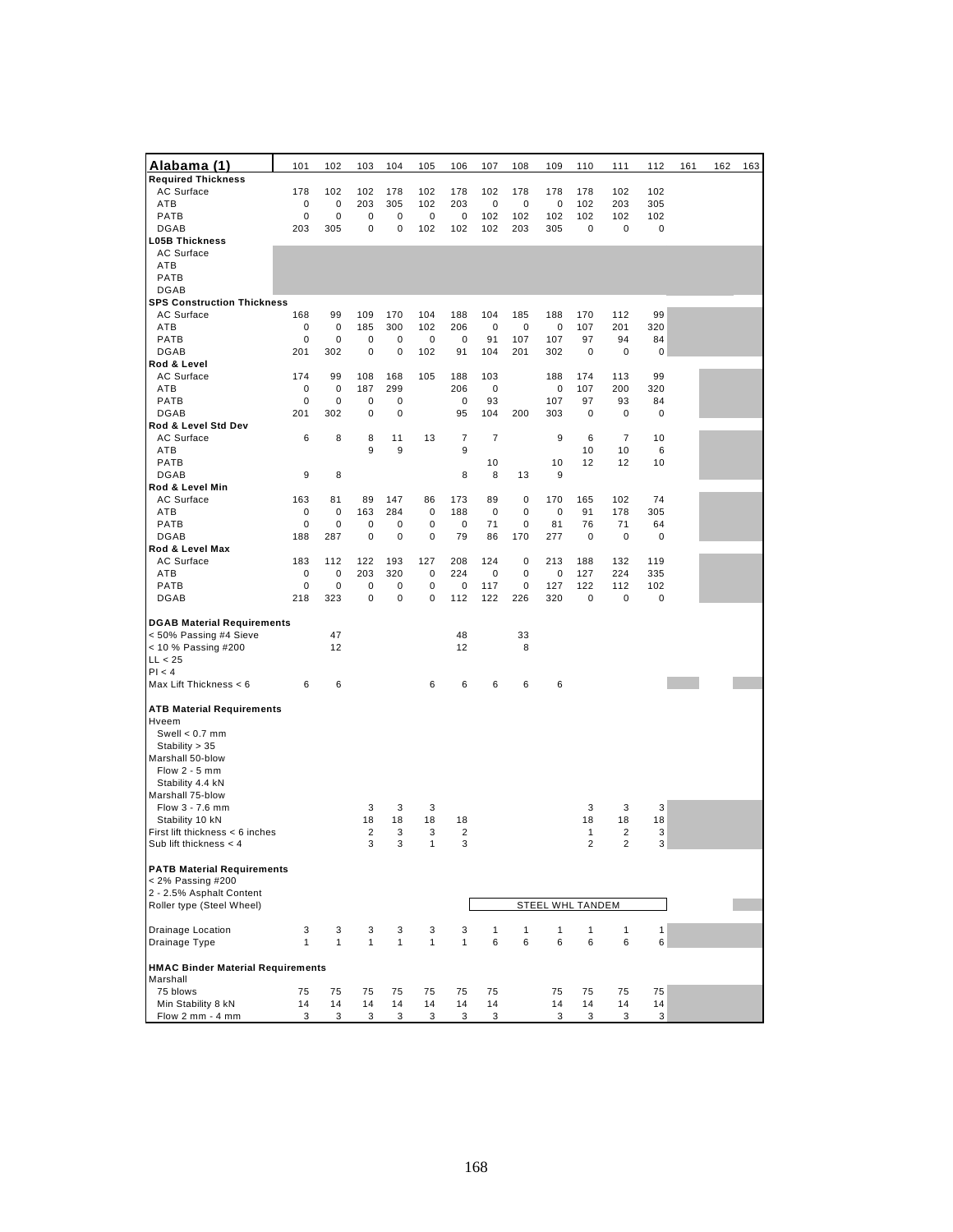| <u>Arizona (4)</u>                       | 113         | 114          | 115          | 116          | 117          | 118              | 119         | 120       | 121              | 122       | 123            | 124 | 160 | 161 | 162 | 163 |
|------------------------------------------|-------------|--------------|--------------|--------------|--------------|------------------|-------------|-----------|------------------|-----------|----------------|-----|-----|-----|-----|-----|
| <b>Required Thickness</b>                |             |              |              |              |              |                  |             |           |                  |           |                |     |     |     |     |     |
| <b>AC Surface</b>                        | 102         | 178          | 178          | 102          | 178          | 102              | 178         | 102       | 102              | 102       | 178            | 178 |     |     |     |     |
| <b>ATB</b>                               | 0           | 0            | 203          | 305          | 102          | 203              | 0           | 0         | 0                | 102       | 203            | 305 |     |     |     |     |
| <b>PATB</b>                              | 0           | 0            | 0            | 0            | 0            | 0                | 102         | 102       | 102              | 102       | 102            | 102 |     |     |     |     |
| <b>DGAB</b>                              | 203         | 305          | 0            | 0            | 102          | 102              | 102         | 203       | 305              | 0         | 0              | 0   |     |     |     |     |
| <b>L05B Thickness</b>                    |             |              |              |              |              |                  |             |           |                  |           |                |     |     |     |     |     |
| <b>AC Surface</b>                        | 114         | 173          | 168          | 104          | 193          | 102              | 160         | 102       | 104              | 107       | 173            | 170 |     |     |     |     |
| ATB                                      | 0           | 0            | 216          | 307          | 107          | 196              | 0           | $\pmb{0}$ | 0                | 102       | 201            | 297 |     |     |     |     |
| <b>PATB</b>                              | $\mathbf 0$ | 0            | 0            | 0            | 0            | $\boldsymbol{0}$ | 114         | 109       | 107              | 117       | 97             | 104 |     |     |     |     |
| <b>DGAB</b>                              | 191         | 305          | $\pmb{0}$    | 0            | 107          | 104              | 107         | 193       | 300              | 140       | $\mathbf 0$    | 0   |     |     |     |     |
| <b>SPS Construction Thickness</b>        |             |              |              |              |              |                  |             |           |                  |           |                |     |     |     |     |     |
| <b>AC Surface</b>                        | 107         | 180          | 163          | 94           | 180          | 94               | 157         | 107       | 107              | 102       | 170            | 173 |     |     |     |     |
| <b>ATB</b>                               | $\mathbf 0$ | 0            | 216          | 300          | 99           | 196              | $\mathbf 0$ | 0         | 0                | 109       | 198            | 292 |     |     |     |     |
| <b>PATB</b>                              | 0           | 0            | 0            | 0            | 0            | 0                | 114         | 109       | 107              | 117       | 97             | 104 |     |     |     |     |
| <b>DGAB</b>                              |             |              |              |              |              |                  |             |           |                  |           |                |     |     |     |     |     |
|                                          | 191         | 305          | 0            | 0            | 107          | 109              | 112         | 185       | 310              | 0         | 0              | 0   |     |     |     |     |
| Rod & Level                              |             |              |              |              |              |                  |             |           |                  |           |                |     |     |     |     |     |
| AC Surface                               | 107         | 181          | 163          | 95           | 180          | 95               | 157         | 103       | 106              | 100       | 170            | 174 |     |     |     |     |
| <b>ATB</b>                               | 0           | 0            | 216          | 299          | 100          | 196              | $\mathbf 0$ | 0         | $\mathbf 0$      | 108       | 199            | 293 |     |     |     |     |
| <b>PATB</b>                              | 0           | 0            | 0            | 0            | 0            | 0                | 114         | 109       | 106              | 116       | 96             | 105 |     |     |     |     |
| <b>DGAB</b>                              | 191         | 304          | 0            | 0            | 108          | 109              | 113         | 186       | 311              | 0         | 0              | 0   |     |     |     |     |
| Rod & Level Std Dev                      |             |              |              |              |              |                  |             |           |                  |           |                |     |     |     |     |     |
| <b>AC Surface</b>                        | 11          | 21           | 5            | 6            | 8            | 7                | 8           | 9         | 7                | 8         | 5              | 7   |     |     |     |     |
| ATB                                      |             |              | 9            | 11           | 9            | 5                |             |           |                  | 7         | $\overline{7}$ | 7   |     |     |     |     |
| <b>PATB</b>                              |             |              |              |              |              |                  | 13          | 12        | 9                | 9         | 11             | 6   |     |     |     |     |
| <b>DGAB</b>                              | 12          | 24           |              |              | 10           | 8                | 19          | 16        | 11               |           |                |     |     |     |     |     |
| Rod & Level Min                          |             |              |              |              |              |                  |             |           |                  |           |                |     |     |     |     |     |
| AC Surface                               | 89          | 163          | 152          | 86           | 170          | 81               | 135         | 81        | 94               | 76        | 163            | 163 |     |     |     |     |
| ATB                                      | $\mathbf 0$ | 0            | 196          | 284          | 71           | 183              | $\mathbf 0$ | 0         | $\mathbf 0$      | 97        | 180            | 274 |     |     |     |     |
| <b>PATB</b>                              | 0           | 0            | 0            | 0            | 0            | 0                | 66          | 76        | 86               | 109       | 76             | 91  |     |     |     |     |
| <b>DGAB</b>                              | 165         | 241          | $\mathbf 0$  | 0            | 89           | 91               | 79          | 155       | 290              | 0         | 0              | 0   |     |     |     |     |
| Rod & Level Max                          |             |              |              |              |              |                  |             |           |                  |           |                |     |     |     |     |     |
| <b>AC Surface</b>                        | 137         | 249          | 178          | 122          |              |                  | 180         | 132       | 119              | 119       |                |     |     |     |     |     |
|                                          |             |              |              |              | 198          | 122              |             |           |                  |           | 183            | 188 |     |     |     |     |
| ATB                                      | 0           | 0            | 241          | 338          | 112          | 208              | 0           | 0         | 0                | 117       | 213            | 310 |     |     |     |     |
| <b>PATB</b>                              | 0           | 0            | 0            | 0            | 0            | 0                | 140         | 124       | 122              | 137       | 117            | 119 |     |     |     |     |
| <b>DGAB</b>                              | 216         | 378          | 0            | 0            | 135          | 127              | 152         | 224       | 335              | 0         | 0              | 0   |     |     |     |     |
|                                          |             |              |              |              |              |                  |             |           |                  |           |                |     |     |     |     |     |
| <b>DGAB Material Requirements</b>        |             |              |              |              |              |                  |             |           |                  |           |                |     |     |     |     |     |
| < 50% Passing #4 Sieve                   |             |              |              |              |              | 49               | 67          | 49        |                  | 80        |                |     |     |     |     |     |
| < 10 % Passing #200                      |             |              |              |              |              | 8                | 12          | 7         |                  | 17        |                |     |     |     |     |     |
| LL < 25                                  |             |              |              |              |              |                  |             |           |                  |           |                |     |     |     |     |     |
| Pl < 4                                   |             |              |              |              |              | <b>NP</b>        | <b>NP</b>   | <b>NP</b> |                  | <b>NP</b> |                |     |     |     |     |     |
| Max Lift Thickness < 6                   | 5           | 7            |              |              | 5            | 5                | 5           | 5         | 7                |           |                |     |     |     |     |     |
|                                          |             |              |              |              |              |                  |             |           |                  |           |                |     |     |     |     |     |
| <b>ATB Material Requirements</b>         |             |              |              |              |              |                  |             |           |                  |           |                |     |     |     |     |     |
| Hveem                                    |             |              |              |              |              |                  |             |           |                  |           |                |     |     |     |     |     |
| Swell $< 0.7$ mm                         |             |              |              |              |              |                  |             |           |                  |           |                |     |     |     |     |     |
| Stability > 35                           |             |              |              |              |              |                  |             |           |                  |           |                |     |     |     |     |     |
| Marshall 50-blow                         |             |              |              |              |              |                  |             |           |                  |           |                |     |     |     |     |     |
| Flow $2 - 5$ mm                          |             |              | 3            | 3            | 3            | 3                |             |           |                  |           | 3              | 3   |     |     |     |     |
| Stability 4.4 kN                         |             |              | 19           | 19           | 19           | 19               |             |           |                  |           | 19             | 19  |     |     |     |     |
| Marshall 75-blow                         |             |              |              |              |              |                  |             |           |                  |           |                |     |     |     |     |     |
|                                          |             |              |              |              |              |                  |             |           |                  |           |                |     |     |     |     |     |
| Flow 3 - 7.6 mm                          |             |              |              |              |              |                  |             |           |                  |           |                |     |     |     |     |     |
| Stability 10 kN                          |             |              |              |              |              |                  |             |           |                  |           |                |     |     |     |     |     |
| First lift thickness < 6 inches          |             |              | 4            | 4            | 4            | 4                |             |           |                  | 4         |                | 4   |     |     |     |     |
| Sub lift thickness $<$ 4                 |             |              | 4            | 4            |              | $\overline{4}$   |             |           |                  |           | 4              | 4   |     |     |     |     |
|                                          |             |              |              |              |              |                  |             |           |                  |           |                |     |     |     |     |     |
| <b>PATB Material Requirements</b>        |             |              |              |              |              |                  |             |           |                  |           |                |     |     |     |     |     |
| < 2% Passing #200                        |             |              |              |              |              |                  | 3           |           |                  | 2         |                | 3   |     |     |     |     |
| 2 - 2.5% Asphalt Content                 |             |              |              |              |              |                  | 3           |           |                  | 3         |                | 3   |     |     |     |     |
| Roller type (Steel Wheel)                |             |              |              |              |              |                  |             |           | STEEL WHL TANDEM |           |                |     |     |     |     |     |
|                                          |             |              |              |              |              |                  |             |           |                  |           |                |     |     |     |     |     |
| Drainage Location                        | 3           | 3            | 3            | 3            | 3            | 3                | 1           | 1         | 1                | 1         | 1              | 1   |     |     |     |     |
| Drainage Type                            | 1           | $\mathbf{1}$ | $\mathbf{1}$ | $\mathbf{1}$ | $\mathbf{1}$ | $\mathbf{1}$     | 6           | 6         | 6                | 6         | 6              | 6   |     |     |     |     |
|                                          |             |              |              |              |              |                  |             |           |                  |           |                |     |     |     |     |     |
| <b>HMAC Binder Material Requirements</b> |             |              |              |              |              |                  |             |           |                  |           |                |     |     |     |     |     |
| Marshall                                 |             |              |              |              |              |                  |             |           |                  |           |                |     |     |     |     |     |
| 75 blows                                 |             |              |              |              |              |                  |             |           |                  |           |                |     |     |     |     |     |
| Min Stability 8 kN                       |             |              |              |              |              |                  |             |           |                  |           |                |     |     |     |     |     |
| Flow 2 mm - 4 mm                         |             |              |              |              |              |                  |             |           |                  |           |                |     |     |     |     |     |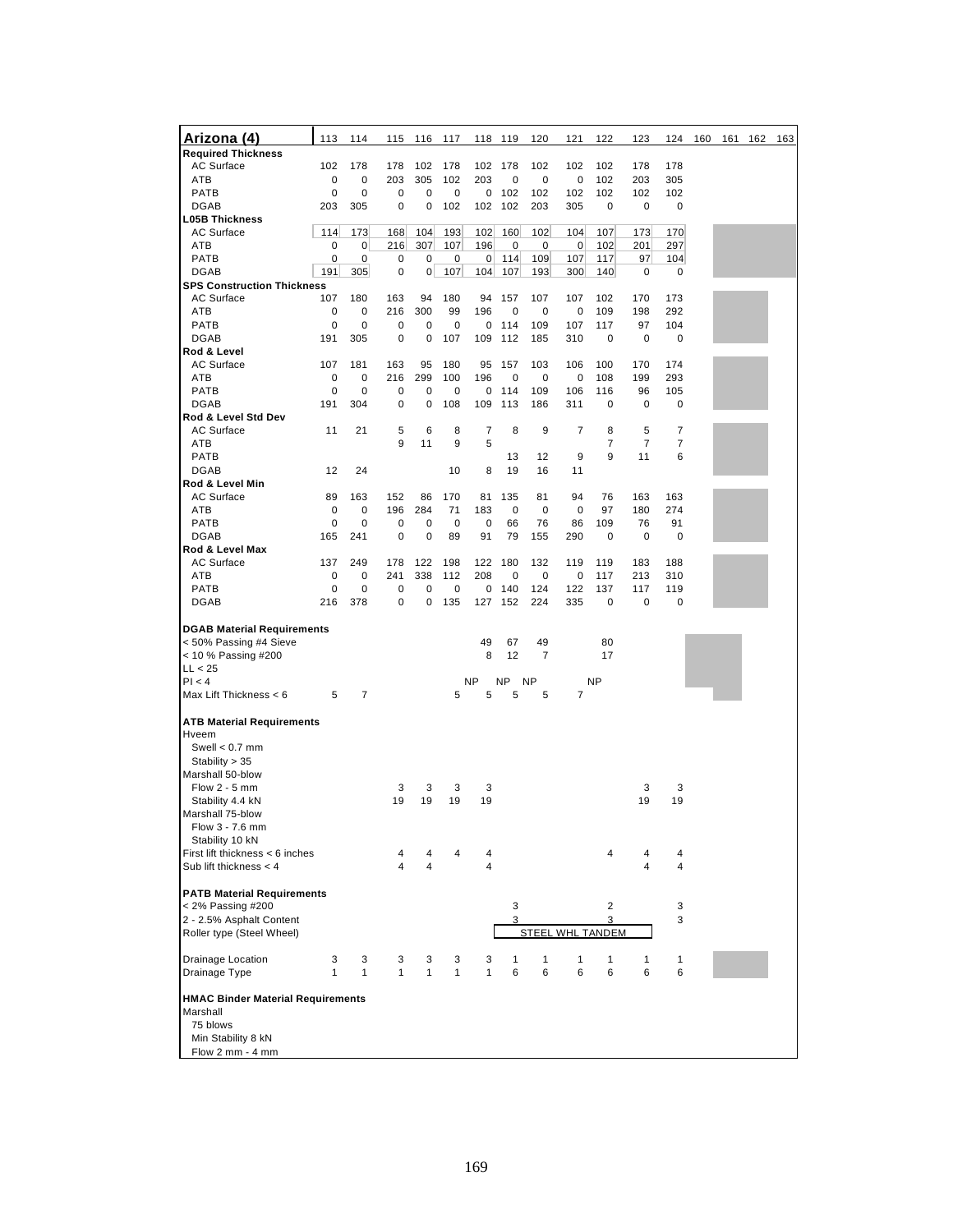| Arkansas (5)                             | 113    | 114         | 115            | 116          | 117      | 118      | 119        | 120        | 121               | 122        | 123        | 124            |
|------------------------------------------|--------|-------------|----------------|--------------|----------|----------|------------|------------|-------------------|------------|------------|----------------|
| <b>Required Thickness</b>                |        |             |                |              |          |          |            |            |                   |            |            |                |
| <b>AC Surface</b>                        | 102    | 178         | 178            | 102          | 178      | 102      | 178        | 102        | 102               | 102        | 178        | 178            |
| ATB<br><b>PATB</b>                       | 0<br>0 | 0           | 203            | 305          | 102      | 203      | 0          | 0          | 0                 | 102<br>102 | 203<br>102 | 305            |
| <b>DGAB</b>                              | 203    | 0<br>305    | 0<br>0         | 0<br>0       | 0<br>102 | 0<br>102 | 102<br>102 | 102<br>203 | 102<br>305        | 0          | 0          | 102<br>0       |
| <b>L05B Thickness</b>                    |        |             |                |              |          |          |            |            |                   |            |            |                |
| <b>AC Surface</b>                        |        |             |                |              |          |          |            |            |                   |            |            |                |
| ATB                                      |        |             |                |              |          |          |            |            |                   |            |            |                |
| <b>PATB</b>                              |        |             |                |              |          |          |            |            |                   |            |            |                |
| <b>DGAB</b>                              |        |             |                |              |          |          |            |            |                   |            |            |                |
| <b>SPS Construction Thickness</b>        |        |             |                |              |          |          |            |            |                   |            |            |                |
| <b>AC Surface</b>                        | 102    | 165         | 180            | 102          | 173      | 102      | 163        | 97         | 107               | 112        | 180        | 175            |
| ATB                                      | 0      | $\mathbf 0$ | 188            | 290          | 99       | 198      | 0          | 0          | 0                 | 99         | 203        | 287            |
| <b>PATB</b>                              | 0      | 0           | 0              | 0            | 0        | 0        | 97         | 86         | 89                | 102        | 91         | 91             |
| <b>DGAB</b>                              | 208    | 132         | $\mathbf 0$    | 0            | 104      | 89       | 107        | 206        | 312               | 0          | 0          | 0              |
| Rod & Level<br><b>AC Surface</b>         | 64     | 133         | 123            | 74           | 129      | 74       | 135        | 68         | 62                | 72         | 147        | 151            |
| ATB                                      | 0      | 0           | 184            | 290          | 98       | 197      | 0          | 0          | 0                 | 97         | 202        | 284            |
| <b>PATB</b>                              | 0      | 0           | 0              | 0            | 0        | 0        | 97         | 88         | 89                | 100        | 91         | 91             |
| <b>DGAB</b>                              | 208    | 132         | 0              | 0            | 103      | 88       | 108        | 208        | 313               | 0          | 0          | 0              |
| Rod & Level Std Dev                      |        |             |                |              |          |          |            |            |                   |            |            |                |
| <b>AC Surface</b>                        | 6      | 9           | $\overline{2}$ | 5            | 6        | 6        | 10         | 8          | 5                 | 5          | 9          | 6              |
| <b>ATB</b>                               |        |             | 10             | 8            | 6        | 7        |            |            |                   | 12         | 10         | 10             |
| <b>PATB</b>                              |        |             |                |              |          |          | 8          | 9          | 10                | 8          | 5          | 5              |
| <b>DGAB</b>                              | 8      | 16          |                |              | 7        | 9        | 13         | 11         | 15                |            |            |                |
| Rod & Level Min<br><b>AC Surface</b>     | 48     | 102         | 117            | 64           | 117      | 64       | 119        | 48         | 48                | 61         | 127        | 135            |
| ATB                                      | 0      | 0           | 152            | 269          | 86       | 180      | 0          | 0          | 0                 | 25         | 178        | 262            |
| <b>PATB</b>                              | 0      | 0           | 0              | 0            | 0        | 0        | 79         | 51         | 71                | 86         | 79         | 76             |
| <b>DGAB</b>                              | 188    | 104         | 0              | 0            | 89       | 74       | 79         | 188        | 284               | 0          | 0          | 0              |
| Rod & Level Max                          |        |             |                |              |          |          |            |            |                   |            |            |                |
| <b>AC Surface</b>                        | 74     | 152         | 127            | 89           | 147      | 86       | 155        | 89         | 71                | 81         | 165        | 165            |
| ATB                                      | 0      | 0           | 203            | 302          | 107      | 208      | 0          | 0          | 0                 | 112        | 218        | 300            |
| <b>PATB</b>                              | 0      | 0           | 0              | 0            | 0        | 0        | 112        | 109        | 109               | 119        | 104        | 102            |
| <b>DGAB</b>                              | 226    | 173         | 0              | 0            | 112      | 107      | 135        | 229        | 351               | 0          | 0          | 0              |
| <b>DGAB Material Requirements</b>        |        |             |                |              |          |          |            |            |                   |            |            |                |
| < 50% Passing #4 Sieve                   |        |             |                |              |          |          |            |            |                   |            |            |                |
| < 10 % Passing #200                      |        |             |                |              |          |          |            |            |                   |            |            |                |
| LL < 25                                  |        |             |                |              |          |          |            |            |                   |            |            |                |
| PI < 4                                   |        |             |                |              |          |          |            |            |                   |            |            |                |
| Max Lift Thickness < 6                   | 4      | 4           |                |              | 4        | 4        | 4          | 4          | 4                 |            |            |                |
| <b>ATB Material Requirements</b>         |        |             |                |              |          |          |            |            |                   |            |            |                |
| Hveem                                    |        |             |                |              |          |          |            |            |                   |            |            |                |
| Swell $< 0.7$ mm                         |        |             |                |              |          |          |            |            |                   |            |            |                |
| Stability > 35                           |        |             |                |              |          |          |            |            |                   |            |            |                |
| Marshall 50-blow                         |        |             |                |              |          |          |            |            |                   |            |            |                |
| Flow $2 - 5$ mm                          |        |             | 2              | 2            | 2        | 2        |            |            |                   | 2          | 2          | 2              |
| Stability 4.4 kN                         |        |             | 11             | 11           | 11       | 11       |            |            |                   | 11         | 11         | 11             |
| Marshall 75-blow<br>Flow 3 - 7.6 mm      |        |             |                |              |          |          |            |            |                   |            |            |                |
| Stability 10 kN                          |        |             |                |              |          |          |            |            |                   |            |            |                |
| First lift thickness < 6 inches          |        |             | 4              | 4            | 4        | 4        |            |            |                   | 4          | 4          | 4              |
| Sub lift thickness $<$ 4                 |        |             | $\overline{4}$ | 4            |          | 4        |            |            |                   |            | 4          | 4              |
|                                          |        |             |                |              |          |          |            |            |                   |            |            |                |
| <b>PATB Material Requirements</b>        |        |             |                |              |          |          |            |            |                   |            |            |                |
| < 2% Passing #200                        |        |             |                |              |          |          |            |            |                   |            |            |                |
| 2 - 2.5% Asphalt Content                 |        |             |                |              |          |          |            |            |                   |            |            |                |
| Roller type (Steel Wheel)                |        |             |                |              |          |          |            |            | DOUBLE-DRUM VIBR. |            |            |                |
| Drainage Location                        | 3      | 3           | 3              | 3            | 3        | 3        | 1          | 1          | 1                 | 1          | 1          | 1              |
| Drainage Type                            | 1      | 1           | $\mathbf{1}$   | $\mathbf{1}$ | 1        | 1        | 6          | 6          | 6                 | 6          | 6          | 6              |
|                                          |        |             |                |              |          |          |            |            |                   |            |            |                |
| <b>HMAC Binder Material Requirements</b> |        |             |                |              |          |          |            |            |                   |            |            |                |
| Marshall                                 |        |             |                |              |          |          |            |            |                   |            |            |                |
| 75 blows                                 | 75     | 75          | 75             | 75           | 75       | 75       | 75         | 75         | 75                | 75         | 75         | 75             |
| Min Stability 8 kN<br>Flow 2 mm - 4 mm   | 8<br>2 | 8<br>2      | 8              | 8            | 8<br>2   | 8        | 8          | 8          | 8                 | 8<br>2     | 8          | 8              |
|                                          |        |             | 2              | 2            |          | 2        | 2          | 2          | 2                 |            | 2          | $\overline{2}$ |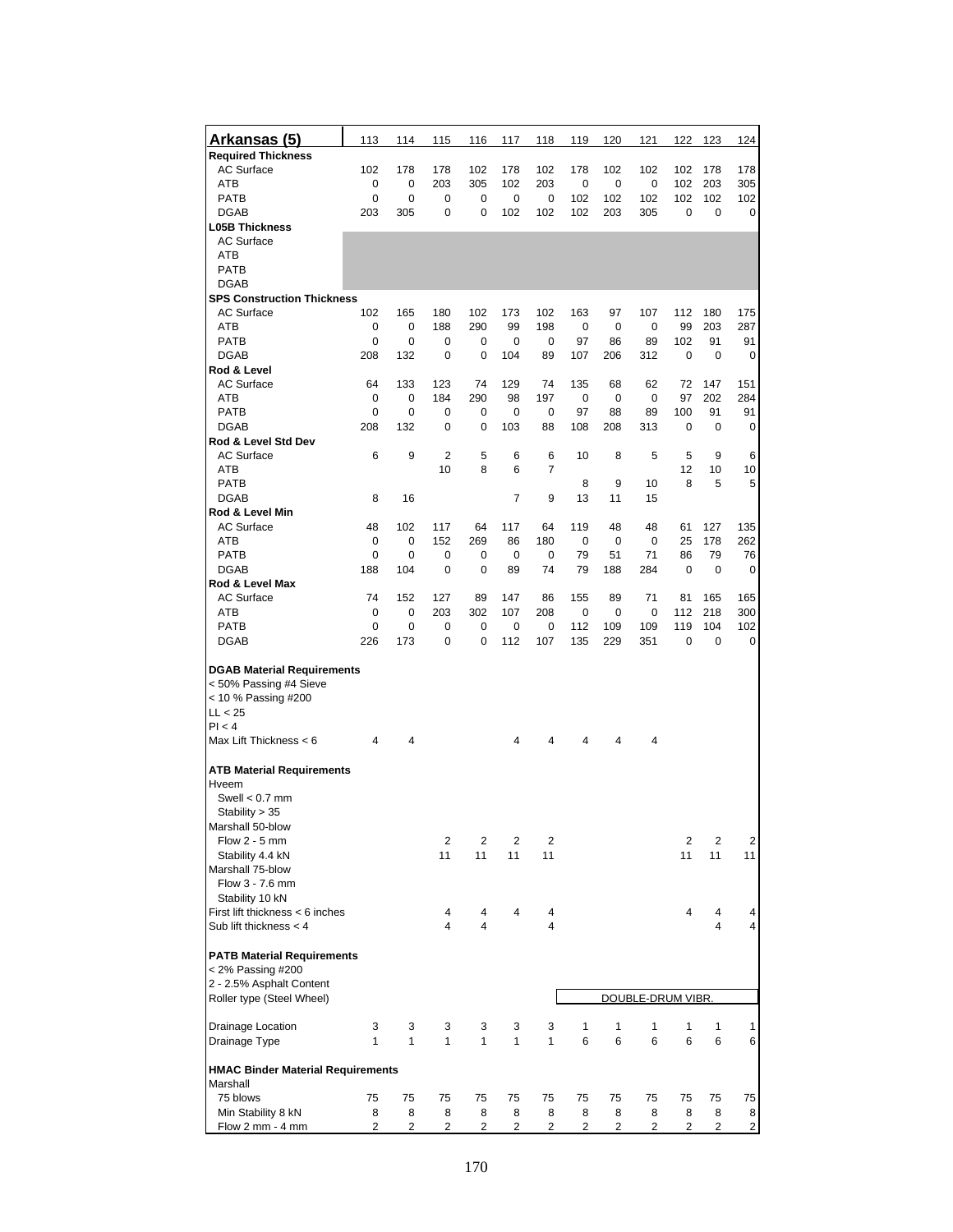| Delaware (10)                            | 101          | 102          | 103          | 104          | 105          | 106          | 107            | 108            | 109              | 110               | 111       |            | 112 159<br>160 |
|------------------------------------------|--------------|--------------|--------------|--------------|--------------|--------------|----------------|----------------|------------------|-------------------|-----------|------------|----------------|
| <b>Required Thickness</b>                |              |              |              |              |              |              |                |                |                  |                   |           |            |                |
| <b>AC Surface</b>                        | 178          | 102          | 102          | 178          | 102          | 178          | 102            | 178            | 178              | 178               | 102       | 102        |                |
| ATB                                      | 0            | 0            | 203          | 305          | 102          | 203          | 0              | 0              | 0                | 102               | 203       | 305        |                |
| <b>PATB</b>                              | 0            | 0            | 0            | 0            | 0            | 0            | 102            | 102            | 102              | 102               | 102       | 102        |                |
| <b>DGAB</b>                              | 203          | 305          | 0            | 0            | 102          | 102          | 102            | 203            | 305              | 0                 | 0         | 0          |                |
| <b>L05B Thickness</b>                    |              |              |              |              |              |              |                |                |                  |                   |           |            |                |
| <b>AC Surface</b>                        | 180          | 104          | 122          | 170          | 112          | 170          | 122            | 178            | 185              | 183               | 94        | 114        |                |
| ATB                                      | 0            | $\mathbf 0$  | 203          | 305          | 112          | 216          | 0              | 0              | 0                | 104               | 221       | 312        |                |
| <b>PATB</b>                              | 0            | 0            | 0            | 0            | $\pmb{0}$    | 0            | 97             | 94             | 107              | 91                | 99        | 86         |                |
| <b>DGAB</b>                              | 206          | 300          | 0            | 0            | 86           | 99           | 99             | 185            | 307              | 0                 | 0         | 0          |                |
| <b>SPS Construction Thickness</b>        |              |              |              |              |              |              |                |                |                  |                   |           |            |                |
| <b>AC Surface</b><br>ATB                 | 173          | 114<br>0     | 122<br>203   | 170<br>305   | 112<br>112   | 173<br>216   | 160            | 183<br>0       | 188<br>$\pmb{0}$ | 185<br>104        | 91<br>218 | 112<br>312 |                |
| <b>PATB</b>                              | 0<br>0       | 0            | 0            | 0            | 0            | 0            | 0<br>97        | 94             | 107              | 91                | 102       | 86         |                |
| <b>DGAB</b>                              | 206          | 300          | 0            | $\mathbf 0$  | 86           | 99           | 99             | 185            | 307              | 0                 | 0         | 0          |                |
| Rod & Level                              |              |              |              |              |              |              |                |                |                  |                   |           |            |                |
| <b>AC Surface</b>                        | 176          | 104          | 121          | 171          | 113          | 175          | 122            | 178            | 186              | 183               | 95        | 114        |                |
| ATB                                      | 0            | 0            | 203          | 306          | 111          | 216          | 0              | 0              | 0                | 105               | 222       | 313        |                |
| <b>PATB</b>                              | 0            | $\mathbf 0$  | 0            | 0            | 0            | 0            | 96             | 94             | 107              | 92                | 99        | 86         |                |
| <b>DGAB</b>                              | 206          | 299          | 0            | 0            | 86           | 99           | 100            | 185            | 308              | 0                 | 0         | 0          |                |
| Rod & Level Std Dev                      |              |              |              |              |              |              |                |                |                  |                   |           |            |                |
| <b>AC Surface</b>                        | 10           | 19           | 12           | 6            | 16           | 8            | 11             | $\overline{7}$ | 6                | 11                | 9         | 10         |                |
| ATB                                      |              |              | 10           | 9            | 9            | 13           |                |                |                  | 8                 | 10        | 11         |                |
| <b>PATB</b>                              |              |              |              |              |              |              | 11             | 10             | 8                | 9                 | 10        | 11         |                |
| <b>DGAB</b>                              | 14           | 15           |              |              | 11           | 17           | 20             | 20             | 19               |                   |           |            |                |
| Rod & Level Min                          |              |              |              |              |              |              |                |                |                  |                   |           |            |                |
| <b>AC Surface</b>                        | 152          | 58           | 46           | 157          | 79           | 152          | 102            | 152            | 173              | 147               | 79        | 102        |                |
| ATB                                      | 0            | 0            | 178          | 287          | 81           | 193          | 0              | 0              | 0                | 89                | 198       | 290        |                |
| <b>PATB</b>                              | 0            | 0            | 0            | 0            | 0            | 0            | 74             | 71             | 86               | 74                | 79        | 61         |                |
| <b>DGAB</b>                              | 168          | 262          | 0            | 0            | 64           | 61           | 56             | 135            | 277              | 0                 | 0         | 0          |                |
| Rod & Level Max                          |              |              |              |              |              |              |                |                |                  |                   |           |            |                |
| <b>AC Surface</b>                        | 196          | 127          | 137          | 183          | 137          | 196          | 147            | 185            | 201              | 213               | 112       | 137        |                |
| ATB                                      | 0            | 0            | 226          | 323          | 132          | 244          | 0              | 0              | 0                | 127               | 246       | 338        |                |
| <b>PATB</b>                              | 0            | 0            | 0            | 0            | 0            | 0            | 127            | 119            | 124              | 109               | 127       | 124        |                |
| <b>DGAB</b>                              | 229          | 333          | 0            | 0            | 117          | 132          | 140            | 218            | 356              | 0                 | 0         | 0          |                |
| <b>DGAB Material Requirements</b>        |              |              |              |              |              |              |                |                |                  |                   |           |            |                |
| < 50% Passing #4 Sieve                   |              |              |              |              |              |              |                |                |                  |                   |           |            |                |
| < 10 % Passing #200                      |              |              |              |              |              |              |                |                |                  |                   |           |            |                |
| LL < 25                                  |              |              |              |              |              |              |                |                |                  |                   |           |            |                |
| PI < 4                                   |              |              |              |              |              |              |                |                |                  |                   |           |            |                |
| Max Lift Thickness < 6                   | 4            | 4            |              |              | 4            | 4            | 4              | 5              | 4                |                   |           |            |                |
|                                          |              |              |              |              |              |              |                |                |                  |                   |           |            |                |
| <b>ATB Material Requirements</b>         |              |              |              |              |              |              |                |                |                  |                   |           |            |                |
| Hveem                                    |              |              |              |              |              |              |                |                |                  |                   |           |            |                |
| Swell $< 0.7$ mm                         |              |              |              |              |              |              |                |                |                  |                   |           |            |                |
| Stability > 35                           |              |              |              |              |              |              |                |                |                  |                   |           |            |                |
| Marshall 50-blow                         |              |              |              |              |              |              |                |                |                  |                   |           |            |                |
| Flow $2 - 5$ mm                          |              |              | 3            |              | 4            | 3            |                |                |                  | 4                 | 4         | 4          |                |
| Stability 4.4 kN                         |              |              | 10           |              | 11           | 9            |                |                |                  | 8                 | 8         | 8          |                |
| Marshall 75-blow                         |              |              |              |              |              |              |                |                |                  |                   |           |            |                |
| Flow 3 - 7.6 mm                          |              |              |              | 3            |              |              |                |                |                  |                   |           |            |                |
| Stability 10 kN                          |              |              |              | 11           |              |              |                |                |                  |                   |           |            |                |
| First lift thickness < 6 inches          |              |              | 4            | 6            | 5            | 5            |                |                |                  | 4                 | 5         | 6          |                |
| Sub lift thickness $<$ 4                 |              |              | 4            | 6            |              | 5            |                |                |                  | $\overline{2}$    | 6         | 5          |                |
|                                          |              |              |              |              |              |              |                |                |                  |                   |           |            |                |
| <b>PATB Material Requirements</b>        |              |              |              |              |              |              |                |                |                  |                   |           |            |                |
| < 2% Passing #200                        |              |              |              |              |              |              | 2              |                | $\overline{2}$   |                   |           |            |                |
| 2 - 2.5% Asphalt Content                 |              |              |              |              |              |              |                |                |                  |                   |           |            |                |
| Roller type (Steel Wheel)                |              |              |              |              |              |              |                | <b>STEEL</b>   |                  | <b>WHL TANDEM</b> |           |            |                |
| Drainage Location                        | 3            | 3            | 3            | 3            | 3            | 3            | 1              | 1              | 1                | 1                 | 1         | 1          |                |
| Drainage Type                            | $\mathbf{1}$ | $\mathbf{1}$ | $\mathbf{1}$ | $\mathbf{1}$ | $\mathbf{1}$ | $\mathbf{1}$ | $\overline{2}$ | $\overline{2}$ | $\overline{2}$   | 6                 | 6         | 6          |                |
|                                          |              |              |              |              |              |              |                |                |                  |                   |           |            |                |
| <b>HMAC Binder Material Requirements</b> |              |              |              |              |              |              |                |                |                  |                   |           |            |                |
| Marshall                                 |              |              |              |              |              |              |                |                |                  |                   |           |            |                |
| 75 blows                                 | 75           | 75           | 75           | 75           | 75           | 75           | 75             | 75             | 50               | 75                | 75        | 75         |                |
| Min Stability 8 kN                       | 11           | 11           | 10           | 13           | 11           | 10           | 9              | 9              | 8                | 10                | 10        | 10         |                |
| Flow 2 mm - 4 mm                         | 3            | 3            | 3            | 3            | 3            | 3            | 3              | 3              | $\overline{4}$   | 3                 | 3         | 3          |                |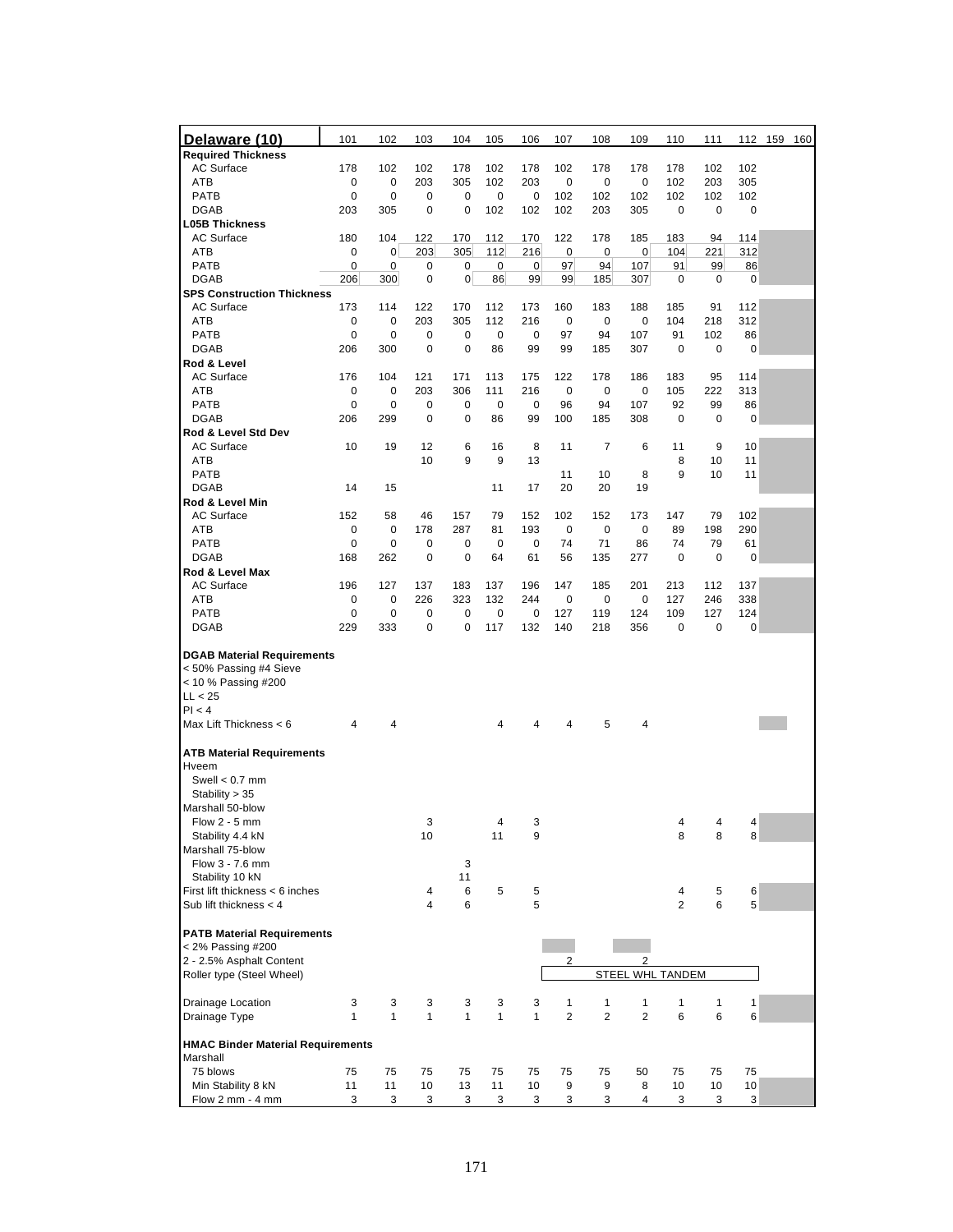| Florida (12)                                                                                                                                                   | 101            | 102         | 103        | 104         | 105            | 106        | 107      | 108                | 109             | 110         | 111         | 112            | 161 |
|----------------------------------------------------------------------------------------------------------------------------------------------------------------|----------------|-------------|------------|-------------|----------------|------------|----------|--------------------|-----------------|-------------|-------------|----------------|-----|
| <b>Required Thickness</b>                                                                                                                                      |                |             |            |             |                |            |          |                    |                 |             |             |                |     |
| <b>AC Surface</b><br>ATB                                                                                                                                       | 178<br>0       | 102<br>0    | 102<br>203 | 178<br>305  | 102<br>102     | 178<br>203 | 102<br>0 | 178<br>$\mathbf 0$ | 178<br>0        | 178<br>102  | 102<br>203  | 102<br>305     |     |
| <b>PATB</b>                                                                                                                                                    | 0              | $\mathbf 0$ | 0          | 0           | 0              | 0          | 102      | 102                | 102             | 102         | 102         | 102            |     |
| <b>DGAB</b>                                                                                                                                                    | 203            | 305         | 0          | 0           | 102            | 102        | 102      | 203                | 305             | $\mathbf 0$ | 0           | 0              |     |
| <b>L05B Thickness</b>                                                                                                                                          |                |             |            |             |                |            |          |                    |                 |             |             |                |     |
| AC Surface                                                                                                                                                     | 173            | 99          | 104        | 173         | 99             | 183        | 99       | 163                | 180             | 185         | 99          | 99             |     |
| ATB                                                                                                                                                            | 0              | 0           | 203        | 305         | 102            | 211        | 0        | 0                  | 0               | 104         | 211         | 312            |     |
| <b>PATB</b>                                                                                                                                                    | 0              | 0           | 0          | 0           | 0              | $\pmb{0}$  | 104      | 102                | 104             | 104         | 102         | 99             |     |
| <b>DGAB</b>                                                                                                                                                    | 206            | 307         | 0          | 0           | 102            | 102        | 104      | 201                | 297             | 0           | 0           | 0              |     |
| <b>SPS Construction Thickness</b>                                                                                                                              |                |             |            |             |                |            |          |                    |                 |             |             |                |     |
| AC Surface                                                                                                                                                     | 173            | 102         | 104        | 173         | 104            | 185        | 91       | 163                | 183             | 188         | 99          | 97             |     |
| ATB                                                                                                                                                            | 0              | 0           | 206        | 305         | 104            | 203        | 0        | 0                  | 0               | 99          | 211         | 310            |     |
| <b>PATB</b>                                                                                                                                                    | 0              | 0           | 0          | 0           | 0              | 0          | 104      | 102                | 104             | 104         | 102         | 99             |     |
| <b>DGAB</b>                                                                                                                                                    | 206            | 307         | 0          | 0           | 102            | 102        | 104      | 201                | 297             | 0           | $\mathbf 0$ | 0              |     |
| Rod & Level<br><b>AC Surface</b>                                                                                                                               | 168            | 93          | 101        | 175         | 97             | 178        | 93       | 162                | 181             | 177         | 99          | 101            |     |
| ATB                                                                                                                                                            | 0              | 0           | 203        | 309         | 103            | 204        | 0        | $\mathbf 0$        | 0               | 98          | 199         | 301            |     |
| <b>PATB</b>                                                                                                                                                    | 0              | 0           | 0          | 0           | 0              | 0          | 104      | 102                | 103             | 104         | 103         | 97             |     |
| <b>DGAB</b>                                                                                                                                                    | 206            | 307         | 0          | $\mathbf 0$ | 102            | 102        | 103      | 201                | 297             | $\mathbf 0$ | $\mathbf 0$ | 0              |     |
| Rod & Level Std Dev                                                                                                                                            |                |             |            |             |                |            |          |                    |                 |             |             |                |     |
| <b>AC Surface</b>                                                                                                                                              | 4              | 4           | 5          | 4           | 5              | 6          | 7        | 6                  | 4               | 6           | 6           | $\overline{7}$ |     |
| ATB                                                                                                                                                            |                |             | 5          | 6           | 5              | 6          |          |                    |                 | 7           | 5           | 6              |     |
| <b>PATB</b>                                                                                                                                                    |                |             |            |             |                |            | 4        | 6                  | 4               | 5           | 5           | 4              |     |
| <b>DGAB</b>                                                                                                                                                    | 5              | 15          |            |             | 11             | 6          | 8        | 5                  | 7               |             |             |                |     |
| Rod & Level Min                                                                                                                                                |                |             |            |             |                |            |          |                    |                 |             |             |                |     |
| <b>AC Surface</b>                                                                                                                                              | 157            | 86          | 89         | 168         | 89             | 165        | 79       | 152                | 173             | 163         | 86          | 89             |     |
| ATB                                                                                                                                                            | 0              | 0           | 196        | 295         | 94             | 193        | 0        | $\mathbf 0$        | 0               | 86          | 185         | 287            |     |
| <b>PATB</b><br><b>DGAB</b>                                                                                                                                     | 0<br>196       | 0<br>208    | 0<br>0     | 0<br>0      | 0<br>79        | 0<br>86    | 91       | 86                 | 94<br>287       | 91<br>0     | 89<br>0     | 86<br>0        |     |
| Rod & Level Max                                                                                                                                                |                |             |            |             |                |            | 86       | 193                |                 |             |             |                |     |
| AC Surface                                                                                                                                                     | 178            | 109         | 107        | 183         | 107            | 193        | 109      | 173                | 188             | 185         | 112         | 119            |     |
| ATB                                                                                                                                                            | 0              | 0           | 218        | 323         | 117            | 218        | 0        | $\mathbf 0$        | 0               | 112         | 216         | 315            |     |
| <b>PATB</b>                                                                                                                                                    | 0              | 0           | 0          | 0           | 0              | 0          | 112      | 117                | 109             | 112         | 112         | 109            |     |
| <b>DGAB</b>                                                                                                                                                    | 218            | 333         | 0          | 0           | 124            | 117        | 124      | 213                | 310             | 0           | 0           | 0              |     |
|                                                                                                                                                                |                |             |            |             |                |            |          |                    |                 |             |             |                |     |
| <b>DGAB Material Requirements</b>                                                                                                                              |                |             |            |             |                |            |          |                    |                 |             |             |                |     |
| < 50% Passing #4 Sieve                                                                                                                                         | 53             |             |            |             |                |            |          |                    |                 |             |             |                |     |
| < 10 % Passing #200                                                                                                                                            | 10             |             |            |             |                |            |          |                    |                 |             |             |                |     |
| LL < 25                                                                                                                                                        | 0              |             |            |             |                |            |          |                    |                 |             |             |                |     |
| PI < 4<br>Max Lift Thickness < 6                                                                                                                               | <b>NP</b><br>6 | 7           |            |             | 6              | 6          | 6        | 6                  | 9               |             |             |                |     |
|                                                                                                                                                                |                |             |            |             |                |            |          |                    |                 |             |             |                |     |
| <b>ATB Material Requirements</b><br>Hveem<br>Swell $< 0.7$ mm<br>Stability > 35<br>Marshall 50-blow<br>Flow $2 - 5$ mm<br>Stability 4.4 kN<br>Marshall 75-blow |                |             |            |             |                |            |          |                    |                 |             |             |                |     |
| Flow 3 - 7.6 mm                                                                                                                                                |                |             |            |             |                |            |          |                    |                 |             |             |                |     |
| Stability 10 kN                                                                                                                                                |                |             |            |             |                |            |          |                    |                 |             |             |                |     |
| First lift thickness < 6 inches<br>Sub lift thickness $<$ 4                                                                                                    |                |             | 3          | 3           | $\overline{2}$ | 3          |          |                    |                 | 2           | 3           | 4<br>4         |     |
|                                                                                                                                                                |                |             | 3          | 3           | $\overline{c}$ | 3          |          |                    |                 | 2           | 3           |                |     |
| <b>PATB Material Requirements</b><br>< 2% Passing #200                                                                                                         |                |             |            |             |                |            | 3        |                    |                 |             |             |                |     |
| 2 - 2.5% Asphalt Content                                                                                                                                       |                |             |            |             |                |            | 3        |                    |                 |             |             |                |     |
| Roller type (Steel Wheel)                                                                                                                                      |                |             |            |             |                |            |          |                    | PNEUMATIC TIRED |             |             |                |     |
|                                                                                                                                                                |                |             |            |             |                |            |          |                    |                 |             |             |                |     |
| Drainage Location                                                                                                                                              | 3              | 3           | 3          | 3           | 3              | 3          | 1        | 1                  | 1               | 1           | 1           | 1              |     |
| Drainage Type                                                                                                                                                  | 1              | 1           | 1          | 1           | 1              | 1          | 6        | 6                  | 6               | 6           | 6           | 6              |     |
| <b>HMAC Binder Material Requirements</b>                                                                                                                       |                |             |            |             |                |            |          |                    |                 |             |             |                |     |
| Marshall                                                                                                                                                       |                |             |            |             |                |            |          |                    |                 |             |             |                |     |
| 75 blows<br>Min Stability 8 kN<br>Flow 2 mm - 4 mm                                                                                                             | 75             | 75          | 75         | 75          | 75             | 75         | 75       | 75                 | 75              | 75          | 75          | 75             |     |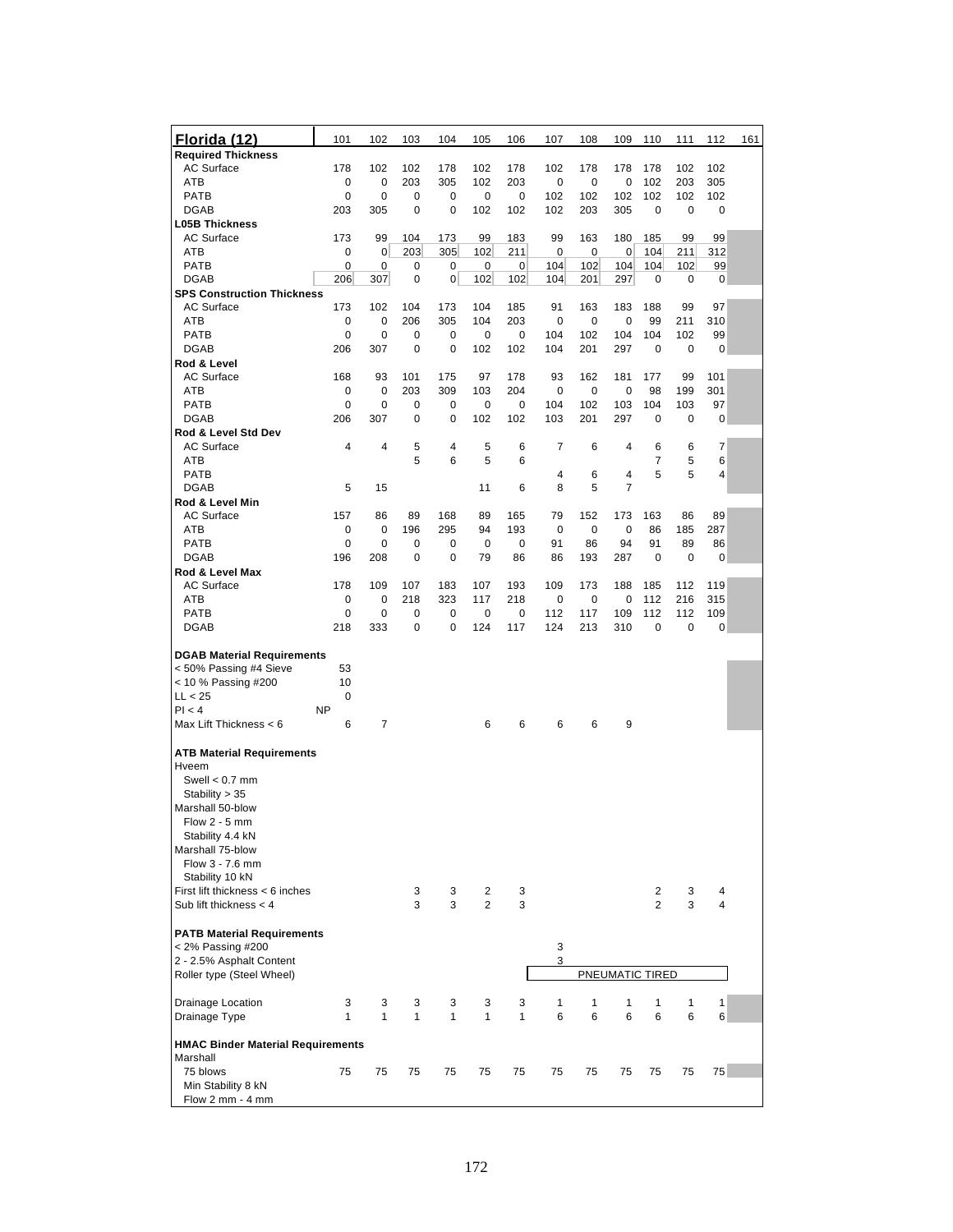| <u>lowa (19)</u>                         | 101                      | 102            | 103 | 104            | 105         | 106      | 107            | 108       | 109            | 110            | 111            | 112 | 159 |
|------------------------------------------|--------------------------|----------------|-----|----------------|-------------|----------|----------------|-----------|----------------|----------------|----------------|-----|-----|
| <b>Required Thickness</b>                |                          |                |     |                |             |          |                |           |                |                |                |     |     |
| <b>AC Surface</b>                        | 178                      | 102            | 102 | 178            | 102         | 178      | 102            | 178       | 178            | 178            | 102            | 102 |     |
| ATB                                      | 0                        | 0              | 203 | 305            | 102         | 203      | 0              | 0         | 0              | 102            | 203            | 305 |     |
| <b>PATB</b>                              | $\mathbf 0$              | 0              | 0   | 0              | 0           | 0        | 102            | 102       | 102            | 102            | 102            | 102 |     |
| <b>DGAB</b>                              | 203                      | 305            | 0   | 0              | 102         | 102      | 102            | 203       | 305            | 0              | 0              | 0   |     |
| <b>L05B Thickness</b>                    |                          |                |     |                |             |          |                |           |                |                |                |     |     |
| <b>AC Surface</b>                        | 203                      |                | 97  | 178            | 89          | 173      | 86             |           | 191            | 201            | 112            | 117 |     |
| ATB                                      | 0                        | $\overline{0}$ | 213 | 315            |             |          | 0              | 0         | $\mathbf 0$    |                |                |     |     |
| PATB                                     | 0                        | 0              | 0   | 0              | $\mathbf 0$ | $\bf{0}$ |                |           |                | 112            | 109            | 104 |     |
| <b>DGAB</b>                              | 203                      | 305            | 0   | $\overline{0}$ | 102         | 102      | 102            | 203       | 305            | 0              | 0              | 0   |     |
| <b>SPS Construction Thickness</b>        |                          |                |     |                |             |          |                |           |                |                |                |     |     |
| <b>AC Surface</b>                        | 203                      | 130            | 97  | 178            | 89          | 173      | 86             | 152       | 191            | 201            | 112            | 114 |     |
| ATB                                      | 0                        | 0              | 224 | 318            | 122         | 234      | 0              | 0         | 0              | 81             | 191            | 315 |     |
| PATB                                     | 0                        | 0              | 0   | 0              | $\pmb{0}$   | 0        | 114            | 117       | 124            | 112            | 109            | 102 |     |
| DGAB                                     | 203                      | 305            | 0   | 0              | 102         | 102      | 102            | 203       | 305            | 0              | 0              | 0   |     |
| Rod & Level                              |                          |                |     |                |             |          |                |           |                |                |                |     |     |
| <b>AC Surface</b>                        |                          |                |     |                |             |          |                |           |                |                |                |     |     |
| ATB                                      |                          |                |     |                |             |          |                |           |                |                |                |     |     |
| <b>PATB</b>                              |                          |                |     |                |             |          |                |           |                |                |                |     |     |
| <b>DGAB</b>                              |                          |                |     |                |             |          |                |           |                |                |                |     |     |
| Rod & Level Std Dev                      |                          |                |     |                |             |          |                |           |                |                |                |     |     |
| AC Surface                               |                          |                |     |                |             |          |                |           |                |                |                |     |     |
| ATB                                      |                          |                |     |                |             |          |                |           |                |                |                |     |     |
| <b>PATB</b>                              |                          |                |     |                |             |          |                |           |                |                |                |     |     |
| <b>DGAB</b>                              |                          |                |     |                |             |          |                |           |                |                |                |     |     |
| Rod & Level Min                          |                          |                |     |                |             |          |                |           |                |                |                |     |     |
| <b>AC Surface</b>                        |                          |                |     |                |             |          |                |           |                |                |                |     |     |
| ATB                                      |                          |                |     |                |             |          |                |           |                |                |                |     |     |
| PATB                                     |                          |                |     |                |             |          |                |           |                |                |                |     |     |
| <b>DGAB</b>                              |                          |                |     |                |             |          |                |           |                |                |                |     |     |
| Rod & Level Max                          |                          |                |     |                |             |          |                |           |                |                |                |     |     |
|                                          |                          |                |     |                |             |          |                |           |                |                |                |     |     |
| <b>AC Surface</b>                        |                          |                |     |                |             |          |                |           |                |                |                |     |     |
| ATB                                      |                          |                |     |                |             |          |                |           |                |                |                |     |     |
| PATB                                     |                          |                |     |                |             |          |                |           |                |                |                |     |     |
| <b>DGAB</b>                              |                          |                |     |                |             |          |                |           |                |                |                |     |     |
|                                          |                          |                |     |                |             |          |                |           |                |                |                |     |     |
| <b>DGAB Material Requirements</b>        |                          |                |     |                |             |          |                |           |                |                |                |     |     |
| < 50% Passing #4 Sieve                   | 48                       |                |     |                |             |          |                | 50        | 46             |                |                |     |     |
| < 10 % Passing #200                      | $\overline{\mathcal{I}}$ |                |     |                |             |          |                | 8         | 8              |                |                |     |     |
| LL < 25                                  |                          |                |     |                |             |          |                |           |                |                |                |     |     |
| PI < 4                                   |                          |                |     |                |             |          |                | <b>NP</b> | NP             |                |                |     |     |
| Max Lift Thickness < 6                   | 6                        | 6              |     |                | 6           | 6        | 6              | 6         | 6              |                |                |     |     |
|                                          |                          |                |     |                |             |          |                |           |                |                |                |     |     |
| <b>ATB Material Requirements</b>         |                          |                |     |                |             |          |                |           |                |                |                |     |     |
| Hveem                                    |                          |                |     |                |             |          |                |           |                |                |                |     |     |
| Swell $< 0.7$ mm                         |                          |                |     |                |             |          |                |           |                |                |                |     |     |
| Stability > 35                           |                          |                |     |                |             |          |                |           |                |                |                |     |     |
| Marshall 50-blow                         |                          |                |     |                |             |          |                |           |                |                |                |     |     |
| Flow 2 - 5 mm                            |                          |                |     |                |             |          |                |           |                |                |                |     |     |
| Stability 4.4 kN                         |                          |                |     |                |             |          |                |           |                |                |                |     |     |
| Marshall 75-blow                         |                          |                |     |                |             |          |                |           |                |                |                |     |     |
| Flow 3 - 7.6 mm                          |                          |                |     |                |             |          |                |           |                |                |                |     |     |
| Stability 10 kN                          |                          |                |     |                |             |          |                |           |                |                |                |     |     |
| First lift thickness < 6 inches          |                          |                |     |                |             |          |                |           |                |                |                |     |     |
| Sub lift thickness $<$ 4                 |                          |                |     |                |             |          |                |           |                |                |                |     |     |
|                                          |                          |                |     |                |             |          |                |           |                |                |                |     |     |
| <b>PATB Material Requirements</b>        |                          |                |     |                |             |          |                |           |                |                |                |     |     |
| < 2% Passing #200                        |                          |                |     |                |             |          |                |           |                |                |                |     |     |
| 2 - 2.5% Asphalt Content                 |                          |                |     |                |             |          | $\overline{c}$ | 2         | $\overline{2}$ | $\overline{c}$ | $\overline{c}$ | 2   |     |
| Roller type (Steel Wheel)                |                          |                |     |                |             |          |                |           |                |                |                |     |     |
|                                          |                          |                |     |                |             |          |                |           |                |                |                |     |     |
| Drainage Location                        |                          |                |     |                |             |          |                |           |                |                |                |     |     |
| Drainage Type                            |                          |                |     |                |             |          |                |           |                |                |                |     |     |
|                                          |                          |                |     |                |             |          |                |           |                |                |                |     |     |
|                                          |                          |                |     |                |             |          |                |           |                |                |                |     |     |
| <b>HMAC Binder Material Requirements</b> |                          |                |     |                |             |          |                |           |                |                |                |     |     |
| Marshall                                 |                          |                |     |                |             |          |                |           |                |                |                |     |     |
| 75 blows                                 |                          |                |     |                |             |          |                |           |                |                |                |     |     |
| Min Stability 8 kN                       |                          |                |     |                |             |          |                |           |                |                |                |     |     |
| Flow 2 mm - 4 mm                         |                          |                |     |                |             |          |                |           |                |                |                |     |     |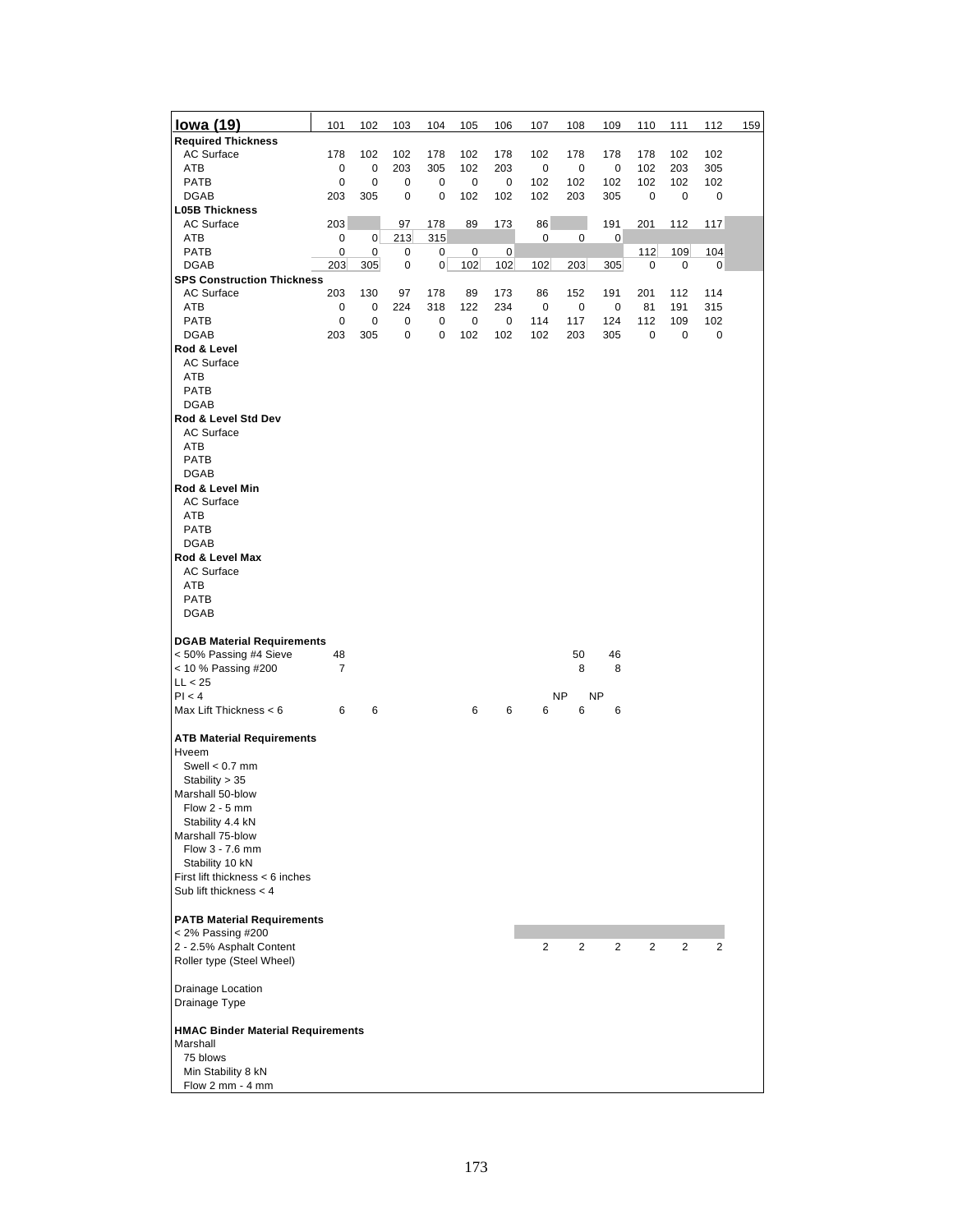| <u>Kansas (20)</u><br><b>Required Thickness</b>        | 101          | 102          | 103            | 104          | 105            | 106            | 107 108 |         | 109          | 110 |     |         | 111 112 159 160 |  | 161 162 | 163 164 |
|--------------------------------------------------------|--------------|--------------|----------------|--------------|----------------|----------------|---------|---------|--------------|-----|-----|---------|-----------------|--|---------|---------|
| <b>AC Surface</b>                                      |              |              |                |              |                |                |         |         |              |     |     |         |                 |  |         |         |
|                                                        | 178          | 102          | 102            | 178          | 102            | 178            | 102     | 178     | 178          | 178 | 102 | 102     |                 |  |         |         |
| ATB                                                    | $\mathbf 0$  | 0            | 203            | 305          | 102            | 203            | 0       | 0       | 0            | 102 | 203 | 305     |                 |  |         |         |
| <b>PATB</b>                                            | $\mathbf 0$  | $\mathbf 0$  | 0              | 0            | 0              | 0              | 102     | 102     | 102          | 102 |     | 102 102 |                 |  |         |         |
| <b>DGAB</b>                                            | 203          | 305          | 0              | 0            | 102            | 102            | 102     | 203     | 305          | 0   | 0   | 0       |                 |  |         |         |
| <b>L05B Thickness</b>                                  |              |              |                |              |                |                |         |         |              |     |     |         |                 |  |         |         |
| <b>AC Surface</b>                                      | 193          | 102          | 91             | 173          | 99             | 185            | 104     | 193     | 178          | 178 | 102 | 127     |                 |  |         |         |
| ATB                                                    | 0            | 0            | 196            | 307          | 97             | 185            | 0       | 0       | 0            | 97  | 216 | 305     |                 |  |         |         |
| <b>PATB</b>                                            | 0            | 0            | 0              | 0            | 0              | $\overline{0}$ | 104     | 91      | 91           | 99  | 91  | 91      |                 |  |         |         |
| <b>DGAB</b>                                            | 216          | 312          | 0              | 0            | 104            | 102            | 94      | 201     | 302          | 0   | 0   | 0       |                 |  |         |         |
| <b>SPS Construction Thickness</b>                      |              |              |                |              |                |                |         |         |              |     |     |         |                 |  |         |         |
| <b>AC Surface</b>                                      | 178          | 102          | 102            | 178          | 102            | 178            | 102     | 178     | 178          | 102 | 178 | 102     |                 |  |         |         |
| ATB                                                    | 0            | 0            | 203            | 305          | 102            | 203            | 0       | 0       | 0            | 102 | 203 | 305     |                 |  |         |         |
| <b>PATB</b>                                            | 0            | 0            | 0              | 0            | 0              | 0              | 102     | 102     | 102          | 102 | 102 | 102     |                 |  |         |         |
| <b>DGAB</b>                                            | 203          | 305          | 0              | 0            | 102            | 102            | 102     | 203     | 305          | 0   | 0   | 0       |                 |  |         |         |
| Rod & Level                                            |              |              |                |              |                |                |         |         |              |     |     |         |                 |  |         |         |
| <b>AC Surface</b>                                      | 171          | 96           | 108            | 188          | 102            | 173            | 109     | 183     | 189          | 191 | 97  | 105     |                 |  |         |         |
| ATB                                                    | 0            | 0            | 194            | 308          | 107            | 195            | 0       | 0       | 0            | 97  | 217 | 317     |                 |  |         |         |
| <b>PATB</b>                                            | 0            | 0            | 0              | 0            | 0              | 0              | 97      | 95      | 91           | 100 | 94  | 95      |                 |  |         |         |
| <b>DGAB</b>                                            | 213          | 310          | 0              | 0            | 98             | 100            | 101     | 197     | 304          | 0   | 0   | 0       |                 |  |         |         |
| Rod & Level Std Dev                                    |              |              |                |              |                |                |         |         |              |     |     |         |                 |  |         |         |
| AC Surface                                             | 10           | 9            | 10             | 7            | 11             | $\overline{7}$ | 5       | 8       | 9            | 7   | 7   | 6       |                 |  |         |         |
| ATB                                                    |              |              | $\overline{7}$ | 8            | 5              | 10             |         |         |              | 8   | 11  | 8       |                 |  |         |         |
| <b>PATB</b>                                            |              |              |                |              |                |                | 5       | 6       | 7            | 8   | 8   | 8       |                 |  |         |         |
| <b>DGAB</b>                                            | 11           | 8            |                |              | $\overline{7}$ | 6              | 10      | 8       | 8            |     |     |         |                 |  |         |         |
| Rod & Level Min                                        |              |              |                |              |                |                |         |         |              |     |     |         |                 |  |         |         |
| AC Surface                                             | 152          | 81           | 86             | 173          | 71             | 152            | 94      | 165     | 165          | 173 | 81  | 91      |                 |  |         |         |
| ATB                                                    | 0            | 0            | 180            | 290          | 97             | 183            | 0       | 0       | 0            | 79  | 201 | 305     |                 |  |         |         |
| <b>PATB</b>                                            | 0            | 0            | 0              | 0            | 0              | 0              | 86      | 81      | 76           | 79  | 76  | 76      |                 |  |         |         |
| <b>DGAB</b>                                            | 178          | 290          | 0              | 0            | 86             | 89             | 79      | 185     | 279          | 0   | 0   | 0       |                 |  |         |         |
| Rod & Level Max                                        |              |              |                |              |                |                |         |         |              |     |     |         |                 |  |         |         |
| <b>AC Surface</b>                                      | 193          | 122          | 132            | 198          | 119            | 188            | 119     | 196     | 203          | 201 | 112 | 119     |                 |  |         |         |
| ATB                                                    | 0            | 0            | 216            | 320          | 122            | 224            | 0       | 0       | 0            | 112 | 249 | 338     |                 |  |         |         |
| PATB                                                   | $\mathbf 0$  | 0            | 0              | 0            | $\mathbf 0$    | 0              | 107     | 107     | 109          | 122 | 112 | 112     |                 |  |         |         |
| <b>DGAB</b>                                            | 231          | 325          | 0              | 0            | 119            | 112            |         | 122 216 | 318          | 0   | 0   | 0       |                 |  |         |         |
|                                                        |              |              |                |              |                |                |         |         |              |     |     |         |                 |  |         |         |
| <b>DGAB Material Requirements</b>                      |              |              |                |              |                |                |         |         |              |     |     |         |                 |  |         |         |
| < 50% Passing #4 Sieve                                 |              |              |                |              |                |                |         |         |              |     |     |         |                 |  |         |         |
| < 10 % Passing #200                                    |              |              |                |              |                |                |         |         |              |     |     |         |                 |  |         |         |
| LL < 25                                                |              |              |                |              |                |                |         |         |              |     |     |         |                 |  |         |         |
| Pl < 4                                                 |              |              |                |              |                |                |         |         |              |     |     |         |                 |  |         |         |
| Max Lift Thickness < 6                                 | 4            | 4            |                |              | 4              | 4              | 4       | 4       | 4            |     |     |         |                 |  |         |         |
| <b>ATB Material Requirements</b><br>Hveem              |              |              |                |              |                |                |         |         |              |     |     |         |                 |  |         |         |
| Swell $< 0.7$ mm                                       |              |              |                |              |                |                |         |         |              |     |     |         |                 |  |         |         |
| Stability > 35                                         |              |              |                |              |                |                |         |         |              |     |     |         |                 |  |         |         |
| Marshall 50-blow                                       |              |              |                |              |                |                |         |         |              |     |     |         |                 |  |         |         |
| Flow $2 - 5$ mm                                        |              |              |                |              |                |                |         |         |              |     |     |         |                 |  |         |         |
| Stability 4.4 kN                                       |              |              |                |              |                |                |         |         |              |     |     |         |                 |  |         |         |
| Marshall 75-blow                                       |              |              |                |              |                |                |         |         |              |     |     |         |                 |  |         |         |
| Flow 3 - 7.6 mm                                        |              |              |                |              |                |                |         |         |              |     |     |         |                 |  |         |         |
| Stability 10 kN                                        |              |              |                |              |                |                |         |         |              |     |     |         |                 |  |         |         |
| First lift thickness < 6 inches                        |              |              |                |              |                |                |         |         |              |     |     |         |                 |  |         |         |
| Sub lift thickness $<$ 4                               |              |              |                |              |                |                |         |         |              |     |     |         |                 |  |         |         |
|                                                        |              |              |                |              |                |                |         |         |              |     |     |         |                 |  |         |         |
| <b>PATB Material Requirements</b><br>< 2% Passing #200 |              |              |                |              |                |                |         |         |              |     |     |         |                 |  |         |         |
| 2 - 2.5% Asphalt Content                               |              |              |                |              |                |                |         |         |              |     |     |         |                 |  |         |         |
| Roller type (Steel Wheel)                              |              |              |                |              |                |                |         |         |              |     |     |         |                 |  |         |         |
|                                                        |              |              |                |              |                |                |         |         |              |     |     |         |                 |  |         |         |
| Drainage Location                                      | 3            | 3            | 3              | 3            | 3              | 3              | 1       | 1       | $\mathbf{1}$ | 1   | 1   | 1       |                 |  |         |         |
| Drainage Type                                          | $\mathbf{1}$ | $\mathbf{1}$ | $\mathbf{1}$   | $\mathbf{1}$ | $\mathbf{1}$   | $\mathbf{1}$   | 6       | 6       | 6            | 6   | 6   | 6       |                 |  |         |         |
|                                                        |              |              |                |              |                |                |         |         |              |     |     |         |                 |  |         |         |
| <b>HMAC Binder Material Requirements</b><br>Marshall   |              |              |                |              |                |                |         |         |              |     |     |         |                 |  |         |         |
| 75 blows                                               |              |              |                |              |                |                |         |         |              |     |     |         |                 |  |         |         |
| Min Stability 8 kN                                     |              |              |                |              |                |                |         |         |              |     |     |         |                 |  |         |         |
| Flow 2 mm - 4 mm                                       |              |              |                |              |                |                |         |         |              |     |     |         |                 |  |         |         |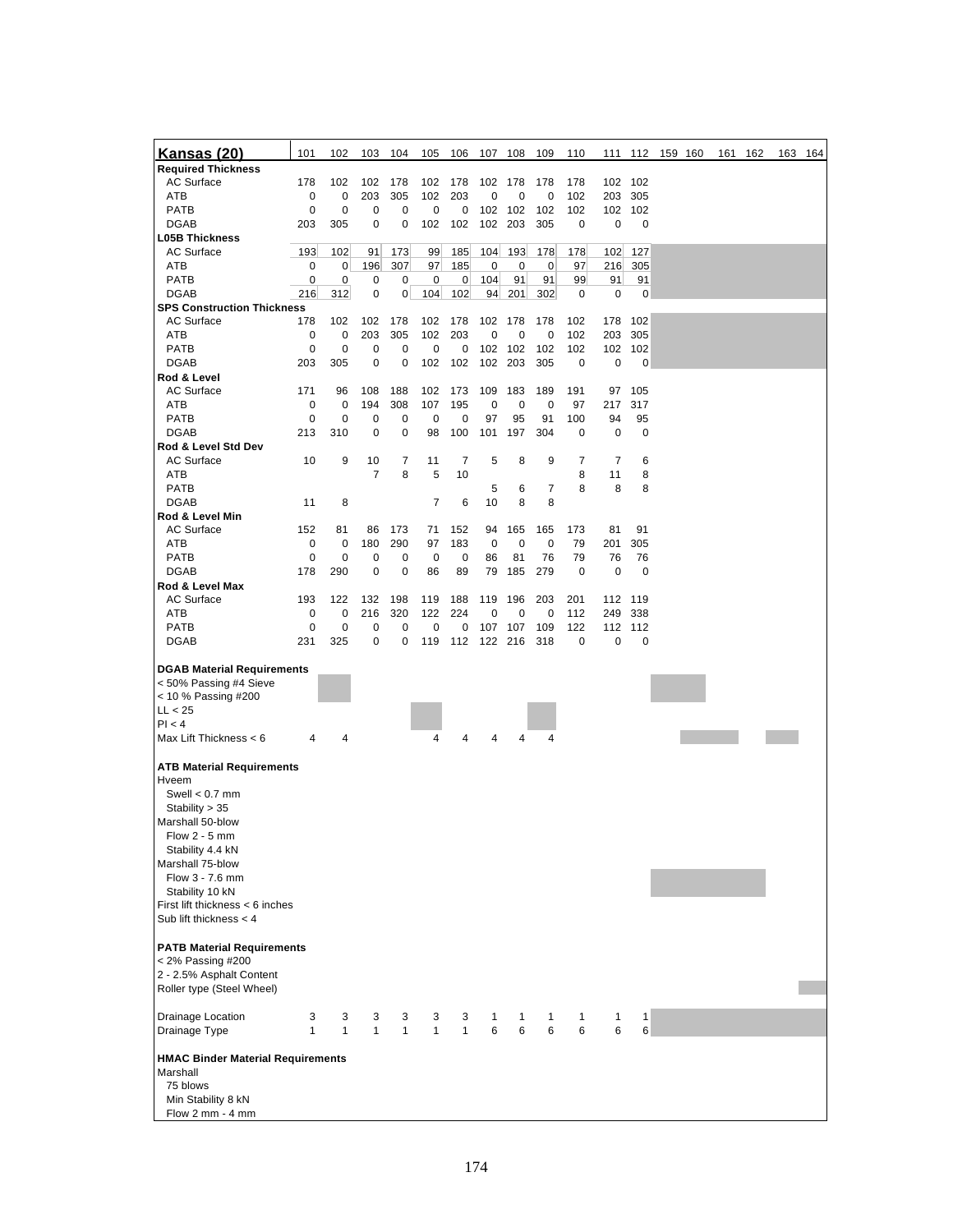| Louisiana (22)                                         | 113          | 114                        | 115          | 116                | 117     | 118          | 119               | 120               | 121               | 122               | 123         | 124            |
|--------------------------------------------------------|--------------|----------------------------|--------------|--------------------|---------|--------------|-------------------|-------------------|-------------------|-------------------|-------------|----------------|
| <b>Required Thickness</b>                              |              |                            |              |                    |         |              |                   |                   |                   |                   |             |                |
| <b>AC Surface</b>                                      | 102          | 178                        | 178          | 102                | 178     | 102          | 178               | 102               | 102               | 102               | 178         | 178            |
| ATB                                                    | 0            | 0                          | 203          | 305                | 102     | 203          | 0                 | 0                 | 0                 | 102               | 203         | 305            |
| <b>PATB</b>                                            | 0            | 0                          | 0            | 0                  | 0       | 0            | 102               | 102               | 102               | 102               | 102         | 102            |
| <b>DGAB</b>                                            | 203          | 305                        | 0            | 0                  | 102     | 102          | 102               | 203               | 305               | 0                 | 0           | 0              |
| <b>L05B Thickness</b>                                  |              |                            |              |                    |         |              |                   |                   |                   |                   |             |                |
| <b>AC Surface</b>                                      |              |                            |              |                    |         |              |                   |                   |                   |                   |             |                |
| ATB                                                    |              |                            |              |                    |         |              |                   |                   |                   |                   |             |                |
| <b>PATB</b>                                            |              |                            |              |                    |         |              |                   |                   |                   |                   |             |                |
| <b>DGAB</b>                                            |              |                            |              |                    |         |              |                   |                   |                   |                   |             |                |
| <b>SPS Construction Thickness</b><br><b>AC Surface</b> | 132          | 239                        | 191          | 124                | 170     | 112          | 168               | 97                | 89                | 99                | 173         | 170            |
| ATB                                                    | 0            | $\mathbf 0$                | 208          | 272                | 91      | 183          | 0                 | $\mathbf 0$       | 0                 | 94                | 191         | 282            |
| <b>PATB</b>                                            | 0            | $\mathbf 0$                | 0            | $\mathbf 0$        | 0       | $\mathbf 0$  | 91                | 86                | 104               | 102               | 97          | 89             |
| <b>DGAB</b>                                            | 206          | 290                        | 0            | $\mathbf 0$        | 135     | 104          | 112               | 206               | 335               | 0                 | $\mathbf 0$ | 0              |
| Rod & Level                                            |              |                            |              |                    |         |              |                   |                   |                   |                   |             |                |
| <b>AC Surface</b>                                      | 133          | 237                        | 191          | 123                | 169     | 112          | 169               | 96                | 89                | 98                | 172         | 172            |
| ATB                                                    | 0            | 0                          | 208          | 269                | 90      | 181          | 0                 | 0                 | 0                 | 93                | 190         | 281            |
| <b>PATB</b>                                            | 0            | 0                          | 0            | 0                  | 0       | 0            | 90                | 86                | 104               | 101               | 95          | 88             |
| <b>DGAB</b>                                            | 204          | 289                        | 0            | 0                  | 135     | 102          | 111               | 207               | 333               | 0                 | 0           | 0              |
| Rod & Level Std Dev                                    |              |                            |              |                    |         |              |                   |                   |                   |                   |             |                |
| <b>AC Surface</b>                                      | 9            | 10                         | 9            | $\overline{7}$     | 16      | 11           | $\overline{7}$    | $\overline{7}$    | 6                 | 6                 | 6           | 9              |
| ATB                                                    |              |                            | 12           | 12                 | 13      | 14           |                   |                   |                   | 10                | 10          | 19             |
| <b>PATB</b>                                            |              |                            |              |                    |         |              | 10                | 13                | 9                 | 11                | 11          | 6              |
| <b>DGAB</b>                                            | 11           | 8                          |              |                    | 20      | 15           | 8                 | 8                 | 16                |                   |             |                |
| Rod & Level Min                                        |              |                            |              |                    |         |              |                   |                   |                   |                   |             |                |
| <b>AC Surface</b>                                      | 117          | 216                        | 168          | 97                 | 142     | 76           | 155               | 84                | 76                | 86                | 155         | 155            |
| ATB<br>PATB                                            | 0<br>0       | $\mathbf 0$<br>$\mathbf 0$ | 180<br>0     | 231<br>$\mathbf 0$ | 61<br>0 | 147          | $\mathbf 0$<br>71 | $\mathbf 0$<br>56 | $\mathbf 0$<br>74 | 76<br>76          | 168<br>71   | 234            |
| <b>DGAB</b>                                            | 183          | 274                        | $\mathbf 0$  | $\mathbf 0$        | 104     | 0<br>76      | 89                | 188               | 305               | 0                 | $\mathbf 0$ | 74<br>0        |
| Rod & Level Max                                        |              |                            |              |                    |         |              |                   |                   |                   |                   |             |                |
| <b>AC Surface</b>                                      | 152          | 259                        | 211          | 137                | 201     | 132          | 183               | 112               | 102               | 112               | 183         | 196            |
| ATB                                                    | 0            | 0                          | 241          | 295                | 112     | 211          | 0                 | 0                 | 0                 | 122               | 203         | 310            |
| <b>PATB</b>                                            | 0            | 0                          | 0            | 0                  | 0       | 0            | 112               | 112               | 119               | 124               | 117         | 107            |
| <b>DGAB</b>                                            | 231          | 307                        | 0            | 0                  | 178     | 140          | 127               | 226               | 371               | 0                 | 0           | 0              |
|                                                        |              |                            |              |                    |         |              |                   |                   |                   |                   |             |                |
| <b>DGAB Material Requirements</b>                      |              |                            |              |                    |         |              |                   |                   |                   |                   |             |                |
| < 50% Passing #4 Sieve                                 |              |                            |              |                    |         |              |                   |                   |                   |                   |             |                |
| $<$ 10 % Passing #200                                  |              |                            |              |                    |         |              |                   |                   |                   |                   |             |                |
| LL < 25                                                |              |                            |              |                    |         |              |                   |                   |                   |                   |             |                |
| Pl < 4                                                 |              |                            |              |                    |         |              |                   |                   |                   |                   |             |                |
| Max Lift Thickness < 6                                 | 8            | 12                         |              |                    | 4       | 4            | 4                 | 8                 | 12                |                   |             |                |
|                                                        |              |                            |              |                    |         |              |                   |                   |                   |                   |             |                |
| <b>ATB Material Requirements</b>                       |              |                            |              |                    |         |              |                   |                   |                   |                   |             |                |
| Hveem<br>Swell $< 0.7$ mm                              |              |                            |              |                    |         |              |                   |                   |                   |                   |             |                |
| Stability $> 35$                                       |              |                            |              |                    |         |              |                   |                   |                   |                   |             |                |
| Marshall 50-blow                                       |              |                            |              |                    |         |              |                   |                   |                   |                   |             |                |
| Flow $2 - 5$ mm                                        |              |                            | 3            | 3                  | 3       | 3            |                   |                   |                   | 3                 | 3           | 3              |
| Stability 4.4 kN                                       |              |                            | 9            | 9                  | 9       | 9            |                   |                   |                   | 9                 | q           | 9              |
| Marshall 75-blow                                       |              |                            |              |                    |         |              |                   |                   |                   |                   |             |                |
| Flow 3 - 7.6 mm                                        |              |                            |              |                    |         |              |                   |                   |                   |                   |             |                |
| Stability 10 kN                                        |              |                            |              |                    |         |              |                   |                   |                   |                   |             |                |
| First lift thickness < 6 inches                        |              |                            | 3            | 4                  | 4       | 4            |                   |                   |                   | 2                 | 3           | 3              |
| Sub lift thickness $<$ 4                               |              |                            | 3            | 4                  |         | 4            |                   |                   |                   | 2                 | 3           | 3              |
|                                                        |              |                            |              |                    |         |              |                   |                   |                   |                   |             |                |
| <b>PATB Material Requirements</b>                      |              |                            |              |                    |         |              |                   |                   |                   |                   |             |                |
| < 2% Passing #200                                      |              |                            |              |                    |         |              |                   |                   |                   |                   |             |                |
| 2 - 2.5% Asphalt Content                               |              |                            |              |                    |         |              |                   |                   |                   |                   |             |                |
| Roller type (Steel Wheel)                              |              |                            |              |                    |         |              |                   |                   |                   | DOUBLE-DRUM VIBR. |             |                |
|                                                        |              |                            |              |                    |         |              |                   |                   |                   |                   |             |                |
| Drainage Location                                      | 3            | 3                          | 3            | 3                  | 3       | 3            | 1                 | 1                 | $\mathbf{1}$      | 1                 | 1           | 1              |
| Drainage Type                                          | $\mathbf{1}$ | $\mathbf{1}$               | $\mathbf{1}$ | $\mathbf{1}$       | 1       | $\mathbf{1}$ | $\overline{2}$    | $\overline{2}$    | $\overline{2}$    | 6                 | 6           | 6              |
|                                                        |              |                            |              |                    |         |              |                   |                   |                   |                   |             |                |
| <b>HMAC Binder Material Requirements</b><br>Marshall   |              |                            |              |                    |         |              |                   |                   |                   |                   |             |                |
| 75 blows                                               | 50           | 50                         | 50           | 50                 | 50      | 50           |                   | 50                | 50                | 50                | 50          | 50             |
| Min Stability 8 kN                                     | 10           | 10                         | 10           | 10                 | 10      | 10           |                   | 10                | 10                | 10                | 10          | 10             |
| Flow 2 mm - 4 mm                                       | 3            | 3                          | 3            | 3                  | 3       | 3            |                   | 3                 | 3                 | 3                 | 3           | 3 <sup>2</sup> |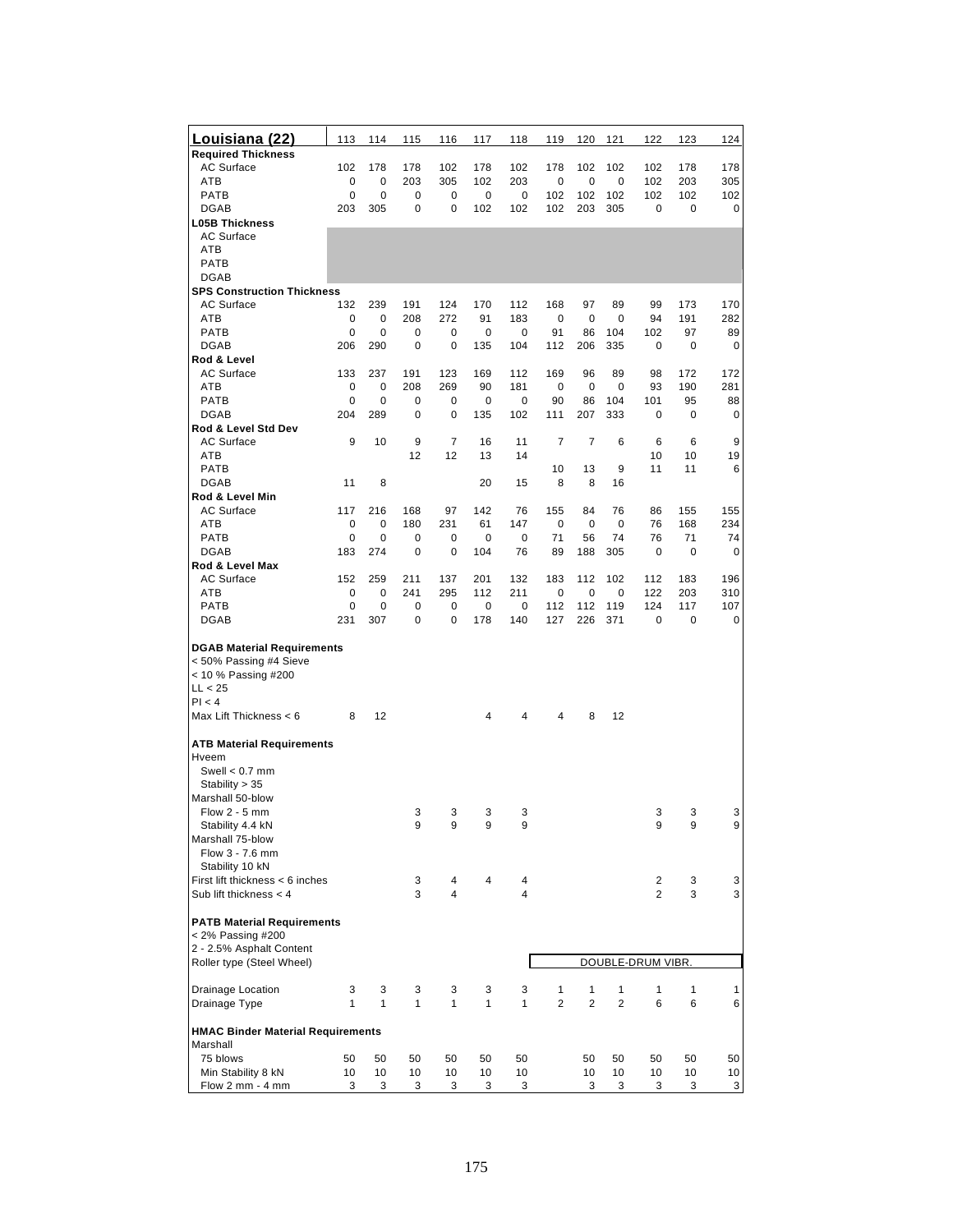| <b>AC Surface</b><br>102<br>178<br>178<br>178<br>102<br>178<br>102<br>102<br>102<br>102<br>178<br>178<br>ATB<br>0<br>203<br>305<br>102<br>203<br>0<br>0<br>102<br>203<br>305<br>0<br>0<br>0<br>PATB<br>0<br>0<br>102<br>102<br>102<br>102<br>102<br>0<br>0<br>0<br>102<br><b>DGAB</b><br>203<br>305<br>102<br>102<br>102<br>203<br>305<br>$\mathbf 0$<br>0<br>0<br>0<br>0<br><b>L05B Thickness</b><br>112<br>163<br>84<br>94<br><b>AC Surface</b><br>165<br>104<br>163<br>94<br>152<br>97<br>178<br>305<br>ATB<br>244<br>132<br>211<br>0<br>107<br>203<br>0<br>$\overline{0}$<br>0<br>0<br>305<br>102<br><b>PATB</b><br>$\mathbf 0$<br>0<br>0<br>0<br>102<br>102<br>102<br>102<br>102<br>0<br>$\overline{0}$<br>305<br>$\overline{0}$<br>102<br><b>DGAB</b><br>203<br>0<br>102<br>102<br>203<br>305<br>$\overline{0}$<br>0<br>0<br><b>SPS Construction Thickness</b><br><b>AC Surface</b><br>ATB<br><b>PATB</b><br><b>DGAB</b><br>Rod & Level<br><b>AC Surface</b><br>ATB<br><b>PATB</b><br><b>DGAB</b><br>Rod & Level Std Dev<br>AC Surface<br>ATB<br><b>PATB</b><br>DGAB<br>Rod & Level Min<br>AC Surface<br>ATB<br>PATB<br><b>DGAB</b><br>Rod & Level Max<br>AC Surface<br>ATB<br><b>PATB</b><br><b>DGAB</b><br><b>DGAB Material Requirements</b><br>< 50% Passing #4 Sieve<br>53<br>34<br>< 10 % Passing #200<br>11<br>8<br>LL < 25<br>PI < 4<br>NP<br>NP<br>Max Lift Thickness < 6<br><b>ATB Material Requirements</b><br>Hveem<br>Swell $< 0.7$ mm<br>Stability > 35<br>Marshall 50-blow<br>Flow $2 - 5$ mm<br>Stability 4.4 kN<br>Marshall 75-blow<br>Flow 3 - 7.6 mm<br>Stability 10 kN<br>First lift thickness < 6 inches<br>Sub lift thickness $<$ 4<br><b>PATB Material Requirements</b><br>< 2% Passing #200<br>2 - 2.5% Asphalt Content<br>Roller type (Steel Wheel)<br>Drainage Location<br>Drainage Type<br><b>HMAC Binder Material Requirements</b><br>Marshall<br>75 blows<br>Min Stability 8 kN<br>Flow 2 mm - 4 mm | Michigan (26)             | 113 | 114 | 115 | 116 | 117 | 118 | 119 | 120 | 121 | 122 123 | 124 159 |
|---------------------------------------------------------------------------------------------------------------------------------------------------------------------------------------------------------------------------------------------------------------------------------------------------------------------------------------------------------------------------------------------------------------------------------------------------------------------------------------------------------------------------------------------------------------------------------------------------------------------------------------------------------------------------------------------------------------------------------------------------------------------------------------------------------------------------------------------------------------------------------------------------------------------------------------------------------------------------------------------------------------------------------------------------------------------------------------------------------------------------------------------------------------------------------------------------------------------------------------------------------------------------------------------------------------------------------------------------------------------------------------------------------------------------------------------------------------------------------------------------------------------------------------------------------------------------------------------------------------------------------------------------------------------------------------------------------------------------------------------------------------------------------------------------------------------------------------------------------------------------------------------------------------------------------------|---------------------------|-----|-----|-----|-----|-----|-----|-----|-----|-----|---------|---------|
|                                                                                                                                                                                                                                                                                                                                                                                                                                                                                                                                                                                                                                                                                                                                                                                                                                                                                                                                                                                                                                                                                                                                                                                                                                                                                                                                                                                                                                                                                                                                                                                                                                                                                                                                                                                                                                                                                                                                       | <b>Required Thickness</b> |     |     |     |     |     |     |     |     |     |         |         |
|                                                                                                                                                                                                                                                                                                                                                                                                                                                                                                                                                                                                                                                                                                                                                                                                                                                                                                                                                                                                                                                                                                                                                                                                                                                                                                                                                                                                                                                                                                                                                                                                                                                                                                                                                                                                                                                                                                                                       |                           |     |     |     |     |     |     |     |     |     |         |         |
|                                                                                                                                                                                                                                                                                                                                                                                                                                                                                                                                                                                                                                                                                                                                                                                                                                                                                                                                                                                                                                                                                                                                                                                                                                                                                                                                                                                                                                                                                                                                                                                                                                                                                                                                                                                                                                                                                                                                       |                           |     |     |     |     |     |     |     |     |     |         |         |
|                                                                                                                                                                                                                                                                                                                                                                                                                                                                                                                                                                                                                                                                                                                                                                                                                                                                                                                                                                                                                                                                                                                                                                                                                                                                                                                                                                                                                                                                                                                                                                                                                                                                                                                                                                                                                                                                                                                                       |                           |     |     |     |     |     |     |     |     |     |         |         |
|                                                                                                                                                                                                                                                                                                                                                                                                                                                                                                                                                                                                                                                                                                                                                                                                                                                                                                                                                                                                                                                                                                                                                                                                                                                                                                                                                                                                                                                                                                                                                                                                                                                                                                                                                                                                                                                                                                                                       |                           |     |     |     |     |     |     |     |     |     |         |         |
|                                                                                                                                                                                                                                                                                                                                                                                                                                                                                                                                                                                                                                                                                                                                                                                                                                                                                                                                                                                                                                                                                                                                                                                                                                                                                                                                                                                                                                                                                                                                                                                                                                                                                                                                                                                                                                                                                                                                       |                           |     |     |     |     |     |     |     |     |     |         |         |
|                                                                                                                                                                                                                                                                                                                                                                                                                                                                                                                                                                                                                                                                                                                                                                                                                                                                                                                                                                                                                                                                                                                                                                                                                                                                                                                                                                                                                                                                                                                                                                                                                                                                                                                                                                                                                                                                                                                                       |                           |     |     |     |     |     |     |     |     |     |         |         |
|                                                                                                                                                                                                                                                                                                                                                                                                                                                                                                                                                                                                                                                                                                                                                                                                                                                                                                                                                                                                                                                                                                                                                                                                                                                                                                                                                                                                                                                                                                                                                                                                                                                                                                                                                                                                                                                                                                                                       |                           |     |     |     |     |     |     |     |     |     |         |         |
|                                                                                                                                                                                                                                                                                                                                                                                                                                                                                                                                                                                                                                                                                                                                                                                                                                                                                                                                                                                                                                                                                                                                                                                                                                                                                                                                                                                                                                                                                                                                                                                                                                                                                                                                                                                                                                                                                                                                       |                           |     |     |     |     |     |     |     |     |     |         |         |
|                                                                                                                                                                                                                                                                                                                                                                                                                                                                                                                                                                                                                                                                                                                                                                                                                                                                                                                                                                                                                                                                                                                                                                                                                                                                                                                                                                                                                                                                                                                                                                                                                                                                                                                                                                                                                                                                                                                                       |                           |     |     |     |     |     |     |     |     |     |         |         |
|                                                                                                                                                                                                                                                                                                                                                                                                                                                                                                                                                                                                                                                                                                                                                                                                                                                                                                                                                                                                                                                                                                                                                                                                                                                                                                                                                                                                                                                                                                                                                                                                                                                                                                                                                                                                                                                                                                                                       |                           |     |     |     |     |     |     |     |     |     |         |         |
|                                                                                                                                                                                                                                                                                                                                                                                                                                                                                                                                                                                                                                                                                                                                                                                                                                                                                                                                                                                                                                                                                                                                                                                                                                                                                                                                                                                                                                                                                                                                                                                                                                                                                                                                                                                                                                                                                                                                       |                           |     |     |     |     |     |     |     |     |     |         |         |
|                                                                                                                                                                                                                                                                                                                                                                                                                                                                                                                                                                                                                                                                                                                                                                                                                                                                                                                                                                                                                                                                                                                                                                                                                                                                                                                                                                                                                                                                                                                                                                                                                                                                                                                                                                                                                                                                                                                                       |                           |     |     |     |     |     |     |     |     |     |         |         |
|                                                                                                                                                                                                                                                                                                                                                                                                                                                                                                                                                                                                                                                                                                                                                                                                                                                                                                                                                                                                                                                                                                                                                                                                                                                                                                                                                                                                                                                                                                                                                                                                                                                                                                                                                                                                                                                                                                                                       |                           |     |     |     |     |     |     |     |     |     |         |         |
|                                                                                                                                                                                                                                                                                                                                                                                                                                                                                                                                                                                                                                                                                                                                                                                                                                                                                                                                                                                                                                                                                                                                                                                                                                                                                                                                                                                                                                                                                                                                                                                                                                                                                                                                                                                                                                                                                                                                       |                           |     |     |     |     |     |     |     |     |     |         |         |
|                                                                                                                                                                                                                                                                                                                                                                                                                                                                                                                                                                                                                                                                                                                                                                                                                                                                                                                                                                                                                                                                                                                                                                                                                                                                                                                                                                                                                                                                                                                                                                                                                                                                                                                                                                                                                                                                                                                                       |                           |     |     |     |     |     |     |     |     |     |         |         |
|                                                                                                                                                                                                                                                                                                                                                                                                                                                                                                                                                                                                                                                                                                                                                                                                                                                                                                                                                                                                                                                                                                                                                                                                                                                                                                                                                                                                                                                                                                                                                                                                                                                                                                                                                                                                                                                                                                                                       |                           |     |     |     |     |     |     |     |     |     |         |         |
|                                                                                                                                                                                                                                                                                                                                                                                                                                                                                                                                                                                                                                                                                                                                                                                                                                                                                                                                                                                                                                                                                                                                                                                                                                                                                                                                                                                                                                                                                                                                                                                                                                                                                                                                                                                                                                                                                                                                       |                           |     |     |     |     |     |     |     |     |     |         |         |
|                                                                                                                                                                                                                                                                                                                                                                                                                                                                                                                                                                                                                                                                                                                                                                                                                                                                                                                                                                                                                                                                                                                                                                                                                                                                                                                                                                                                                                                                                                                                                                                                                                                                                                                                                                                                                                                                                                                                       |                           |     |     |     |     |     |     |     |     |     |         |         |
|                                                                                                                                                                                                                                                                                                                                                                                                                                                                                                                                                                                                                                                                                                                                                                                                                                                                                                                                                                                                                                                                                                                                                                                                                                                                                                                                                                                                                                                                                                                                                                                                                                                                                                                                                                                                                                                                                                                                       |                           |     |     |     |     |     |     |     |     |     |         |         |
|                                                                                                                                                                                                                                                                                                                                                                                                                                                                                                                                                                                                                                                                                                                                                                                                                                                                                                                                                                                                                                                                                                                                                                                                                                                                                                                                                                                                                                                                                                                                                                                                                                                                                                                                                                                                                                                                                                                                       |                           |     |     |     |     |     |     |     |     |     |         |         |
|                                                                                                                                                                                                                                                                                                                                                                                                                                                                                                                                                                                                                                                                                                                                                                                                                                                                                                                                                                                                                                                                                                                                                                                                                                                                                                                                                                                                                                                                                                                                                                                                                                                                                                                                                                                                                                                                                                                                       |                           |     |     |     |     |     |     |     |     |     |         |         |
|                                                                                                                                                                                                                                                                                                                                                                                                                                                                                                                                                                                                                                                                                                                                                                                                                                                                                                                                                                                                                                                                                                                                                                                                                                                                                                                                                                                                                                                                                                                                                                                                                                                                                                                                                                                                                                                                                                                                       |                           |     |     |     |     |     |     |     |     |     |         |         |
|                                                                                                                                                                                                                                                                                                                                                                                                                                                                                                                                                                                                                                                                                                                                                                                                                                                                                                                                                                                                                                                                                                                                                                                                                                                                                                                                                                                                                                                                                                                                                                                                                                                                                                                                                                                                                                                                                                                                       |                           |     |     |     |     |     |     |     |     |     |         |         |
|                                                                                                                                                                                                                                                                                                                                                                                                                                                                                                                                                                                                                                                                                                                                                                                                                                                                                                                                                                                                                                                                                                                                                                                                                                                                                                                                                                                                                                                                                                                                                                                                                                                                                                                                                                                                                                                                                                                                       |                           |     |     |     |     |     |     |     |     |     |         |         |
|                                                                                                                                                                                                                                                                                                                                                                                                                                                                                                                                                                                                                                                                                                                                                                                                                                                                                                                                                                                                                                                                                                                                                                                                                                                                                                                                                                                                                                                                                                                                                                                                                                                                                                                                                                                                                                                                                                                                       |                           |     |     |     |     |     |     |     |     |     |         |         |
|                                                                                                                                                                                                                                                                                                                                                                                                                                                                                                                                                                                                                                                                                                                                                                                                                                                                                                                                                                                                                                                                                                                                                                                                                                                                                                                                                                                                                                                                                                                                                                                                                                                                                                                                                                                                                                                                                                                                       |                           |     |     |     |     |     |     |     |     |     |         |         |
|                                                                                                                                                                                                                                                                                                                                                                                                                                                                                                                                                                                                                                                                                                                                                                                                                                                                                                                                                                                                                                                                                                                                                                                                                                                                                                                                                                                                                                                                                                                                                                                                                                                                                                                                                                                                                                                                                                                                       |                           |     |     |     |     |     |     |     |     |     |         |         |
|                                                                                                                                                                                                                                                                                                                                                                                                                                                                                                                                                                                                                                                                                                                                                                                                                                                                                                                                                                                                                                                                                                                                                                                                                                                                                                                                                                                                                                                                                                                                                                                                                                                                                                                                                                                                                                                                                                                                       |                           |     |     |     |     |     |     |     |     |     |         |         |
|                                                                                                                                                                                                                                                                                                                                                                                                                                                                                                                                                                                                                                                                                                                                                                                                                                                                                                                                                                                                                                                                                                                                                                                                                                                                                                                                                                                                                                                                                                                                                                                                                                                                                                                                                                                                                                                                                                                                       |                           |     |     |     |     |     |     |     |     |     |         |         |
|                                                                                                                                                                                                                                                                                                                                                                                                                                                                                                                                                                                                                                                                                                                                                                                                                                                                                                                                                                                                                                                                                                                                                                                                                                                                                                                                                                                                                                                                                                                                                                                                                                                                                                                                                                                                                                                                                                                                       |                           |     |     |     |     |     |     |     |     |     |         |         |
|                                                                                                                                                                                                                                                                                                                                                                                                                                                                                                                                                                                                                                                                                                                                                                                                                                                                                                                                                                                                                                                                                                                                                                                                                                                                                                                                                                                                                                                                                                                                                                                                                                                                                                                                                                                                                                                                                                                                       |                           |     |     |     |     |     |     |     |     |     |         |         |
|                                                                                                                                                                                                                                                                                                                                                                                                                                                                                                                                                                                                                                                                                                                                                                                                                                                                                                                                                                                                                                                                                                                                                                                                                                                                                                                                                                                                                                                                                                                                                                                                                                                                                                                                                                                                                                                                                                                                       |                           |     |     |     |     |     |     |     |     |     |         |         |
|                                                                                                                                                                                                                                                                                                                                                                                                                                                                                                                                                                                                                                                                                                                                                                                                                                                                                                                                                                                                                                                                                                                                                                                                                                                                                                                                                                                                                                                                                                                                                                                                                                                                                                                                                                                                                                                                                                                                       |                           |     |     |     |     |     |     |     |     |     |         |         |
|                                                                                                                                                                                                                                                                                                                                                                                                                                                                                                                                                                                                                                                                                                                                                                                                                                                                                                                                                                                                                                                                                                                                                                                                                                                                                                                                                                                                                                                                                                                                                                                                                                                                                                                                                                                                                                                                                                                                       |                           |     |     |     |     |     |     |     |     |     |         |         |
|                                                                                                                                                                                                                                                                                                                                                                                                                                                                                                                                                                                                                                                                                                                                                                                                                                                                                                                                                                                                                                                                                                                                                                                                                                                                                                                                                                                                                                                                                                                                                                                                                                                                                                                                                                                                                                                                                                                                       |                           |     |     |     |     |     |     |     |     |     |         |         |
|                                                                                                                                                                                                                                                                                                                                                                                                                                                                                                                                                                                                                                                                                                                                                                                                                                                                                                                                                                                                                                                                                                                                                                                                                                                                                                                                                                                                                                                                                                                                                                                                                                                                                                                                                                                                                                                                                                                                       |                           |     |     |     |     |     |     |     |     |     |         |         |
|                                                                                                                                                                                                                                                                                                                                                                                                                                                                                                                                                                                                                                                                                                                                                                                                                                                                                                                                                                                                                                                                                                                                                                                                                                                                                                                                                                                                                                                                                                                                                                                                                                                                                                                                                                                                                                                                                                                                       |                           |     |     |     |     |     |     |     |     |     |         |         |
|                                                                                                                                                                                                                                                                                                                                                                                                                                                                                                                                                                                                                                                                                                                                                                                                                                                                                                                                                                                                                                                                                                                                                                                                                                                                                                                                                                                                                                                                                                                                                                                                                                                                                                                                                                                                                                                                                                                                       |                           |     |     |     |     |     |     |     |     |     |         |         |
|                                                                                                                                                                                                                                                                                                                                                                                                                                                                                                                                                                                                                                                                                                                                                                                                                                                                                                                                                                                                                                                                                                                                                                                                                                                                                                                                                                                                                                                                                                                                                                                                                                                                                                                                                                                                                                                                                                                                       |                           |     |     |     |     |     |     |     |     |     |         |         |
|                                                                                                                                                                                                                                                                                                                                                                                                                                                                                                                                                                                                                                                                                                                                                                                                                                                                                                                                                                                                                                                                                                                                                                                                                                                                                                                                                                                                                                                                                                                                                                                                                                                                                                                                                                                                                                                                                                                                       |                           |     |     |     |     |     |     |     |     |     |         |         |
|                                                                                                                                                                                                                                                                                                                                                                                                                                                                                                                                                                                                                                                                                                                                                                                                                                                                                                                                                                                                                                                                                                                                                                                                                                                                                                                                                                                                                                                                                                                                                                                                                                                                                                                                                                                                                                                                                                                                       |                           |     |     |     |     |     |     |     |     |     |         |         |
|                                                                                                                                                                                                                                                                                                                                                                                                                                                                                                                                                                                                                                                                                                                                                                                                                                                                                                                                                                                                                                                                                                                                                                                                                                                                                                                                                                                                                                                                                                                                                                                                                                                                                                                                                                                                                                                                                                                                       |                           |     |     |     |     |     |     |     |     |     |         |         |
|                                                                                                                                                                                                                                                                                                                                                                                                                                                                                                                                                                                                                                                                                                                                                                                                                                                                                                                                                                                                                                                                                                                                                                                                                                                                                                                                                                                                                                                                                                                                                                                                                                                                                                                                                                                                                                                                                                                                       |                           |     |     |     |     |     |     |     |     |     |         |         |
|                                                                                                                                                                                                                                                                                                                                                                                                                                                                                                                                                                                                                                                                                                                                                                                                                                                                                                                                                                                                                                                                                                                                                                                                                                                                                                                                                                                                                                                                                                                                                                                                                                                                                                                                                                                                                                                                                                                                       |                           |     |     |     |     |     |     |     |     |     |         |         |
|                                                                                                                                                                                                                                                                                                                                                                                                                                                                                                                                                                                                                                                                                                                                                                                                                                                                                                                                                                                                                                                                                                                                                                                                                                                                                                                                                                                                                                                                                                                                                                                                                                                                                                                                                                                                                                                                                                                                       |                           |     |     |     |     |     |     |     |     |     |         |         |
|                                                                                                                                                                                                                                                                                                                                                                                                                                                                                                                                                                                                                                                                                                                                                                                                                                                                                                                                                                                                                                                                                                                                                                                                                                                                                                                                                                                                                                                                                                                                                                                                                                                                                                                                                                                                                                                                                                                                       |                           |     |     |     |     |     |     |     |     |     |         |         |
|                                                                                                                                                                                                                                                                                                                                                                                                                                                                                                                                                                                                                                                                                                                                                                                                                                                                                                                                                                                                                                                                                                                                                                                                                                                                                                                                                                                                                                                                                                                                                                                                                                                                                                                                                                                                                                                                                                                                       |                           |     |     |     |     |     |     |     |     |     |         |         |
|                                                                                                                                                                                                                                                                                                                                                                                                                                                                                                                                                                                                                                                                                                                                                                                                                                                                                                                                                                                                                                                                                                                                                                                                                                                                                                                                                                                                                                                                                                                                                                                                                                                                                                                                                                                                                                                                                                                                       |                           |     |     |     |     |     |     |     |     |     |         |         |
|                                                                                                                                                                                                                                                                                                                                                                                                                                                                                                                                                                                                                                                                                                                                                                                                                                                                                                                                                                                                                                                                                                                                                                                                                                                                                                                                                                                                                                                                                                                                                                                                                                                                                                                                                                                                                                                                                                                                       |                           |     |     |     |     |     |     |     |     |     |         |         |
|                                                                                                                                                                                                                                                                                                                                                                                                                                                                                                                                                                                                                                                                                                                                                                                                                                                                                                                                                                                                                                                                                                                                                                                                                                                                                                                                                                                                                                                                                                                                                                                                                                                                                                                                                                                                                                                                                                                                       |                           |     |     |     |     |     |     |     |     |     |         |         |
|                                                                                                                                                                                                                                                                                                                                                                                                                                                                                                                                                                                                                                                                                                                                                                                                                                                                                                                                                                                                                                                                                                                                                                                                                                                                                                                                                                                                                                                                                                                                                                                                                                                                                                                                                                                                                                                                                                                                       |                           |     |     |     |     |     |     |     |     |     |         |         |
|                                                                                                                                                                                                                                                                                                                                                                                                                                                                                                                                                                                                                                                                                                                                                                                                                                                                                                                                                                                                                                                                                                                                                                                                                                                                                                                                                                                                                                                                                                                                                                                                                                                                                                                                                                                                                                                                                                                                       |                           |     |     |     |     |     |     |     |     |     |         |         |
|                                                                                                                                                                                                                                                                                                                                                                                                                                                                                                                                                                                                                                                                                                                                                                                                                                                                                                                                                                                                                                                                                                                                                                                                                                                                                                                                                                                                                                                                                                                                                                                                                                                                                                                                                                                                                                                                                                                                       |                           |     |     |     |     |     |     |     |     |     |         |         |
|                                                                                                                                                                                                                                                                                                                                                                                                                                                                                                                                                                                                                                                                                                                                                                                                                                                                                                                                                                                                                                                                                                                                                                                                                                                                                                                                                                                                                                                                                                                                                                                                                                                                                                                                                                                                                                                                                                                                       |                           |     |     |     |     |     |     |     |     |     |         |         |
|                                                                                                                                                                                                                                                                                                                                                                                                                                                                                                                                                                                                                                                                                                                                                                                                                                                                                                                                                                                                                                                                                                                                                                                                                                                                                                                                                                                                                                                                                                                                                                                                                                                                                                                                                                                                                                                                                                                                       |                           |     |     |     |     |     |     |     |     |     |         |         |
|                                                                                                                                                                                                                                                                                                                                                                                                                                                                                                                                                                                                                                                                                                                                                                                                                                                                                                                                                                                                                                                                                                                                                                                                                                                                                                                                                                                                                                                                                                                                                                                                                                                                                                                                                                                                                                                                                                                                       |                           |     |     |     |     |     |     |     |     |     |         |         |
|                                                                                                                                                                                                                                                                                                                                                                                                                                                                                                                                                                                                                                                                                                                                                                                                                                                                                                                                                                                                                                                                                                                                                                                                                                                                                                                                                                                                                                                                                                                                                                                                                                                                                                                                                                                                                                                                                                                                       |                           |     |     |     |     |     |     |     |     |     |         |         |
|                                                                                                                                                                                                                                                                                                                                                                                                                                                                                                                                                                                                                                                                                                                                                                                                                                                                                                                                                                                                                                                                                                                                                                                                                                                                                                                                                                                                                                                                                                                                                                                                                                                                                                                                                                                                                                                                                                                                       |                           |     |     |     |     |     |     |     |     |     |         |         |
|                                                                                                                                                                                                                                                                                                                                                                                                                                                                                                                                                                                                                                                                                                                                                                                                                                                                                                                                                                                                                                                                                                                                                                                                                                                                                                                                                                                                                                                                                                                                                                                                                                                                                                                                                                                                                                                                                                                                       |                           |     |     |     |     |     |     |     |     |     |         |         |
|                                                                                                                                                                                                                                                                                                                                                                                                                                                                                                                                                                                                                                                                                                                                                                                                                                                                                                                                                                                                                                                                                                                                                                                                                                                                                                                                                                                                                                                                                                                                                                                                                                                                                                                                                                                                                                                                                                                                       |                           |     |     |     |     |     |     |     |     |     |         |         |
|                                                                                                                                                                                                                                                                                                                                                                                                                                                                                                                                                                                                                                                                                                                                                                                                                                                                                                                                                                                                                                                                                                                                                                                                                                                                                                                                                                                                                                                                                                                                                                                                                                                                                                                                                                                                                                                                                                                                       |                           |     |     |     |     |     |     |     |     |     |         |         |
|                                                                                                                                                                                                                                                                                                                                                                                                                                                                                                                                                                                                                                                                                                                                                                                                                                                                                                                                                                                                                                                                                                                                                                                                                                                                                                                                                                                                                                                                                                                                                                                                                                                                                                                                                                                                                                                                                                                                       |                           |     |     |     |     |     |     |     |     |     |         |         |
|                                                                                                                                                                                                                                                                                                                                                                                                                                                                                                                                                                                                                                                                                                                                                                                                                                                                                                                                                                                                                                                                                                                                                                                                                                                                                                                                                                                                                                                                                                                                                                                                                                                                                                                                                                                                                                                                                                                                       |                           |     |     |     |     |     |     |     |     |     |         |         |
|                                                                                                                                                                                                                                                                                                                                                                                                                                                                                                                                                                                                                                                                                                                                                                                                                                                                                                                                                                                                                                                                                                                                                                                                                                                                                                                                                                                                                                                                                                                                                                                                                                                                                                                                                                                                                                                                                                                                       |                           |     |     |     |     |     |     |     |     |     |         |         |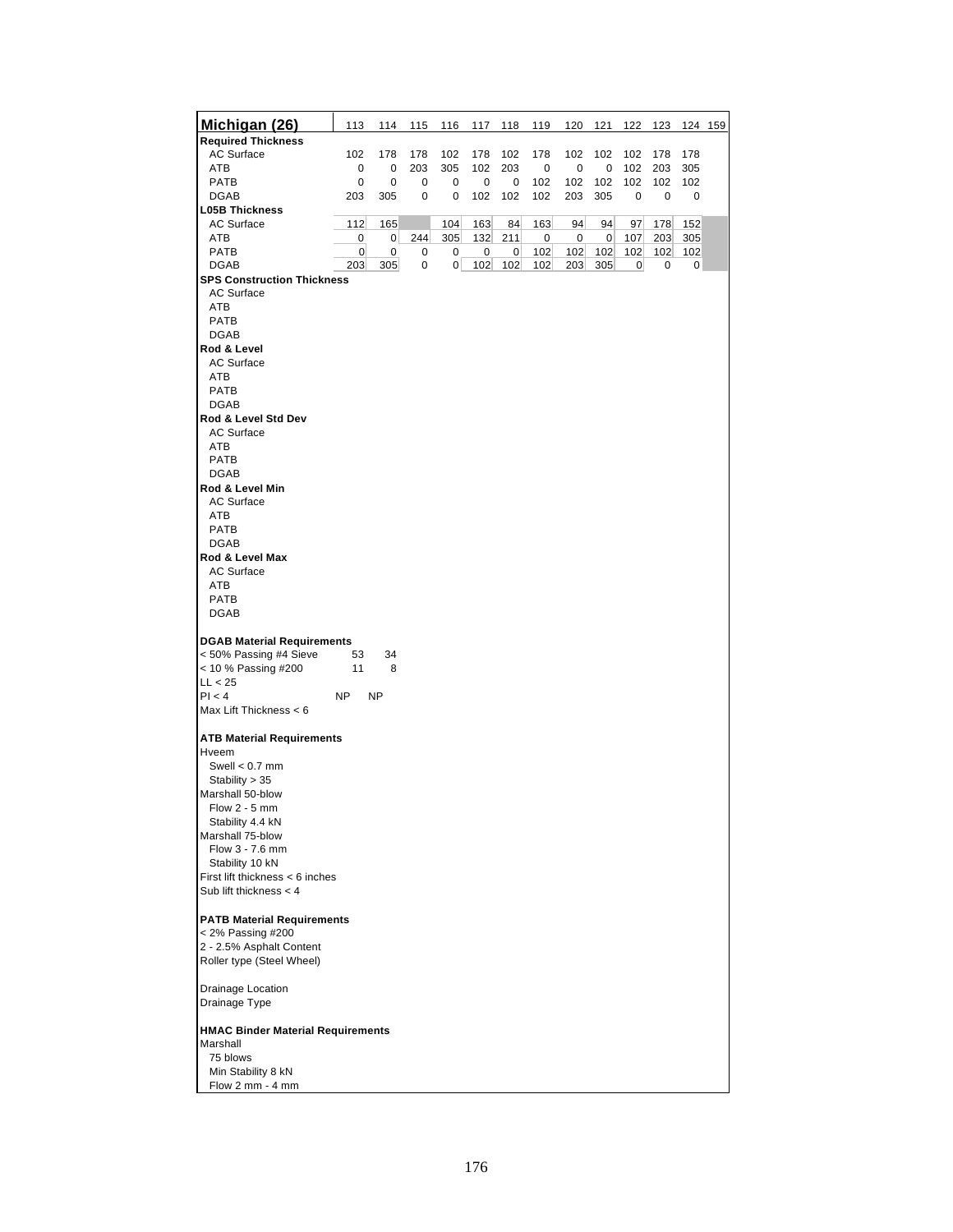| Montana (30)                                                                                                                                                                                           | 113      | 114 | 115            | 116            | 117            | 118            | 119       | 120            | 121               | 122            | 123            | 124        |
|--------------------------------------------------------------------------------------------------------------------------------------------------------------------------------------------------------|----------|-----|----------------|----------------|----------------|----------------|-----------|----------------|-------------------|----------------|----------------|------------|
| <b>Required Thickness</b>                                                                                                                                                                              |          |     |                |                |                |                |           |                |                   |                |                |            |
| <b>AC Surface</b>                                                                                                                                                                                      | 102      | 178 | 178            | 102            | 178            | 102            | 178       | 102            | 102               | 102            | 178            | 178        |
| ATB                                                                                                                                                                                                    | 0        | 0   | 203            | 305            | 102            | 203            | 0         | 0              | 0                 | 102            | 203            | 305        |
| PATB                                                                                                                                                                                                   | 0        | 0   | 0              | 0              | 0              | 0              | 102       | 102            | 102               | 102            | 102            | 102        |
| <b>DGAB</b>                                                                                                                                                                                            | 203      | 305 | 0              | 0              | 102            | 102            | 102       | 203            | 305               | 0              | 0              | 0          |
| <b>L05B Thickness</b>                                                                                                                                                                                  |          |     |                |                |                |                |           |                |                   |                |                |            |
| <b>AC Surface</b>                                                                                                                                                                                      |          |     |                |                |                |                |           |                |                   |                |                |            |
| ATB                                                                                                                                                                                                    |          |     |                |                |                |                |           |                |                   |                |                |            |
| PATB<br><b>DGAB</b>                                                                                                                                                                                    |          |     |                |                |                |                |           |                |                   |                |                |            |
| <b>SPS Construction Thickness</b>                                                                                                                                                                      |          |     |                |                |                |                |           |                |                   |                |                |            |
| <b>AC Surface</b>                                                                                                                                                                                      |          |     |                |                |                |                |           |                |                   |                |                |            |
| ATB                                                                                                                                                                                                    |          |     |                |                |                |                |           |                |                   |                |                |            |
| PATB                                                                                                                                                                                                   |          |     |                |                |                |                |           |                |                   |                |                |            |
| <b>DGAB</b>                                                                                                                                                                                            |          |     |                |                |                |                |           |                |                   |                |                |            |
| Rod & Level                                                                                                                                                                                            |          |     |                |                |                |                |           |                |                   |                |                |            |
| <b>AC Surface</b>                                                                                                                                                                                      | 109      |     | 189            | 113            | 183            | 118            | 183       | 108            | 114               | 116            | 191            | 183        |
| ATB<br>PATB                                                                                                                                                                                            | 0<br>0   |     | 232<br>0       | 317<br>0       | 110<br>0       | 223<br>0       | 0<br>118  | 0<br>116       | 0<br>109          | 102<br>110     | 214<br>99      | 326<br>109 |
| <b>DGAB</b>                                                                                                                                                                                            | 210      |     | 0              | 0              | 120            | 108            | 112       | 206            | 312               | 0              | 0              | 0          |
| Rod & Level Std Dev                                                                                                                                                                                    |          |     |                |                |                |                |           |                |                   |                |                |            |
| <b>AC Surface</b>                                                                                                                                                                                      | 11       |     | 7              | 5              | 7              | 6              | 10        | 6              | 8                 | 16             | 6              | 9          |
| ATB                                                                                                                                                                                                    |          |     | 9              | $\overline{7}$ | $\overline{7}$ | 10             |           |                |                   | $\overline{7}$ | 9              | 5          |
| PATB                                                                                                                                                                                                   |          |     |                |                |                |                | 6         | $\overline{7}$ | 8                 | 10             | 10             | 8          |
| <b>DGAB</b>                                                                                                                                                                                            | 24       |     |                |                | 18             | 22             | 17        | 17             | 11                |                |                |            |
| Rod & Level Min                                                                                                                                                                                        |          |     |                |                |                |                |           |                |                   |                |                |            |
| <b>AC Surface</b>                                                                                                                                                                                      | 81       |     | 168            | 104            | 165            | 104            | 157       | 91             | 86                | 18             | 180            | 170        |
| ATB                                                                                                                                                                                                    | 0        |     | 216            | 305            | 89             | 203            | 0         | 0              | 0                 | 91             | 201            | 318        |
| PATB<br><b>DGAB</b>                                                                                                                                                                                    | 0<br>102 |     | 0<br>0         | 0<br>0         | 0<br>91        | 0<br>74        | 107<br>76 | 102<br>170     | 91<br>287         | 91<br>0        | 76<br>0        | 97<br>0    |
| Rod & Level Max                                                                                                                                                                                        |          |     |                |                |                |                |           |                |                   |                |                |            |
| <b>AC Surface</b>                                                                                                                                                                                      | 142      |     | 201            | 124            | 203            | 137            | 201       | 124            | 127               | 135            | 203            | 198        |
| ATB                                                                                                                                                                                                    | 0        |     | 249            | 330            | 122            | 244            | 0         | 0              | 0                 | 122            | 231            | 330        |
| PATB                                                                                                                                                                                                   | 0        |     | 0              | 0              | 0              | 0              | 127       | 127            | 122               | 127            | 119            | 122        |
| <b>DGAB</b>                                                                                                                                                                                            | 244      |     | 0              | 0              | 173            | 157            | 142       | 244            | 330               | 0              | 0              | 0          |
| <b>DGAB Material Requirements</b><br>< 50% Passing #4 Sieve<br>< 10 % Passing #200<br>LL < 25<br>PI < 4                                                                                                |          |     |                |                |                |                |           |                |                   |                |                |            |
| Max Lift Thickness < 6                                                                                                                                                                                 |          |     |                |                | 5              | 5              | 5         | 8              | 8                 |                |                |            |
|                                                                                                                                                                                                        |          |     |                |                |                |                |           |                |                   |                |                |            |
| <b>ATB Material Requirements</b><br>Hveem<br>Swell $< 0.7$ mm<br>Stability $> 35$<br>Marshall 50-blow<br>Flow $2 - 5$ mm<br>Stability 4.4 kN<br>Marshall 75-blow<br>Flow 3 - 7.6 mm<br>Stability 10 kN |          |     |                |                |                |                |           |                |                   |                |                |            |
| First lift thickness < 6 inches                                                                                                                                                                        |          |     | $\overline{c}$ | 2              | 2              | 2              |           |                |                   | 2              | 2              | 2          |
| Sub lift thickness $<$ 4                                                                                                                                                                               |          |     | 3              | $\overline{2}$ | $\overline{2}$ | $\overline{2}$ |           |                |                   | 2              | $\overline{2}$ | 2          |
|                                                                                                                                                                                                        |          |     |                |                |                |                |           |                |                   |                |                |            |
| <b>PATB Material Requirements</b><br>< 2% Passing #200<br>2 - 2.5% Asphalt Content                                                                                                                     |          |     |                |                |                |                |           |                |                   |                |                |            |
| Roller type (Steel Wheel)                                                                                                                                                                              |          |     |                |                |                |                |           |                | DOUBLE-DRUM VIBR. |                |                |            |
|                                                                                                                                                                                                        |          |     |                |                |                |                |           |                |                   |                |                |            |
| Drainage Location<br>Drainage Type                                                                                                                                                                     |          |     |                |                |                |                |           | 1<br>6         | 1<br>6            |                |                |            |
| <b>HMAC Binder Material Requirements</b><br>Marshall<br>75 blows<br>Min Stability 8 kN<br>Flow 2 mm - 4 mm                                                                                             |          |     |                |                |                |                |           |                |                   |                |                |            |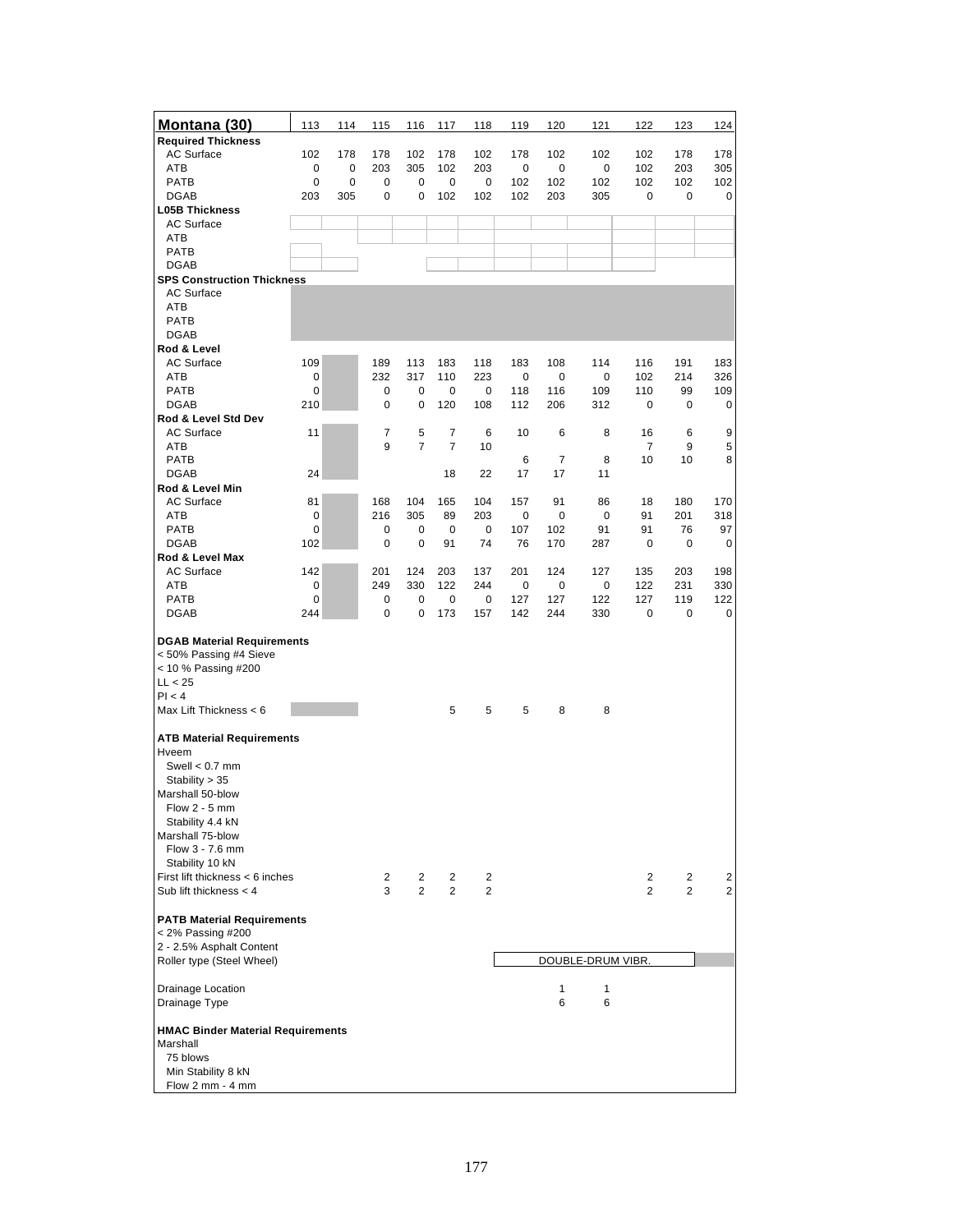| Nebraska (31)                                        | 113              | 114      | 115    | 116    | 117      | 118            | 119        | 120               | 121        | 122            | 123      | 124       |
|------------------------------------------------------|------------------|----------|--------|--------|----------|----------------|------------|-------------------|------------|----------------|----------|-----------|
| <b>Required Thickness</b>                            |                  |          |        |        |          |                |            |                   |            |                |          |           |
| <b>AC Surface</b>                                    | 102              | 178      | 178    | 102    | 178      | 102            | 178        | 102               | 102        | 102            | 178      | 178       |
| ATB                                                  | 0                | 0        | 203    | 305    | 102      | 203            | 0          | 0                 | 0          | 102            | 203      | 305       |
| PATB<br><b>DGAB</b>                                  | 0<br>203         | 0<br>305 | 0<br>0 | 0<br>0 | 0<br>102 | 0<br>102       | 102<br>102 | 102<br>203        | 102<br>305 | 102<br>0       | 102<br>0 | 102<br>0  |
| <b>L05B Thickness</b>                                |                  |          |        |        |          |                |            |                   |            |                |          |           |
| <b>AC Surface</b>                                    |                  | 170      |        | 112    | 201      | 109            | 201        | 119               |            | 97             |          | 191 190.5 |
| ATB                                                  | 0                | $\sigma$ | 323    | 323    | 97       | 213            | $\bf{0}$   | 0                 | $\pmb{0}$  | 112            |          | 206 312.4 |
| PATB                                                 | $\boldsymbol{0}$ | $\bf{0}$ | 0      | 0      | $\bf{0}$ | $\overline{0}$ | 102        | 102               | 102        | 102            |          | 102 101.6 |
| <b>DGAB</b>                                          | 203              | 305      | 0      | 0      | 102      | 102            | 102        | 203               | 305        | $\overline{0}$ | 0        | 0         |
| <b>SPS Construction Thickness</b>                    |                  |          |        |        |          |                |            |                   |            |                |          |           |
| <b>AC Surface</b>                                    |                  |          |        |        |          |                |            | 102               | 102        |                |          |           |
| ATB                                                  |                  |          |        |        |          |                |            | 203               | 305        |                |          |           |
| PATB                                                 |                  |          |        |        |          |                |            | 102               | 102        |                |          |           |
| <b>DGAB</b>                                          |                  |          |        |        |          |                |            | 0                 | 0          |                |          |           |
| Rod & Level                                          |                  |          |        |        |          |                |            |                   |            |                |          |           |
| <b>AC Surface</b>                                    |                  |          |        |        |          |                |            |                   |            |                |          |           |
| ATB<br>PATB                                          |                  |          |        |        |          |                |            |                   |            |                |          |           |
| <b>DGAB</b>                                          |                  |          |        |        |          |                |            |                   |            |                |          |           |
| Rod & Level Std Dev                                  |                  |          |        |        |          |                |            |                   |            |                |          |           |
| AC Surface                                           |                  |          |        |        |          |                |            |                   |            |                |          |           |
| ATB                                                  |                  |          |        |        |          |                |            |                   |            |                |          |           |
| PATB                                                 |                  |          |        |        |          |                |            |                   |            |                |          |           |
| <b>DGAB</b>                                          |                  |          |        |        |          |                |            |                   |            |                |          |           |
| Rod & Level Min                                      |                  |          |        |        |          |                |            |                   |            |                |          |           |
| AC Surface                                           |                  |          |        |        |          |                |            |                   |            |                |          |           |
| ATB                                                  |                  |          |        |        |          |                |            |                   |            |                |          |           |
| PATB                                                 |                  |          |        |        |          |                |            |                   |            |                |          |           |
| <b>DGAB</b>                                          |                  |          |        |        |          |                |            |                   |            |                |          |           |
| Rod & Level Max                                      |                  |          |        |        |          |                |            |                   |            |                |          |           |
| AC Surface                                           |                  |          |        |        |          |                |            |                   |            |                |          |           |
| ATB                                                  |                  |          |        |        |          |                |            |                   |            |                |          |           |
| <b>PATB</b>                                          |                  |          |        |        |          |                |            |                   |            |                |          |           |
| <b>DGAB</b>                                          |                  |          |        |        |          |                |            |                   |            |                |          |           |
|                                                      |                  |          |        |        |          |                |            |                   |            |                |          |           |
| <b>DGAB Material Requirements</b>                    |                  |          |        |        |          |                |            |                   |            |                |          |           |
| < 50% Passing #4 Sieve<br>< 10 % Passing #200        |                  |          |        |        |          |                |            |                   |            |                |          |           |
| LL < 25                                              |                  |          |        |        |          |                |            |                   |            |                |          |           |
| PI < 4                                               |                  |          |        |        |          |                |            |                   |            |                |          |           |
| Max Lift Thickness < 6                               |                  |          |        |        |          |                |            | 6                 |            |                |          |           |
|                                                      |                  |          |        |        |          |                |            |                   |            |                |          |           |
| <b>ATB Material Requirements</b>                     |                  |          |        |        |          |                |            |                   |            |                |          |           |
| Hveem                                                |                  |          |        |        |          |                |            |                   |            |                |          |           |
| Swell $< 0.7$ mm                                     |                  |          |        |        |          |                |            |                   |            |                |          |           |
| Stability > 35                                       |                  |          |        |        |          |                |            |                   |            |                |          |           |
| Marshall 50-blow                                     |                  |          |        |        |          |                |            |                   |            |                |          |           |
| Flow $2 - 5$ mm                                      |                  |          |        |        |          |                |            |                   |            |                |          |           |
| Stability 4.4 kN                                     |                  |          |        |        |          |                |            |                   |            |                |          |           |
| Marshall 75-blow                                     |                  |          |        |        |          |                |            |                   |            |                |          |           |
| Flow 3 - 7.6 mm                                      |                  |          |        |        |          |                |            |                   |            |                |          |           |
| Stability 10 kN<br>First lift thickness < 6 inches   |                  |          |        |        |          |                |            |                   |            |                |          |           |
| Sub lift thickness $<$ 4                             |                  |          |        |        |          |                |            |                   |            |                |          |           |
|                                                      |                  |          |        |        |          |                |            |                   |            |                |          |           |
| <b>PATB Material Requirements</b>                    |                  |          |        |        |          |                |            |                   |            |                |          |           |
| $<$ 2% Passing #200                                  |                  |          |        |        |          |                |            |                   | 7          |                |          |           |
| 2 - 2.5% Asphalt Content                             |                  |          |        |        |          |                |            |                   | 5          |                |          | 2.5       |
| Roller type (Steel Wheel)                            |                  |          |        |        |          |                |            | DOUBLE-DRUM VIBR. |            |                |          |           |
|                                                      |                  |          |        |        |          |                |            |                   |            |                |          |           |
| Drainage Location                                    |                  |          |        |        |          |                |            |                   |            |                |          |           |
| Drainage Type                                        |                  |          |        |        |          |                |            |                   |            |                |          |           |
|                                                      |                  |          |        |        |          |                |            |                   |            |                |          |           |
| <b>HMAC Binder Material Requirements</b><br>Marshall |                  |          |        |        |          |                |            |                   |            |                |          |           |
| 75 blows                                             |                  |          |        |        |          |                |            |                   |            |                |          |           |
| Min Stability 8 kN                                   |                  |          |        |        |          |                |            |                   |            |                |          |           |
| Flow 2 mm - 4 mm                                     |                  |          |        |        |          |                |            |                   |            |                |          |           |
|                                                      |                  |          |        |        |          |                |            |                   |            |                |          |           |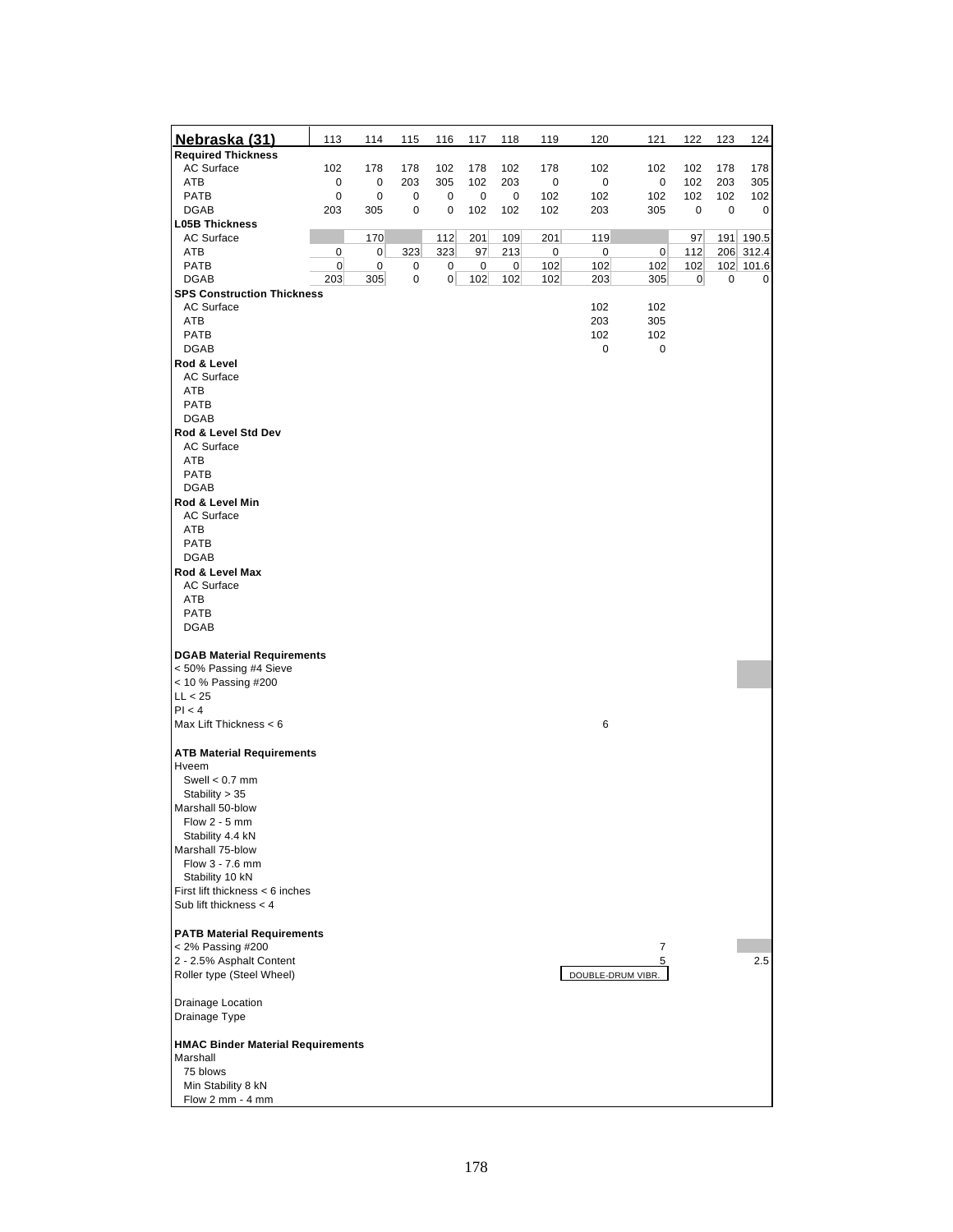| <u>Nevada (32)</u>                                          | 101              | 102              | 103                 | 104      | 105          | 106                 | 107            | 108        | 109                  | 110                 | 111        | 112      |
|-------------------------------------------------------------|------------------|------------------|---------------------|----------|--------------|---------------------|----------------|------------|----------------------|---------------------|------------|----------|
| <b>Required Thickness</b>                                   |                  |                  |                     |          |              |                     |                |            |                      |                     |            |          |
| <b>AC Surface</b>                                           | 178              | 102              | 102                 | 178      | 102          | 178                 | 102            | 178        | 178                  | 178                 | 102        | 102      |
| ATB                                                         | 0<br>$\mathbf 0$ | 0<br>$\mathbf 0$ | 203                 | 305      | 102          | 203                 | 0              | 0          | 0                    | 102                 | 203        | 305      |
| <b>PATB</b><br><b>DGAB</b>                                  | 203              | 305              | 0<br>0              | 0<br>0   | 0<br>102     | 0<br>102            | 102<br>102     | 102<br>203 | 102<br>305           | 102<br>0            | 102<br>0   | 102<br>0 |
| <b>L05B Thickness</b>                                       |                  |                  |                     |          |              |                     |                |            |                      |                     |            |          |
| <b>AC Surface</b>                                           | 183              | 112              | 104                 | 185      | 107          | 183                 | 112            | 178        | 178                  | 168                 | 104        | 114      |
| ATB                                                         | 0                | 0                | 224                 | 315      | 122          | 224                 | 0              | 0          | 0                    | 107                 | 213        | 315      |
| <b>PATB</b>                                                 | 0                | 0                | 0                   | 0        | 0            | 0                   | 104            | 114        | 102                  | 112                 | 112        | 107      |
| <b>DGAB</b>                                                 | 216              | 297              | 0                   | 0        | 91           | 94                  | 97             | 196        | 307                  | 0                   | 0          | 0        |
| <b>SPS Construction Thickness</b>                           |                  |                  |                     |          |              |                     |                |            |                      |                     |            |          |
| <b>AC Surface</b>                                           | 180              | 112              | 104                 | 185      | 107          | 183                 | 112            | 178        | 178                  | 168                 | 104        | 114      |
| ATB<br>PATB                                                 | 0<br>0           | 0<br>0           | 224<br>0            | 315<br>0 | 122<br>0     | 224<br>0            | 0<br>104       | 0<br>114   | 0<br>102             | 107<br>112          | 213<br>112 | 315      |
| <b>DGAB</b>                                                 | 216              | 297              | 0                   | 0        | 91           | 94                  | 84             | 196        | 307                  | 0                   | 0          | 107<br>0 |
| Rod & Level                                                 |                  |                  |                     |          |              |                     |                |            |                      |                     |            |          |
| <b>AC Surface</b>                                           | 183              | 104              | 106                 | 186      | 106          | 182                 | 106            | 177        | 178                  | 179                 | 105        | 108      |
| ATB                                                         | 0                | 0                | 219                 | 316      | 123          | 223                 | 0              | 0          | 0                    | 101                 | 213        | 314      |
| <b>PATB</b>                                                 | 0                | 0                | 0                   | 0        | 0            | 0                   | 105            | 115        | 103                  | 112                 | 112        | 107      |
| <b>DGAB</b>                                                 | 215              | 296              | 0                   | 0        | 91           | 95                  | 97             | 197        | 308                  | 0                   | 0          | 0        |
| Rod & Level Std Dev                                         |                  |                  |                     |          |              |                     |                |            |                      |                     |            |          |
| <b>AC Surface</b>                                           | 11               | 6                | 3                   | 7        | 6            | 4                   | $\overline{7}$ | 7          | 8                    | 6                   | 3          | 5        |
| ATB                                                         |                  |                  | $\overline{7}$      | 9        | 5            | 10                  |                |            |                      | 7                   | 15         | 9        |
| <b>PATB</b>                                                 | 9                | 11               |                     |          | 5            |                     | 16<br>8        | 9          | 11<br>$\overline{7}$ | 7                   | 13         | 9        |
| <b>DGAB</b><br>Rod & Level Min                              |                  |                  |                     |          |              | 10                  |                | 8          |                      |                     |            |          |
| <b>AC Surface</b>                                           | 155              | 91               | 97                  | 160      | 91           | 173                 | 94             | 168        | 163                  | 165                 | 97         | 94       |
| ATB                                                         | 0                | 0                | 208                 | 300      | 112          | 203                 | $\mathbf 0$    | 0          | 0                    | 86                  | 180        | 290      |
| <b>PATB</b>                                                 | 0                | 0                | 0                   | 0        | 0            | $\mathbf 0$         | 66             | 91         | 81                   | 97                  | 89         | 91       |
| <b>DGAB</b>                                                 | 196              | 269              | 0                   | 0        | 79           | 76                  | 79             | 183        | 295                  | 0                   | 0          | 0        |
| Rod & Level Max                                             |                  |                  |                     |          |              |                     |                |            |                      |                     |            |          |
| <b>AC Surface</b>                                           | 208              | 117              | 112                 | 198      | 119          | 193                 | 124            | 198        | 193                  | 193                 | 112        | 117      |
| ATB                                                         | 0                | 0                | 234                 | 338      | 150          | 241                 | 0              | 0          | 0                    | 119                 | 234        | 335      |
| <b>PATB</b>                                                 | 0                | 0                | 0                   | 0        | 0            | 0                   | 140            | 132        | 124                  | 124                 | 142        | 127      |
| <b>DGAB</b>                                                 | 234              | 320              | 0                   | 0        | 107          | 117                 | 112            | 213        | 323                  | 0                   | 0          | 0        |
| <b>DGAB Material Requirements</b>                           |                  |                  |                     |          |              |                     |                |            |                      |                     |            |          |
| < 50% Passing #4 Sieve                                      | 46               | 41               |                     |          |              |                     |                |            | 33                   |                     |            |          |
| < 10 % Passing #200                                         | 12               | 11               |                     |          |              |                     |                |            | 9                    |                     |            |          |
| LL < 25                                                     |                  | 25               |                     |          |              |                     |                |            |                      |                     |            |          |
| PI < 4                                                      | <b>NP</b>        | 11               |                     |          |              |                     |                |            | <b>NP</b>            |                     |            |          |
| Max Lift Thickness < 6                                      | 6                | 8                |                     |          | 6            | 6                   | 6              | 6          | 8                    |                     |            |          |
| <b>ATB Material Requirements</b>                            |                  |                  |                     |          |              |                     |                |            |                      |                     |            |          |
| Hveem                                                       |                  |                  |                     |          |              |                     |                |            |                      |                     |            |          |
| Swell $< 0.7$ mm                                            |                  |                  |                     |          |              |                     |                |            |                      |                     |            |          |
| Stability > 35                                              |                  |                  | 39                  | 39       | 39           | 39                  |                |            |                      | 39                  | 39         | 39       |
| Marshall 50-blow                                            |                  |                  |                     |          |              |                     |                |            |                      |                     |            |          |
| Flow $2 - 5$ mm                                             |                  |                  |                     |          |              |                     |                |            |                      |                     |            |          |
| Stability 4.4 kN                                            |                  |                  |                     |          |              |                     |                |            |                      |                     |            |          |
| Marshall 75-blow                                            |                  |                  |                     |          |              |                     |                |            |                      |                     |            |          |
| Flow 3 - 7.6 mm                                             |                  |                  |                     |          |              |                     |                |            |                      |                     |            |          |
| Stability 10 kN                                             |                  |                  |                     |          |              |                     |                |            |                      |                     |            |          |
| First lift thickness < 6 inches<br>Sub lift thickness $<$ 4 |                  |                  | 4<br>$\overline{2}$ | 4<br>4   | 2<br>2       | 4<br>$\overline{2}$ |                |            |                      | $\overline{c}$<br>2 | 4<br>2     | 4        |
|                                                             |                  |                  |                     |          |              |                     |                |            |                      |                     |            |          |
| <b>PATB Material Requirements</b>                           |                  |                  |                     |          |              |                     |                |            |                      |                     |            |          |
| < 2% Passing #200                                           |                  |                  |                     |          |              |                     |                |            |                      |                     |            |          |
| 2 - 2.5% Asphalt Content                                    |                  |                  |                     |          |              |                     |                |            |                      |                     |            |          |
| Roller type (Steel Wheel)                                   |                  |                  |                     |          |              |                     |                |            | DOUBLE-DRUM VIBR.    |                     |            |          |
| Drainage Location                                           | 3                | 3                | 3                   | 3        | 3            | 3                   | 1              | 1          | 1                    | 1                   | 1          | 1        |
| Drainage Type                                               | 1                | 1                | $\mathbf{1}$        | 1        | $\mathbf{1}$ | 1                   | 6              | 6          | 6                    | 6                   | 6          | 6        |
|                                                             |                  |                  |                     |          |              |                     |                |            |                      |                     |            |          |
| <b>HMAC Binder Material Requirements</b>                    |                  |                  |                     |          |              |                     |                |            |                      |                     |            |          |
| Marshall                                                    |                  |                  |                     |          |              |                     |                |            |                      |                     |            |          |
| 75 blows                                                    |                  |                  |                     |          |              |                     |                |            |                      |                     |            |          |
| Min Stability 8 kN                                          |                  |                  |                     |          |              |                     |                |            |                      |                     |            |          |
| Flow 2 mm - 4 mm                                            |                  |                  |                     |          |              |                     |                |            |                      |                     |            |          |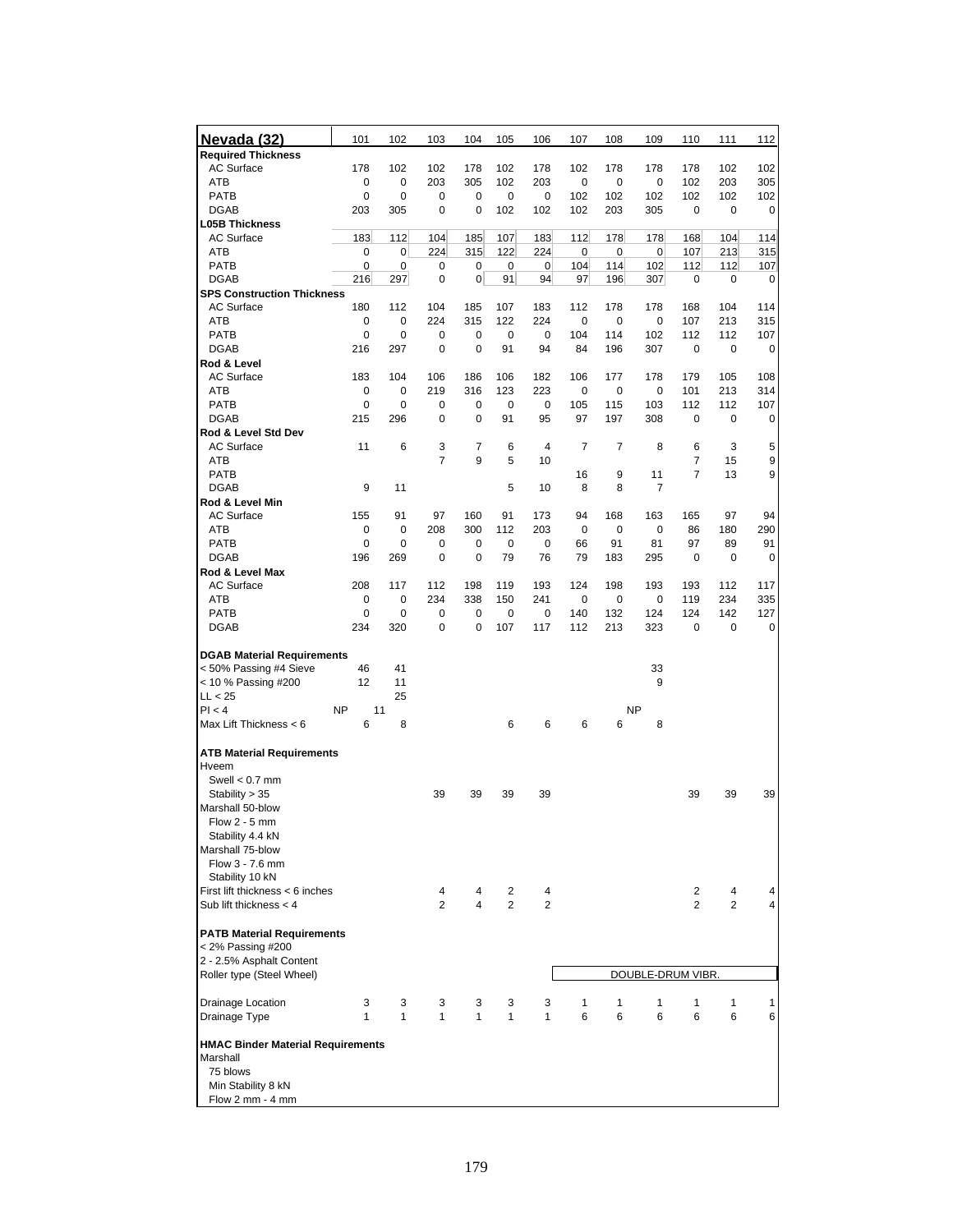| <u>New Mexico (35)</u>                                      | 101         | 102                | 103        | 104            | 105                              | 106        | 107            | 108      | 109      | 110                              | 111            | 112            |
|-------------------------------------------------------------|-------------|--------------------|------------|----------------|----------------------------------|------------|----------------|----------|----------|----------------------------------|----------------|----------------|
| <b>Required Thickness</b>                                   |             |                    |            |                |                                  |            |                |          |          |                                  |                |                |
| <b>AC Surface</b>                                           | 178         | 102                | 102        | 178            | 102                              | 178        | 102            | 178      | 178      | 178                              | 102            | 102            |
| ATB                                                         | 0           | 0                  | 203        | 305            | 102                              | 203        | 0              | 0        | 0        | 102                              | 203            | 305            |
| <b>PATB</b>                                                 | $\mathbf 0$ | $\mathbf 0$        | 0          | 0              | 0                                | 0          | 102            | 102      | 102      | 102                              | 102            | 102            |
| <b>DGAB</b>                                                 | 203         | 305                | 0          | 0              | 102                              | 102        | 102            | 203      | 305      | 0                                | 0              | 0              |
| <b>L05B Thickness</b>                                       |             |                    |            |                |                                  |            |                |          |          |                                  |                |                |
| <b>AC Surface</b>                                           | 168         | 107                | 119        | 191            |                                  | 178        |                | 183      | 188      | 185                              | 109            | 112            |
| ATB                                                         | 0           | 0                  | 183        | 282            | 102                              | 203        | 0              | 0        | 0        | 117                              | 193            | 297            |
| <b>PATB</b>                                                 | 0           | 0                  | 0          | 0              | 0                                | 0          | 102            | 107      | 114      | 94                               | 94             | 79             |
| <b>DGAB</b><br><b>SPS Construction Thickness</b>            | 218         | 310                | 0          | $\overline{0}$ | 94                               | 74         | 102            | 203      | 302      | 0                                | 0              | 0              |
| <b>AC Surface</b>                                           | 163         | 104                | 132        | 198            | 119                              | 193        | 109            | 175      | 183      | 180                              | 109            | 112            |
| ATB                                                         | 0           | $\mathbf 0$        | 170        | 300            | 99                               | 201        | 0              | 0        | 0        | 122                              | 206            | 295            |
| <b>PATB</b>                                                 | 0           | 0                  | 0          | 0              | 0                                | 0          | 109            | 112      | 102      | 94                               | 97             | 86             |
| <b>DGAB</b>                                                 | 218         | 310                | 0          | 0              | 94                               | 74         | 102            | 203      | 302      | 0                                | 0              | 0              |
| Rod & Level                                                 |             |                    |            |                |                                  |            |                |          |          |                                  |                |                |
| <b>AC Surface</b>                                           | 162         | 105                | 132        | 197            | 119                              | 193        | 110            | 174      | 182      | 179                              | 108            | 112            |
| ATB                                                         | 0           | 0                  | 169        | 297            | 97                               | 200        | 0              | 0        | 0        | 122                              | 204            | 292            |
| PATB                                                        | 0           | 0                  | 0          | 0              | 0                                | 0          | 108            | 111      | 100      | 93                               | 95             | 86             |
| <b>DGAB</b>                                                 | 201         | 308                | 0          | 0              | 95                               | 73         | 101            | 202      | 299      | 0                                | 0              | 0              |
| Rod & Level Std Dev                                         |             |                    |            |                |                                  |            |                |          |          |                                  |                |                |
| <b>AC Surface</b>                                           | 21          | 16                 | 6          | 5              | 12                               | 8          | 15             | 7        | 9        | 6                                | 5              | 7              |
| ATB                                                         |             |                    | 13         | 25             | 9                                | 14         |                |          |          | 6                                | 7              | 12             |
| <b>PATB</b>                                                 |             |                    |            |                |                                  |            | $\overline{7}$ | 7        | 10       | 8                                | 12             | 10             |
| <b>DGAB</b>                                                 | 24          | 28                 |            |                | 21                               | 25         | 20             | 18       | 17       |                                  |                |                |
| Rod & Level Min                                             |             |                    |            |                |                                  |            |                |          |          |                                  |                |                |
| <b>AC Surface</b>                                           | 81          | 81                 | 124        | 185            | 102                              | 170        | 94             | 157      | 163      | 165                              | 89             | 97             |
| ATB                                                         | 0           | 0                  | 140        | 193            | 79                               | 157        | 0              | 0        | 0        | 109                              | 193            | 269            |
| <b>PATB</b>                                                 | 0           | $\mathbf 0$        | 0          | 0              | 0                                | 0          | 91             | 89       | 79       | 76                               | 76             | 64             |
| <b>DGAB</b>                                                 | 157         | 239                | 0          | 0              | 61                               | 18         | 51             | 157      | 272      | 0                                | $\mathbf 0$    | 0              |
| Rod & Level Max                                             |             |                    |            |                |                                  |            |                |          |          |                                  |                |                |
| <b>AC Surface</b><br>ATB                                    | 201<br>0    | 150<br>$\mathbf 0$ | 155<br>203 | 208<br>338     | 170<br>119                       | 211<br>234 | 152<br>0       | 185<br>0 | 203<br>0 | 196<br>135                       | 119<br>218     | 124<br>318     |
| <b>PATB</b>                                                 | 0           | 0                  | 0          | 0              | 0                                | 0          | 122            | 122      | 119      | 112                              | 124            | 109            |
| <b>DGAB</b>                                                 | 274         | 356                | 0          | 0              | 178                              | 117        | 150            | 241      | 333      | 0                                | 0              | 0              |
|                                                             |             |                    |            |                |                                  |            |                |          |          |                                  |                |                |
| <b>DGAB Material Requirements</b>                           |             |                    |            |                |                                  |            |                |          |          |                                  |                |                |
| < 50% Passing #4 Sieve                                      |             |                    |            |                |                                  |            |                |          |          |                                  |                |                |
| < 10 % Passing #200                                         |             |                    |            |                |                                  |            |                |          |          |                                  |                |                |
| LL < 25                                                     |             |                    |            |                |                                  |            |                |          |          |                                  |                |                |
| PI < 4                                                      |             |                    |            |                |                                  |            |                |          |          |                                  |                |                |
| Max Lift Thickness < 6                                      | 4           | 6                  |            |                | 4                                | 4          | 4              | 4        | 6        |                                  |                |                |
|                                                             |             |                    |            |                |                                  |            |                |          |          |                                  |                |                |
| <b>ATB Material Requirements</b>                            |             |                    |            |                |                                  |            |                |          |          |                                  |                |                |
| Hveem                                                       |             |                    |            |                |                                  |            |                |          |          |                                  |                |                |
| Swell $< 0.7$ mm                                            |             |                    |            |                |                                  |            |                |          |          |                                  |                |                |
| Stability $> 35$                                            |             |                    |            |                |                                  |            |                |          |          |                                  |                |                |
| Marshall 50-blow                                            |             |                    |            |                |                                  |            |                |          |          |                                  |                |                |
| Flow $2 - 5$ mm                                             |             |                    |            |                |                                  |            |                |          |          |                                  |                |                |
| Stability 4.4 kN                                            |             |                    |            |                |                                  |            |                |          |          |                                  |                |                |
| Marshall 75-blow                                            |             |                    |            |                |                                  |            |                |          |          |                                  |                |                |
| Flow 3 - 7.6 mm                                             |             |                    | 2          | $\overline{2}$ | 2                                | 2          |                |          |          | $\overline{2}$                   | $\overline{2}$ | $\overline{2}$ |
| Stability 10 kN                                             |             |                    | 9          | 9              | 9                                | 9          |                |          |          | 9                                | 9              | 9              |
| First lift thickness < 6 inches<br>Sub lift thickness $<$ 4 |             |                    | 3<br>3     | 3<br>3         | $\overline{2}$<br>$\overline{2}$ | 3<br>3     |                |          |          | $\overline{2}$<br>$\overline{2}$ | 3<br>3         | 3              |
|                                                             |             |                    |            |                |                                  |            |                |          |          |                                  |                | 3              |
| <b>PATB Material Requirements</b>                           |             |                    |            |                |                                  |            |                |          |          |                                  |                |                |
| < 2% Passing #200                                           |             |                    |            |                |                                  |            |                |          | 2        |                                  |                |                |
| 2 - 2.5% Asphalt Content                                    |             |                    |            |                |                                  |            |                |          | 2        |                                  |                |                |
| Roller type (Steel Wheel)                                   |             |                    |            |                |                                  |            |                | STEEL    |          | <b>WHL TANDEM</b>                |                |                |
|                                                             |             |                    |            |                |                                  |            |                |          |          |                                  |                |                |
| Drainage Location                                           | 3           | 3                  | 3          | 3              | 3                                | 3          | 1              | 1        | 1        | 1                                | 1              | 1              |
| Drainage Type                                               | 1           | 1                  | 1          | 1              | 1                                | 1          | 6              | 6        | 6        | 6                                | 6              | 6              |
|                                                             |             |                    |            |                |                                  |            |                |          |          |                                  |                |                |
| <b>HMAC Binder Material Requirements</b>                    |             |                    |            |                |                                  |            |                |          |          |                                  |                |                |
| Marshall                                                    |             |                    |            |                |                                  |            |                |          |          |                                  |                |                |
| 75 blows                                                    |             |                    |            |                |                                  |            |                |          |          |                                  |                |                |
| Min Stability 8 kN                                          |             |                    |            |                |                                  |            |                |          |          |                                  |                |                |
| Flow $2 \text{ mm} - 4 \text{ mm}$                          |             |                    |            |                |                                  |            |                |          |          |                                  |                |                |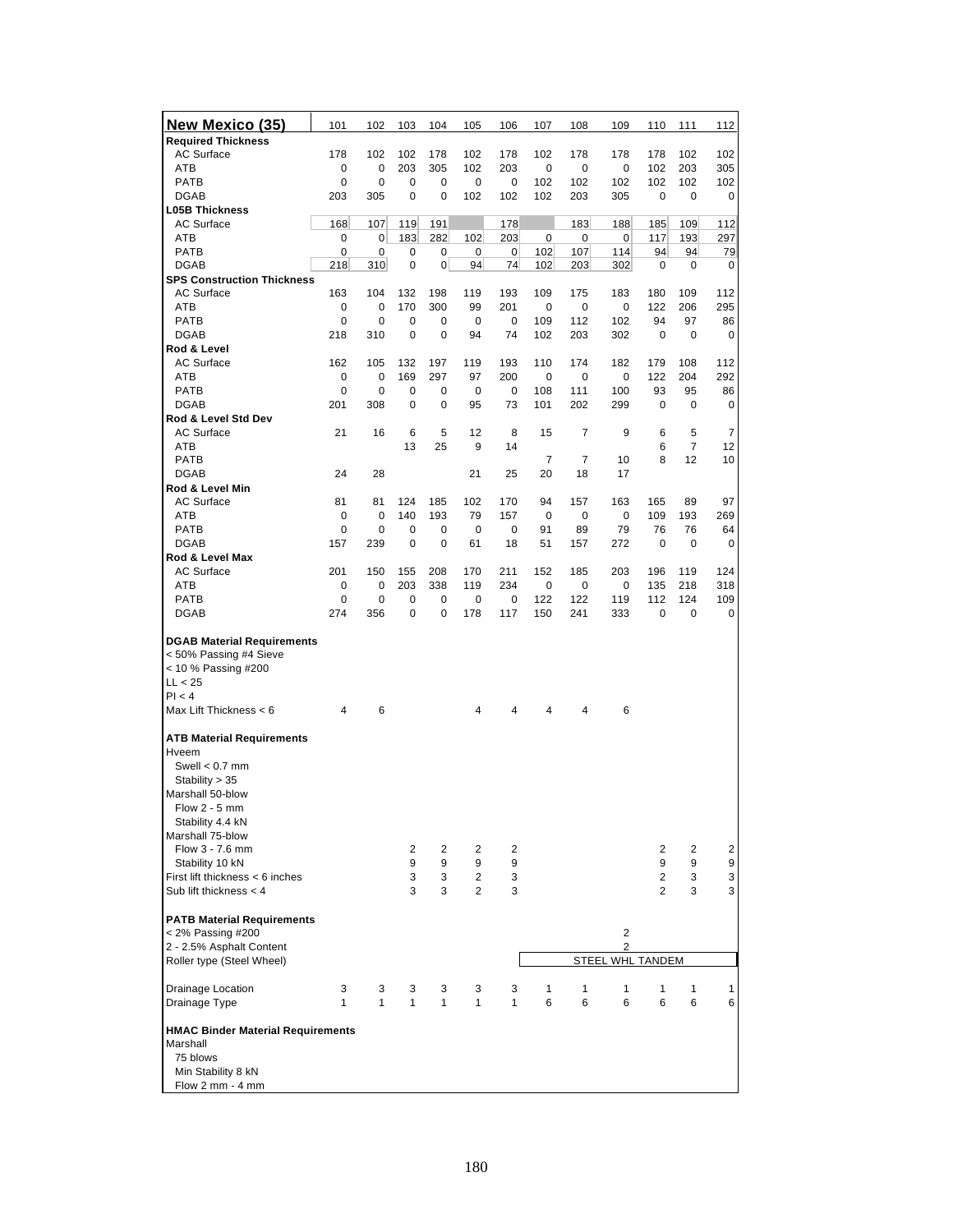| Ohio (39)                                                                                                                                                      | 101      | 102      | 103        | 104        | 105                              | 106        | 107            | 108      | 109                     | 110            | 111        | 112 160    |  |
|----------------------------------------------------------------------------------------------------------------------------------------------------------------|----------|----------|------------|------------|----------------------------------|------------|----------------|----------|-------------------------|----------------|------------|------------|--|
| <b>Required Thickness</b>                                                                                                                                      |          |          |            |            |                                  |            |                |          |                         |                |            |            |  |
| <b>AC Surface</b><br>ATB                                                                                                                                       | 178<br>0 | 102<br>0 | 102<br>203 | 178<br>305 | 102<br>102                       | 178<br>203 | 102<br>0       | 178<br>0 | 178<br>0                | 178<br>102     | 102<br>203 | 102<br>305 |  |
| <b>PATB</b>                                                                                                                                                    | 0        | 0        | 0          | 0          | 0                                | 0          | 102            | 102      | 102                     | 102            | 102        | 102        |  |
| <b>DGAB</b>                                                                                                                                                    | 203      | 305      | 0          | 0          | 102                              | 102        | 102            | 203      | 305                     | 0              | 0          | 0          |  |
| <b>L05B Thickness</b>                                                                                                                                          |          |          |            |            |                                  |            |                |          |                         |                |            |            |  |
| <b>AC Surface</b>                                                                                                                                              | 175      | 99       | 99         | 178        | 102                              | 173        | 97             | 168      | 178                     | 185            | 102        | 102        |  |
| ATB                                                                                                                                                            | 0        | 0        | 203        | 300        | 0                                |            | 0              | 0        | $\overline{0}$          | 99             | 109        | 102        |  |
| <b>PATB</b>                                                                                                                                                    | 0        | 0        | 0          | 0          |                                  | 0          |                |          |                         |                |            |            |  |
| <b>DGAB</b>                                                                                                                                                    | 203      | 300      | 0          | 0          | 102                              | 99         | 104            | 203      | 305                     | 0              | 0          | 0          |  |
| <b>SPS Construction Thickness</b>                                                                                                                              |          |          |            |            |                                  |            |                |          |                         |                |            |            |  |
| <b>AC Surface</b><br>ATB                                                                                                                                       | 175<br>0 | 99<br>0  | 99<br>203  | 178<br>300 | 102<br>94                        | 173<br>201 | 97<br>0        | 168<br>0 | 178<br>$\mathbf 0$      | 185<br>94      | 102<br>198 | 102<br>300 |  |
| <b>PATB</b>                                                                                                                                                    | 0        | 0        | 0          | 0          | 0                                | 0          | 99             | 102      | 99                      | 99             | 109        | 102        |  |
| <b>DGAB</b>                                                                                                                                                    | 203      | 300      | 0          | 0          | 102                              | 99         | 104            | 203      | 305                     | 0              | 0          | 0          |  |
| Rod & Level                                                                                                                                                    |          |          |            |            |                                  |            |                |          |                         |                |            |            |  |
| <b>AC Surface</b>                                                                                                                                              | 173      | 99       | 97         | 177        | 101                              | 172        | 97             | 166      | 177                     | 185            | 103        | 99         |  |
| ATB                                                                                                                                                            | 0        | 0        | 205        | 298        | 95                               | 200        | 0              | 0        | 0                       | 93             | 198        | 299        |  |
| <b>PATB</b>                                                                                                                                                    | 0        | 0        | 0          | 0          | 0                                | 0          | 100            | 103      | 99                      | 100            | 109        | 102        |  |
| <b>DGAB</b>                                                                                                                                                    | 203      | 301      | 0          | 0          | 102                              | 97         | 103            | 204      | 304                     | 0              | 0          | 0          |  |
| Rod & Level Std Dev                                                                                                                                            |          |          |            |            |                                  |            |                |          |                         |                |            |            |  |
| <b>AC Surface</b>                                                                                                                                              | 7        | 5        | 5          | 4          | 11                               | 5          | 6              | 6        | 5                       | $\overline{7}$ | 3          | 4          |  |
| ATB                                                                                                                                                            |          |          | 9          | 5          | 11                               | 8          |                |          |                         | $\overline{7}$ | 5          | 7          |  |
| <b>PATB</b><br><b>DGAB</b>                                                                                                                                     | 6        | 8        |            |            | 8                                | 8          | 7<br>7         | 7<br>8   | 6<br>6                  | 9              | 5          | 5          |  |
| Rod & Level Min                                                                                                                                                |          |          |            |            |                                  |            |                |          |                         |                |            |            |  |
| <b>AC Surface</b>                                                                                                                                              | 157      | 89       | 91         | 168        | 41                               | 163        | 86             | 155      | 168                     | 173            | 97         | 94         |  |
| ATB                                                                                                                                                            | 0        | 0        | 193        | 290        | 79                               | 180        | 0              | 0        | 0                       | 79             | 185        | 282        |  |
| <b>PATB</b>                                                                                                                                                    | 0        | 0        | 0          | 0          | 0                                | 0          | 79             | 81       | 89                      | 86             | 97         | 94         |  |
| <b>DGAB</b>                                                                                                                                                    | 188      | 287      | 0          | 0          | 89                               | 71         | 91             | 180      | 287                     | 0              | 0          | 0          |  |
| Rod & Level Max                                                                                                                                                |          |          |            |            |                                  |            |                |          |                         |                |            |            |  |
| <b>AC Surface</b>                                                                                                                                              | 188      | 107      | 112        | 183        | 112                              | 183        | 109            | 180      | 188                     | 201            | 109        | 107        |  |
| ATB                                                                                                                                                            | 0        | 0        | 226        | 307        | 122                              | 218        | 0              | 0        | 0                       | 112            | 211        | 315        |  |
| <b>PATB</b>                                                                                                                                                    | 0        | 0        | 0          | 0          | 0                                | 0          | 117            | 119      | 109                     | 127            | 122        | 109        |  |
| <b>DGAB</b>                                                                                                                                                    | 216      | 315      | 0          | 0          | 119                              | 112        | 119            | 216      | 318                     | 0              | 0          | 0          |  |
| <b>DGAB Material Requirements</b><br>< 50% Passing #4 Sieve<br>< 10 % Passing #200<br>LL < 25                                                                  |          |          |            |            |                                  |            |                |          |                         |                |            |            |  |
| Pl < 4                                                                                                                                                         |          |          |            |            |                                  |            |                |          |                         |                |            |            |  |
| Max Lift Thickness < 6                                                                                                                                         | 10       | 8        |            |            | 7                                | 7          | $\overline{7}$ | 10       | 8                       |                |            |            |  |
| <b>ATB Material Requirements</b><br>Hveem<br>Swell $< 0.7$ mm<br>Stability $> 35$<br>Marshall 50-blow<br>Flow 2 - 5 mm<br>Stability 4.4 kN<br>Marshall 75-blow |          |          |            |            |                                  |            |                |          |                         |                |            |            |  |
| Flow 3 - 7.6 mm                                                                                                                                                |          |          |            |            |                                  |            |                |          |                         |                |            |            |  |
| Stability 10 kN                                                                                                                                                |          |          |            |            |                                  |            |                |          |                         |                |            |            |  |
| First lift thickness < 6 inches<br>Sub lift thickness $<$ 4                                                                                                    |          |          | 3<br>3     | 3<br>3     | $\overline{2}$<br>$\overline{2}$ | 3<br>3     |                |          |                         | 4              | 3<br>3     | 3<br>3     |  |
|                                                                                                                                                                |          |          |            |            |                                  |            |                |          |                         |                |            |            |  |
| <b>PATB Material Requirements</b><br>< 2% Passing #200<br>2 - 2.5% Asphalt Content                                                                             |          |          |            |            | 7<br>6                           |            | 2              |          |                         |                | 5          |            |  |
| Roller type (Steel Wheel)                                                                                                                                      |          |          |            |            |                                  |            |                |          | <b>STEEL WHL TANDEM</b> |                |            |            |  |
| Drainage Location<br>Drainage Type                                                                                                                             | 3<br>1   | 3<br>1   |            | 3<br>1     | 3<br>1                           | 3<br>1     | 1<br>6         | 1<br>6   | 1<br>6                  | 1<br>6         | 1<br>6     | 1<br>6     |  |
| <b>HMAC Binder Material Requirements</b><br>Marshall<br>75 blows<br>Min Stability 8 kN<br>Flow 2 mm $-4$ mm                                                    |          |          |            |            |                                  |            |                |          |                         |                |            |            |  |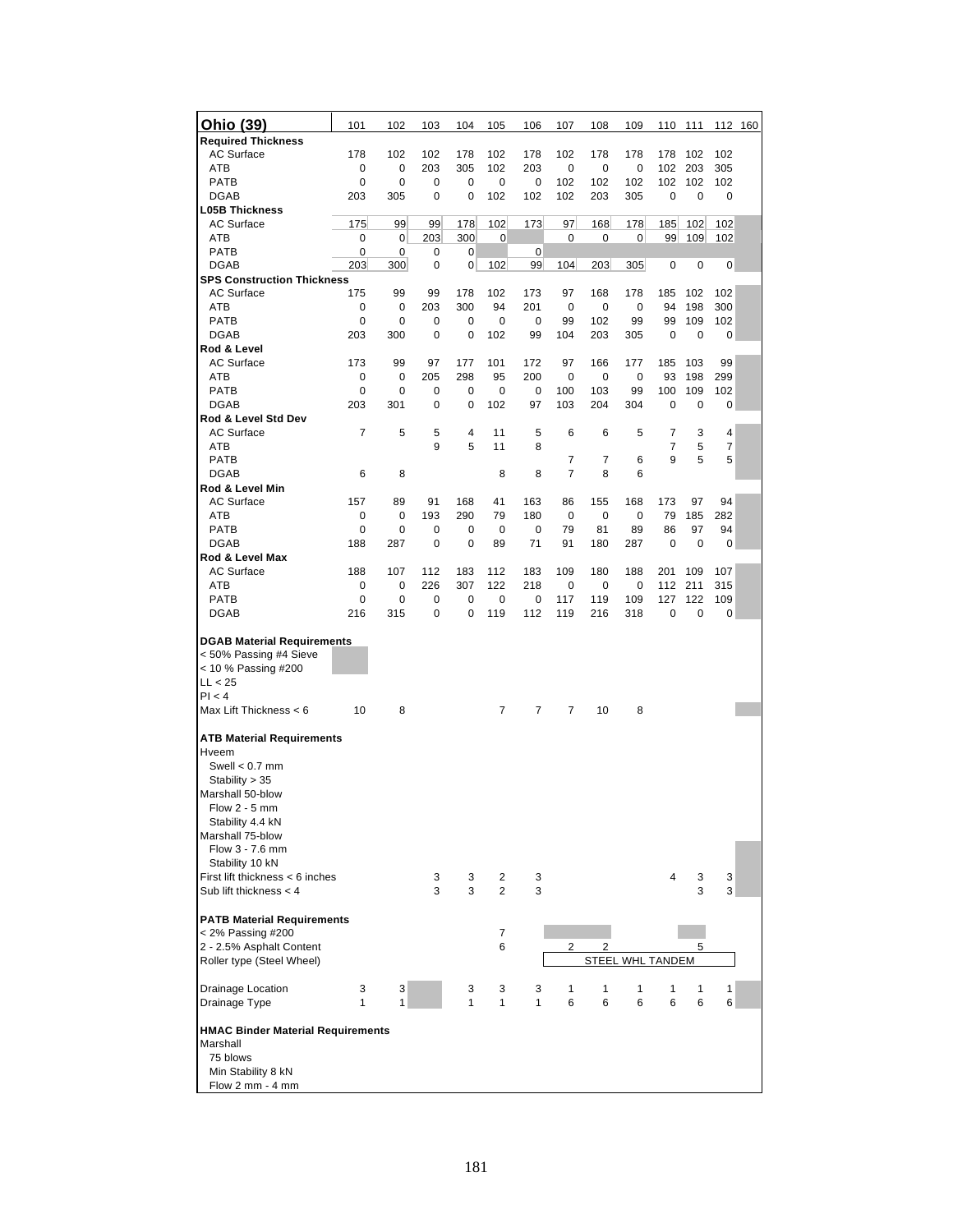| Oklahoma (40)                                                                                                                            | 113          | 114 |                | 115 116 | 117          | 118 | 119            | 120            | 121            | 122                     | 123    | 124 | 160 |
|------------------------------------------------------------------------------------------------------------------------------------------|--------------|-----|----------------|---------|--------------|-----|----------------|----------------|----------------|-------------------------|--------|-----|-----|
| <b>Required Thickness</b>                                                                                                                |              |     |                |         |              |     |                |                |                |                         |        |     |     |
| <b>AC Surface</b>                                                                                                                        | 102          | 178 | 178            | 102     | 178          | 102 | 178            | 102            | 102            | 102                     | 178    | 178 |     |
| ATB                                                                                                                                      | 0            | 0   | 203            | 305     | 102          | 203 | 0              | 0              | 0              | 102                     | 203    | 305 |     |
| <b>PATB</b>                                                                                                                              | 0            | 0   | 0              | 0       | 0            | 0   | 102            | 102            | 102            | 102                     | 102    | 102 |     |
| <b>DGAB</b><br><b>L05B Thickness</b>                                                                                                     | 203          | 305 | 0              | 0       | 102          | 102 | 102            | 203            | 305            | 0                       | 0      | 0   |     |
| <b>AC Surface</b>                                                                                                                        |              |     |                |         |              |     |                |                |                |                         |        |     |     |
| ATB                                                                                                                                      |              |     |                |         |              |     |                |                |                |                         |        |     |     |
| <b>PATB</b>                                                                                                                              |              |     |                |         |              |     |                |                |                |                         |        |     |     |
| <b>DGAB</b>                                                                                                                              |              |     |                |         |              |     |                |                |                |                         |        |     |     |
| <b>SPS Construction Thickness</b>                                                                                                        |              |     |                |         |              |     |                |                |                |                         |        |     |     |
| <b>AC Surface</b>                                                                                                                        | 117          | 175 | 198            | 99      | 206          | 114 | 196            | 130            | 99             | 109                     | 180    | 183 |     |
| ATB                                                                                                                                      | 0            | 0   | 221            | 305     | 107          | 213 | 0              | 0              | 0              | 109                     | 206    | 277 |     |
| PATB                                                                                                                                     | 0            | 0   | 0              | 0       | 0            | 0   | 102            | 127            | 124            | 122                     | 97     | 109 |     |
| DGAB                                                                                                                                     | 201          | 287 | 0              | 0       | 102          | 91  | 109            | 196            | 282            | 0                       | 0      | 0   |     |
| Rod & Level<br><b>AC Surface</b>                                                                                                         | 117          | 194 | 196            | 100     | 205          | 112 | 196            | 129            | 98             | 108                     | 180    | 183 |     |
| ATB                                                                                                                                      | 0            | 0   | 222            | 304     | 108          | 213 | 0              | 0              | 0              | 110                     | 205    | 278 |     |
| <b>PATB</b>                                                                                                                              | 0            | 0   | 0              | 0       | 0            | 0   | 102            | 126            | 124            | 121                     | 98     | 110 |     |
| <b>DGAB</b>                                                                                                                              | 201          | 287 | 0              | 0       | 101          | 92  | 108            | 196            | 282            | 0                       | 0      | 0   |     |
| Rod & Level Std Dev                                                                                                                      |              |     |                |         |              |     |                |                |                |                         |        |     |     |
| AC Surface                                                                                                                               | 8            | 9   | 8              | 11      | 8            | 6   | 14             | 9              | 8              | 11                      | 7      | 18  |     |
| ATB                                                                                                                                      |              |     | $\overline{7}$ | 35      | 6            | 17  |                |                |                | 14                      | 12     | 9   |     |
| <b>PATB</b>                                                                                                                              |              |     |                |         |              |     | 9              | 8              | 5              | 20                      | 9      | 10  |     |
| <b>DGAB</b>                                                                                                                              | 9            | 14  |                |         | 18           | 10  | 9              | 17             | 12             |                         |        |     |     |
| Rod & Level Min<br><b>AC Surface</b>                                                                                                     | 97           | 170 | 180            | 76      | 188          | 94  | 163            | 112            | 76             | 81                      | 170    | 150 |     |
| ATB                                                                                                                                      | 0            | 0   | 208            | 71      | 94           | 173 | 0              | 0              | 0              | 81                      | 180    | 264 |     |
| <b>PATB</b>                                                                                                                              | 0            | 0   | 0              | 0       | 0            | 0   | 86             | 109            | 109            | 84                      | 76     | 84  |     |
| <b>DGAB</b>                                                                                                                              | 183          | 262 | 0              | 0       | 74           | 71  | 89             | 165            | 246            | 0                       | 0      | 0   |     |
| Rod & Level Max                                                                                                                          |              |     |                |         |              |     |                |                |                |                         |        |     |     |
| AC Surface                                                                                                                               | 135          | 211 | 211            | 117     | 224          | 124 | 218            | 150            | 114            | 124                     | 196    | 224 |     |
| ATB                                                                                                                                      | 0            | 0   | 241            | 335     | 117          | 239 | 0              | 0              | 0              | 142                     | 229    | 302 |     |
| <b>PATB</b>                                                                                                                              | 0            | 0   | 0              | 0       | 0            | 0   | 124            | 147            | 135            | 178                     | 119    | 130 |     |
| <b>DGAB</b>                                                                                                                              | 218          | 318 | 0              | 0       | 145          | 112 | 124            | 241            | 300            | 0                       | 0      | 0   |     |
| <b>DGAB Material Requirements</b><br>< 50% Passing #4 Sieve<br>< 10 % Passing #200<br>LL < 25                                            |              |     |                |         |              |     |                |                |                |                         |        |     |     |
| PI < 4                                                                                                                                   |              |     |                |         |              |     |                |                |                |                         |        |     |     |
| Max Lift Thickness < 6                                                                                                                   | 4            | 6   |                |         | 4            | 4   | 4              | 4              | 6              |                         |        |     |     |
| <b>ATB Material Requirements</b><br>Hveem<br>Swell $< 0.7$ mm<br>Stability > 35<br>Marshall 50-blow<br>Flow 2 - 5 mm<br>Stability 4.4 kN |              |     |                |         |              |     |                |                |                |                         |        |     |     |
| Marshall 75-blow                                                                                                                         |              |     |                |         |              |     |                |                |                |                         |        |     |     |
| Flow 3 - 7.6 mm<br>Stability 10 kN                                                                                                       |              |     |                |         |              |     |                |                |                |                         |        |     |     |
| First lift thickness < 6 inches                                                                                                          |              |     | 3              | 6       | 4            | 3   |                |                |                | 4                       | 4      | 6   |     |
| Sub lift thickness $<$ 4                                                                                                                 |              |     | 3              | 6       |              | 3   |                |                |                |                         | 4      | 6   |     |
|                                                                                                                                          |              |     |                |         |              |     |                |                |                |                         |        |     |     |
| <b>PATB Material Requirements</b><br>< 2% Passing #200                                                                                   |              |     |                |         |              |     | 3<br>3         |                |                | 1<br>2                  | 2<br>2 |     |     |
| 2 - 2.5% Asphalt Content<br>Roller type (Steel Wheel)                                                                                    |              |     |                |         |              |     |                |                |                | <b>STEEL WHL TANDEM</b> |        |     |     |
|                                                                                                                                          |              |     |                |         |              |     |                |                |                |                         |        |     |     |
| <b>Drainage Location</b>                                                                                                                 | 3            | 3   | 3              | 3       | 3            | 3   | 1              | 1              | 1              | 1                       | 1      | 1   |     |
| Drainage Type                                                                                                                            | $\mathbf{1}$ | 1   | 1              | 1       | $\mathbf{1}$ | 1   | $\overline{2}$ | $\overline{2}$ | $\overline{2}$ | 6                       | 6      | 6   |     |
|                                                                                                                                          |              |     |                |         |              |     |                |                |                |                         |        |     |     |
| <b>HMAC Binder Material Requirements</b><br>Marshall<br>75 blows<br>Min Stability 8 kN<br>Flow 2 mm - 4 mm                               |              |     |                |         |              |     |                |                |                |                         |        |     |     |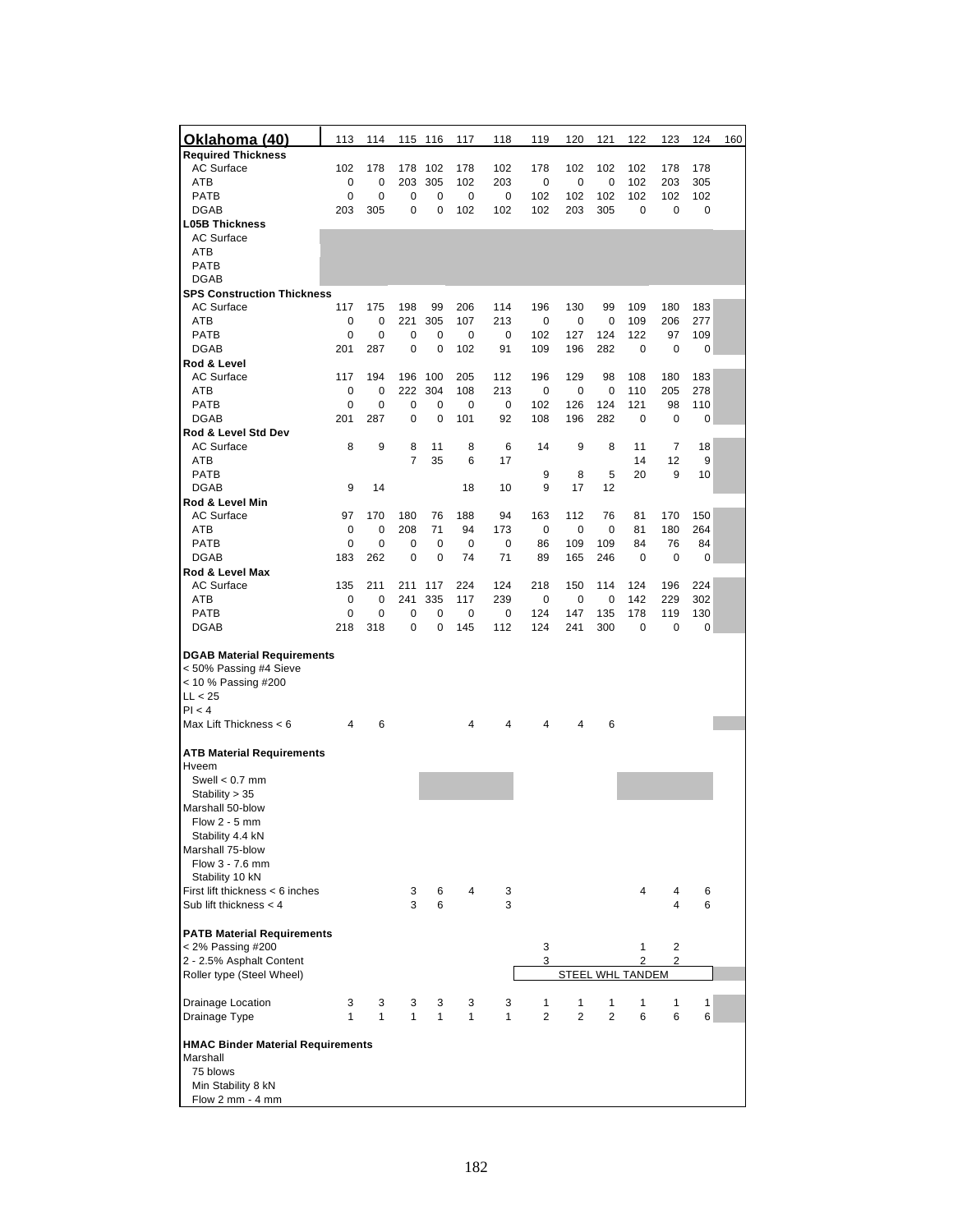| <b>Texas (48)</b><br><b>Required Thickness</b> | 113          | 114          | 115          | 116          | 117            | 118          | 119 | 120 | 121 | 122             | 123 | 124       | 160 | 161 | 162 163 164 | 165 | 166 167 |
|------------------------------------------------|--------------|--------------|--------------|--------------|----------------|--------------|-----|-----|-----|-----------------|-----|-----------|-----|-----|-------------|-----|---------|
| AC Surface                                     | 102          | 178          | 178          | 102          | 178            | 102          | 178 | 102 | 102 | 102             | 178 | 178       |     |     |             |     |         |
| ATB                                            | 0            | $\pmb{0}$    | 203          | 305          | 102            | 203          | 0   | 0   | 0   | 102             | 203 | 305       |     |     |             |     |         |
| PATB                                           | 0            | $\pmb{0}$    | 0            | 0            | 0              | 0            | 102 | 102 | 102 | 102             | 102 | 102       |     |     |             |     |         |
| <b>DGAB</b>                                    | 203          | 305          | $\mathsf 0$  | $\pmb{0}$    | 102            | 102          | 102 | 203 | 305 | 0               | 0   | 0         |     |     |             |     |         |
| <b>L05B Thickness</b>                          |              |              |              |              |                |              |     |     |     |                 |     |           |     |     |             |     |         |
| AC Surface                                     |              |              |              |              |                |              |     |     |     |                 |     |           |     |     |             |     |         |
| ATB                                            |              |              |              |              |                |              |     |     |     |                 |     |           |     |     |             |     |         |
| PATB                                           |              |              |              |              |                |              |     |     |     |                 |     |           |     |     |             |     |         |
| <b>DGAB</b>                                    |              |              |              |              |                |              |     |     |     |                 |     |           |     |     |             |     |         |
| <b>SPS Construction Thickness</b>              |              |              |              |              |                |              |     |     |     |                 |     |           |     |     |             |     |         |
| AC Surface                                     | 97           | 165          | 180          | 137          | 206            | 117          | 183 | 112 | 91  | 107             | 170 | 183       |     |     |             |     |         |
| ATB                                            | 0            | 0            | 201          | 274          | 107            | 234          | 0   | 0   | 0   | 94              | 198 | 274       |     |     |             |     |         |
| PATB                                           | 0            | $\pmb{0}$    | 0            | 0            | 0              | 0            | 89  | 102 | 94  | 122             | 112 | 107       |     |     |             |     |         |
| <b>DGAB</b>                                    | 198          | 312          | 0            | $\pmb{0}$    | 66             | 43           | 104 | 188 | 300 | 0               | 0   | $\pmb{0}$ |     |     |             |     |         |
| Rod & Level                                    |              |              |              |              |                |              |     |     |     |                 |     |           |     |     |             |     |         |
| AC Surface                                     |              |              |              |              |                |              |     |     |     |                 |     |           |     |     |             |     |         |
| ATB                                            |              |              |              |              |                |              |     |     |     |                 |     |           |     |     |             |     |         |
| PATB                                           |              |              |              |              |                |              |     |     |     |                 |     |           |     |     |             |     |         |
| <b>DGAB</b>                                    |              |              |              |              |                |              |     |     |     |                 |     |           |     |     |             |     |         |
| Rod & Level Std Dev                            |              |              |              |              |                |              |     |     |     |                 |     |           |     |     |             |     |         |
| AC Surface                                     |              |              |              |              |                |              |     |     |     |                 |     |           |     |     |             |     |         |
| ATB                                            |              |              |              |              |                |              |     |     |     |                 |     |           |     |     |             |     |         |
| PATB                                           |              |              |              |              |                |              |     |     |     |                 |     |           |     |     |             |     |         |
| <b>DGAB</b>                                    |              |              |              |              |                |              |     |     |     |                 |     |           |     |     |             |     |         |
| Rod & Level Min<br>AC Surface                  |              |              |              |              |                |              |     |     |     |                 |     |           |     |     |             |     |         |
| ATB                                            |              |              |              |              |                |              |     |     |     |                 |     |           |     |     |             |     |         |
| PATB                                           |              |              |              |              |                |              |     |     |     |                 |     |           |     |     |             |     |         |
| <b>DGAB</b>                                    |              |              |              |              |                |              |     |     |     |                 |     |           |     |     |             |     |         |
| Rod & Level Max                                |              |              |              |              |                |              |     |     |     |                 |     |           |     |     |             |     |         |
| AC Surface                                     |              |              |              |              |                |              |     |     |     |                 |     |           |     |     |             |     |         |
| ATB                                            |              |              |              |              |                |              |     |     |     |                 |     |           |     |     |             |     |         |
| PATB                                           |              |              |              |              |                |              |     |     |     |                 |     |           |     |     |             |     |         |
| <b>DGAB</b>                                    |              |              |              |              |                |              |     |     |     |                 |     |           |     |     |             |     |         |
|                                                |              |              |              |              |                |              |     |     |     |                 |     |           |     |     |             |     |         |
| <b>DGAB Material Requirements</b>              |              |              |              |              |                |              |     |     |     |                 |     |           |     |     |             |     |         |
| < 50% Passing #4 Sieve                         |              |              |              |              |                |              |     |     |     |                 |     |           |     |     |             |     |         |
| < 10 % Passing #200                            |              |              |              |              |                |              |     |     |     |                 |     |           |     |     |             |     |         |
| LL < 25                                        |              |              |              |              |                |              |     |     |     |                 |     |           |     |     |             |     |         |
| Pl < 4                                         |              |              |              |              |                |              |     |     |     |                 |     |           |     |     |             |     |         |
| Max Lift Thickness $< 6$                       | 5            | 5            |              |              | 4              | 4            | 5   | 5   | 5   |                 |     |           |     |     |             |     |         |
|                                                |              |              |              |              |                |              |     |     |     |                 |     |           |     |     |             |     |         |
| <b>ATB Material Requirements</b>               |              |              |              |              |                |              |     |     |     |                 |     |           |     |     |             |     |         |
| Hveem                                          |              |              |              |              |                |              |     |     |     |                 |     |           |     |     |             |     |         |
| Swell $< 0.7$ mm<br>Stability > 35             |              |              |              |              |                |              |     |     |     |                 |     |           |     |     |             |     |         |
| Marshall 50-blow                               |              |              |              |              |                |              |     |     |     |                 |     |           |     |     |             |     |         |
| Flow $2 - 5$ mm                                |              |              |              |              |                |              |     |     |     |                 |     |           |     |     |             |     |         |
| Stability 4.4 kN                               |              |              |              |              |                |              |     |     |     |                 |     |           |     |     |             |     |         |
| Marshall 75-blow                               |              |              |              |              |                |              |     |     |     |                 |     |           |     |     |             |     |         |
| Flow 3 - 7.6 mm                                |              |              |              |              |                |              |     |     |     |                 |     |           |     |     |             |     |         |
| Stability 10 kN                                |              |              |              |              |                |              |     |     |     |                 |     |           |     |     |             |     |         |
| First lift thickness < 6 inches                |              |              | 3            | 3            | 2              | 3            |     |     |     | 2               | 3   | 3         |     |     |             |     |         |
| Sub lift thickness $<$ 4                       |              |              | 3            | 3            | $\overline{2}$ | 3            |     |     |     | $\overline{2}$  | 3   | 3         |     |     |             |     |         |
|                                                |              |              |              |              |                |              |     |     |     |                 |     |           |     |     |             |     |         |
| <b>PATB Material Requirements</b>              |              |              |              |              |                |              |     |     |     |                 |     |           |     |     |             |     |         |
| < 2% Passing #200                              |              |              |              |              |                |              |     |     |     |                 |     |           |     |     |             |     |         |
| 2 - 2.5% Asphalt Content                       |              |              |              |              |                |              |     |     |     |                 |     |           |     |     |             |     |         |
| Roller type (Steel Wheel)                      |              |              |              |              |                |              |     |     |     | PNEUMATIC TIRED |     |           |     |     |             |     |         |
| Drainage Location                              | 3            | 3            | 3            | 3            | 3              | 3            | 1   | 1   | 1   | 1               | 1   | 1         |     |     |             |     |         |
| Drainage Type                                  | $\mathbf{1}$ | $\mathbf{1}$ | $\mathbf{1}$ | $\mathbf{1}$ | $\mathbf{1}$   | $\mathbf{1}$ | 6   | 6   | 6   | 6               | 6   | 6         |     |     |             |     |         |
|                                                |              |              |              |              |                |              |     |     |     |                 |     |           |     |     |             |     |         |
| <b>HMAC Binder Material Requirements</b>       |              |              |              |              |                |              |     |     |     |                 |     |           |     |     |             |     |         |
| Marshall                                       |              |              |              |              |                |              |     |     |     |                 |     |           |     |     |             |     |         |
| 75 blows                                       |              |              |              |              |                |              |     |     |     |                 |     |           |     |     |             |     |         |
| Min Stability 8 kN                             |              |              |              |              |                |              |     |     |     |                 |     |           |     |     |             |     |         |
| Flow 2 mm - 4 mm                               |              |              |              |              |                |              |     |     |     |                 |     |           |     |     |             |     |         |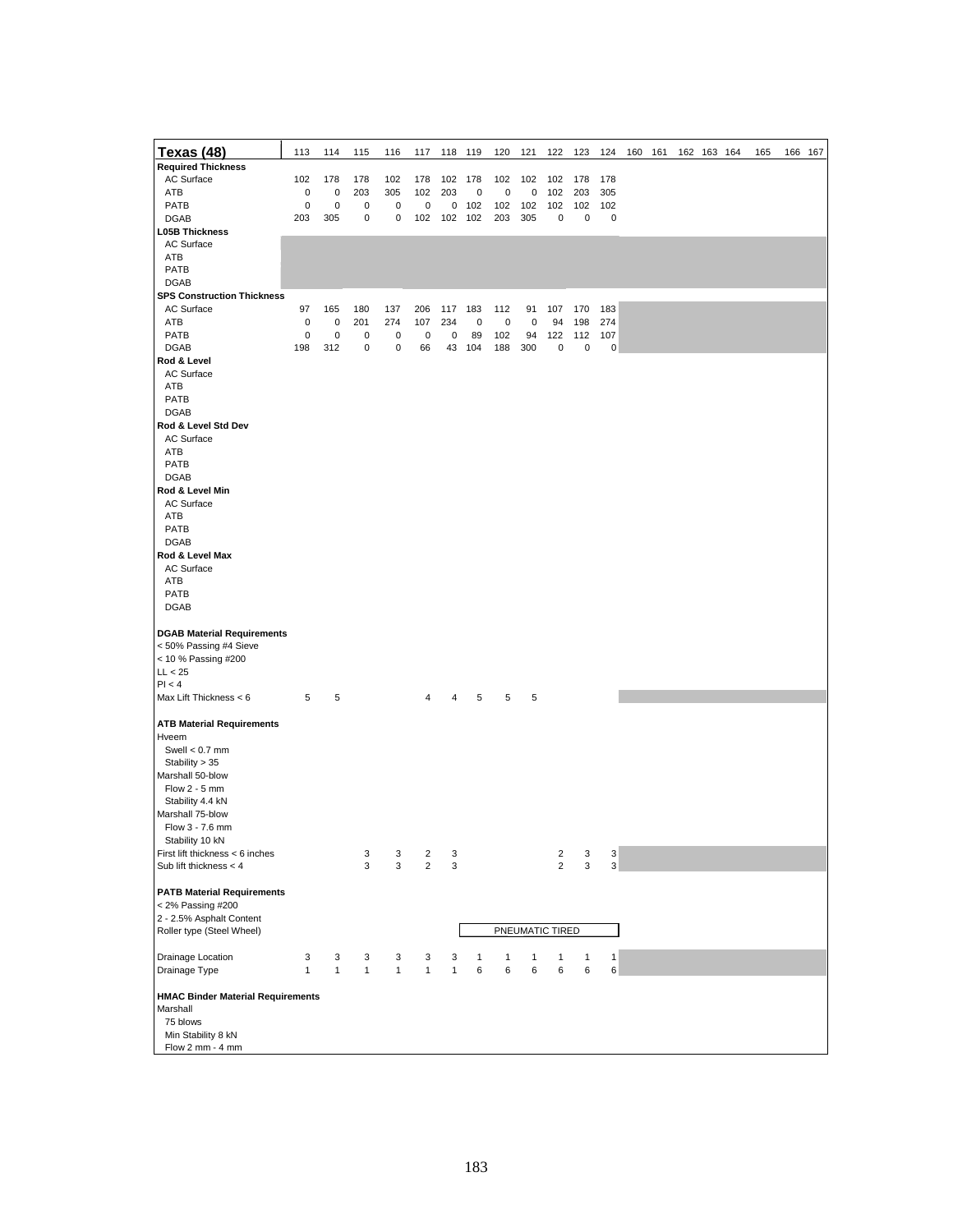| <u>Virginia (51)</u>                      | 113          | 114 | 115          | 116 | 117          | 118 | 119 | 120                     |     | 121 122 123 |         | 124 159 |  |
|-------------------------------------------|--------------|-----|--------------|-----|--------------|-----|-----|-------------------------|-----|-------------|---------|---------|--|
| <b>Required Thickness</b>                 |              |     |              |     |              |     |     |                         |     |             |         |         |  |
| <b>AC Surface</b>                         | 102          | 178 | 178          | 102 | 178          | 102 | 178 | 102                     |     | 102 102 178 |         | 178     |  |
| ATB                                       | 0            | 0   | 203          | 305 | 102          | 203 | 0   | 0                       | 0   | 102 203     |         | 305     |  |
| PATB                                      | 0            | 0   | 0            | 0   | 0            | 0   | 102 | 102                     | 102 | 102 102     |         | 102     |  |
| <b>DGAB</b>                               | 203          | 305 | 0            | 0   | 102          | 102 | 102 | 203                     | 305 | 0           | 0       | 0       |  |
| <b>L05B Thickness</b>                     |              |     |              |     |              |     |     |                         |     |             |         |         |  |
| <b>AC Surface</b>                         | 102          |     | 163          | 114 | 168          | 104 | 163 | 104                     | 94  | 99          | 165     | 160     |  |
| ATB                                       | 0            | 0   | 218          | 315 | 102          | 203 | 0   | 0                       | 0   | 99          | 206     | 318     |  |
| PATB<br><b>DGAB</b>                       | 0            | 0   | 0            | 0   | 0            | 0   | 112 | 109                     | 109 | 99          | 104     | 86      |  |
| <b>SPS Construction Thickness</b>         | 201          | 302 | 0            | 0   | 99           | 86  | 99  | 198                     | 318 | 0           | 0       | 0       |  |
| <b>AC Surface</b>                         | 102          | 173 | 163          | 114 | 168          | 104 | 163 | 104                     | 94  | 99          | 165     | 160     |  |
| ATB                                       | 0            | 0   | 218          | 315 | 102          | 203 | 0   | $\mathbf 0$             | 0   | 99          | 206     | 318     |  |
| <b>PATB</b>                               | 0            | 0   | 0            | 0   | 0            | 0   | 112 | 109                     | 109 | 99          | 104     | 86      |  |
| <b>DGAB</b>                               | 201          | 302 | 0            | 0   | 99           | 86  | 99  | 198                     | 318 | 0           | 0       | 0       |  |
| Rod & Level                               |              |     |              |     |              |     |     |                         |     |             |         |         |  |
| <b>AC Surface</b>                         | 58           | 105 | 114          | 73  | 125          | 61  | 126 | 72                      | 54  | 55          | 122     | 119     |  |
| ATB                                       | 0            | 0   | 218          | 315 | 102          | 204 | 0   | 0                       | 0   | 98          | 205     | 317     |  |
| <b>PATB</b>                               | 0            | 0   | 0            | 0   | 0            | 0   | 113 | 110                     | 109 | 100         | 105     | 86      |  |
| <b>DGAB</b>                               | 201          | 303 | 0            | 0   | 98           | 87  | 100 | 199                     | 317 | 0           | 0       | 0       |  |
| Rod & Level Std Dev                       |              |     |              |     |              |     |     |                         |     |             |         |         |  |
| AC Surface                                | 12           | 10  | 12           | 9   | 12           | 8   | 11  | 5                       | 12  | 9           | 12      | 10      |  |
| ATB                                       |              |     | 9            | 11  | 8            | 11  |     |                         |     | 10          | 8       | 15      |  |
| <b>PATB</b>                               |              |     |              |     |              |     | 8   | 11                      | 7   | 8           | 11      | 22      |  |
| <b>DGAB</b>                               | 9            | 13  |              |     | 10           | 12  | 13  | 17                      | 13  |             |         |         |  |
| Rod & Level Min                           |              |     |              |     |              |     |     |                         |     |             |         |         |  |
| <b>AC Surface</b>                         | 28           | 79  | 81           | 33  | 97           | 41  | 104 | 56                      | 33  | 36          | 89      | 94      |  |
| ATB                                       | 0            | 0   | 201          | 290 | 86           | 178 | 0   | 0                       | 0   | 79          | 185     | 277     |  |
| PATB                                      | 0            | 0   | 0            | 0   | 0            | 0   | 102 | 91                      | 89  | 81          | 81      | 5       |  |
| <b>DGAB</b>                               | 185          | 269 | 0            | 0   | 66           | 61  | 61  | 157                     | 287 | 0           | 0       | 0       |  |
| Rod & Level Max                           |              |     |              |     |              |     |     |                         |     |             |         |         |  |
| <b>AC Surface</b>                         | 94           | 124 | 137          | 91  | 147          | 74  | 152 | 86                      | 74  |             | 74 142  | 142     |  |
| ATB                                       | 0            | 0   | 241          | 335 | 122          | 226 | 0   | 0                       | 0   |             | 124 224 | 340     |  |
| <b>PATB</b>                               | 0            | 0   | 0            | 0   | 0            | 0   | 137 | 147                     | 127 | 119         | 122     | 117     |  |
| <b>DGAB</b>                               | 218          | 333 | 0            | 0   | 119          | 117 | 119 | 257                     | 368 | 0           | 0       | 0       |  |
|                                           |              |     |              |     |              |     |     |                         |     |             |         |         |  |
| <b>DGAB Material Requirements</b>         |              |     |              |     |              |     |     |                         |     |             |         |         |  |
| < 50% Passing #4 Sieve                    |              |     |              |     | 51           |     |     | 50                      | 47  |             |         |         |  |
| < 10 % Passing #200                       |              |     |              |     | 11           |     |     | 12                      | 10  |             |         |         |  |
| LL < 25                                   |              |     |              |     |              |     |     |                         |     |             |         |         |  |
| Pl < 4                                    |              |     |              |     |              |     |     |                         |     |             |         |         |  |
| Max Lift Thickness < 6                    | 5            | 5   |              |     | 5            | 5   | 5   | 5                       | 5   |             |         |         |  |
|                                           |              |     |              |     |              |     |     |                         |     |             |         |         |  |
| <b>ATB Material Requirements</b><br>Hveem |              |     |              |     |              |     |     |                         |     |             |         |         |  |
| Swell $< 0.7$ mm                          |              |     |              |     |              |     |     |                         |     |             |         |         |  |
| Stability > 35                            |              |     |              |     |              |     |     |                         |     |             |         |         |  |
| Marshall 50-blow                          |              |     |              |     |              |     |     |                         |     |             |         |         |  |
| Flow $2 - 5$ mm                           |              |     |              |     |              |     |     |                         |     |             |         |         |  |
| Stability 4.4 kN                          |              |     |              |     |              |     |     |                         |     |             |         |         |  |
| Marshall 75-blow                          |              |     |              |     |              |     |     |                         |     |             |         |         |  |
| Flow 3 - 7.6 mm                           |              |     |              |     |              |     |     |                         |     |             |         |         |  |
| Stability 10 kN                           |              |     |              |     |              |     |     |                         |     |             |         |         |  |
| First lift thickness < 6 inches           |              |     | 4            | 4   | 4            | 4   |     |                         |     | 4           | 4       | 4       |  |
| Sub lift thickness < 4                    |              |     | 5            | 4   |              | 4   |     |                         |     |             | 4       | 5       |  |
|                                           |              |     |              |     |              |     |     |                         |     |             |         |         |  |
| <b>PATB Material Requirements</b>         |              |     |              |     |              |     |     |                         |     |             |         |         |  |
| < 2% Passing #200                         |              |     |              |     |              |     |     |                         | 4   |             |         |         |  |
| 2 - 2.5% Asphalt Content                  |              |     |              |     |              |     |     |                         |     |             |         |         |  |
| Roller type (Steel Wheel)                 |              |     |              |     |              |     |     | <b>STEEL WHL TANDEM</b> |     |             |         |         |  |
|                                           |              |     |              |     |              |     |     |                         |     |             |         |         |  |
| <b>Drainage Location</b>                  | 3            | 3   | 3            | 3   | 3            | 3   | 1   | 1                       | 1   | 1           | 1       | 1       |  |
| Drainage Type                             | $\mathbf{1}$ | 1   | $\mathbf{1}$ | 1   | $\mathbf{1}$ | 1   | 6   | 6                       | 6   | 6           | 6       | 6       |  |
|                                           |              |     |              |     |              |     |     |                         |     |             |         |         |  |
| <b>HMAC Binder Material Requirements</b>  |              |     |              |     |              |     |     |                         |     |             |         |         |  |
| Marshall                                  |              |     |              |     |              |     |     |                         |     |             |         |         |  |
| 75 blows                                  | 75           |     | 75           | 75  | 75           | 75  | 75  | 75                      | 75  | 75          | 75      | 75      |  |
| Min Stability 8 kN                        |              |     |              |     |              |     |     |                         |     |             |         |         |  |
| Flow 2 mm - 4 mm                          |              |     |              |     |              |     |     |                         |     |             |         |         |  |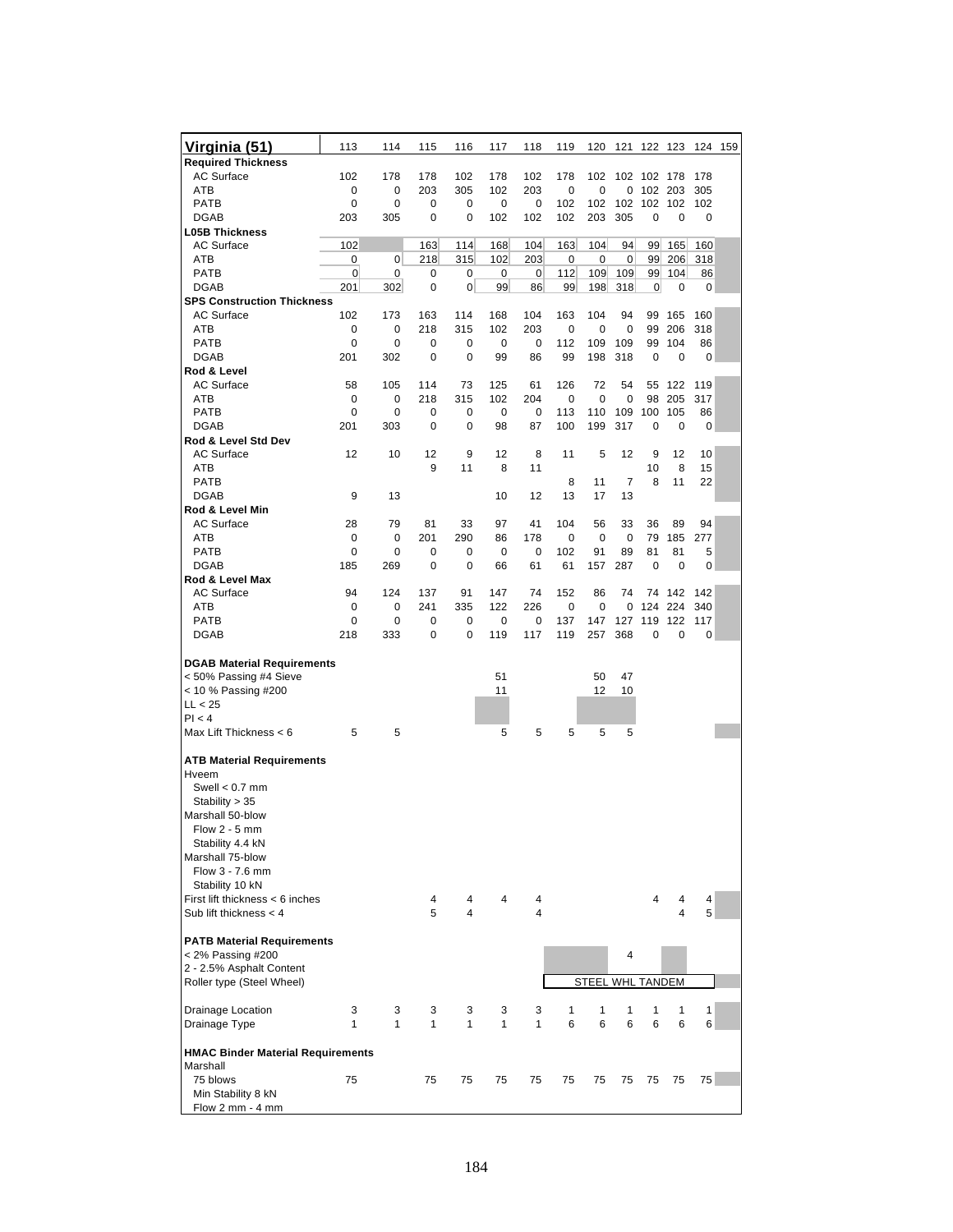| Wisconsin (55)                                   | 113          | 114          | 115              | 116          | 117          | 118 | 119            | 120            | 121            | 122 | 123 | 124 |
|--------------------------------------------------|--------------|--------------|------------------|--------------|--------------|-----|----------------|----------------|----------------|-----|-----|-----|
| <b>Required Thickness</b>                        |              |              |                  |              |              |     |                |                |                |     |     |     |
| <b>AC Surface</b>                                | 102          | 178          | 178              | 102          | 178          | 102 | 178            | 102            | 102            | 102 | 178 | 178 |
| ATB                                              | 0            | 0            | 203              | 305          | 102          | 203 | 0              | 0              | 0              | 102 | 203 | 305 |
| <b>PATB</b>                                      | 0            | 0            | 0<br>$\mathbf 0$ | 0<br>0       | 0            | 0   | 102            | 102            | 102            | 102 | 102 | 102 |
| <b>DGAB</b><br><b>L05B Thickness</b>             | 203          | 305          |                  |              | 102          | 102 | 102            | 203            | 305            | 0   | 0   | 0   |
| <b>AC Surface</b>                                |              |              |                  |              |              |     |                |                |                |     |     |     |
| ATB                                              |              |              |                  |              |              |     |                |                |                |     |     |     |
| <b>PATB</b>                                      |              |              |                  |              |              |     |                |                |                |     |     |     |
| <b>DGAB</b><br><b>SPS Construction Thickness</b> |              |              |                  |              |              |     |                |                |                |     |     |     |
| <b>AC Surface</b>                                | 104          | 178          | 178              | 104          |              |     |                |                | 104            |     | 178 | 178 |
| ATB                                              | 0            | 0            | 203              | 305          |              |     |                |                | 0              |     | 203 | 305 |
| <b>PATB</b>                                      | 0            | 0            | 0                | 0            |              |     |                |                | 102            |     | 102 | 102 |
| <b>DGAB</b>                                      | 203          | 305          | 46               | 20           |              |     |                |                | 305            |     | 0   | 0   |
| Rod & Level                                      |              |              |                  |              |              |     |                |                |                |     |     |     |
| <b>AC Surface</b><br>ATB                         |              |              |                  |              |              |     |                |                |                |     |     |     |
| <b>PATB</b>                                      |              |              |                  |              |              |     |                |                |                |     |     |     |
| <b>DGAB</b>                                      |              |              |                  |              |              |     |                |                |                |     |     |     |
| Rod & Level Std Dev                              |              |              |                  |              |              |     |                |                |                |     |     |     |
| <b>AC Surface</b>                                |              |              |                  |              |              |     |                |                |                |     |     |     |
| ATB<br><b>PATB</b>                               |              |              |                  |              |              |     |                |                |                |     |     |     |
| <b>DGAB</b>                                      |              |              |                  |              |              |     |                |                |                |     |     |     |
| Rod & Level Min                                  |              |              |                  |              |              |     |                |                |                |     |     |     |
| <b>AC Surface</b>                                |              |              |                  |              |              |     |                |                |                |     |     |     |
| ATB                                              |              |              |                  |              |              |     |                |                |                |     |     |     |
| <b>PATB</b>                                      |              |              |                  |              |              |     |                |                |                |     |     |     |
| <b>DGAB</b><br>Rod & Level Max                   |              |              |                  |              |              |     |                |                |                |     |     |     |
| <b>AC Surface</b>                                |              |              |                  |              |              |     |                |                |                |     |     |     |
| ATB                                              |              |              |                  |              |              |     |                |                |                |     |     |     |
| PATB                                             |              |              |                  |              |              |     |                |                |                |     |     |     |
| <b>DGAB</b>                                      |              |              |                  |              |              |     |                |                |                |     |     |     |
| <b>DGAB Material Requirements</b>                |              |              |                  |              |              |     |                |                |                |     |     |     |
| < 50% Passing #4 Sieve                           |              |              |                  |              |              |     |                |                |                |     |     |     |
| < 10 % Passing #200                              |              |              |                  |              |              |     |                |                |                |     |     |     |
| LL < 25                                          |              |              |                  |              |              |     |                |                |                |     |     |     |
| PI < 4                                           |              |              |                  |              |              |     |                |                |                |     |     |     |
| Max Lift Thickness < 6                           |              |              |                  |              |              |     |                |                |                |     |     |     |
| <b>ATB Material Requirements</b>                 |              |              |                  |              |              |     |                |                |                |     |     |     |
| Hveem                                            |              |              |                  |              |              |     |                |                |                |     |     |     |
| Swell $< 0.7$ mm                                 |              |              |                  |              |              |     |                |                |                |     |     |     |
| Stability $> 35$                                 |              |              |                  |              |              |     |                |                |                |     |     |     |
| Marshall 50-blow                                 |              |              |                  |              |              |     |                |                |                |     |     |     |
| Flow 2 - 5 mm<br>Stability 4.4 kN                |              |              |                  |              |              |     |                |                |                |     |     |     |
| Marshall 75-blow                                 |              |              |                  |              |              |     |                |                |                |     |     |     |
| Flow 3 - 7.6 mm                                  |              |              |                  |              |              |     |                |                |                |     |     |     |
| Stability 10 kN                                  |              |              |                  |              |              |     |                |                |                |     |     |     |
| First lift thickness < 6 inches                  |              |              |                  |              |              |     |                |                |                |     |     |     |
| Sub lift thickness $<$ 4                         |              |              |                  |              |              |     |                |                |                |     |     |     |
| <b>PATB Material Requirements</b>                |              |              |                  |              |              |     |                |                |                |     |     |     |
| < 2% Passing #200                                |              |              |                  |              |              |     | 6              |                |                |     |     |     |
| 2 - 2.5% Asphalt Content                         |              |              |                  |              |              |     | 5              |                |                |     |     |     |
| Roller type (Steel Wheel)                        |              |              |                  |              |              |     |                |                |                |     |     |     |
| Drainage Location                                | 3            | 3            | 3                | 3            | 3            | 3   | 1              | 1              | 1              |     |     |     |
| Drainage Type                                    | $\mathbf{1}$ | $\mathbf{1}$ | $\mathbf{1}$     | $\mathbf{1}$ | $\mathbf{1}$ | 1   | $\overline{2}$ | $\overline{2}$ | $\overline{2}$ |     |     |     |
|                                                  |              |              |                  |              |              |     |                |                |                |     |     |     |
| <b>HMAC Binder Material Requirements</b>         |              |              |                  |              |              |     |                |                |                |     |     |     |
| Marshall                                         |              |              |                  |              |              |     |                |                |                |     |     |     |
| 75 blows                                         |              |              |                  |              |              |     |                |                |                |     |     |     |
| Min Stability 8 kN<br>Flow 2 mm - 4 mm           |              |              |                  |              |              |     |                |                |                |     |     |     |
|                                                  |              |              |                  |              |              |     |                |                |                |     |     |     |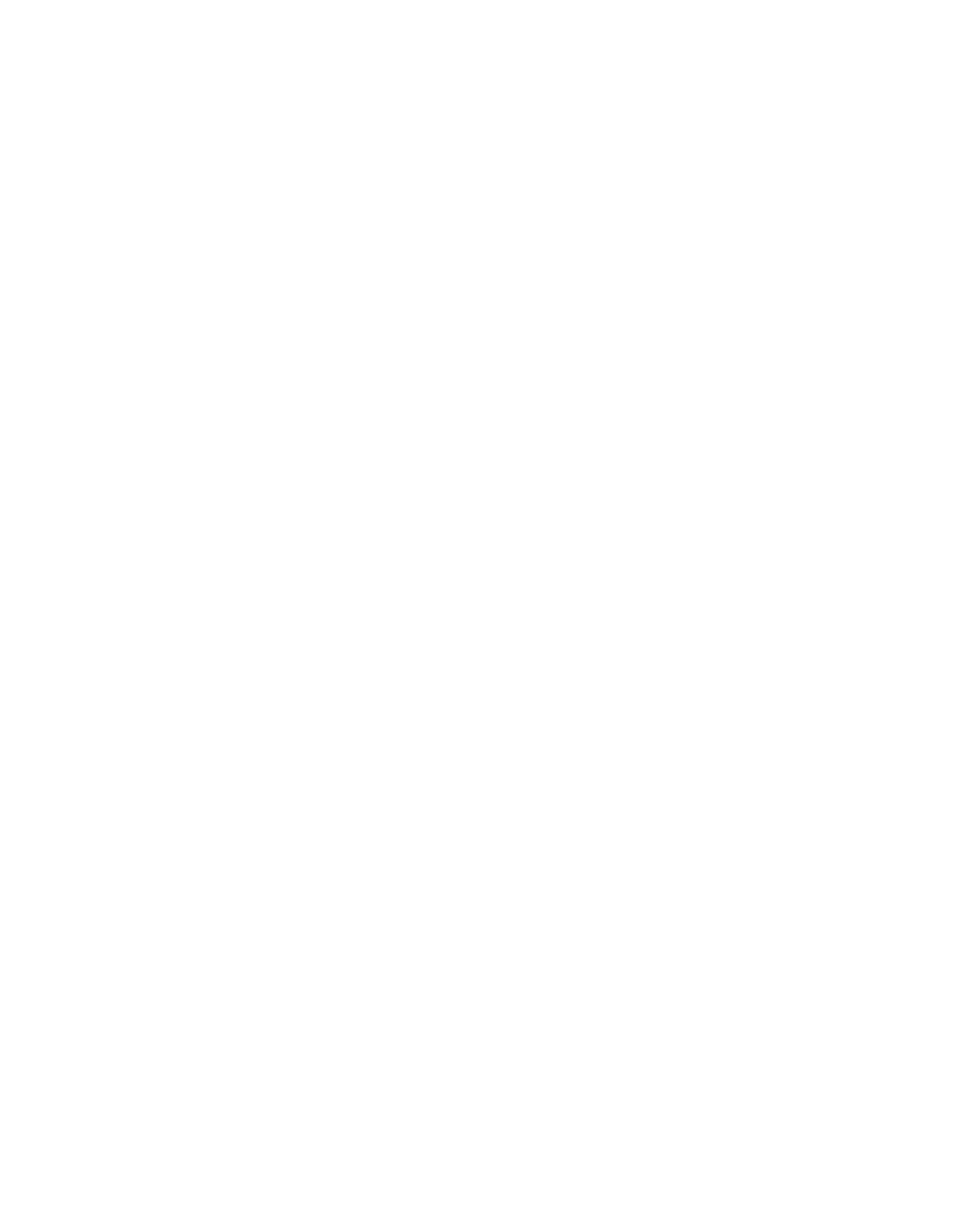## **REFERENCES**

- 1. *SHRP-LTPP Specific Pavement Studies: Five-Year Report*, Report Number SHRP-P-395, Strategic Highway Research Program, Washington, DC, 1994.
- 2. SPS-1 and SPS-2 National Workshop, "Comments from Discussions of State Agencies that Built SPS Projects," Columbus, OH, November 2–3, 1999.
- 3. Pavements 2000 Conference, "Comments and Panel Discussions from the SPS Workshops," Newport, RI, April 27, 2000.
- 4. *Specific Pavement Studies of Structural Factors for Flexible Pavements (SPS-1*), Strategic Highway Research Program, Washington, DC, 1990.
- 5. Monitoring Directive Number: D-5, Measurement Frequency and Priorities of Manual Distress Surveys, March 14, 1995.
- 6. Monitoring Directive Number: FWD-10, Deflection Monitoring Frequency and Priorities, September 1, 1994.
- 7. Monitoring Directive Number: PROF-2, Profile Monitoring Frequency and Priorities, September 1, 1994.
- 8. General Operations Directive Number: GO-20, Revised Skid Measurement Requirements, January 1, 1999.
- 9. Hallenbeck, M., "Directive TDP-10: Revised Traffic Monitoring Protocol for LTPP Test Sites," Federal Highway Administration, Washington, DC, April 1998.
- 10. Monitoring Directive Number: AWS-1, Installation, Data Collection and Maintenance of Automated Weather Stations at SPS-1, 2, and 8 Projects, September 12, 1994.
- 11. Nomination Guidelines SPS-1 Noble, "Guidelines for Nomination and Evaluation of Candidate Projects for Experiment SPS-1 Strategic Study of Structural Factors for Flexible Pavements," Strategic Highway Research Program, Operational Memorandum No. SHRP-LTPP-OM-008, Federal Highway Administration, Washington, DC, February 1990.
- 12. Construction Guidelines SPS-1 Noble, "Guidelines for Nomination and Evaluation of Candidate Projects for Experiment SPS-1 Strategic Study of Structural Factors for Flexible Pavements," Strategic Highway Research Program Operational Memorandum No. SHRP-LTPP-OM-008, Federal Highway Administration, Washington, DC, February 1990.
- 13. *SPS-1 Construction Report, U.S. Highway 23, Southbound, Delaware County, OH, 30 Miles North of Columbus, OH*, North Central Regional Office, Federal Highway Administration, September 1998.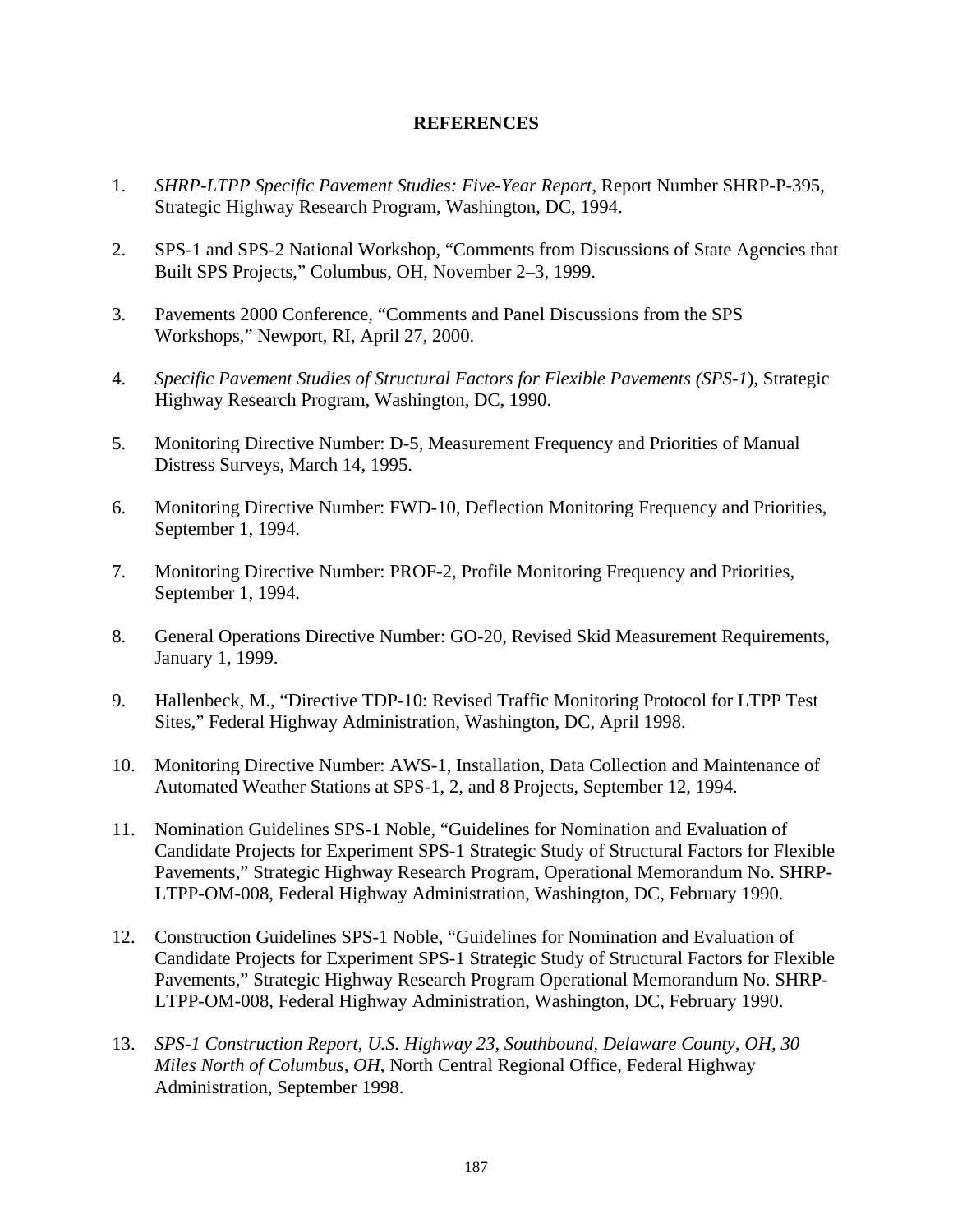- 14. ERES Consultants et al., "Relating Smoothness to Distress for Rigid and Flexible Pavements for Mechanistic-Empirical Design," Interim Project Report for National Cooperative Highway Research Program Project 1-37A, Task B.4.II.C, ERES Consultants, December 1999.
- 15. Rauhut, J.B., A.A. Eltahan, and A.L. Simpson, "Common Characteristics of Good and Poorly Performing AC Pavements," Final Report for Project Deliverable under the Long-Term Pavement Performance Data Analysis Technical Support Study, ERES Consultants, Inc., Federal Highway Administration, Washington, DC, November 1999.
- 16. Rauhut, J.B., R.L. Lytton and M.I. Darter, *Pavement Damage Functions for Cost Allocation, Vol. 2—Description of Detailed Studies*, Report No. FHWA/RD-84/019, Federal Highway Administration, Washington DC, June 1984.
- 17. *Final Report: SPS-1 Project 0101 Strategic Study of Structural Factors for Flexible Pavements*, U.S. 280 Westbound Lee County, AL, Southern Region Coordination Office, Federal Highway Administration, Washington, DC, February 1996.
- 18. *Construction Report on SHRP 040100, Arizona Department of Transportation*, Western Region Coordination Office, Federal Highway Administration, Washington, DC, April 1995.
- 19. *Final Report: SPS-1 Project 0501 Strategic Study of Structural Factors for Flexible Pavements*, U.S. 63 Northbound, Craighead County, AR, Southern Region Coordination Office, Federal Highway Administration, Washington, DC, October 1996.
- 20. *Construction Report on SPS-1—US 113 Ellendale, DE,* North Atlantic Regional Office, Federal Highway Administration, Washington, DC, June 1996.
- 21. *Final Report: SPS-1 Project 1201 Strategic Study of Structural Factors for Flexible Pavements*, U.S. 27, Southbound, Palm Beach County, FL, Southern Region Coordination Office, Federal Highway Administration, Washington, DC, December 1996.
- 22. *SPS-1 Construction Report, U.S. 54 near Fort Madison, IA*, North Central Regional Office, Federal Highway Administration, Washington, DC, April 1994.
- 23. *Final Report: SPS-1 Project 2201 Strategic Study of Structural Factors for Flexible Pavements*, U.S. 171 Northbound—Calcasieu Parish, LA, Southern Region Coordination Office, Federal Highway Administration, Washington, DC, May 1998.
- 24. *SPS-1 Construction Report, U.S. Highway 81, Southbound, 80 Miles Southwest of Lincoln, NE*, North Central Regional Office, Federal Highway Administration, Washington, DC, June, 1996.